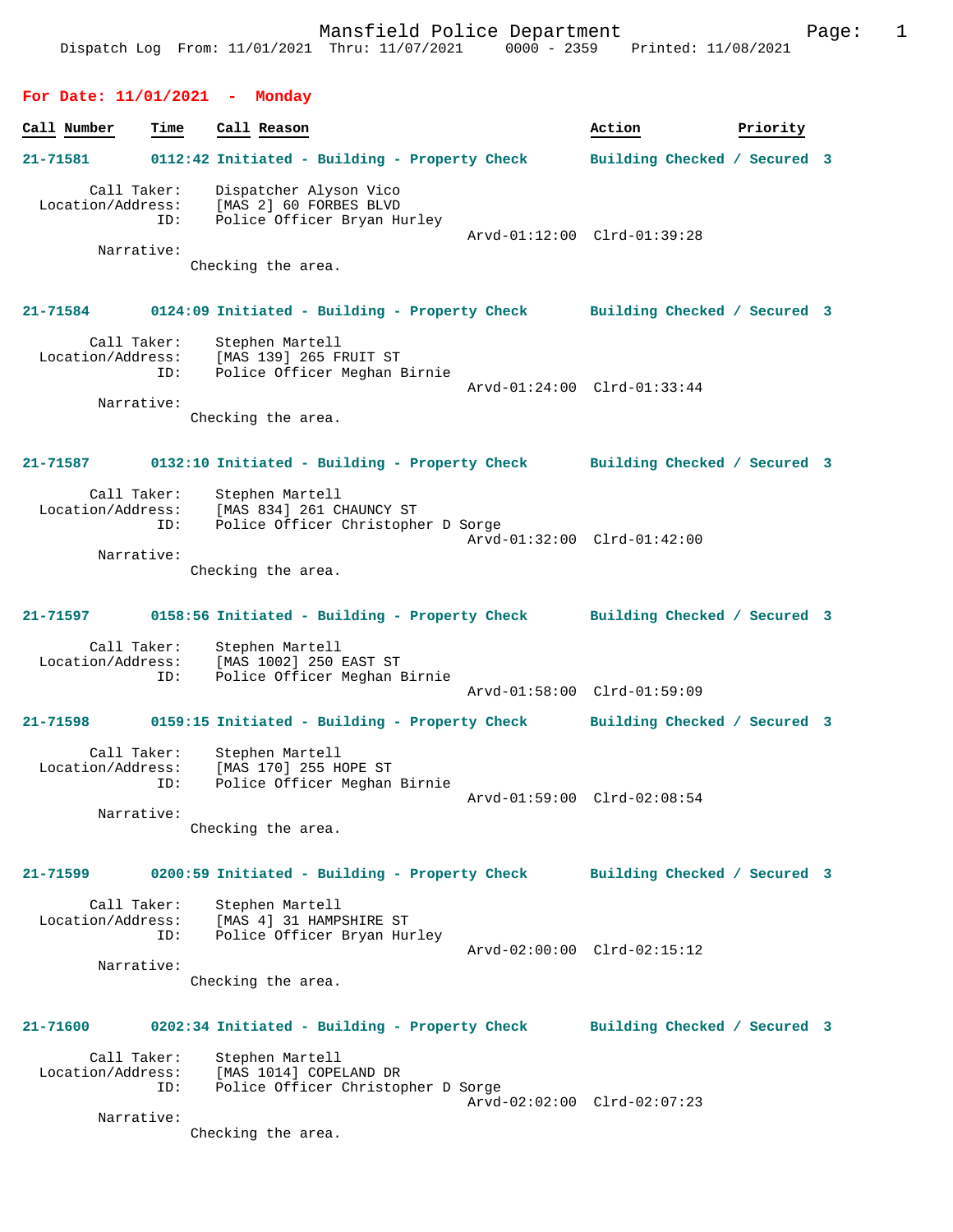|                                                          | 21-71601 0209:28 Initiated - Motor Vehicle Stop                                                                                      | Citation / Warning Issued 3 |
|----------------------------------------------------------|--------------------------------------------------------------------------------------------------------------------------------------|-----------------------------|
| Call Taker:<br>Location/Address:<br>ID:                  | Stephen Martell<br>[MAS] 8 PLEASANT ST @ 307 NORTH MAIN ST<br>Police Officer Christopher D Sorge                                     |                             |
| Vehicle:<br>Narrative:                                   | GRY 2008 NISS TITAN Req: PC MA 8YZ659 VIN: 1N6AA06C28N347215                                                                         | Arvd-02:09:00 Clrd-02:14:59 |
|                                                          | mvst                                                                                                                                 |                             |
| 21-71606                                                 | 0219:40 Initiated - Building - Property Check Building Checked / Secured 3                                                           |                             |
| Call Taker:<br>Location/Address:<br>ID:                  | Stephen Martell<br>[MAS] MYSTIC LN<br>Police Officer Meghan Birnie                                                                   | Arvd-02:19:00 Clrd-02:22:57 |
| Narrative:                                               |                                                                                                                                      |                             |
|                                                          | Checking the area.                                                                                                                   |                             |
| 21-71610<br>Call Taker:                                  | 0231:02 Initiated - Suspicious Actv / Persn / Veh Spoken To<br>Dispatcher Alyson Vico<br>Location/Address: [MAS] 1 MANSFIELD AVE     | $\mathbf{2}$                |
| ID:                                                      | Police Officer Christopher D Sorge                                                                                                   | Arvd-02:31:00 Clrd-02:33:05 |
| Vehicle:<br>Narrative:                                   | WHI 2014 VOLK JETTA Reg: PC MA 2EVX15 VIN: 3VW2K7AJ6EM209408                                                                         |                             |
|                                                          | Checking on a suspicious MV in the parking lot.                                                                                      |                             |
| Narrative:                                               |                                                                                                                                      |                             |
|                                                          | RO and passengers check ok, they were all just talking in<br>the lot.                                                                |                             |
| 21-71622<br>Call Taker:                                  | 0322:05 Initiated - Building - Property Check Services Rendered 3                                                                    |                             |
| Location/Address:<br>ID:                                 | Stephen Martell<br>[MAS 4] 31 HAMPSHIRE ST<br>Police Officer Christopher D Sorge                                                     |                             |
|                                                          |                                                                                                                                      | Arvd-03:22:00 Clrd-04:55:04 |
| ID:                                                      | Sergeant David Schepis<br>$Disp-03:27:59$                                                                                            | Arvd-03:32:14 Clrd-03:51:11 |
| ID:                                                      | Police Officer Bryan Hurley<br>$Disp-03:28:08$                                                                                       | Arvd-03:30:47 Clrd-03:54:38 |
| Vehicle:                                                 | GRY 2010 BMW 328 Req: PC MA 2YHM88 VIN: WBAPK5C58AA647722<br>Vehicle: GRY 2017 NISS LL ROGUE Reg: PC NH MADAM VIN: 5N1AT2MV6HC767239 |                             |
| Narrative:                                               | Checking the area.                                                                                                                   |                             |
| Narrative:                                               | checking a 2 vehicles in the area.                                                                                                   |                             |
| Narrative:                                               |                                                                                                                                      |                             |
|                                                          | one vehicle looped around and left the area a nissan rogue<br>with VT plates.                                                        |                             |
|                                                          | Spoke to party, initially refusing to identify.                                                                                      |                             |
| Refer To Field Int:                                      | $21MAS-105-FI$                                                                                                                       |                             |
| $21 - 71645$<br>0727<br>Call Taker:<br>Location/Address: | Initiated - Speed Trailer/Signs Deployed<br>Animal Control Steven Simonds<br>[MAS] MILL ST                                           | Services Rendered 3         |
| ID:                                                      | Animal Control Steven Simonds                                                                                                        | Arvd-07:27:50 Clrd-07:34:19 |
| Narrative:                                               | changing batteries on speed sign                                                                                                     |                             |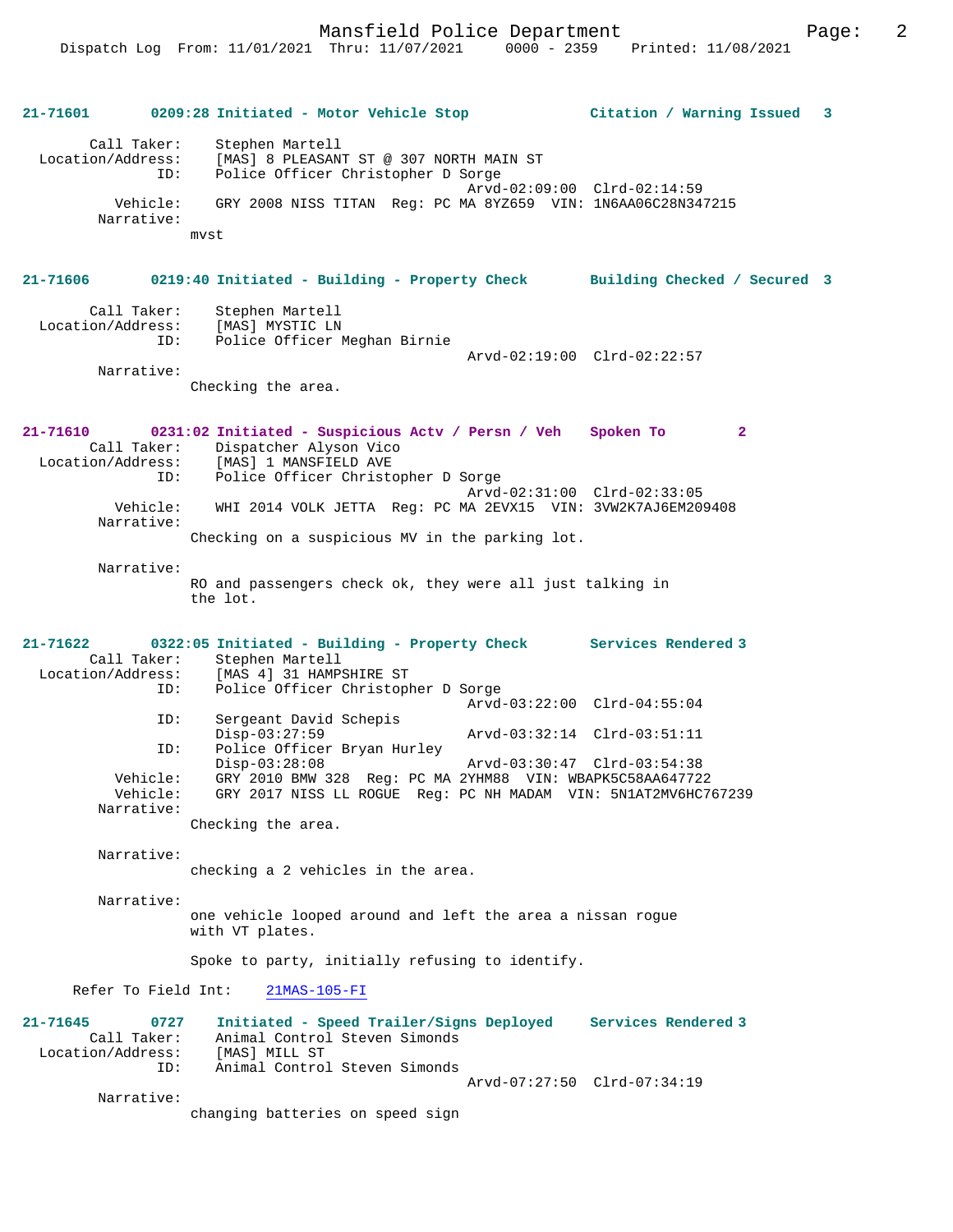**21-71647 0739 Initiated - Speed Trailer/Signs Deployed Services Rendered 3**  Call Taker: Animal Control Steven Simonds Location/Address: [MAS] FRANKLIN ST ID: Animal Control Steven Simonds Arvd-07:39:23 Clrd-07:47:20 Narrative: changing batteries on speed signs **21-71650 0754 Initiated - Parking Violations Services Rendered 3**  Call Taker: Animal Control Steven Simonds Location/Address: [MAS] 43 NORTH MAIN ST @ 13 PARK ST ID: Animal Control Steven Simonds Arvd-08:00:20 Clrd-08:37:18 Narrative: checking area for parking violations **21-71670 0955:23 Initiated - Building - Property Check Building Checked / Secured 3** Call Taker: Josesph Shebertes Location/Address: [MAS 840] 280 SCHOOL ST ID: Police Officer Michael T Fitzgerald Arvd-09:55:00 Clrd-10:03:40 Narrative: Checking the area. **21-71674 1021:17 Initiated - Motor Vehicle Stop Services Rendered 3**  Call Taker: Josesph Shebertes Location/Address: [MAS] SOUTH MAIN ST ID: Police Officer David W Kinahan Arvd-10:21:00 Clrd-10:34:04 Vehicle: GRY 2018 HOND UT CR-V Reg: PC MA 2WS875 VIN: 7FARW2H51JE032951 Narrative: MVST Narrative: M7 will be clr, RO will be renewing her registration online. **21-71676 1033:09 Initiated - Building - Property Check Building Checked / Secured 3** Call Taker: Josesph Shebertes Location/Address: [MAS 2] 60 FORBES BLVD ID: Police Officer Michael T Fitzgerald Arvd-10:33:00 Clrd-10:37:04 Narrative: Checking the area. **21-71677 1034:15 Phone - 911 Hang-ups & Verifications Confirmed misdial/Accdntl Call 2**  Call Taker: Jennifer Napolitano Location/Address: [MAS] 2 PARK ROW ID: Police Officer Michael T Fitzgerald Disp-10:37:14 Arvd-10:42:16 Clrd-10:44:16 Narrative: Checking on a 911 hang up. Contact made?: Yes. Stated it was probably accidental Cellphone? (y/n): n Uncertainty radius: **21-71681 1051:46 Phone - 911 Hang-ups & Verifications Confirmed misdial/Accdntl Call 2**  Call Taker: Jarred Kohler Location/Address: [MAS] 25 TREMONT ST ID: Police Officer Michael T Fitzgerald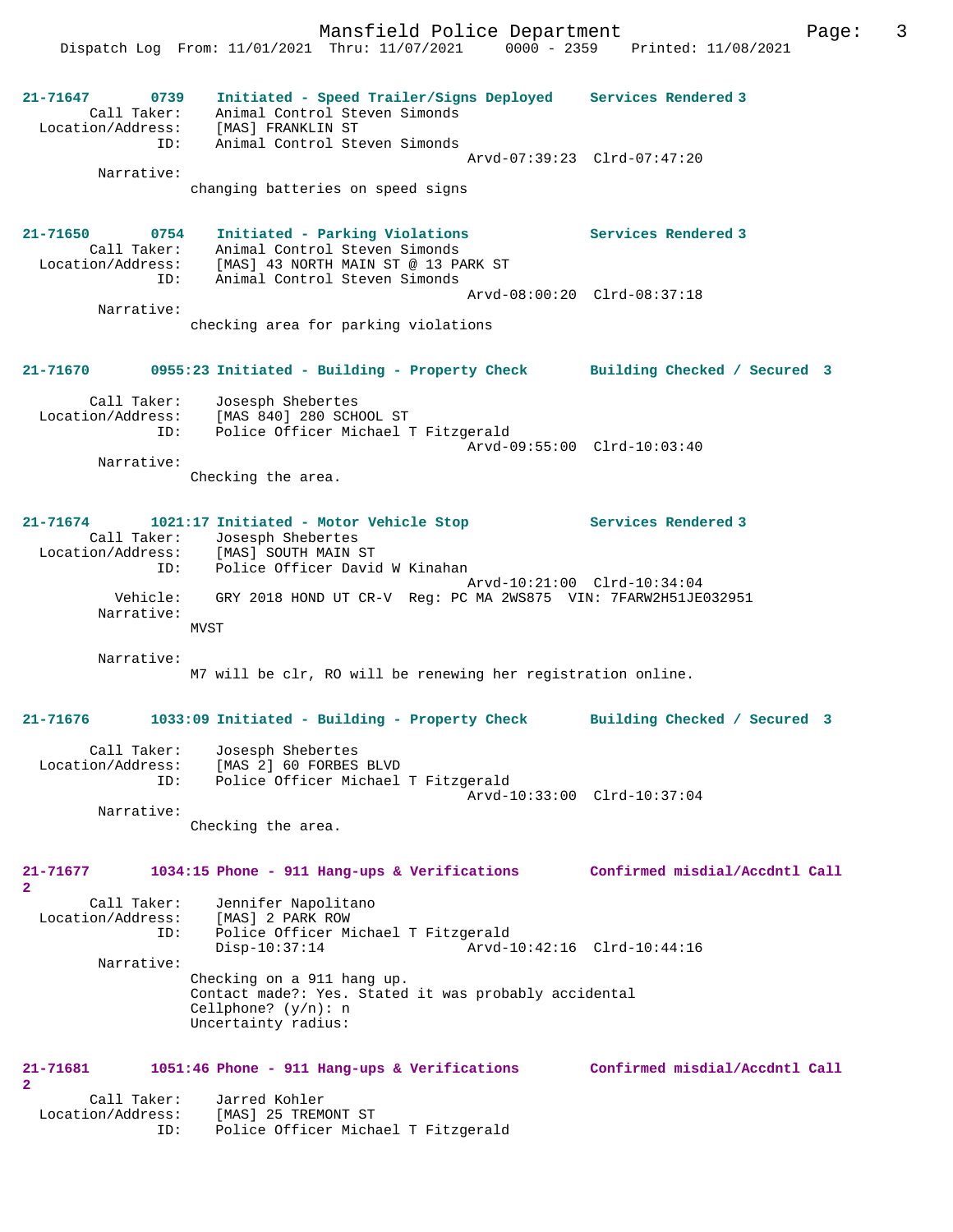|                                              | Mansfield Police Department<br>Dispatch Log From: 11/01/2021 Thru: 11/07/2021 0000 - 2359 Printed: 11/08/2021                                                     | Page:                                              | 4 |
|----------------------------------------------|-------------------------------------------------------------------------------------------------------------------------------------------------------------------|----------------------------------------------------|---|
|                                              | $Disp-10:54:09$                                                                                                                                                   | Arvd-11:04:49 Clrd-11:06:22                        |   |
| Narrative:                                   | Checking on a 911 accidental, LG service worker on scene<br>will make themselves known.<br>Contact made?: yes<br>Cellphone? $(y/n)$ : yes<br>Uncertainty radius:  |                                                    |   |
| $21 - 71683$<br>1106<br>Call Taker:<br>ID:   | Initiated - Parking Violations<br>Animal Control Steven Simonds<br>Location/Address: [MAS] 242 NORTH MAIN ST @ 16 OLD COLONY WAY<br>Animal Control Steven Simonds | Services Rendered 3<br>Arvd-11:06:25 Clrd-11:34:51 |   |
| Narrative:                                   | checking area for parking violations                                                                                                                              |                                                    |   |
| Narrative:                                   | tagged MA 3WZ196 on west church for overtime parking                                                                                                              |                                                    |   |
| 21-71684                                     | 1110:16 Initiated - Building - Property Check                                                                                                                     | Building Checked / Secured 3                       |   |
| Narrative:                                   | Call Taker: Josesph Shebertes<br>Location/Address: [MAS 4] 31 HAMPSHIRE ST<br>Police Officer Michael T Fitzgerald<br>ID:<br>Checking the area.                    | Arvd-11:10:00 Clrd-11:17:15                        |   |
| 21-71686                                     | 1116:46 Initiated - Motor Vehicle Stop                                                                                                                            | Citation / Warning Issued<br>3                     |   |
| Call Taker:<br>ID:<br>Vehicle:<br>Narrative: | Josesph Shebertes<br>Location/Address: [MAS] 173 CHAUNCY ST @ 12 PERKINS AVE<br>Police Officer David W Kinahan<br>2018 TT Reg: AP IN 2513188<br>MVST              | Arvd-11:16:00 Clrd-11:26:55                        |   |
| Narrative:                                   | citation issued to the operator.                                                                                                                                  |                                                    |   |
| 21-71690                                     | 1134:50 Initiated - Motor Vehicle Stop                                                                                                                            | Citation / Warning Issued<br>3                     |   |
| Call Taker:<br>Location/Address:<br>ID:      | Josesph Shebertes<br>[MAS 1002] 250 EAST ST<br>Sergeant Robert S Pierce                                                                                           | Arvd-11:34:00 Clrd-11:37:55                        |   |
| Vehicle:<br>Narrative:                       | RED 2020 KIA UT SORENTO Req: PC MA 52PR14 VIN: 5XYPHDA5XLG706867<br>MVST                                                                                          |                                                    |   |
| Narrative:                                   | citation issued to the RO for speed.                                                                                                                              |                                                    |   |
| 21-71691                                     | 1138:24 Initiated - Motor Vehicle Stop                                                                                                                            | Citation / Warning Issued<br>3                     |   |
| Call Taker:<br>Vicinity of:<br>ID:           | Josesph Shebertes<br>[MAS] CHILSON AVE<br>Police Officer David W Kinahan                                                                                          | Arvd-11:38:00 Clrd-11:55:27                        |   |
| Vehicle:<br>Narrative:                       | WHI 2018 BUIC UT ENCORE Reg: PC MA 6PSR90 VIN: KL4CJFSB2JB599365<br><b>MVST</b>                                                                                   |                                                    |   |
| Narrative:                                   |                                                                                                                                                                   |                                                    |   |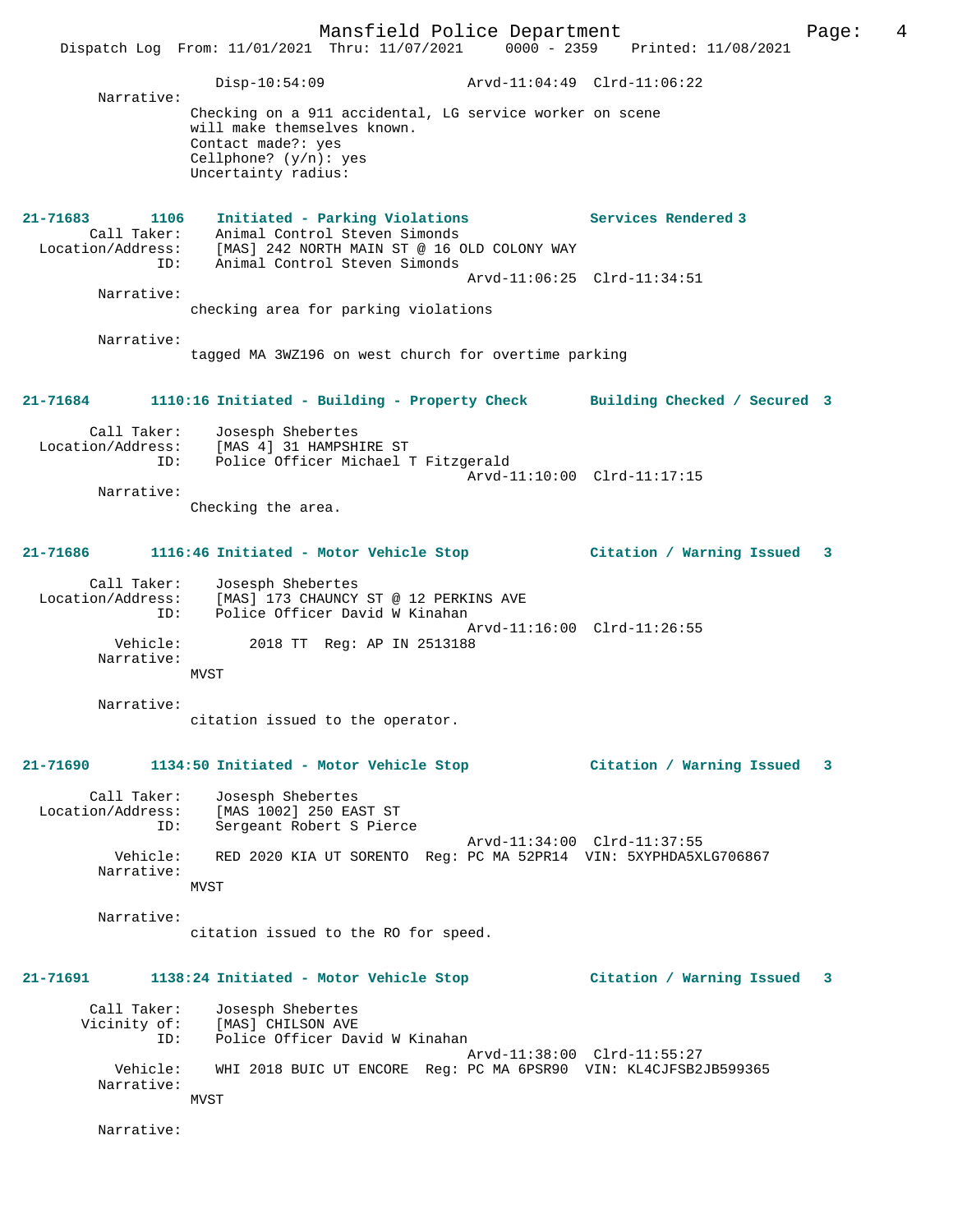Mansfield Police Department Form Page: 5 Dispatch Log From: 11/01/2021 Thru: 11/07/2021 0000 - 2359 Printed: 11/08/2021 citation issued to the RO for expired registration. **21-71697 1201:21 Initiated - Building - Property Check Building Checked / Secured 3** Call Taker: Josesph Shebertes Location/Address: [MAS 1002] 250 EAST ST ID: Police Officer Gregg S Kennedy Arvd-12:01:00 Clrd-12:14:23 Narrative: Checking the area. **21-71698 1208 Initiated - Parking Violations Services Rendered 3**  Call Taker: Animal Control Steven Simonds Location/Address: [MAS] 255 NORTH MAIN ST @ 8 COTTAGE ST ID: Animal Control Steven Simonds Arvd-12:08:36 Clrd-12:29:07 Narrative: checking area for parking violations Narrative: tagged MA 2KZA93 on old colony way for overtime parking Narrative: tagged MA 3LG562, MA 361XA2, and 1BM232 on crocker for overtime parking **21-71702 1221:01 Initiated - Motor Vehicle Stop Citation / Warning Issued 3** Call Taker: Josesph Shebertes Location/Address: [MAS] 411 NORTH MAIN ST @ 1 OAKLAND ST Police Officer Michael T Fitzgerald Arvd-12:21:00 Clrd-12:42:32<br>Vehicle: WHI 2016 KIA SORENT Reg: PC MA 7BW743 VIN: 5XYPGDA35GG16 WHI 2016 KIA SORENT Reg: PC MA 7BW743 VIN: 5XYPGDA35GG167761 Narrative: MVST Narrative: citation issued to the RO for impeded operation. **21-71704 1223:45 Phone - 911 Hang-ups & Verifications Confirmed misdial/Accdntl Call 2**  Call Taker: Emily Archer<br>Location/Address: [MAS H48] 61 ess: [MAS H48] 61 DRAPER AVE<br>ID: Sergeant Robert S Pierc Sergeant Robert S Pierce<br>Disp-12:26:11 Disp-12:26:11 Arvd-12:35:26 Clrd-12:38:17 Narrative: Checking on a 911 accidental, caller stayed on the phone, states no issues. Contact made?:Y Cellphone? (y/n):Y **21-71705 1229:00 Initiated - Motor Vehicle Stop Citation / Warning Issued 3**

Call Taker: Josesph Shebertes<br>ion/Address: [MAS] WEST ST Location/Address: ID: Police Officer David W Kinahan Arvd-12:29:00 Clrd-12:36:40 Vehicle: WHI 2016 AUDI UT Q5 Reg: PC MA 5EHV90 VIN: WA1D7AFP2GA073036 Narrative: MVST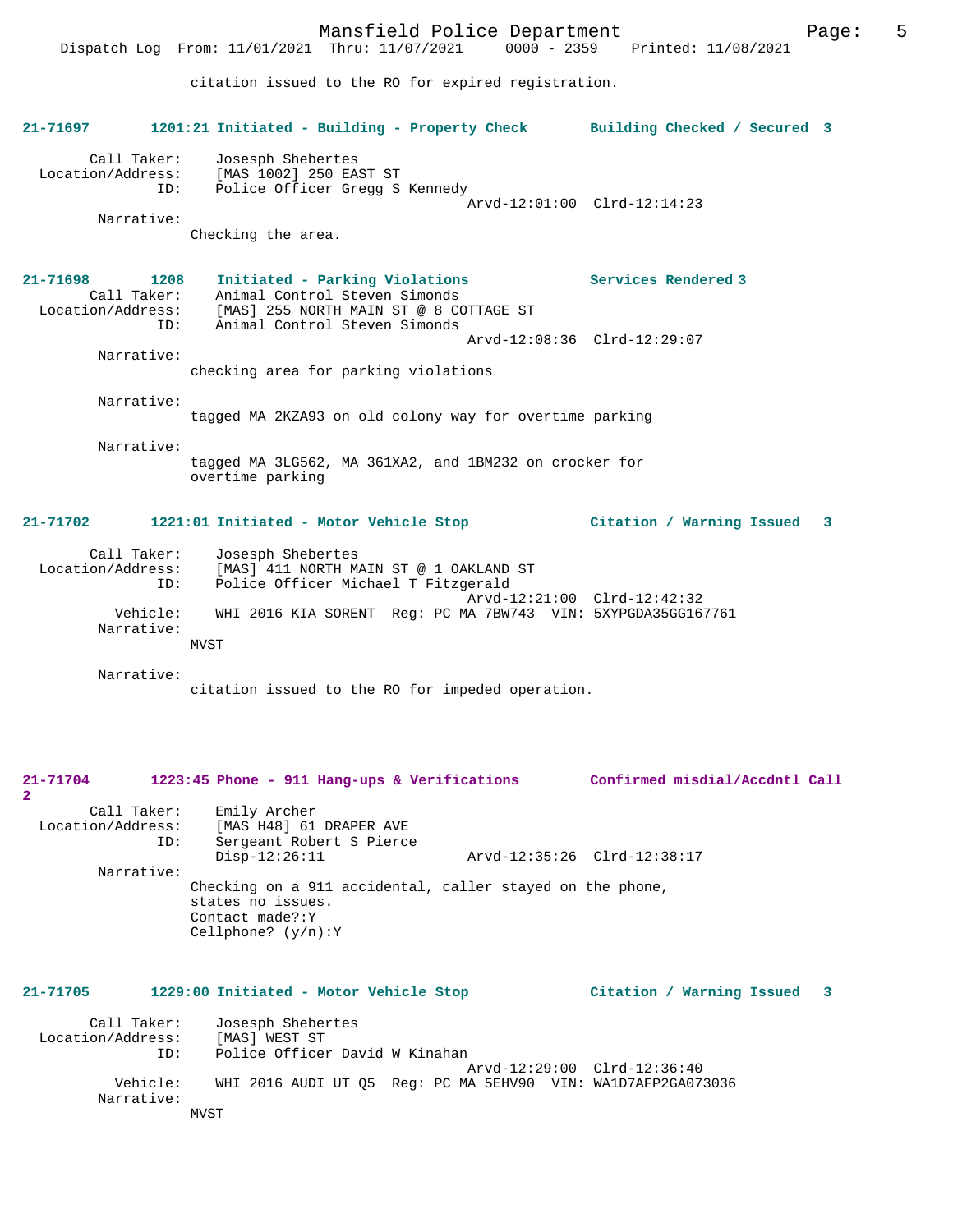Narrative:

citation issued to the RO for expired registration.

| 21-71710<br>Call Taker:<br>Location/Address:<br>ID:<br>Narrative:               | 1254:27 Walk-In - Follow up Investigation<br>Support Staff Matthew Todesco<br>[MAS 451B] 500 EAST ST<br>Police Officer David W Kinahan<br>$Disp-12:54:53$<br>Conducting a follow up in the area to a previously reported<br>incident.                                     | <b>Services Rendered 3</b><br>Arvd-13:20:31 Clrd-14:07:59 |   |
|---------------------------------------------------------------------------------|---------------------------------------------------------------------------------------------------------------------------------------------------------------------------------------------------------------------------------------------------------------------------|-----------------------------------------------------------|---|
| $21 - 71711$<br>Call Taker:<br>ID:<br>Narrative:                                | 1259:49 Walk-In - Assist Citizen - P S A<br>Support Staff Matthew Todesco<br>Location/Address: [MAS 451B] 500 EAST ST<br>Sergeant Nicole M Boldrighini<br>$Disp-13:01:44$<br>RP into get his belongings from a closed trial, Sgt<br>Boldrighini into assist.              | <b>Services Rendered 3</b><br>Arvd-13:01:48 Clrd-14:08:07 |   |
| 21-71712<br>Call Taker:<br>Vicinity of:<br>ID:<br>Vehicle:<br>Narrative:        | 1305:40 Initiated - Motor Vehicle Stop<br>Josesph Shebertes<br>[MAS 1002] 250 EAST ST<br>Police Officer Gregg S Kennedy<br>WHI 2012 ACUR UT MDX Reg: PC MA 212SJ7 VIN: 2HNYD2H32CH544074<br>MVST                                                                          | Citation / Warning Issued<br>Arvd-13:05:00 Clrd-13:10:40  | 3 |
| Narrative:<br>21-71715<br>Call Taker:<br>Location/Address:<br>ID:<br>Narrative: | Citation issued for speed<br>1340:40 Initiated - Community Policing<br>Josesph Shebertes<br>[MAS 1002] 250 EAST ST<br>Police Officer Gregg S Kennedy<br>M14 will be standing by for the busses                                                                            | Services Rendered 3<br>Arvd-13:40:00 Clrd-13:58:52        |   |
| $21 - 71722$<br>1422<br>Call Taker:<br>Location/Address:<br>ID:<br>Narrative:   | Initiated - Parking Violations<br>Animal Control Steven Simonds<br>[MAS] 389 NORTH MAIN ST @ 10 PRATT ST<br>Animal Control Steven Simonds<br>checking area for parking violations                                                                                         | Services Rendered 3<br>Arvd-14:23:27 Clrd-14:35:15        |   |
| 21-71743<br>Call Taker:<br>Location/Address:<br>ID:<br>Narrative:<br>Narrative: | 1628:18 Walk-In - Fraud or Identity Theft<br>Support Staff Matthew Gately<br>[MAS 900] 242 CHAUNCY ST Apt. #3<br>Police Officer Jay J Sparrow<br>Disp-16:30:43<br>Walk in reports identity theft, Ofc. Sparrow will be in to<br>speak with the RP.<br>See OF for further. | Incident Report<br>1<br>Arvd-16:32:12 Clrd-16:44:39       |   |
| Refer To Incident:                                                              | $21MAS-1193-OF$                                                                                                                                                                                                                                                           |                                                           |   |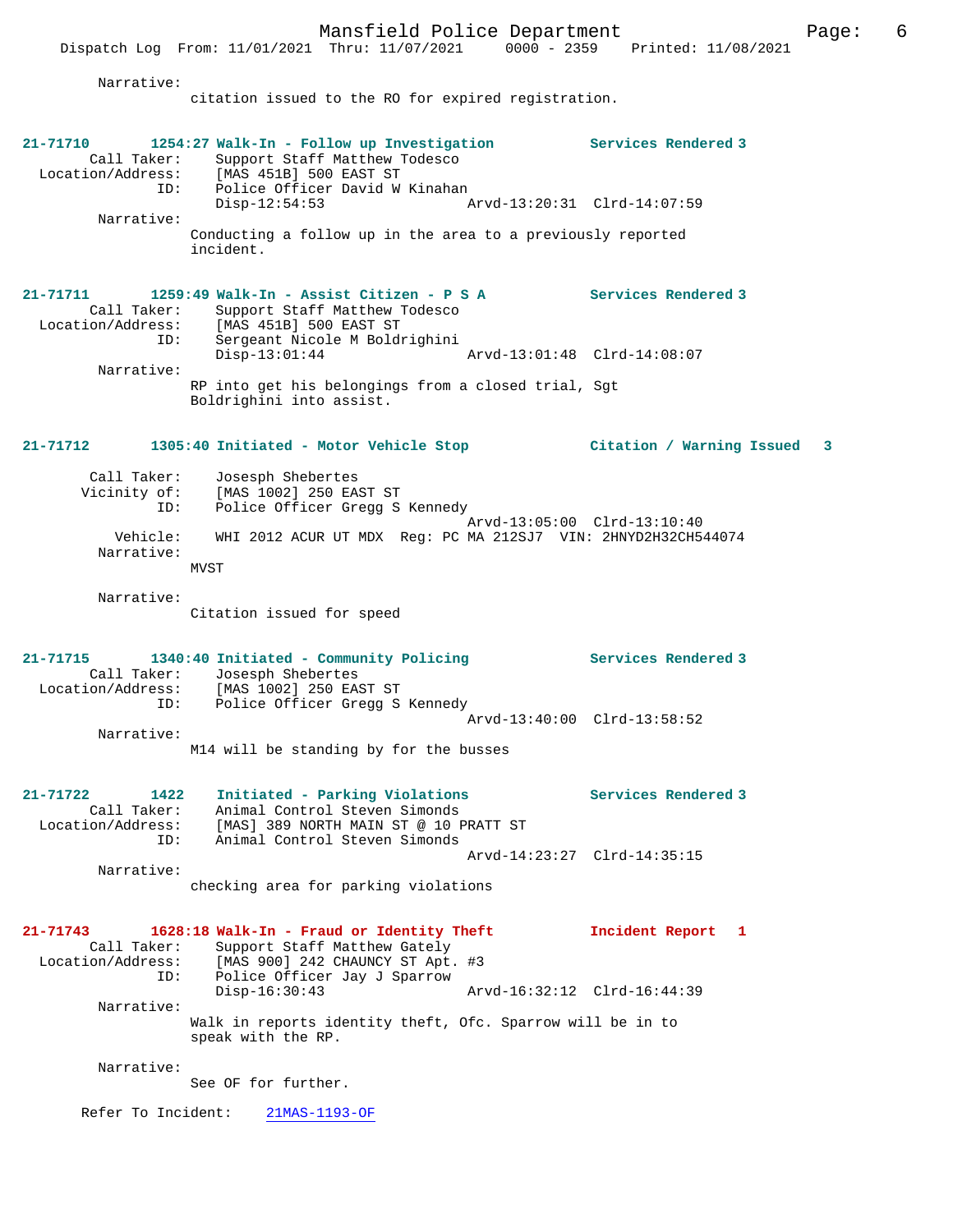|                                                     |                                                                                                                                                            | Mansfield Police Department |  |                                                            |                                 |
|-----------------------------------------------------|------------------------------------------------------------------------------------------------------------------------------------------------------------|-----------------------------|--|------------------------------------------------------------|---------------------------------|
|                                                     | Dispatch Log From: 11/01/2021 Thru: 11/07/2021                                                                                                             |                             |  |                                                            | 0000 - 2359 Printed: 11/08/2021 |
| 21-71761<br>Call Taker:<br>Location/Address:<br>ID: | 1836:10 Phone - Well Being Check<br>Dispatcher Jacques Ryan<br>[MAS 983A103] 101 NORTH MAIN ST Apt. #A103<br>Police Officer Jay J Sparrow                  |                             |  | Spoken To                                                  | 3                               |
| ID:                                                 | $Disp-18:39:08$<br>Police Officer Andrew J Kelley                                                                                                          |                             |  | Arvd-18:41:56 Clrd-18:48:51                                |                                 |
| Vehicle:<br>Narrative:                              | $Disp-18:39:40$                                                                                                                                            | Reg: PC DE PC431479         |  | Arvd-18:41:46 Clrd-18:48:51                                |                                 |
|                                                     | At the park, baby is screaming inside a blue GMC envoy.<br>caller states the mother is sitting on a bench near the<br>vehicle                              |                             |  |                                                            |                                 |
| Narrative:                                          | Mother doesn't speak fluent English, appears that the son<br>was with an older sibling. He was in the vehicle due to it<br>being too cold outside for him. |                             |  |                                                            |                                 |
| Narrative:                                          | Sister lives 10 minutes away and she's going to visit her<br>from NY.                                                                                      |                             |  |                                                            |                                 |
| 21-71771<br>Call Taker:                             | 1935:54 911 - Animal Complaints<br>JEFFREY KEEFE                                                                                                           |                             |  | Services Rendered 3                                        |                                 |
| Vicinity of:<br>ID:                                 | [MAS H4508] 1381 EAST ST<br>Police Officer Andrew J Kelley<br>Disp-19:37:45                                                                                |                             |  | Arvd-19:46:19 Clrd-20:20:09                                |                                 |
| Narrative:                                          | Neighbors dog stuck in the swamp.                                                                                                                          |                             |  |                                                            |                                 |
| Narrative:                                          | Speaking with the homeowner. Dog is in a swamp, unable to<br>safely enter. FD being dispatched for any thermal equipment.                                  |                             |  |                                                            |                                 |
| Narrative:                                          | Too unsafe to take measures any further. Owner will attempt<br>during the daylight hours.                                                                  |                             |  |                                                            |                                 |
| 21-71784<br>Call Taker:<br>Location/Address:<br>ID: | $2103:37$ 911 - Noise Complaint<br>TARA LAKO<br>[MAS 431] 14 BONNEY LN Apt. #21<br>Police Officer Danielle C Titus                                         |                             |  | Spoken To                                                  | $\mathbf{2}$                    |
| ID:                                                 | $Disp-21:07:54$<br>Police Officer Andrew J Kelley                                                                                                          |                             |  | Arvd-21:12:34 Clrd-21:17:30<br>Arvd-21:11:45 Clrd-21:17:30 |                                 |
| Narrative:                                          | $Disp-21:07:59$<br>RP reports noise coming from the apartment, walking is loud,                                                                            |                             |  |                                                            |                                 |
|                                                     | banging, yelling                                                                                                                                           |                             |  |                                                            |                                 |
| Narrative:                                          | Male party is vacuuming, and will be quiet for the rest of<br>the night.                                                                                   |                             |  |                                                            |                                 |
| 21-71786<br>Call Taker:<br>Location/Address:<br>ID: | 2129:27 Phone - Noise Complaint<br>JEFFREY KEEFE<br>[MAS 431] 14 BONNEY LN Apt. #12<br>Police Officer Danielle C Titus<br>$Disp-21:32:03$                  |                             |  | Spoken To<br>Arvd-21:42:38 Clrd-21:57:16                   | $\mathbf{2}$                    |
| Narrative:                                          | Noise complaint CP can hear banging and the table being<br>pushed around.                                                                                  |                             |  |                                                            |                                 |
| Narrative:                                          | Spoke to CP. POP will speak with her tomorrow.                                                                                                             |                             |  |                                                            |                                 |

Page: 7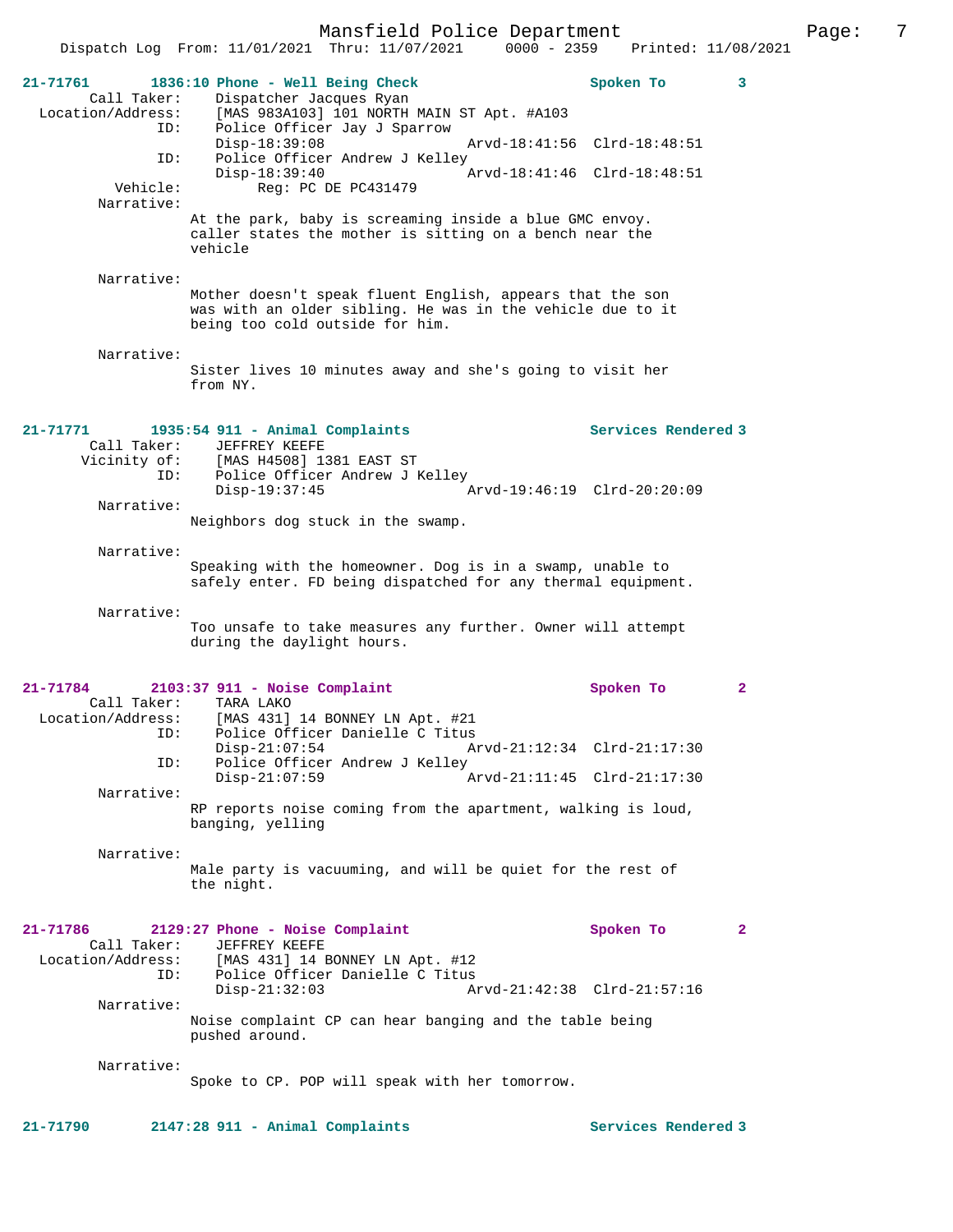|                                         |                                                                                                                                                                                                                    | Mansfield Police Department |                                 |                 |                              | Page: | 8 |
|-----------------------------------------|--------------------------------------------------------------------------------------------------------------------------------------------------------------------------------------------------------------------|-----------------------------|---------------------------------|-----------------|------------------------------|-------|---|
|                                         | Dispatch Log From: 11/01/2021 Thru: 11/07/2021                                                                                                                                                                     |                             | 0000 - 2359 Printed: 11/08/2021 |                 |                              |       |   |
| Call Taker:<br>Vicinity of:<br>ID:      | JEFFREY KEEFE<br>[MAS H4508] 1381 EAST ST<br>Sergeant John R Armstrong                                                                                                                                             |                             |                                 |                 |                              |       |   |
|                                         | $Disp-21:58:59$                                                                                                                                                                                                    |                             | Arvd-22:04:27 Clrd-22:36:28     |                 |                              |       |   |
| ID:                                     | Police Officer Andrew J Kelley<br>$Disp-21:59:25$                                                                                                                                                                  |                             | Arvd-22:04:24 Clrd-22:46:41     |                 |                              |       |   |
| ID:                                     | Police Officer Danielle C Titus<br>$Disp-22:02:32$ $Enrt-22:02:32$                                                                                                                                                 |                             |                                 | $Clrd-22:03:32$ |                              |       |   |
| Narrative:                              | Dog in a swamp.                                                                                                                                                                                                    |                             |                                 |                 |                              |       |   |
| Narrative:                              |                                                                                                                                                                                                                    |                             |                                 |                 |                              |       |   |
|                                         | Female party attempted to rescue the dog in the meantime and<br>was trapped in the swamp herself, and got out before first<br>responders arrival. Drone equipment and operator will be<br>responding to the scene. |                             |                                 |                 |                              |       |   |
| Narrative:                              | FD suited up a few responders to attempt to get in.                                                                                                                                                                |                             |                                 |                 |                              |       |   |
| Narrative:                              | FD got the dog out                                                                                                                                                                                                 |                             |                                 |                 |                              |       |   |
| Narrative:                              | Drone was cancelled en route                                                                                                                                                                                       |                             |                                 |                 |                              |       |   |
| Narrative:                              | Dog was safely reunited with his family.                                                                                                                                                                           |                             |                                 |                 |                              |       |   |
| 21-71815<br>2307                        | Initiated - Building - Property Check                                                                                                                                                                              |                             |                                 |                 | Building Checked / Secured 3 |       |   |
| Call Taker:<br>Location/Address:<br>ID: | Police Officer Andrew J Kelley<br>[MAS 992] 660 EAST ST<br>Police Officer Andrew J Kelley                                                                                                                          |                             |                                 |                 |                              |       |   |
| Narrative:                              | Checking the area.                                                                                                                                                                                                 |                             | Arvd-23:08:06 Clrd-23:17:33     |                 |                              |       |   |
| For Date: 11/02/2021 - Tuesday          |                                                                                                                                                                                                                    |                             |                                 |                 |                              |       |   |
| 21-71841<br>Call Taker:<br>ID:          | 0118:49 Initiated - Building - Property Check<br>Nicole Boyer<br>Vicinity of: [MAS 834] 261 CHAUNCY ST<br>Police Officer Bryan Hurley                                                                              |                             |                                 | Spoken To       | 3                            |       |   |
| ID:                                     | Police Officer Derek M Stark                                                                                                                                                                                       |                             | Arvd-01:18:00 Clrd-01:38:27     |                 |                              |       |   |
| Vehicle:                                | WHI 2016 GMC TERRAI Req: PC MA 7BB455 VIN: 2GKFLUEK2G6147977                                                                                                                                                       |                             | Arvd-01:21:39 Clrd-01:38:23     |                 |                              |       |   |
| Narrative:                              | Checking the area.                                                                                                                                                                                                 |                             |                                 |                 |                              |       |   |
| Narrative:                              |                                                                                                                                                                                                                    |                             |                                 |                 |                              |       |   |
|                                         | Car is parked in CVS parking lot. Operator of the vehicle<br>will be looking for someone to drive their car.                                                                                                       |                             |                                 |                 |                              |       |   |
| 21-71846                                | 0128:15 Initiated - Building - Property Check                                                                                                                                                                      |                             |                                 |                 | Building Checked / Secured 3 |       |   |
| Call Taker:<br>Vicinity of:<br>ID:      | Nicole Boyer<br>[MAS 12] 250 EAST ST<br>Police Officer Mark O'Connor                                                                                                                                               |                             |                                 |                 |                              |       |   |
| Narrative:                              |                                                                                                                                                                                                                    |                             | Arvd-01:28:00 Clrd-01:36:30     |                 |                              |       |   |

Checking the area.

**21-71849 0138:40 Initiated - Building - Property Check Building Checked / Secured 3**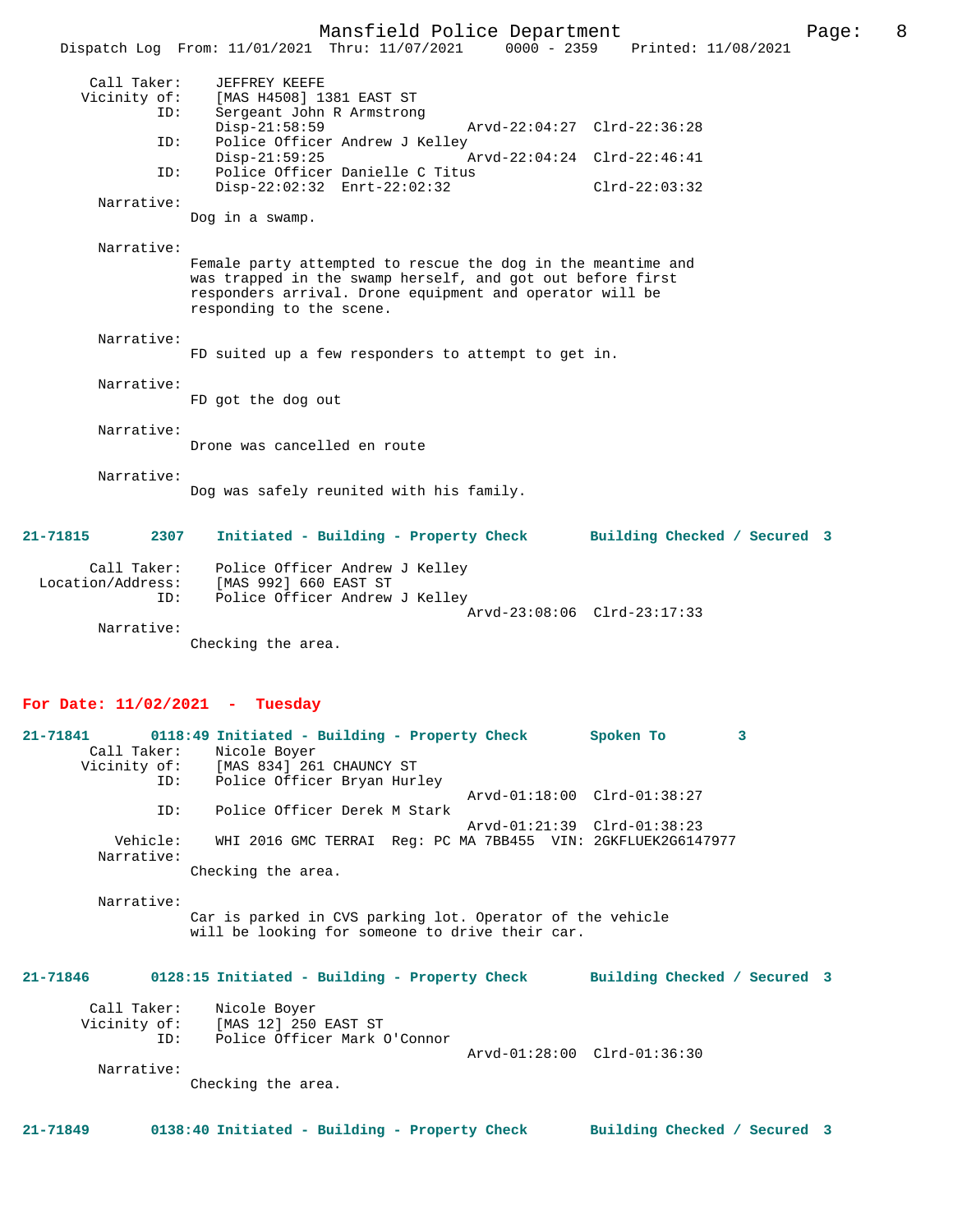Mansfield Police Department Fage: 9 Dispatch Log From: 11/01/2021 Thru: 11/07/2021 0000 - 2359 Printed: 11/08/2021 Call Taker: Nicole Boyer Vicinity of: [MAS 219] 12 GILES PL ID: Police Officer Derek M Stark Arvd-01:38:00 Clrd-01:39:01 Narrative: Checking the area. **21-71851 0145:44 Initiated - Building - Property Check Building Checked / Secured 3** Call Taker: Nicole Boyer Vicinity of: [MAS 281A] 1 CROCKER ST<br>ID: Police Officer Mark O'C Police Officer Mark O'Connor Arvd-01:45:00 Clrd-01:48:29 Narrative: Checking the area. **21-71854 0156:39 Initiated - Building - Property Check Building Checked / Secured 3** Call Taker: Nicole Boyer Vicinity of: [MAS 927] 50 PLYMOUTH ST ID: Police Officer Derek M Stark Arvd-01:56:00 Clrd-01:57:24 Narrative: Checking the area. **21-71856 0208:57 Initiated - Building - Property Check Building Checked / Secured 3** Call Taker: Nicole Boyer Vicinity of: [MAS] NORTH MAIN ST<br>ID: Police Officer Brvan Police Officer Bryan Hurley Arvd-02:08:00 Clrd-02:15:43 Narrative: Checking the area. **21-71857 0211:19 Initiated - Building - Property Check Building Checked / Secured 3** Call Taker: Nicole Boyer<br>Vicinity of: [MAS 907E] 3 [MAS 907E] 390 WEST ST ID: Police Officer Derek M Stark Arvd-02:11:00 Clrd-02:20:35 Narrative: Checking the area. **21-71861 0222:51 Initiated - Motor Vehicle Stop Citation / Warning Issued 3** Call Taker: Nicole Boyer<br>Vicinity of: [MAS] SOUTH 1 of: [MAS] SOUTH MAIN ST<br>ID: Police Officer Derel Police Officer Derek M Stark Arvd-02:22:00 Clrd-02:33:30 ID: Police Officer Bryan Hurley Disp-02:23:36 Enrt-02:23:36 Arvd-02:26:14 Clrd-02:33:30<br>Vehicle: GRY 2011 TOYT UT RAVNEW Reg: PC MA 89ZS02 VIN: JTMRF4DV1E GRY 2011 TOYT UT RAVNEW Reg: PC MA 89ZS02 VIN: JTMRF4DV1B5037521 Narrative: Out with an MVST Narrative: Citation given for a red light violation in the area of the 495 ramp. **21-71866 0242:44 Initiated - Building - Property Check Building Checked / Secured 3** Call Taker: Nicole Boyer Vicinity of: [MAS] MYSTIC LN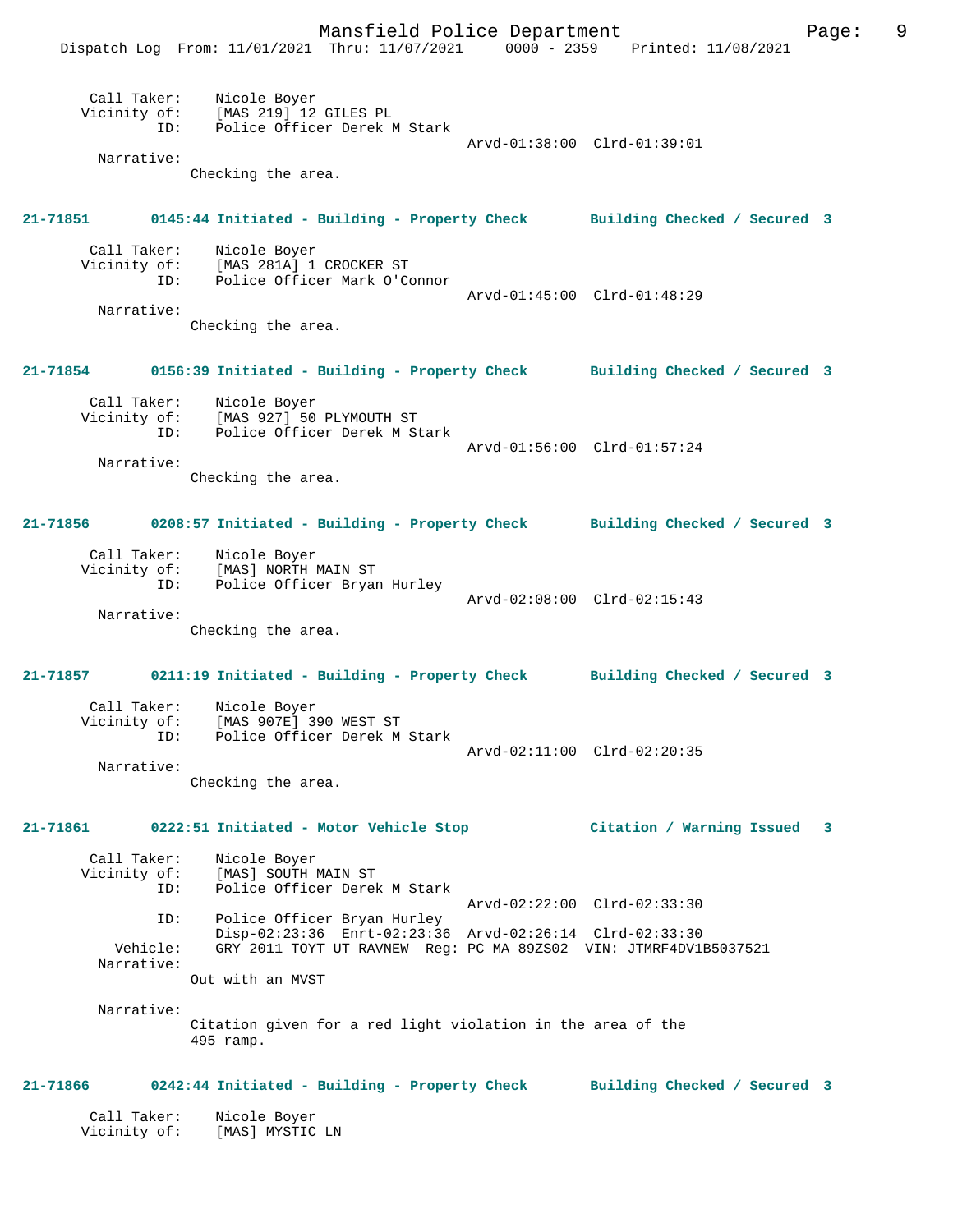Mansfield Police Department Form Page: 10 Dispatch Log From: 11/01/2021 Thru: 11/07/2021 0000 - 2359 Printed: 11/08/2021 ID: Police Officer Mark O'Connor Arvd-02:42:00 Clrd-02:46:04 Narrative: Checking the area. **21-71869 0257:24 Initiated - Building - Property Check Building Checked / Secured 3** Call Taker: Nicole Boyer Vicinity of: [MAS 1040] 10 RESERVOIR ST Apt. #ST ID: Police Officer Derek M Stark Arvd-02:57:00 Clrd-03:09:20 Narrative: Checking the area. **21-71870 0305:25 Initiated - Building - Property Check Building Checked / Secured 3** Call Taker: Nicole Boyer Vicinity of: [MAS 170] 255 HOPE ST ID: Police Officer Meghan Birnie Arvd-03:05:00 Clrd-03:15:00 Narrative: Checking the area. **21-71871 0309:59 Initiated - Building - Property Check Building Checked / Secured 3** Call Taker: Nicole Boyer Vicinity of: [MAS 4] 31 HAMPSHIRE ST ID: Police Officer Derek M Stark Arvd-03:09:00 Clrd-03:15:52 Narrative: Checking the area. **21-71872 0316:02 Initiated - Building - Property Check Building Checked / Secured 3** Call Taker: Nicole Boyer Vicinity of: [MAS 2] 60 FORBES BLVD<br>ID: Police Officer Derek M Police Officer Derek M Stark Arvd-03:16:00 Clrd-03:26:16 Narrative: Checking the area. **21-71873 0321:06 Initiated - Building - Property Check Building Checked / Secured 3** Call Taker: Nicole Boyer Vicinity of: [MAS 219] 12 GILES PL ID: Police Officer Bryan Hurley Arvd-03:21:00 Clrd-03:26:28 Narrative: Checking the area. **21-71874 0321:31 Initiated - Building - Property Check Building Checked / Secured 3** Call Taker: Nicole Boyer Vicinity of: [MAS 153] 50 WEST ST<br>ID: Police Officer Meghar Police Officer Meghan Birnie Arvd-03:21:00 Clrd-03:26:27 Narrative: Checking the area. **21-71875 0417:20 Initiated - Building - Property Check Building Checked / Secured 3** Call Taker: Nicole Boyer<br>Vicinity of: [MAS 840] 280 [MAS 840] 280 SCHOOL ST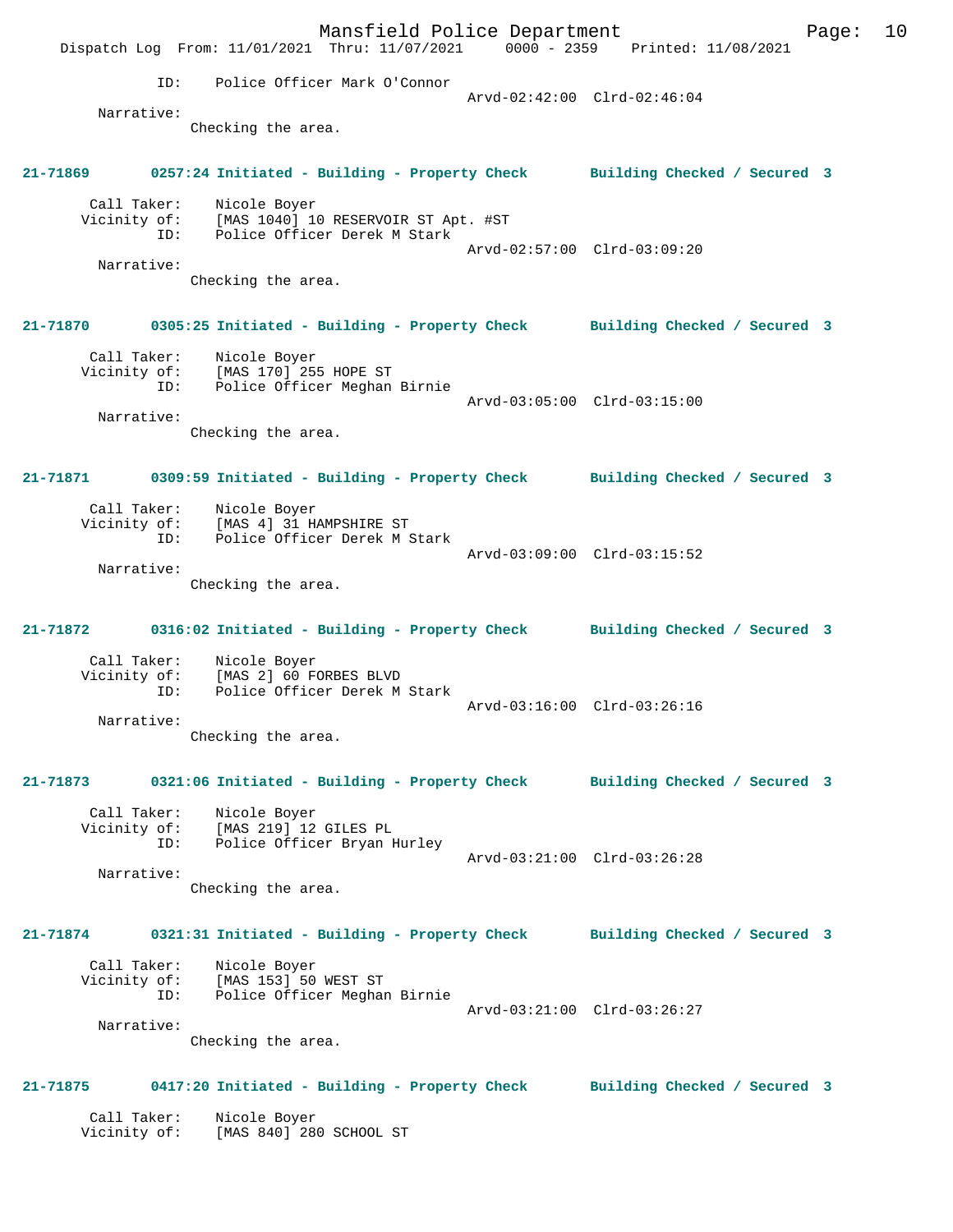Mansfield Police Department Page: 11 Dispatch Log From: 11/01/2021 Thru: 11/07/2021 0000 - 2359 Printed: 11/08/2021 ID: Police Officer Derek M Stark Arvd-04:17:00 Clrd-04:25:39 Narrative: Checking the area. **21-71902 0749 Initiated - Speed Trailer/Signs Deployed Services Rendered 3**  Call Taker: Animal Control Steven Simonds Location/Address: [MAS] WEST ST ID: Animal Control Steven Simonds Arvd-07:50:02 Clrd-07:59:34 Narrative: changing batteries on speed sign **21-71905 0809 Initiated - Speed Trailer/Signs Deployed Services Rendered 3**  Call Taker: Animal Control Steven Simonds Location/Address: [MAS] FRANKLIN ST ID: Animal Control Steven Simonds Arvd-08:09:53 Clrd-08:20:56 Narrative: changing batteries on speed signs **21-71907 0824:37 Initiated - School Officer Activity Services Rendered 3**  Call Taker: Ryan O'Rourke<br>Vicinity of: [MAS 451] 500 EAST ST Vicinity of: [MAS 451] 500 EAST ST ID: Detective Kenneth E Wright Arvd-08:24:00 Clrd-08:27:28 Narrative: picked up student, transporting back to QMS, starting mileage 92623. 0824. Narrative: Ending 92624 0827. **21-71915 0850:30 Initiated - Building - Property Check Building Checked / Secured 3** Call Taker: Ryan O'Rourke Location/Address: [MAS] 4 ERICK RD @ 15 BONNEY LN ID: Police Officer Michael T Fitzgerald Arvd-08:50:00 Clrd-08:56:06 Narrative: Checking the area. **21-71918 0912:32 Phone - Noise Complaint Services Rendered 2**  Call Taker: Josesph Shebertes Location/Address: [MAS H1553] 44 JACOB DR ID: Police Officer Gregg S Kennedy Disp-09:16:14 <br>The Disp-09:16:14  $\frac{1}{2}$  Arvd-09:24:01 Clrd-09:32:21 ID: Police Officer Joshua S Ellender Disp-09:16:50 Arvd-09:24:03 Clrd-09:32:22 Narrative: caller reports gun shots in the area of Williams St Narrative: M14 states faint shot sounds can be heard in the area towards Plainville. Both units clear. **21-71922 0937:22 Initiated - Building - Property Check Building Checked / Secured 3** Call Taker: Ryan O'Rourke<br>Location/Address: [MAS 840] 280 Location/Address: [MAS 840] 280 SCHOOL ST ID: Police Officer Gregg S Kennedy Arvd-09:37:00 Clrd-09:55:03 Narrative: Checking the area.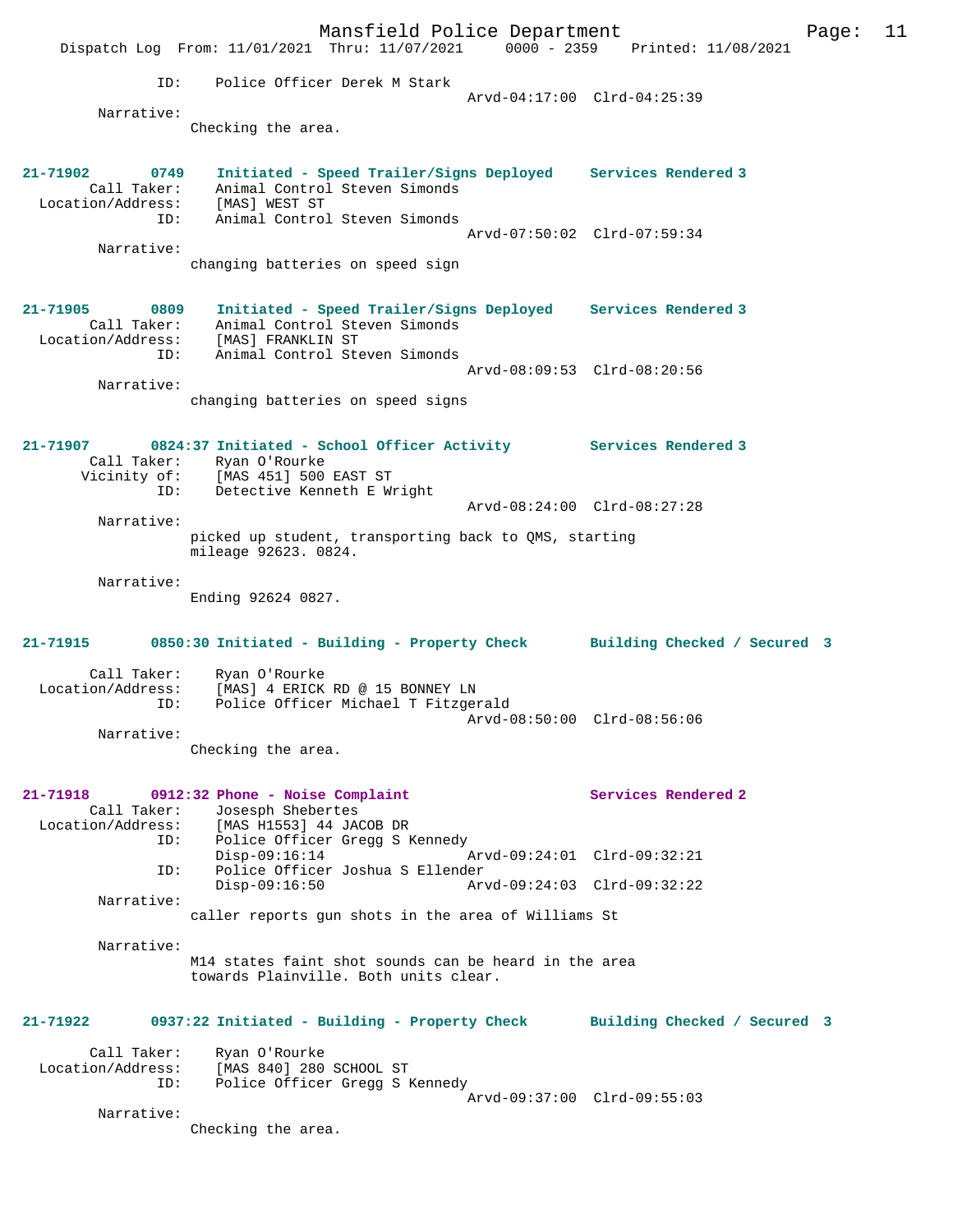Mansfield Police Department Fage: 12

| 21-71928     |                                                                          | 1031:38 Initiated - Motor Vehicle Stop                                                                                                                                                                                                                                                                                                                                                                                                                                                  | Citation / Warning Issued 3                   |
|--------------|--------------------------------------------------------------------------|-----------------------------------------------------------------------------------------------------------------------------------------------------------------------------------------------------------------------------------------------------------------------------------------------------------------------------------------------------------------------------------------------------------------------------------------------------------------------------------------|-----------------------------------------------|
|              | Call Taker:<br>Vicinity of:<br>ID:<br>Vehicle:<br>Narrative:             | Ryan O'Rourke<br>[MAS 812B] 243 CHAUNCY ST<br>Police Officer Joshua S Ellender<br>RED 2019 TOYT UT RAV4 Reg: PC MA 1KWR28 VIN: JTMF1RFVXKD044873                                                                                                                                                                                                                                                                                                                                        | Arvd-10:31:00 Clrd-10:37:35                   |
|              |                                                                          | mv stop.                                                                                                                                                                                                                                                                                                                                                                                                                                                                                |                                               |
|              | Narrative:                                                               | citation issued to the operator for red light violation,<br>Copeland @ Chauncy.                                                                                                                                                                                                                                                                                                                                                                                                         |                                               |
| 21-71946     | Call Taker:<br>Location/Address:<br>ID:<br>ID:<br>Vehicle:<br>Narrative: | 1136:52 Phone - Disturbance / Gathering<br>Robert Stewart<br>[MAS] 241 FRANCIS AVE<br>Police Officer Michael T Fitzgerald<br>$Disp-11:38:41$<br>Police Officer Joshua S Ellender<br>$Disp-11:38:45$<br>Arvd-11:41:19 Clrd-11:49:48<br>FRHT BT FRHT Req: AP TX JXC7495 VIN: 3ALACWFC2JDJK7202<br>Caller reporting a delivery driver was threatening to hit<br>him because they did not take his delivery. Driver has left<br>the area, caller will be in the rear of the building by the | Spoken To<br>1<br>Arvd-11:42:57 Clrd-11:49:46 |
|              | Narrative:                                                               | school buses.<br>vehicle has left area, RP has been advised to call 911 if he                                                                                                                                                                                                                                                                                                                                                                                                           |                                               |
|              |                                                                          | returns.                                                                                                                                                                                                                                                                                                                                                                                                                                                                                |                                               |
| 21-71950     |                                                                          | 1227:29 Initiated - Motor Vehicle Stop                                                                                                                                                                                                                                                                                                                                                                                                                                                  | Citation / Warning Issued 3                   |
|              | Call Taker:<br>Location/Address:<br>ID:                                  | Ryan O'Rourke<br>[MAS 1002] 250 EAST ST<br>Police Officer Michael T Fitzgerald                                                                                                                                                                                                                                                                                                                                                                                                          | Arvd-12:27:00 Clrd-12:31:01                   |
|              | Vehicle:<br>Narrative:                                                   | BLK 2017 MAZD UT CX9 Req: PC MA 2BEZ74 VIN: JM3TCBDY3H0133726<br>mv stop.                                                                                                                                                                                                                                                                                                                                                                                                               |                                               |
| $21 - 71952$ |                                                                          | 1235:47 Initiated - Motor Vehicle Stop                                                                                                                                                                                                                                                                                                                                                                                                                                                  | Citation / Warning Issued 3                   |
|              | Location/Address:<br>ID:                                                 | Call Taker: Ryan O'Rourke<br>[MAS 1002] 250 EAST ST<br>Police Officer Michael T Fitzgerald                                                                                                                                                                                                                                                                                                                                                                                              |                                               |
|              | Vehicle:<br>Narrative:                                                   | BLU 2012 FORD SD FUSION Reg: PC MA 1GSX78 VIN: 3FAHP0HA8CR370439<br>mv stop.                                                                                                                                                                                                                                                                                                                                                                                                            | Arvd-12:35:41 Clrd-12:39:09                   |
|              | Narrative:                                                               | citation issued to the ro for speed.                                                                                                                                                                                                                                                                                                                                                                                                                                                    |                                               |
| 21-71959     | 1343<br>Call Taker:<br>Location/Address:<br>ID:                          | Initiated - Parking Violations<br>Animal Control Steven Simonds<br>[MAS] 242 NORTH MAIN ST @ 16 OLD COLONY WAY<br>Animal Control Steven Simonds                                                                                                                                                                                                                                                                                                                                         | Services Rendered 3                           |
|              | Narrative:                                                               | checking area for parking violations                                                                                                                                                                                                                                                                                                                                                                                                                                                    | Arvd-13:43:52 Clrd-14:02:13                   |
|              | Narrative:                                                               |                                                                                                                                                                                                                                                                                                                                                                                                                                                                                         |                                               |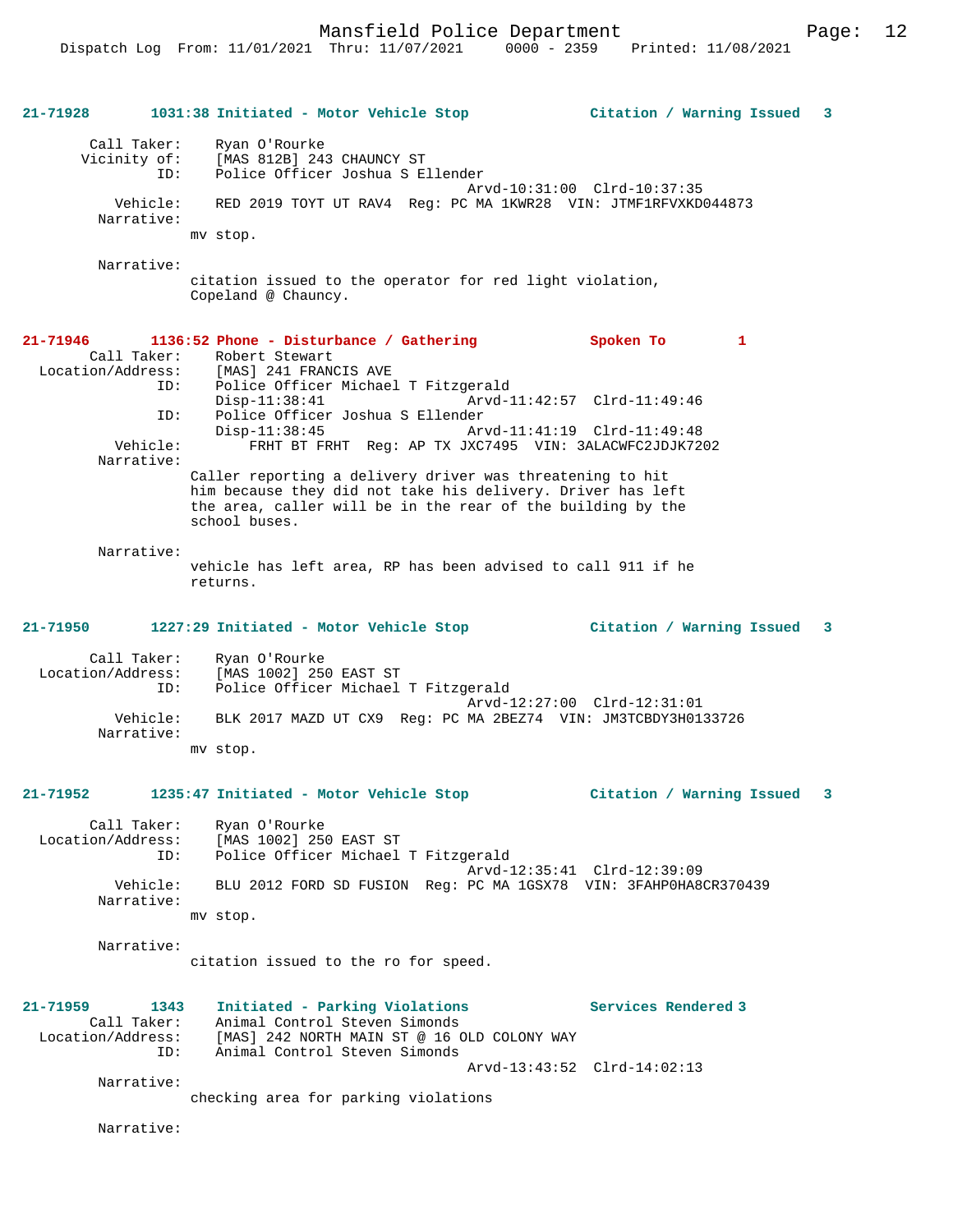Mansfield Police Department Page: 13 Dispatch Log From: 11/01/2021 Thru: 11/07/2021 tagged NE 400608 tractor trailer on north main for restrictive parking **21-71970 1443:30 Initiated - Building - Property Check Building Checked / Secured 3** Call Taker: Ryan O'Rourke<br>Location/Address: [MAS 2] 60 FOI ess: [MAS 2] 60 FORBES BLVD<br>ID: Sergeant Robert S Pierd Sergeant Robert S Pierce Arvd-14:43:00 Clrd-14:57:15 Narrative: Checking the area. **21-71976 1509:33 Walk-In - Missing Person Investigated - Report Taken 1** Call Taker: Support Staff Matthew Todesco<br>Location/Address: [MAS H4309] 218 SPRING ST ess: [MAS H4309] 218 SPRING ST<br>ID: Police Officer Joshua S.E. Police Officer Joshua S Ellender<br>Disp-15:10:44 Ar Disp-15:10:44 Arvd-15:27:32 Clrd-17:32:06<br>Vehicle: BLK 2007 TOYT UT HIGHLA Reg: PC MA 4ZV790 VIN: JTEEP21A3 BLK 2007 TOYT UT HIGHLA Reg: PC MA 4ZV790 VIN: JTEEP21A370229959 Narrative: RP reports her husband left work at 12:30 and is not home. Ofc Ellender is responding to speak with the RP. Narrative: Bolo sent out over OpenFox and attempting to ping his cell phone through T-mobile Narrative: M3 out with vehicle, speaking with operator. Narrative: M3 will be returning to the residence. No suicidal statements or ideas. Narrative: Refer To Incident: 21MAS-1198-OF **21-71990 1654:24 911 - Assist Fire Department Services Rendered 2**  Call Taker: Ryan O'Rourke<br>Location/Address: [MAS] 37 WARRI ess: [MAS] 37 WARREN AVE<br>ID: Police Officer Willi Police Officer William C Trudell<br>Disp-16:57:14 Arv Disp-16:57:14 Arvd-17:02:26 Clrd-17:09:00 Narrative: Assisting the FD with a fire related incident. Nature: illegal burn. Narrative: Fire Dept advised homeowner.

**21-71992 1707:17 Walk-In - Fraud or Identity Theft Investigated - Report Taken 1**

Call Taker: Civilian William Galarneau<br>Location/Address: [MAS H2416] 24 BRANCH ST ess: [MAS H2416] 24 BRANCH ST<br>ID: Police Officer Jav J Spal Police Officer Jay J Sparrow<br>Disp-17:08:54 Disp-17:08:54 Arvd-17:16:19 Clrd-17:26:01 Narrative:

Party in to report fraud charges on her debit card.

Refer To Incident: 21MAS-1199-OF

**21-72023 2142:32 911 - Motor Veh Acc - No Injury Services Rendered 1**  Call Taker: JEFFREY KEEFE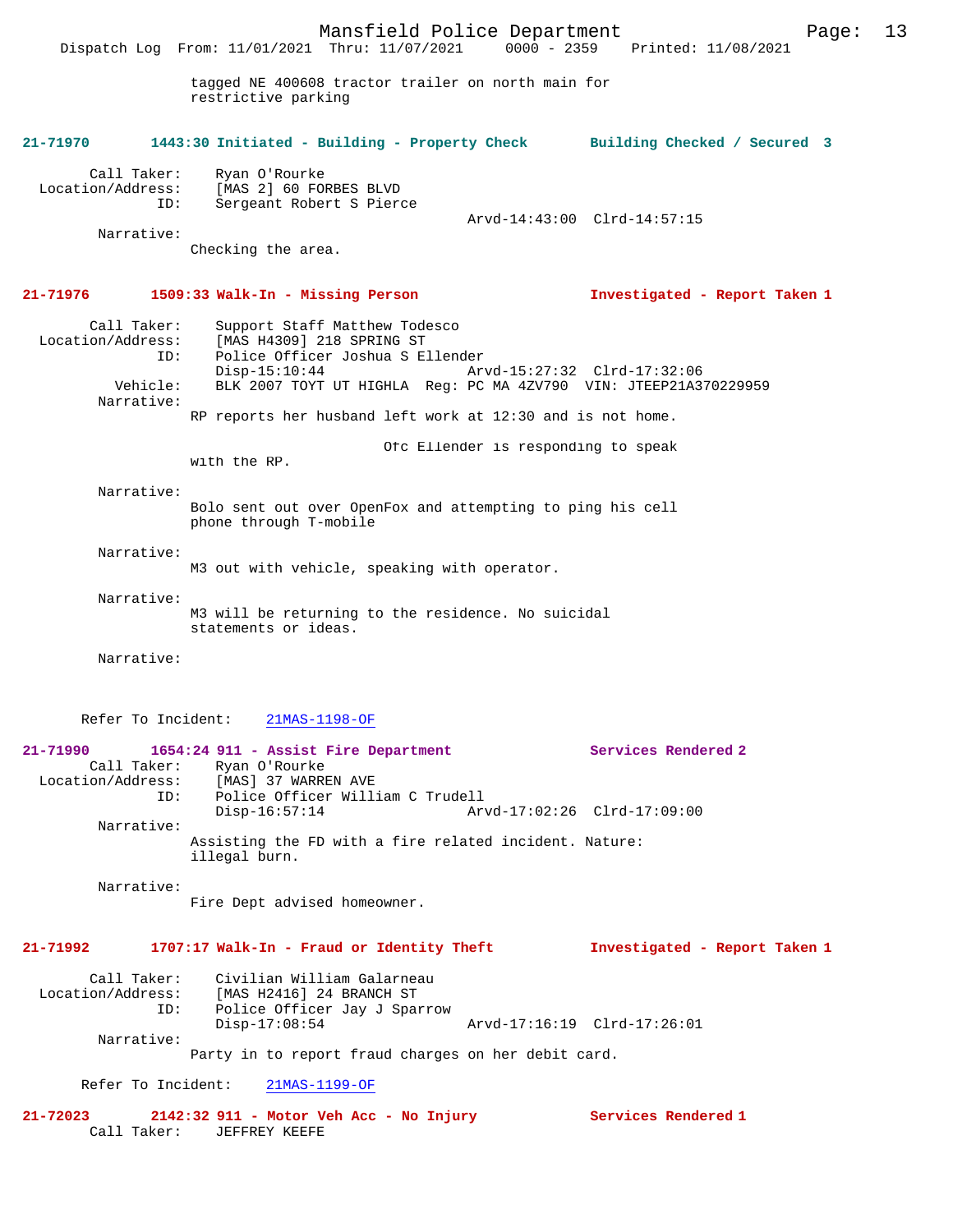Mansfield Police Department Page: 14 Dispatch Log From: 11/01/2021 Thru: 11/07/2021 0000 - 2359 Printed: 11/08/2021 Vicinity of: [MAS H5772] 562 MAPLE ST ID: Police Officer Jay J Sparrow Disp-21:46:09 Arvd-21:48:46 Clrd-22:00:12<br>TD: Police Officer Joshua S Ellender ID: Police Officer Joshua S Ellender Arvd-21:48:48 Clrd-21:58:34 Vehicle: BLU 2018 CHEV EQUINO Reg: PC MA 6CG591 VIN: 3GNAXJEV3JL383017 Narrative: Deer strike in the area no injury. Narrative: Occurred at Maple and Jennifer Narrative: AC assigned Narrative: No tow needed, damage localized to front end. RO will be on his way, all units clear Refer To Accident: 21MAS-321-AC **21-72024 2149 Initiated - Building - Property Check Building Checked / Secured 3** Call Taker: Police Officer Andrew J Kelley Location/Address: [MAS 2] 60 FORBES BLVD ID: Police Officer Andrew J Kelley Arvd-21:50:33 Clrd-21:51:54 Narrative: Checking the area. **21-72025 2153 Initiated - Building - Property Check Building Checked / Secured 3** Call Taker: Police Officer Andrew J Kelley Location/Address: [MAS 4] 31 HAMPSHIRE ST ID: Police Officer Andrew J Kelley Arvd-21:53:47 Clrd-21:58:10 Narrative: Checking the area. **21-72027 2158:36 Initiated - Motor Vehicle Stop Citation / Warning Issued 3** Call Taker: Fournier Elin Vicinity of: [MAS] 700 MAPLE ST ID: Police Officer Joshua S Ellender Arvd-21:58:00 Clrd-22:05:25 ID: Police Officer Jay J Sparrow Disp-22:00:25 Arvd-22:00:28 Clrd-22:05:23<br>Vehicle: GRY 2003 FORD F150 Reg: PC MA 8CG933 VIN: 1FTRX18W63NA652 GRY 2003 FORD F150 Reg: PC MA 8CG933 VIN: 1FTRX18W63NA65217 Narrative: Out with MVST Narrative: Citation issued to the RO for failure to stop for emergency vehicle/speed **21-72030 2214:54 911 - Assist Fire Department Referred to Other Agency 2** Call Taker: Fournier Elin Location/Address: [MAS H7] 5 ASPEN ST ID: Police Officer Jay J Sparrow Disp-22:16:52 Arvd-22:22:16 Clrd-22:24:51<br>ID: Police Officer Andrew J Kelley Police Officer Andrew J Kelley<br>Disp-22:22:11 A Arvd-22:22:15 Clrd-22:24:37 Narrative: Assisting FD with a medical incident. Nature: fire alarm activation. Home evacuated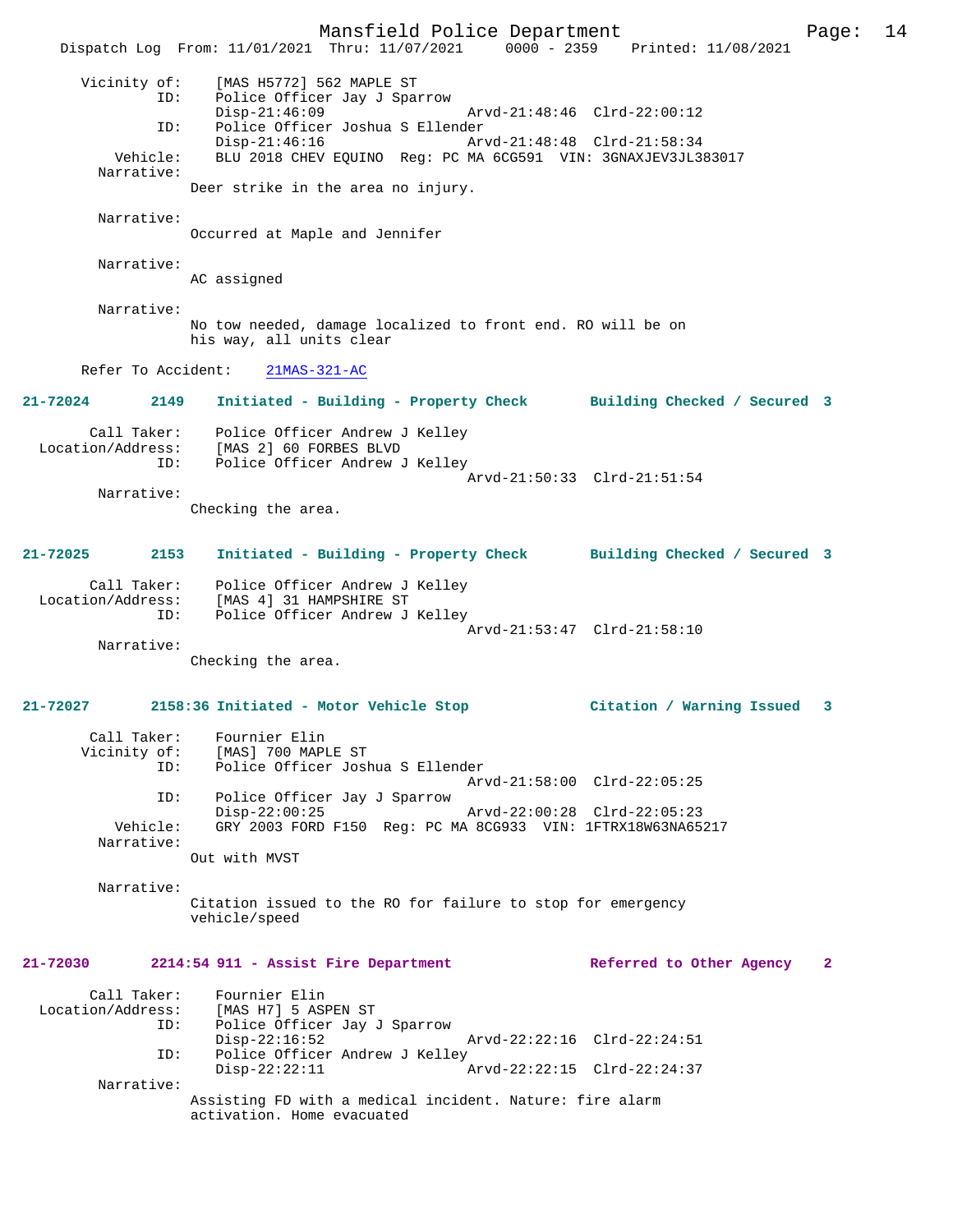M10 reports he was flagged down by a resident on Beach St reporting a party who was walking down the street behaving suspicious. Believed to be a resident from the JRC

Narrative:

M10 reports fire will be reseting fire alarm, units clear

**21-72035 2357:13 Initiated - Building - Property Check Services Rendered 3**  Call Taker: Fournier Elin<br>Location/Address: [MAS 820C] 31 ess: [MAS 820C] 31 PLYMOUTH ST<br>ID: Lieutenant Thomas R Connor Lieutenant Thomas R Connor Arvd-23:57:00 Clrd-11/03/2021 @ 04:31:53 Narrative: Checking the area.

#### **For Date: 11/03/2021 - Wednesday**

**21-72058 0121:17 Initiated - Building - Property Check Building Checked / Secured 3**

 Call Taker: Fournier Elin Location/Address: [MAS 1002] 250 EAST ST ID: Police Officer Meghan Birnie Arvd-01:21:00 Clrd-01:30:10 Narrative:

Checking the area.

### **21-72061 0130:43 Initiated - Building - Property Check Building Checked / Secured 3**

 Call Taker: Fournier Elin Location/Address: [MAS 834] 261 CHAUNCY ST Police Officer Mark O'Connor Arvd-01:30:00 Clrd-01:34:28 Vehicle: BLK 2019 NISS ST ROGUE SPORT Reg: PC MA 7JTH10 VIN: JN1BJ1CR9KW322676 Narrative: Checking the area.

Narrative:

Out speaking with a black nissan rogue

 Narrative: Spoke with operator concerning his license plate

**21-72062 0137:08 Initiated - Building - Property Check Building Checked / Secured 3**

 Call Taker: Fournier Elin Location/Address: [MAS] MYSTIC LN ID: Police Officer Meghan Birnie Arvd-01:37:00 Clrd-01:40:20

Narrative:

Checking the area.

## **21-72067 0210:17 Initiated - Building - Property Check Building Checked / Secured 3**

 Call Taker: Fournier Elin Location/Address: [MAS] NORTH MAIN ST Police Officer Derek M Stark Arvd-02:10:00 Clrd-02:23:51

Narrative:

Checking the area.

#### **21-72070 0221:57 Initiated - Building - Property Check Building Checked / Secured 3**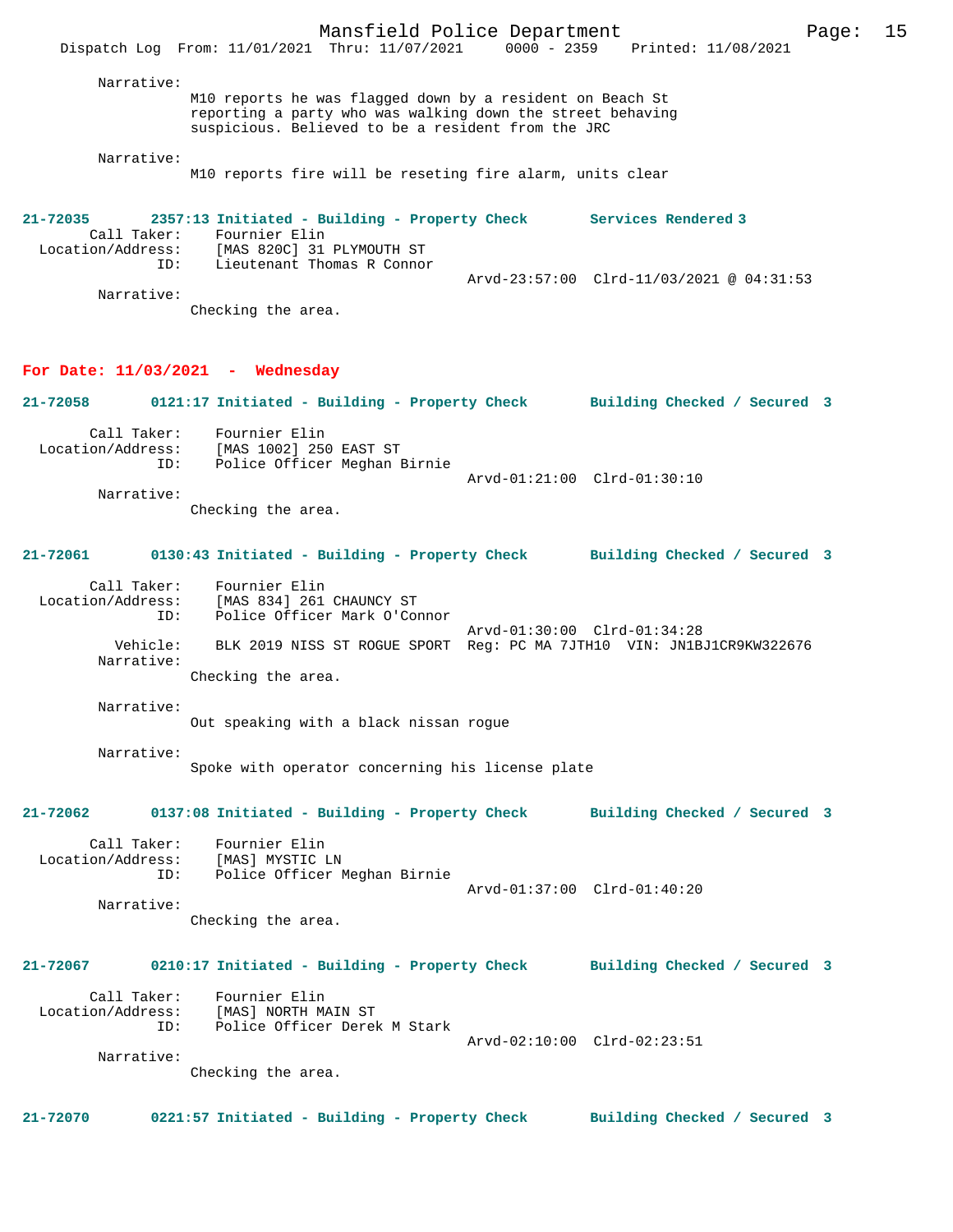Mansfield Police Department Page: 16 Dispatch Log From: 11/01/2021 Thru: 11/07/2021 0000 - 2359 Printed: 11/08/2021 Call Taker: Aaron Figueroa Location: [MAS] AREA HOTELS ID: Police Officer Mark O'Connor Arvd-02:21:00 Clrd-03:10:06 Narrative: Checking the area. **21-72072 0223:58 Initiated - Building - Property Check Building Checked / Secured 3** Call Taker: Fournier Elin Location/Address: [MAS 170] 255 HOPE ST ID: Police Officer Meghan Birnie Arvd-02:23:00 Clrd-02:31:38 Narrative: Checking the area. **21-72074 0227:02 Initiated - Building - Property Check Building Checked / Secured 3** Call Taker: Fournier Elin<br>Location/Address: [MAS 281A] 1 ( ess: [MAS 281A] 1 CROCKER ST<br>ID: Police Officer Derek M Police Officer Derek M Stark Arvd-02:27:00 Clrd-02:36:39 **21-72077 0245:32 Initiated - Building - Property Check Building Checked / Secured 3** Call Taker: Fournier Elin Location/Address: [MAS] COPELAND DR ID: Police Officer Derek M Stark Arvd-02:45:00 Clrd-03:00:12 Narrative: Checking the area. **21-72079 0314:28 Initiated - Building - Property Check Building Checked / Secured 3** Call Taker: Fournier Elin Location/Address: [MAS 139] 265 FRUIT ST ID: Police Officer Meghan Birnie Arvd-03:14:00 Clrd-03:27:50 Narrative: Checking the area. **21-72080 0321:28 911 - 911 Hang-ups & Verifications Confirmed misdial/Accdntl Call 2**  Call Taker:<br>Location/Address: Aaron Figueroa<br>[MAS H6] 73 ANGELL ST ID: Police Officer Derek M Stark<br>Disp-03:23:44 Disp-03:23:44 Arvd-03:27:43 Clrd-03:29:53 Narrative: Checking on a 911 accidental, party will meet an officer at the door Contact made?: y Cellphone? (y/n): y Uncertainty radius: Narrative: M12 confirmed accidental **21-72081 0331:06 Initiated - Building - Property Check Building Checked / Secured 3** Call Taker: Fournier Elin Location/Address: [MAS 840] 280 SCHOOL ST ID: Police Officer Mark O'Connor Arvd-03:31:00 Clrd-03:49:38 Narrative: Checking the area.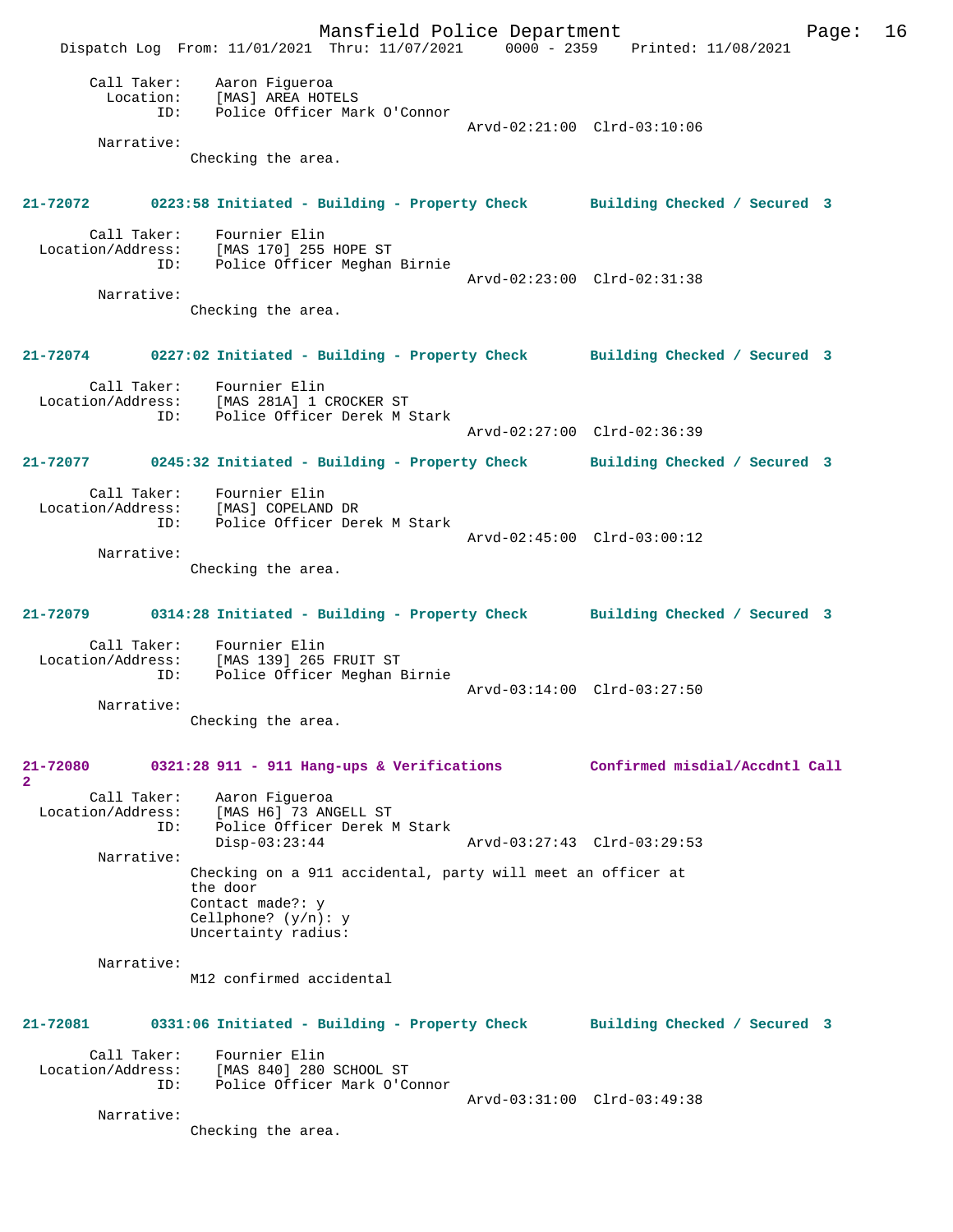|                             |                        | 21-72083 0339:33 Initiated - Building - Property Check Building Checked / Secured 3                                  |                             |  |
|-----------------------------|------------------------|----------------------------------------------------------------------------------------------------------------------|-----------------------------|--|
| Call Taker:                 | ID:                    | Fournier Elin<br>Location/Address: [MAS] 4 ERICK RD Q @ 15 BONNEY LN<br>Police Officer Meghan Birnie                 | Arvd-03:39:00 Clrd-03:45:04 |  |
|                             | Narrative:             |                                                                                                                      |                             |  |
|                             |                        | Checking the area.                                                                                                   |                             |  |
|                             |                        | 21-72084 0345:43 Initiated - Building - Property Check Building Checked / Secured 3                                  |                             |  |
|                             |                        | Call Taker: Aaron Figueroa<br>Location/Address: [MAS 987A] 125 HIGH ST Apt. #1-4<br>ID: Police Officer Derek M Stark |                             |  |
|                             | Narrative:             |                                                                                                                      | Arvd-03:45:00 Clrd-03:59:45 |  |
|                             |                        | Checking the area.                                                                                                   |                             |  |
| $21 - 72085$                |                        | 0349:49 Initiated - Building - Property Check Building Checked / Secured 3                                           |                             |  |
| Call Taker:                 |                        | Fournier Elin<br>Location/Address: [MAS 907E] 390 WEST ST<br>ID: Police Officer Mark O'Connor                        |                             |  |
|                             | Narrative:             |                                                                                                                      | Arvd-03:49:00 Clrd-03:56:34 |  |
|                             |                        | Checking the area.                                                                                                   |                             |  |
| 21-72113<br>Call Taker:     |                        | 0705:16 Phone - Motor Veh Acc - No Injury Vehicle Towed<br>Emily Archer                                              | 1                           |  |
| Location/Address:           | ID:                    | [MAS] RTE 140 NB<br>Police Officer Mark O'Connor                                                                     |                             |  |
|                             | ID:                    | $Disp-07:06:57$<br>Police Officer Derek M Stark                                                                      | Arvd-07:16:15 Clrd-07:39:55 |  |
|                             |                        | $Disp-07:07:02$                                                                                                      | Arvd-07:10:59 Clrd-07:49:38 |  |
|                             | ID:                    | Sergeant John R Armstrong<br>$Disp-07:13:51$                                                                         | Arvd-07:13:55 Clrd-07:39:52 |  |
|                             | Vehicle:<br>Narrative: | BLK 2010 NISS SENTRA Reg: PC MA 9NS522 VIN: 3N1AB6AP2AL672985                                                        |                             |  |
|                             |                        | Car into the woods unknown injuries.                                                                                 |                             |  |
|                             | Narrative:             | One female self extricated from vehicle.                                                                             |                             |  |
| Narrative:                  |                        | One patient facial injuries.                                                                                         |                             |  |
|                             | Narrative:             | Tow for one.                                                                                                         |                             |  |
|                             | Narrative:             | See AC for further.                                                                                                  |                             |  |
|                             | Narrative:             | M12 states wrecker on scene.                                                                                         |                             |  |
|                             | Narrative:             | M1 M6 are clear.                                                                                                     |                             |  |
|                             | Narrative:             | M12 states vehicle removed, he is clear.                                                                             |                             |  |
| Refer To Accident:          |                        | $21MAS-322-AC$                                                                                                       |                             |  |
| $21 - 72118$<br>Call Taker: | 0735                   | Initiated - Parking Violations<br>Animal Control Steven Simonds                                                      | Services Rendered 3         |  |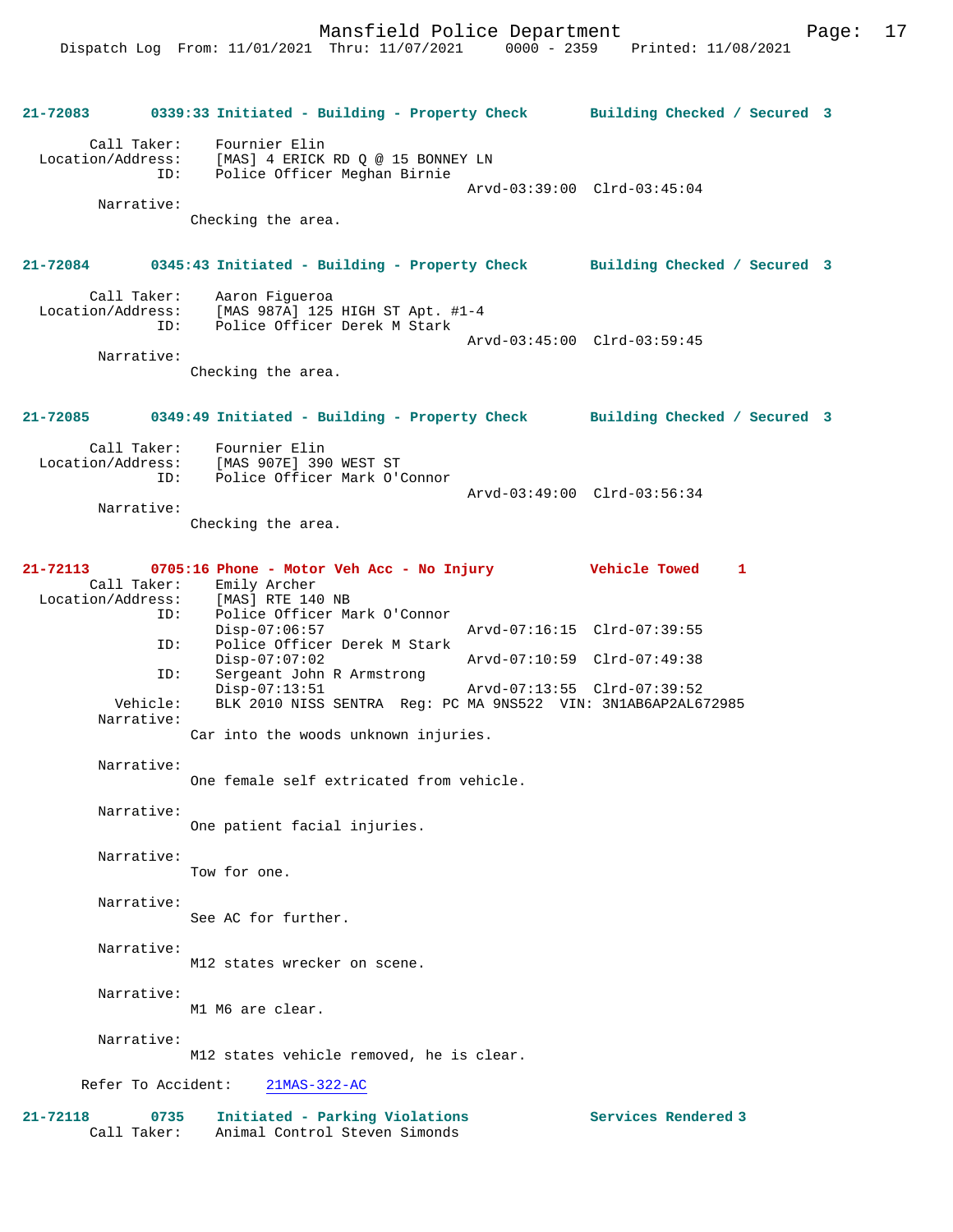Mansfield Police Department Page: 18 Dispatch Log From: 11/01/2021 Thru: 11/07/2021 0000 - 2359 Printed: 11/08/2021 Location/Address: [MAS] 389 NORTH MAIN ST @ 10 PRATT ST ID: Animal Control Steven Simonds Arvd-07:35:53 Clrd-08:05:56 Narrative: checking area for parking violations **21-72123 0811:42 911 - Motor Veh Acc - No Injury Services Rendered 1**  Call Taker: Ryan O'Rourke Location/Address: [MAS 240A] 189 CHAUNCY ST ID: Police Officer David J Pepicelli Disp-08:12:44 Clrd-08:17:45 ID: Police Officer David W Kinahan Disp-08:12:47 Arvd-08:17:24 Clrd-08:59:28 Vehicle: BLU 2021 TOYT RAV4 Reg: PC MA 7522YY VIN: 2T3P1RFV1MW233129 Vehicle: GRY 2017 CHEV SILVER Reg: PC MA 635GZ8 VIN: 3GCUKREC7HG117942 Narrative: 2 car mva. one vehicle will be stopped at the gas station. Narrative: M7 states vehicles are in the lot, M11 can cancel. Narrative: M7 advised that officers are en route to vehicle #1 house, for a residential burglary alarm. M7 states the operator was advised and it was a possible oversight. Narrative: See AC for further. Refer To Accident: 21MAS-323-AC **21-72136 0857:29 Phone - Suspicious Actv / Persn / Veh Services Rendered 2**  Call Taker: Ryan O'Rourke<br>Location/Address: [MAS 840D100] ess: [MAS 840D100] 280 SCHOOL ST Apt. #D100<br>ID: Police Officer David W Kinahan ID: Police Officer David W Kinahan Disp-08:59:38 Arvd-09:10:56 Clrd-09:18:55 Narrative: caller rpts showing up for work and seeing bloody hand print on door handle and door frame. Narrative: M7 states he spoke to the RP, it is a very minor red substance, and not a bloody hand print. **21-72138 0908:34 Initiated - Motor Vehicle Stop Citation / Warning Issued 3** Call Taker: Emily Archer Location/Address: [MAS] 54 CHAUNCY ST @ 363 NORTH MAIN ST ID: Police Officer David J Pepicelli Arvd-09:08:00 Clrd-09:13:43<br>Vebicle: GRY 2017 TOYT 4RUNNE Req: PC MA 5NR164 VIN: JTERU5JR4454 Vehicle: GRY 2017 TOYT 4RUNNE Reg: PC MA 5NR164 VIN: JTEBU5JR4H5475801 Narrative: MVST Narrative: Citation issued to the RO for hands free and failure to inspect at Chauncy St, west bound of North Main. **21-72139 0920:21 Initiated - Motor Vehicle Stop Citation / Warning Issued 3** Call Taker: Emily Archer Location/Address: [MAS] 307 NORTH MAIN ST @ 8 PLEASANT ST Police Officer David J Pepicelli Arvd-09:20:00 Clrd-09:24:42 Vehicle: GRY 2014 HOND PILOT Reg: PC MA 5EWV50 VIN: 5FNYF4H5XEB021018 Narrative: mvst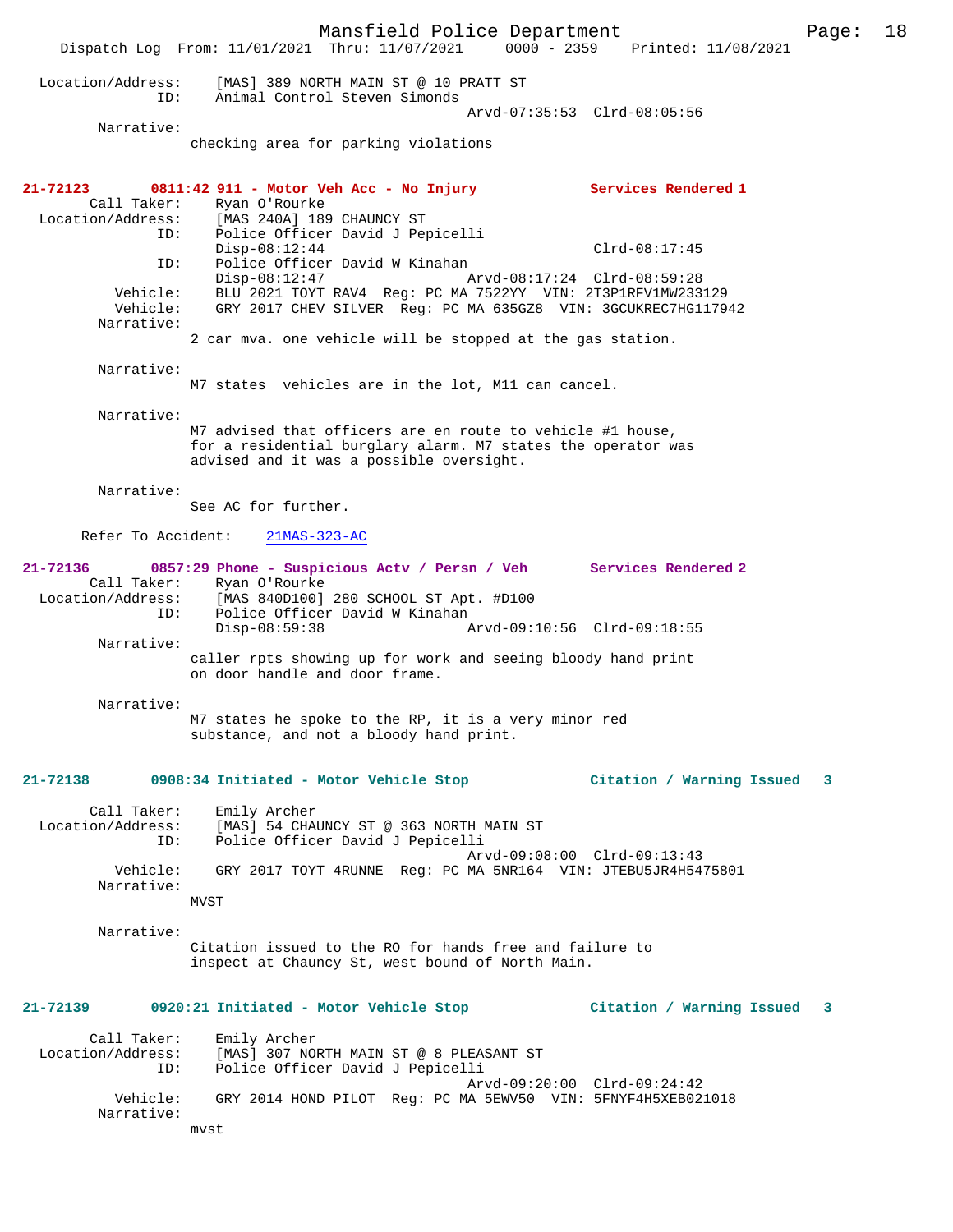Dispatch Log From: 11/01/2021 Thru: 11/07/2021 0000 - 2359 Printed: 11/08/2021 Narrative: Citation issued for speeding at North and Court. **21-72147 1016:15 Initiated - Building - Property Check Building Checked / Secured 3** Call Taker: Emily Archer Location/Address: [MAS 417] 9 FRANCIS AVE ID: Police Officer Michael T Fitzgerald Arvd-10:16:00 Clrd-10:20:46 Narrative: Checking the area. **21-72150 1019:17 Initiated - Motor Vehicle Stop Citation / Warning Issued 3** Call Taker: Emily Archer Location/Address: [MAS] 30 HOPE ST @ 176 PARK ST ID: Police Officer David J Pepicelli Arvd-10:19:00 Clrd-10:26:03 Vehicle: BLK 2017 HYUN ACCENT Reg: PC MA 3KFH59 VIN: KMHCT5AE0HU353964 Narrative: MVST Narrative: Citation issued for speeding at Church St and Hope St. **21-72152 1033:44 Initiated - Motor Vehicle Stop Citation / Warning Issued 3** Call Taker: Emily Archer Location/Address: [MAS] RTE 140 SB Police Officer David J Pepicelli Arvd-10:33:00 Clrd-10:39:45 Vehicle: GRY 2020 VOLV S90 Reg: PC MA 9JL251 VIN: LVYA22ML3LP170226 Narrative: MVST Narrative: Citation issued for a handsfree violation 140SB at intersection of West St. **21-72153 1042:00 Initiated - Building - Property Check Services Rendered 3**  Call Taker: Emily Archer Location/Address: [MAS 982] 111 HOPE ST ID: Police Officer Michael T Fitzgerald Arvd-10:42:00 Clrd-10:51:07 Narrative: Checking the area on foot. **21-72159 1109:33 Initiated - Motor Vehicle Stop Citation / Warning Issued 3** Call Taker: Emily Archer Location/Address: [MAS] 91 CHAUNCY ST @ 6 HIGHLAND AVE ID: Sergeant Robert S Pierce Arvd-11:09:00 Clrd-11:15:27 Vehicle: BLU 2019 TOYT UT RAV4 Reg: PC MA 286N50 VIN: JTMDWRFVXKD523559 Narrative: MVST, reg showing expired, operating is trying to correct it. Narrative: Citation issued to the RO for unregistered MV. **21-72162 1115:36 Initiated - Disabled Motor Vehicle Services Rendered 3**  Call Taker: Emily Archer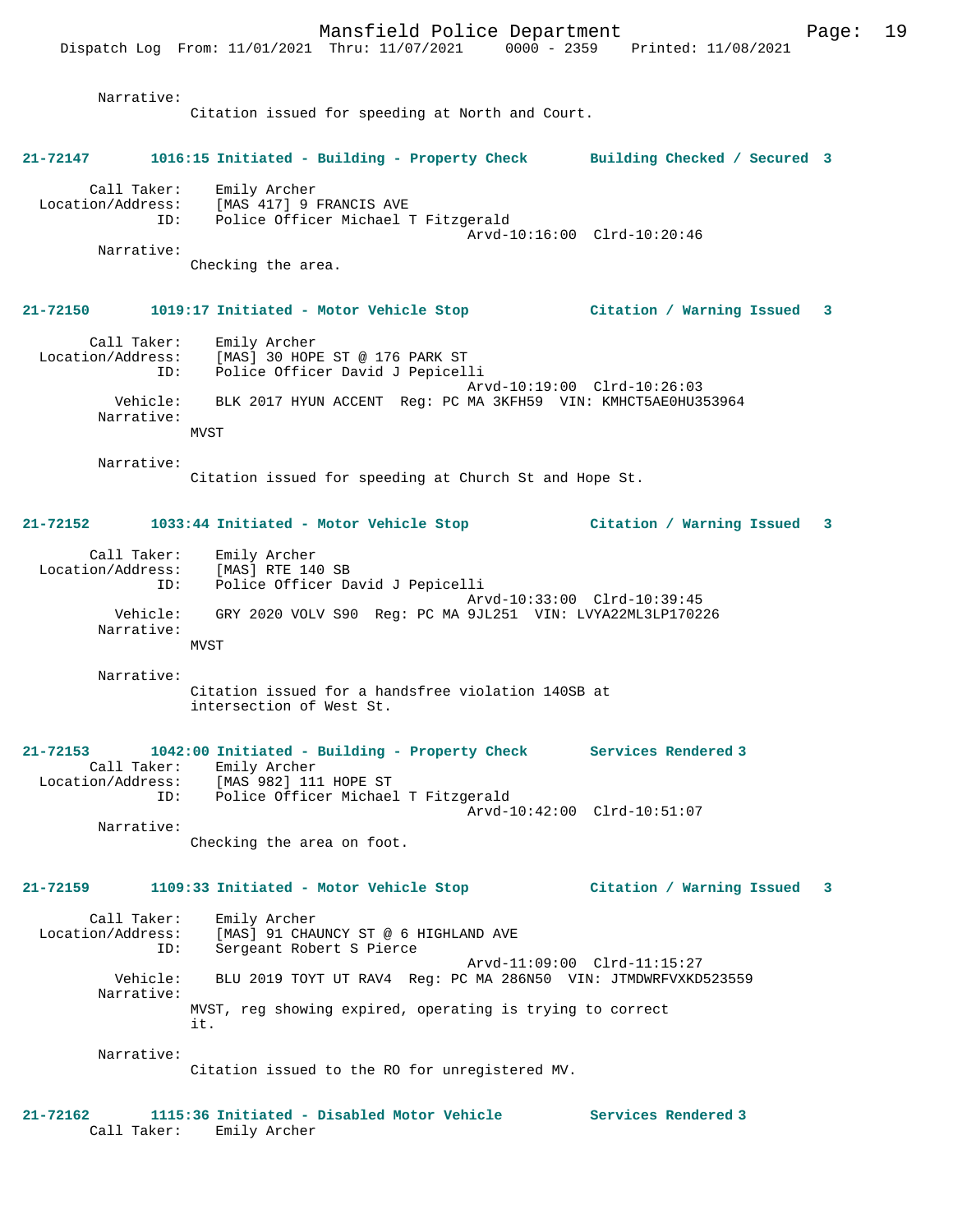Mansfield Police Department Page: 20 Dispatch Log From:  $11/01/2021$  Thru:  $11/07/2021$  0000 - 2359 Location/Address: [MAS 949A110] 84 COPELAND DR Apt. #110 ID: Police Officer David J Pepicelli Arvd-11:15:00 Clrd-11:43:55<br>Vehicle: BLK 2005 CHEV UT TRAILB Reg: PC MA 46RL77 VIN: 1GNDT13S5 BLK 2005 CHEV UT TRAILB Reg: PC MA 46RL77 VIN: 1GNDT13S552192563 Narrative: Reported DMV in the area. Narrative: M11 states vehicle out of gas. **21-72171 1209:12 Walk-In - Parking Violations Spoken To 3**  Call Taker: Support Staff Devon M DiMascio<br>Location/Address: [MAS] SOUTH MAIN ST Location<br>[MAS] SOUTH MAIN ST ID: Animal Control Steven Simonds Disp-12:12:45 Arvd-12:19:00 Clrd-12:19:12 Narrative: RP into the station to talk to Officer Simonds about a parking ticket that he recieved. Ofc. Simonds has been notified. **21-72179 1259:08 Initiated - Suspicious Actv / Persn / Veh Services Rendered 2**  Call Taker: Emily Archer<br>Location/Address: [MAS 982] 11 ess: [MAS 982] 111 HOPE ST<br>ID: Police Officer David J Police Officer David J Pepicelli Arvd-12:59:00 Clrd-13:04:29<br>TD: Sergeant Robert S Pierce Sergeant Robert S Pierce<br>Disp-13:00:13 Disp-13:00:13 Arvd-13:00:25 Clrd-13:04:28<br>ID: Police Officer David W Kinahan ID: Police Officer David W Kinahan Disp-13:00:20 Arvd-13:00:23 Clrd-13:04:32 ID: Police Officer Michael N Fenore Disp-13:01:35 Arvd-13:01:42 Clrd-13:04:31 Support Staff Heather A Sullivan Narrative: Officers recieved report of possible fight near the " hutch" Narrative: M11 states a large group of children playing football, denied fighting,they had boxing gloves,they moved along to the main field. **21-72190 1325:01 Initiated - Assist Other Agency Services Rendered 3**  Call Taker: Emily Archer Location: [MAS] MEDFIELD ID: Police Officer Michael T Fitzgerald Arvd-13:25:00 Clrd-14:48:59 Narrative: M15 assisting Medfield with a K9 search. Narrative: See OF for further. Refer To Incident: 21MAS-1201-OF **21-72198 1351:25 Phone - Suspicious Actv / Persn / Veh Services Rendered 2**  Call Taker: MATTHEW BOMES<br>Vicinity of: [MAS] 590 MAP of: [MAS] 590 MAPLE ST<br>ID: Police Officer Dav Police Officer David W Kinahan Disp-13:52:26 Clrd-14:02:37 ID: Sergeant Robert S Pierce Disp-13:52:57 Arvd-13:56:29 Clrd-14:02:34 Narrative: 3 male parties ringing the door bells at the houses and walking away Narrative: 1 party has a blue hat. 1 has a black shirt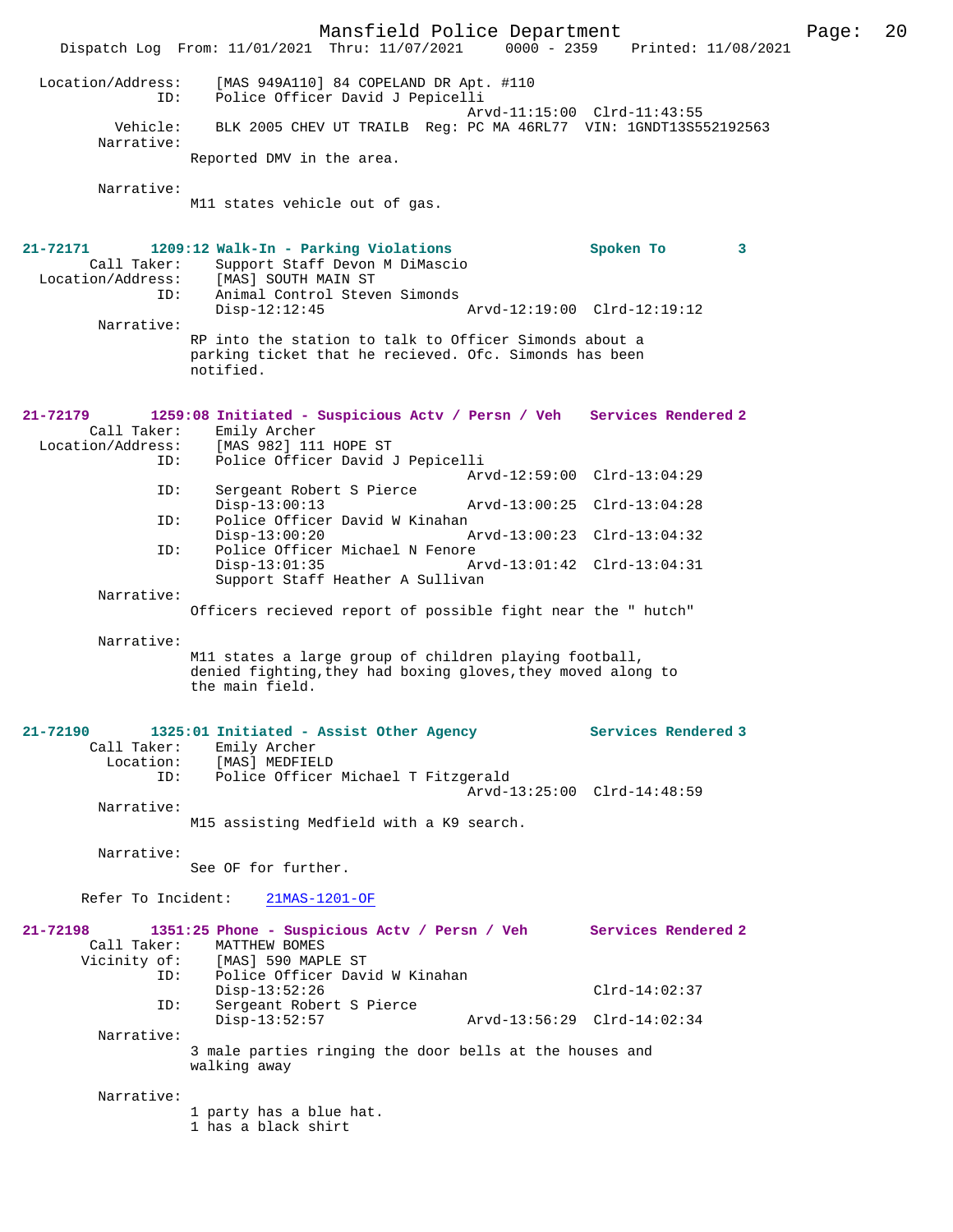1 has blk sneakers

Narrative:

M1 states he spoke to the 3 youths, they admitted to ringing the door bells and walking away. They were advised.

| 21-72206<br>2                                         | 1423:38 911 - 911 Hang-ups & Verifications                                                                                           | Confirmed misdial/Accdntl Call |                |
|-------------------------------------------------------|--------------------------------------------------------------------------------------------------------------------------------------|--------------------------------|----------------|
| Call Taker:<br>Location/Address:<br>ID:<br>Narrative: | Ryan O'Rourke<br>[MAS H4093] 396 SOUTH MAIN ST<br>Police Officer David J Pepicelli<br>$Disp-14:25:58$                                | Arvd-14:31:01 Clrd-14:33:24    |                |
|                                                       | Checking on a 911 hang up.<br>Contact made?: Y<br>Cellphone? $(y/n): N$<br>Uncertainty radius:                                       |                                |                |
|                                                       | Caller was trying to dial 411. accidental.                                                                                           |                                |                |
| Narrative:                                            | M11 states confirmed accidental.                                                                                                     |                                |                |
| 21-72210                                              | 1439:08 Initiated - Motor Vehicle Stop                                                                                               | Citation / Warning Issued 3    |                |
| Call Taker:<br>Location/Address:<br>ID:               | CARLY MORIARTY<br>[MAS] 85 PRATT ST @ 50 CLINTON ST<br>Police Officer David J Pepicelli                                              |                                |                |
| Vehicle:<br>Narrative:                                | BLK 2012 ACUR 4D TSX Reg: PC MA 1YN636 VIN: JH4CU2F64CC019208                                                                        | Arvd-14:39:00 Clrd-14:43:31    |                |
|                                                       | Citation issued for a red light violation at Pratt and Hope.                                                                         |                                |                |
| 21-72230                                              | 1645:46 911 - 911 Hang-ups & Verifications Unfounded/Unverifed                                                                       |                                | $\overline{2}$ |
| Call Taker:<br>Location/Address:<br>ID:               | Ryan O'Rourke<br>[MAS H429] 39 BROOK ST<br>Police Officer Andrew J Kelley<br>$Disp-16:47:36$                                         | Arvd-16:52:58 Clrd-16:57:17    |                |
| Narrative:                                            | Checking on a 911 hang up.<br>Contact made?: N<br>Cellphone? $(y/n): Y$<br>Uncertainty radius: 10 Meters.                            |                                |                |
|                                                       | spoke to caller initially and he stated he does not speak<br>english. no answer on call back.                                        |                                |                |
| Narrative:                                            |                                                                                                                                      |                                |                |
|                                                       | M10 checked the area, no one flagged him down. M10 spoke to<br>few people and no one dialed 911. He is clear.                        |                                |                |
| 21-72239<br>Call Taker:<br>Vicinity of:<br>ID:        | 1734:44 Phone - Suspicious Actv / Persn / Veh<br>Ryan O'Rourke<br>[MAS] RTE 140 NB @ FORBES BLVD<br>Police Officer David J Pepicelli | Services Rendered 2            |                |
| ID:                                                   | $Disp-17:37:07$<br>Police Officer Andrew J Kelley                                                                                    | Arvd-17:42:46 Clrd-17:50:05    |                |
| Narrative:                                            | $Disp-17:39:25$                                                                                                                      | Arvd-17:41:54 Clrd-17:50:04    |                |
|                                                       | caller rpts a male in his early 20's pan handling. wearing a<br>black and blue hoodie.                                               |                                |                |
| Narrative:                                            | M10 states they are in Foxboro. Foxboro PD advised and en<br>route.                                                                  |                                |                |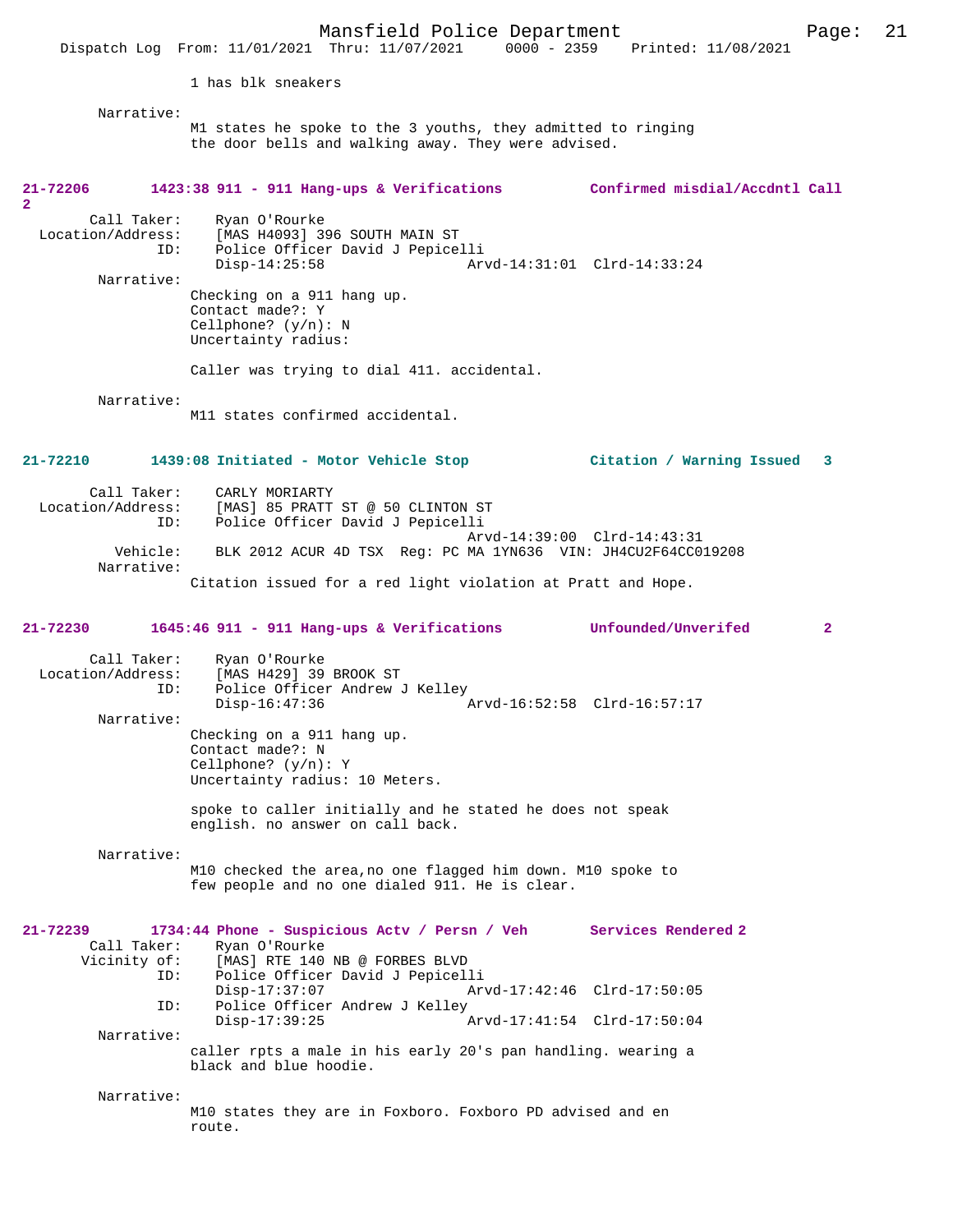Mansfield Police Department Page: 22 Dispatch Log From: 11/01/2021 Thru: 11/07/2021 Narrative: M11 rpts party is walking down forbes towards rotary. Narrative: M10 states spoke to the male and he is walking towards Foxfield Plaza,male party is heading to Maine and was looking for gas money. Both units clear. **21-72256 1933:25 Phone - Suspicious Actv / Persn / Veh Citation / Warning Issued 2** Call Taker: Ryan O'Rourke<br>Vicinity of: [MAS] 21 ERICI of: [MAS] 21 ERICK RD<br>ID: Police Officer Wil Police Officer William C Trudell Disp-20:04:29 Arvd-20:14:19 Clrd-20:59:03<br>Vehicle: GRY 2017 FORD VA TRANSI Reg: CO MA T32245 VIN: 1FTYR2CM4H GRY 2017 FORD VA TRANSI Reg: CO MA T32245 VIN: 1FTYR2CM4HKB30608 Vehicle: BLU 2015 CHEV CRUZE Reg: PC MA 6KV118 VIN: 1G1PC5SB6F7136692<br>Towed: For: Unregistered/Uningured Ry: Central Street Garage To: Centr For: Unregistered/Uninsured By: Central Street Garage To: Central Street Garage Narrative: caller rpts a dark sedan that is parked behind his van. he believes it has been parked there for at least 5 weeks with out moving. Narrative: Central st en route Narrative: Central st on scene Narrative: R/O cited via mail unregisted MV on public way **21-72257 1937:15 911 - Suspicious Actv / Persn / Veh Services Rendered 2**  Call Taker: Ryan O'Rourke<br>Location/Address: [MAS] 300 NOR [MAS] 300 NORTH MAIN ST ID: Police Officer William C Trudell Disp-19:39:48 Arvd-19:46:06 Clrd-20:04:19 Narrative: caller rpts a suspsicous male came in asking them to call a cab to take him to the train station. Narrative: male party is sitting in the waiting room. Narrative: male is wearing a suit. Narrative: male is in his late 50s. Narrative: M8 assisting the male party to the other side of the tracks for the train

#### **For Date: 11/04/2021 - Thursday**

**21-72298 0054:28 Initiated - Building - Property Check Building Checked / Secured 3** Call Taker: TARA LAKO<br>Location/Address: [MAS 1015 [MAS 1015] 30 CHAUNCY ST ID: Police Officer Christopher D Sorge Arvd-00:54:00 Clrd-01:00:16 Narrative: Conducting a walk through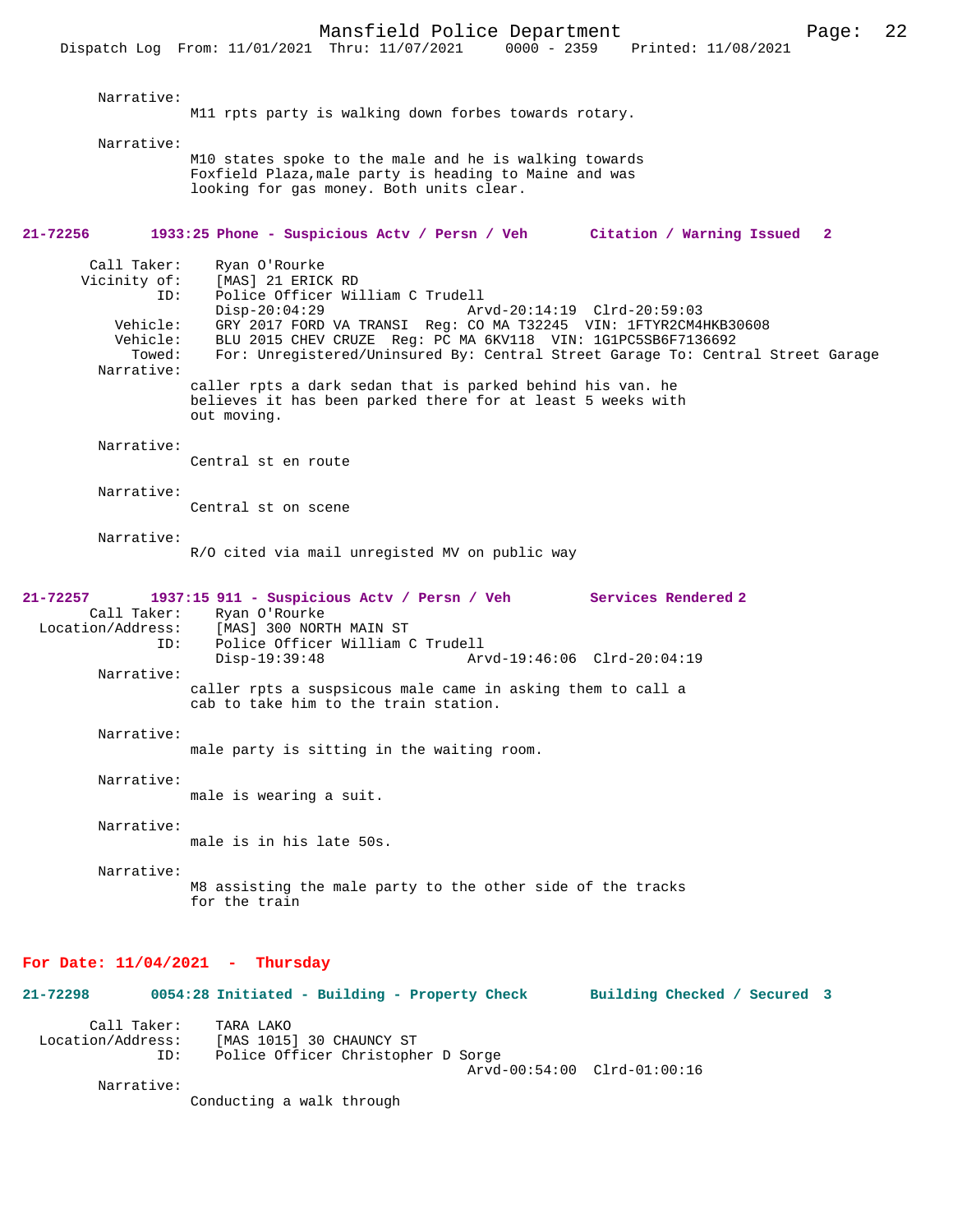Mansfield Police Department Fage: 23

 Dispatch Log From: 11/01/2021 Thru: 11/07/2021 0000 - 2359 Printed: 11/08/2021 **21-72303 0102:28 Initiated - Motor Vehicle Stop Property Seized / Secured 3** Call Taker: TARA LAKO Vicinity of: [MAS 1026] 300 NORTH MAIN ST ID: Police Officer Christopher D Sorge Arvd-01:02:00 Clrd-01:17:06 ID: Police Officer Mark O'Connor Disp-01:04:44 Arvd-01:04:46 Clrd-01:17:08<br>Vehicle: GRY 2017 FORD FUSION Reg: PC MA 1KYW87 VIN: 3FA6P0H77HR1 GRY 2017 FORD FUSION Reg: PC MA 1KYW87 VIN: 3FA6P0H77HR153659 Narrative: Out with a MV in the parking lot. Narrative: Ofc Sorge reports vehicle will be left in the public parking lot until the morning. Narrative: plates siezed, mv parked on private way R/O to have MV towed Refer To Summons: 21MAS-422-AR Summons: MARSHALL, AJMEL SELVON Address: 76 HIGHLAND ST AVON, MA<br>Age: 26 Age:<br>:Charges LICENSE SUSPENDED, OP MV WITH REGISTRATION SUSPENDED, OP MV WITH UNINSURED MOTOR VEHICLE **21-72312 0119:02 Initiated - Motor Vehicle Stop Citation / Warning Issued 3** Call Taker: William Mouyos Location/Address: [MAS] 255 HOPE ST @ 141 PRATT ST Police Officer Christopher D Sorge Arvd-01:19:00 Clrd-01:24:12 ID: Police Officer Derek M Stark Disp-01:19:27 Arvd-01:19:29 Clrd-01:24:10<br>Vehicle: WHI 2012 FORD FOCUS Reg: PC MA 3GNF81 VIN: 1FAHP3N27CL28 WHI 2012 FORD FOCUS Reg: PC MA 3GNF81 VIN: 1FAHP3N27CL281409 Narrative: R/O cited for speed on Chauncy st bridge **21-72317 0126:59 Initiated - Building - Property Check Building Checked / Secured 3** Call Taker: William Mouyos Location/Address: [MAS] MYSTIC LN Police Officer Derek M Stark Arvd-01:26:00 Clrd-01:33:07 **21-72321 0129:50 Initiated - Building - Property Check Building Checked / Secured 3** Call Taker: William Mouyos<br>Location/Address: [MAS] NORTH MA ess: [MAS] NORTH MAIN ST:<br>ID: Police Officer Mark Police Officer Mark O'Connor Arvd-01:29:00 Clrd-01:38:13 Narrative: Checking the area. **21-72329 0201:46 Initiated - Building - Property Check Building Checked / Secured 3** Call Taker: William Mouyos Location: [MAS] AREA HOTELS ID: Police Officer Christopher D Sorge Arvd-02:01:00 Clrd-02:15:27 Narrative: Checking the area. Narrative:

redroof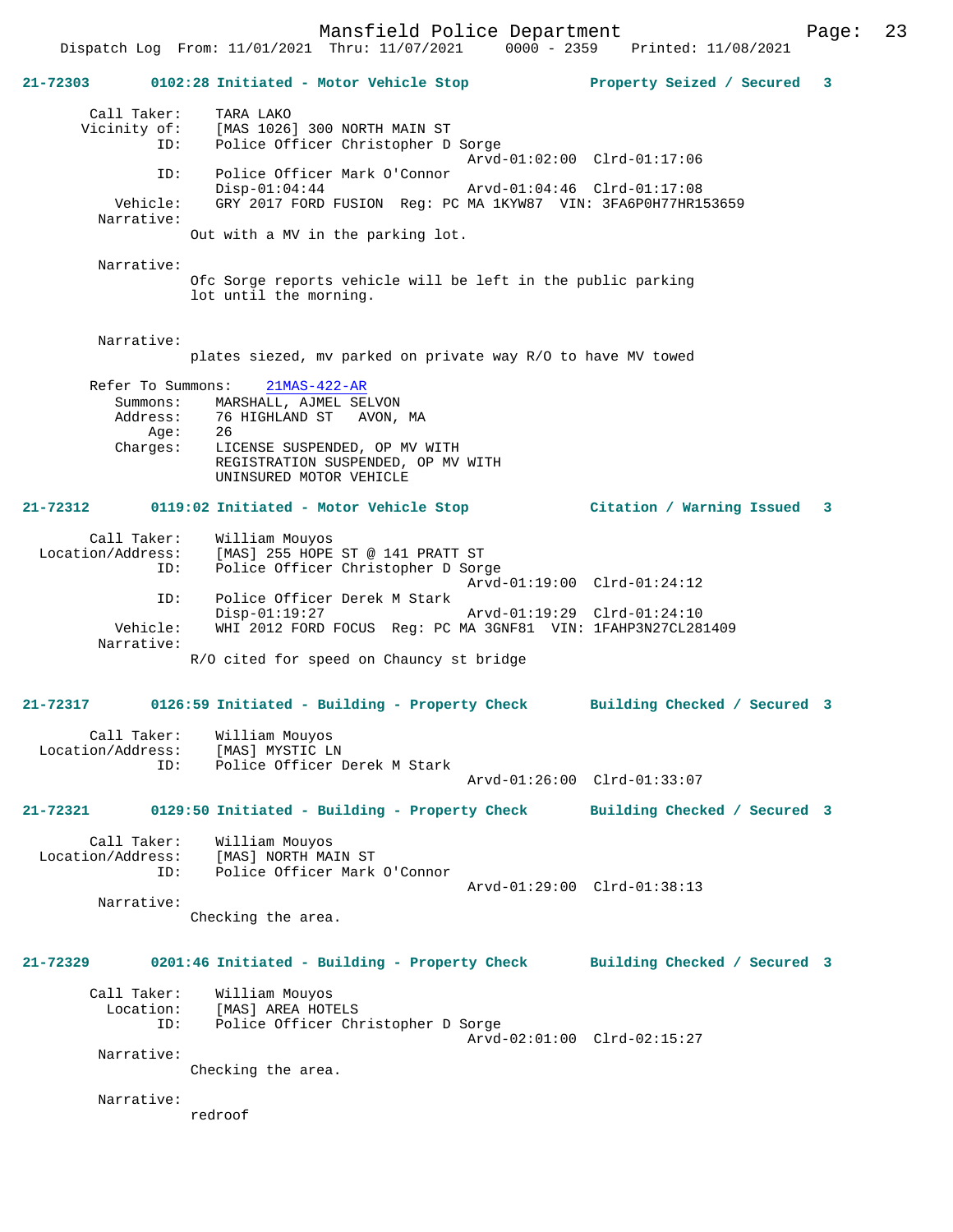Mansfield Police Department Page: 24 Dispatch Log From: 11/01/2021 Thru: 11/07/2021 0000 - 2359 Printed: 11/08/2021 Narrative: foxboro hotels holiday inn **21-72364 0831 Initiated - Speed Trailer/Signs Deployed Services Rendered 3**  Call Taker: Animal Control Steven Simonds Location/Address: [MAS] FRANKLIN ST ID: Animal Control Steven Simonds Arvd-08:31:49 Clrd-08:42:55 Narrative: changing batteries on speed sign **21-72380 0940:46 Phone - 911 Hang-ups & Verifications Confirmed misdial/Accdntl Call 2**  Call Taker: Savannah Karch Location/Address: [MAS 417] 9 FRANCIS AVE ID: Police Officer David W Kinahan<br>Disp-09:42:04 Disp-09:42:04 Arvd-09:55:57 Clrd-10:01:45 Narrative: Checking on a 911 hang up. Contact made?: child pressed the emergency button in the gym Cellphone? (y/n): Uncertainty radius: Narrative: M7 confirmed accidental **21-72385 1014:13 Phone - Motor Veh Acc - No Injury Investigated - Report Taken 1** Call Taker: Savannah Karch Location/Address: [MAS] 631 EAST ST<br>TD: Police Officer Day Police Officer David W Kinahan<br>Disp-10:15:49 Disp-10:15:49 Arvd-10:20:51 Clrd-10:38:05 ID: Sergeant Brian P Thibault<br>Disp-10:16:04 Disp-10:16:04 Arvd-10:19:25 Clrd-10:26:37 Vehicle: GRY 2010 HOND CIVIC LX Reg: PC MA 1LXW46 VIN: 2HGFA1F50AH581840 Vehicle: WHI 2010 MERC MILAN Reg: PC MA 548SD6 VIN: 3MEHM0JG1AR606345 Narrative: 2 car mva no injuries Narrative: No injuries, no tows, see AC for further Refer To Accident: 21MAS-326-AC **21-72387 1025:41 Phone - Assist Fire Department False / Accidental Alarm 2** Call Taker: Jarred Kohler Location/Address: [MAS 202] 16 OLD COLONY WAY ID: Sergeant Brian P Thibault Disp-10:26:40 Clrd-10:30:44 Narrative: Assisting the FD with a fire related incident. Nature: fire alarm Narrative: accidental by employees on scene **21-72388 1037:23 Phone - Assist Other Agency Spoken To 3**  Call Taker: Jarred Kohler<br>Location/Address: [MAS H5688] 19 [MAS H5688] 19 KNIGHT WAY ID: Sergeant Brian P Thibault Disp-10:37:57 Arvd-10:51:09 Clrd-10:54:16 Vehicle: BLK 2013 JEEP WRANGL Reg: PC MA 436XE6 VIN: 1C4BJWDG1DL699448 Narrative: out for notification for a vehicle to be moved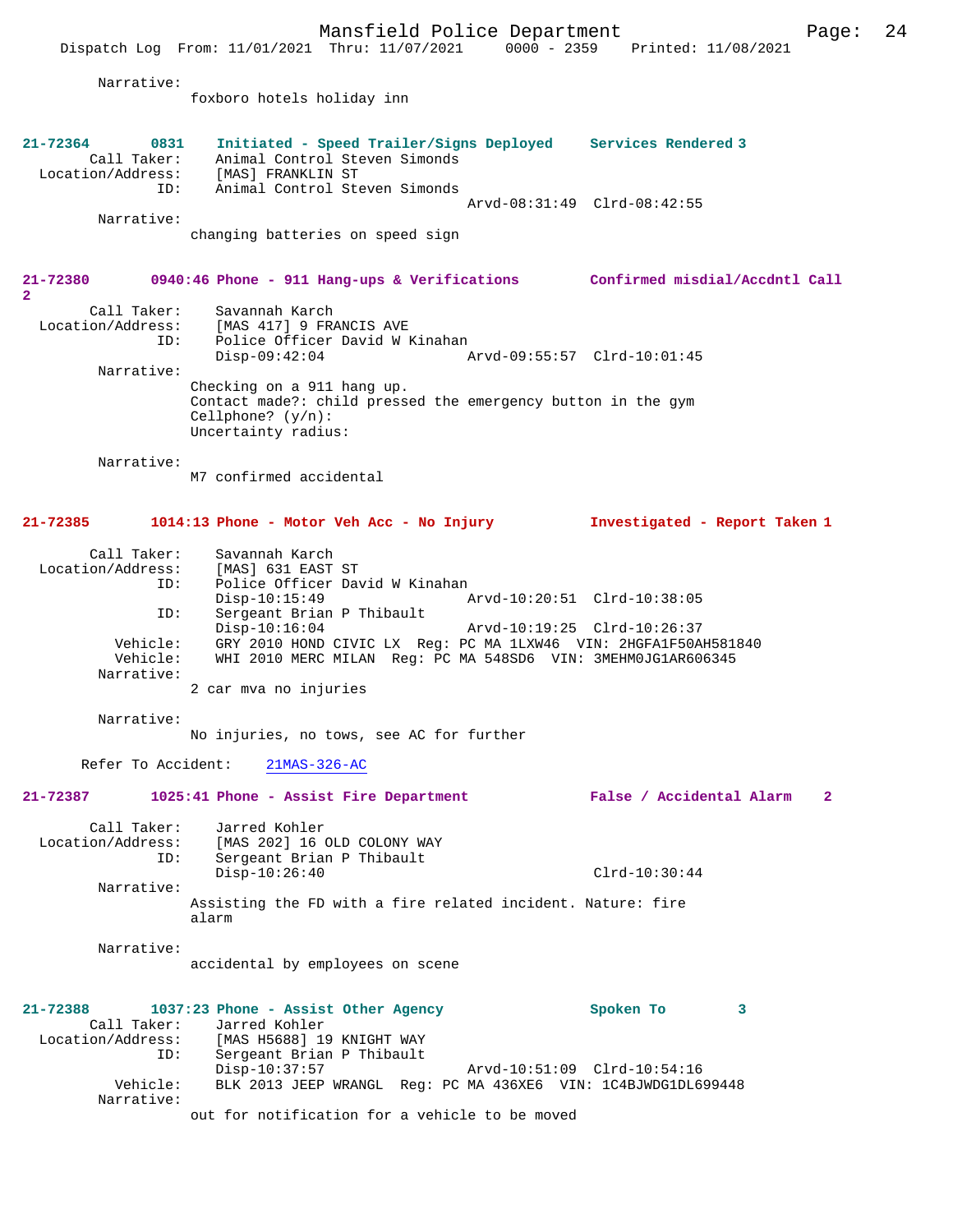Mansfield Police Department Page: 25 Dispatch Log From: 11/01/2021 Thru: 11/07/2021 0000 - 2359 Printed: 11/08/2021 Narrative: party spoken to **21-72389 1037 Initiated - Parking Violations Services Rendered 3**  Call Taker: Animal Control Steven Simonds Location/Address: [MAS] 242 NORTH MAIN ST @ 16 OLD COLONY WAY ID: Animal Control Steven Simonds Arvd-10:38:05 Clrd-11:58:42 Narrative: checking area for parking violations **21-72402 1123:34 Phone - 911 Hang-ups & Verifications Confirmed misdial/Accdntl Call 2**  Call Taker: Savannah Karch Location/Address: [MAS 987E] 200 CHAUNCY ST ID: Sergeant Brian P Thibault Disp-11:27:15 Arvd-11:27:50 Clrd-11:27:51 Narrative: Checking on a 911 hang up. Contact made?: yes, in a silver lexus Cellphone? (y/n): Uncertainty radius: Narrative: M1 confirmed accidental **21-72409 1202:22 Initiated - Motor Vehicle Stop Citation / Warning Issued 3** Call Taker: Jarred Kohler Vicinity of: [MAS 255] 377 CHAUNCY ST ID: Police Officer David W Kinahan Arvd-12:02:00 Clrd-12:25:09 Vehicle: BLU 2007 TOYT COROLL Reg: PC MA 4WS542 VIN: 2T1BR32E27C814658 Narrative: out with mvst Narrative: citation issued to RO for expired reg, renewed online **21-72412 1204:29 Initiated - Building - Property Check Building Checked / Secured 3** Call Taker: Jarred Kohler Location/Address: [MAS 417] 9 FRANCIS AVE ID: Police Officer Gregg S Kennedy Arvd-12:04:00 Clrd-12:08:52 Narrative: Checking the area. **21-72413 1207:05 Walk-In - Neighbor Dispute Spoken To 3**  Call Taker: Support Staff Devon M DiMascio Location/Address: [MAS] 43 PARK ST ID: Police Officer Gregg S Kennedy<br>Disp-12:12:58  $Arvd-12:16:30$   $Clrd-12:31:02$  Narrative: RP into the station to report multiple ongoing issues with tenants. Ofc. Kennedy to be notified. Narrative: party advised. **21-72415 1221 Initiated - Parking Violations Services Rendered 3**  Call Taker: Animal Control Steven Simonds Location/Address: [MAS] 255 NORTH MAIN ST @ 8 COTTAGE ST

ID: Animal Control Steven Simonds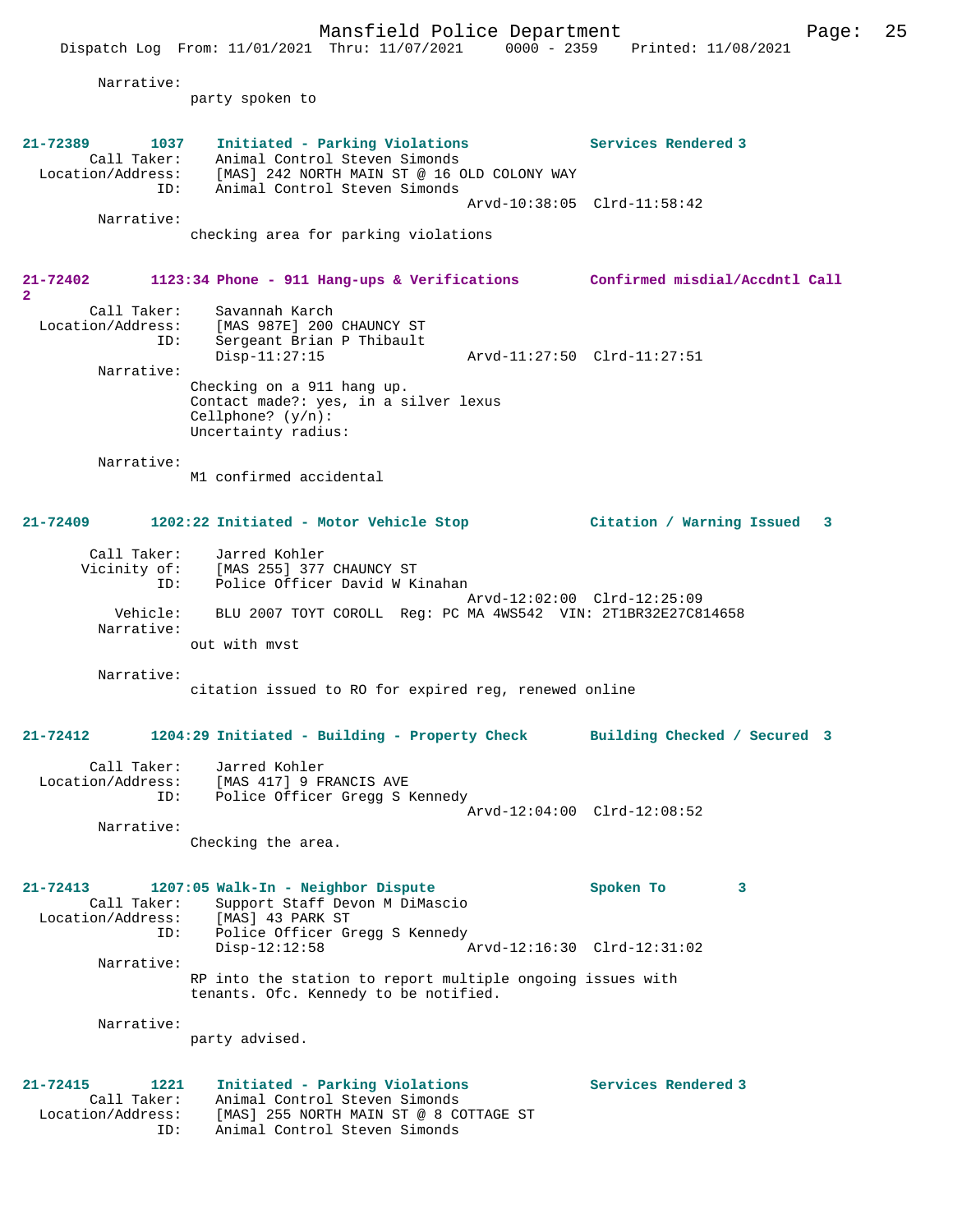Dispatch Log From: 11/01/2021 Thru: 11/07/2021 0000 - 2359 Printed: 11/08/2021 Arvd-12:22:13 Clrd-12:39:50 Narrative: checking area for parking violations **21-72424 1343:14 Initiated - Building - Property Check Building Checked / Secured 3** Call Taker: Jarred Kohler Location/Address: [MAS 840] 280 SCHOOL ST ID: Police Officer David W Kinahan Arvd-13:43:00 Clrd-14:29:21 Narrative: Checking the area. **21-72436 1430:20 Phone - 911 Hang-ups & Verifications Confirmed misdial/Accdntl Call 2**  Call Taker: Jennifer Napolitano Location/Address: [MAS] 89 FORBES BLVD Apt. #1000 ID: Police Officer David W Kinahan<br>Disp-14:32:49 Disp-14:32:49 Arvd-14:40:03 Clrd-14:41:41 Narrative: Checking on a 911 hang up. Contact made?: Yes. Accidental dial Cellphone? (y/n): N Uncertainty radius: Narrative: M7 confirmed accidental **21-72443 1451:56 Initiated - School Officer Activity Investigated - Report Taken 3** Call Taker: Jarred Kohler Location/Address: [MAS 332] 240 EAST ST ID: Detective Kenneth E Wright Arvd-14:51:00 Clrd-14:53:29 Narrative: SRO activity. Narrative: See OF for further Refer To Incident: 21MAS-1205-OF **21-72464 1703:50 Initiated - Building - Property Check Building Checked / Secured 3** Call Taker: Jarred Kohler Location/Address: [MAS 1042] 321 SCHOOL ST ID: Police Officer David J Pepicelli Arvd-17:03:00 Clrd-17:04:06 Narrative: Checking the area. **21-72465 1704:42 Walk-In - Assist Citizen - P S A Incident Report 3**  Call Taker: Support Staff Heather A Sullivan Location/Address: [MAS 451B] 500 EAST ST ID: Police Officer Andrew J Kelley Disp-17:06:31 Arvd-17:07:43 Clrd-17:07:50 Narrative: assisting a walk in. Refer To Incident: 21MAS-1206-OF **21-72469 1715:45 Phone - 911 Hang-ups & Verifications Confirmed misdial/Accdntl Call 2**  Call Taker: Savannah Karch Location/Address: [MAS] 22 LEWIS RD ID: Sergeant Jeffrey G Bombard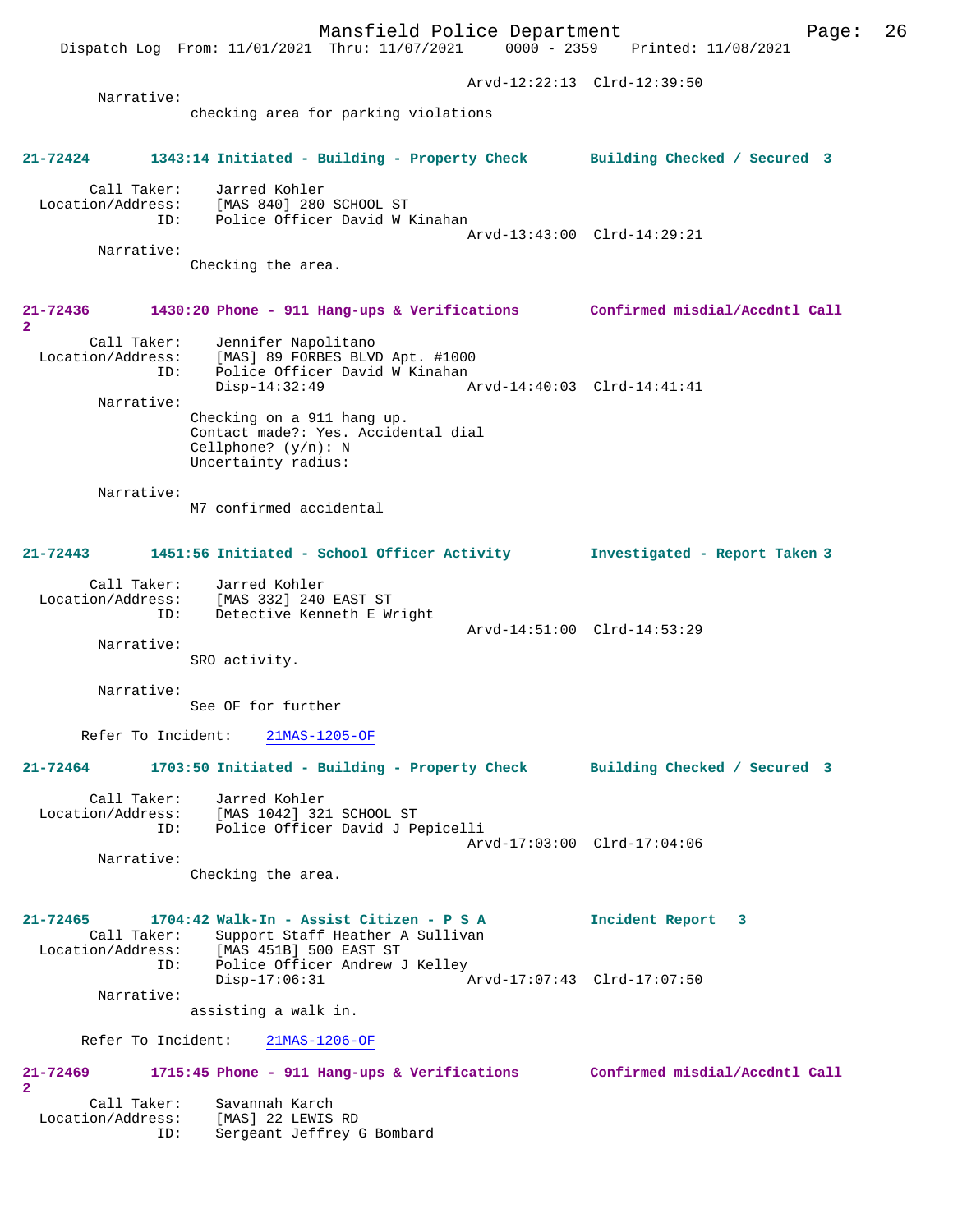Mansfield Police Department Page: 27 Dispatch Log From: 11/01/2021 Thru: 11/07/2021 0000 - 2359 Printed: 11/08/2021 Disp-17:21:41 Arvd-17:32:38 Clrd-17:32:43 Narrative: Checking on a 911 hang up. Contact made?: yes issues with new a work phone Cellphone? (y/n): y Uncertainty radius: Narrative: M1 confirmed accidental **21-72470 1716:21 Phone - Road Hazards Services Rendered 3**  Call Taker: Ryan O'Rourke<br>Vicinity of: [MAS] RTE 140 Vicinity of: [MAS] RTE 140 NB ID: Police Officer David J Pepicelli Disp-17:21:46 Arvd-17:39:19 Clrd-17:47:27 Narrative: caller rpts a piece of exhaust in roadway on the ramp from 495S to 140N. Mass Highway ntfd. Narrative: item removed prior to arrival **21-72476 1752:46 Initiated - Motor Vehicle Stop Citation / Warning Issued 3** Call Taker: Jarred Kohler Location/Address: [MAS] 600 WEST ST ID: Police Officer David J Pepicelli Arvd-17:52:00 Clrd-17:55:52 Vehicle: GRY 2021 TOYT 4RUNNER Reg: PAR MA D323 VIN: JTEJU5JR1M5954313 Narrative: out with mvst Narrative: citation issued to the RO for failure to yeild **21-72480 1816:24 Initiated - Child Safety Seat Program Services Rendered 3**  Call Taker: Jarred Kohler<br>Location/Address: [MAS 451B] 500 EAST ST Location/Address: [MAS 451B] 500 EAST ST ID: Police Officer Andrew J Kelley Arvd-18:16:00 Clrd-18:40:15 Narrative: Officer installing child passenger seat **21-72481 1820:24 Initiated - Community Policing Services Rendered 3**  Call Taker: Jarred Kohler Location/Address: [MAS 330] 250 EAST ST ID: Lieutenant Thomas R Connor Arvd-18:20:00 Clrd-20:52:01 Narrative: out for town meeting **21-72485 1839:46 Initiated - Motor Vehicle Stop Citation / Warning Issued 3** Call Taker: Savannah Karch Location/Address: [MAS 5A] 777 WEST ST ID: Police Officer David J Pepicelli  $X = \text{R}$ <br>  $X = \text{R}$ Reg: IN BUBBY1 Narrative: motor vehicle stop in the area. Narrative: Ofc Pepicelli reports vehicle is a vanity plate and comes back active, citation issued for speed, offense occurred at the 495 overpass on West St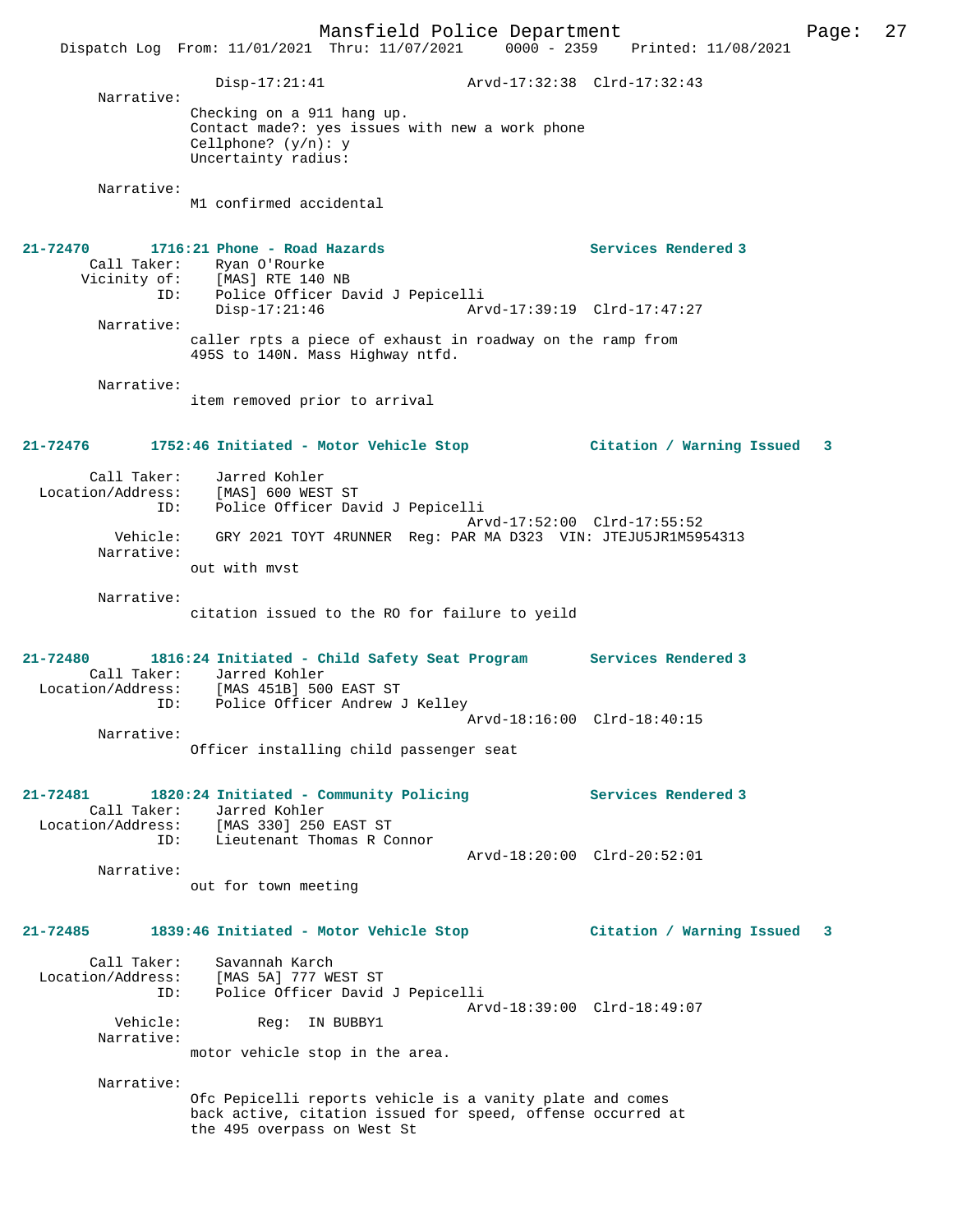**21-72492 1946:32 Initiated - Building - Property Check Building Checked / Secured 3** Call Taker: TARA LAKO Location/Address: [MAS 992] 660 EAST ST ID: Police Officer Andrew J Kelley Arvd-19:46:00 Clrd-20:01:34 Narrative: Checking the area. **21-72497 2015:30 Initiated - Building - Property Check Building Checked / Secured 3** Call Taker: TARA LAKO<br>Location/Address: [MAS 322] [MAS 322] 31 HAMPSHIRE ST ID: Police Officer Danielle C Titus Arvd-20:15:00 Clrd-20:41:11 Narrative: Checking the area. **21-72501 2049:28 Initiated - Building - Property Check Building Checked / Secured 3** Call Taker: TARA LAKO Location/Address: [MAS 417] 9 FRANCIS AVE ID: Police Officer Danielle C Titus Arvd-20:49:00 Clrd-20:58:04 Narrative: Checking the area. **21-72515 2210:58 Initiated - Building - Property Check Building Checked / Secured 3** Call Taker: TARA LAKO Location/Address: [MAS 226E] 125 HIGH ST Apt. #1-4 ID: Police Officer Danielle C Titus Arvd-22:10:00 Clrd-22:14:23 Narrative: Checking the area. **21-72516 2247:51 Initiated - Building - Property Check Building Checked / Secured 3** Call Taker: TARA LAKO Location/Address: [MAS 982] 111 HOPE ST ID: Police Officer Andrew J Kelley Arvd-22:47:00 Clrd-22:48:00 Narrative: Checking the area. **21-72518 2248:10 Initiated - Building - Property Check Building Checked / Secured 3** Call Taker: TARA LAKO Location/Address: [MAS 170] 255 HOPE ST Police Officer Andrew J Kelley Arvd-22:48:00 Clrd-22:51:55 Narrative: Checking the area. **21-72526 2343:21 911 - 911 Hang-ups & Verifications Unfounded/Unverifed 2** Call Taker: Fournier Elin<br>Location/Address: [MAS 414C] 33 [MAS 414C] 33 SUFFOLK RD ID: Police Officer David J Pepicelli Disp-23:46:11 Clrd-23:47:21<br>ID: Police Officer Bryan Hurley Police Officer Bryan Hurley Disp-23:48:45 Arvd-23:56:57 Clrd-11/05/2021 @ 00:00:20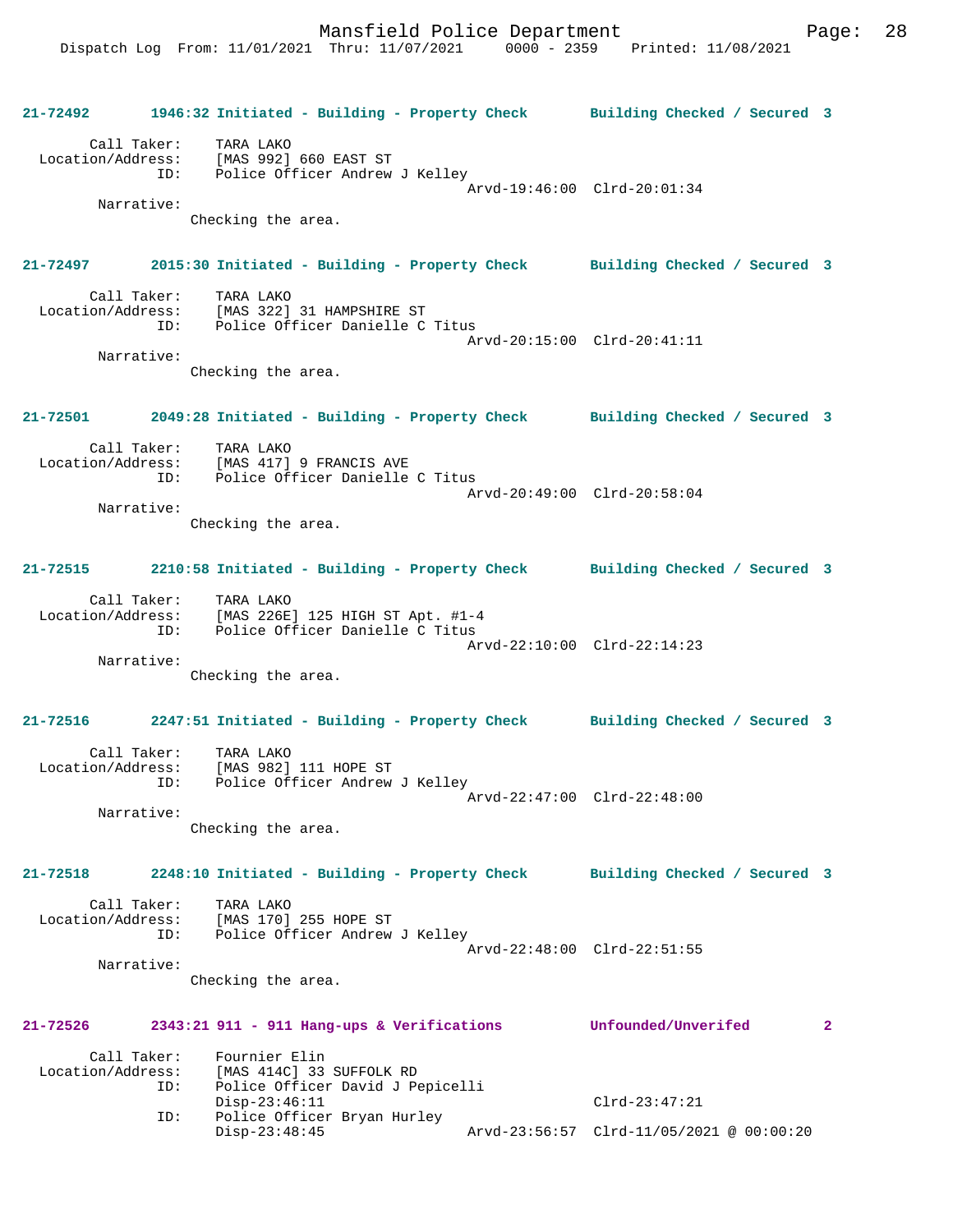Mansfield Police Department Page: 29 Dispatch Log From: 11/01/2021 Thru: 11/07/2021 0000 - 2359 Printed: 11/08/2021 Narrative: Checking on a 911 accidental. Contact made stated no services required Contact made?: Yes Cellphone? (y/n): No, landline Uncertainty radius: Narrative: Ofc Hurley reports the building is gated off, unable to gain access Narrative: I checked 50 Suffolk as well, unable to make contact with anyone.

#### **For Date: 11/05/2021 - Friday**

**21-72529 0039:04 Initiated - Building - Property Check Building Checked / Secured 3** Call Taker: TARA LAKO<br>Location/Address: [MAS 411] [MAS 411] 60 FORBES BLVD ID: Police Officer Bryan Hurley Arvd-00:39:00 Clrd-00:54:41 Vehicle: WHI 2015 FORD FOCUS Reg: PC MA 1SWG71 VIN: 1FADP3F25FL226331 Narrative: Checking the area. Narrative: Ofc Hurley out speaking with occupants of a vehicle in the lot. Parties check ok, they are smoking cigarettes **21-72531 0048:08 Initiated - Building - Property Check Building Checked / Secured 3** Call Taker: TARA LAKO<br>Location/Address: [MAS 1002 ess: [MAS 1002] 250 EAST ST<br>ID: Police Officer Mark O'O Police Officer Mark O'Connor Arvd-00:48:00 Clrd-00:57:36 Narrative: Checking the area. **21-72532 0048:35 Initiated - Building - Property Check Building Checked / Secured 3** Call Taker: TARA LAKO<br>Location/Address: [MAS 1015 Location/Address: [MAS 1015] 30 CHAUNCY ST ID: Police Officer Christopher D Sorge ID: Police Officer Christopher D Sorge<br>Arvd-00:48:00 Clrd-00:49:15 Narrative: Checking the area. **21-72534 0049:21 Initiated - Building - Property Check Building Checked / Secured 3** Call Taker: TARA LAKO Location/Address: [MAS 281A] 1 CROCKER ST ID: Police Officer Christopher D Sorge Arvd-00:49:00 Clrd-00:55:12 Narrative: Checking the area. **21-72542 0101:35 Initiated - Building - Property Check Building Checked / Secured 3** Call Taker: TARA LAKO<br>Location/Address: [MAS 322] [MAS 322] 31 HAMPSHIRE ST ID: Police Officer Bryan Hurley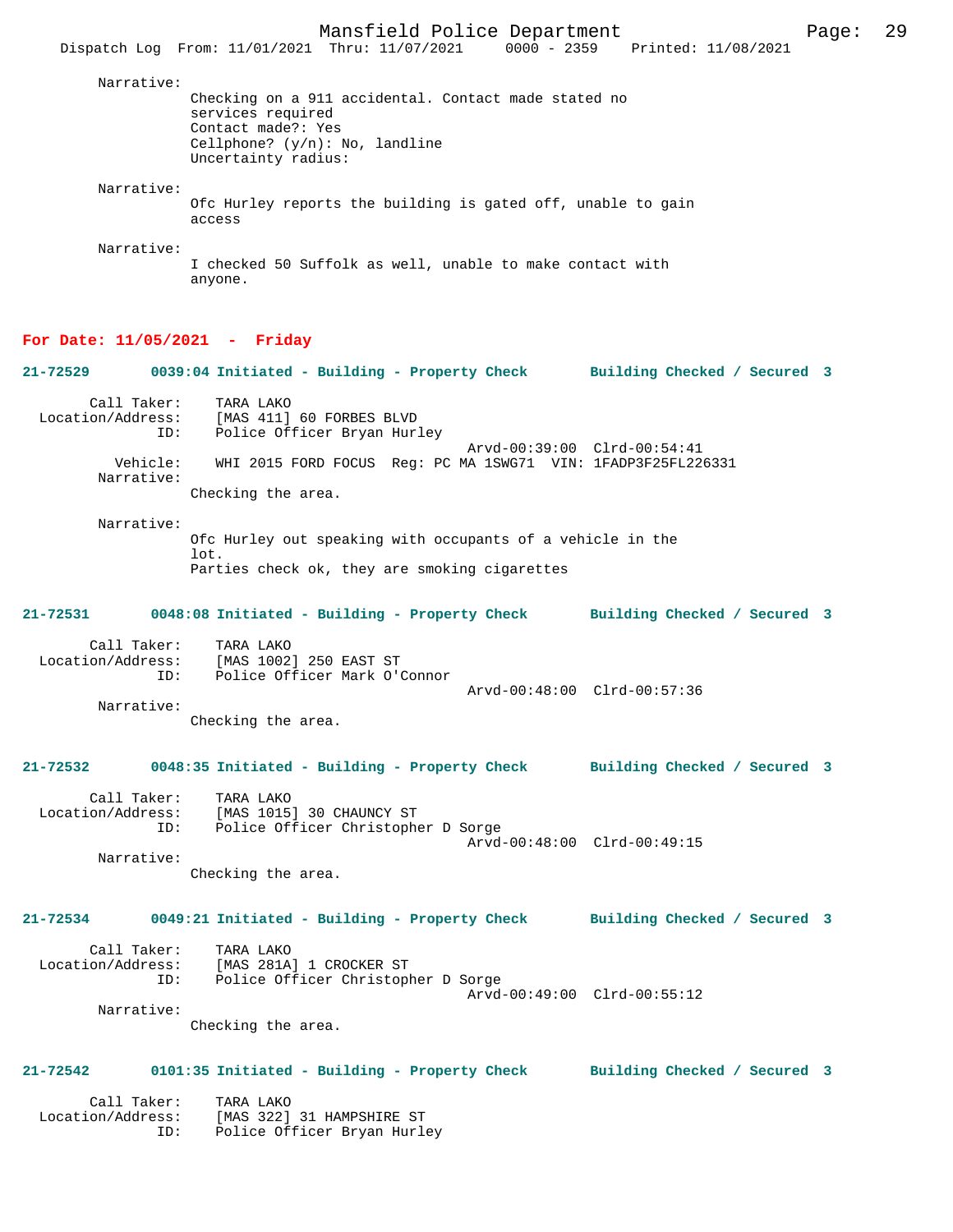Arvd-01:01:00 Clrd-01:08:10 Narrative: Checking the area. **21-72544 0105:34 Initiated - Building - Property Check Building Checked / Secured 3** Call Taker: TARA LAKO Location: [MAS] FOXBORO HOTELS ID: Police Officer Christopher D Sorge Arvd-01:05:00 Clrd-01:08:29 Narrative: Checking the area. **21-72548 0118:16 Initiated - Building - Property Check Building Checked / Secured 3** Call Taker: TARA LAKO Location/Address: [MAS 418] 21 FRANCIS AVE ID: Police Officer Mark O'Connor Arvd-01:18:00 Clrd-01:28:03 Narrative: Checking the area. **21-72550 0134:41 Initiated - Motor Vehicle Stop Spoken To 3**  Call Taker: TARA LAKO<br>Location/Address: [MAS 840]  $[MAS 840] 280$  SCHOOL ST ID: Police Officer Bryan Hurley Arvd-01:34:00 Clrd-01:45:03 ID: Police Officer Christopher D Sorge Disp-01:38:25 Arvd-01:38:27 Clrd-01:45:04 Vehicle: GRY 2006 HOND PILOT Reg: PC MA 1NCP19 VIN: 2HKYF18516H561648 Narrative: Ofc Hurley reports the operator was talking with his girlfriend. He was advised of his registration status of REVO/INSC, he was able to provide a receipt showing it was active and was advised to contact the insurance company in the morning. **21-72554 0146:54 Initiated - Building - Property Check Building Checked / Secured 3** Call Taker: TARA LAKO Location/Address: [MAS] MYSTIC LN ID: Police Officer Mark O'Connor Arvd-01:46:00 Clrd-01:51:03 Narrative: Checking the area. **21-72557 0151:10 Initiated - Building - Property Check Building Checked / Secured 3** Call Taker: TARA LAKO<br>Location/Address: [MAS] 4 E [MAS] 4 ERICK RD @ 15 BONNEY LN ID: Police Officer Mark O'Connor Arvd-01:51:00 Clrd-02:00:12 Narrative: Checking the area. **21-72591 0609:00 Initiated - Building - Property Check Building Checked / Secured 3** Call Taker: TARA LAKO Location/Address: [MAS] EASTMAN ST<br>TD: Police Officer Cl Police Officer Christopher D Sorge Arvd-06:09:00 Clrd-06:14:11 ID: Police Officer Mark O'Connor Disp-06:10:08 Arvd-06:10:10 Clrd-06:14:12 Narrative: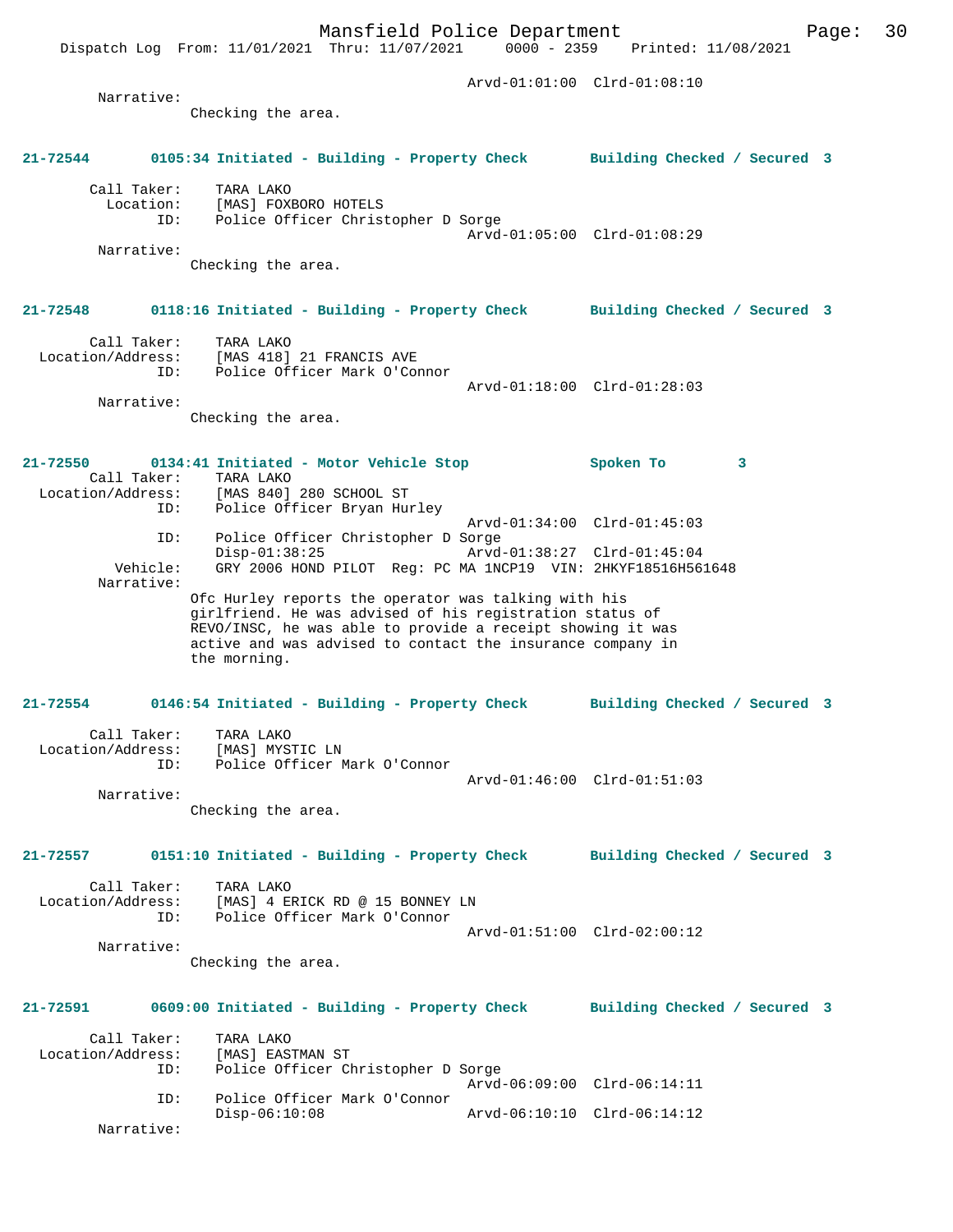|                                                             | Mansfield Police Department<br>Dispatch Log From: 11/01/2021 Thru: 11/07/2021                                                                                                                                      | 0000 - 2359 Printed: 11/08/2021                            | Page: | 31 |
|-------------------------------------------------------------|--------------------------------------------------------------------------------------------------------------------------------------------------------------------------------------------------------------------|------------------------------------------------------------|-------|----|
|                                                             | Checking the area.                                                                                                                                                                                                 |                                                            |       |    |
| Narrative:                                                  | Ofc Sorge received a direct report from a contract worker<br>for the DPW that he clipped the tail end of a deer in the<br>area. No damage to the vehicle and does not want a report,<br>is concerned for the deer. |                                                            |       |    |
| Narrative:                                                  | Ofc Sorge reports negative findings for the deer.                                                                                                                                                                  |                                                            |       |    |
| Narrative:                                                  | Deer was located. DPW Advised                                                                                                                                                                                      |                                                            |       |    |
| $21 - 72593$<br>Call Taker:<br>Location/Address:<br>ID:     | 0618:21 Initiated - Follow up Investigation<br>TARA LAKO<br>[MAS] 86 EASTMAN ST @ 2 STURBRIDGE DR<br>Police Officer Mark O'Connor                                                                                  | <b>Services Rendered 3</b>                                 |       |    |
| ID:<br>Narrative:                                           | Police Officer Christopher D Sorge<br>$Disp-06:22:01$<br>Conducting a follow up in the area to a previously reported                                                                                               | Arvd-06:18:00 Clrd-06:27:50<br>Arvd-06:22:04 Clrd-06:27:49 |       |    |
| Narrative:                                                  | incident.<br>Ofc O'Connor reports he located the deer from the previous<br>$cal1$ .                                                                                                                                |                                                            |       |    |
| Narrative:                                                  | Ofc Sorge reports they will be euthanizing the deer.                                                                                                                                                               |                                                            |       |    |
| Narrative:                                                  | Ofc Sorge requesting notification made to DPW to pick up the<br>deer between Simora Landscaping and Autumn Lane                                                                                                    |                                                            |       |    |
| 21-72615<br>0838<br>Call Taker:<br>Location/Address:<br>ID: | Initiated - Parking Violations<br>Animal Control Steven Simonds<br>[MAS] 242 NORTH MAIN ST @ 16 OLD COLONY WAY<br>Animal Control Steven Simonds                                                                    | Services Rendered 3                                        |       |    |
| Narrative:                                                  | checking area for parking violations                                                                                                                                                                               | Arvd-08:39:27 Clrd-08:54:35                                |       |    |
| 21-72616<br>Call Taker:<br>ID:                              | 0857:47 Initiated - Assist Other Agency<br>Jarred Kohler<br>Location/Address: [MAS] 54 CHAUNCY ST @ 363 NORTH MAIN ST<br>Police Officer David J Pepicelli                                                          | Services Rendered 3                                        |       |    |
| Narrative:                                                  | assisting Detail officer with road work                                                                                                                                                                            | Arvd-08:57:00 Clrd-09:00:03                                |       |    |
| 21-72617<br>0904<br>Call Taker:<br>Location/Address:<br>ID: | Initiated - Speed Trailer/Signs Deployed Services Rendered 3<br>Animal Control Steven Simonds<br>[MAS] WEST ST<br>Animal Control Steven Simonds                                                                    |                                                            |       |    |
| Narrative:                                                  |                                                                                                                                                                                                                    | Arvd-09:05:01 Clrd-09:08:33                                |       |    |

changing batteries on speed signs

# **21-72621 0946:10 Phone - 911 Hang-ups & Verifications Unfounded/Unverifed 2**

| Call Taker:       | Dispatcher Alyson Vico   |
|-------------------|--------------------------|
| Location/Address: | [MAS 331A] 255 EAST ST   |
| TD:               | Detective Derek M McCune |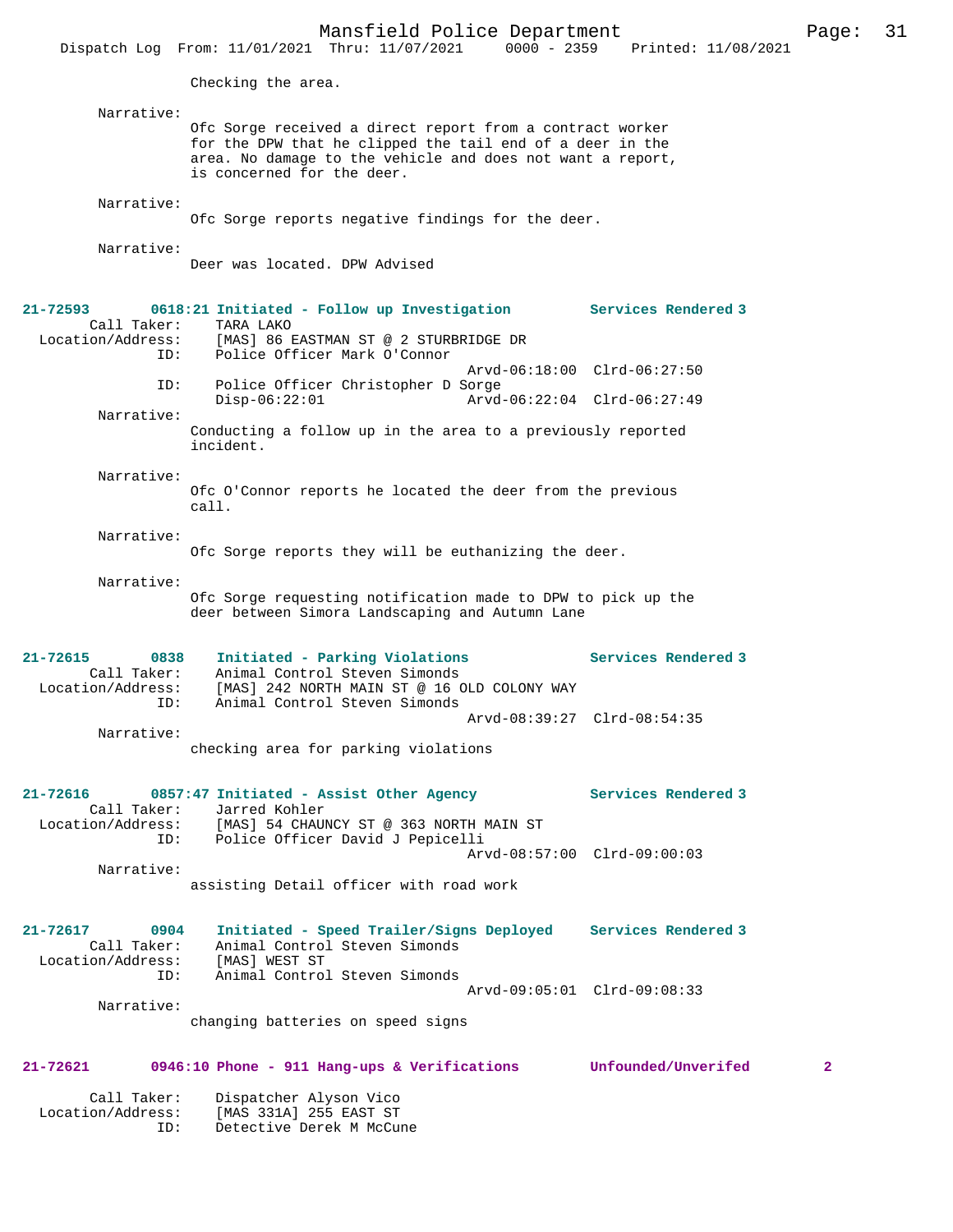Mansfield Police Department Page: 32 Dispatch Log From: 11/01/2021 Thru: 11/07/2021 Disp-09:51:46 Arvd-09:52:47 Clrd-09:52:52 Narrative: Checking on a 911 hang up. Contact made?: No, called back twice. pinging in the back lot. Cellphone? (y/n): yes Uncertainty radius: 5 meters. Narrative: No issues found **21-72623 0955 Initiated - Speed Trailer/Signs Deployed Services Rendered 3**  Call Taker: Animal Control Steven Simonds Location/Address: [MAS] MILL ST ID: Animal Control Steven Simonds Arvd-09:55:50 Clrd-10:12:47 Narrative: changing batteries on speed signs **21-72626 1002:36 Phone - Motor Veh Acc - No Injury Investigated - Report Taken 1** Call Taker: Dispatcher Jacques Ryan<br>Location/Address: [MAS] 333 SCHOOL ST ess: [MAS] 333 SCHOOL ST<br>ID: Detective Patrick J Detective Patrick J Pennie<br>Disp-10:05:55 Disp-10:05:55 Arvd-10:13:58 Clrd-10:40:08<br>ID: Police Officer David J Pepicelli ID: Police Officer David J Pepicelli Arvd-10:17:35 Clrd-10:40:04 Vehicle: BLU 2021 TESL MODEL 3 Reg: PAS MA EVR354 VIN: 5YJ3E1EC0MF020456 Towed: For: Accident By: Central Street Garage To: Central Street Garage Released To: ONEIL On: 11/05/2021 @ 1206 Vehicle: RED 2018 JEEP WRANGL Reg: PC MA 4AP466 VIN: 1C4BJWEG9JL937590 Narrative: 2 car MVA no injuries Narrative: M10 requesting a second officer for traffic. Narrative: M11 reqeusting a tow for the Tesla. Central Street en route. Narrative: central st on scene Narrative: vehicles towed, 1 party cited Refer To Accident: 21MAS-328-AC **21-72631 1012 Initiated - ACO Activity Services Rendered 3**  Call Taker: Animal Control Steven Simonds<br>Location/Address: [MAS] FRUIT ST ess: [MAS] FRUIT ST:<br>ID: Animal Control Animal Control Steven Simonds Arvd-10:13:34 Clrd-12:19:32 Narrative: transporting cats to vet in plainville **21-72636 1041:38 Phone - Well Being Check Spoken To 3**  Call Taker: Dispatcher Alyson Vico<br>Location/Address: [MAS H1502] 17 ERICK RI ess: [MAS H1502] 17 ERICK RD Apt. #25A<br>ID: Police Officer David J Pepicelli Police Officer David J Pepicelli Disp-10:49:10 Arvd-10:57:56 Clrd-11:07:30 Narrative: Visiting nurse requesting a WBC on involved party. He has missed his last 4 home visits. Narrative: M11 spoke with male party, he checks okay.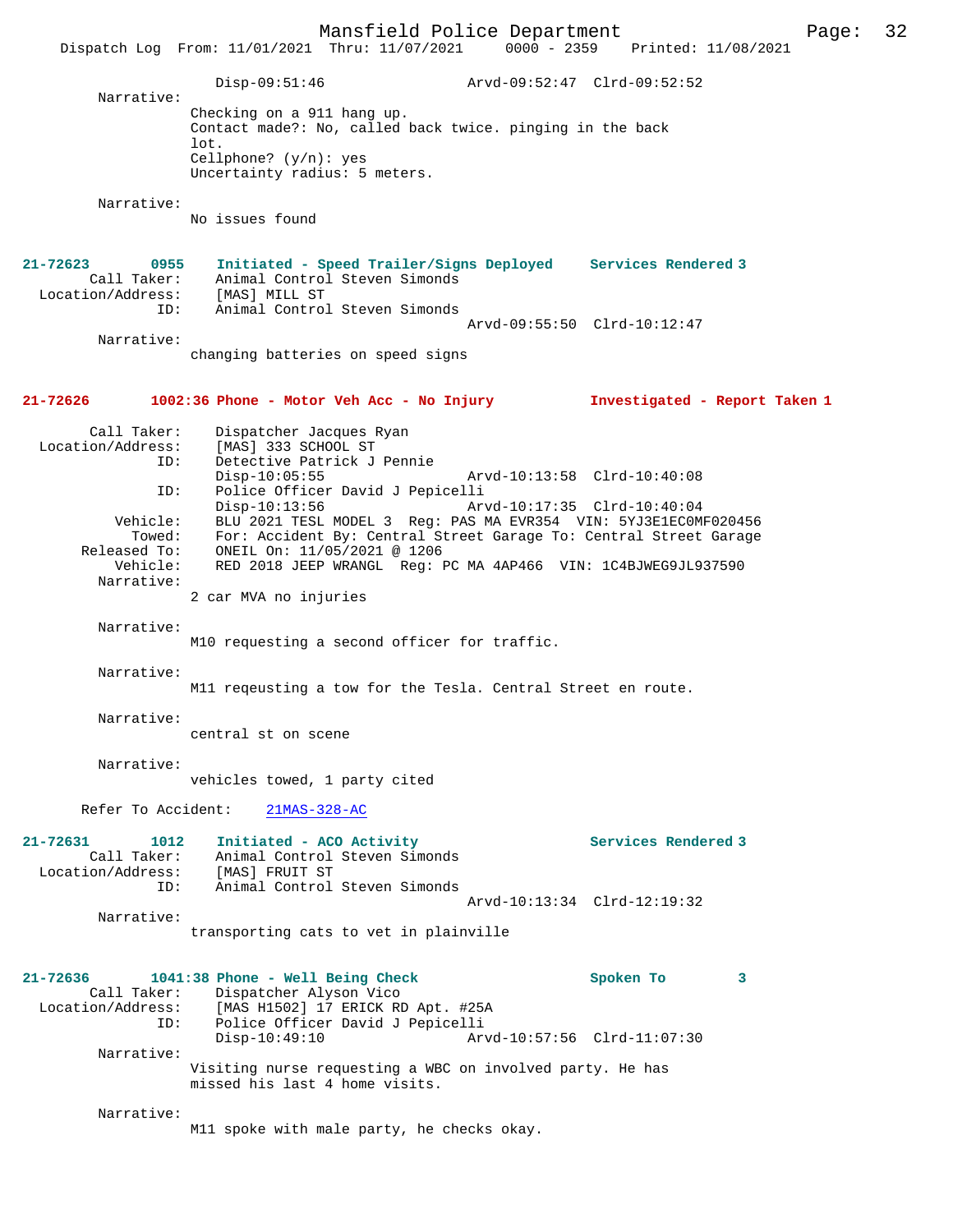Mansfield Police Department Page: 33

**21-72637 1048:40 Walk-In - Fraud or Identity Theft Incident Report 1**  Call Taker: Support Staff Heather A Sullivan Location/Address: [MAS H5067] 1 CHERRY ST Narrative: walk in reporting unemployment and credit card fraud. OF will be assigned to Ofc. Pennie. Fraud information provided. Refer To Incident: 21MAS-1208-OF **21-72645 1123:53 Initiated - Motor Vehicle Stop Citation / Warning Issued 3** Call Taker: Jarred Kohler Location/Address: [MAS] 10 EAST ST @ 1 NORTH MAIN ST ID: Police Officer David J Pepicelli Arvd-11:23:00 Clrd-11:28:07 Vehicle: WHI 2015 VA TRADES Reg: PC MA 2GYZ30 VIN: 2C4JRGAG8FR515633 Narrative: out with mvst Narrative: citation issued to the RO for hands free **21-72660 1207:34 Phone - Assist Fire Department Referred to Other Agency 2** Call Taker: Jarred Kohler<br>Location/Address: [MAS 946] 631 Location/Address: [MAS 946] 631 EAST ST Apt. #J201 Detective Patrick J Pennie ess: [MAS 946] المصدر محمد محمد العام .<br>Disp-12:08:40 Clrd-12:14:28 Clrd-12:14:28 Narrative: Assisting the FD with a fire related incident. Nature: Female stuck in the elevator, second floor Narrative: Fire to handle **21-72662 1219 Initiated - Parking Violations Services Rendered 3**  Call Taker: Animal Control Steven Simonds Location/Address: [MAS] 242 NORTH MAIN ST @ 16 OLD COLONY WAY ID: Animal Control Steven Simonds Arvd-12:19:32 Clrd-12:38:18 Narrative: checking area for parking violations Narrative: tagged RI 48461 on south main for restrictive parking Narrative: tagged MA 2EVX15 at one mansfield for overtime parking **21-72674 1325:35 Initiated - Motor Vehicle Stop Citation / Warning Issued 3** Call Taker: Jarred Kohler Location/Address: [MAS] 31 HAMPSHIRE ST @ 55 CABOT BLVD ID: Police Officer David J Pepicelli Arvd-13:25:00 Clrd-13:40:09 Vehicle: BLK 2007 HOND 2D CIVIC Reg: PC MA 17546 VIN: 2HGFA16587H301364 Narrative: out with mvst **21-72680 1347:46 Initiated - Community Policing Services Rendered 3**  Call Taker: Jarred Kohler<br>Location/Address: [MAS 1002] 250 ess: [MAS 1002] 250 EAST ST<br>ID: Sergeant Brian P Thiba Sergeant Brian P Thibault Arvd-13:47:00 Clrd-14:03:14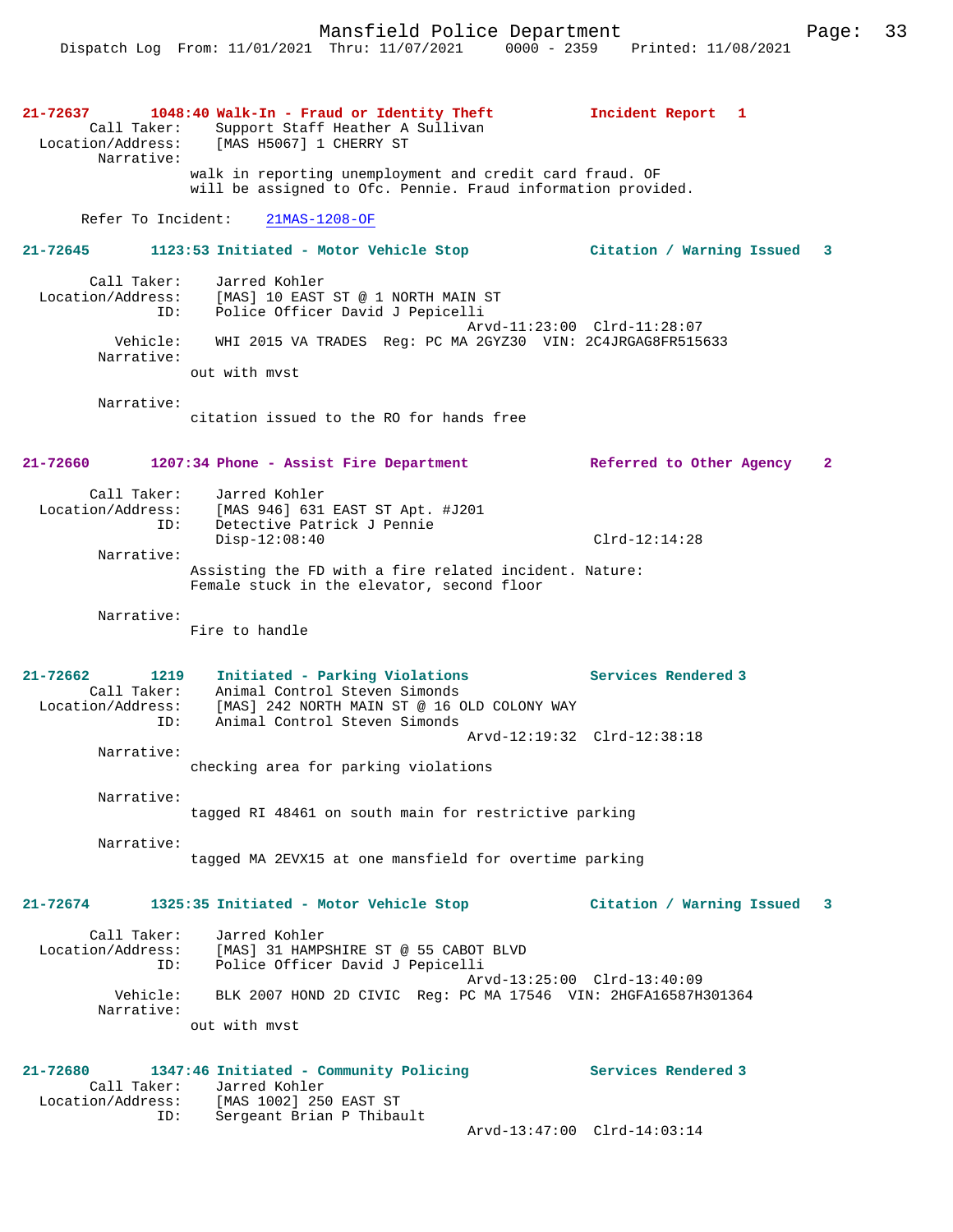|                                                                               | Mansfield Police Department<br>Dispatch Log From: 11/01/2021 Thru: 11/07/2021 0000 - 2359 Printed: 11/08/2021                                                                                                                                                                                                 | Page:                         | 34 |
|-------------------------------------------------------------------------------|---------------------------------------------------------------------------------------------------------------------------------------------------------------------------------------------------------------------------------------------------------------------------------------------------------------|-------------------------------|----|
| Narrative:                                                                    | standing by for buses                                                                                                                                                                                                                                                                                         |                               |    |
| $21 - 72704$                                                                  | 1543:04 Walk-In - Fraud or Identity Theft                                                                                                                                                                                                                                                                     | Investigated - Report Taken 1 |    |
| Call Taker:<br>Location/Address:<br>ID:<br>Narrative:                         | Support Staff Heather A Sullivan<br>[MAS 943] 9 PRATT ST Apt. #9<br>Police Officer David J Pepicelli<br>$Disp-15:46:03$<br>walk in reporting fraud on their cell phone bill                                                                                                                                   | Arvd-15:46:08 Clrd-16:33:58   |    |
| Narrative:                                                                    | See OF for further                                                                                                                                                                                                                                                                                            |                               |    |
| Refer To Incident:                                                            | 21MAS-1212-OF                                                                                                                                                                                                                                                                                                 |                               |    |
| 21-72706<br>Call Taker:<br>Location/Address:<br>TD:<br>Vehicle:<br>Narrative: | 1550:17 Phone - Erratic Oper MV / Road Rage Gone on Arrival 3<br>Dispatcher Jacques Ryan<br>[MAS] STEARNS AVE<br>Police Officer Jay J Sparrow<br>$Disp-16:07:23$<br>GRY 1999 NISS SENTRA Req: PC MA 1VNS49 VIN: 1N4AB41D2XC726495<br>Nissan sentra driving erratically headed towards stearns<br>from mill st | Arvd-16:07:25 Clrd-16:10:34   |    |
| Narrative:                                                                    | Vehicle blew a stop sign and was swerving                                                                                                                                                                                                                                                                     |                               |    |
| Narrative:                                                                    | Easton advised and stated that the car was in Mansfield.                                                                                                                                                                                                                                                      |                               |    |
| Narrative:                                                                    | M5 checked the area, GOA                                                                                                                                                                                                                                                                                      |                               |    |
| $21 - 72708$                                                                  | 1604:48 Phone - Suspicious Actv / Persn / Veh                                                                                                                                                                                                                                                                 | Investigated - Report Taken 2 |    |

| Call Taker:<br>Location/Address:<br>ID: | Dispatcher Jacques Ryan<br>[MAS H4217] 29 ALDEN ST<br>Police Officer Danielle C Titus |                             |  |
|-----------------------------------------|---------------------------------------------------------------------------------------|-----------------------------|--|
|                                         | $Disp-16:07:44$                                                                       | Arvd-16:15:38 Clrd-16:29:46 |  |
| ID:                                     | Sergeant Jeffrey G Bombard                                                            |                             |  |
|                                         | $Disp-16:08:26$                                                                       | Arvd-16:15:37 Clrd-16:29:48 |  |
| Narrative:                              |                                                                                       |                             |  |
|                                         | Cp notice that her basement plexy glass window was missing                            |                             |  |

and that he screen was cut. she would like an officer to check the home

Narrative:

Caller will be waiting out front of the home

Narrative:

screen is cut, window pulled out. Window leads to a crawl space that has no access to the house.

Narrative:

See OF for further

Refer To Incident: 21MAS-1211-OF

**21-72709 1607:50 Phone - Assist Fire Department Services Rendered 2**  Call Taker: Jarred Kohler<br>Location/Address: [MAS] 10 ERICH [MAS] 10 ERICK RD Apt. #06 ID: Police Officer Jay J Sparrow Disp-16:10:45 Arvd-16:12:46 Clrd-16:16:51 Narrative: Assisting the FD with a fire related incident. Nature: fire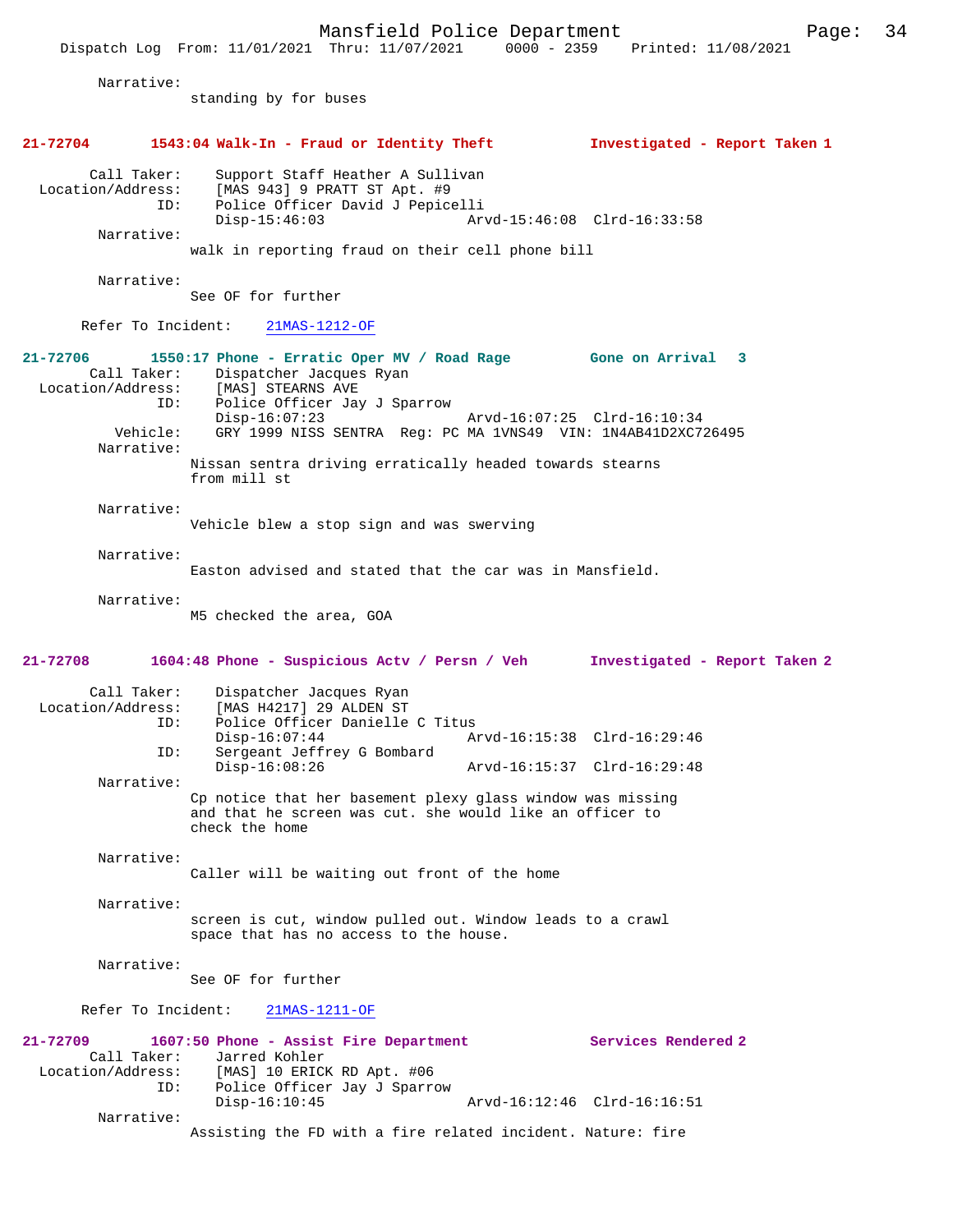Mansfield Police Department Page: 35 Dispatch Log From: 11/01/2021 Thru: 11/07/2021 alarm sounding no smoke/fire Narrative: Food on the stove **21-72721 1714:08 Phone - Well Being Check Services Rendered 3**  Call Taker: Dispatcher Jacques Ryan<br>Location/Address: [MAS H3406] 10 ERICK RD [MAS H3406] 10 ERICK RD Apt. #30 ID: Police Officer David J Pepicelli Disp-17:18:39 Arvd-17:24:46 Clrd-17:34:50<br>TD: Police Officer Jav J Sparrow Police Officer Jay J Sparrow<br>Disp-17:18:43 Arvd-17:24:45 Clrd-17:34:51 Narrative: CP reporting two kids crying when their parents were gone Narrative: Parents are now pulling up to the unit now Narrative: Children were under a friends supervision, no issues. **21-72723 1722:02 Phone - Suspicious Actv / Persn / Veh Gone on Arrival 2**  Call Taker: Dispatcher Alyson Vico Location/Address: [MAS 179A] 11 NORFOLK ST Police Officer Danielle C Titus Disp-17:25:46 Arvd-17:37:01 Clrd-17:45:00<br>TD: Sergeant Jeffrey G Bombard Sergeant Jeffrey G Bombard<br>Disp-17:28:30 Disp-17:28:30 Arvd-17:36:28 Clrd-17:44:58 Narrative: Caller would like to report property damage to a lot they were at, doing donuts and leaving tire marks. They are in the benjimin moore lot now. Silver sedan. Narrative: Blue pick up with pallets in back. 3rd car is a jeep. Narrative: turned onto pymouth street towards school Narrative: units checked the area with negative results. Narrative: only damage is tire marks in the parking lot. **21-72726 1739:04 Initiated - Follow up Investigation Services Rendered 3**  Call Taker: Jarred Kohler Location/Address: [MAS] 1200 EAST ST Police Officer Nicole P Newport Arvd-17:39:00 Clrd-17:46:14 Narrative: Conducting a follow up in the area to a previously reported incident. **21-72728 1747:30 Phone - Assist Fire Department Services Rendered 2**  Call Taker: Jarred Kohler<br>Location/Address: [MAS H3651] 3 ess: [MAS H3651] 345 SOUTH MAIN ST<br>ID: Police Officer Danielle C Titu Police Officer Danielle C Titus Disp-17:48:20 Clrd-17:48:49 ID: Police Officer David J Pepicelli Disp-17:48:53 Arvd-17:49:31 Clrd-18:09:22 Narrative: Assisting the FD with a fire related incident. Nature: heavy smoke outside. Narrative: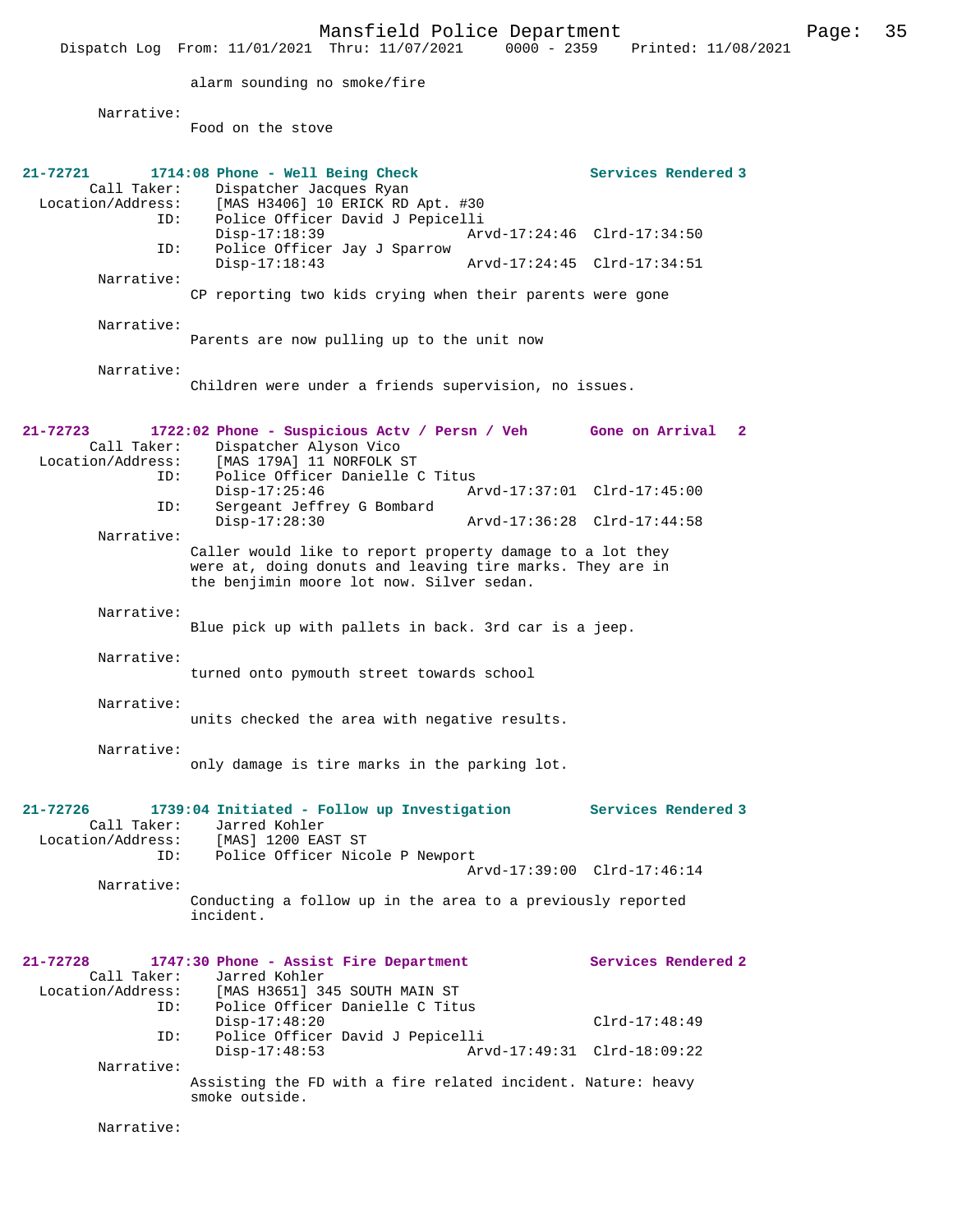Mansfield Police Department Page: 36 Dispatch Log From: 11/01/2021 Thru: 11/07/2021 0000 - 2359 Printed: 11/08/2021 FD located the source of the smoke Narrative: Fire extinguished by fire **21-72739 1840:48 Phone - Building - Property Check Building Checked / Secured 3** Call Taker: Jarred Kohler Location/Address: [MAS 820C] 31 PLYMOUTH ST Narrative: Checking the area. **21-72741 1856:11 Initiated - Follow up Investigation Services Rendered 3**  Call Taker: Stephen Martell Location/Address: [MAS 433] 11 BONNEY LN ID: Police Officer Nicole P Newport Arvd-18:56:00 Clrd-19:20:41 Narrative: Conducting a follow up in the area to a previously reported incident. **21-72745 1920:29 911 - 911 Hang-ups & Verifications Confirmed misdial/Accdntl Call 2**  Call Taker: Fournier Elin<br>Location/Address: [MAS H7] 5 ASI [MAS H7] 5 ASPEN ST ID: Police Officer Jay J Sparrow Disp-19:24:24 Arvd-19:29:57 Clrd-19:34:12 Narrative: Checking on a 911 accidental. Contact made stated no services required at this time Contact made?: Yes Cellphone? (y/n): No Uncertainty radius: **21-72750 1955:57 Phone - 911 Hang-ups & Verifications Confirmed misdial/Accdntl Call 2**  Call Taker: NICHOLAS GOYETTE Location/Address: [MAS] 121 LAWNDALE RD ID: Police Officer Joshua S Ellender Disp-19:58:10 Arvd-20:02:11 Clrd-20:04:50 Narrative: Checking on a 911 hang up. Contact made?: no Cellphone? (y/n): yes Uncertainty radius: 4m **21-72754 2019:50 Initiated - Building - Property Check Building Checked / Secured 3** Call Taker: Stephen Martell Location/Address: [MAS 820C] 31 PLYMOUTH ST ID: Civilian William Galarneau Arvd-20:19:00 Clrd-20:29:42 Narrative: Checking the area. **21-72755 2020:04 Initiated - Building - Property Check Building Checked / Secured 3** Call Taker: Stephen Martell Location/Address: [MAS 4] 31 HAMPSHIRE ST Police Officer Danielle C Titus Arvd-20:20:00 Clrd-20:29:24 Narrative: Checking the area.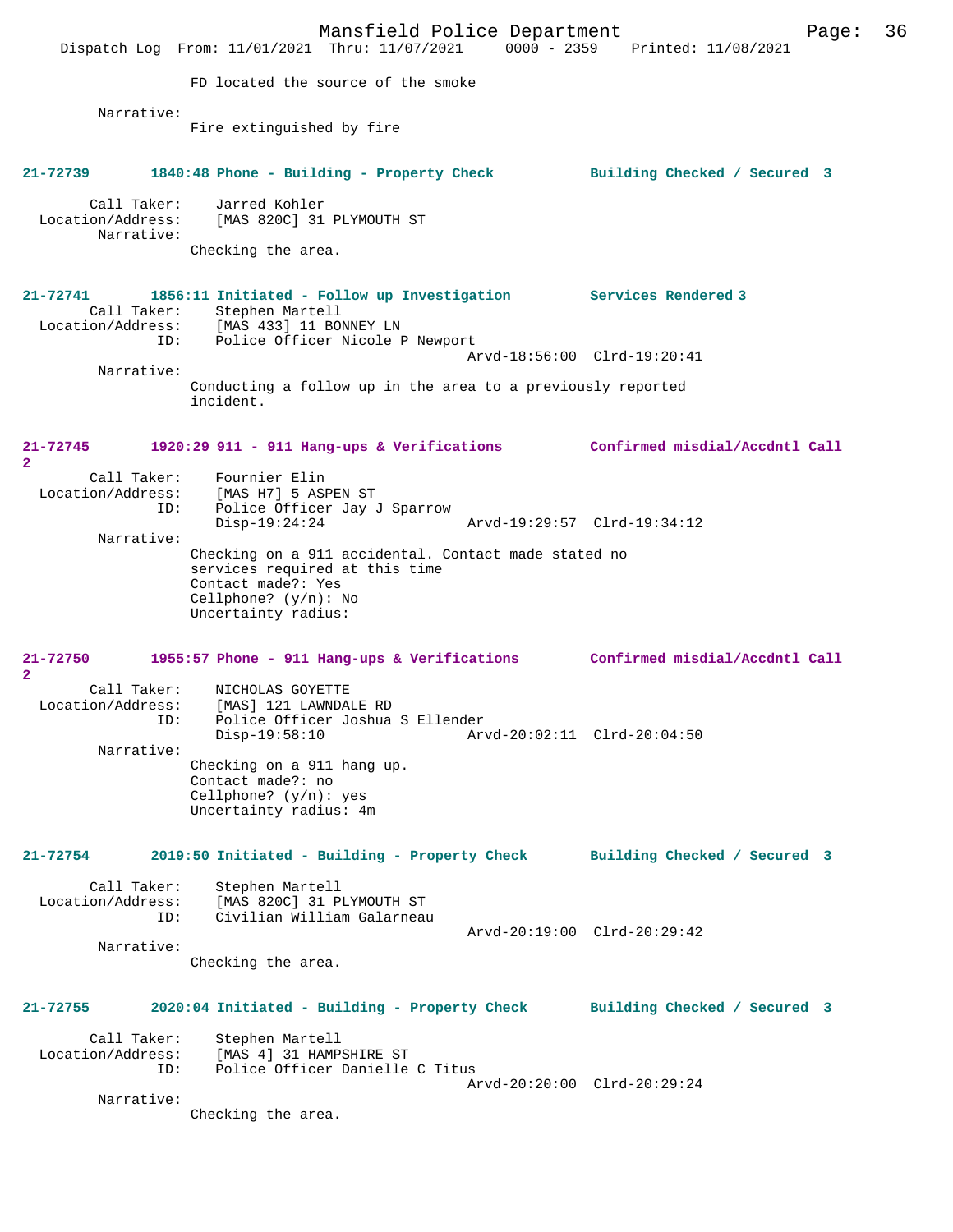Dispatch Log From: 11/01/2021 Thru: 11/07/2021 0000 - 2359 Printed: 11/08/2021

| 21-72760<br>$\mathbf{2}$                       | $2051:54$ 911 - 911 Hang-ups & Verifications                                                                                                | Confirmed misdial/Accdntl Call |
|------------------------------------------------|---------------------------------------------------------------------------------------------------------------------------------------------|--------------------------------|
| Call Taker:<br>Location/Address:<br>Narrative: | Fournier Elin<br>[MAS 12] 250 EAST ST                                                                                                       |                                |
|                                                | Checking on a 911 accidental. No contact made on callback x2<br>Contact made?: No<br>Cellphone? $(y/n)$ : Yes<br>Uncertainty radius: 6m 90% |                                |
| Narrative:                                     | SGT Tibault checked the area, no one appeared to be in<br>distress. Clear.                                                                  |                                |
| 21-72768                                       | 2120:40 Initiated - Building - Property Check Building Checked / Secured 3                                                                  |                                |
| Call Taker:                                    | Stephen Martell<br>Location/Address: [MAS 820C] 31 PLYMOUTH ST<br>Police Officer Danielle C Titus<br>ID:                                    | Arvd-21:20:00 Clrd-21:33:03    |
| Narrative:                                     | Checking the area.                                                                                                                          |                                |
| 21-72771                                       | 2136:18 Initiated - Building - Property Check Building Checked / Secured 3                                                                  |                                |
| Call Taker:<br>ID:                             | Stephen Martell<br>Location/Address: [MAS 820C] 31 PLYMOUTH ST<br>Detective Patrick J Pennie                                                | Arvd-21:36:00 Clrd-21:47:52    |
| Narrative:                                     | Checking the area with the site rep.                                                                                                        |                                |
| Narrative:                                     |                                                                                                                                             |                                |
|                                                | checked the bulding with the rep, no issues found. Rep is<br>clear.                                                                         |                                |
| 21-72775                                       | 2203:28 Initiated - Building - Property Check Building Checked / Secured 3                                                                  |                                |
| Call Taker:<br>Location/Address:<br>ID:        | Stephen Martell<br>[MAS 840] 280 SCHOOL ST<br>Police Officer Danielle C Titus                                                               | Arvd-22:03:00 Clrd-22:13:53    |
| Narrative:                                     | Checking the area.                                                                                                                          |                                |
| 21-72778<br>Call Taker:                        | 2214:53 Initiated - Motor Veh Acc - No Injury Services Rendered 1<br>Stephen Martell                                                        |                                |
| Location/Address:<br>ID:                       | [MAS 451B] 500 EAST ST<br>Police Officer Danielle C Titus                                                                                   | Arvd-22:14:00 Clrd-22:49:12    |
| ID:                                            | Police Officer David J Pepicelli<br>$Disp-22:18:06$                                                                                         | Arvd-22:21:48 Clrd-22:41:45    |
| ID:                                            | Police Officer Jay J Sparrow<br>$Disp-22:18:15$                                                                                             | Arvd-22:21:26 Clrd-22:49:12    |
| Vehicle:<br>Vehicle:<br>Narrative:             | WHI 2012 ACUR TL Reg: PC MA 9TK228 VIN: 19UUA8F54CA003516<br>BLK 2017 HYUN SANTAF Reg: PC MA 2SPS57 VIN: KM8SNDHFXHU252297                  |                                |
|                                                | Take a report for an MVA                                                                                                                    |                                |
| Narrative:                                     | requesting FD for fluids on the ground.                                                                                                     |                                |
| Narrative:                                     | M12 reporting FD to check on a female minor with a possible<br>nose injury.                                                                 |                                |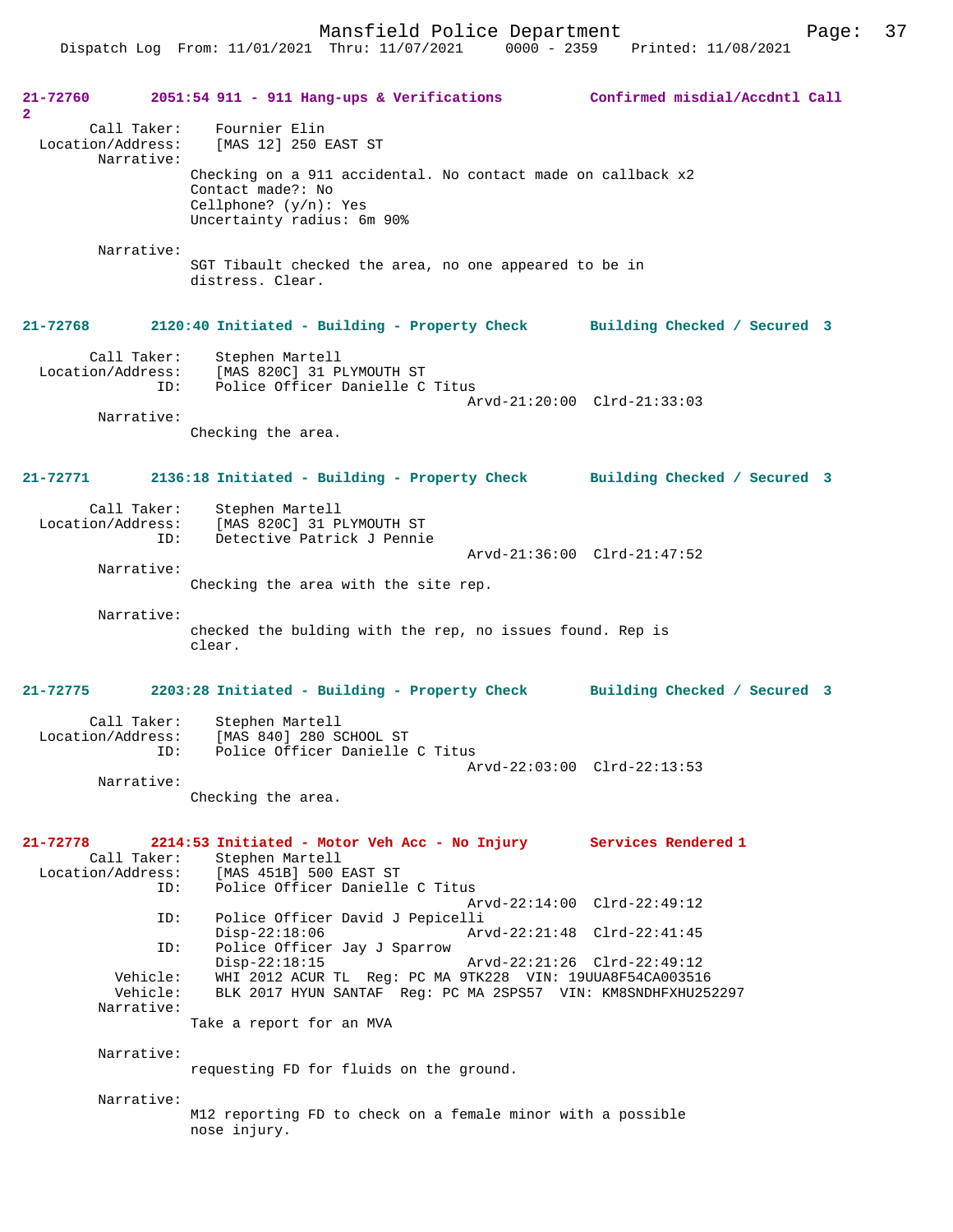Dispatch Log From: 11/01/2021 Thru: 11/07/2021 0000 - 2359 Printed: 11/08/2021 Narrative: tow requested. Narrative: central st en route. Narrative: central st on site. Refer To Accident: 21MAS-329-AC **21-72780 2220:24 Initiated - Building - Property Check Building Checked / Secured 3** Call Taker: Stephen Martell<br>Location/Address: [MAS 820C] 31 P للحصوص المحصوص المحصوص المحصوص المحمول Ss:<br>Location (Address: [MAS 820C] 31 PLYMOUTH ST<br>ID: Detective Patrick J Pennic Detective Patrick J Pennie Arvd-22:20:00 Clrd-23:11:27 Narrative: Checking the area. Alarm sounding again. Narrative: Steve Hass en route. **For Date: 11/06/2021 - Saturday 21-72823 0129:50 Initiated - Building - Property Check Building Checked / Secured 3** Call Taker: Stephen Martell<br>Location/Address: [MAS 840] 280 S [MAS 840] 280 SCHOOL ST ID: Police Officer Christopher D Sorge Arvd-01:29:00 Clrd-01:33:10 Narrative: Checking the area. **21-72828 0145:12 Initiated - Building - Property Check Building Checked / Secured 3** Call Taker: Stephen Martell<br>Location/Address: [MAS 2] 60 FORB ess: [MAS 2] 60 FORBES BLVD<br>ID: Police Officer Christop Police Officer Christopher D Sorge Arvd-01:45:00 Clrd-01:53:08<br>ID: Police Officer Meghan Birnie Police Officer Meghan Birnie<br>Disp-01:50:47 Disp-01:50:47 Arvd-01:50:50 Clrd-01:53:08<br>Vehicle: BLK 2011 LINC 4D TOWN CAR Reg: NY KRJ1728 VIN: 2LNBL8CV Vehicle: BLK 2011 LINC 4D TOWN CAR Reg: NY KRJ1728 VIN: 2LNBL8CV7BX758858 Narrative: checking on a vehicle. Narrative: operator was taking a nap. units clear. **21-72829 0145:35 Initiated - Building - Property Check Building Checked / Secured 3** Call Taker: Stephen Martell<br>Location/Address: [MAS] NORTH MAI ess: [MAS] NORTH MAIN ST<br>ID: Police Officer Mecha Police Officer Meghan Birnie Arvd-01:45:00 Clrd-01:50:37 Narrative: Checking the area. **21-72834 0200:35 Initiated - Building - Property Check Building Checked / Secured 3** Call Taker: Stephen Martell Location/Address: [MAS 1002] 250 EAST ST ID: Police Officer Bryan Hurley

Arvd-02:00:00 Clrd-02:01:07

Mansfield Police Department Fage: 38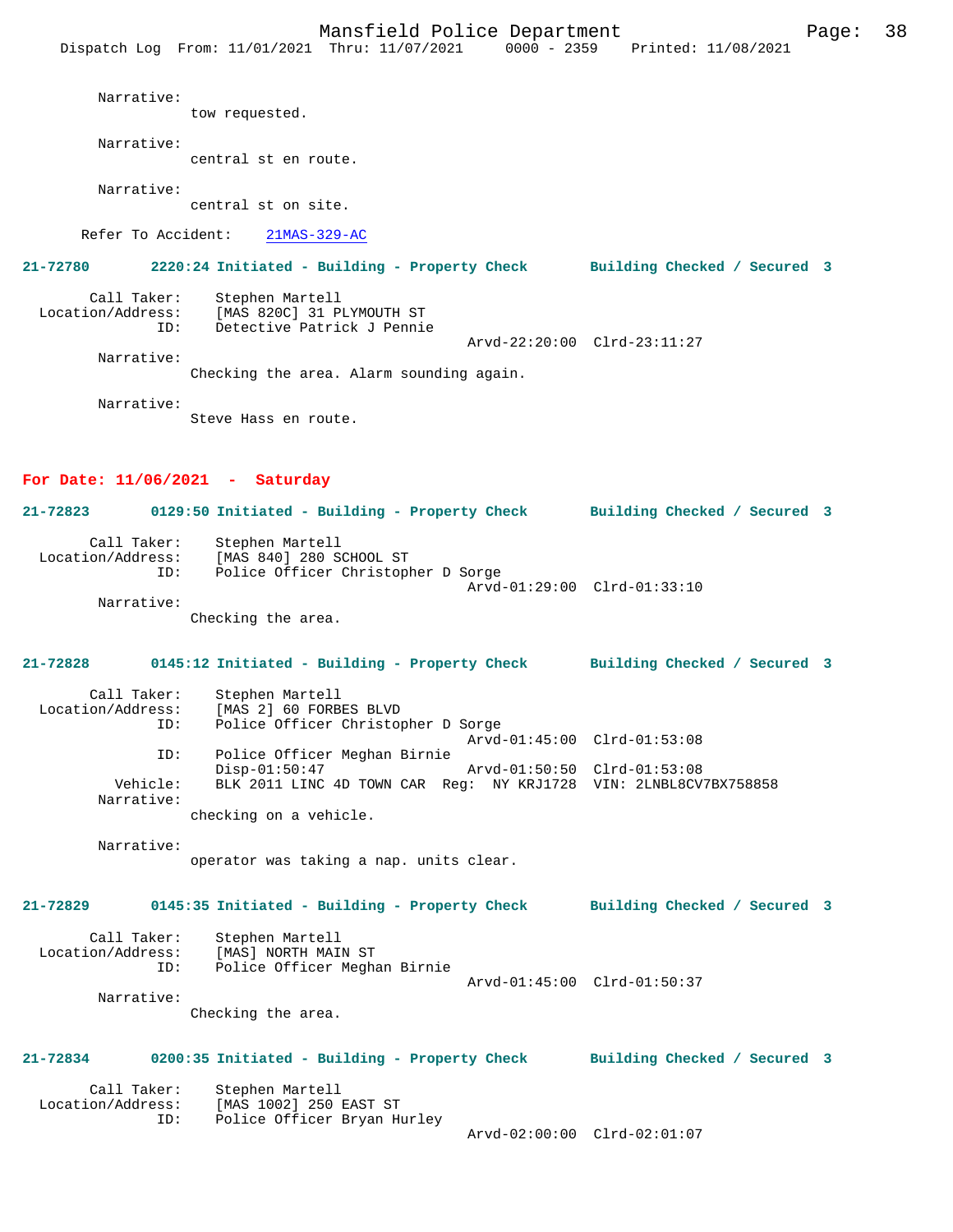Mansfield Police Department Page: 39 Dispatch Log From: 11/01/2021 Thru: 11/07/2021 0000 - 2359 Printed: 11/08/2021 Narrative: Checking the area. **21-72838 0209:31 Initiated - Building - Property Check Building Checked / Secured 3** Call Taker: Stephen Martell Location/Address: [MAS 417] 9 FRANCIS AVE ID: Police Officer Bryan Hurley Arvd-02:09:00 Clrd-02:18:34 Narrative: Checking the area. **21-72842 0229:29 Initiated - Building - Property Check Building Checked / Secured 3** Call Taker: TARA LAKO Location/Address: [MAS] COPELAND DR ID: Police Officer Meghan Birnie Arvd-02:29:00 Clrd-02:46:32 Narrative: Checking the area. **21-72843 0233:51 Initiated - Building - Property Check Services Rendered 3**  Call Taker: Stephen Martell<br>Location/Address: [MAS 834] 261 C [MAS 834] 261 CHAUNCY ST ID: Police Officer Christopher D Sorge Arvd-02:33:00 Clrd-02:44:33 Narrative: Checking the area. **21-72849 0300:58 Initiated - Building - Property Check Building Checked / Secured 3** Call Taker: Stephen Martell Location/Address: [MAS 820C] 31 PLYMOUTH ST ID: Police Officer Derek M Stark Arvd-03:00:00 Clrd-03:12:08 Narrative: Checking the area. **21-72855 0331:33 Initiated - Building - Property Check Building Checked / Secured 3** Call Taker: Stephen Martell Location/Address: [MAS 814] 50 WEST CHURCH ST ID: Police Officer Meghan Birnie Arvd-03:31:00 Clrd-03:40:10 Narrative: Checking the area. **21-72866 0635:37 Initiated - Disabled Motor Vehicle Building Checked / Secured 3** Call Taker: Stephen Martell Location/Address: [MAS H3741] 100 PRATT ST Police Officer Bryan Hurley Arvd-06:35:00 Clrd-07:14:44 ID: Police Officer Christopher D Sorge Disp-06:37:20 Arvd-06:37:22 Clrd-07:07:35<br>Vehicle: BLK 2007 MERZ C280 Reg: PC MA 7CZ300 VIN: WDBRF92H77F862 ehicle: BLK 2007 MERZ C280 Reg: PC MA 7CZ300 VIN: WDBRF92H77F862764<br>Towed: For: Disabled Vebicle By: Central Street Garage To: Central St For: Disabled Vehicle By: Central Street Garage To: Central Street Garage Narrative: Checking on a vehicle. Narrative: request to change Call type to DMV Narrative: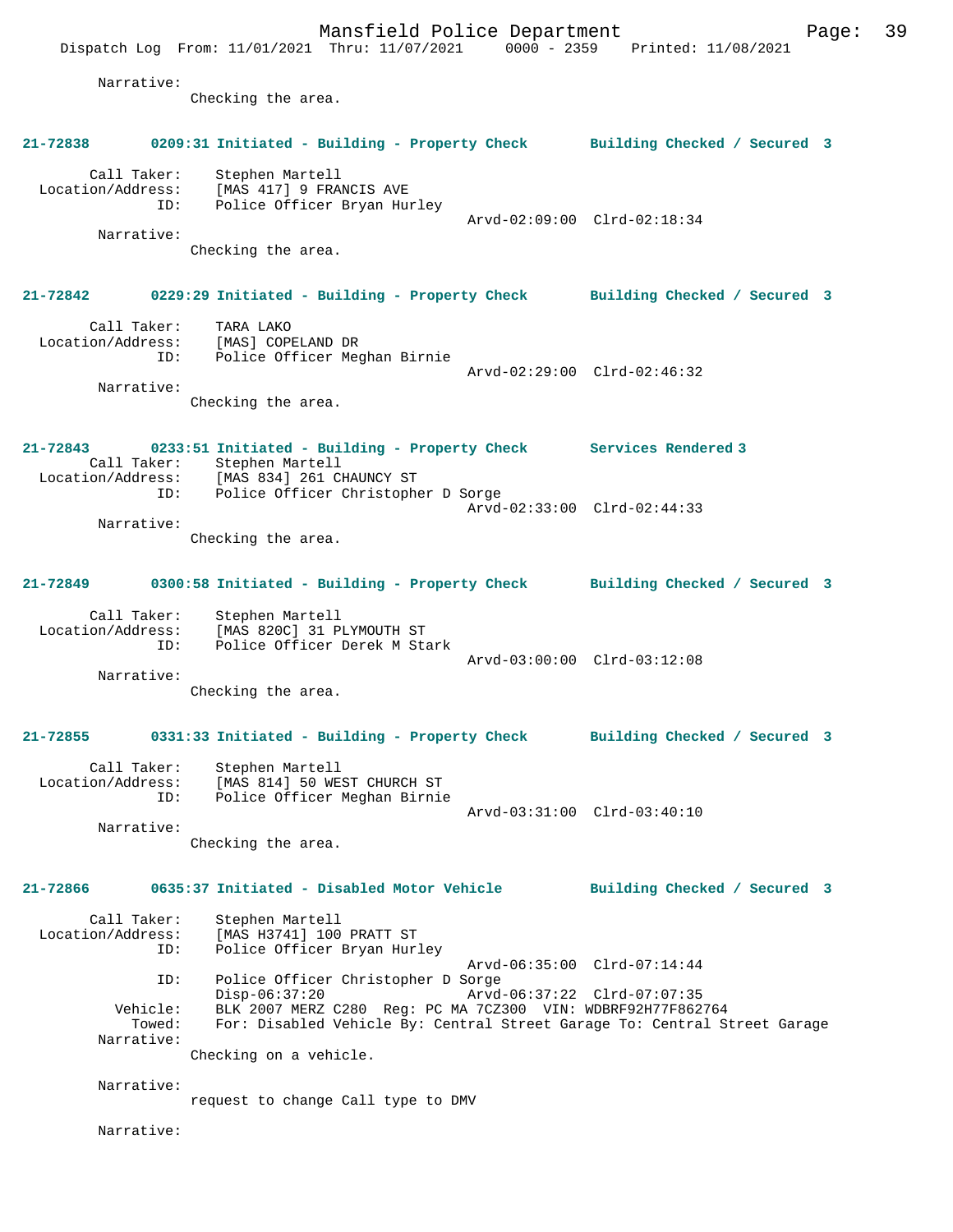Mansfield Police Department Page: 40 Dispatch Log From: 11/01/2021 Thru: 11/07/2021 M2 requesting a tow, central street en route. Narrative: Tow truck is in scene. Narrative: RO is going with the tow truck, will be dropping car off at CVS where she works. **21-72873 0703:47 Initiated - Building - Property Check Building Checked / Secured 3** Call Taker: Dispatcher Alyson Vico<br>Location/Address: [MAS 820C] 31 PLYMOUTH ess: [MAS 820C] 31 PLYMOUTH ST<br>ID: Police Officer Derek M Sta Police Officer Derek M Stark Arvd-07:03:00 Clrd-07:15:37 Narrative: Checking the area. **21-72886 0905:32 Initiated - Building - Property Check Building Checked / Secured 3** Call Taker: Dispatcher Alyson Vico<br>Location/Address: [MAS 820C] 31 PLYMOUTH [MAS 820C] 31 PLYMOUTH ST ID: Police Officer Derek M Stark Arvd-09:05:00 Clrd-09:17:55 Narrative: Checking the area. **21-72898 1018:47 Initiated - Building - Property Check Building Checked / Secured 3** Call Taker: Dispatcher Alyson Vico Location/Address: [MAS 281A] 1 CROCKER ST Police Officer Michael T Fitzgerald Arvd-10:18:00 Clrd-10:23:44 Narrative: Checking the area. **21-72909 1104:47 Initiated - Building - Property Check Building Checked / Secured 3** Call Taker: Dispatcher Alyson Vico Location/Address: [MAS 820C] 31 PLYMOUTH ST<br>TD: Police Officer Derek M Sta Police Officer Derek M Stark Arvd-11:04:00 Clrd-11:15:58 Narrative: Checking the area. **21-72912 1123:43 Initiated - Motor Vehicle Stop Citation / Warning Issued 3** Call Taker: Dispatcher Alyson Vico<br>Vicinity of: [MAS] 29 DEAN ST @ 3 S of: [MAS] 29 DEAN ST @ 3 SUMMER ST<br>ID: Police Officer Michael T Fitzge Police Officer Michael T Fitzgerald Arvd-11:23:00 Clrd-11:47:22<br>Vebicle: GRY 2010 NISS ALTIMA Reg: PC MA 7MT846 VIN: 1N4AL2AP0AC1 GRY 2010 NISS ALTIMA Reg: PC MA 7MT846 VIN: 1N4AL2AP0AC112998 Narrative: M15 is off with a MVST. Narrative: Citation issued to the RO for failure to inspect, verbal warning for the EXP OLN. RO was able to renew OLN online. **21-72924 1239:37 Initiated - Motor Vehicle Stop Citation / Warning Issued 3** Call Taker: Jarred Kohler<br>Location/Address: [MAS] 231 CHA

ess: [MAS] 231 CHAUNCY ST @ 12 GILES PL<br>ID: Police Officer Joshua S Ellender Police Officer Joshua S Ellender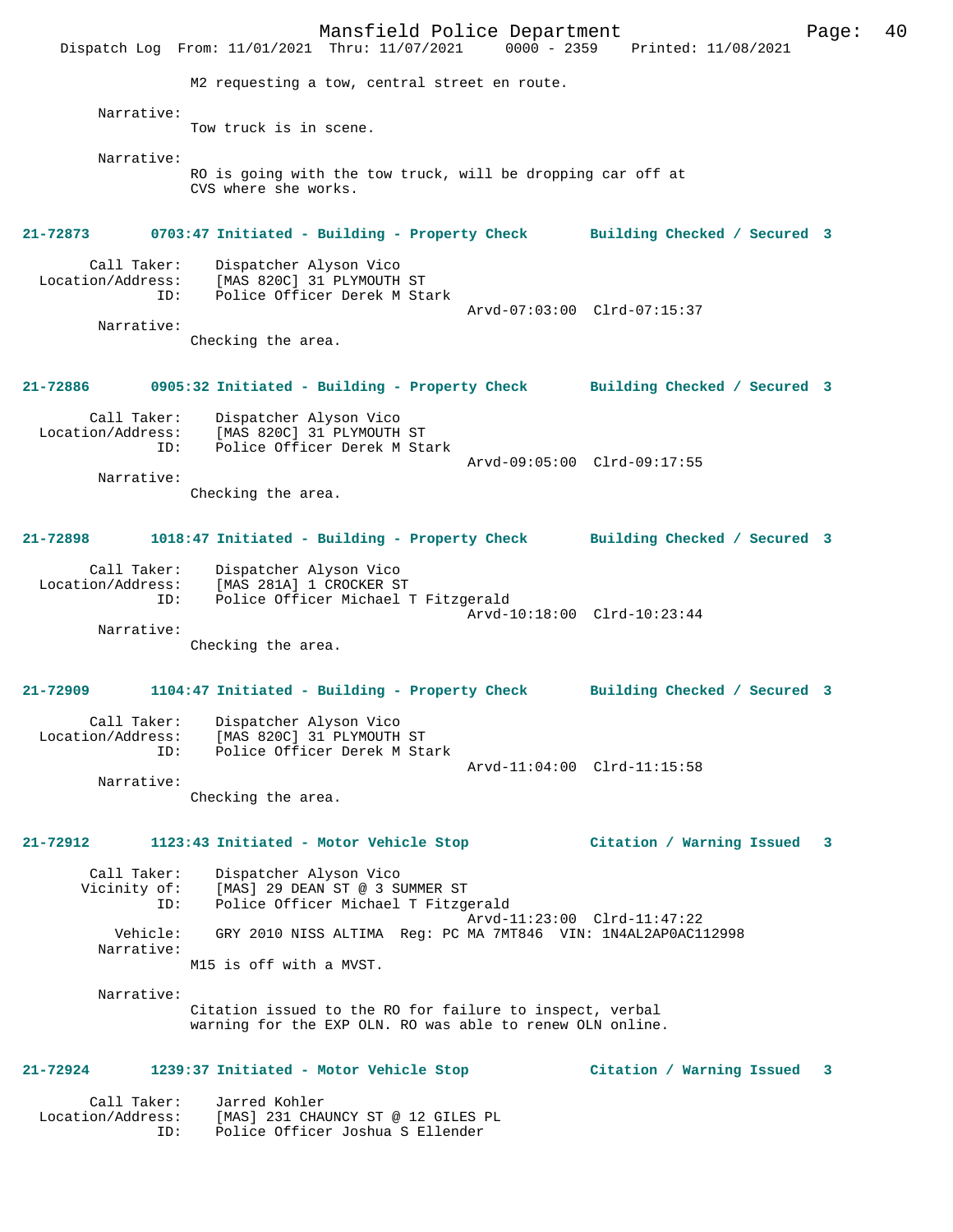Mansfield Police Department Page: 41 Dispatch Log From: 11/01/2021 Thru: 11/07/2021 Arvd-12:39:00 Clrd-12:46:05 Vehicle: WHI 2016 LEXS NX200T Reg: PC MA 1GWX25 VIN: JTJBARBZ5G2077450 Narrative: out with mvst Narrative: Citation to the RO for red light violation, chauncy @ 140. **21-72928 1302:01 Initiated - Building - Property Check Building Checked / Secured 3** Call Taker: Dispatcher Alyson Vico Location/Address: [MAS 820C] 31 PLYMOUTH ST Police Officer Derek M Stark Arvd-13:02:00 Clrd-13:12:24 Narrative: Checking the area. **21-72930 1310:11 Initiated - Well Being Check Spoken To 3**  Call Taker: Dispatcher Alyson Vico<br>Location/Address: [MAS 840J120] 280 SCHO ess: [MAS 840J120] 280 SCHOOL ST Apt. #J160<br>ID: Police Officer Joshua S Ellender Police Officer Joshua S Ellender Arvd-13:10:00 Clrd-13:12:03 Vehicle: WHI 2012 SRX Reg: RI LEESE VIN: 3GYFNEE30CS587089 Narrative: M3 onsited someone asleep in a MV. Party was spoken to, she was on her break and taking a nap. She did not get much sleep last night. **21-72932 1317:55 Phone - Suspicious Actv / Persn / Veh Spoken To 2**  Call Taker: Savannah Karch Location/Address: [MAS 81] 30 CHAUNCY ST ID: Sergeant John R Armstrong<br>Disp-13:21:00 Disp-13:21:00 Arvd-13:23:24 Clrd-13:41:57<br>Vehicle: BLU 2005 CHRY VN TOWN AND COUNTRY BLU 2005 CHRY VN TOWN AND COUNTRY Narrative: caller reporting van thats been parked in the lot for over a week Narrative: Involved party has been spoken to and advised. He will be picking the van up tomorrow. Business owner has been spoken to as well. Narrative: The owner of the van called back and will be picking up the van tomorrow 11/08/2021 **21-72946 1503:05 Initiated - Building - Property Check Building Checked / Secured 3** Call Taker: Dispatcher Alyson Vico Location/Address: [MAS 820C] 31 PLYMOUTH ST<br>TD: Police Officer Derek M Sta Police Officer Derek M Stark Arvd-15:03:00 Clrd-15:18:42 Narrative: Checking the area. **21-72951 1601:39 Phone - 911 Hang-ups & Verifications Confirmed misdial/Accdntl Call 2**  Call Taker: George Burton Location/Address: [MAS 927] 50 PLYMOUTH ST Police Officer William C Trudell<br>Disp-16:04:27 Ar Disp-16:04:27 Arvd-16:25:38 Clrd-16:28:08 Narrative: Checking on a 911 accidental call. No emergency. CP will meet in parking lot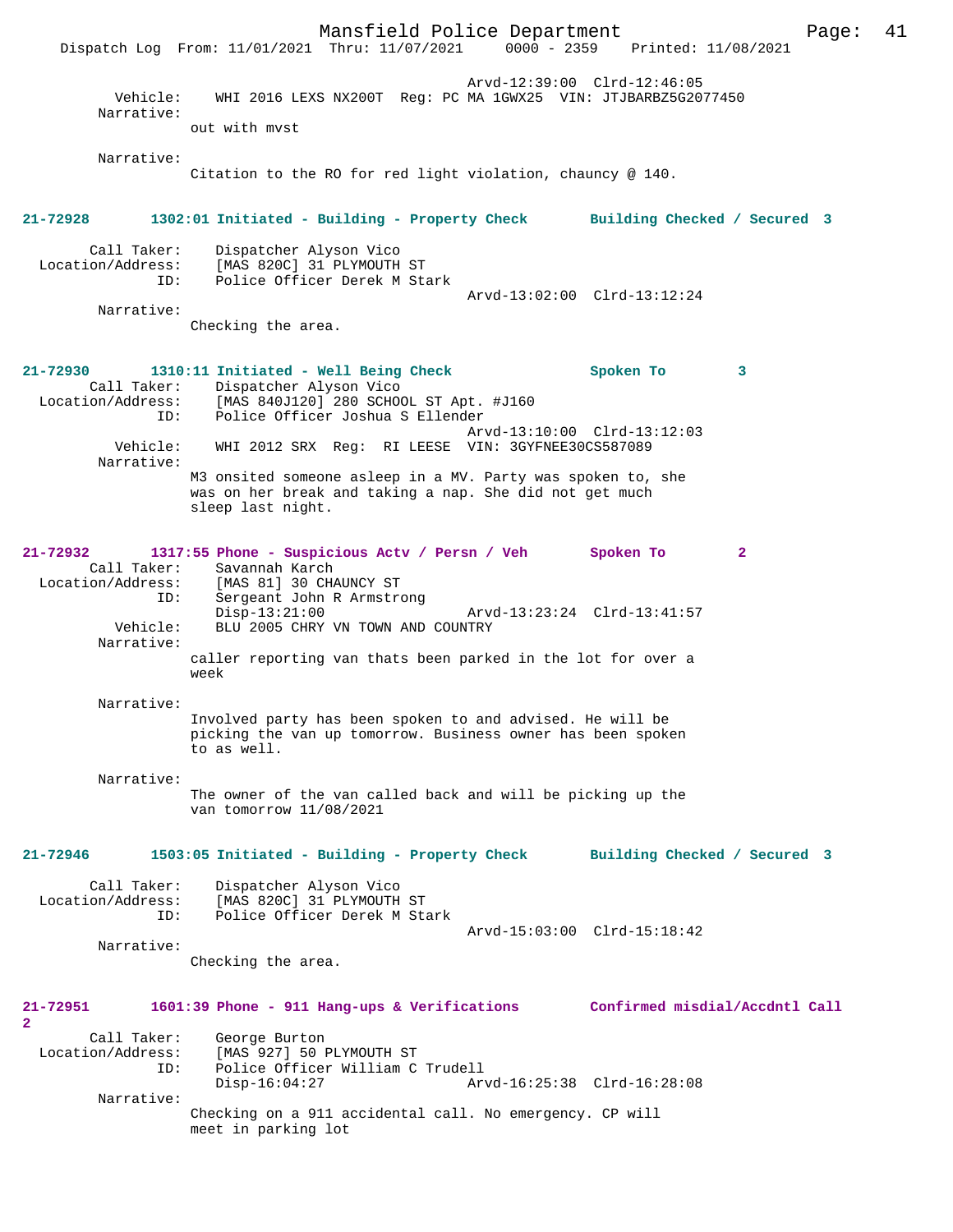|                                                     | Mansfield Police Department<br>Dispatch Log From: 11/01/2021 Thru: 11/07/2021                                                     | 0000 - 2359 Printed: 11/08/2021 | Page: | 42 |
|-----------------------------------------------------|-----------------------------------------------------------------------------------------------------------------------------------|---------------------------------|-------|----|
|                                                     | Contact made?: Yes<br>Cellphone? $(y/n): Yes$<br>Uncertainty radius:                                                              |                                 |       |    |
| Narrative:                                          | M1 advised.                                                                                                                       |                                 |       |    |
| 21-72960                                            | 1713:49 Initiated - Building - Property Check Building Checked / Secured 3                                                        |                                 |       |    |
| Call Taker:<br>Location/Address:<br>ID:             | Dispatcher Alyson Vico<br>[MAS 820C] 31 PLYMOUTH ST<br>Sergeant Lawrence G Crosman                                                |                                 |       |    |
| Narrative:                                          |                                                                                                                                   | Arvd-17:13:00 Clrd-17:32:56     |       |    |
|                                                     | Checking the area.                                                                                                                |                                 |       |    |
| 21-72979                                            | 1928:10 Initiated - Building - Property Check Building Checked / Secured 3                                                        |                                 |       |    |
| Call Taker:<br>Location/Address:<br>ID:             | Dispatcher Judge Katrina<br>[MAS 820C] 31 PLYMOUTH ST<br>Sergeant Lawrence G Crosman                                              |                                 |       |    |
| Narrative:                                          |                                                                                                                                   | Arvd-19:28:00 Clrd-20:00:11     |       |    |
|                                                     | Checking the area.                                                                                                                |                                 |       |    |
| 21-72990<br>Call Taker:<br>Location/Address:<br>ID: | 2046:31 Phone - Disabled Motor Vehicle<br>George Burton<br>[MAS 840] 280 SCHOOL ST<br>Police Officer William C Trudell            | Services Rendered 3             |       |    |
| ID:                                                 | $Disp-20:48:51$<br>Police Officer Danielle C Titus                                                                                | Arvd-20:52:47 Clrd-20:59:18     |       |    |
| Vehicle:                                            | $Disp-20:53:49$<br>BLK 2008 BMW UT X3 Req: PC MA 647DZ9 VIN: WBXPC93478WJ16820                                                    | Arvd-20:57:12 Clrd-20:59:16     |       |    |
| Narrative:                                          | Reported DMV in the area. Black BMW                                                                                               |                                 |       |    |
| Narrative:                                          |                                                                                                                                   |                                 |       |    |
|                                                     | M8 is out w/ the mv at the intersection, M12 enroute to<br>assist in pushing him into the lot.                                    |                                 |       |    |
| Narrative:                                          | Prior to pushing the mv the oper attempted to start it and<br>it worked. He was able to drive it into the lot to wait for<br>AAA. |                                 |       |    |
| 21-72991                                            | 2105:15 Initiated - Building - Property Check                                                                                     | Building Checked / Secured 3    |       |    |
| Call Taker:<br>Location/Address:<br>ID:             | Dispatcher Judge Katrina<br>[MAS 281A] 1 CROCKER ST<br>Police Officer Danielle C Titus                                            | Arvd-21:05:00 Clrd-21:15:30     |       |    |
| Narrative:                                          | Checking the area.                                                                                                                |                                 |       |    |
| 21-72993                                            | 2117:09 Initiated - Building - Property Check                                                                                     | Building Checked / Secured 3    |       |    |
| Call Taker:<br>Location/Address:<br>ID:             | Dispatcher Judge Katrina<br>[MAS 2] 60 FORBES BLVD<br>Police Officer William C Trudell                                            | Arvd-21:17:00 Clrd-21:19:56     |       |    |
| Narrative:                                          | Checking the area.                                                                                                                |                                 |       |    |
|                                                     |                                                                                                                                   |                                 |       |    |
| 21-72994                                            | 2121:09 Initiated - Building - Property Check                                                                                     | Building Checked / Secured 3    |       |    |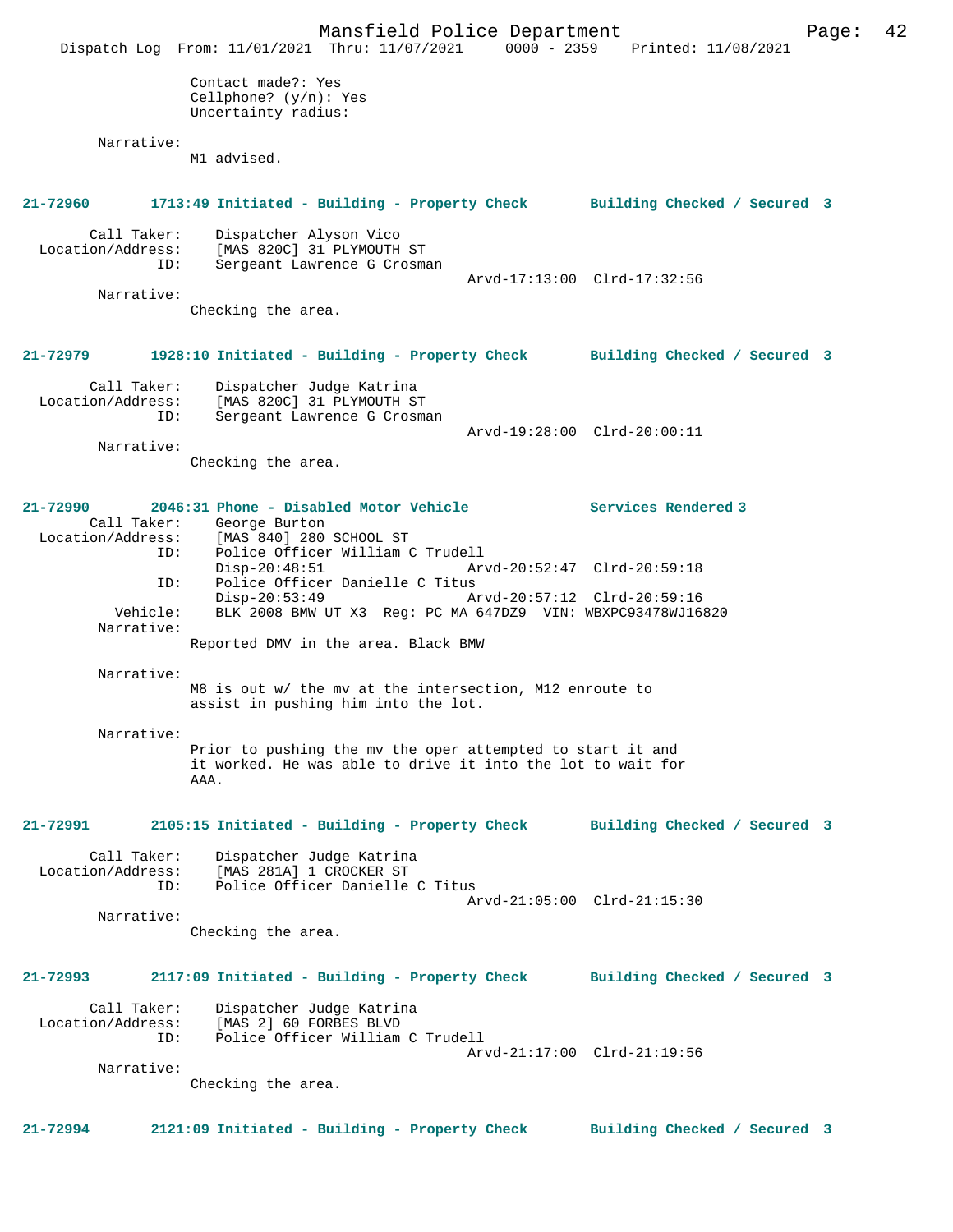Mansfield Police Department Fage: 43 Dispatch Log From: 11/01/2021 Thru: 11/07/2021 0000 - 2359 Printed: 11/08/2021 Call Taker: Dispatcher Judge Katrina Location/Address: [MAS 4] 31 HAMPSHIRE ST<br>ID: Police Officer William ( Police Officer William C Trudell Arvd-21:21:00 Clrd-21:24:45 Narrative: Checking the area. **21-72996 2130:18 Initiated - Building - Property Check Building Checked / Secured 3** Call Taker: Dispatcher Judge Katrina Location/Address: [MAS 840] 280 SCHOOL ST Police Officer William C Trudell Arvd-21:30:00 Clrd-21:38:25 Narrative: Checking the area. **21-72997 2138:04 Initiated - Building - Property Check Building Checked / Secured 3** Call Taker: Dispatcher Judge Katrina<br>Location/Address: [MAS 820C] 31 PLYMOUTH ST ess: [MAS 820C] 31 PLYMOUTH ST<br>ID: Sergeant Lawrence G Crosma Sergeant Lawrence G Crosman Arvd-21:38:00 Clrd-22:29:12 Narrative: Checking the area. **21-73004 2217:34 Initiated - Building - Property Check Building Checked / Secured 3** Call Taker: Dispatcher Judge Katrina Location/Address: [MAS 1015] 30 CHAUNCY ST Police Officer Danielle C Titus Arvd-22:17:00 Clrd-22:26:52 Narrative: Checking the area. **21-73008 2226:26 Phone - Suspicious Actv / Persn / Veh Gone on Arrival 2**  Call Taker: George Burton<br>Location/Address: [MAS] 38 COURT [MAS] 38 COURT ST Apt. #2 ID: Sergeant John R Armstrong Disp-22:28:20 Arvd-22:30:36 Clrd-22:51:41 ID: Police Officer Danielle C Titus Disp-22:28:26 Arvd-22:29:34 Clrd-22:51:06<br>TD: Police Officer William C Trudell Police Officer William C Trudell<br>Disp-22:28:49 Arv Disp-22:28:49 Arvd-22:31:39 Clrd-22:51:43 Narrative: CP reports multiple people in stairwell and hallway for unknown reason. People attempting to get into apartment to hide Narrative: M12 advises the male was described as a w/m, approx 30's, bald, lsw a two tone sweatshirt. He knocked on the door and asked to hide and when denied he went out onto the deck. He has since left the property. He was last seen walking on Columbus Ave. Narrative: Unable to locate the male in the area. RP was advised to call back if any further problems or if he returns. **For Date: 11/07/2021 - Sunday**

**21-73059 0101:09 Initiated - Building - Property Check Building Checked / Secured 3**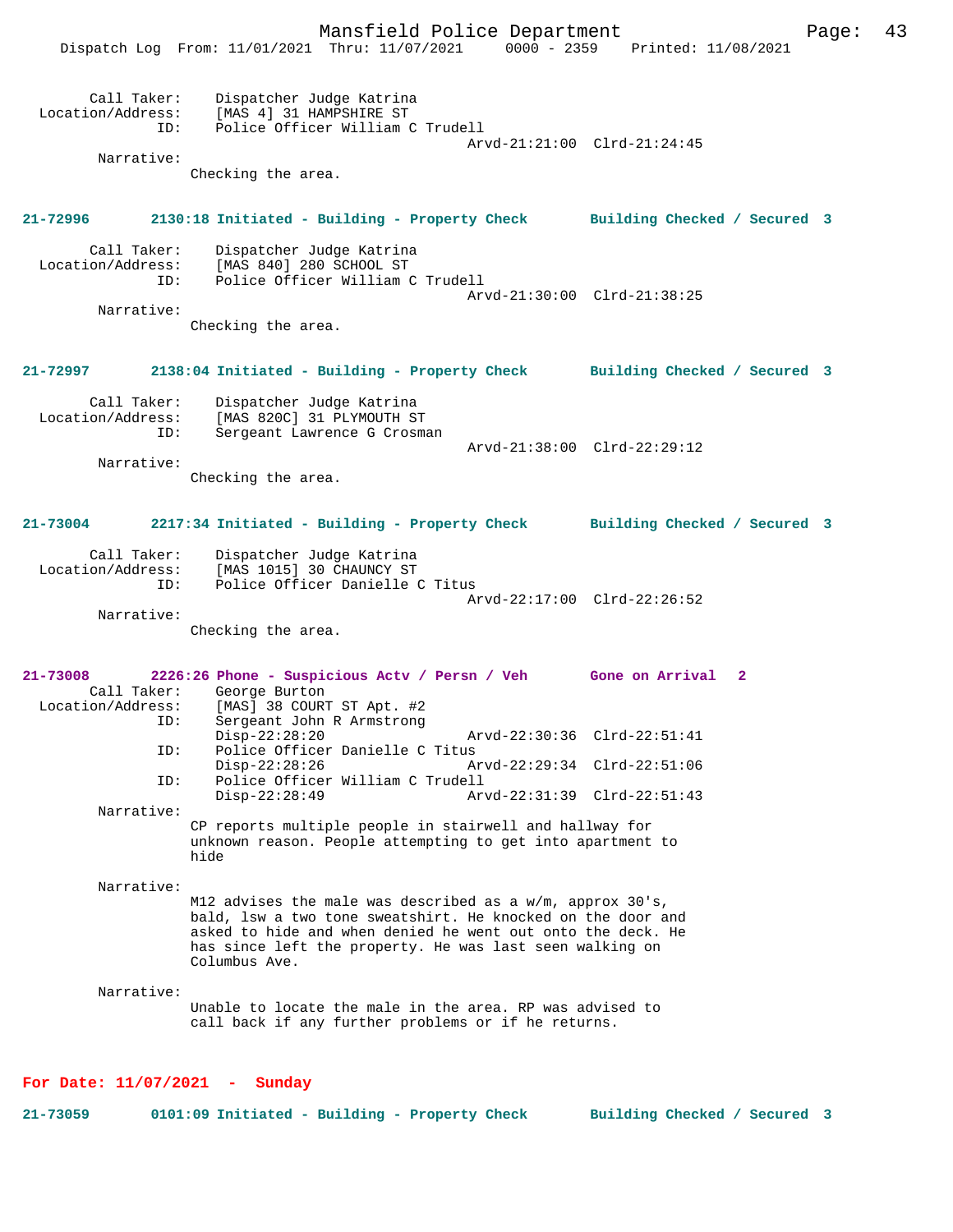Mansfield Police Department Page: 44 Dispatch Log From: 11/01/2021 Thru: 11/07/2021 0000 - 2359 Printed: 11/08/2021 Call Taker: Dispatcher Judge Katrina<br>Iogation: [MAS] FOYBORO HOTELS Location: [MAS] FOXBORO HOTELS<br>ID: Police Officer Christ Police Officer Christopher D Sorge Arvd-01:01:00 Clrd-01:08:39 Narrative: Checking the area. **21-73063 0113:06 Initiated - Building - Property Check Building Checked / Secured 3** Call Taker: Dispatcher Judge Katrina<br>Location/Address: [MAS 1002] 250 EAST ST ess: [MAS 1002] 250 EAST ST<br>ID: Police Officer Meghan B Police Officer Meghan Birnie Arvd-01:13:00 Clrd-01:25:19 Narrative: Checking the area. **21-73065 0119:54 Initiated - Building - Property Check Building Checked / Secured 3** Call Taker: Dispatcher Judge Katrina Location/Address: [MAS 840] 280 SCHOOL ST ID: Police Officer Bryan Hurley Arvd-01:19:00 Clrd-01:34:27 Narrative: Checking the area. **21-73066 0120:46 Initiated - Building - Property Check Building Checked / Secured 3** Call Taker: Dispatcher Judge Katrina Location/Address: [MAS] 50 RESERVOIR ST ID: Police Officer Christopher D Sorge Arvd-01:20:00 Clrd-01:38:12 Narrative: Checking the area. **21-73068 0123:05 Initiated - Building - Property Check Building Checked / Secured 3** Call Taker: Dispatcher Judge Katrina<br>Location/Address: [MAS 820C] 31 PLYMOUTH ST [MAS 820C] 31 PLYMOUTH ST ID: Police Officer William C Trudell Arvd-01:23:00 Clrd-01:38:51 Narrative: Checking the area. **21-73070 0125:40 Initiated - Building - Property Check Building Checked / Secured 3** Call Taker: Dispatcher Judge Katrina Location/Address: [MAS 982] 111 HOPE ST ID: Police Officer Meghan Birnie Arvd-01:25:00 Clrd-01:31:23 Vehicle: BLK 2017 FORD EXPLOR Reg: PC MA 1TTG23 VIN: 1FM5K8D8XHGB25889 Narrative: Checking the area. Narrative: M4 will be checking on MA Reg 1TTG23 parked in the park. She was spoken to and will be on her way. **21-73073 0138:19 Initiated - Building - Property Check Building Checked / Secured 3** Call Taker: Dispatcher Judge Katrina<br>Vicinity of: [MAS] NORTH MAIN ST of: [MAS] NORTH MAIN ST<br>ID: Police Officer Chris Police Officer Christopher D Sorge Arvd-01:38:00 Clrd-01:55:59 Narrative: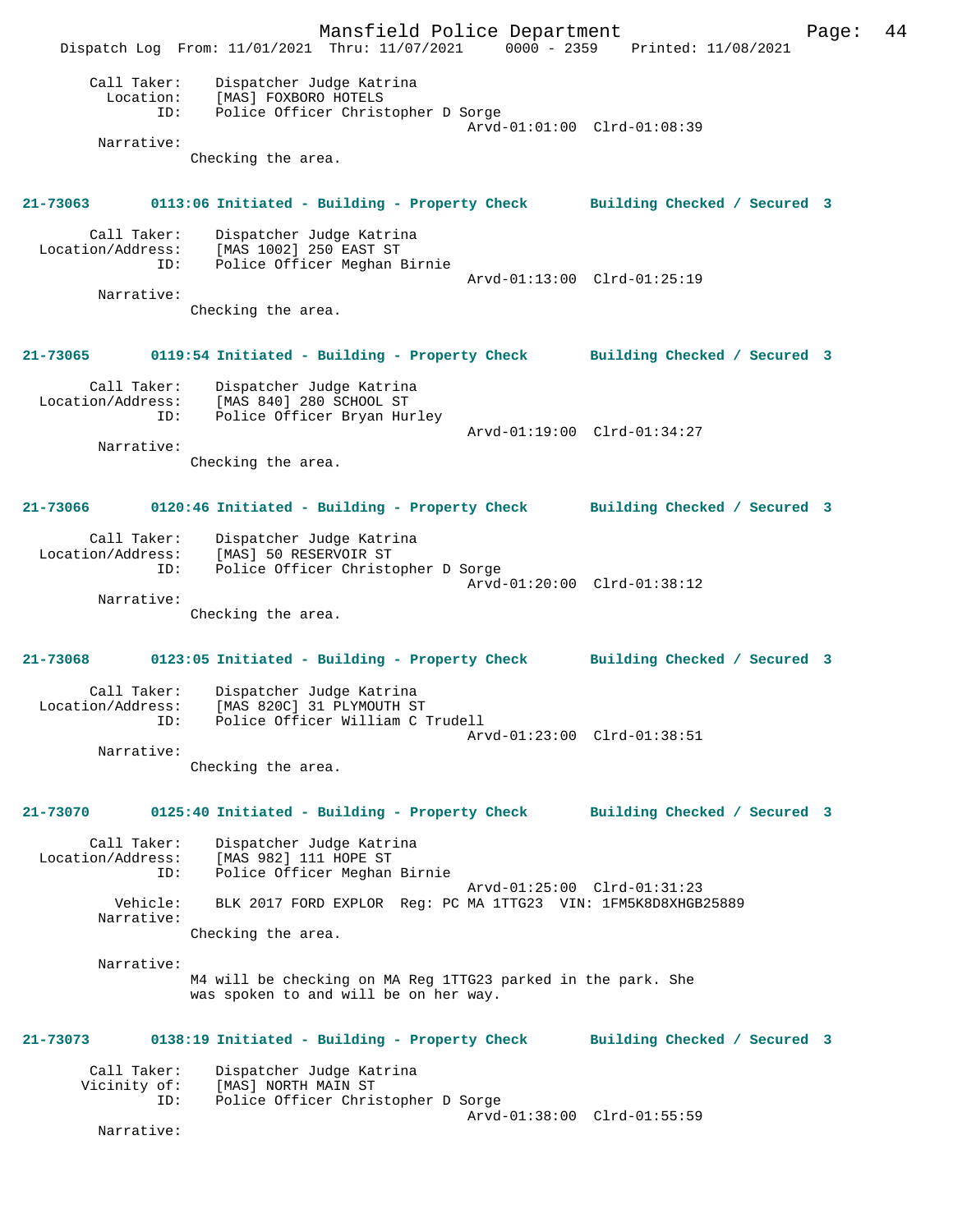Mansfield Police Department Form Page: 45 Dispatch Log From: 11/01/2021 Thru: 11/07/2021 0000 - 2359 Printed: 11/08/2021 Checking the area. **21-73079 0151:20 Initiated - Building - Property Check Building Checked / Secured 3** Call Taker: Dispatcher Judge Katrina Location/Address: [MAS 4] 31 HAMPSHIRE ST<br>TD: Police Officer Bryan Hum Police Officer Bryan Hurley Arvd-01:51:00 Clrd-01:59:41 Narrative: Checking the area. **21-73055 0154:55 Initiated - Building - Property Check Building Checked / Secured 3** Call Taker: Dispatcher Judge Katrina Location/Address: [MAS 2] 60 FORBES BLVD ID: Police Officer Bryan Hurley Arvd-01:54:00 Clrd-01:10:26 Narrative: Checking the area. **21-73080 0156:07 Initiated - Motor Vehicle Stop Citation / Warning Issued 3** Call Taker: Dispatcher Judge Katrina<br>Vicinity of: [MAS] 200 RTE 140 SB @ 9 of: [MAS] 200 RTE 140 SB @ 90 NORFOLK ST<br>ID: Police Officer Christopher D Sorge Police Officer Christopher D Sorge Arvd-01:56:00 Clrd-02:01:44<br>TD: Police Officer Bryan Hurley Police Officer Bryan Hurley<br>Disp-01:59:48 Disp-01:59:48 Arvd-01:59:50 Clrd-02:01:43<br>Vehicle: GRY 2021 HOND INSIGHT Reg: PC MA 2MRX63 VIN: 19XZE4F54ME Vehicle: GRY 2021 HOND INSIGHT Reg: PC MA 2MBX63 VIN: 19XZE4F54ME010627 Narrative: M10 on a mv stop w/ MA Reg 2MBX63, M2 assisted. Written warning issued to oper for speeding on Rt 140. **21-73083 0215:42 Initiated - Building - Property Check Building Checked / Secured 3** Call Taker: Dispatcher Judge Katrina<br>Location/Address: [MAS 2] 60 FORBES BLVD [MAS 2] 60 FORBES BLVD ID: Police Officer Christopher D Sorge Arvd-02:15:00 Clrd-02:18:36 Narrative: Checking the area. **21-73084 0218:44 Initiated - Building - Property Check Spoken To 3**  Call Taker: Dispatcher Judge Katrina<br>Location/Address: [MAS 4] 31 HAMPSHIRE ST [MAS 4] 31 HAMPSHIRE ST ID: Police Officer Christopher D Sorge Arvd-02:18:00 Clrd-02:24:57<br>ID: Police Officer Brvan Hurley Police Officer Bryan Hurley Disp-02:20:49 Arvd-02:20:51 Clrd-02:24:55 Vehicle: WHI 2020 GMC VN SAVANA Reg: AP AZ AJ99365 VIN: 1GTW7AFG9L1183266 Narrative: Checking the area. Narrative: M10 out w/ a U-haul in the parking lot. M2 assisted. Narrative: Both units spoke w/ the oper who was sleeping in the van. **21-73085 0242:17 Initiated - Building - Property Check Building Checked / Secured 3** Call Taker: JEFFREY KEEFE<br>Vicinity of: [MAS 992] 660 [MAS 992] 660 EAST ST ID: Police Officer Meghan Birnie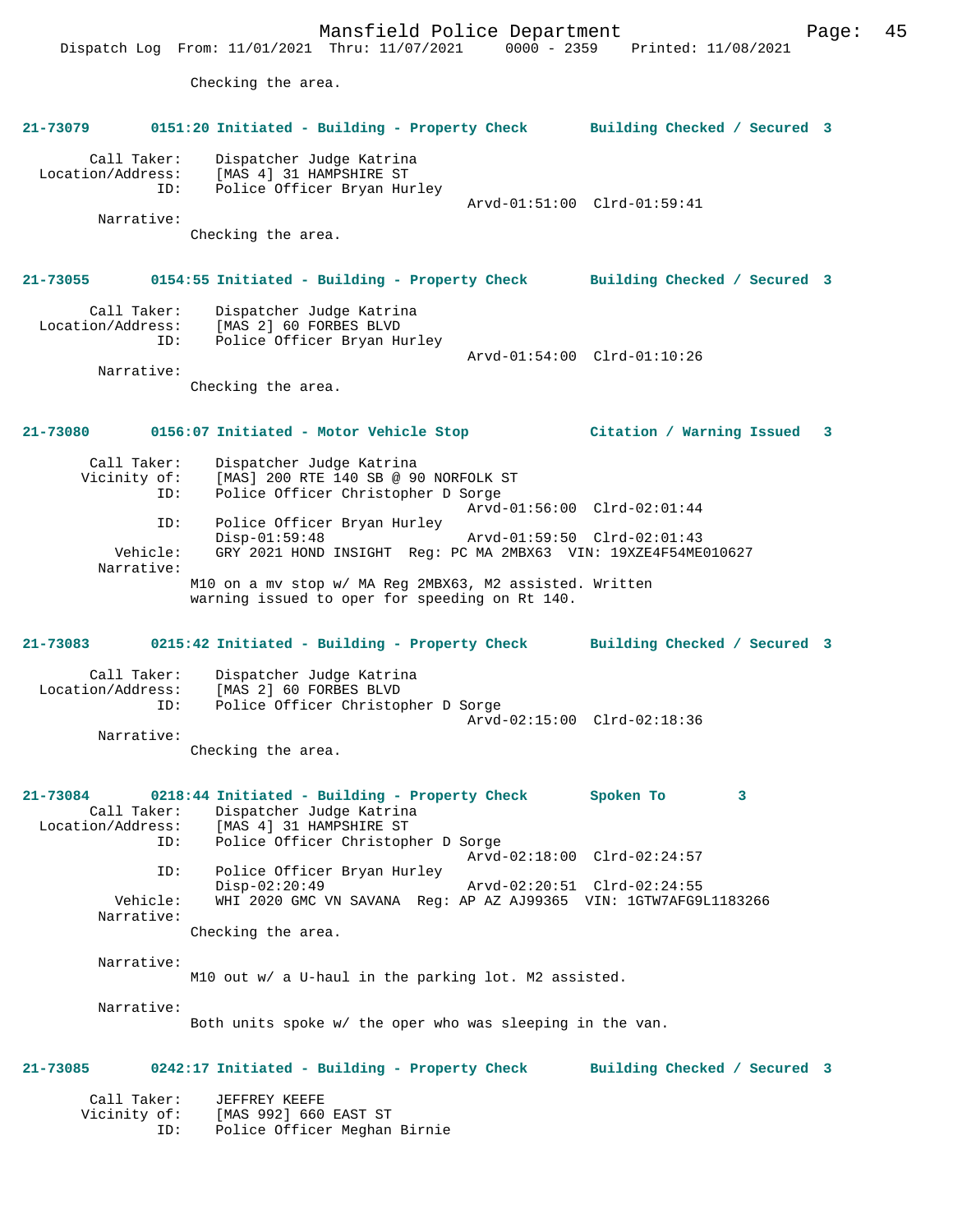Dispatch Log From:  $11/01/2021$  Thru:  $11/07/2021$  0000 - 2359

 Arvd-02:42:00 Clrd-02:44:15 Narrative: Checking the area. **21-73087 0343:49 Initiated - Building - Property Check Building Checked / Secured 3** Call Taker: Savannah Karch Location/Address: [MAS] 4 ERICK RD @ 15 BONNEY LN ID: Police Officer Meghan Birnie Arvd-03:43:00 Clrd-03:50:25 Narrative: Checking the area. **21-73088 0400:56 Initiated - Building - Property Check Building Checked / Secured 3** Call Taker: Savannah Karch Location/Address: [MAS 820C] 31 PLYMOUTH ST ID: Police Officer William C Trudell Arvd-04:00:00 Clrd-04:17:24 Narrative: Checking the area. **21-73089 0431:22 Initiated - Motor Vehicle Stop Arrest(s) Made 3**  Call Taker: Savannah Karch<br>Location/Address: [MAS] 430 SCHOO [MAS] 430 SCHOOL ST @ 2 SEAN DR<br>Polise Off. ID: Police Officer Bryan Hurley Arvd-04:31:00 Clrd-07:58:52<br>TD: Police Officer Christopher D Sorge Police Officer Christopher D Sorge<br>Disp-04:34:57 Arvd Disp-04:34:57 Arvd-04:38:36 Clrd-05:11:26<br>ID: Sergeant David Schepis Sergeant David Schepis<br>Disp-04:50:36 Disp-04:50:36 Arvd-04:50:38 Clrd-05:02:48 ID: Police Officer Meghan Birnie Disp-05:03:57 Arvd-05:04:00 Clrd-05:35:43 Vehicle: GRY 2010 TOYT HIG Reg: PC RI LF510 VIN: 5TDDK3EH7AS001088 Narrative: motor vehicle stop in the area. Narrative: M2 has one in custody Narrative: Central Street en route Narrative: SM: 34567 Narrative: Central street on scene Narrative: EM: 34570 Narrative: Trooper Haggerty en route from Quincy for interpreter service Narrative: Refer To Arrest: 21MAS-426-AR Arrest: GONZALEZ, EDNA<br>Address: 432 WALNUT HILL Address: 432 WALNUT HILL RD WOONSOCKET, RI  $Age:$  Charges: OUI-LIQUOR OR .08% NEGLIGENT OPERATION OF MOTOR VEHICLE UNLICENSED OPERATION OF MV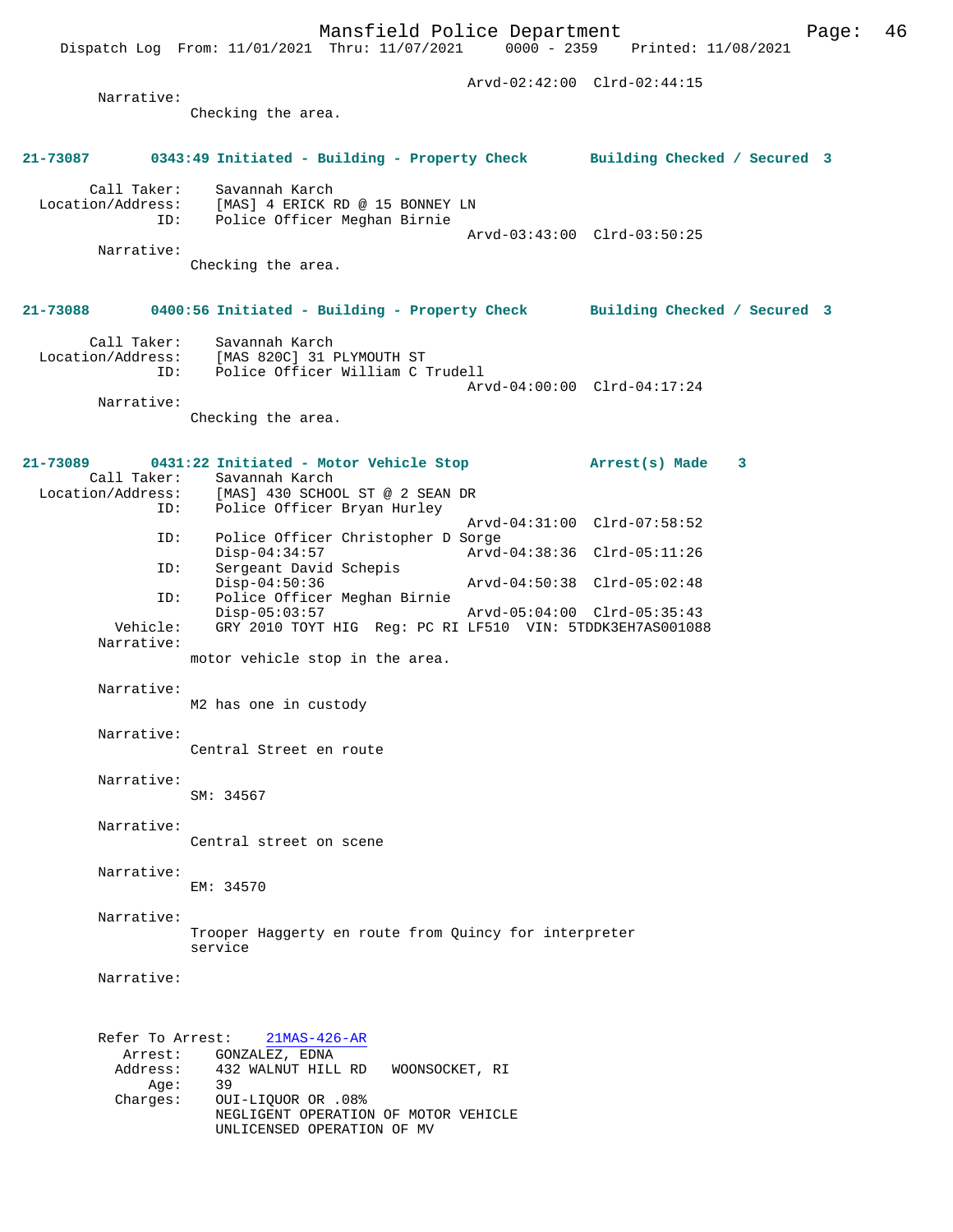Dispatch Log From: 11/01/2021 Thru: 11/07/2021 0000 - 2359 Printed: 11/08/2021 **21-73107 0922:49 Initiated - Building - Property Check Building Checked / Secured 3** Call Taker: Savannah Karch Location/Address: [MAS 820C] 31 PLYMOUTH ST ID: Police Officer Joshua S Ellender Arvd-09:22:00 Clrd-09:36:02 Narrative: Checking the area. **21-73120 1057:21 Initiated - Building - Property Check Building Checked / Secured 3** Call Taker: Savannah Karch Location/Address: [MAS 820C] 31 PLYMOUTH ST ID: Police Officer Joshua S Ellender Arvd-10:57:00 Clrd-11:08:55 Narrative: Checking the area. **21-73122 1117:36 Initiated - Building - Property Check Building Checked / Secured 3** Call Taker: Savannah Karch Location/Address: [MAS 1002] 250 EAST ST ID: Detective Patrick J Pennie Arvd-11:17:00 Clrd-11:35:30 Narrative: Checking the area. **21-73130 1150:02 Phone - Assist Other Agency Gone on Arrival 3**  Call Taker: Jarred Kohler Location/Address: [MAS H3852] 191 FRUIT ST ID: Detective Patrick J Pennie Disp-11:53:53 Arvd-12:01:10 Clrd-12:06:10 Vehicle: GRY 2010 FORD UT ESCAPE Reg: PC MA 1GDP83 VIN: 1FMCU0E79AKD36335 Narrative: Narrative: Narrative: Message left with NBFD **21-73134 1223:58 Initiated - Building - Property Check Building Checked / Secured 3** Call Taker: Savannah Karch Location/Address: [MAS 2] 60 FORBES BLVD ID: Police Officer Michael T Fitzgerald Arvd-12:23:00 Clrd-12:29:47 Narrative: Checking the area. **21-73135 1235:43 Initiated - Building - Property Check Building Checked / Secured 3** Call Taker: Savannah Karch Location/Address: [MAS 4] 31 HAMPSHIRE ST ID: Police Officer Michael T Fitzgerald Arvd-12:35:00 Clrd-12:42:00 Narrative: Checking the area.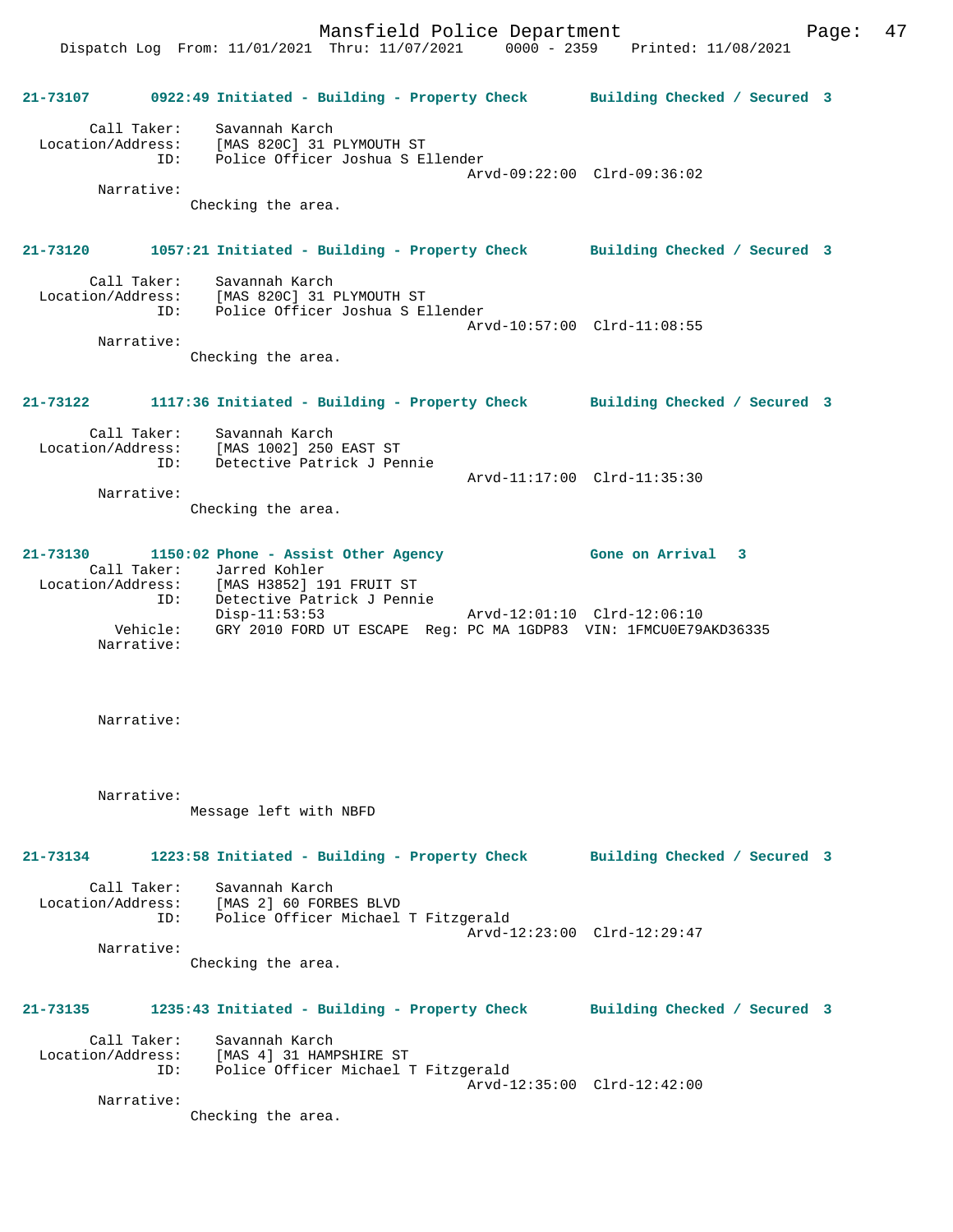|                                              | 21-73137 1313:39 Initiated - Building - Property Check Building Checked / Secured 3                                                                                                                 |                             |              |
|----------------------------------------------|-----------------------------------------------------------------------------------------------------------------------------------------------------------------------------------------------------|-----------------------------|--------------|
|                                              | Call Taker: Savannah Karch<br>Location/Address: [MAS 820C] 31 PLYMOUTH ST<br>ID: Police Officer Joshua S Ellender                                                                                   |                             |              |
| Narrative:                                   | Checking the area.                                                                                                                                                                                  | Arvd-13:13:00 Clrd-13:28:12 |              |
|                                              | 21-73139 1337:14 Initiated - Building - Property Check Building Checked / Secured 3                                                                                                                 |                             |              |
|                                              | Call Taker: Savannah Karch<br>Location/Address: [MAS 840] 280 SCHOOL ST<br>ID: Police Officer Michael T Fitzgerald                                                                                  | Arvd-13:37:00 Clrd-13:48:39 |              |
| Narrative:                                   | Checking the area.                                                                                                                                                                                  |                             |              |
|                                              | 21-73152 1500 Initiated - Building - Property Check Building Checked / Secured 3                                                                                                                    |                             |              |
|                                              | Call Taker: Police Officer Michael T Fitzgerald<br>Location/Address: [MAS 894] 905 SOUTH MAIN ST Apt. #C<br>ID: Police Officer Michael T Fitzgerald                                                 | Arvd-15:02:54 Clrd-15:11:20 |              |
| Narrative:                                   |                                                                                                                                                                                                     |                             |              |
|                                              | Checking the area.                                                                                                                                                                                  |                             |              |
| 21-73156                                     | 1540:03 Initiated - Building - Property Check Building Checked / Secured 3                                                                                                                          |                             |              |
|                                              | Call Taker: Savannah Karch<br>Location/Address: [MAS 820C] 31 PLYMOUTH ST<br>ID: Police Officer Joshua S Ellender                                                                                   |                             |              |
| Narrative:                                   |                                                                                                                                                                                                     | Arvd-15:40:00 Clrd-15:58:54 |              |
|                                              | Checking the area.                                                                                                                                                                                  |                             |              |
|                                              | 21-73166 1712:38 Initiated - Disabled Motor Vehicle Assisted Party<br>Call Taker: Savannah Karch<br>Location/Address: [MAS] 235 CHAUNCY ST @ 99 COPELAND DR<br>ID: Police Officer William C Trudell |                             | 3            |
| ID:                                          | Sergeant John R Armstrong                                                                                                                                                                           | Arvd-17:12:00 Clrd-17:18:34 |              |
| Vehicle:                                     | $Disp-17:13:46$<br>RED 2016 HYUN Accent Gls Req: CT AK24792 VIN: KMHCT4AE4GU138094                                                                                                                  | Arvd-17:13:50 Clrd-17:18:33 |              |
| Narrative:                                   | Reported DMV in the area.                                                                                                                                                                           |                             |              |
| Narrative:                                   | M8 and M1 able to push the vehicle off the roadway into<br>Dunkin lot, party waiting for a tow.                                                                                                     |                             |              |
| 21-73172<br>Call Taker:<br>Location/Address: | 1724:22 Phone - Noise Complaint<br>Robert Stewart<br>[MAS H1133] 647 NORTH MAIN ST Apt. #2                                                                                                          | Spoken To                   | $\mathbf{2}$ |
| ID:<br>ID:                                   | Police Officer Danielle C Titus<br>$Disp-17:28:00$<br>Police Officer Jay J Sparrow                                                                                                                  | $Clrd-17:29:13$             |              |
| ID:                                          | $Disp-17:29:26$<br>Police Officer Andrew J Kelley                                                                                                                                                   | Arvd-17:32:34 Clrd-17:41:51 |              |
| Narrative:                                   | $Disp-17:29:32$                                                                                                                                                                                     | Arvd-17:35:07 Clrd-17:41:49 |              |
|                                              | Caller reporting that his upstairs neighbors have been<br>banging things around all day long. Caller would like an<br>officer to speak with the neighbors.                                          |                             |              |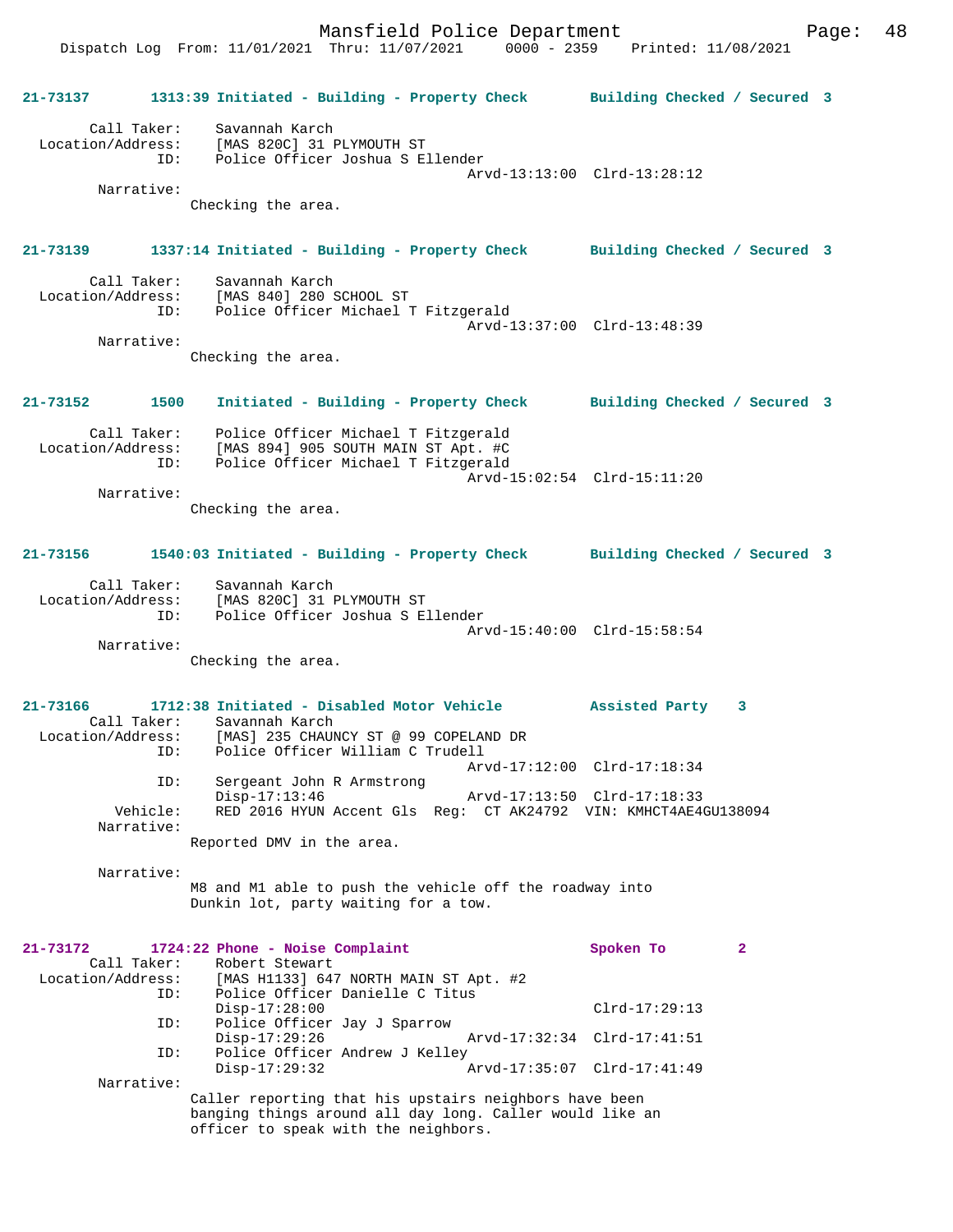Narrative: Units clear spoke with the father at the unit, banging was caused by 3 yound kids, he was advised of the noise complaint. **21-73175 1733:31 Phone - Assist Other Agency Spoken To 3**  Call Taker: Jarred Kohler Location/Address: [MAS H3153] 30 ALDEN ST ID: Police Officer Danielle C Titus Arvd-17:49:15 Clrd-17:53:35 Narrative: Foxborough PD requesting a notification, Foxborough front desk has licenses and registrations of the attached party from an incident that happened in their town. Narrative: M12 spoke with the female party who adivsed she had already been in contact with Foxboro PD and is aware. **21-73181 1757:22 Initiated - Building - Property Check Building Checked / Secured 3** Call Taker: Savannah Karch Location/Address: [MAS 417] 9 FRANCIS AVE<br>ID: Police Officer Danielle Police Officer Danielle C Titus Arvd-17:57:00 Clrd-18:05:11 Narrative: Checking the area. **21-73191 1844:43 Initiated - Building - Property Check Building Checked / Secured 3** Call Taker: CARLY MORIARTY Location/Address: [MAS] 4 ERICK RD @ 15 BONNEY LN ID: Police Officer Danielle C Titus Arvd-18:44:00 Clrd-18:54:17 Narrative: Checking the area. **21-73192 1850:14 Initiated - Disabled Motor Vehicle Vehicle Towed 3**  Call Taker: TARA LAKO Vicinity of: [MAS] 299 SOUTH MAIN ST ID: Police Officer Andrew J Kelley Arvd-18:50:00 Clrd-19:34:58 ID: Police Officer Jay J Sparrow Disp-18:55:13 Arvd-18:55:16 Clrd-19:08:39<br>Vehicle: WHI 2019 CHEV VA EXPG35 Req: MA LV87665 VIN: 1GAZGNFG7K WHI 2019 CHEV VA EXPG35 Reg: MA LV87665 VIN: 1GAZGNFG7K1370081 Narrative: Ofc Kelley reports a DMV in the area, vehicle is a hazard at this location and unoccupied with nobody around. Narrative: Ofc Sparrow checked both locations in town, neither one state the vehicle is there or know why it would be unoccupied on the side of the road. Narrative: Ofc Kelley requesting a tow, Central St en route Narrative: Ofc Kelley reports tow is on scene Narrative: Central St has the vehicle **21-73196 1933:04 Phone - Well Being Check Services Rendered 3**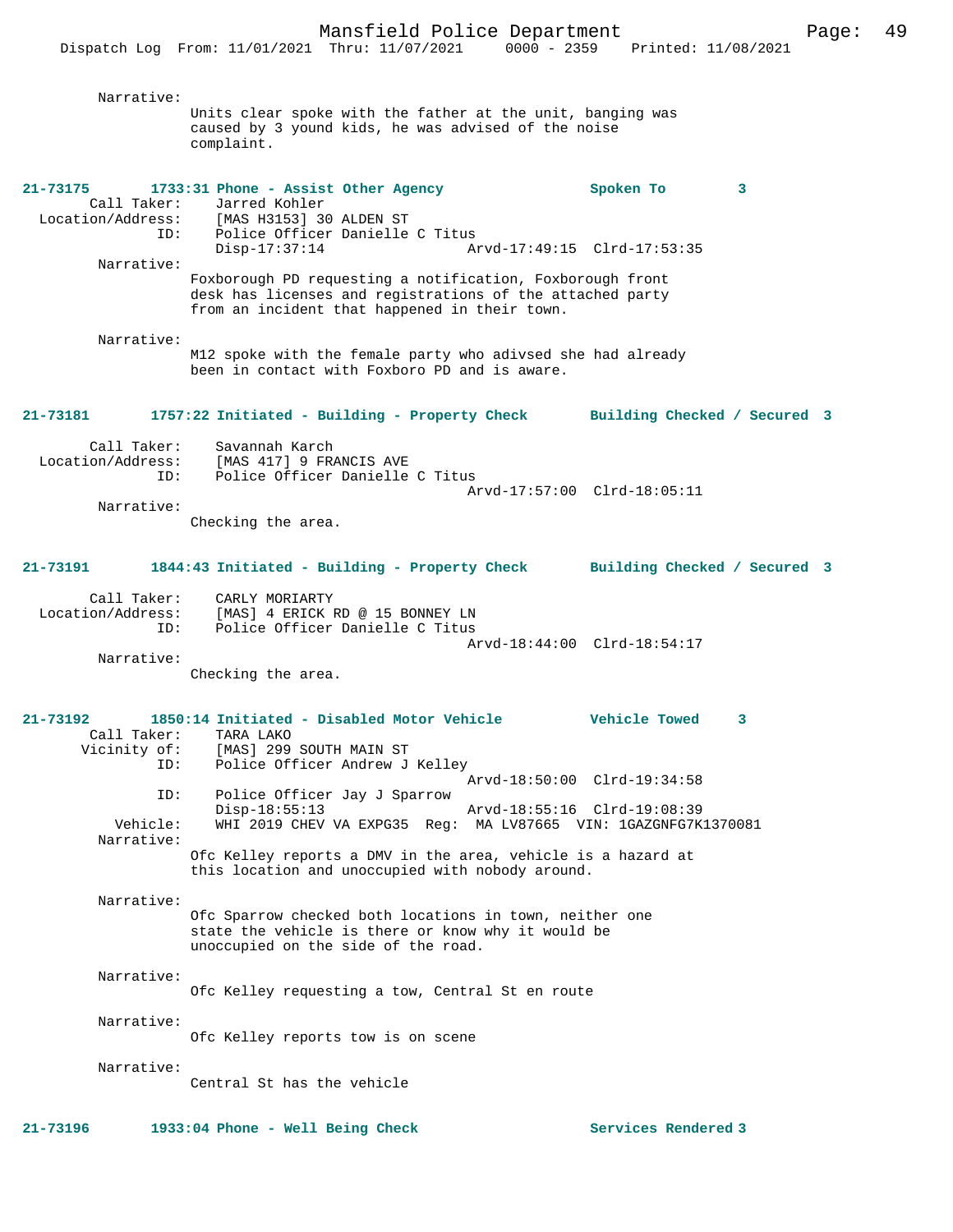Mansfield Police Department Page: 50 Dispatch Log From: 11/01/2021 Thru: 11/07/2021 Call Taker: Jennifer Napolitano Location/Address: [MAS H5207] 9 SCHOOL ST Apt. #2ND F Police Officer Jay J Sparrow<br>Disp-19:37:11 Disp-19:37:11 <br>TD: Sergeant John R Armstrong Marvd-19:39:33 Clrd-20:00:10 Sergeant John R Armstrong<br>Disp-19:37:13 Disp-19:37:13 Arvd-19:39:35 Clrd-19:58:39 Narrative: Requesting a well being check on a person in the residence. Narrative: Narrative: Narrative: Ofc Sparrow reports house is in darkness, no answer at the door or on the first floor. Narrative: M1 reporting the male party is still at RI hospital **21-73206 2126:10 Initiated - Follow up Investigation Building Checked / Secured 3** Call Taker: TARA LAKO<br>Location/Address: [MAS 231] ess: [MAS 231] 76 COPELAND DR<br>ID: Police Officer Jay J Spa Police Officer Jay J Sparrow Arvd-21:26:00 Clrd-21:34:53 Narrative: Conducting a follow up in the area to a previously reported incident. Ofc Sparrow reports rep is on scene for the previous alarm. Narrative: Ofc Sparrow reports went through the building with a rep, states everything appears in order. **21-73210 2141:38 Initiated - Building - Property Check Building Checked / Secured 3** Call Taker: TARA LAKO<br>Location/Address: [MAS 982] ess: [MAS 982] 111 HOPE ST<br>ID: Police Officer Andrew Police Officer Andrew J Kelley Arvd-21:41:00 Clrd-21:41:00 Narrative: Checking the area. **21-73211 2141:56 Initiated - Building - Property Check Building Checked / Secured 3** Call Taker: TARA LAKO Location/Address: [MAS 170] 255 HOPE ST ID: Police Officer Andrew J Kelley Arvd-21:41:00 Clrd-21:44:41 Narrative: Checking the area. **21-73212 2144:45 Initiated - Building - Property Check Building Checked / Secured 3** Call Taker: TARA LAKO<br>Location/Address: [MAS 1002 [MAS 1002] 250 EAST ST ID: Police Officer Andrew J Kelley Arvd-21:44:00 Clrd-21:50:27 Narrative: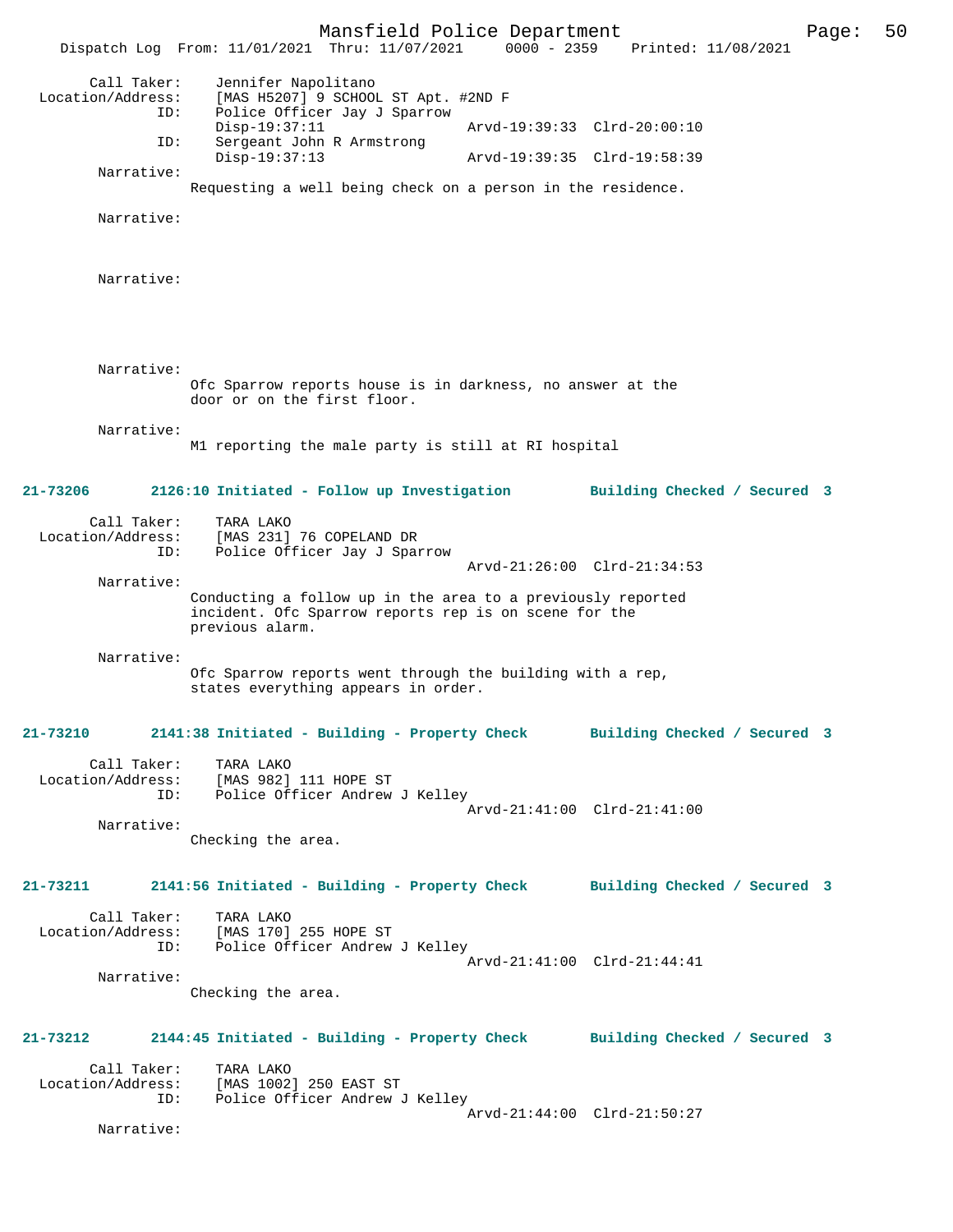Checking the area.

# **21-73213 2145:53 Initiated - Building - Property Check Building Checked / Secured 3** Call Taker: TARA LAKO Location/Address: [MAS 226E] 125 HIGH ST Apt. #1-4 ID: Police Officer Jay J Sparrow Arvd-21:45:00 Clrd-21:50:17 Narrative: Checking the area. **21-73223 2314 Initiated - Building - Property Check Building Checked / Secured 3** Call Taker: Police Officer Andrew J Kelley Location/Address: [MAS 992] 660 EAST ST ID: Police Officer Andrew J Kelley Arvd-23:14:45 Clrd-23:18:22

Narrative:

Checking the area.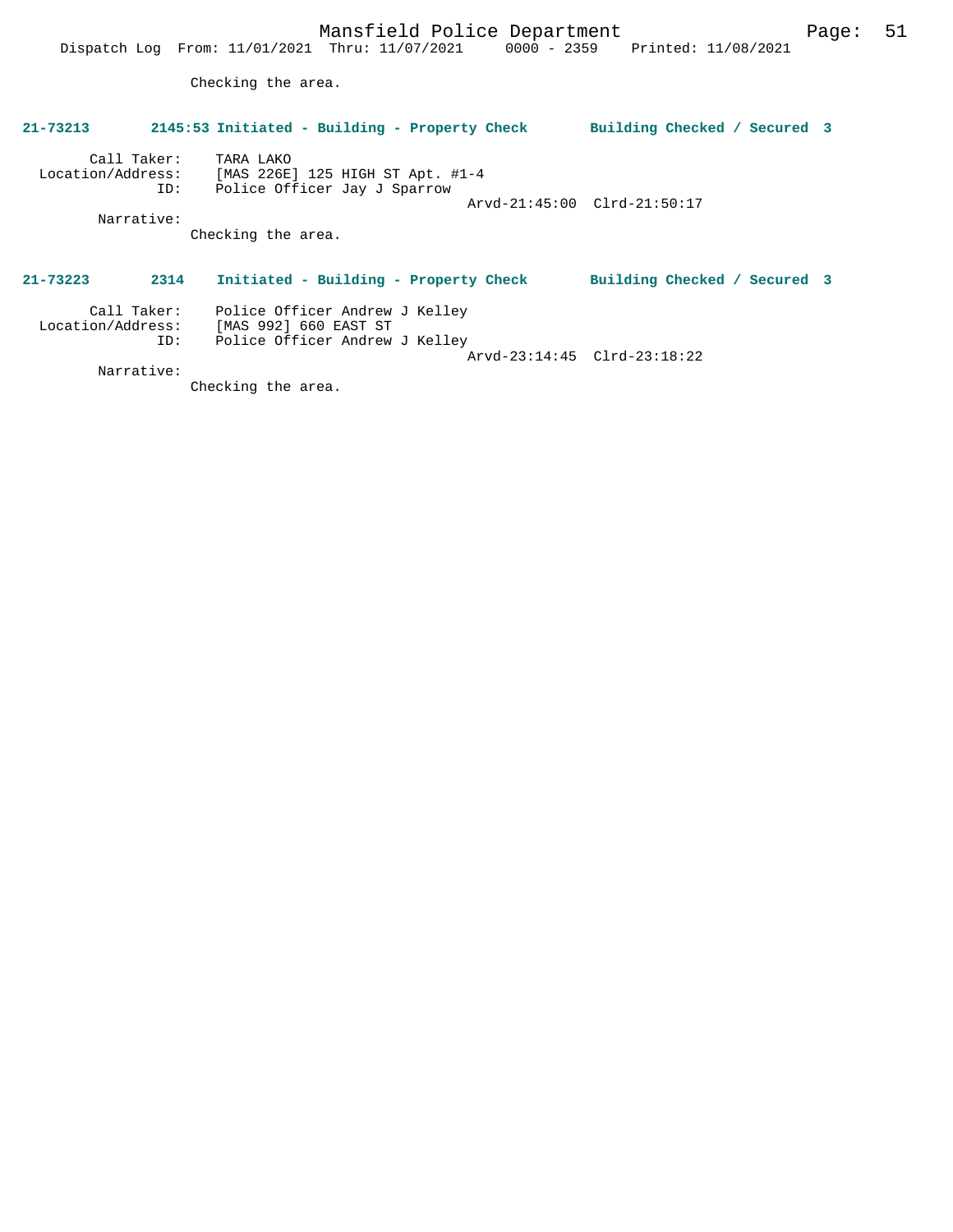**Call Number Time Call Reason Action Action Priority 21-73246 0143:18 Initiated - Building - Property Check Building Checked / Secured 3** Call Taker: TARA LAKO Location/Address: [MAS 219] 12 GILES PL ID: Police Officer Derek M Stark Arvd-01:43:00 Clrd-01:43:40 Narrative: Checking the area. **21-73247 0145:32 Initiated - Community Policing Building Checked / Secured 3** Call Taker: TARA LAKO Location/Address: [MAS 834] 261 CHAUNCY ST ID: Police Officer Derek M Stark Arvd-01:45:00 Clrd-01:54:22 Narrative: Ofc Stark doing a walk through of the pharmacy **21-73248 0146:42 Initiated - Building - Property Check Building Checked / Secured 3** Call Taker: TARA LAKO<br>Location/Address: [MAS 418]  $[MAS 418] 21$  FRANCIS AVE ID: Police Officer Mark O'Connor Arvd-01:46:00 Clrd-01:56:29 Narrative: Checking the area. **21-73249 0158:03 Initiated - Building - Property Check Building Checked / Secured 3** Call Taker: TARA LAKO Location/Address: [MAS 907E] 390 WEST ST ID: Police Officer Derek M Stark Arvd-01:58:00 Clrd-02:03:29 Narrative: Checking the area. **21-73250 0209:26 Initiated - Building - Property Check Building Checked / Secured 3** Call Taker: TARA LAKO<br>Location/Address: [MAS] MYS Location/Address: [MAS] MYSTIC LN ID: Police Officer Mark O'Connor Arvd-02:09:00 Clrd-02:14:25 ID: Sergeant David Schepis Disp-02:14:41 Clrd-02:14:45 Narrative: Checking the area. **21-73251 0210:06 Initiated - Building - Property Check Building Checked / Secured 3** Call Taker: TARA LAKO Location/Address: [MAS] 905 SOUTH MAIN ST ID: Police Officer Derek M Stark Arvd-02:10:00 Clrd-02:17:28 Narrative: Checking the area.

**21-73252 0211:52 Initiated - Suspicious Actv / Persn / Veh Services Rendered 2**  Call Taker: TARA LAKO Location/Address: [MAS] 153 EASTMAN ST @ 4 MONAHAN LN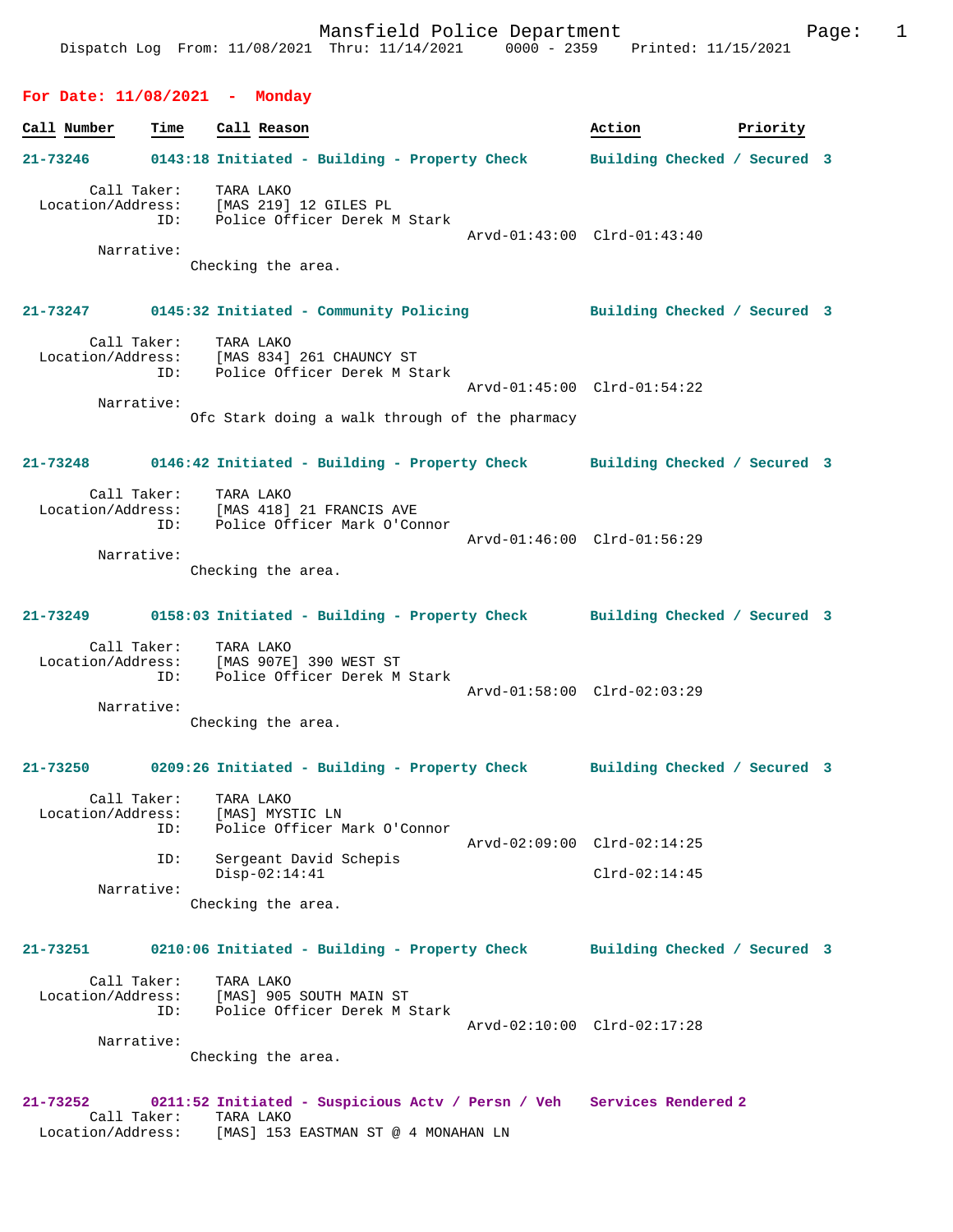Mansfield Police Department Page: 2 Dispatch Log From: 11/08/2021 Thru: 11/14/2021 0000 - 2359 Printed: 11/15/2021 ID: Police Officer Mark O'Connor Disp-02:11:53 <br>
Dispresent David Schepis<br>
Dispresent David Schepis Sergeant David Schepis<br>Disp-02:14:50 Disp-02:14:50 Arvd-02:14:52 Clrd-02:51:27 Narrative: Out speaking with a male Narrative: Ofc Hurley reports parents on the way to pick up the juvenile, officers standing by Narrative: Ofc Hurley reports the juvenile has been picked up by his mother Refer To Field Int: 21MAS-106-FI **21-73260 0228:10 Initiated - Building - Property Check Building Checked / Secured 3** Call Taker: TARA LAKO Location/Address: [MAS] NORTH MAIN ST Police Officer Bryan Hurley Arvd-02:28:00 Clrd-02:33:29 Narrative: Checking the area. **21-73263 0245:25 Initiated - Building - Property Check Building Checked / Secured 3** Call Taker: TARA LAKO Location/Address: [MAS] COPELAND DR ID: Police Officer Meghan Birnie Arvd-02:45:00 Clrd-02:56:10 Narrative: Checking the area. **21-73265 0248:04 Initiated - Building - Property Check Building Checked / Secured 3** Call Taker: TARA LAKO Location/Address: [MAS 927] 50 PLYMOUTH ST ID: Police Officer Derek M Stark Arvd-02:48:00 Clrd-02:52:02 Narrative: Checking the area. **21-73266 0252:10 Initiated - Building - Property Check Building Checked / Secured 3** Call Taker: TARA LAKO Location/Address: [MAS 322] 31 HAMPSHIRE ST ID: Police Officer Derek M Stark Arvd-02:52:00 Clrd-03:00:26 Narrative: Checking the area. **21-73267 0254:14 Initiated - Motor Vehicle Stop Citation / Warning Issued 3** Call Taker: TARA LAKO Location/Address: [MAS] 1 CHAUNCY ST @ 62 PRATT ST Police Officer Bryan Hurley Arvd-02:54:00 Clrd-03:01:18<br>TD: Sergeant David Schepis Sergeant David Schepis<br>Disp-02:55:58 Disp-02:55:58 Arvd-02:56:01 Clrd-03:01:09 Vehicle: GRY 2013 1500 Reg: CO MA V47407 VIN: 1C6RR7FP4DS549485 Narrative: Citation issued for speed, violation took place at 72 Pratt St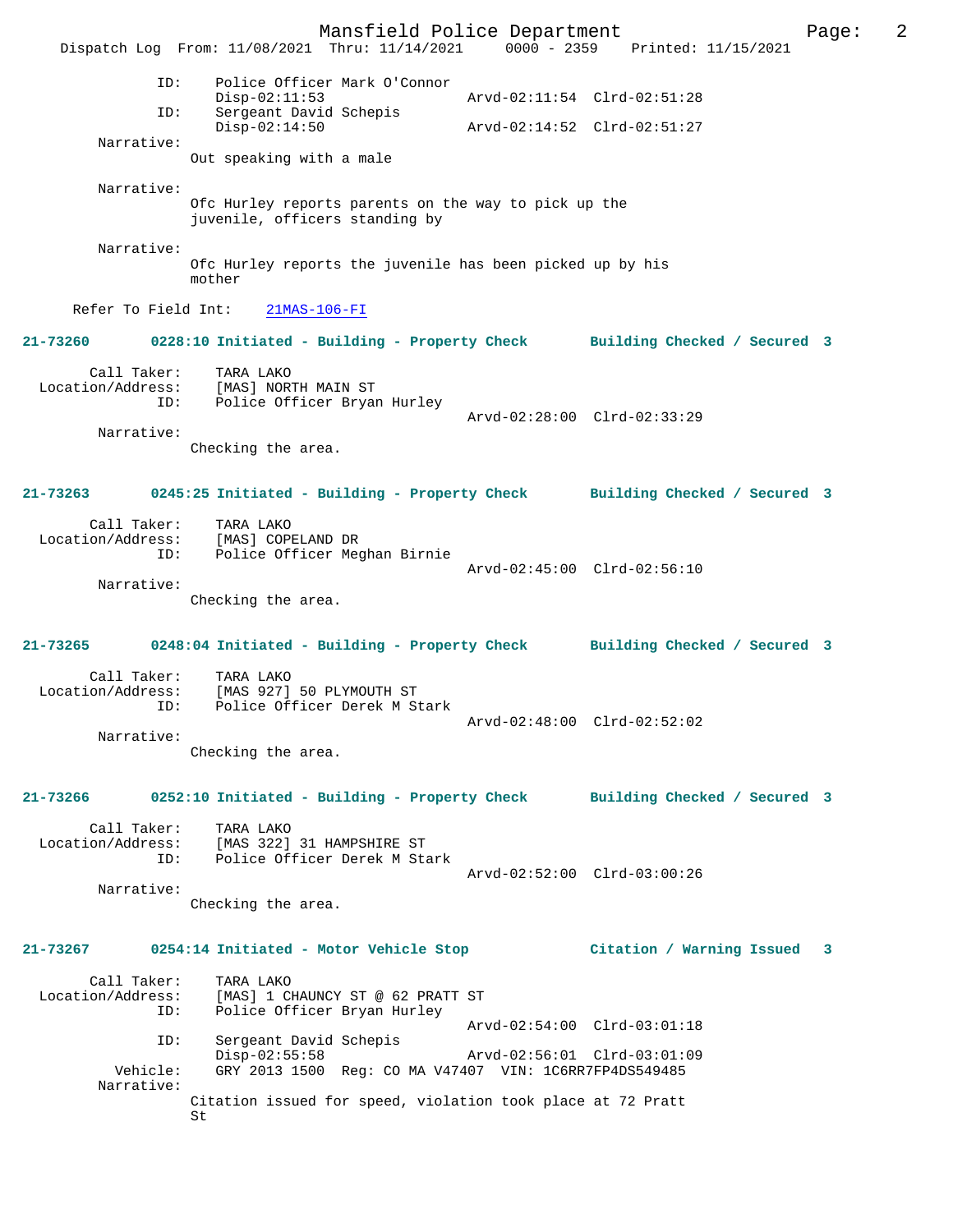**21-73268 0255:13 Initiated - Building - Property Check Building Checked / Secured 3** Call Taker: TARA LAKO Location/Address: [MAS 1002] 250 EAST ST ID: Police Officer Mark O'Connor Arvd-02:55:00 Clrd-03:01:40 Narrative: Checking the area. **21-73270 0300:57 Initiated - Building - Property Check Building Checked / Secured 3** Call Taker: TARA LAKO<br>Location/Address: [MAS 2] 6 لمستقدر المصدر المصدر .....<br>Ess: [MAS 2] 60 FORBES BLVD<br>ID: Police Officer Derek M Police Officer Derek M Stark Arvd-03:00:00 Clrd-03:18:03<br>Vehicle: 2019 BMW 4D X4 VIN: 5uxui3c53kla55165 2019 BMW 4D X4 VIN: 5uxuj3c53klg55165 Narrative: Checking the area. Narrative: Ofc Stark reports a vehicle parked in the lot, appears to be a make shift plate with no state listed "1759R25". Vin number provided for the BMX X4 came back to a party out of Easton. **21-73271 0304:19 Initiated - Building - Property Check Building Checked / Secured 3** Call Taker: TARA LAKO Location/Address: [MAS] 4 ERICK RD @ 15 BONNEY LN ID: Police Officer Mark O'Connor Arvd-03:04:00 Clrd-03:16:15 Narrative: Checking the area. **21-73273 0323:03 Initiated - Building - Property Check Building Checked / Secured 3** Call Taker: TARA LAKO<br>Location/Address: [MAS 1040 [MAS 1040] 10 RESERVOIR ST Apt. #ST ID: Police Officer Derek M Stark Arvd-03:23:00 Clrd-03:28:28 Narrative: Checking the area. **21-73276 0433:29 Initiated - Building - Property Check Building Checked / Secured 3** Call Taker: TARA LAKO Location/Address: [MAS 2] 60 FORBES BLVD ID: Police Officer Derek M Stark Arvd-04:33:00 Clrd-04:37:27 ID: Police Officer Bryan Hurley Disp-04:33:50 Arvd-04:33:52 Clrd-04:37:29 Vehicle: WHI 2011 HOND UT ACCORD Reg: PC MA 1ZLF45 VIN: 5J6TF2H52BL003467 Narrative: Checking the area. Narrative: Ofc Stark reports plates were seized for registration status REVO/INSC, note was left. **21-73277 0441:58 Initiated - Building - Property Check Building Checked / Secured 3** Call Taker: TARA LAKO Location/Address: [MAS 840] 280 SCHOOL ST ID: Police Officer Derek M Stark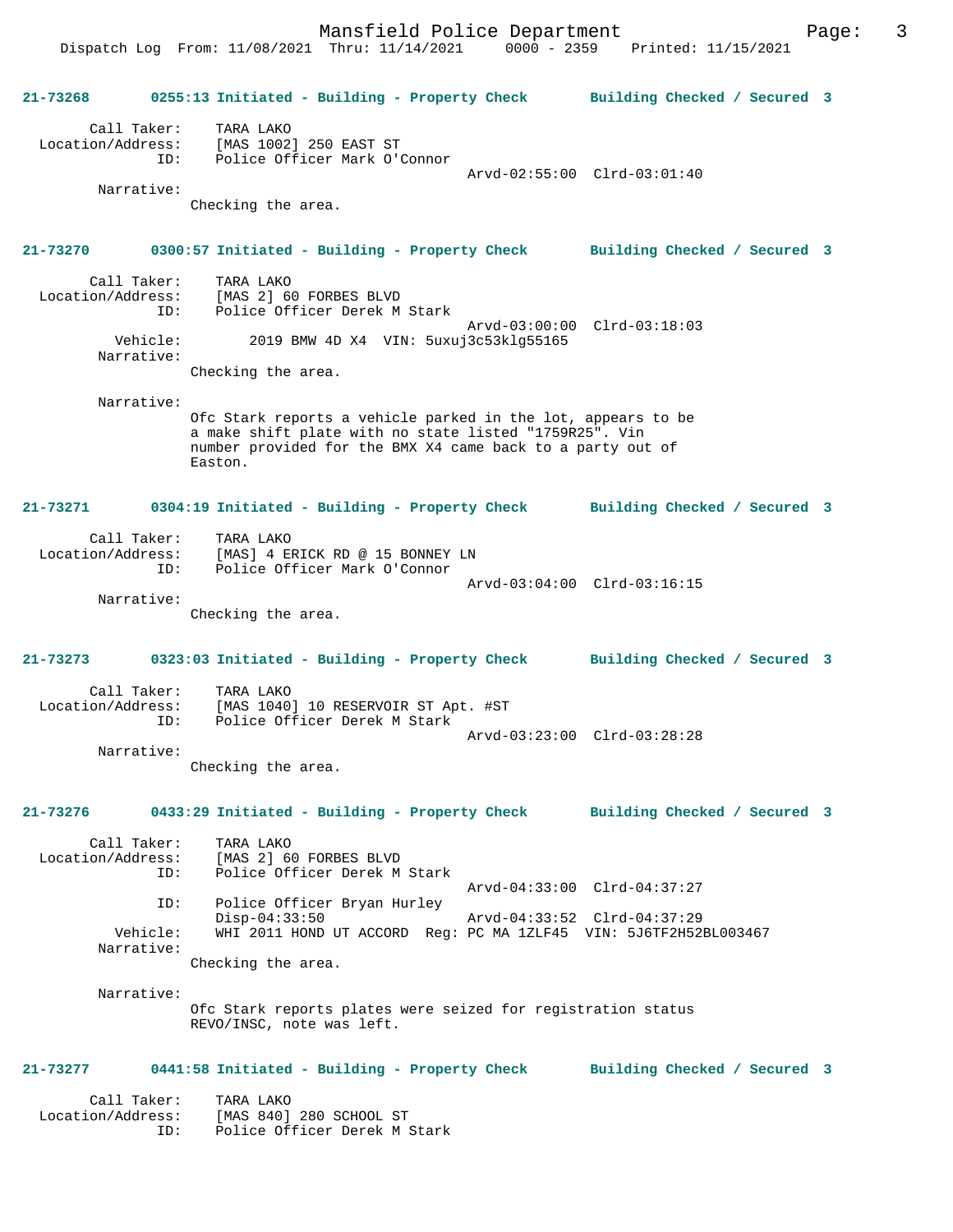Arvd-04:41:00 Clrd-04:49:08 Narrative: Checking the area. **21-73278 0526:35 Phone - Suspicious Actv / Persn / Veh Spoken To 2**  Call Taker: Stephen Martell<br>Location/Address: [MAS 417G] 17 FI ess: [MAS 417G] 17 FRANCIS AVE Apt. #13<br>ID: Police Officer Bryan Hurley Police Officer Bryan Hurley<br>Disp-05:28:26 Disp-05:28:26 Arvd-05:31:30 Clrd-05:52:10<br>ID: Police Officer Meghan Birnie Police Officer Meghan Birnie Disp-05:28:32 Clrd-05:35:13<br>TD: Police Officer Mark O'Connor Police Officer Mark O'Connor<br>Disp-05:30:45 Disp-05:30:45 Arvd-05:33:26 Clrd-05:52:08 ID: Sergeant David Schepis<br>Disp-05:35:22 Disp-05:35:22 Arvd-05:35:24 Clrd-05:51:11 Narrative: Rp states man is standing on her porch. does not know him Narrative: Male left the porch and heading to the woods. Narrative: white male wearing beige jacket Narrative: last known he took a left from her porch towards the trash cans by the parking lot. Narrative: Ofc Hurley reports nothing showing at Twin Oaks apartments Narrative: Ofc O'Connor reports speaking with the RP who states she woke up this morning to a man standing on her back porch smoking a cigarette. The male did not attempt to look in the windows or get into the apartment. **21-73281 0559:34 Initiated - Motor Vehicle Stop Citation / Warning Issued 3** Call Taker: TARA LAKO Location/Address: [MAS 1015] 30 CHAUNCY ST Police Officer Bryan Hurley Arvd-05:59:00 Clrd-06:06:04<br>Vehicle: BLU 2016 AUDI 4D A4 Reg: NY JHK9421 VIN: WAUBFAFL8GN002 BLU 2016 AUDI 4D A4 Reg: NY JHK9421 VIN: WAUBFAFL8GN002572 Narrative: Citation issued for speed, violation occurred in the 100 block of Pratt St **21-73289 0629:05 Phone - Erratic Oper MV / Road Rage Unfounded/Unverifed 3** Call Taker: JEFFREY KEEFE Vicinity of: [MAS] 54 CHAUNCY ST @ 363 NORTH MAIN ST<br>ID: Police Officer Bryan Hurley Police Officer Bryan Hurley<br>Disp-06:30:50 Disp-06:30:50 Arvd-06:33:19 Clrd-06:37:22<br>ID: Police Officer Meghan Birnie Police Officer Meghan Birnie Disp-06:30:53 Arvd-06:33:18 Clrd-06:37:20 Vehicle: GRY 2006 DODG RAM Reg: PC MA 1PEB84 VIN: 3D7KS28C96G266057 Narrative: Lifted pick up truck all over the road and passing Narrative: Grey silver lifted truck Narrative: 1PEB84

Narrative: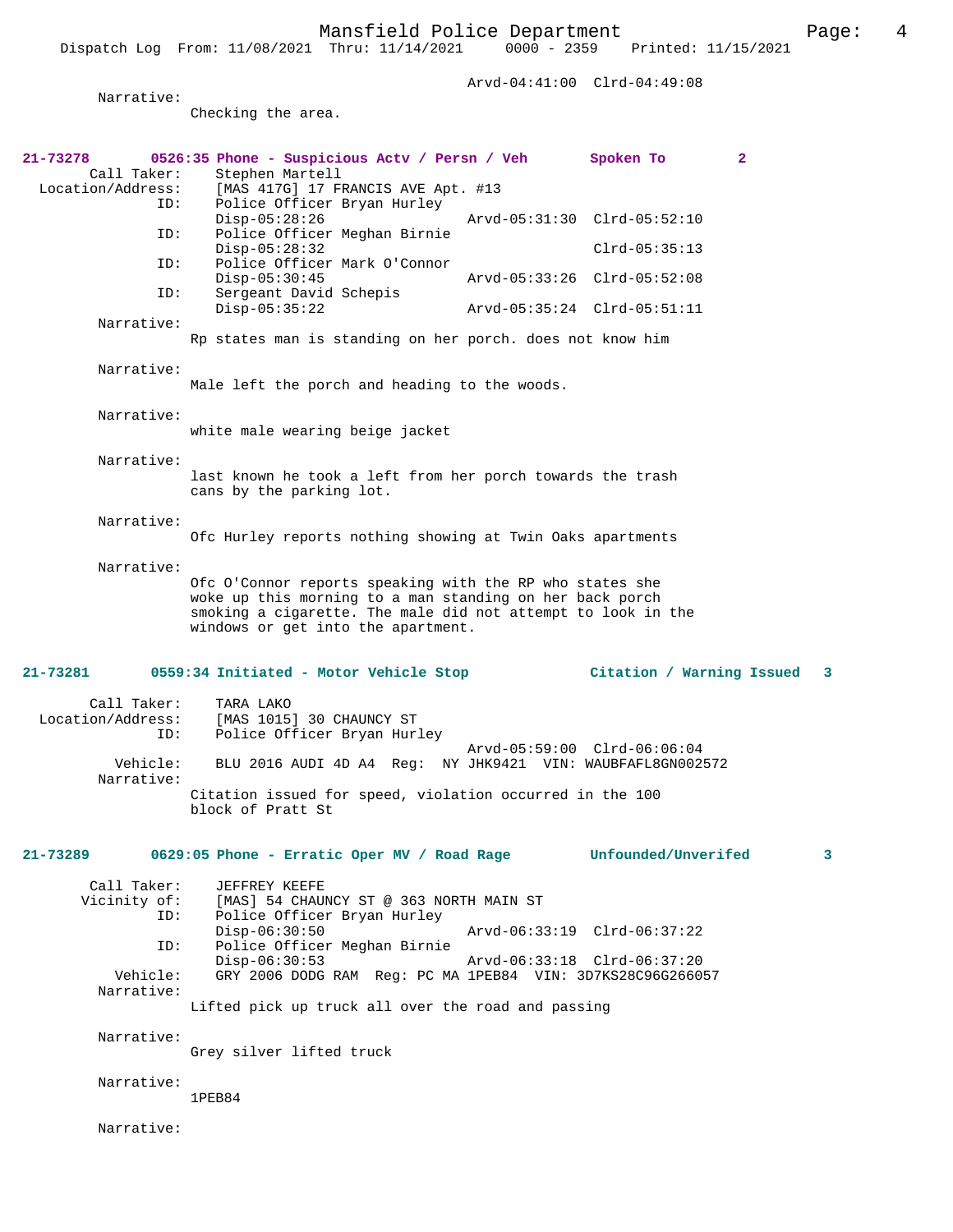Mansfield Police Department Fage: 5 Dispatch Log From: 11/08/2021 Thru: 11/14/2021 0000 - 2359 Printed: 11/15/2021 Last known was chauncy left onto north main. Narrative: Ofc Hurley checking the 500 block of North Main Narrative: Ofc Birnie reports area checks negative Narrative: Ofc Hurley reports negative findings **21-73298 0718 Initiated - Speed Trailer/Signs Deployed Services Rendered 3**  Call Taker: Animal Control Steven Simonds Location/Address: [MAS] MILL ST ID: Animal Control Steven Simonds Arvd-07:27:58 Clrd-07:51:20 Narrative: changing batteries on speed signs **21-73300 0751 Initiated - Parking Violations Services Rendered 3**  Call Taker: Animal Control Steven Simonds Location/Address: [MAS] 389 NORTH MAIN ST @ 10 PRATT ST ID: Animal Control Steven Simonds Arvd-07:51:41 Clrd-08:31:22 Narrative: checking area for parking violations **21-73327 0947:05 Initiated - Building - Property Check Building Checked / Secured 3** Call Taker: Jarred Kohler Location/Address: [MAS 840] 280 SCHOOL ST ID: Police Officer Gregg S Kennedy Arvd-09:47:00 Clrd-09:57:43 Narrative: Checking the area. **21-73329 1003:26 Initiated - Motor Vehicle Stop Citation / Warning Issued 3** Call Taker: Jarred Kohler Location/Address: [MAS] 300 EAST ST @ 2 WARE ST ID: Police Officer Michael T Fitzgerald Arvd-10:03:00 Clrd-10:13:05 Vehicle: BLU 2014 HYUN ELANTR Reg: PC MA 9PGW30 VIN: 5NPDH4AEXEH495944 Narrative: out with mvst Narrative: citation issued to the RO for failure to inspect and unregistered MV. Party renewed online roadside. **21-73330 1024:55 Initiated - Building - Property Check Building Checked / Secured 3** Call Taker: Jarred Kohler Location/Address: [MAS] 4 ERICK RD @ 15 BONNEY LN ID: Police Officer Michael T Fitzgerald Arvd-10:24:00 Clrd-10:33:08 Narrative: Checking the area. **21-73334 1041 Initiated - Parking Violations Services Rendered 3**  Call Taker: Animal Control Steven Simonds<br>Location/Address: [MAS] 43 NORTH MAIN ST @ 13 PA Location/Address: [MAS] 43 NORTH MAIN ST @ 13 PARK ST ID: Animal Control Steven Simonds Arvd-10:42:19 Clrd-11:31:44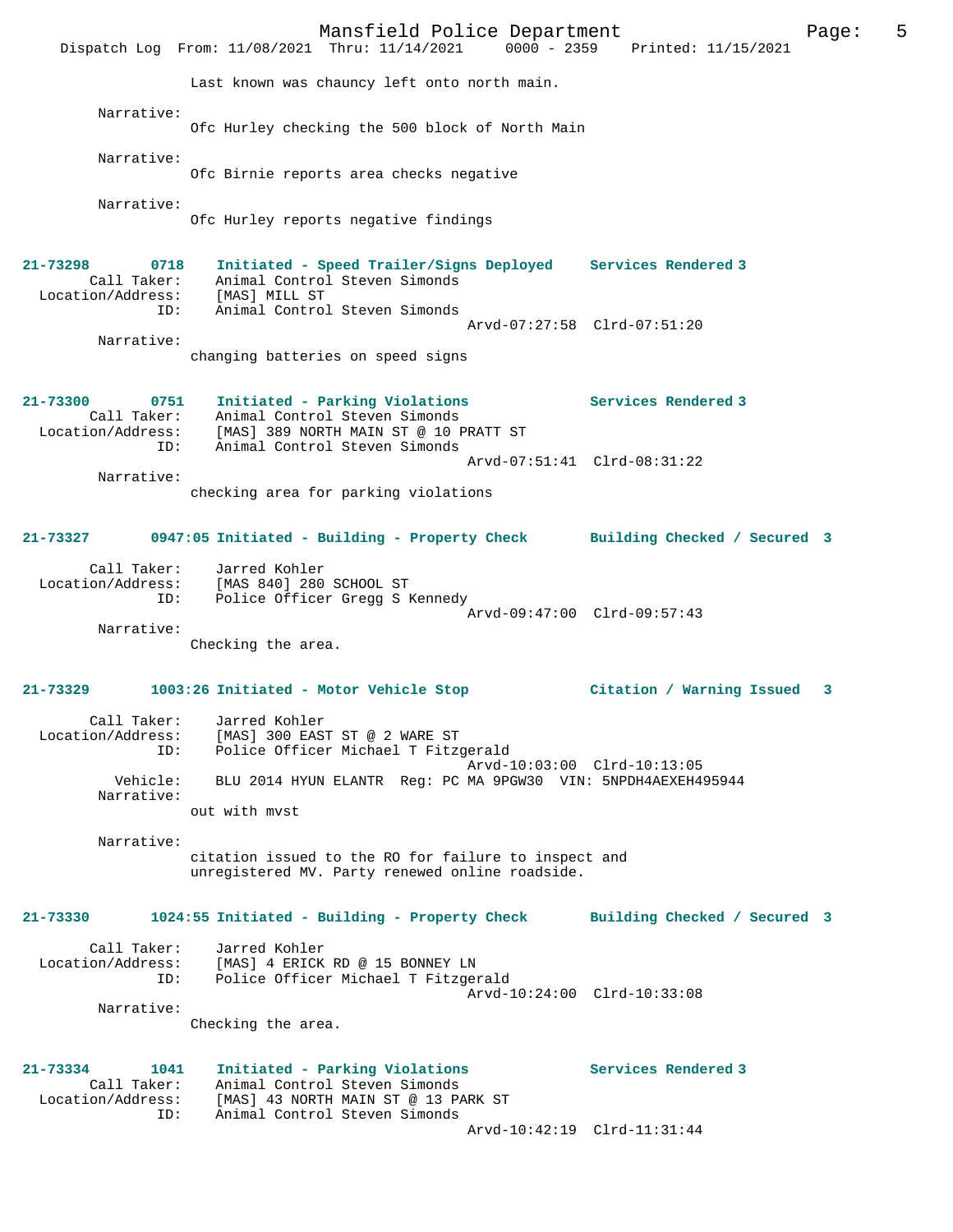Mansfield Police Department Page: 6 Dispatch Log From: 11/08/2021 Thru: 11/14/2021 0000 - 2359 Printed: 11/15/2021 Narrative: checking area for parking violations Narrative: tagged MA 33WL91 on Fuller for overtime parking Narrative: tagged RI B54 on union street for restrictive parking **21-73346 1121:24 Phone - 911 Hang-ups & Verifications Confirmed misdial/Accdntl Call 2**  Call Taker: Savannah Karch<br>Location/Address: [MAS] 55 JAMES ess: [MAS] 55 JAMES ST<br>ID: Police Officer Mic Police Officer Michael T Fitzgerald Disp-11:25:08 Clrd-11:25:28<br>ID: Sergeant Robert S Pierce Sergeant Robert S Pierce<br>Disp-11:25:25 Disp-11:25:25 Arvd-11:28:02 Clrd-11:29:20 Narrative: Checking on a 911 hang up. Contact made?: 911 open line, caller sat on her phone Cellphone? (y/n): Uncertainty radius: Narrative: M1 confirmed accidental **21-73351 1156 Initiated - Parking Violations Services Rendered 3**  Call Taker: Animal Control Steven Simonds Location/Address: [MAS] 242 NORTH MAIN ST @ 16 OLD COLONY WAY ID: Animal Control Steven Simonds Arvd-11:56:41 Clrd-12:12:41 Narrative: checking area for parking violations Narrative: tagged MA 2HAN75 on main for overtime parking. **21-73354 1212:46 Initiated - Building - Property Check Building Checked / Secured 3** Call Taker: Jarred Kohler Location/Address: [MAS 2] 60 FORBES BLVD ID: Police Officer Gregg S Kennedy Arvd-12:12:00 Clrd-12:17:52 Narrative: Checking the area. **21-73355 1214:34 Initiated - Motor Vehicle Stop Citation / Warning Issued 3** Call Taker: Jarred Kohler Location/Address: [MAS H3458] 150 GILBERT ST Sergeant Robert S Pierce Arvd-12:14:00 Clrd-12:19:23 Vehicle: BLK 2019 NISS UT ROGUE Reg: PC MA 1LHK98 VIN: 5N1AT2MVXKC768448 Narrative: out with mvst Narrative: citation issued to the RO for unregistered. **21-73358 1238 Initiated - Speed Trailer/Signs Deployed Services Rendered 3**  Call Taker: Animal Control Steven Simonds<br>ion/Address: [MAS] FRANKLIN ST Location/Address:<br>ID: Animal Control Steven Simonds Arvd-12:39:14 Clrd-13:25:29 Narrative: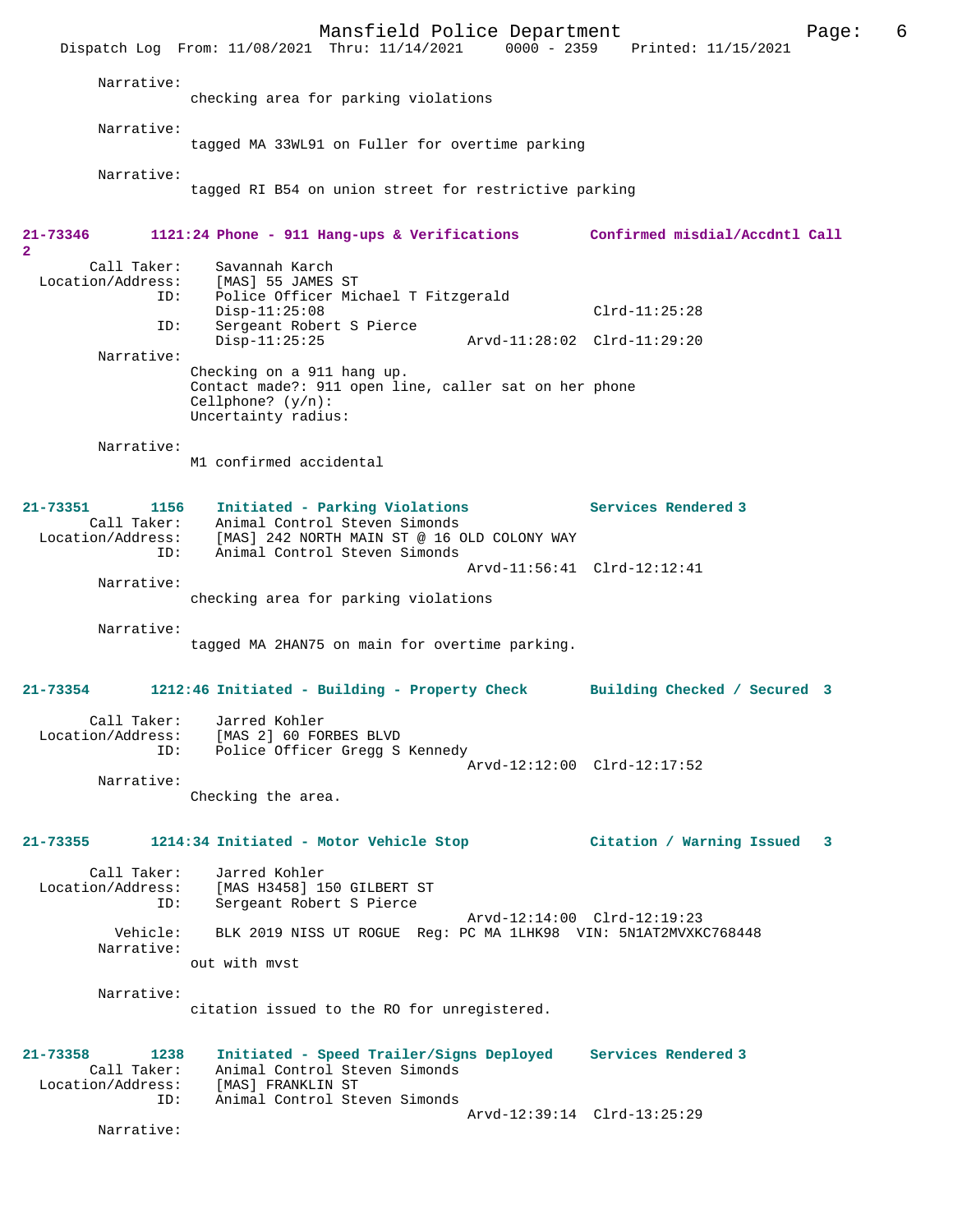|                                         | Mansfield Police Department                                                                                                   |                                                | Page:        | 7 |
|-----------------------------------------|-------------------------------------------------------------------------------------------------------------------------------|------------------------------------------------|--------------|---|
|                                         | Dispatch Log From: 11/08/2021 Thru: 11/14/2021 0000 - 2359 Printed: 11/15/2021                                                |                                                |              |   |
|                                         | changing batteries on speed sign                                                                                              |                                                |              |   |
| Narrative:                              | tagged MA 6TT582 on main for restrictive parking                                                                              |                                                |              |   |
| 21-73367<br>Call Taker:                 | 1334:17 Initiated - Community Policing<br>Jarred Kohler<br>Location/Address: [MAS 1002] 250 EAST ST                           | Services Rendered 3                            |              |   |
| ID:                                     | Police Officer Michael T Fitzgerald                                                                                           | Arvd-13:34:00 Clrd-13:58:25                    |              |   |
| Narrative:                              | standing by for buses                                                                                                         |                                                |              |   |
| 21-73369                                | 1352:47 Phone - 911 Hang-ups & Verifications Unfounded/Unverifed                                                              |                                                | $\mathbf{2}$ |   |
| Call Taker:<br>Location/Address:<br>ID: | Savannah Karch<br>[MAS 9] 25 COBB ST<br>Sergeant Robert S Pierce                                                              |                                                |              |   |
| ID:                                     | $Disp-13:55:24$<br>Sergeant Robert S Pierce<br>$Disp-14:01:57$                                                                | $Clrd-14:00:47$<br>Arvd-14:02:49 Clrd-15:03:25 |              |   |
| Narrative:                              |                                                                                                                               |                                                |              |   |
|                                         | Checking on a 911 hang up.<br>Contact made?: yes<br>Cellphone? $(y/n)$ :<br>Uncertainty radius:                               |                                                |              |   |
| Narrative:                              | party was not outside the building, M1 checked the inside as<br>well                                                          |                                                |              |   |
| 21-73372<br>Location/Address:<br>ID:    | 1358:47 Phone - Road Hazards<br>Call Taker: Jarred Kohler<br>[MAS] 100 RTE 140 NB @ 170 SCHOOL ST<br>Sergeant Robert S Pierce | Services Rendered 3                            |              |   |
| ID:                                     | $Disp-14:00:47$<br>Police Officer Gregg S Kennedy                                                                             | Arvd-14:01:45 Clrd-14:01:57                    |              |   |
| Narrative:                              | $Disp-14:00:56$                                                                                                               | $Clrd-14:01:56$                                |              |   |
|                                         | caller reports lights not functioning properly                                                                                |                                                |              |   |
| Narrative:                              | lights cycling properly                                                                                                       |                                                |              |   |
| 21-73395<br>Call Taker:<br>ID:          | 1520:57 Phone - Well Being Check<br>Savannah Karch<br>Location/Address: [MAS] 67 CORAL ST<br>Police Officer Gregg S Kennedy   | Spoken To<br>3                                 |              |   |
| ID:                                     | $Disp-15:23:16$<br>Police Officer Michael T Fitzgerald                                                                        | Arvd-15:26:46 Clrd-15:31:17                    |              |   |
| Narrative:                              | $Disp-15:23:36$                                                                                                               | Arvd-15:29:52 Clrd-15:31:19                    |              |   |
|                                         |                                                                                                                               |                                                |              |   |
| Narrative:                              | party checks out okay.                                                                                                        |                                                |              |   |
|                                         |                                                                                                                               |                                                |              |   |

**21-73396 1522 Initiated - Building - Property Check Building Checked / Secured 3**

 Call Taker: Police Officer Michael T Fitzgerald Location/Address: [MAS 982] 111 HOPE ST ID: Police Officer Michael T Fitzgerald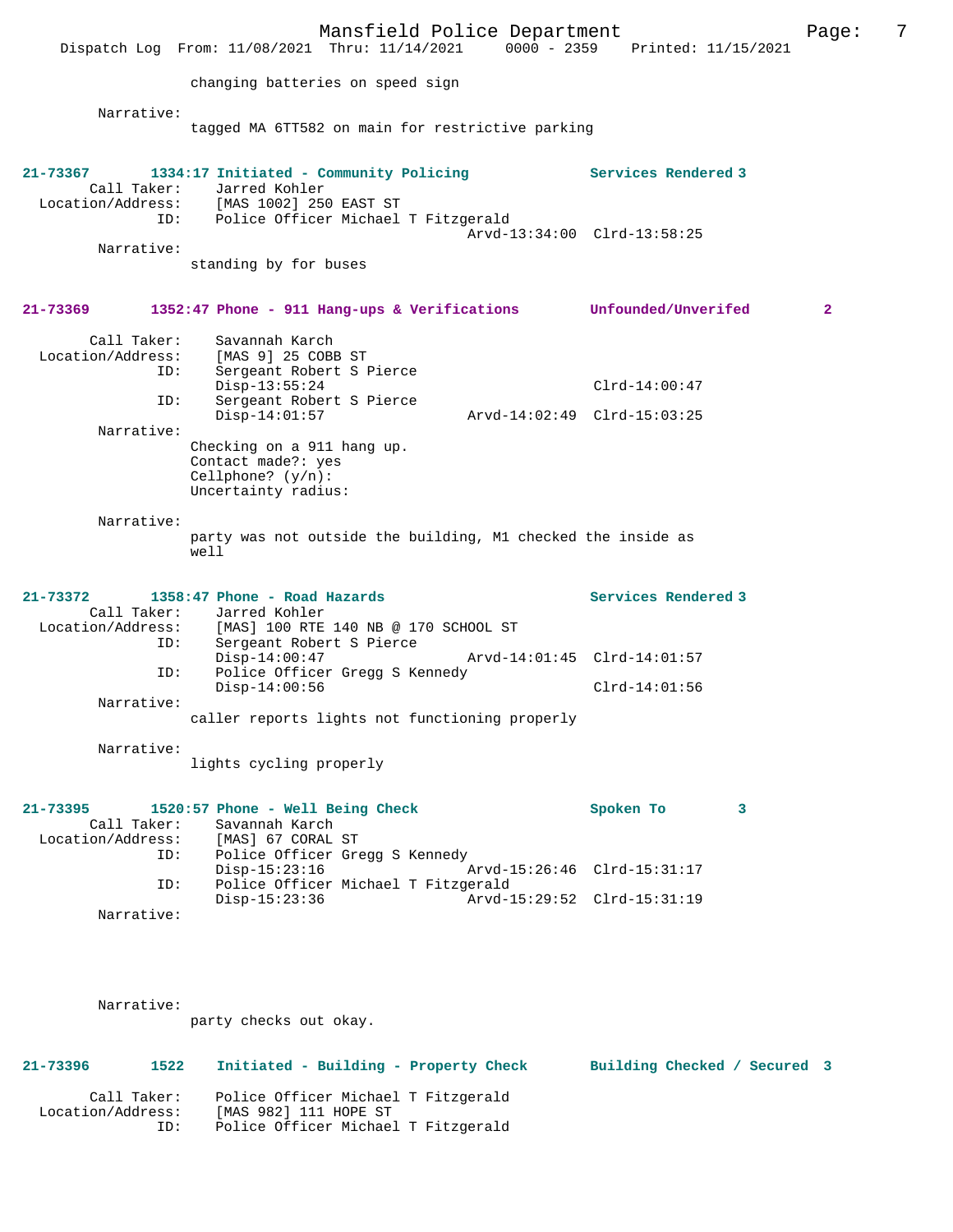Dispatch Log From: 11/08/2021 Thru: 11/14/2021 0000 - 2359 Printed: 11/15/2021

|                                  |                                                                                                   | Arvd-15:22:46 Clrd-15:23:24    |              |
|----------------------------------|---------------------------------------------------------------------------------------------------|--------------------------------|--------------|
| Narrative:                       |                                                                                                   |                                |              |
|                                  | Checking the area.                                                                                |                                |              |
|                                  |                                                                                                   |                                |              |
| 21-73421                         | 1706:48 Phone - 911 Hang-ups & Verifications Unfounded/Unverifed                                  |                                | $\mathbf{2}$ |
|                                  |                                                                                                   |                                |              |
| Call Taker:<br>Location/Address: | Savannah Karch<br>[MAS 4] 31 HAMPSHIRE ST                                                         |                                |              |
| ID:                              | Police Officer Andrew J Kelley                                                                    |                                |              |
|                                  | $Disp-17:10:43$                                                                                   | Arvd-17:38:55 Clrd-17:43:44    |              |
| Narrative:                       |                                                                                                   |                                |              |
|                                  | Checking on a 911 hang up.                                                                        |                                |              |
|                                  | Contact made?: 911 hang up, spoke with front desk on call                                         |                                |              |
|                                  | back who states unaware of any emergency<br>Cellphone? $(y/n)$ :                                  |                                |              |
|                                  | Uncertainty radius:                                                                               |                                |              |
|                                  |                                                                                                   |                                |              |
| Narrative:                       |                                                                                                   |                                |              |
|                                  | M10 spoke with staff, everything checks out fine at this                                          |                                |              |
|                                  | time.                                                                                             |                                |              |
|                                  |                                                                                                   |                                |              |
| $21 - 73422$                     | 1709:37 Walk-In - Assist Citizen - P S A                                                          | Assisted Party<br>3            |              |
| Call Taker:                      | Support Staff Langston W Puller                                                                   |                                |              |
| Location/Address:                | [MAS 451B] 500 EAST ST                                                                            |                                |              |
| Narrative:                       |                                                                                                   |                                |              |
|                                  |                                                                                                   |                                |              |
|                                  |                                                                                                   |                                |              |
| Narrative:                       |                                                                                                   |                                |              |
|                                  | Party advised by officer Kelley                                                                   |                                |              |
|                                  |                                                                                                   |                                |              |
| $21 - 73428$                     | 1745:25 Walk-In - Child Safety Seat Program                                                       | Services Rendered 3            |              |
| Call Taker:                      | Support Staff Langston W Puller                                                                   |                                |              |
| Location/Address:                | [MAS 451B] 500 EAST ST                                                                            |                                |              |
| ID:                              | Police Officer Andrew J Kelley<br>$Disp-17:46:02$                                                 | Arvd-17:49:32 Clrd-18:24:52    |              |
| Narrative:                       |                                                                                                   |                                |              |
|                                  | Officer installing child passenger seat                                                           |                                |              |
|                                  |                                                                                                   |                                |              |
| $21 - 73430$                     | 1750:41 Phone - Disturbance / Gathering                                                           | Confirmed misdial/Accdntl Call |              |
| 1                                |                                                                                                   |                                |              |
| Call Taker:                      | Jarred Kohler                                                                                     |                                |              |
| Location/Address:                | [MAS H6529] 52 WILLOW ST Apt. #2                                                                  |                                |              |
| ID:                              | Police Officer Jay J Sparrow<br>$Disp-17:51:44$                                                   | Arvd-17:57:31 Clrd-17:58:25    |              |
| ID:                              | Sergeant John R Armstrong                                                                         |                                |              |
|                                  | $Disp-17:51:48$                                                                                   | $Clrd-17:58:21$                |              |
| ID:                              | Police Officer William C Trudell                                                                  |                                |              |
| Narrative:                       | $Disp-17:54:17$                                                                                   | Arvd-17:56:35 Clrd-17:58:23    |              |
|                                  | 911 open line, can hear a female yelling and a baby crying                                        |                                |              |
|                                  |                                                                                                   |                                |              |
| Narrative:                       |                                                                                                   |                                |              |
|                                  | made contact with male party at residence, stated it was an<br>accident and there is no emergency |                                |              |
|                                  |                                                                                                   |                                |              |
| Narrative:                       |                                                                                                   |                                |              |
|                                  | accidental confirmed by m8, units clear.                                                          |                                |              |
|                                  |                                                                                                   |                                |              |
| $21 - 73435$                     | 1847:20 Phone - Noise Complaint                                                                   | Spoken To                      | $\mathbf{2}$ |
| Call Taker:                      | Emily Archer                                                                                      |                                |              |
| Location/Address:                | [MAS] 647 NORTH MAIN ST Apt. #2ND                                                                 |                                |              |
| ID:                              | Police Officer Jay J Sparrow<br>$Disp-18:49:26$                                                   | Arvd-18:57:30 Clrd-19:05:14    |              |
| ID:                              | Police Officer William C Trudell                                                                  |                                |              |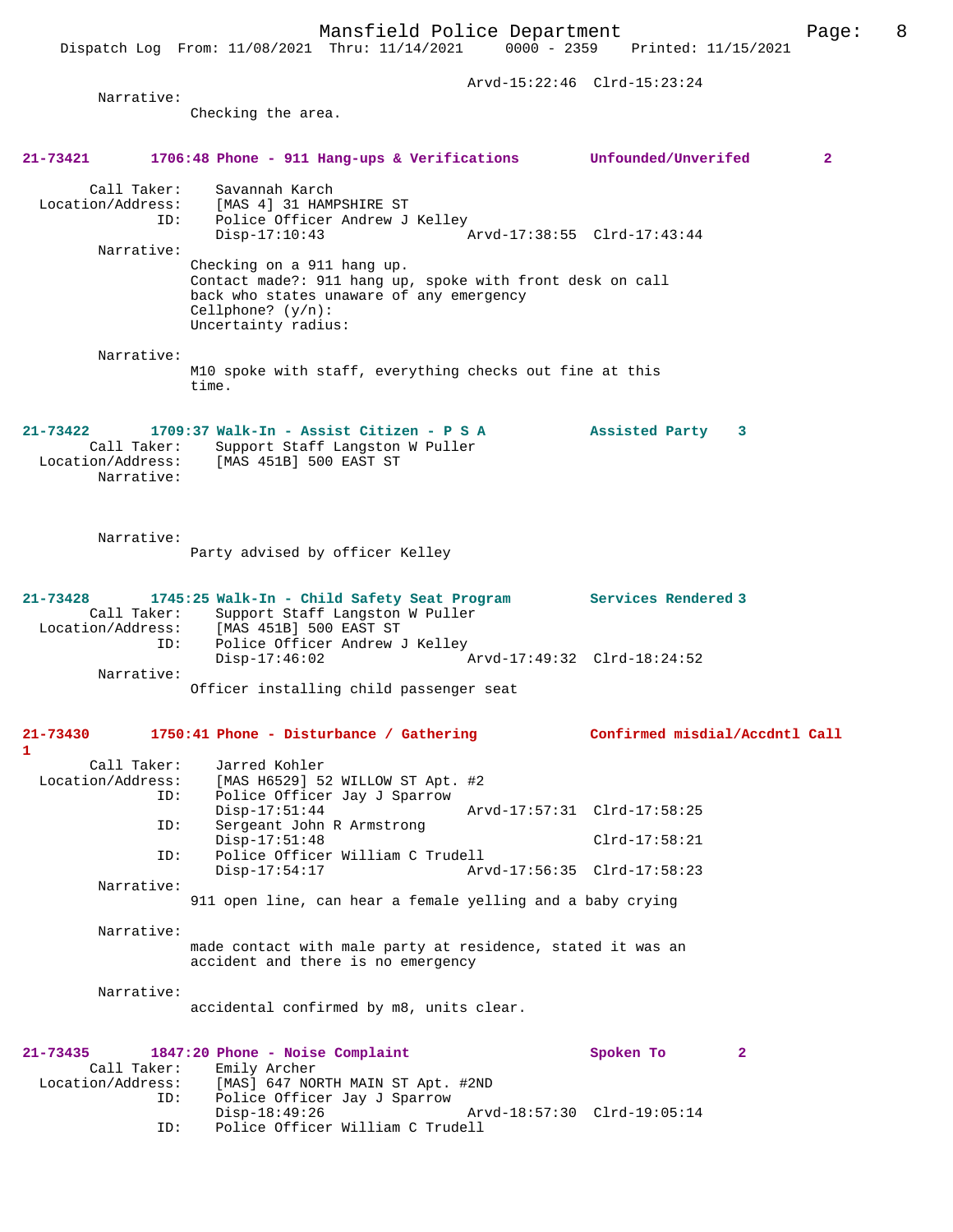Mansfield Police Department Page: 9 Dispatch Log From: 11/08/2021 Thru: 11/14/2021 Disp-18:49:47 Arvd-18:58:01 Clrd-19:05:14 Narrative: Caller reporting the people who live above her are slamming things in the apartment above her. Caller reporting an officer came yesterday for the same occurence. She will meet officers outside. Narrative: Children upstairs cause of the noise. **21-73438 1900 Initiated - Building - Property Check Building Checked / Secured 3** Call Taker: Police Officer Andrew J Kelley Location/Address: [MAS 2] 60 FORBES BLVD ID: Police Officer Andrew J Kelley Arvd-19:00:59 Clrd-19:01:19 Narrative: Checking the area. **21-73441 1917 Initiated - Building - Property Check Building Checked / Secured 3** Call Taker: Police Officer Andrew J Kelley Location/Address: [MAS 840] 280 SCHOOL ST ID: Police Officer Andrew J Kelley Arvd-19:18:09 Clrd-19:30:16 Narrative: Checking the area. **21-73444 1942:39 Walk-In - Motor Veh Acc - No Injury Assisted Party 1**  Call Taker: Support Staff Langston W Puller<br>Location/Address: [MAS 451B] 500 EAST ST ess: [MAS 451B] 500 EAST ST<br>ID: Sergeant John R Armstro Sergeant John R Armstrong<br>Disp-19:44:09 Disp-19:44:09 Arvd-19:44:13 Clrd-20:06:22 Narrative: Party in to report a past MVA Narrative: Party advised. **21-73448 2013:50 911 - Noise Complaint Investigated - Report Taken 2** Call Taker: Michael Mezhberg Location/Address: [MAS H5967] 19 OTIS ST<br>TD: Police Officer Andrew J Police Officer Andrew J Kelley Disp-20:16:46 Arvd-20:22:58 Clrd-20:33:57<br>TD: Sergeant John R Armstrong Sergeant John R Armstrong<br>Disp-20:16:51 Disp-20:16:51 Arvd-20:21:12 Clrd-20:33:04<br>Vehicle: GRY 2012 HYUN ELANTR Reg: PC MA 1WTD15 VIN: 5NPDH4AE7CH1 GRY 2012 HYUN ELANTR Reg: PC MA 1WTD15 VIN: 5NPDH4AE7CH112040 Narrative: Caller reports vehicle is playing loud music for over an hour. 4 Door Sedan, one male party inside. Calling party does not wish to speak to an officer at this time. Narrative: M10 requests rescue. Narrative: Narrative: Male party will be walking home on Otis st. Narrative: Vehicle will remain in the lot until family can pick it up. Refer To Incident: 21MAS-1217-OF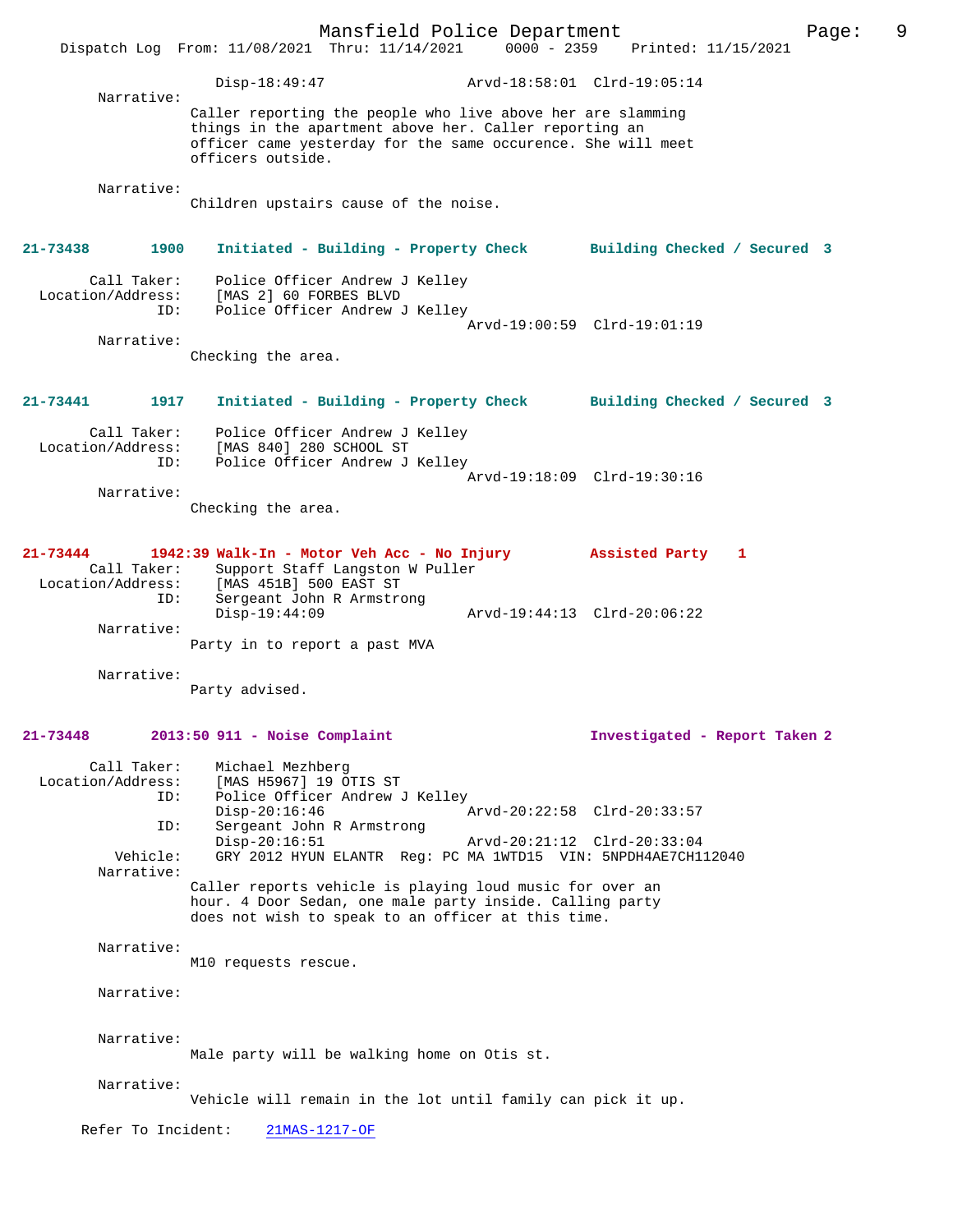Mansfield Police Department Form Page: 10

## **21-73455 2115:00 Initiated - Motor Vehicle Stop Citation / Warning Issued 3**

 Call Taker: JEFFREY KEEFE Vicinity of: [MAS] 287 CHAUNCY ST ID: Police Officer Andrew J Kelley Arvd-21:15:00 Clrd-21:20:28 Vehicle: GRY 2014 VOLV UT XC90 Reg: PC MA 417RC8 VIN: YV4952CZ8E1685054 Narrative: MVST in the area.

Narrative:

Citation for failure to stop at red light.

#### **21-73458 2130:31 Initiated - Suspicious Actv / Persn / Veh Services Rendered 2**  Call Taker: JEFFREY KEEFE<br>Location/Address: [MAS] 287 CHAI [MAS] 287 CHAUNCY ST ID: Police Officer Andrew J Kelley Arvd-21:30:00 Clrd-21:51:58 ID: Police Officer Joshua S Ellender Disp-21:30:59 Arvd-21:31:03 Clrd-21:51:58 Vehicle: GRY 2021 NISS Altima Sv Reg: CT AX58057 VIN: 1N4BL4DV6MN365357 Narrative:

Vehicle was double parked.

Narrative:

Papers were blcoking the plate and odd itmes were in the vehilce.

Refer To Field Int: 21MAS-107-FI

| $21 - 73462$ |             | 2152:32 Initiated - Building - Property Check |                             | Services Rendered 3 |
|--------------|-------------|-----------------------------------------------|-----------------------------|---------------------|
|              | Call Taker: | JEFFREY KEEFE                                 |                             |                     |
| Vicinity of: |             | [MAS 139] 265 FRUIT ST                        |                             |                     |
|              | ID:         | Police Officer Jay J Sparrow                  |                             |                     |
|              |             |                                               | Arvd-21:52:00 Clrd-21:57:34 |                     |
|              | Narrative:  |                                               |                             |                     |

Checking the area.

## **21-73463 2152:39 Radio - Assist Other Agency Services Rendered 3**  Call Taker: Michael Mezhberg Location/Address: [FOX 49] 35 FOXBOROUGH BLVD Apt. #246 ID: Police Officer Andrew J Kelley<br>Disp-21:54:08 F Disp-21:54:08 Arvd-22:06:46 Clrd-22:08:05<br>TD: Police Officer Joshua S Ellender Police Officer Joshua S Ellender<br>Disp-21:54:22 Ar Arvd-22:06:48 Clrd-22:08:05 Narrative:

Narrative:

Narrative:

**21-73464 2207:14 Initiated - Building - Property Check Services Rendered 3**  Call Taker: JEFFREY KEEFE Location/Address: [MAS 1002] 250 EAST ST ID: Police Officer Jay J Sparrow Arvd-22:07:00 Clrd-22:19:14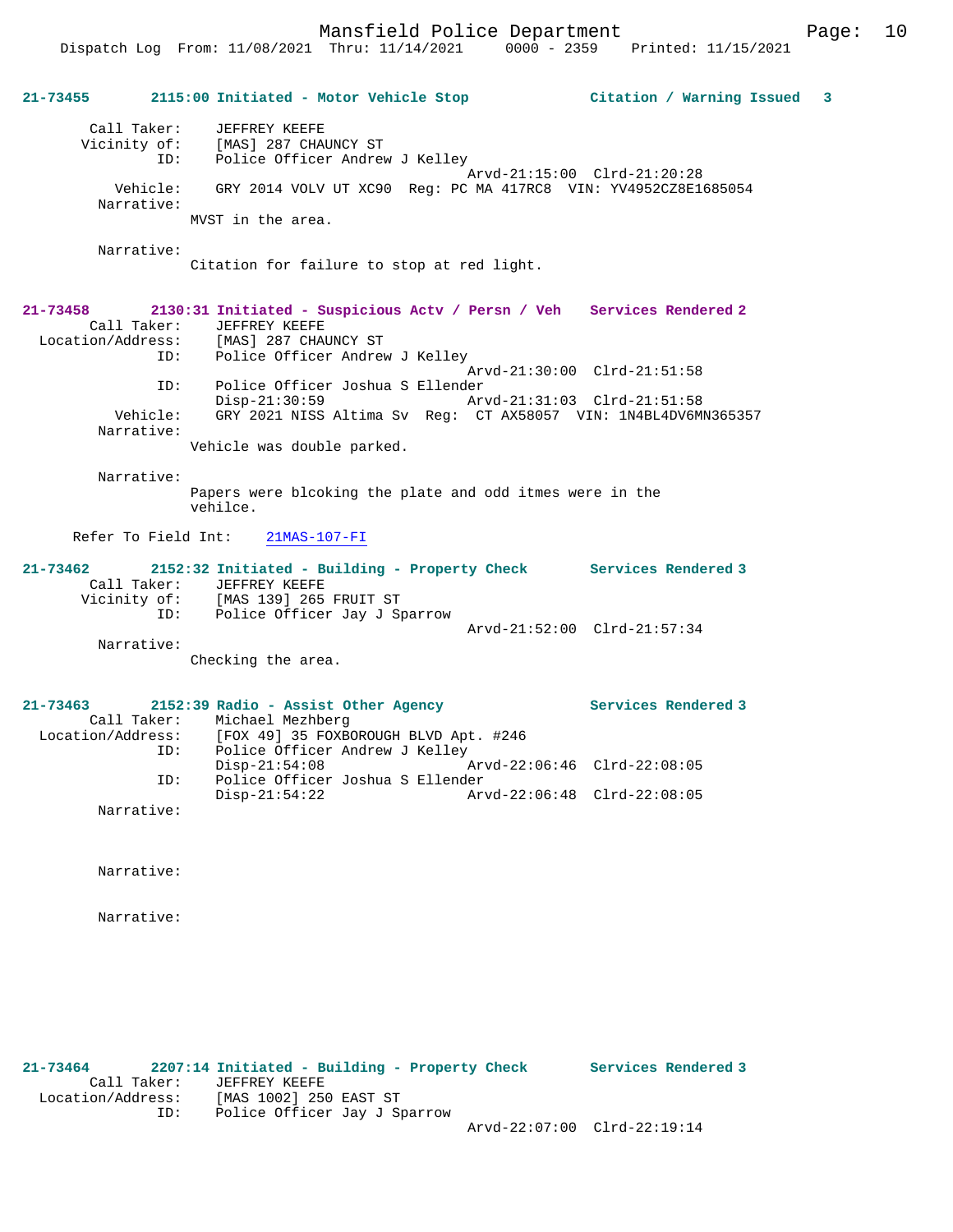Dispatch Log From: 11/08/2021 Thru: 11/14/2021 0000 - 2359 Printed: 11/15/2021 Narrative: Checking the area. **For Date: 11/09/2021 - Tuesday 21-73495 0105:47 Initiated - Building - Property Check Services Rendered 3**  Call Taker: JEFFREY KEEFE Vicinity of: [MAS 1002] 250 EAST ST ID: Police Officer Meghan Birnie Arvd-01:05:00 Clrd-01:20:06 Narrative: Checking the area. **21-73497 0115:09 Initiated - Building - Property Check Building Checked / Secured 3** Call Taker: JEFFREY KEEFE Vicinity of: [MAS] 30 CHAUNCY ST ID: Police Officer Derek M Stark Arvd-01:15:00 Clrd-01:26:14 Narrative: Checking the area. **21-73500 0125:45 Initiated - Building - Property Check Building Checked / Secured 3** Call Taker: JEFFREY KEEFE<br>Vicinity of: [MAS 834] 261 of: [MAS 834] 261 CHAUNCY ST<br>ID: Police Officer Mark O'Co Police Officer Mark O'Connor Arvd-01:25:00 Clrd-01:36:28 Narrative: Checking the area. **21-73501 0131:24 Initiated - Building - Property Check Building Checked / Secured 3** Call Taker: JEFFREY KEEFE Vicinity of: [MAS 240A] 189 CHAUNCY ST ID: Police Officer Derek M Stark Arvd-01:31:00 Clrd-01:34:28 Narrative: Checking the area. **21-73503 0136:37 Initiated - Motor Vehicle Stop Arrest(s) Made 3**  Call Taker: JEFFREY KEEFE<br>Vicinity of: [MAS] 200 CHAI Vicinity of: [MAS] 200 CHAUNCY ST @ 234 CENTRAL ST ID: Police Officer Derek M Stark Arvd-01:36:00 Clrd-01:55:59 ID: Police Officer Mark O'Connor Arvd-01:40:37 Clrd-01:55:55 Vehicle: WHI 2005 HOND UT PILOT Reg: PC MA 3EE951 VIN: 5FNYF18685B034972 Narrative: Out with MVST Narrative: . Narrative: Vehicle will be parked in the adjacent lot. Owner of the vehicle will come pick it up in the morning. Crim App will be filed. Refer To Summons: 21MAS-428-AR Summons: ELLSWORTH, KRISTEN L<br>Address: 82 CLARK ST BROCKT 82 CLARK ST BROCKTON, MA<br>28 Age:<br>:Charges LICENSE SUSPENDED, OP MV WITH

Mansfield Police Department Page: 11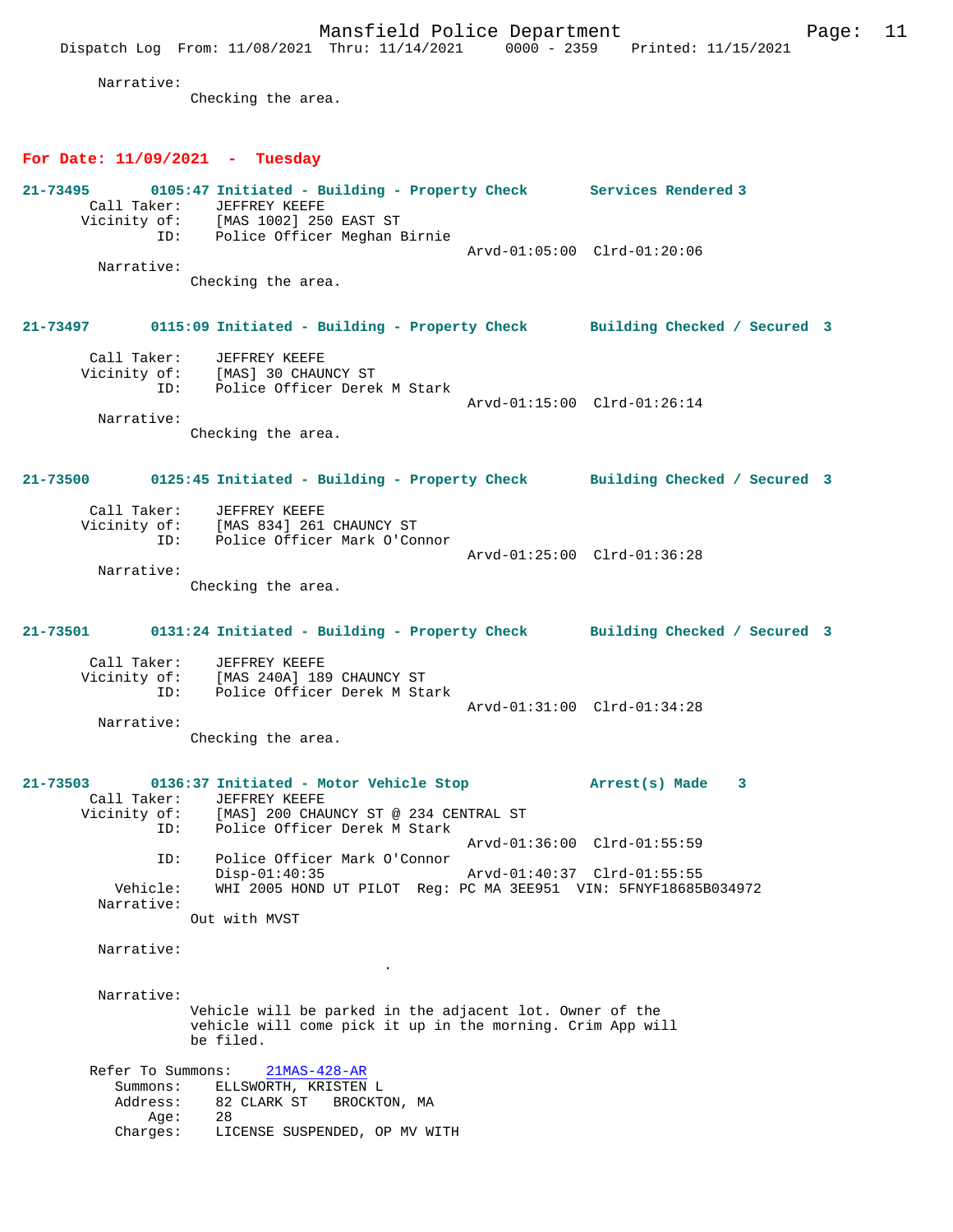MARKED LANES VIOLATION

|                         | 21-73507 0155:29 Initiated - Building - Property Check Services Rendered 3                              |                             |
|-------------------------|---------------------------------------------------------------------------------------------------------|-----------------------------|
|                         | Call Taker: JEFFREY KEEFE                                                                               |                             |
|                         | Vicinity of: [MAS 170] 255 HOPE ST<br>ID: Police Officer Meghan Birnie                                  |                             |
|                         |                                                                                                         |                             |
|                         |                                                                                                         | Arvd-01:55:00 Clrd-02:04:52 |
| Narrative:              |                                                                                                         |                             |
|                         | Checking the area.                                                                                      |                             |
|                         |                                                                                                         |                             |
| $21 - 73513$            | 0223:36 Initiated - Building - Property Check Services Rendered 3                                       |                             |
|                         | Call Taker: JEFFREY KEEFE                                                                               |                             |
|                         | Vicinity of: [MAS 139] 265 FRUIT ST                                                                     |                             |
|                         | ID: Police Officer Meghan Birnie                                                                        |                             |
|                         |                                                                                                         | Arvd-02:23:00 Clrd-02:32:47 |
| Narrative:              |                                                                                                         |                             |
|                         | Checking the area.                                                                                      |                             |
|                         |                                                                                                         |                             |
|                         |                                                                                                         |                             |
|                         | 21-73514 0224:33 Initiated - Building - Property Check Services Rendered 3<br>Call Taker: JEFFREY KEEFE |                             |
|                         | Vicinity of: [MAS 281A] 1 CROCKER ST                                                                    |                             |
|                         | ID: Police Officer Derek M Stark                                                                        |                             |
|                         |                                                                                                         | Arvd-02:24:00 Clrd-02:36:16 |
| Narrative:              |                                                                                                         |                             |
|                         | Checking the area.                                                                                      |                             |
|                         |                                                                                                         |                             |
|                         |                                                                                                         |                             |
|                         | 21-73516 0236:24 Initiated - Building - Property Check Building Checked / Secured 3                     |                             |
|                         |                                                                                                         |                             |
|                         | Call Taker: JEFFREY KEEFE<br>Vicinity of: [MAS] NORTH MAIN ST                                           |                             |
|                         |                                                                                                         |                             |
|                         | ID: Police Officer Derek M Stark                                                                        |                             |
| Narrative:              |                                                                                                         | Arvd-02:36:00 Clrd-02:47:04 |
|                         | Checking the area.                                                                                      |                             |
|                         |                                                                                                         |                             |
|                         |                                                                                                         |                             |
|                         | 21-73517 0240:03 Initiated - Building - Property Check Services Rendered 3                              |                             |
|                         | Call Taker: JEFFREY KEEFE                                                                               |                             |
|                         | Location: [MAS] HOTEL CHECKS                                                                            |                             |
|                         | ID: Police Officer Mark O'Connor                                                                        |                             |
|                         |                                                                                                         | Arvd-02:40:00 Clrd-03:20:34 |
| Narrative:              |                                                                                                         |                             |
|                         | Checking the area.                                                                                      |                             |
|                         |                                                                                                         |                             |
|                         |                                                                                                         |                             |
| 21-73520<br>Call Taker: | 0305:58 Initiated - Building - Property Check<br>JEFFREY KEEFE                                          | Services Rendered 3         |
| Vicinity of:            | [MAS] 4 ERICK RD @ 15 BONNEY LN                                                                         |                             |
|                         | ID: Police Officer Meghan Birnie                                                                        |                             |
|                         |                                                                                                         | Arvd-03:05:00 Clrd-03:11:53 |
| Narrative:              |                                                                                                         |                             |
|                         | Checking the area.                                                                                      |                             |
|                         |                                                                                                         |                             |
|                         |                                                                                                         |                             |
| 21-73522                | 0312:02 Initiated - Building - Property Check Services Rendered 3                                       |                             |
| Call Taker:             | JEFFREY KEEFE                                                                                           |                             |
|                         | Vicinity of: [MAS] MYSTIC LN                                                                            |                             |
|                         | ID: Police Officer Meghan Birnie                                                                        |                             |
|                         |                                                                                                         | Arvd-03:12:00 Clrd-03:14:30 |
| Narrative:              |                                                                                                         |                             |
|                         | Checking the area.                                                                                      |                             |
|                         |                                                                                                         |                             |
| 21-73524                | 0316:10 Initiated - Motor Vehicle Stop                                                                  | Arrest(s) Made<br>3         |
|                         | Call Taker: JEFFREY KEEFE                                                                               |                             |
|                         |                                                                                                         |                             |
|                         | Location: [MAS] 140 BY 95<br>ID: Police Officer 1<br>Police Officer Derek M Stark                       |                             |
|                         |                                                                                                         |                             |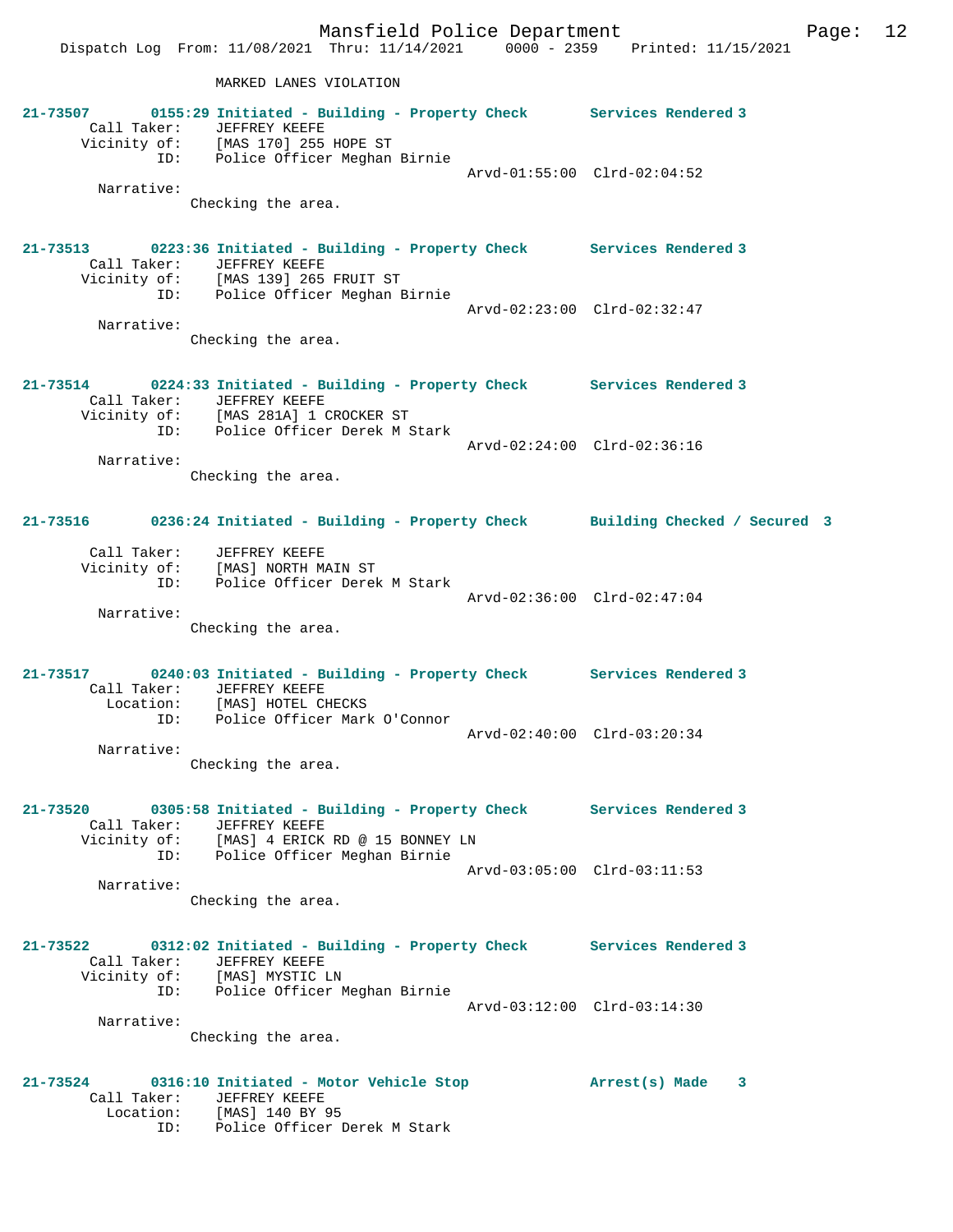Mansfield Police Department Page: 13 Dispatch Log From: 11/08/2021 Thru: 11/14/2021 Arvd-03:16:00 Clrd-03:51:46 ID: Police Officer Mark O'Connor Disp-03:20:48 Arvd-03:23:01 Clrd-03:33:06<br>ID: Sergeant John R Armstrong Sergeant John R Armstrong<br>Disp-03:27:20 Disp-03:27:20 Arvd-03:27:22 Clrd-03:37:46<br>ID: Police Officer Mark O'Connor ID: Police Officer Mark O'Connor Disp-03:38:04 Arvd-03:38:06 Clrd-03:41:39 Vehicle: BLU 2011 MITS LL LANCER Reg: PAV MA HINES VIN: JA32W8FV4BU037054 Towed: By: Central Street Garage Released To: HINES On: 11/11/2021 @ 1300 Narrative: MVST in the area of the 95 ramps in Foxborough. Narrative: Infraction occured in the area of the underpass on Chauncy. Narrative: Licence status shows / Narrative: Central St en route. Narrative: SM: 465.1 transporting one male to his residence. Narrative: Citation issued for unlicensed and and defective. Narrative: EM: 467.9 Narrative: Central on location. Narrative: vehicle release Refer To Summons: 21MAS-429-AR Summons: HINES, KEVIN PAUL<br>Address: 214 RUMFORD AVE 214 RUMFORD AVE MANSFIELD, MA Age:<br>:Charges UNLICENSED OPERATION OF MV EQUIPMENT VIOLATION, MISCELLANEOUS MV **21-73527 0341:44 Initiated - Building - Property Check Services Rendered 3**  Call Taker: JEFFREY KEEFE<br>Location/Address: [MAS 840] 280 Location/Address: [MAS 840] 280 SCHOOL ST ID: Police Officer Mark O'Connor Arvd-03:41:00 Clrd-03:52:37 Narrative: Checking the area. **21-73546 0717:33 Phone - Assist Fire Department Services Rendered 2**  Call Taker: Josesph Shebertes<br>Vicinity of: [MAS] 46 BROOK ST [MAS] 46 BROOK ST @ 120 SAMOSET AVE ID: Police Officer Meghan Birnie Disp-07:19:22 Arvd-07:22:41 Clrd-07:26:15 Narrative: Assisting the FD with a fire related incident. Nature: odor of gas Narrative: detail will be in the area. **21-73550 0737 Initiated - Parking Violations Services Rendered 3**  Call Taker: Animal Control Steven Simonds Location/Address: [MAS] 43 NORTH MAIN ST @ 13 PARK ST ID: Animal Control Steven Simonds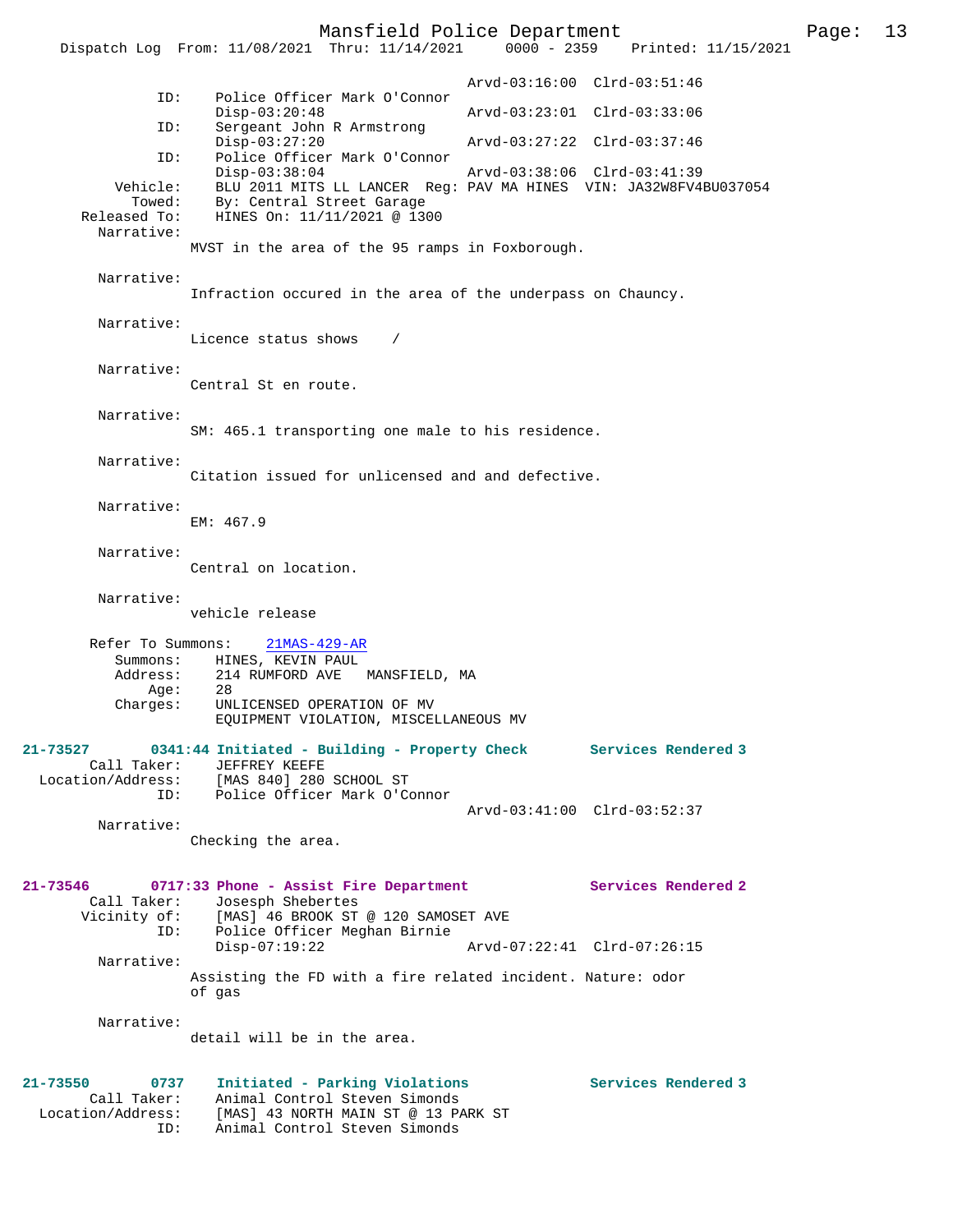Mansfield Police Department Page: 14 Dispatch Log From: 11/08/2021 Thru: 11/14/2021 0000 - 2359 Printed: 11/15/2021 Arvd-07:37:54 Clrd-07:51:24 ID: Patrolman MEGAN E ALLEN Disp-07:49:38 Clrd-07:49:46 Narrative: checking area for parking violations **21-73555 0808 Initiated - Speed Trailer/Signs Deployed Services Rendered 3**  Call Taker: Animal Control Steven Simonds Location/Address: [MAS] WEST ST ID: Animal Control Steven Simonds Arvd-08:08:59 Clrd-08:38:00 Narrative: changing batteries on speed signs **21-73566 0852:23 Phone - Noise Complaint Services Rendered 2**  Call Taker: George Burton<br>Location/Address: [MAS H5013] 38 Location/Address: [MAS H5013] 388 GILBERT ST ID: Police Officer Gregg S Kennedy Disp-08:57:51 Arvd-09:08:59 Clrd-09:09:02 Narrative: CP reporting a noise complaint about neighbor. Ongoing neighbor dispute. CP states internet is being disrupted while trying to work from home and cutting down trees with chainsaw too early Narrative: CP is at 395 Narrative: no issues, detail in the area. will be clear **21-73569 0900:14 Phone - Road Hazards Services Rendered 3**  Call Taker: Jennifer Napolitano Location/Address: [MAS 254A] 47 MAPLE ST ID: Detective Derek M McCune Disp-09:01:21 Arvd-09:05:33 Clrd-09:18:21 Narrative: Wires down in the street Narrative: FD and MELD on scene. Narrative: MELD removed the wire, home owner has been advised. **21-73579 0918:50 Initiated - Building - Property Check Building Checked / Secured 3** Call Taker: Josesph Shebertes<br>Location/Address: [MAS 4] 31 HAMPSH: [MAS 4] 31 HAMPSHIRE ST ID: Police Officer Gregg S Kennedy Arvd-09:18:00 Clrd-09:33:11 Narrative: Checking the area. **21-73594 1025:23 Initiated - Building - Property Check Building Checked / Secured 3** Call Taker: Josesph Shebertes Location/Address: [MAS 417] 9 FRANCIS AVE ID: Police Officer Michael T Fitzgerald Arvd-10:25:00 Clrd-10:28:04 Narrative: Checking the area. **21-73595 1027:13 Radio - Motor Vehicle Stop Citation / Warning Issued 3**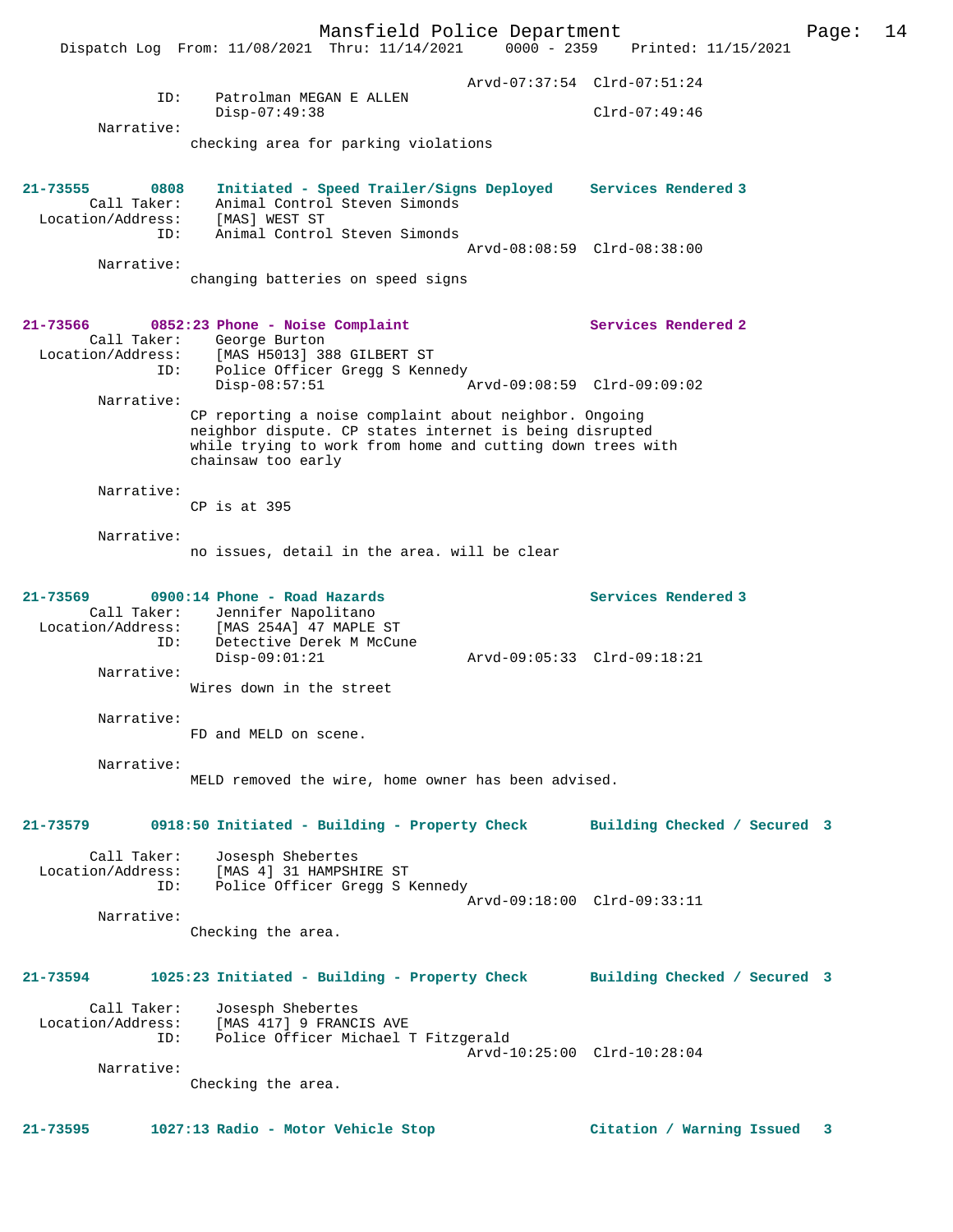Mansfield Police Department Page: 15 Dispatch Log From: 11/08/2021 Thru: 11/14/2021 Call Taker: Josesph Shebertes<br>Location/Address: [MAS] 411 NORTH M [MAS] 411 NORTH MAIN ST @ 1 OAKLAND ST ID: Police Officer Michael T Fitzgerald Disp-10:28:12 Arvd-10:28:16 Clrd-10:50:54 Vehicle: WHI 2019 NISS ALTIMA Reg: PC MA 429W20 VIN: 1N4BL4CV9KC155720 Narrative: Will be out with MA Reg 429W20 Narrative: citation issued to the RO for failure to register MV. Citation issued to the operator for speed. **21-73600 1043 Initiated - Parking Violations Services Rendered 3**  Call Taker: Animal Control Steven Simonds Location/Address: [MAS] 242 NORTH MAIN ST @ 16 OLD COLONY WAY ID: Animal Control Steven Simonds Arvd-10:43:58 Clrd-11:15:18 Narrative: checking area for parking violations Narrative: tagged MA 35F280 on thomas for blocking hydrants **21-73609 1133:07 Phone - Road Hazards Services Rendered 3**  Call Taker: Josesph Shebertes Location/Address: [MAS] 100 FORBES BLVD @ 377 CHAUNCY ST ID: Police Officer David W Kinahan<br>Disp-11:35:08 A Disp-11:35:08 Arvd-12:10:00 Clrd-12:10:14 Narrative: Delivery driver reporting lights at the intersection are going from green to red with no yellow. Narrative: checked the lights, they appear to be working properly. **21-73611 1145:30 Phone - 911 Hang-ups & Verifications Confirmed misdial/Accdntl Call 2**  Call Taker: George Burton<br>Location/Address: [MAS H1192] 32 ess: [MAS H1192] 32 HARVESTWOOD LN<br>TD: Police Officer Michael T Fitzg Police Officer Michael T Fitzgerald<br>Disp-11:47:32 Arvd-1 Arvd-11:52:37 Clrd-11:56:23 Narrative: Checking on a 911 accidental call. No need for emergency services, but CP was rushing to get off phone Contact made?: Yes Cellphone? (y/n): No Uncertainty radius: Narrative: spoke to the caller reported accidental. **21-73614 1201:11 Phone - Suspicious Actv / Persn / Veh Unfounded/Unverifed 2** Call Taker: George Burton<br>Location/Address: [MAS 255] 377 ess: [MAS 255] 377 CHAUNCY ST<br>ID: Police Officer Gregg S Ke Police Officer Gregg S Kennedy Disp-12:04:13 Arvd-12:07:18 Clrd-12:11:37 Narrative: CP reporting panhandlers outside of store harrasing people Narrative: no one in the area.

**21-73617 1211:52 Initiated - Building - Property Check Building Checked / Secured 3**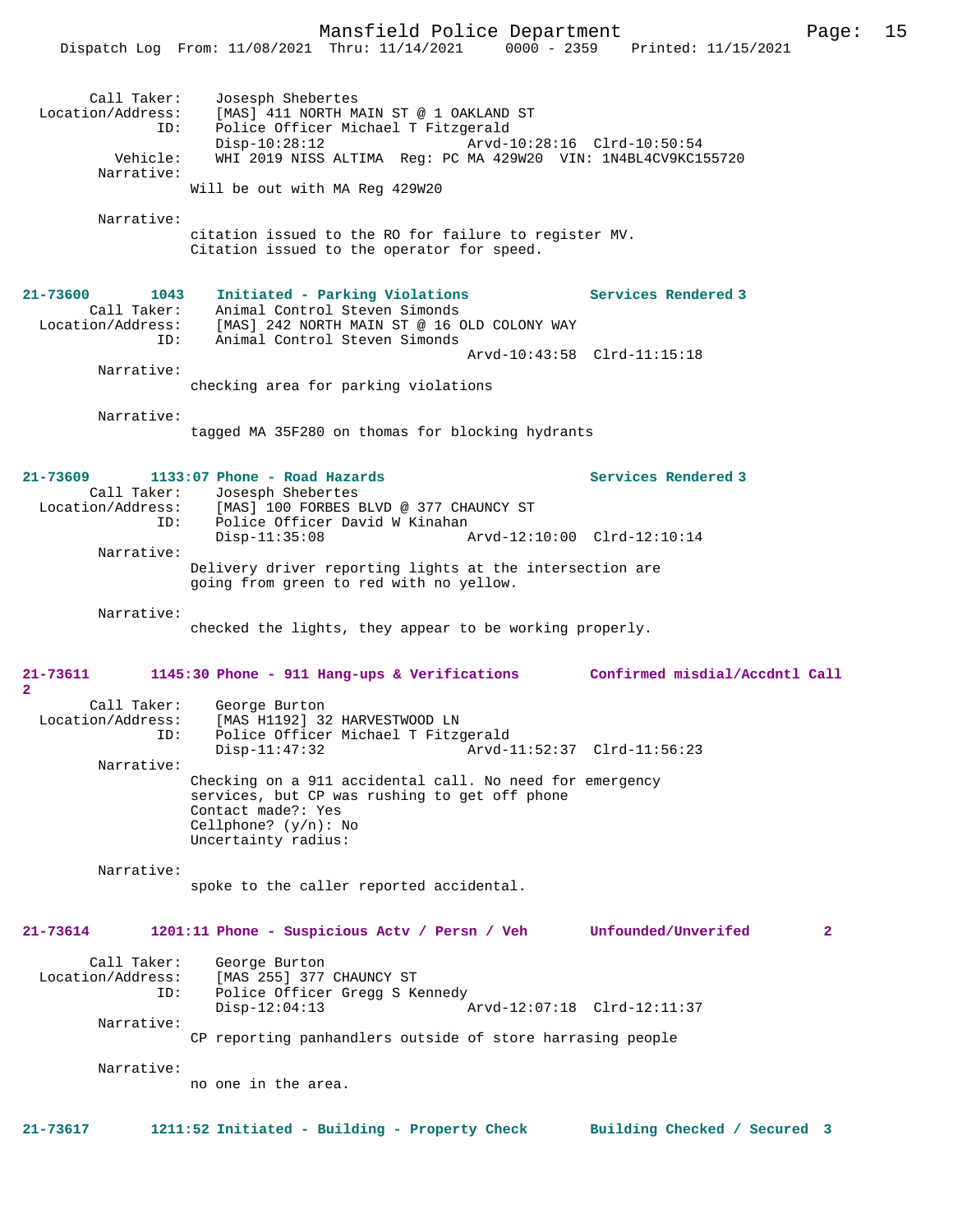|                                                     | Dispatch Log From: 11/08/2021 Thru: 11/14/2021 0000 - 2359                                                                                                                              | Printed: 11/15/2021         |  |
|-----------------------------------------------------|-----------------------------------------------------------------------------------------------------------------------------------------------------------------------------------------|-----------------------------|--|
| Call Taker:<br>ID:                                  | Josesph Shebertes<br>Location/Address: [MAS 2] 60 FORBES BLVD<br>Police Officer Gregg S Kennedy                                                                                         | Arvd-12:11:00 Clrd-12:24:29 |  |
| Narrative:                                          | Checking the area.                                                                                                                                                                      |                             |  |
|                                                     | 21-73621 1219:24 Initiated - Motor Vehicle Stop 6 (Citation / Warning Issued 3                                                                                                          |                             |  |
| Call Taker:<br>Location/Address:<br>ID:             | Josesph Shebertes<br>[MAS] 842 EAST ST @ 2 JASON LN<br>Police Officer Michael T Fitzgerald                                                                                              | Arvd-12:19:00 Clrd-12:22:24 |  |
| Vehicle:<br>Narrative:                              | BLU 2018 HOND UT CR-V Reg: PC MA 7383VV VIN: 2HKRW6H35JH203784<br>citation issued to the ro for speed.                                                                                  |                             |  |
|                                                     |                                                                                                                                                                                         |                             |  |
| 21-73630<br>1255                                    | Initiated - Parking Violations<br>Call Taker: Animal Control Steven Simonds<br>Location/Address: [MAS] 255 NORTH MAIN ST @ 8 COTTAGE ST                                                 | Services Rendered 3         |  |
| ID:                                                 | Animal Control Steven Simonds                                                                                                                                                           | Arvd-12:56:13 Clrd-13:29:30 |  |
| Narrative:                                          | checking area for parking violations                                                                                                                                                    |                             |  |
| 21-73637                                            | 1338:09 Initiated - Community Policing Theorem Services Rendered 3<br>Call Taker: Josesph Shebertes<br>Location/Address: [MAS 1002] 250 EAST ST                                         |                             |  |
|                                                     | ID: Police Officer Michael T Fitzgerald                                                                                                                                                 | Arvd-13:38:00 Clrd-13:58:11 |  |
| Narrative:                                          | standing by for the busses                                                                                                                                                              |                             |  |
| 21-73649<br>Call Taker:<br>Location/Address:<br>ID: | 1425:43 Phone - Motor Veh Acc - No Injury Services Rendered 1<br>Josesph Shebertes<br>[MAS] 2 WARE ST @ 300 EAST ST<br>Detective Derek M McCune                                         |                             |  |
| Vehicle:<br>Vehicle:<br>Narrative:                  | $Disp-14:26:56$<br>BLU 2016 NISS MURANO Req: PC MA 43FG23 VIN: 5N1AZ2MH5GN105101<br>WHI 2011 HOND UT ACCORD Reg: PC MA 8GZ759 VIN: 5J6TF2H58BL002565<br>MS1 reporting a minor 2 car MVA | Arvd-14:27:58 Clrd-14:30:47 |  |
| Narrative:                                          | paper work was already exchanged upon M8 arrival. M8 will be<br>clear.                                                                                                                  |                             |  |
|                                                     |                                                                                                                                                                                         |                             |  |
| 21-73652<br>Call Taker:<br>ID:                      | 1436:28 Initiated - Animal Complaints<br>Support Staff Matthew Todesco<br>Location/Address: [MAS H2547] 18 MARSHALL AVE<br>animal control Jeffrey S Collins                             | Incident Report 3           |  |
| Narrative:                                          |                                                                                                                                                                                         | Arvd-14:36:00 Clrd-15:02:50 |  |
|                                                     | ACO Collins requests a number for a past dog bite.                                                                                                                                      |                             |  |
| Refer To Incident:<br>21-73653                      | 21MAS-1223-OF<br>1445:31 Initiated - Road Hazards                                                                                                                                       | Unfounded/Unverifed<br>3    |  |
|                                                     |                                                                                                                                                                                         |                             |  |
| Call Taker:<br>ID:                                  | Josesph Shebertes<br>Vicinity of: [MAS] 23 FRANCIS AVE<br>Police Officer Michael T Fitzgerald                                                                                           |                             |  |
| Narrative:                                          |                                                                                                                                                                                         | Arvd-14:45:00 Clrd-15:16:02 |  |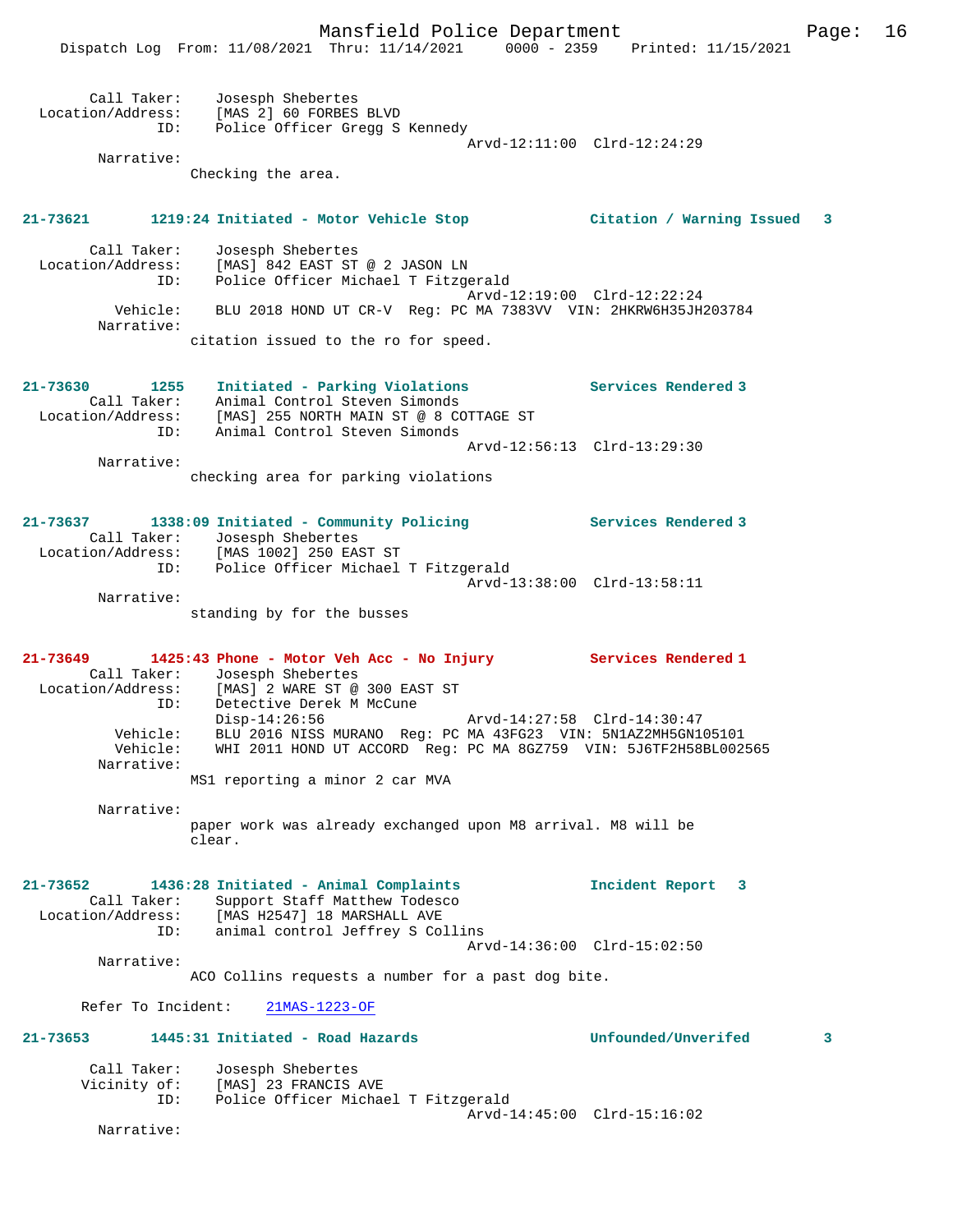Mansfield Police Department Page: 17 Dispatch Log From: 11/08/2021 Thru: 11/14/2021

M15 will be out in the area due to a traffic complaint.

Narrative:

search the area, nothing showing.

| 21-73670          |            | 1626:04 Phone - Well Being Check    |                                                                    | Spoken To |  |
|-------------------|------------|-------------------------------------|--------------------------------------------------------------------|-----------|--|
|                   |            | Call Taker: Dispatcher Jacques Ryan |                                                                    |           |  |
| Location/Address: |            | [MAS 1024]                          |                                                                    |           |  |
|                   | ID:        | Police Officer Andrew J Kelley      |                                                                    |           |  |
|                   |            | Disp-16:35:22                       | Arvd-17:04:01 Clrd-17:07:17                                        |           |  |
|                   | ID:        | Police Officer William C Trudell    |                                                                    |           |  |
|                   |            | Disp-16:35:26                       | Arvd-17:04:18 Clrd-17:07:17                                        |           |  |
|                   | Vehicle:   |                                     | BLK 2008 SUBA 4D IMPREZA Req: PC NH 4684874 VIN: JF1GE61678G520310 |           |  |
|                   | Narrative: |                                     |                                                                    |           |  |

Narrative:

Narrative:

| $21 - 73679$      |     | 1704:14 Phone - Motor Veh Acc - Hit & Run |  |                                                            | Services Rendered 1 |
|-------------------|-----|-------------------------------------------|--|------------------------------------------------------------|---------------------|
| Call Taker:       |     | William Casey                             |  |                                                            |                     |
| Location/Address: |     | [MAS 55] 51 FRANCIS AVE                   |  |                                                            |                     |
|                   | ID: | Police Officer William C Trudell          |  |                                                            |                     |
|                   |     | Disp-17:08:52                             |  | Arvd-17:10:53 Clrd-17:19:46                                |                     |
| Vehicle:          |     |                                           |  | GRN 2014 COR Req: RI 473264 VIN: 2T1BPRHE9EC040194         |                     |
| Narrative:        |     |                                           |  |                                                            |                     |
|                   | it  |                                           |  | Past hit and run today at 1530 today. would like to report |                     |

Narrative:

rear corner of the vehicle was damaged. they know it was a FedEx driver that struck the vehicle but the driver may not have been aware of the situation. They will be reaching out to FedEx. damage believes to be under \$1,000

# **21-73680 1712:22 Phone - Missing Person Returned to Home / Family 1**

| Call Taker:       | William Casey                                                 |                             |                             |  |  |
|-------------------|---------------------------------------------------------------|-----------------------------|-----------------------------|--|--|
| Location/Address: | [MAS] 5 CAMDEN LN                                             |                             |                             |  |  |
| ID:               | Police Officer Andrew J Kelley                                |                             |                             |  |  |
|                   | $Disp-17:15:28$                                               | Arvd-17:22:36 Clrd-19:00:00 |                             |  |  |
| ID:               | Police Officer David J Pepicelli                              |                             |                             |  |  |
|                   | $Disp-17:15:33$                                               |                             |                             |  |  |
| ID:               | Police Officer William C Trudell                              |                             |                             |  |  |
|                   | $Disp-17:20:11$                                               |                             | Arvd-17:29:50 Clrd-18:55:50 |  |  |
| ID:               | Sergeant Jeffrey G Bombard                                    |                             |                             |  |  |
|                   | $Disp-17:23:51$                                               |                             | Arvd-17:23:52 Clrd-19:02:53 |  |  |
| ID:               | Lieutenant Thomas R Connor                                    |                             |                             |  |  |
|                   | $Disp-17:32:37$                                               |                             | Arvd-17:32:41 Clrd-19:02:49 |  |  |
| Narrative:        |                                                               |                             |                             |  |  |
|                   | CP reports her 12 yo child is missinng. White male party,     |                             |                             |  |  |
|                   | black shorts, no shoes white socks, green champion hoodie and |                             |                             |  |  |
|                   | red t shirt on underneath, brown hair.                        |                             |                             |  |  |
|                   |                                                               |                             |                             |  |  |

Narrative:

CP thought the son was going for a walk to cool off because he was frustrated about a few things. Cp stated the son never returned home. CP reports all family members checked around the neighborhood and checked the woods as well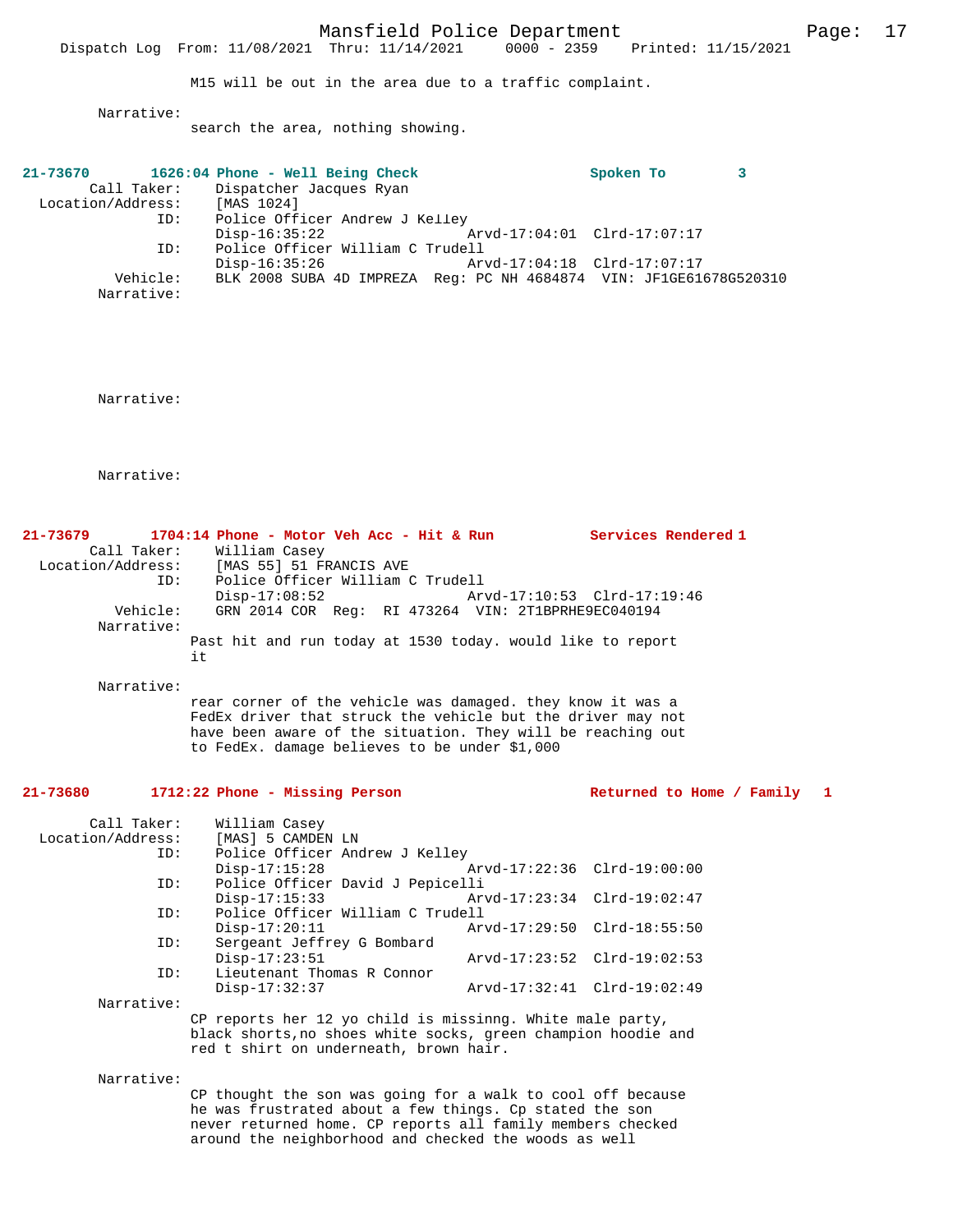Mansfield Police Department<br>Thru: 11/14/2021 0000 - 2359 Printed: 11/15/2021 Dispatch Log From: 11/08/2021 Thru: 11/14/2021 Narrative: Last seen taking a left towards Elm Street Narrative: ML2 reports they will be checking the long driveways on Oak St. Narrative: Party located at Great Woods Pizza. Narrative: M10 transporting 1 juvenile male back to Camden starting mileage 1909 Narrative: M10 ending mileage 1909 Refer To Incident: 21MAS-1226-OF **21-73693 1902:12 Walk-In - Assist Citizen - P S A Spoken To 3**  Call Taker: Support Staff Thomas Plunkett<br>Location/Address: [MAS H395] 205 FRUIT ST ess: [MAS H395] 205 FRUIT ST<br>ID: Police Officer William ( Police Officer William C Trudell<br>Disp-19:05:36 Ary Disp-19:05:36 Arvd-19:34:29 Clrd-19:34:32 Narrative: Walk in reporting that their son's information was used in a potential scam, looking to file a report. Narrative: Ofc. Trudell spoke with the party, they will be following up with Malden PD. **21-73694 1915:51 Phone - Well Being Check Services Rendered 3**  Call Taker: JEFFREY KEEFE<br>Vicinity of: [MAS 1040] 10 of: [MAS 1040] 10 RESERVOIR ST Apt. #ST<br>ID: Police Officer David J Pepicelli Police Officer David J Pepicelli<br>Disp-19:19:19 Disp-19:19:19<br>Th: Sergeant Jeffrey G Bombard<br>Th: Sergeant Jeffrey G Bombard Sergeant Jeffrey G Bombard<br>Disp-19:19:23 Disp-19:19:23 Arvd-19:24:44 Clrd-19:38:10 Narrative: Female party not making sence and stating someone is going to hurt her. May be under the influence. Narrative: Short hair 40's black and white top and jeans. Narrative: Female party may have consumed wine. Narrative: Female party states she is homeless and was hitch hiking. Narrative: Taking the female back to the station for to make arrangements for a place to stay for the night. Narrative: 41874.6 starting mileage Narrative: ending mileage 41878.1 Narrative:

**21-73698 1951:16 911 - Erratic Oper MV / Road Rage Unfounded/Unverifed 3**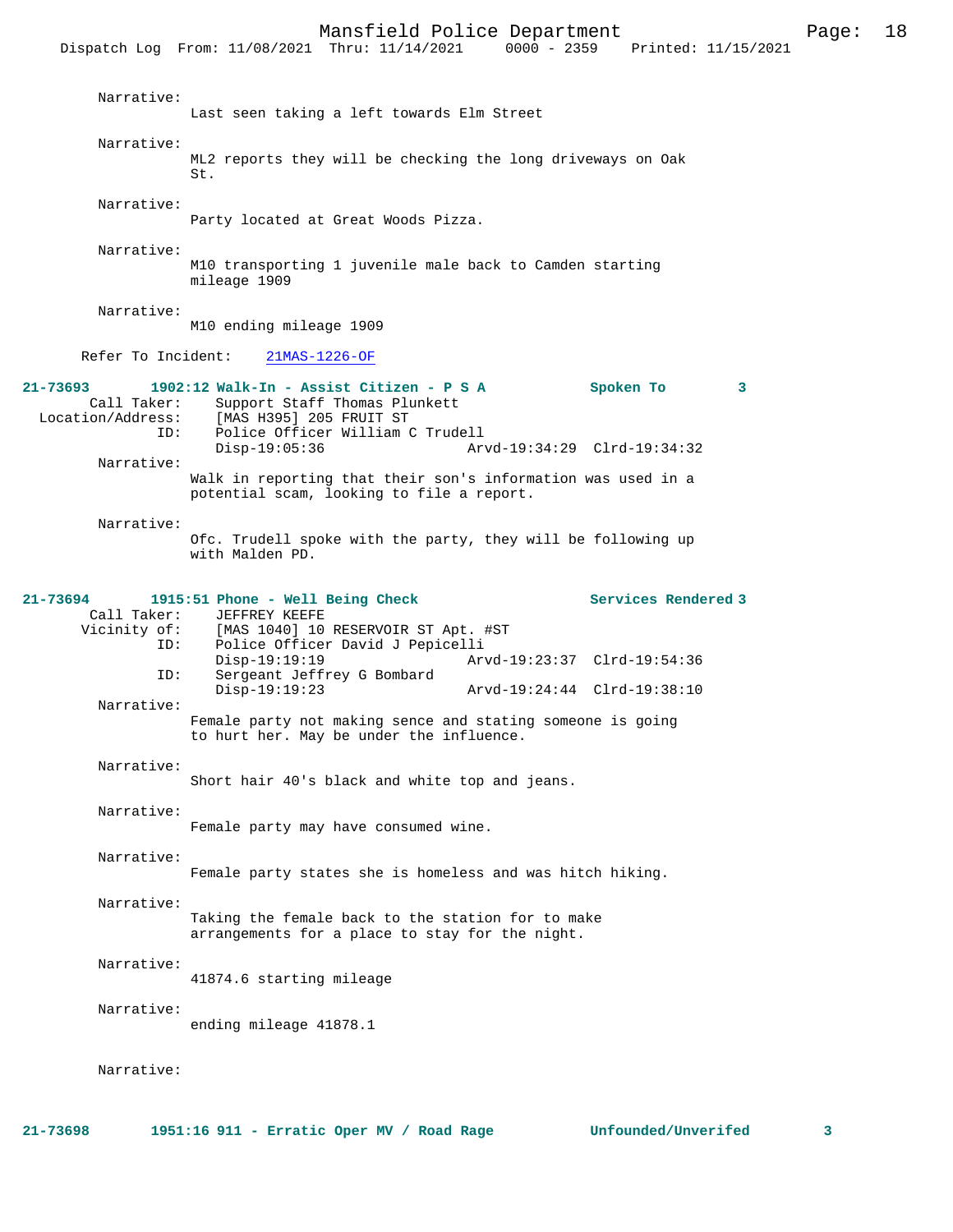|                                                     | Dispatch Log From: 11/08/2021 Thru: 11/14/2021 0000 - 2359 Printed: 11/15/2021                                                         |                                                               |                                 |  |  |  |  |  |
|-----------------------------------------------------|----------------------------------------------------------------------------------------------------------------------------------------|---------------------------------------------------------------|---------------------------------|--|--|--|--|--|
| Call Taker:<br>ID:                                  | JEFFREY KEEFE<br>Location/Address: [MAS] RTE 140 SB<br>Police Officer David J Pepicelli<br>$Disp-19:55:55$                             | Arvd-20:09:41 Clrd-20:09:56                                   |                                 |  |  |  |  |  |
| Vehicle:<br>Narrative:                              |                                                                                                                                        | BLK 2014 TOYT COROLL Req: PC MA 9DRW50 VIN: 5YFBURHE0EP155775 |                                 |  |  |  |  |  |
|                                                     | ERO in the area heading southbound reported to be all over<br>the road. 9DRW50. black carolla.                                         |                                                               |                                 |  |  |  |  |  |
| Narrative:                                          | over 10 minutes old the caller continued to the Foxbough<br>Public Safety building.                                                    |                                                               |                                 |  |  |  |  |  |
| Narrative:                                          | CHecked 140 from Foxboro to Norton unfounded.                                                                                          |                                                               |                                 |  |  |  |  |  |
| 21-73719                                            | 2208:50 Initiated - Building - Property Check                                                                                          |                                                               | Building Checked / Secured 3    |  |  |  |  |  |
| Call Taker:<br>ID:                                  | Jennifer Napolitano<br>Location/Address: [MAS] NORTH MAIN ST<br>Police Officer Andrew J Kelley                                         |                                                               |                                 |  |  |  |  |  |
| Narrative:                                          |                                                                                                                                        |                                                               | $Arvd-22:08:00$ $Clrd-22:11:03$ |  |  |  |  |  |
|                                                     | Checking the area.                                                                                                                     |                                                               |                                 |  |  |  |  |  |
| 21-73723<br>Call Taker:<br>ID:                      | 2245:17 Initiated - Assist Other Agency<br>Jennifer Napolitano<br>Location/Address: [MAS] RTE 140 NB<br>Police Officer Andrew J Kelley |                                                               | Services Rendered 3             |  |  |  |  |  |
|                                                     |                                                                                                                                        |                                                               | Arvd-22:45:00 Clrd-22:49:43     |  |  |  |  |  |
| Narrative:                                          | OUt with Fox 48 at the town line on traffic stop                                                                                       |                                                               |                                 |  |  |  |  |  |
| 21-73732                                            | 2359:31 911 - Disabled Motor Vehicle<br>Call Taker: Fournier Elin<br>Location/Address: [MAS 281A] 1 CROCKER ST                         |                                                               | Services Rendered 3             |  |  |  |  |  |
| ID:<br>Vehicle:                                     | Police Officer Mark O'Connor<br>$Disp-00:02:29$<br>WHI 2011 KIA RIO Reg: PC MA 55J480 VIN: KNADH4A32B6944759                           |                                                               |                                 |  |  |  |  |  |
| Narrative:                                          | White kia with dead battery, unable to contact AAA.<br>Requesting a jump                                                               |                                                               |                                 |  |  |  |  |  |
| Narrative:                                          | Near the entrance of the train station. Will have hood up                                                                              |                                                               |                                 |  |  |  |  |  |
| Narrative:                                          | Vehicle is on its way services rendered.                                                                                               |                                                               |                                 |  |  |  |  |  |
| For Date: $11/10/2021$ - Wednesday                  |                                                                                                                                        |                                                               |                                 |  |  |  |  |  |
| 21-73733<br>Call Taker:<br>Location/Address:<br>ID: | $0008:37$ 911 - Noise Complaint<br>Michael Mezhberg<br>[MAS] 12 BONNEY LN Apt. #12<br>Police Officer Derek M Stark                     |                                                               | Services Rendered 2             |  |  |  |  |  |
|                                                     | $Disp-00:10:10$                                                                                                                        |                                                               | Arvd-00:18:54 Clrd-00:23:26     |  |  |  |  |  |
| ID:                                                 | Police Officer Christopher D Sorge<br>$Disp-00:17:06$                                                                                  | Arvd-00:20:38                                                 | $Clrd-00:23:26$                 |  |  |  |  |  |
| ID:                                                 | Police Officer Christopher D Sorge<br>$Disp-00:23:36$                                                                                  |                                                               | Arvd-00:23:45 Clrd-00:29:47     |  |  |  |  |  |
| ID:                                                 | Police Officer Derek M Stark<br>$Disp-00:23:43$                                                                                        |                                                               | Arvd-00:23:47 Clrd-00:29:47     |  |  |  |  |  |

Narrative:

Reports stomping above apartment 12.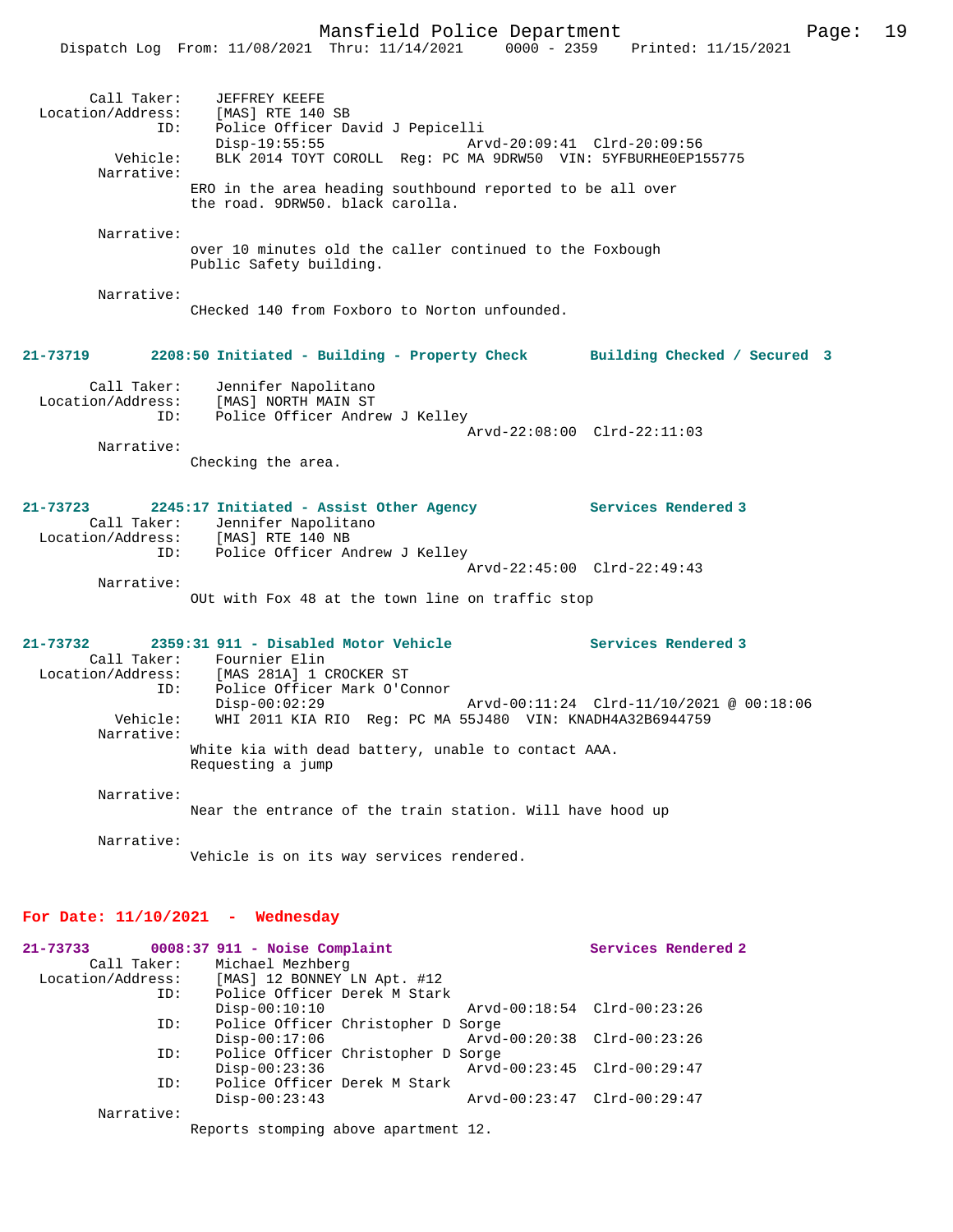Narrative: M12 reports no noises at this time. Everything checks out. Units clear **21-73735 0033:03 Initiated - Motor Vehicle Stop Citation / Warning Issued 3** Call Taker: George Burton Location/Address: [MAS] 710 EAST ST @ 48 STEARNS AVE ID: Police Officer Christopher D Sorge Arvd-00:33:00 Clrd-00:52:17 ID: Police Officer Derek M Stark Disp-00:34:08 Arvd-00:34:12 Clrd-00:52:17 Vehicle: GRY 2016 HOND ACCORD Reg: PC MA 1VTW98 VIN: 1HGCR2F72GA038225 Narrative: out with mvst Narrative: Citation to R/O for speed and . Infraction occured East/Franklin. Refer To Field Int:  $\frac{21\text{MAS} - 109 - \text{FI}}{21\text{MAS} - 430 - \text{AR}}$ Refer To Summons: Summons: BOOTMAN, NATHAN C Address: 17C LIBERTY PL RANDOLPH, MA Age: 24<br>Charges: SPE SPEEDING RATE OF SPEED EXCEEDING POSTED LIMIT UNLICENSED OPERATION OF MV **21-73739 0052:33 Initiated - Building - Property Check Building Checked / Secured 3** Call Taker: George Burton Location/Address: [MAS] MYSTIC LN<br>TD: Police Officer D Police Officer Derek M Stark Arvd-00:52:00 Clrd-00:57:18 **21-73740 0055:51 Initiated - Building - Property Check Building Checked / Secured 3** Call Taker: George Burton Location/Address: [MAS 219] 12 GILES PL<br>TD: Police Officer Mark O' Police Officer Mark O'Connor Arvd-00:55:00 Clrd-01:01:01 **21-73742 0100:06 Initiated - Motor Vehicle Stop Citation / Warning Issued 3** Call Taker: George Burton Location/Address: [MAS] 255 HOPE ST @ 141 PRATT ST ID: Police Officer Christopher D Sorge Arvd-01:00:00 Clrd-01:05:00 ID: Police Officer Derek M Stark Disp-01:00:51 Arvd-01:05:00 Clrd-01:06:24 Vehicle: GRY 2014 CIV Reg: RI 501658 VIN: 2HGFB2F9XEH545648 Narrative: out with mvst @ 0100 hrs Narrative: Citation to operator for speed at Bicentenial/Pratt **21-73744 0104:41 Initiated - Building - Property Check Building Checked / Secured 3** Call Taker: George Burton Location/Address: [MAS 840] 280 SCHOOL ST ID: Police Officer Mark O'Connor Arvd-01:04:00 Clrd-01:15:04 Narrative:

Checking the area.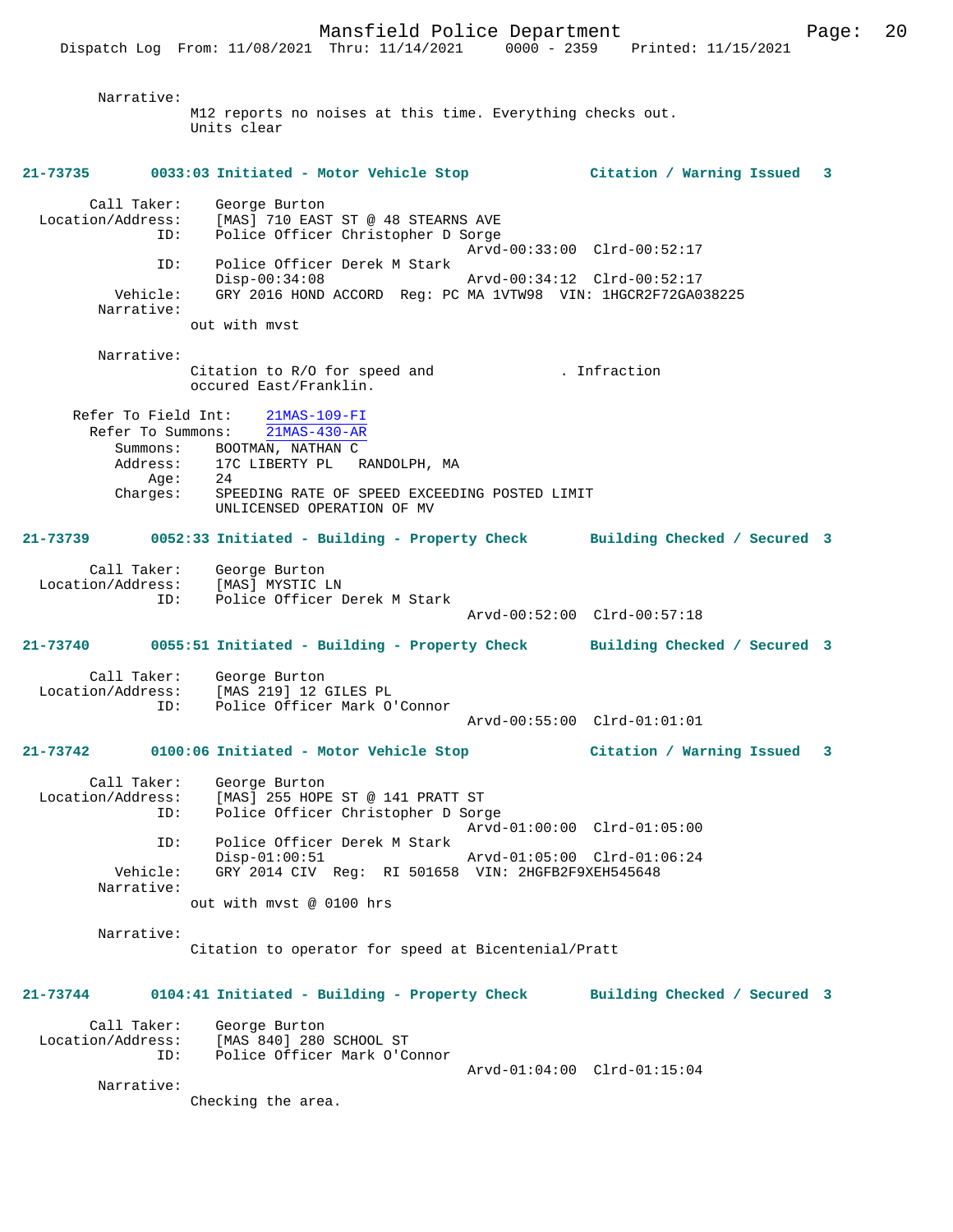Mansfield Police Department Form Page: 21 Dispatch Log From: 11/08/2021 Thru: 11/14/2021 0000 - 2359 Printed: 11/15/2021 **21-73746 0105:47 Initiated - Motor Vehicle Stop Citation / Warning Issued 3** Call Taker: George Burton Location/Address: [MAS] 6 BICENTENNIAL CT @ 228 PRATT ST ID: Police Officer Christopher D Sorge Arvd-01:05:00 Clrd-01:20:40 ID: Police Officer Derek M Stark Disp-01:06:43 Arvd-01:06:46 Clrd-01:20:40<br>Vehicle: GRY 2004 BUIC LESABR Reg: PC MA 9KLY30 VIN: 1G4HP54K34414 GRY 2004 BUIC LESABR Reg: PC MA 9KLY30 VIN: 1G4HP54K344160004 Narrative: out with mvst Narrative: Citation to R/O for unregistered vehicle and equipment violation (headlight). **21-73749 0122:53 Initiated - Building - Property Check Building Checked / Secured 3** Call Taker: George Burton Location/Address: [MAS 1015] 30 CHAUNCY ST ID: Police Officer Christopher D Sorge Arvd-01:22:00 Clrd-01:23:30 Narrative: Checking the area. **21-73750 0124:09 Initiated - Building - Property Check Building Checked / Secured 3** Call Taker: George Burton Location/Address: [MAS 1002] 250 EAST ST ID: Police Officer Derek M Stark Arvd-01:24:00 Clrd-01:33:23 Narrative: Checking the area. **21-73751 0128:19 Initiated - Building - Property Check Building Checked / Secured 3** Call Taker: George Burton Location/Address: [MAS] FORBES BLVD<br>ID: Police Officer Chi Police Officer Christopher D Sorge Arvd-01:28:00 Clrd-01:35:05 Narrative: Checking the area. **21-73752 0130:39 Initiated - Building - Property Check Building Checked / Secured 3** Call Taker: George Burton Location/Address: [MAS 930] OAK ST ID: Police Officer Mark O'Connor Arvd-01:30:00 Clrd-01:31:31 Narrative: Checking the area. **21-73754 0135:28 Initiated - Building - Property Check Building Checked / Secured 3** Call Taker: George Burton Location/Address: [MAS<sup>7</sup>2] 60 FORBES BLVD<br>TD: Police Officer Christon Police Officer Christopher D Sorge Arvd-01:35:00 Clrd-01:37:11 Narrative: Checking the area. **21-73756 0137:22 Initiated - Building - Property Check Building Checked / Secured 3** Call Taker: George Burton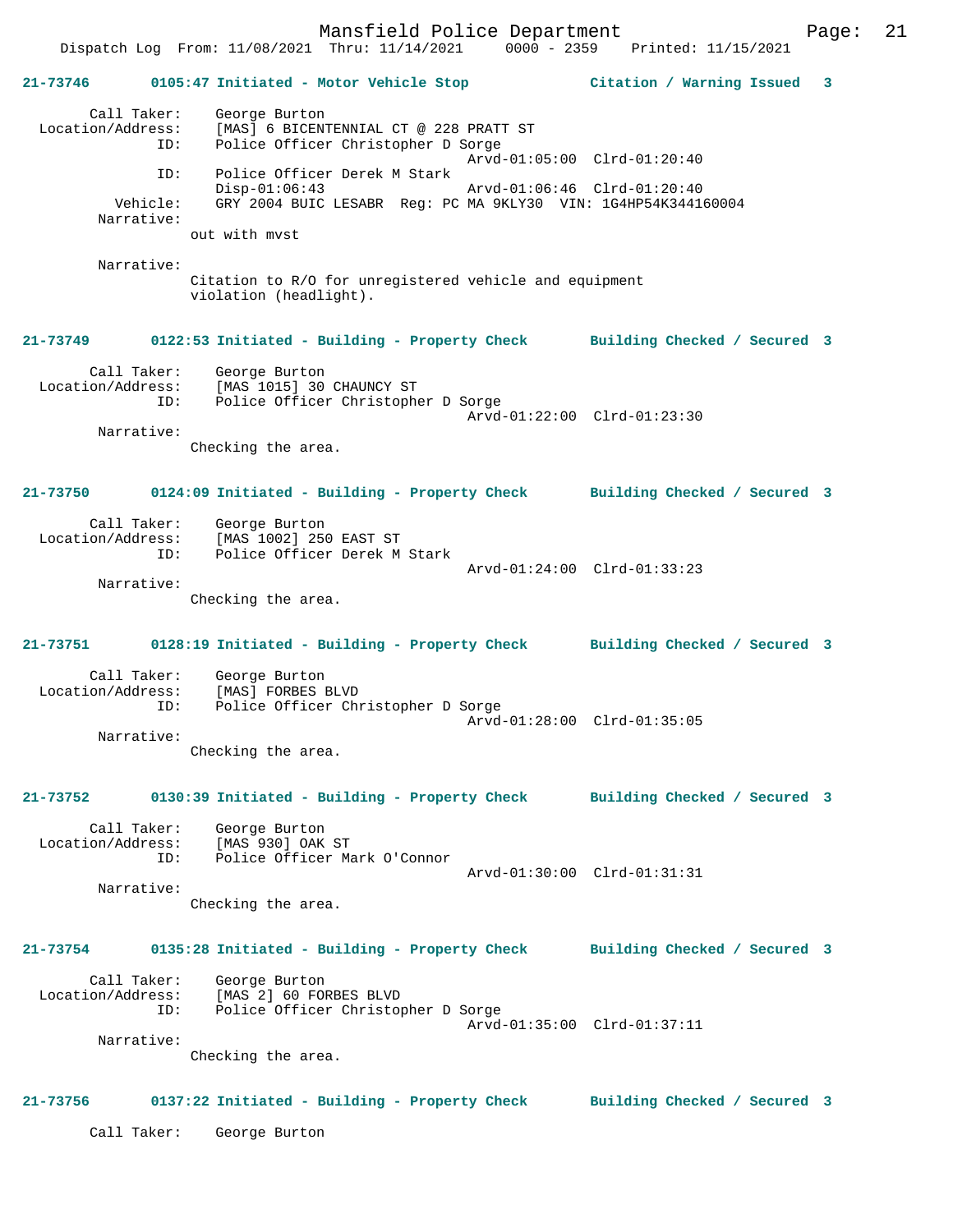Mansfield Police Department Page: 22 Dispatch Log From: 11/08/2021 Thru: 11/14/2021 0000 - 2359 Printed: 11/15/2021 Location/Address: [MAS 4] 31 HAMPSHIRE ST ID: Police Officer Christopher D Sorge Arvd-01:37:00 Clrd-01:40:43 Narrative: Checking the area. **21-73764 0146:34 Initiated - Building - Property Check Building Checked / Secured 3** Call Taker: George Burton Location/Address: [MAS 1040] 10 RESERVOIR ST Apt. #ST ID: Police Officer Christopher D Sorge Arvd-01:46:00 Clrd-01:48:00 ID: Police Officer Christopher D Sorge Disp-01:54:36 Arvd-01:54:54 Clrd-01:54:58 Narrative: Checking the area. **21-73765 0148:03 Initiated - Motor Vehicle Stop Citation / Warning Issued 3** Call Taker: George Burton Vicinity of: [MAS 1040] 10 RESERVOIR ST Apt. #ST ID: Police Officer Christopher D Sorge Arvd-01:48:00 Clrd-01:54:36 Vehicle: BLK 2016 TOYT RAV4 Reg: PC MA 1HXV51 VIN: 2T3BFREV8GW477846 Narrative: out with mvst Narrative: Citation to operator for speed on Reservoir Street **21-73774 0226:13 Initiated - Building - Property Check Building Checked / Secured 3** Call Taker: George Burton Location/Address: [MAS] 15 BONNEY LN @ 4 ERICK RD ID: Police Officer Derek M Stark Arvd-02:26:00 Clrd-02:32:37 Narrative: Checking the area. **21-73776 0229:52 Initiated - Building - Property Check Building Checked / Secured 3** Call Taker: George Burton Location/Address: [MAS 281A] 1 CROCKER ST ID: Police Officer Christopher D Sorge Arvd-02:29:00 Clrd-02:33:43 Narrative: Checking the area. **21-73779 0235:37 Initiated - Building - Property Check Building Checked / Secured 3** Call Taker: George Burton Location/Address: [MAS 1038] NORTH MAIN ST ID: Police Officer Mark O'Connor Arvd-02:35:00 Clrd-02:45:01 Narrative: Checking the area. **21-73784 0246:11 Initiated - Building - Property Check Building Checked / Secured 3** Call Taker: George Burton Location/Address: [MAS] LAWNDALE RD<br>ID: Police Officer Chi Police Officer Christopher D Sorge Arvd-02:46:00 Clrd-03:34:26 Narrative: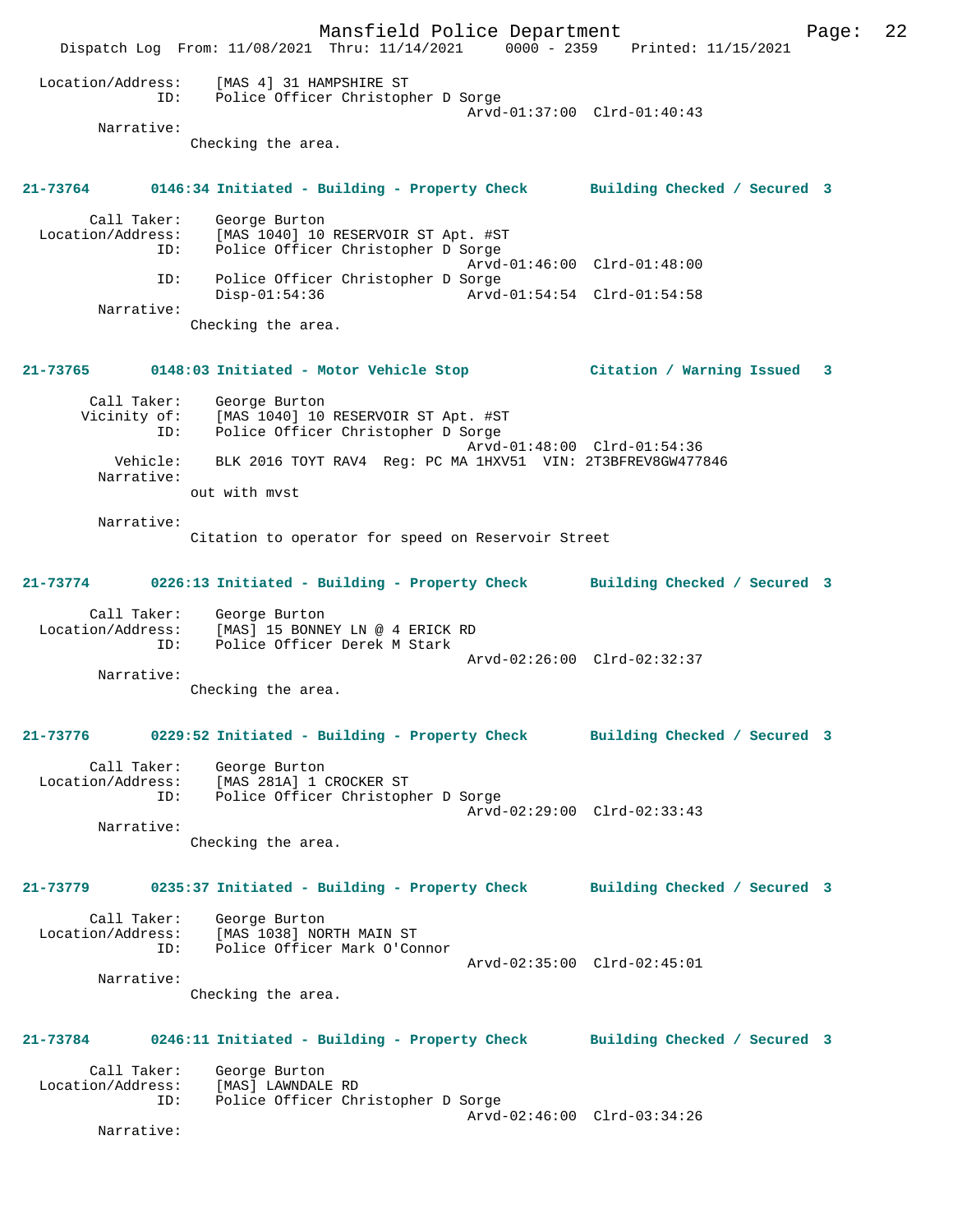Mansfield Police Department Page: 23 Dispatch Log From: 11/08/2021 Thru: 11/14/2021 0000 - 2359 Printed: 11/15/2021 Checking the area. **21-73790 0332:52 Initiated - Building - Property Check Building Checked / Secured 3** Call Taker: Josesph Shebertes Location/Address: [MAS 992] 660 EAST ST<br>TD: Police Officer Derek N Police Officer Derek M Stark Arvd-03:32:00 Clrd-03:33:15 Narrative: Checking the area. **21-73791 0341:21 Initiated - Building - Property Check Building Checked / Secured 3** Call Taker: Josesph Shebertes Location/Address: [MAS 4] 31 HAMPSHIRE ST ID: Police Officer Mark O'Connor Arvd-03:41:00 Clrd-03:41:46 Narrative: Checking the area. **21-73792 0341:50 Initiated - Building - Property Check Building Checked / Secured 3** Call Taker: Josesph Shebertes<br>Location/Address: [MAS 2] 60 FORBES ess: [MAS 2] 60 FORBES BLVD<br>ID: Police Officer Mark O'O Police Officer Mark O'Connor Arvd-03:41:00 Clrd-03:42:06 Narrative: Checking the area. **21-73793 0342:10 Initiated - Building - Property Check Building Checked / Secured 3** Call Taker: Josesph Shebertes Location/Address: [MAS 1040] 10 RESERVOIR ST Apt. #ST ID: Police Officer Mark O'Connor Arvd-03:42:00 Clrd-03:47:43 Narrative: Checking the area. **21-73829 0848:12 Phone - 911 Hang-ups & Verifications Confirmed misdial/Accdntl Call 2**  Call Taker: Emily Archer Location/Address: [MAS H3641] 81 LAWNDALE RD ID: Police Officer Andrew J Kelley Disp-08:50:50 Clrd-08:52:00<br>TD: Police Officer Andrew J Kelley Police Officer Andrew J Kelley<br>Disp-08:55:56 A Disp-08:55:56 Arvd-08:56:03 Clrd-08:58:09 Narrative: Checking on a 911 hang up. Contact made?:Y Cellphone? (y/n):Y Caller states he dialed on a job site. Narrative: Confirmed accidental **21-73831 0852:39 Initiated - Motor Vehicle Stop Citation / Warning Issued 3** Call Taker: Jennifer Napolitano<br>Vicinity of: [MAS 451B] 500 EAST of: [MAS 451B] 500 EAST ST<br>ID: Police Officer Andrew Police Officer Andrew J Kelley Arvd-08:52:00 Clrd-08:55:56<br>Vehicle: BLK 2017 FORD F150 Supercrew Reg: PC CT AU09375 VIN: 1FTI BLK 2017 FORD F150 Supercrew Reg: PC CT AU09375 VIN: 1FTEW1EP5HFC48611 Narrative: Out with mvst just past the station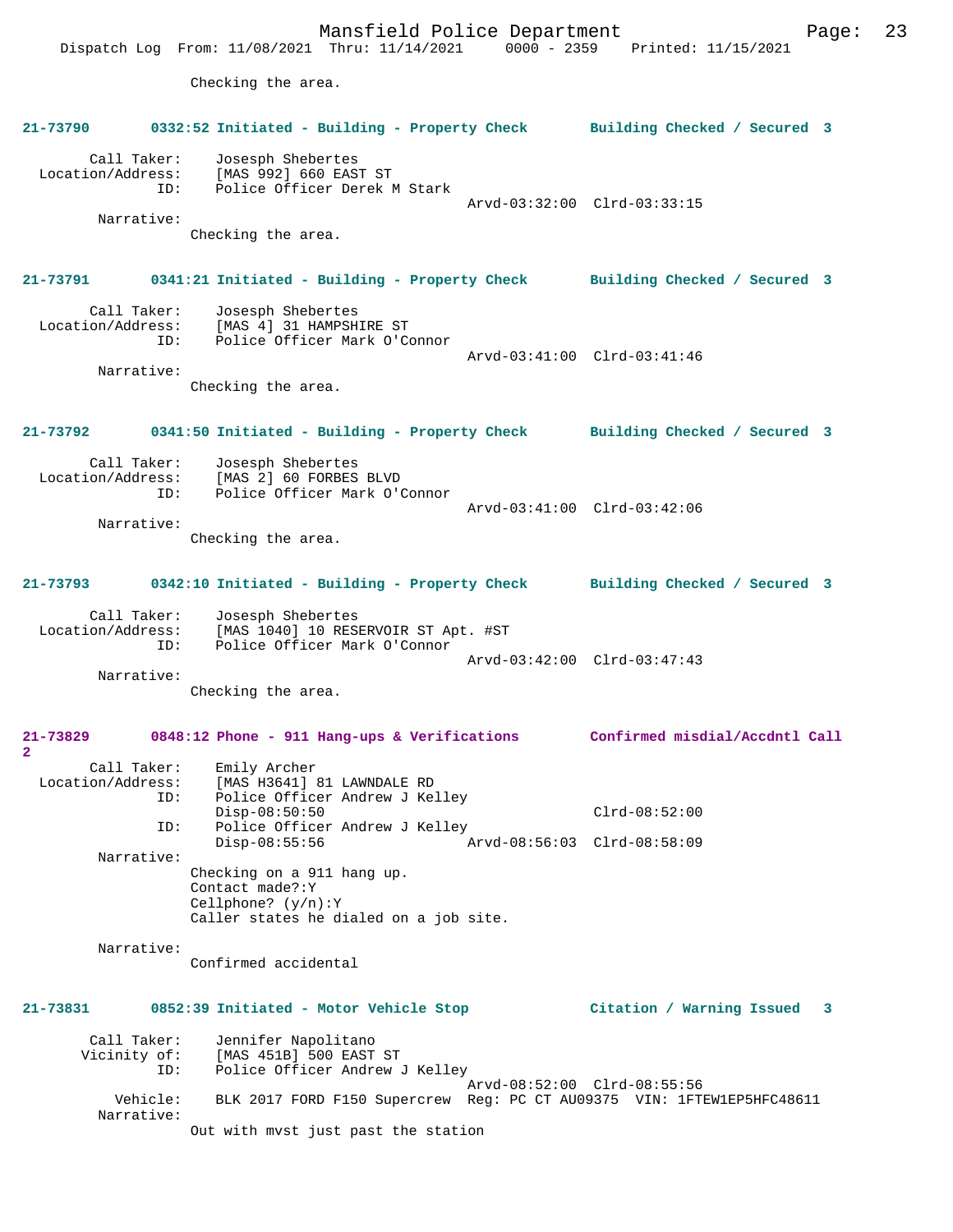Narrative: Citation for red light violation **21-73851 1035:21 Phone - 911 Hang-ups & Verifications Confirmed misdial/Accdntl Call 2**  Call Taker: Emily Archer Location/Address: [MAS 812B] 243 CHAUNCY ST<br>ID: Police Officer Joshua S E ID: Police Officer Joshua S Ellender Disp-10:36:43 Arvd-10:42:58 Clrd-10:47:04 Narrative: Checking on a 911 hang up. Contact made?:Y Cellphone? (y/n):Y She will make her self known. **21-73852 1040:18 Initiated - Motor Vehicle Stop Citation / Warning Issued 3** Call Taker: Jennifer Napolitano Location/Address: [MAS H1473] 860 WEST ST ID: Police Officer David W Kinahan Arvd-10:40:00 Clrd-10:45:55 Vehicle: RED 2009 TOYT UT RAV4 Reg: PC MA 355FB7 VIN: 2T3BK31VX9W012051 Narrative: Out for mvst Narrative: M7 states all set with the RO, he is issuing. Narrative: Citation issued **21-73859 1103:33 Initiated - Motor Vehicle Stop Citation / Warning Issued 3** Call Taker: Jennifer Napolitano<br>Location/Address: [MAS 829] 515 SOUTH ess: [MAS 829] 515 SOUTH MAIN ST<br>ID: Sergeant Brian P Thibault Sergeant Brian P Thibault Arvd-11:03:00 Clrd-11:18:36 Vehicle: BLK 2017 GMC YUKON Reg: PC MA 772WK5 VIN: 1GKS2BKC4HR172839 Narrative: Out for mvst Narrative: Registration is expired. Attempting to renew from the side of the road. Narrative: Citation issued for unregistered mv **21-73861 1119:37 Initiated - Motor Vehicle Stop Citation / Warning Issued 3** Call Taker: Jennifer Napolitano<br>.on/Address: [MAS] WEST ST Location/Address:<br>ID: Police Officer David W Kinahan Arvd-11:19:00 Clrd-11:22:49 Vehicle: BLK 2020 DODG CHARGER Reg: PC MA 113D80 VIN: 2C3CDXGJ9LH111482 Narrative: Out for mvst **21-73869 1147:40 Initiated - Motor Vehicle Stop Citation / Warning Issued 3** Call Taker: Emily Archer<br>Location/Address: [MAS 824A] 7! [MAS 824A] 754 EAST ST ID: Police Officer Andrew J Kelley Arvd-11:47:00 Clrd-11:52:54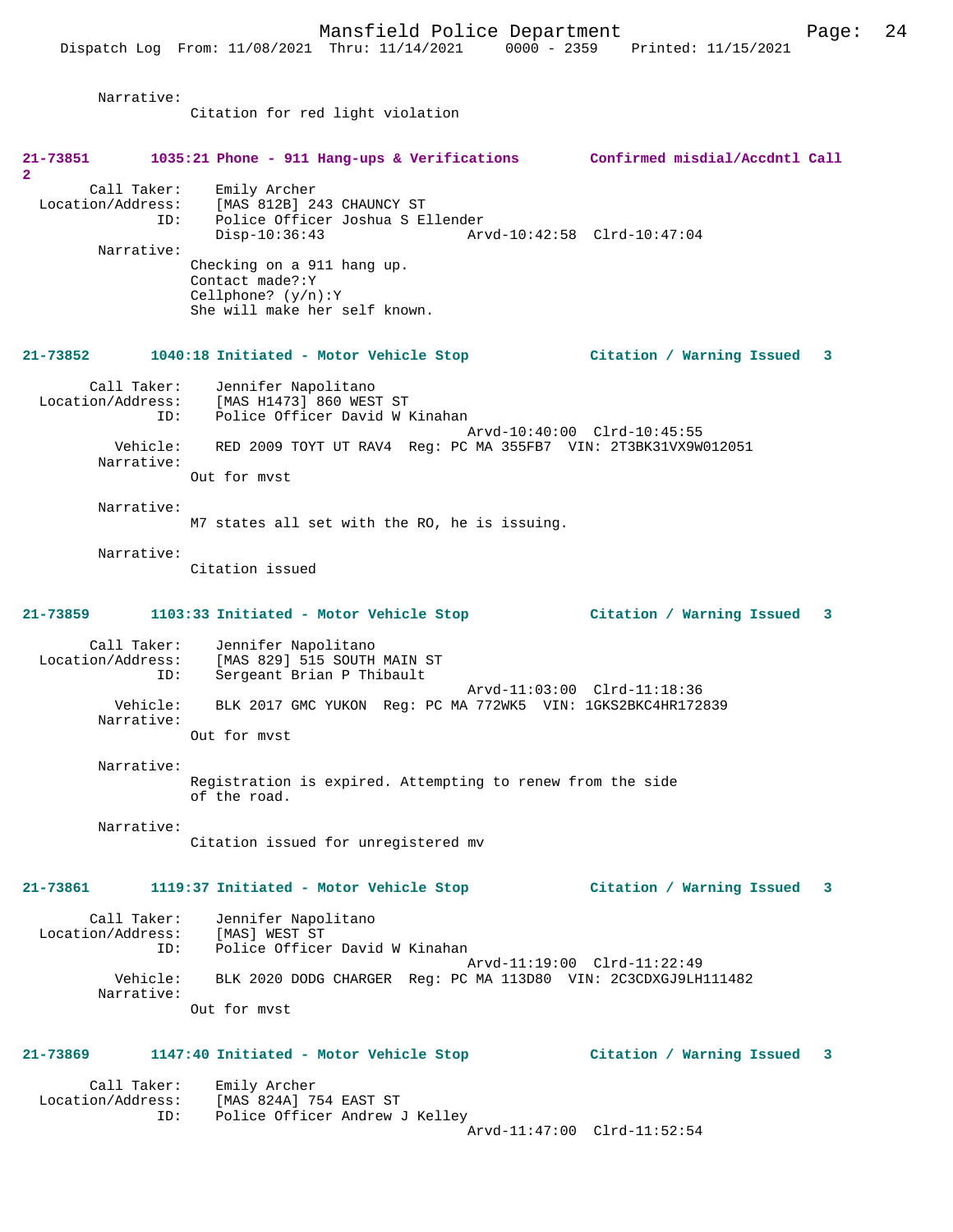Mansfield Police Department Page: 25 Dispatch Log From: 11/08/2021 Thru: 11/14/2021 Vehicle: BLU 2008 HOND CIVIC Reg: PC MA 6GB294 VIN: 2HGFA16528H526736 Narrative: MVST Narrative: M10 states citation issued, failure to stop at a red light. **21-73875 1220:17 Radio - Animal Complaints Services Rendered 3**  Call Taker: Jennifer Napolitano<br>Location/Address: [MAS 333] 245 EAST 9 ess: [MAS 333] 245 EAST ST<br>ID: Police Officer Andrew Police Officer Andrew J Kelley<br>Disp-12:20:49 Disp-12:20:49 Arvd-12:20:54 Clrd-12:40:51<br>ID: Detective Kenneth E Wright Detective Kenneth E Wright<br>Disp-12:21:11 Disp-12:21:11 Arvd-12:21:25 Clrd-12:53:39<br>ID: animal control Jeffrey S Collins animal control Jeffrey S Collins<br>Disp-12:25:03 Ary Disp-12:25:03 Arvd-12:37:32 Clrd-13:17:02 Narrative: Stray dog Narrative: ACO states he believes dog is now on Wagonwheel. Narrative: Dog is now in the Wagon wheel area Narrative: Captured dog on Bay Path. Taking the dog to the shelter. **21-73876 1220:31 Phone - 911 Hang-ups & Verifications Confirmed misdial/Accdntl Call 2**  Call Taker: Robert Stewart<br>Vicinity of: [MAS 891B] 75 : of: [MAS 891B] 75 FORBES BLVD<br>ID: Detective Derek M McCune Detective Derek M McCune<br>Disp-12:22:09 Disp-12:22:09 Arvd-12:30:19 Clrd-12:34:20 Narrative: Checking on a 911 hang up. Contact made?: no, no answer on two call backs Cellphone? (y/n): Yes Uncertainty radius: 45 meters **21-73899 1451:08 Phone - 911 Hang-ups & Verifications Spoken To 2**  Call Taker: Emily Archer<br>Location/Address: [MAS H5674] ess: [MAS H5674] 56 KING ST<br>ID: Police Officer Joshua S Police Officer Joshua S Ellender<br>Disp-14:53:27 Ary Arvd-14:54:54 Clrd-15:00:55 Narrative: Checking on a 911 open line Contact made?:No ,child caller on the line, was not saying words. Cellphone? (y/n):y Uncertainty radius:33 meters Narrative: No answer on two call backs. Narrative: Spoke with the parties at 56. No emergency. **21-73907 1520:12 Initiated - Motor Vehicle Stop Citation / Warning Issued 3** Call Taker: Jennifer Napolitano<br>Location/Address: [MAS] HIGHLAND AVE ess: [MAS] HIGHLAND AVE<br>ID: Sergeant Brian P Tl Sergeant Brian P Thibault Arvd-15:20:00 Clrd-15:24:35<br>Vehicle: GRY 2014 TOYT COROLL Reg: PC MA 1JN356 VIN: 2T1BURHE8EC1 Vehicle: GRY 2014 TOYT COROLL Reg: PC MA 1JN356 VIN: 2T1BURHE8EC150193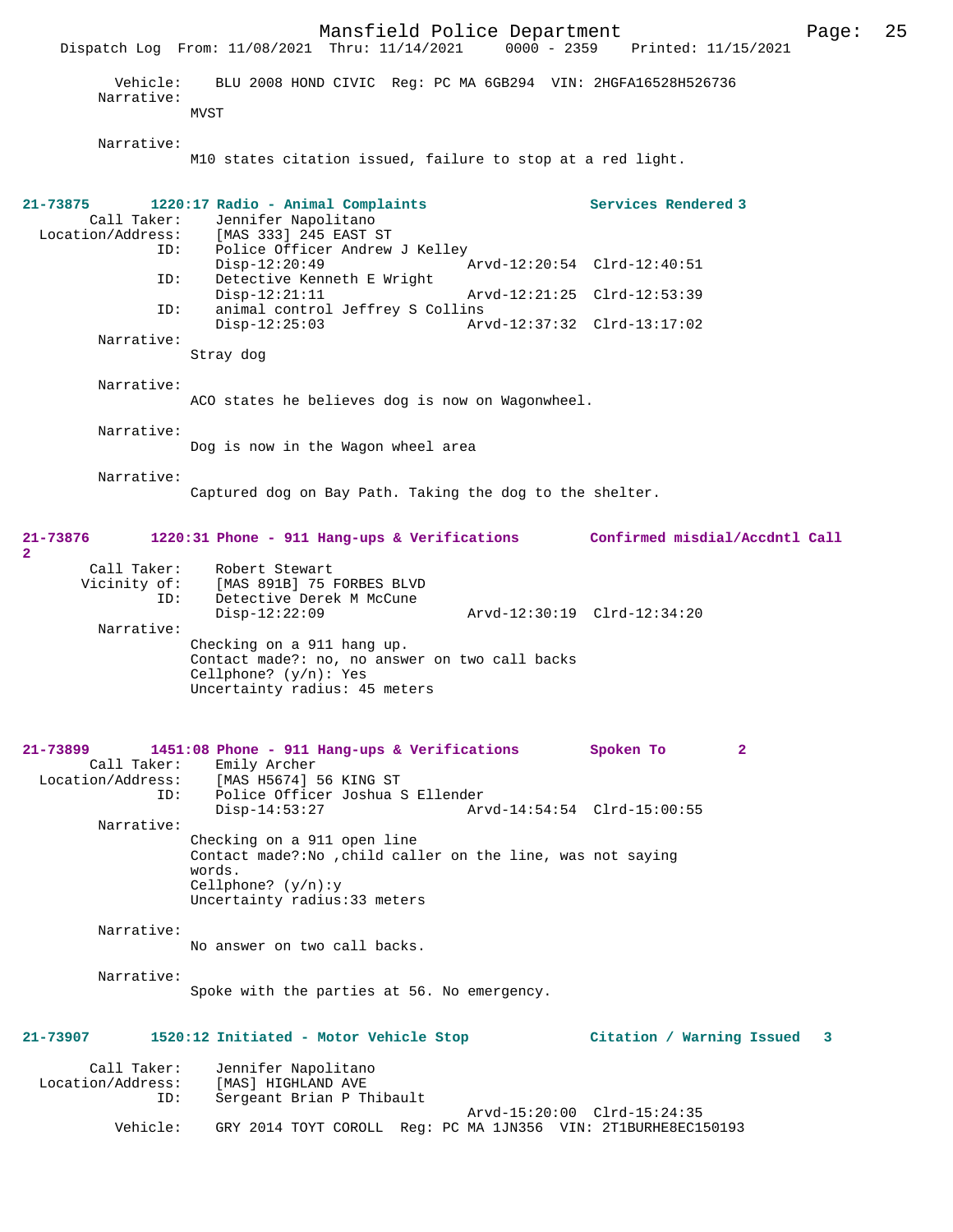Mansfield Police Department Form Page: 26 Dispatch Log From: 11/08/2021 Thru: 11/14/2021 0000 - 2359 Printed: 11/15/2021 Narrative: Out for mvst Narrative: Ciation for inspection sticker **21-73909 1532:23 Phone - Suspicious Actv / Persn / Veh Unfounded/Unverifed 2** Call Taker: Emily Archer<br>Location/Address: [MAS 907A] 3 ess: [MAS 907A] 390 WEST ST Apt. #B<br>ID: Police Officer Joshua S Ellende Police Officer Joshua S Ellender Disp-15:34:34 Arvd-15:43:04 Clrd-15:44:09<br>ID: Detective Derek M McCune Detective Derek M McCune<br>Disp-15:34:40 Disp-15:34:40 Arvd-15:39:44 Clrd-15:44:07<br>Vehicle: GRY 2013 FORD FUSION Req: PAV MA ADOPT VIN: 3FA6P0LU2DR3 GRY 2013 FORD FUSION Reg: PAV MA ADOPT VIN: 3FA6P0LU2DR308271 Narrative: Caller reporting a young child is jumping in and out of the trunk and scaring customers. It is near the "drive up and go" sign. MA reg ADOPT Narrative: Checked the entire parking lot. Unfounded. **21-73916 1634:32 Initiated - Follow up Investigation Services Rendered 3**  Call Taker: Jennifer Napolitano<br>Location/Address: [MAS 982] 111 HOPE 9 [MAS 982] 111 HOPE ST ID: Police Officer Andrew J Kelley Arvd-16:34:00 Clrd-16:41:04 Narrative: Conducting a follow up in the area to a previously reported incident. **21-73926 1722:47 Phone - 911 Hang-ups & Verifications Unfounded/Unverifed 2** Call Taker: Emily Archer<br>Location/Address: [MAS] 280 SC ess: [MAS] 280 SCHOOL ST<br>ID: Police Officer Danie Police Officer Danielle C Titus<br>Disp-17:27:00 Am Disp-17:27:00 Arvd-17:31:46 Clrd-17:35:30 Narrative: Checking on a 911 hang up. Contact made?:N Cellphone? (y/n):Y 7 Meters in the parking lot near best buy Narrative: Checked the area. No signs of distress **21-73936 1802:27 Initiated - Motor Vehicle Stop Citation / Warning Issued 3** Call Taker: Jennifer Napolitano Vicinity of: [MAS 840] 280 SCHOOL ST<br>ID: Police Officer Danielle Police Officer Danielle C Titus Arvd-18:02:00 Clrd-18:09:49 Vehicle: GRY 2020 TOYT TACOMA Reg: PC MA 2DBT34 VIN: 3TYSX5EN9LT001563 Narrative: Out for mvst Narrative: Citation issued for failure to stop at red light. **21-73946 1856:50 Initiated - Building - Property Check Building Checked / Secured 3** Call Taker: Fournier Elin Location/Address: [MAS 2] 60 FORBES BLVD ID: Police Officer Danielle C Titus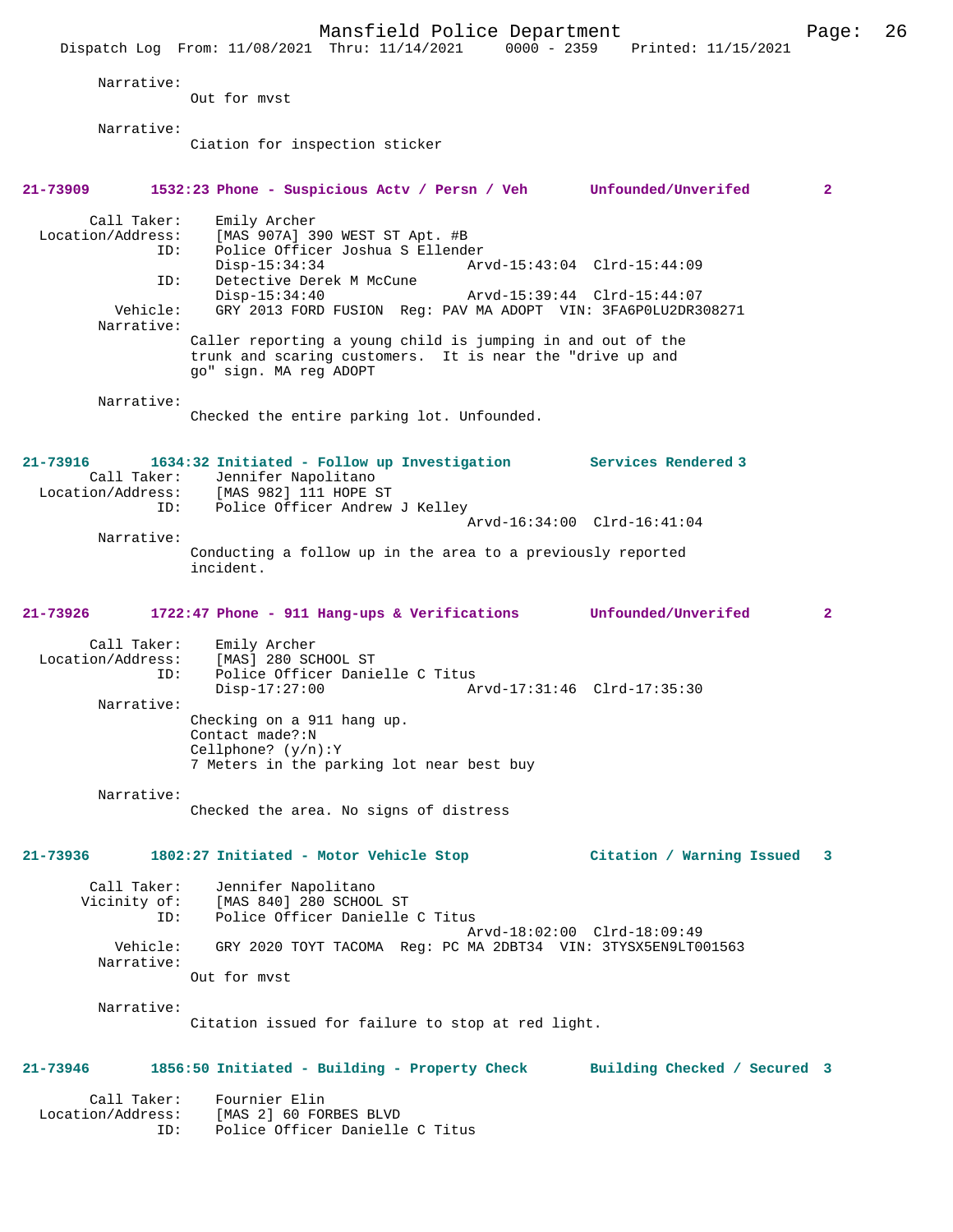Arvd-18:56:00 Clrd-19:00:11 Narrative: Checking the area. **21-73948 1926:55 Initiated - Building - Property Check Building Checked / Secured 3** Call Taker: Fournier Elin Location/Address: [MAS 992] 660 EAST ST ID: Police Officer Andrew J Kelley Arvd-19:26:00 Clrd-19:40:36 Narrative: Checking the area. **21-73955 2025:51 Initiated - Motor Vehicle Stop Citation / Warning Issued 3** Call Taker: Fournier Elin Location/Address: [MAS] 15 WEST ST @ 33 UNION ST ID: Police Officer Joshua S Ellender Arvd-20:25:00 Clrd-20:29:48 Vehicle: GRY 2020 TOYT TACOMA Reg: PC MA 878AP5 VIN: 3TMCZ5AN2LM304264 Narrative: Out with MVST Narrative: Citation issued to the RO for speed **21-73961 2120:04 Phone - Erratic Oper MV / Road Rage Unfounded/Unverifed 3** Call Taker: Jarred Kohler Location/Address: [MAS] RTE 140 SB<br>ID: Police Officer Da Police Officer David J Pepicelli<br>Disp-21:20:51 Ar Disp-21:20:51 Arvd-21:31:28 Clrd-21:31:30<br>Vehicle: GRY 2011 CHEV IMPALA Reg: PAR MA H1E VIN: 2G1WA5EK4B1148! GRY 2011 CHEV IMPALA Reg: PAR MA H1E VIN: 2G1WA5EK4B1148568 Narrative: erratic operator from Foxborough, marked lanes violation Narrative: M11 reports 140 down to the S curve is negative for the vehicle **21-73963 2136:18 Initiated - Building - Property Check Building Checked / Secured 3** Call Taker: Fournier Elin Location/Address: [MAS] 4 ERICK RD @ 15 BONNEY LN ID: Police Officer Danielle C Titus Arvd-21:36:00 Clrd-21:46:03 Narrative: Checking the area. **21-73967 2153:09 Initiated - Building - Property Check Building Checked / Secured 3** Call Taker: Fournier Elin Location/Address: [MAS 4] 31 HAMPSHIRE ST ID: Police Officer David J Pepicelli Arvd-21:53:00 Clrd-21:54:56 Narrative: Checking the area. **21-73968 2153:05 Phone - Disturbance / Gathering Gone on Arrival 1**  Call Taker: Jarred Kohler<br>Location/Address: [MAS 309A] 23! ess: [MAS 309A] 235 CHAUNCY ST<br>ID: Police Officer Joshua S E.<br>Disp-21:54:55 Police Officer Joshua S Ellender Disp-21:54:55 Arvd-21:56:22 Clrd-22:15:11

ID: Police Officer David J Pepicelli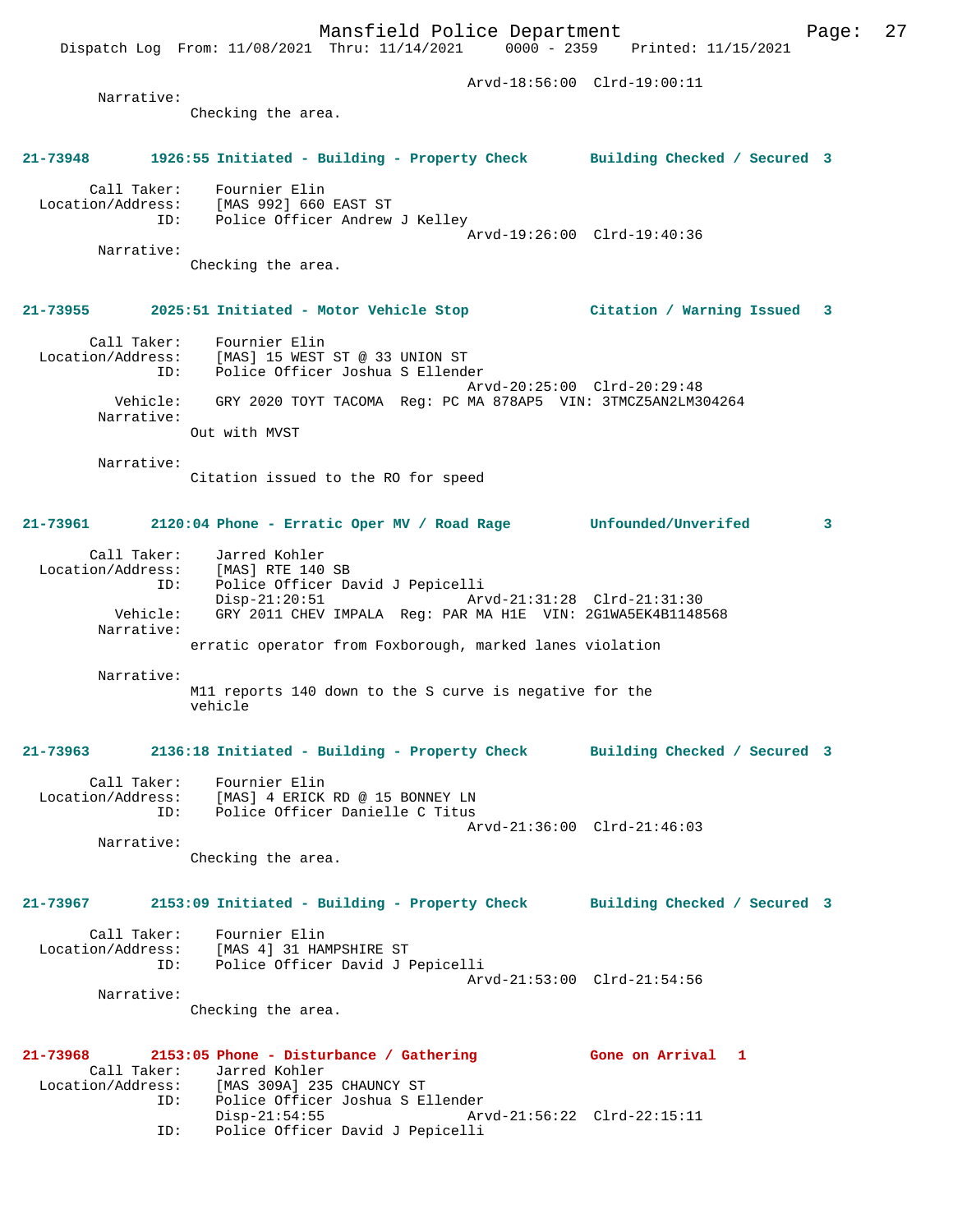Mansfield Police Department Page: 28 Dispatch Log From: 11/08/2021 Thru: 11/14/2021 Disp-21:55:06 Arvd-21:57:01 Clrd-22:12:08 ID: Sergeant Jeffrey G Bombard Disp-21:58:22 <br>Vehicle: BLK 2000 VOLV ST 70WAG Reg: PC MA 8TJ316 VIN: YV1LW61J4Y BLK 2000 VOLV ST 70WAG Reg: PC MA 8TJ316 VIN: YV1LW61J4Y2680548 Narrative: manager reporting a new employee is acting erratic and would like her off of the property Narrative: manager out side of the store, employee still inside. Narrative: Female party GOA, gathering info Narrative: M3 reqesting OF, female stated she was pushed by manager. All units clear Refer To Incident: 21MAS-1228-OF **For Date: 11/11/2021 - Thursday 21-73978 0009:15 Phone - 911 Hang-ups & Verifications Unfounded/Unverifed 2** Call Taker: Jarred Kohler Location/Address: [MAS 1008] 1 OLD COLONY WAY Apt. #R ID: Police Officer Bryan Hurley<br>Disp-00:12:05 Disp-00:12:05 Arvd-00:17:41 Clrd-00:22:14<br>ID: Police Officer Mark O'Connor Police Officer Mark O'Connor<br>Disp-00:17:39 Arvd-00:17:43 Clrd-00:22:15 Narrative: Checking on a 911 accidental, caller will meet officer out front of the apartment complex. Contact made?: yes Cellphone? (y/n): yes Uncertainty radius: Narrative: No answer on callback x3, did not provide an apt number. Units clear **21-73998 0102:19 Initiated - Building - Property Check Building Checked / Secured 3** Call Taker: Fournier Elin Location/Address: [MAS 1015] 30 CHAUNCY ST ID: Police Officer Christopher D Sorge Arvd-01:02:00 Clrd-01:06:30 Narrative: Checking the area. **21-74003 0113:54 Initiated - Building - Property Check Building Checked / Secured 3** Call Taker: Fournier Elin Location/Address: [MAS] NORTH MAIN ST<br>TD: Police Officer Bryan Police Officer Bryan Hurley Arvd-01:13:00 Clrd-01:20:33 Narrative: Checking the area. **21-74007 0119:37 Initiated - Motor Vehicle Stop Citation / Warning Issued 3** Call Taker: Fournier Elin Vicinity of: [MAS 840] 280 SCHOOL ST<br>TD: Police Officer Derek M Police Officer Derek M Stark Arvd-01:19:00 Clrd-01:27:35 ID: Police Officer Bryan Hurley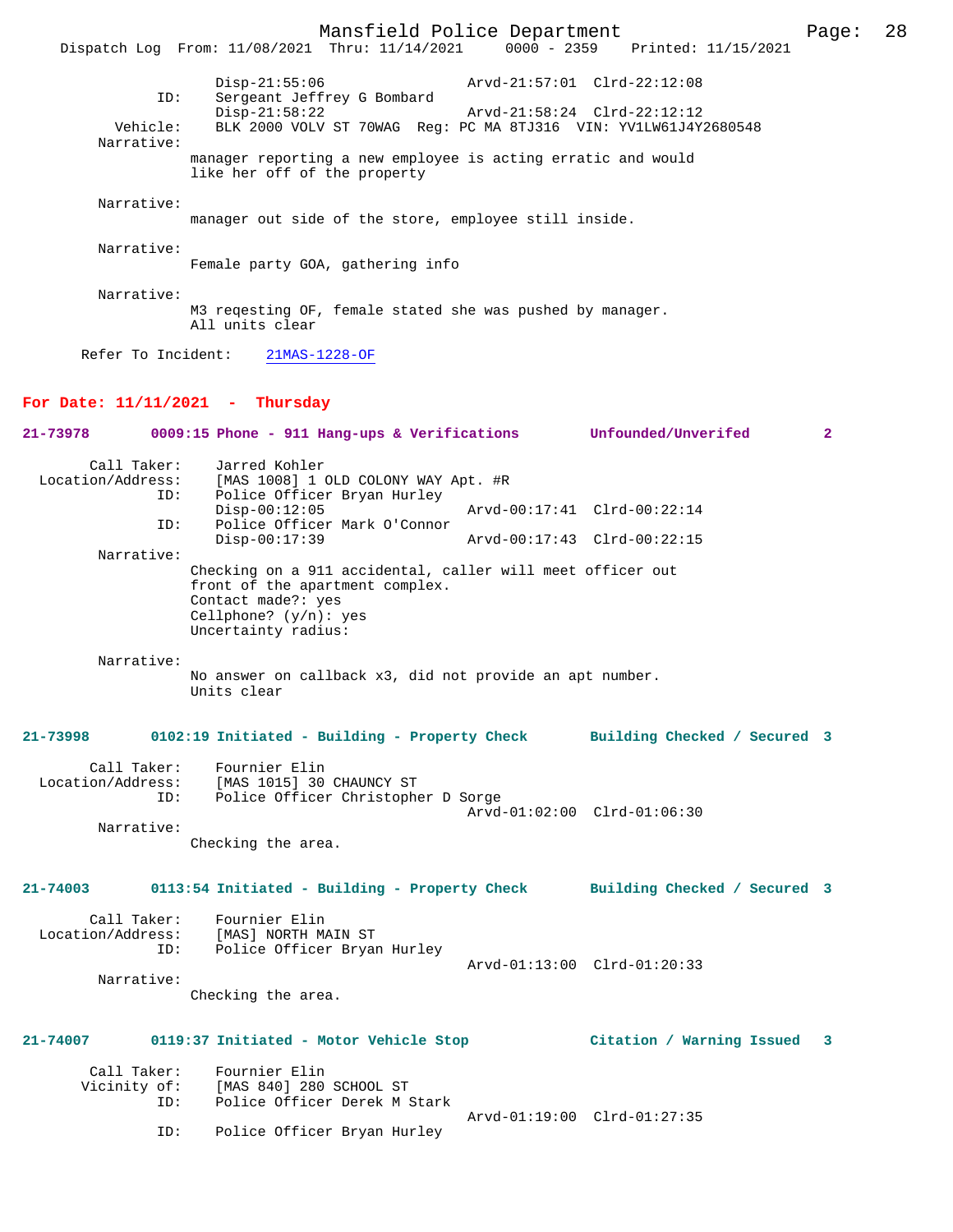Mansfield Police Department Page: 29 Dispatch Log From: 11/08/2021 Thru: 11/14/2021 0000 - 2359 Printed: 11/15/2021 Disp-01:20:47 Arvd-01:21:57 Clrd-01:26:10 Vehicle: BRO 2007 JEEP UT GRAND Reg: PC MA 1EPZ32 VIN: 1J8GR48K17C519495 Narrative: Out with MVST Narrative: Citation issued to the RO for speed **21-74009 0122:54 Initiated - Building - Property Check Building Checked / Secured 3** Call Taker: Fournier Elin Location/Address: [MAS 417] 9 FRANCIS AVE Police Officer Mark O'Connor Arvd-01:22:00 Clrd-01:37:12 Narrative: Checking the area. **21-74018 0134:19 Initiated - Building - Property Check Building Checked / Secured 3** Call Taker: Fournier Elin Location/Address: [MAS 219] 12 GILES PL ID: Police Officer Bryan Hurley Arvd-01:34:00 Clrd-01:39:54 Narrative: Checking the area. **21-74030 0201:07 Phone - Assist Fire Department Services Rendered 2**  Call Taker: Jarred Kohler Location/Address: [MAS 197] 111 PLYMOUTH ST ID: Police Officer Derek M Stark Disp-02:02:25 Arvd-02:06:27 Clrd-02:27:05 Narrative: Assisting the FD with a fire related incident. Nature: fire alarm activation **21-74031 0209:56 Initiated - Building - Property Check Building Checked / Secured 3** Call Taker: Fournier Elin Location/Address: [MAS 139] 265 FRUIT ST ID: Police Officer Mark O'Connor Arvd-02:09:00 Clrd-02:10:11 Narrative: Checking the area. **21-74034 0212:54 Initiated - Motor Vehicle Stop Spoken To 3**  Call Taker: Fournier Elin<br>Location/Address: [MAS] 234 CENT [MAS] 234 CENTRAL ST @ 200 CHAUNCY ST ID: Police Officer Christopher D Sorge Arvd-02:12:00 Clrd-02:20:55 ID: Police Officer Bryan Hurley Disp-02:13:59 Arvd-02:14:01 Clrd-02:20:54<br>Vehicle: BLK 2020 KIA 4D Reg: PC MN EAC199 VIN: KNDJ23AU8L7015763 BLK 2020 KIA 4D Reg: PC MN EAC199 VIN: KNDJ23AU8L7015763 Narrative: Out with MVST Narrative: Rental vehicle from Minnesota Narrative: Expired registration, vehicle parked at the Mobile. Will reach out to rental company in the morning. Units clear **21-74038 0224:26 Initiated - Building - Property Check Building Checked / Secured 3**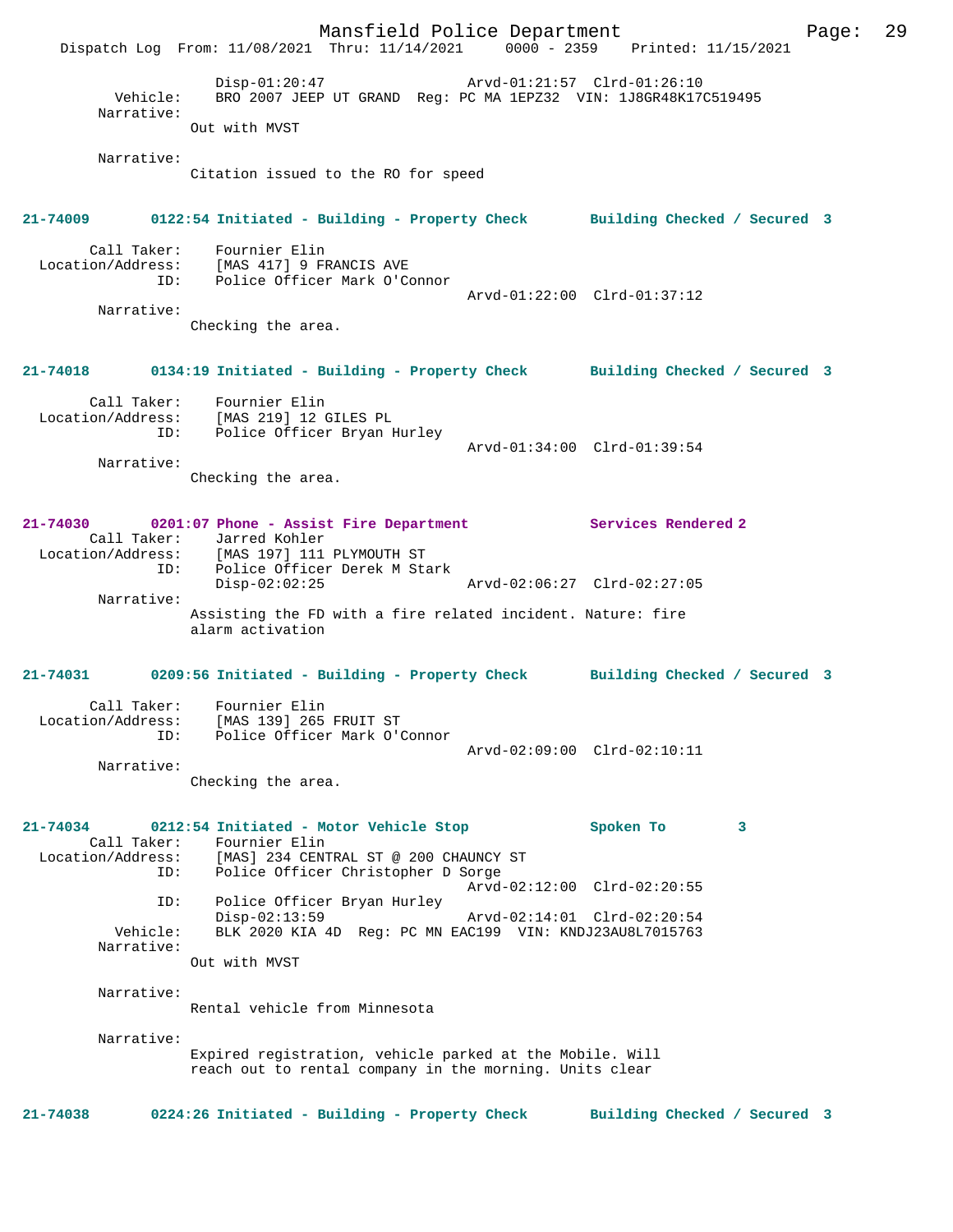Mansfield Police Department Page: 30 Dispatch Log From: 11/08/2021 Thru: 11/14/2021 0000 - 2359 Printed: 11/15/2021 Call Taker: Fournier Elin Location/Address: [MAS 2] 60 FORBES BLVD ID: Police Officer Christopher D Sorge Arvd-02:24:00 Clrd-02:27:25 **21-74039 0226:06 Initiated - Building - Property Check Building Checked / Secured 3** Call Taker: Fournier Elin Location/Address: [MAS] MYSTIC LN ID: Police Officer Mark O'Connor Arvd-02:26:00 Clrd-02:30:29 Narrative: Checking the area. **21-74041 0227:34 Initiated - Building - Property Check Building Checked / Secured 3** Call Taker: Fournier Elin Location: [MAS] AREA HOTELS ID: Police Officer Christopher D Sorge Arvd-02:27:00 Clrd-02:35:30 Narrative: Checking the area. **21-74046 0239:37 Initiated - Building - Property Check Building Checked / Secured 3** Call Taker: Fournier Elin Location/Address: [MAS 927] 50 PLYMOUTH ST ID: Police Officer Derek M Stark Arvd-02:39:00 Clrd-02:39:50 Narrative: Checking the area. **21-74050 0255:25 Initiated - Building - Property Check Building Checked / Secured 3** Call Taker: Fournier Elin Location/Address: [MAS 907E] 390 WEST ST ID: Police Officer Derek M Stark Arvd-02:55:00 Clrd-03:05:05 Narrative: Checking the area. **21-74054 0310:33 Initiated - Building - Property Check Building Checked / Secured 3** Call Taker: Fournier Elin Location/Address: [MAS 814] 50 WEST CHURCH ST ID: Police Officer Bryan Hurley Arvd-03:10:00 Clrd-03:14:57 Narrative: Checking the area. **21-74055 0313:00 Initiated - Building - Property Check Building Checked / Secured 3** Call Taker: Fournier Elin Location/Address: [MAS 1002] 250 EAST ST ID: Police Officer Mark O'Connor Arvd-03:13:00 Clrd-03:18:53 Narrative: Checking the area. **21-74057 0326:06 Initiated - Building - Property Check Building Checked / Secured 3** Call Taker: Fournier Elin Location/Address: [MAS 4] 31 HAMPSHIRE ST ID: Police Officer Christopher D Sorge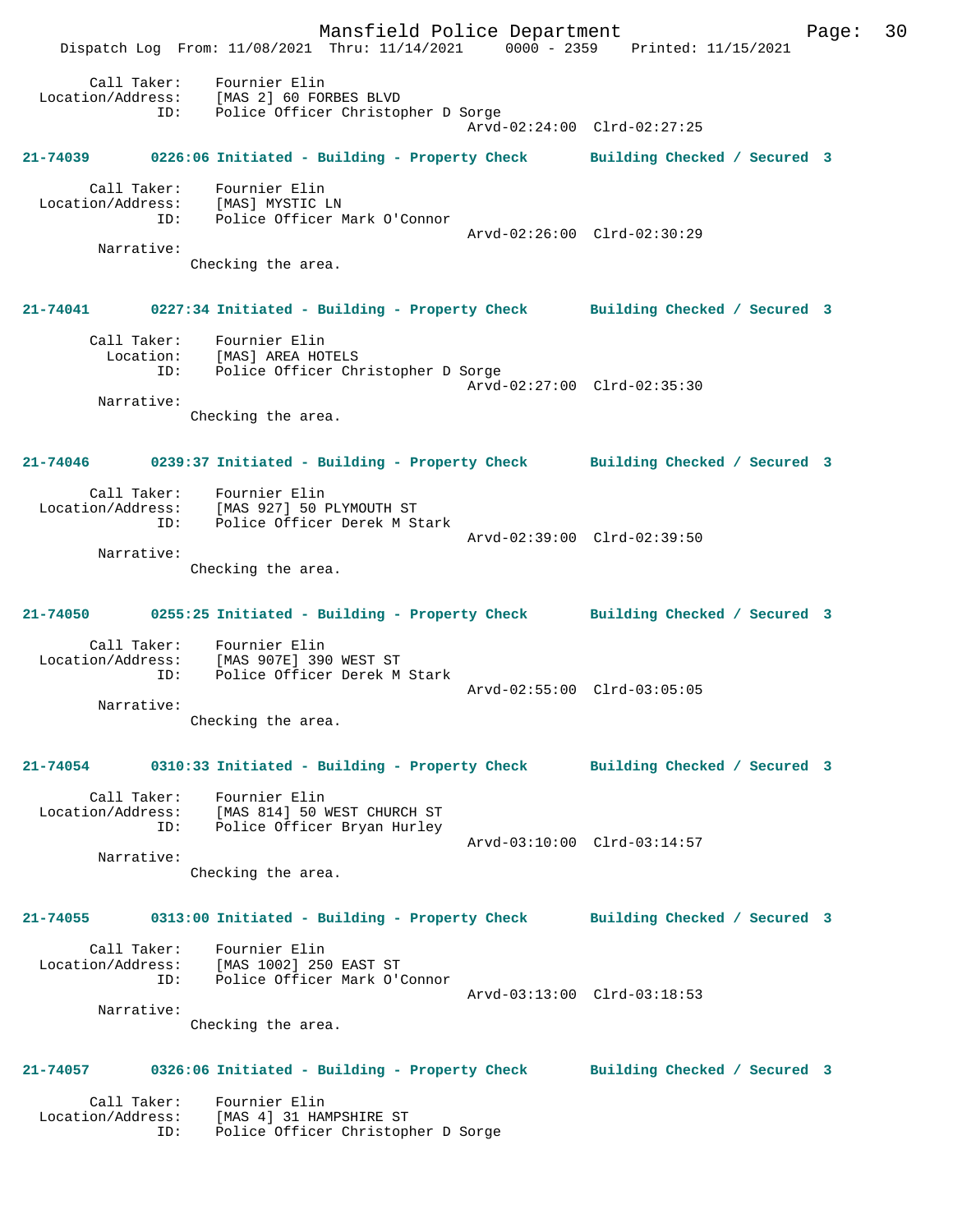Dispatch Log From: 11/08/2021 Thru: 11/14/2021 0000 - 2359 Printed: 11/15/2021 Arvd-03:26:00 Clrd-03:33:48 Narrative: Checking the area. **21-74059 0333:02 Initiated - Building - Property Check Building Checked / Secured 3** Call Taker: Fournier Elin Location/Address: [MAS] OAK ST ID: Police Officer Derek M Stark Arvd-03:33:00 Clrd-03:33:32 Narrative: Checking the area. **21-74061 0338:06 Initiated - Animal Complaints Services Rendered 3**  Call Taker: TARA LAKO Vicinity of: [MAS] 265 PRATT ST ID: Police Officer Christopher D Sorge Arvd-03:38:00 Clrd-03:39:45 Narrative: Out with a dog in the area Narrative: M10 reunited dog with elderly owner at 255 Pratt St. **21-74063 0346:42 Alarm - Assist Fire Department Referred to Other Agency 2** Call Taker: Fournier Elin Location/Address: [MAS 907D] 390 WEST ST Apt. #D ID: Police Officer Derek M Stark Disp-03:48:42 Arvd-03:51:39 Clrd-04:02:32 Narrative: Assisting FD with a medical incident. Nature: fire alarm activation Narrative: M12 reports lab company on scene Narrative: Accidental trip from workers on site **21-74064 0348:08 Initiated - Motor Vehicle Stop Unfounded/Unverifed 3** Call Taker: Fournier Elin<br>Vicinity of: [MAS 804A] 170 Vicinity of: [MAS 804A] 170 SCHOOL ST ID: Police Officer Bryan Hurley Arvd-03:48:00 Clrd-03:51:17 ID: Police Officer Christopher D Sorge Disp-03:50:16 Arvd-03:51:10 Clrd-03:51:15 Vehicle: GRY 2018 NISS MURANO Reg: PC MA 9PK598 VIN: 5N1AZ2MH0JN191571 Narrative: Out with MVST Narrative: Registry error, came back as revoked insurance. Units clear **21-74065 0411:18 Initiated - Building - Property Check Building Checked / Secured 3**

 Call Taker: Fournier Elin Location/Address: [MAS 840] 280 SCHOOL ST ID: Police Officer Derek M Stark Arvd-04:11:00 Clrd-04:18:48

Narrative:

Checking the area.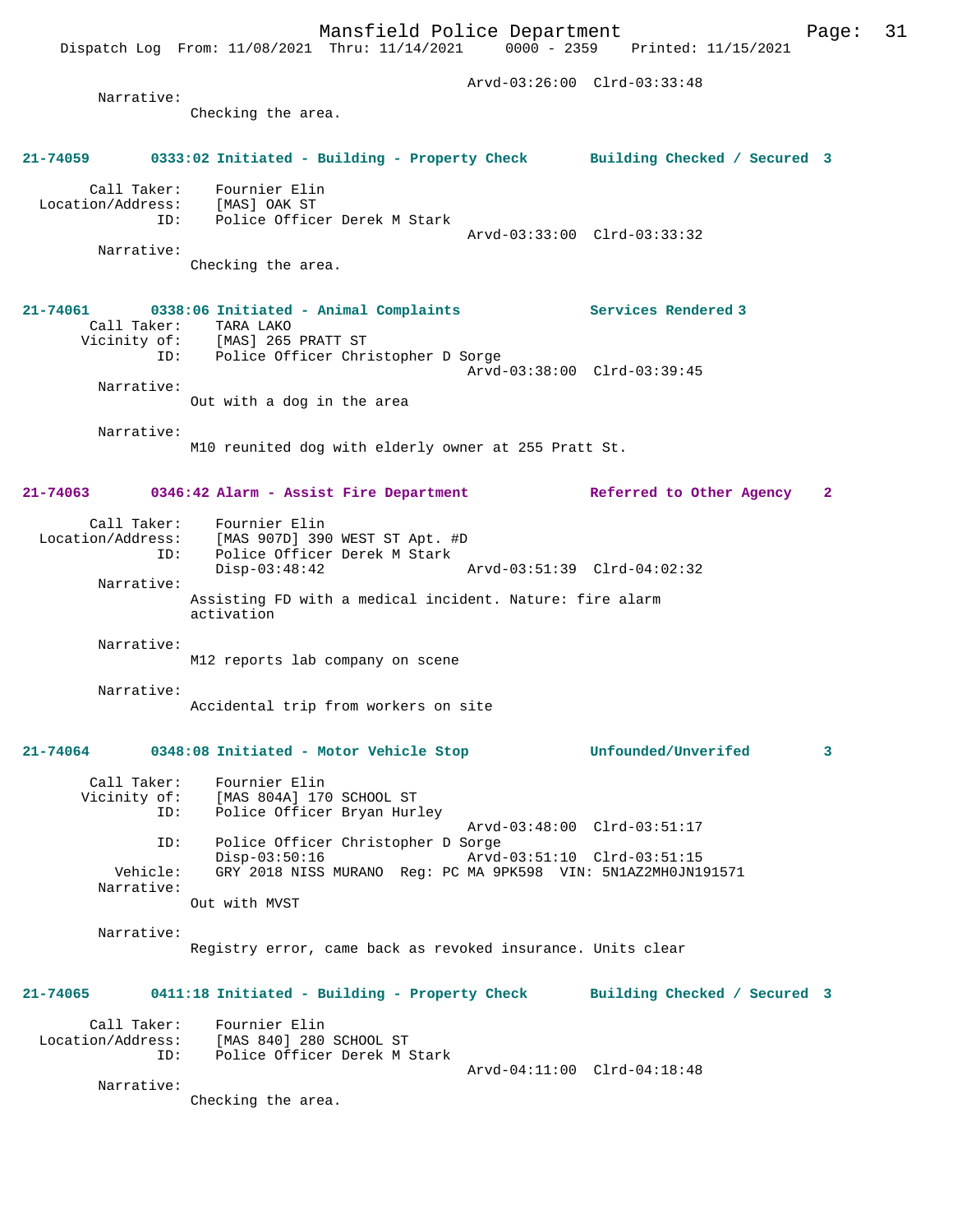**21-74067 0454:26 911 - Assist Fire Department Referred to Other Agency 2**

| Location/Address: [MAS 417G]<br>ID:<br>ID:<br>Narrative: | Call Taker: Fournier Elin<br>Police Officer Mark O'Connor<br>$Disp-04:55:50$<br>Police Officer Bryan Hurley<br>$Disp-04:56:56$ | Arvd-04:56:59 Clrd-04:57:01<br>Arvd-05:00:55 Clrd-05:09:05 |                           |   |
|----------------------------------------------------------|--------------------------------------------------------------------------------------------------------------------------------|------------------------------------------------------------|---------------------------|---|
| Narrative:                                               |                                                                                                                                |                                                            |                           |   |
|                                                          | 21-74070 0602:47 Initiated - Motor Vehicle Stop Citation / Warning Issued                                                      |                                                            |                           | 3 |
| Call Taker:<br>ID:                                       | Fournier Elin<br>Vicinity of: [MAS H4697] 67 EAST ST<br>Police Officer Mark O'Connor                                           |                                                            |                           |   |
| ID:                                                      | Police Officer Christopher D Sorge                                                                                             | Arvd-06:02:00 Clrd-06:09:00                                |                           |   |
| Vehicle:<br>Narrative:                                   | $Disp-06:05:51$<br>GRY 2014 FORD FOCUS Req: PC MA 7CS779 VIN: 1FADP3K2XEL267879<br>Out with MVST                               |                                                            |                           |   |
| Narrative:                                               | Citation issued to the operator                                                                                                |                                                            |                           |   |
|                                                          | 21-74076 0628:52 Initiated - Motor Vehicle Stop Citation / Warning Issued                                                      |                                                            |                           | 3 |
| ID:                                                      | Call Taker: Fournier Elin<br>Vicinity of: [MAS 871] 789 EAST ST<br>Police Officer Mark O'Connor                                | Arvd-06:28:00 Clrd-06:45:06                                |                           |   |
| ID:                                                      | Sergeant David Schepis                                                                                                         |                                                            |                           |   |
| ID:                                                      | $Disp-06:33:44$<br>Police Officer Christopher D Sorge<br>$Disp-06:35:22$                                                       | Arvd-06:33:49 Clrd-06:45:05<br>Arvd-06:35:25 Clrd-06:45:08 |                           |   |
| Vehicle:<br>Narrative:                                   | GRY 2014 HOND ACCORD Reg: PC MA 3BFW84 VIN: 1HGCR2F70EA287944                                                                  |                                                            |                           |   |
|                                                          | Out with MVST                                                                                                                  |                                                            |                           |   |
| Narrative:                                               | M6 states all units clear, citation issued for speeding.                                                                       |                                                            |                           |   |
|                                                          | 21-74107 1008:37 Initiated - Motor Vehicle Stop                                                                                |                                                            | Citation / Warning Issued | 3 |
| Call Taker:<br>Location/Address:<br>ID:                  | Emily Archer<br>[MAS H1881] 1300 WEST ST<br>Police Officer David J Pepicelli                                                   | Arvd-10:08:00 Clrd-10:12:43                                |                           |   |
| Vehicle:<br>Narrative:                                   | BLK 2012 NISS SENTRA Reg: PC MA 1VV836 VIN: 3N1AB6AP3CL763931<br>MVST                                                          |                                                            |                           |   |
| Narrative:                                               | Citation issued for speeding West St at Westview.                                                                              |                                                            |                           |   |
| 21-74112                                                 | 1022:06 Phone - Building - Property Check Building Checked / Secured 3                                                         |                                                            |                           |   |
| Call Taker:<br>ID:                                       | Emily Archer<br>Location/Address: [MAS 1042] 321 SCHOOL ST<br>Police Officer David J Pepicelli<br>$Disp-10:22:31$              | Arvd-10:22:33 Clrd-10:22:36                                |                           |   |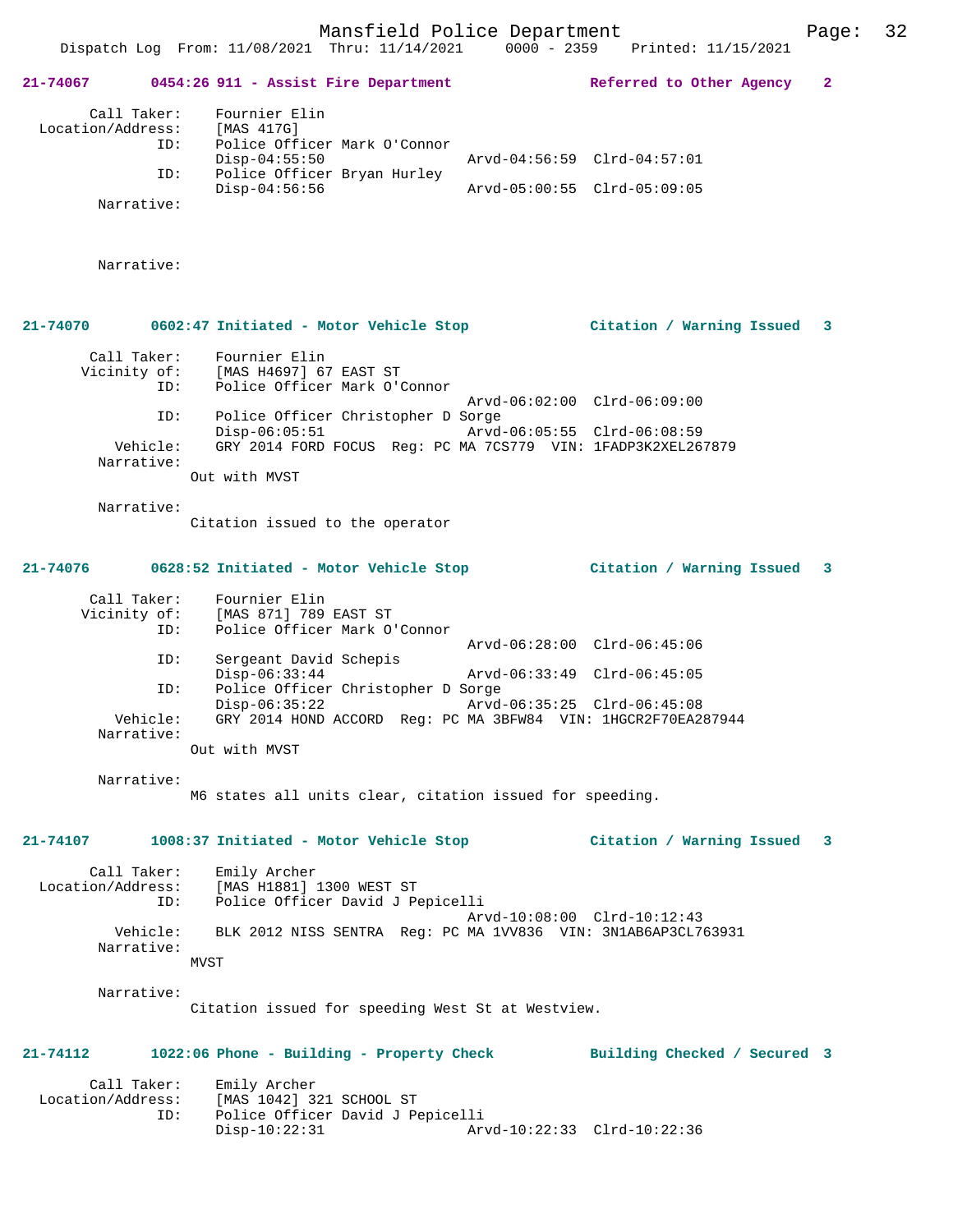Mansfield Police Department Page: 33 Dispatch Log From: 11/08/2021 Thru: 11/14/2021 0000 - 2359 Printed: 11/15/2021 Narrative: Checking the area. **21-74113 1025:33 Initiated - Motor Vehicle Stop Citation / Warning Issued 3** Call Taker: Emily Archer Location/Address: [MAS 442] 40 BALCOM ST ID: Police Officer David J Pepicelli Arvd-10:25:00 Clrd-10:29:48 Vehicle: GRY 2016 MITS OUTLAN Reg: PC MA 5KV992 VIN: JA4AZ3A36GZ012478 Narrative: MVST Narrative: Citation issued for speeding on Balcom St at Clare Ave. **21-74116 1036 Initiated - Community Policing Services Rendered 3**  Call Taker: Police Officer Derek M Stark Location/Address: [MAS 334] 2 PARK ROW ID: Police Officer Derek M Stark Arvd-10:37:00 Clrd-11:10:28 **21-74117 1038:51 Initiated - Motor Vehicle Stop Citation / Warning Issued 3** Call Taker: Emily Archer Location/Address: [MAS] 792 WEST ST ID: Police Officer David J Pepicelli Arvd-10:38:00 Clrd-10:45:54 Vehicle: WHI 2015 HOND ACCORD Reg: PC MA 5RR969 VIN: 1HGCR2F84FA179840 Narrative: MVST Narrative: M11 states citation issued for speeding. **21-74123 1108:25 Phone - Suspicious Actv / Persn / Veh Services Rendered 2**  Call Taker: Dispatcher Jacques Ryan<br>Location/Address: [MAS 281A] 1 CROCKER ST Location/Address: [MAS 281A] 1 CROCKER ST ID: Police Officer Derek M Stark Disp-11:11:18 Arvd-11:15:43 Clrd-11:22:57 Narrative: In the gazebo there is a suitcase and there is no one there by it Narrative: Small black carry-on suitcase Narrative: M12 states it is an empty musician case, he will secure it, and wait for the band students to return to see if it belongs to them. Narrative: case has been returned to owner. **21-74124 1113:54 Initiated - Building - Property Check Building Checked / Secured 3** Call Taker: Emily Archer Location/Address: [MAS] 280 SCHOOL ST ID: Police Officer David J Pepicelli Arvd-11:13:00 Clrd-11:34:21 Narrative: Checking the area. **21-74126 1130:50 Initiated - Road Hazards Services Rendered 3**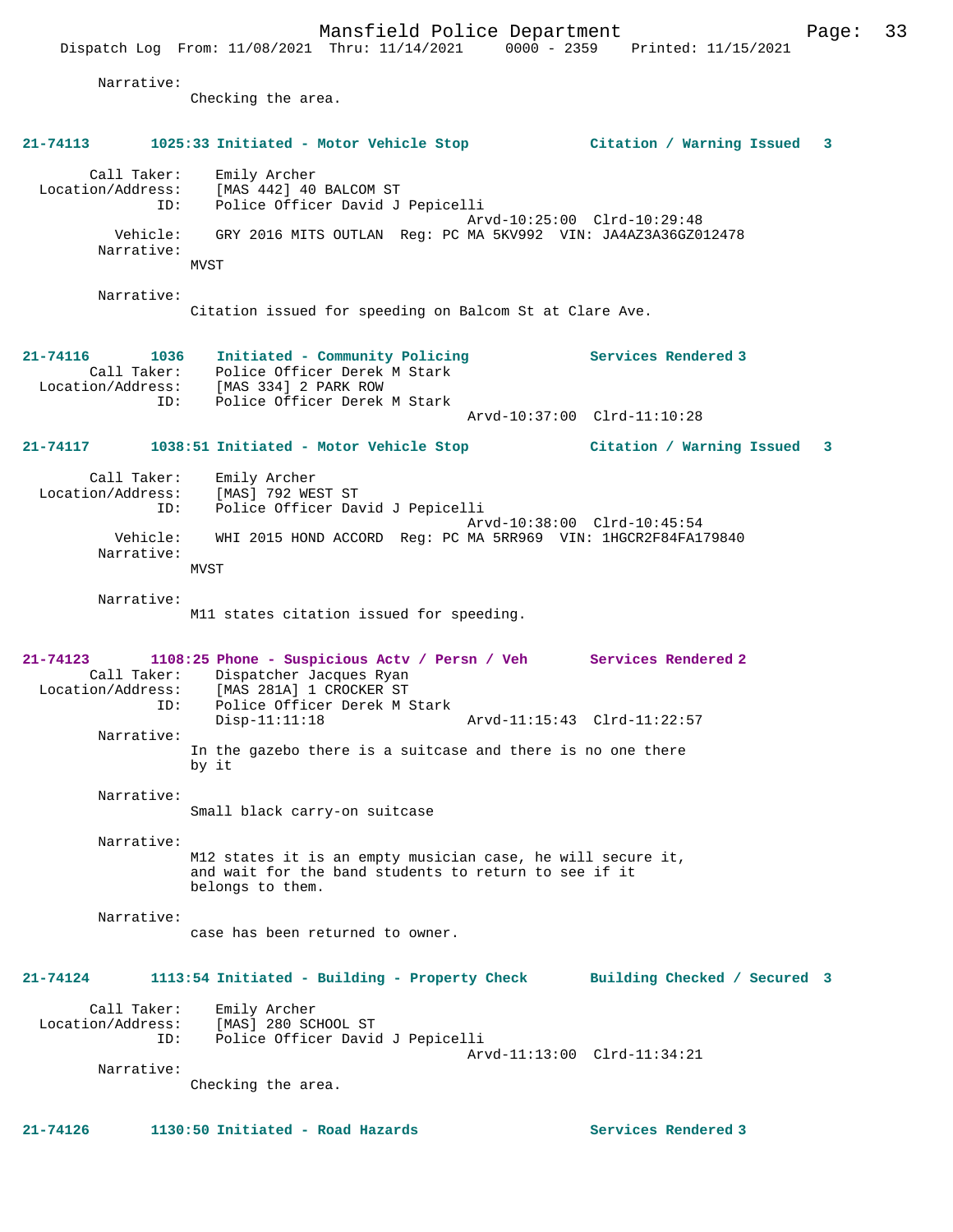Mansfield Police Department Page: 34 Dispatch Log From: 11/08/2021 Thru: 11/14/2021 0000 - 2359 Printed: 11/15/2021 Call Taker: Emily Archer Location/Address: [MAS] HELENA CIR<br>ID: Sergeant Brian D Sergeant Brian P Thibault Arvd-11:30:00 Clrd-11:41:35 Narrative: M1 states he recieved a call direct regarding a tree crew in the road way with out a detail. Narrative: M1 states it was Walnut Tree Service, they have a large crane on side of road, traffic is passable on the grass shoulder, and they have a spotter. They should be clear in 30-45 mins. **21-74128 1142:30 Phone - 911 Hang-ups & Verifications Unfounded/Unverifed 2** Call Taker: Dispatcher Jacques Ryan<br>Location/Address: [MAS H4811] 197 GILBERT ess: [MAS H4811] 197 GILBERT ST<br>ID: Police Officer David J Pep Police Officer David J Pepicelli Disp-11:50:39 Clrd-11:52:25<br>ID: Police Officer David J Pepicelli Police Officer David J Pepicelli Disp-11:56:33 Arvd-11:59:10 Clrd-12:12:19 Narrative: Checking on a 911 hang up. No answer on callbacks Contact made?:no Cellphone? (y/n):yes Uncertainty radius:9 meters Narrative: M11 on scene Narrative: M11 states he spoke to the residents of 197 Gilbert St and they did not call 911. **21-74129 1149:43 Initiated - Building - Property Check Building Checked / Secured 3** Call Taker: Emily Archer<br>on/Address: The Contract on Contract of Location/Address: [MAS 1002] 250 EAST ST ID: Detective Patrick J Pennie Arvd-11:49:00 Clrd-12:03:45 Narrative: Checking the area. **21-74130 1152:32 Initiated - Motor Vehicle Stop Citation / Warning Issued 3** Call Taker: Emily Archer<br>.on/Address: [MAS] RTE 140 NB Location/Address:<br>ID: Police Officer David J Pepicelli Arvd-11:52:00 Clrd-11:56:26 Vehicle: WHI 2021 MAZD CX-5 Reg: PC MA 2HBH36 VIN: JM3KFBDM3M1439877 Narrative: mvst Narrative: M11 states citation issued for speeding Rt 140S by 495. **21-74140 1304:27 Initiated - Child Safety Seat Program Services Rendered 3**  Call Taker: Emily Archer Location/Address: [MAS 451B] 500 EAST ST<br>ID: Detective Patrick J Per Detective Patrick J Pennie Arvd-13:04:00 Clrd-13:30:39 Vehicle: Reg: MA 521KD1 Narrative: Officer installing child passenger seat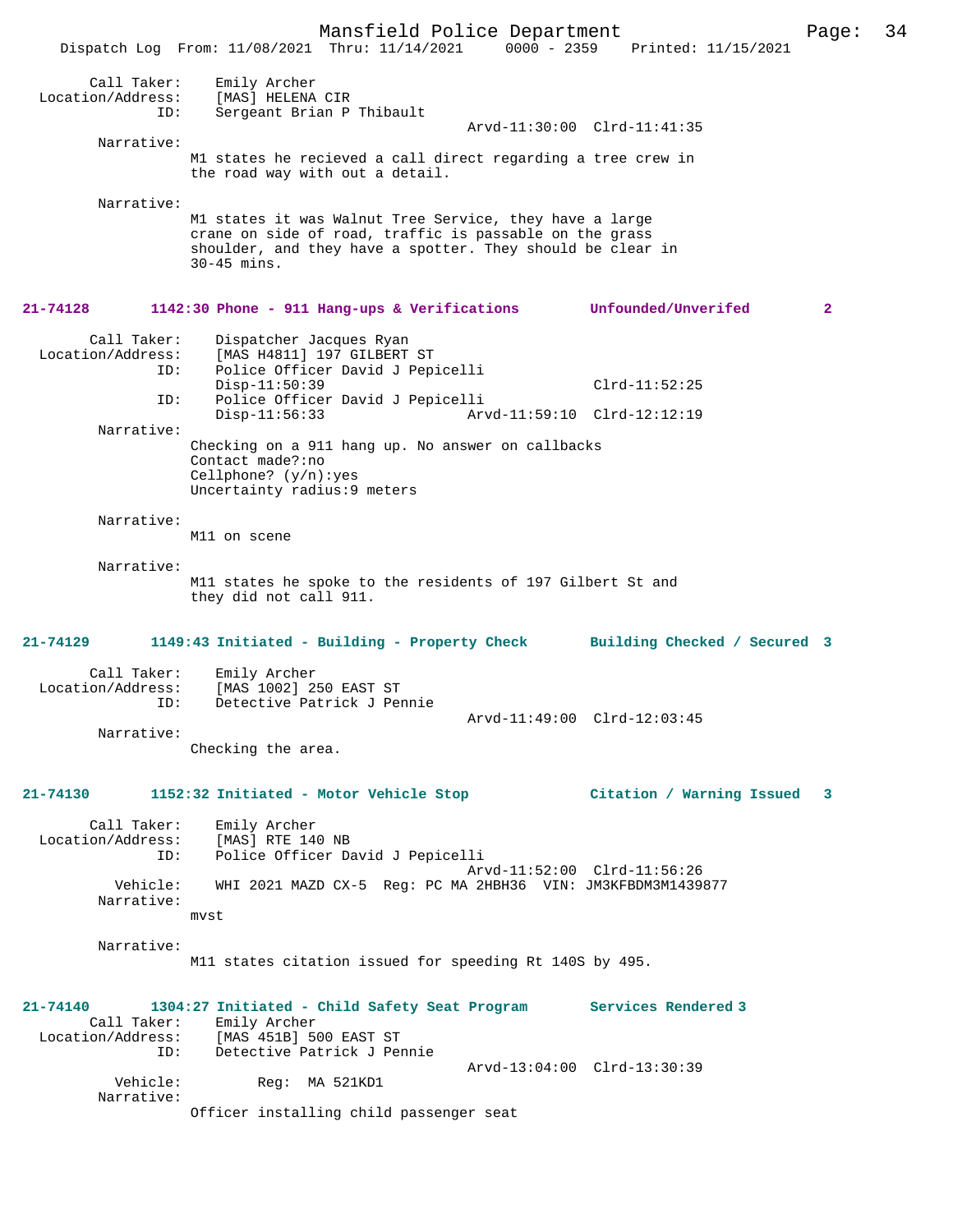Dispatch Log From: 11/08/2021 Thru: 11/14/2021 0000 - 2359 Printed: 11/15/2021

| 21-74141<br>Call Taker:                 | 1305:58 Phone - Disabled Motor Vehicle<br>William Casey                                                                            | <b>Vehicle Towed</b><br>3   |
|-----------------------------------------|------------------------------------------------------------------------------------------------------------------------------------|-----------------------------|
| Location/Address:<br>ID:                | [MAS] 363 NORTH MAIN ST @ 54 CHAUNCY ST<br>Police Officer Derek M Stark                                                            |                             |
| ID:                                     | $Disp-13:06:45$<br>Sergeant Brian P Thibault                                                                                       | Arvd-13:08:47 Clrd-13:39:23 |
| Vehicle:                                | $Disp-13:11:15$<br>Reg: MA 949AV                                                                                                   | Arvd-13:18:40 Clrd-13:18:42 |
| Vehicle:<br>Narrative:                  | WHI 2017 GMC UT YUKOXL Reg: PC MA 5GF211 VIN: 1GKS2GKC6HR312127                                                                    |                             |
|                                         | Reported DMV in the area.                                                                                                          |                             |
| Narrative:                              | Private tow enroute                                                                                                                |                             |
| Narrative:                              | M12 requests Central to be notified.                                                                                               |                             |
| Narrative:                              | Central st en route                                                                                                                |                             |
| Narrative:                              | M1 states they moved the vehicle, and M12 will stand by for<br>Central Street.                                                     |                             |
| Narrative:                              | Central Street on location.                                                                                                        |                             |
| Narrative:                              |                                                                                                                                    |                             |
|                                         | M12 states Central St has the vehicle as a private tow to<br>the dealership.                                                       |                             |
| 21-74153                                | 1446:56 Phone - Motor Veh Acc - No Injury                                                                                          | Services Rendered 1         |
| Call Taker:                             | William Casey<br>Location/Address: [MAS 187] 515 WEST ST                                                                           |                             |
| ID:<br>ID:                              | Police Officer David J Pepicelli<br>$Disp-14:48:07$<br>Sergeant Brian P Thibault                                                   | Arvd-14:58:27 Clrd-15:08:28 |
| ID:                                     | $Disp-14:48:12$<br>Police Officer David J Pepicelli                                                                                | $Clrd-14:49:04$             |
| Vehicle:                                | Disp-15:23:11<br>WHI 2016 TOYT COROLLA Req: PC MA 2TXP24 VIN: 5YFBPRHEXGP411530                                                    | Arvd-15:27:12 Clrd-15:34:59 |
| Narrative:                              | 2 car mva no injuries                                                                                                              |                             |
| Narrative:                              | M11 states this is a mva leave scene, and will be gathering<br>more information with the school.                                   |                             |
| Narrative:                              |                                                                                                                                    |                             |
|                                         | M11 en route to speak with the director.                                                                                           |                             |
| Narrative:                              | M11 states a note weas left inside the vehicle, and he will<br>attempt to make contact with the party that left at the<br>station. |                             |
| $21 - 74154$                            | 1449:08 Initiated - Assist Other Agency                                                                                            | Services Rendered 3         |
| Call Taker:<br>Location/Address:<br>ID: | Emily Archer<br>[MAS] 280 SCHOOL ST<br>Police Officer Derek M Stark                                                                | Arvd-14:49:00 Clrd-15:41:19 |
| ID:                                     | Police Officer David J Pepicelli<br>$Disp-15:09:12$                                                                                | Arvd-15:12:09 Clrd-15:23:03 |
| Narrative:                              | Front desk reports multiple calls for power outage at the                                                                          |                             |
|                                         | mall.                                                                                                                              |                             |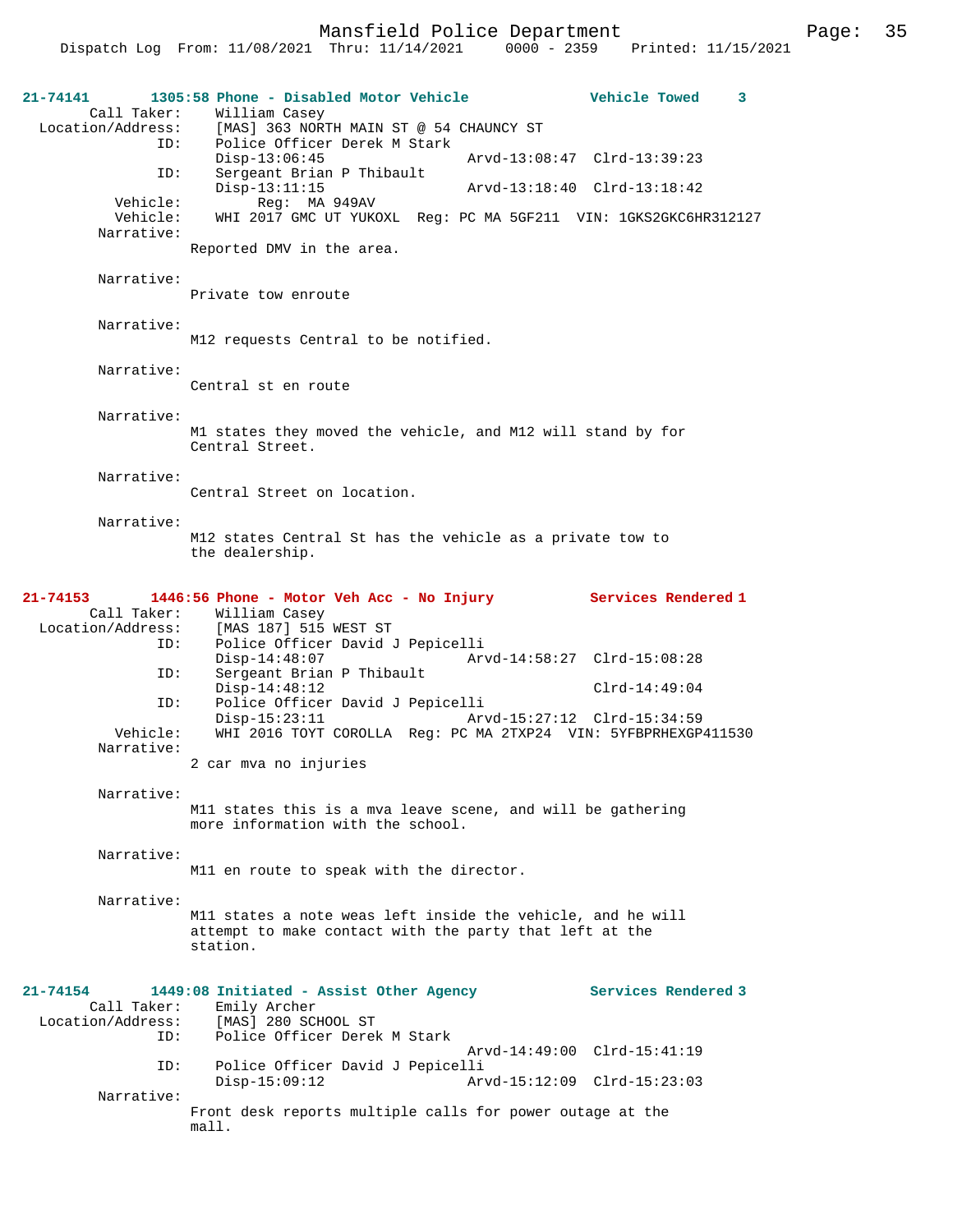|                                                                               | 10110122022202200<br>- - - -<br>Dispatch Log From: 11/08/2021 Thru: 11/14/2021 0000 - 2359 Printed: 11/15/2021                                                                                                                                                                                                                                                                                                                                                                                                                                      |
|-------------------------------------------------------------------------------|-----------------------------------------------------------------------------------------------------------------------------------------------------------------------------------------------------------------------------------------------------------------------------------------------------------------------------------------------------------------------------------------------------------------------------------------------------------------------------------------------------------------------------------------------------|
| Narrative:                                                                    | Front desk contacted MELD.                                                                                                                                                                                                                                                                                                                                                                                                                                                                                                                          |
| Narrative:                                                                    | M12 states lights appear to be cycling normally.                                                                                                                                                                                                                                                                                                                                                                                                                                                                                                    |
| Narrative:                                                                    | M11 states the M12 is standing by, some of the busineses are<br>closing.                                                                                                                                                                                                                                                                                                                                                                                                                                                                            |
| Narrative:                                                                    | M12 cleared to assist in a MV stop.                                                                                                                                                                                                                                                                                                                                                                                                                                                                                                                 |
| 21-74160<br>Call Taker:<br>ID:<br>ID:<br>ID:<br>ID:<br>Vehicle:<br>Narrative: | 1527:48 Phone - Erratic Oper MV / Road Rage Arrest(s) Made<br>3<br>Emily Archer<br>Location/Address: [MAS] EASTMAN ST<br>Detective Patrick J Pennie<br>Arvd-15:30:49 Clrd-16:15:40<br>Disp-15:29:21<br>Sergeant Brian P Thibault<br>Disp-15:33:07<br>Arvd-15:33:09 Clrd-16:16:57<br>Police Officer Derek M Stark<br>Arvd-15:42:08 Clrd-16:05:25<br>$Disp-15:41:53$<br>Police Officer David J Pepicelli<br>Disp-16:17:12<br>Arvd-16:40:12 Clrd-17:58:08<br>GRY 2013 HOND ACCORD Reg: PC MA 8HN619 VIN: 1HGCR2F53DA150865<br>Easton had calls for ERO |
| Narrative:                                                                    | M10 off behind the vehicle.                                                                                                                                                                                                                                                                                                                                                                                                                                                                                                                         |
| Narrative:                                                                    | M10 states passing Bicentennial court.                                                                                                                                                                                                                                                                                                                                                                                                                                                                                                              |
| Narrative:                                                                    | M1 states vehicle is parked at Bicennial Court.                                                                                                                                                                                                                                                                                                                                                                                                                                                                                                     |
| Narrative:                                                                    | M1 states party is being detained.                                                                                                                                                                                                                                                                                                                                                                                                                                                                                                                  |
| Narrative:                                                                    | M1 states female is in custody.                                                                                                                                                                                                                                                                                                                                                                                                                                                                                                                     |
| Narrative:                                                                    | M12 states transporting to the station at 1543 hours,<br>starting mileage 2071. M12 states off at the station, ending<br>2071.                                                                                                                                                                                                                                                                                                                                                                                                                      |
| Narrative:                                                                    | M11 states off at the station assisting with booking.                                                                                                                                                                                                                                                                                                                                                                                                                                                                                               |
| Narrative:                                                                    | See AR for further. Citation issued failure to stop for<br>police, speed, and negligent operation.                                                                                                                                                                                                                                                                                                                                                                                                                                                  |
| Narrative:                                                                    |                                                                                                                                                                                                                                                                                                                                                                                                                                                                                                                                                     |
| Narrative:                                                                    | M12 states vehicle has been secured.                                                                                                                                                                                                                                                                                                                                                                                                                                                                                                                |
| Narrative:                                                                    |                                                                                                                                                                                                                                                                                                                                                                                                                                                                                                                                                     |
| Narrative:                                                                    |                                                                                                                                                                                                                                                                                                                                                                                                                                                                                                                                                     |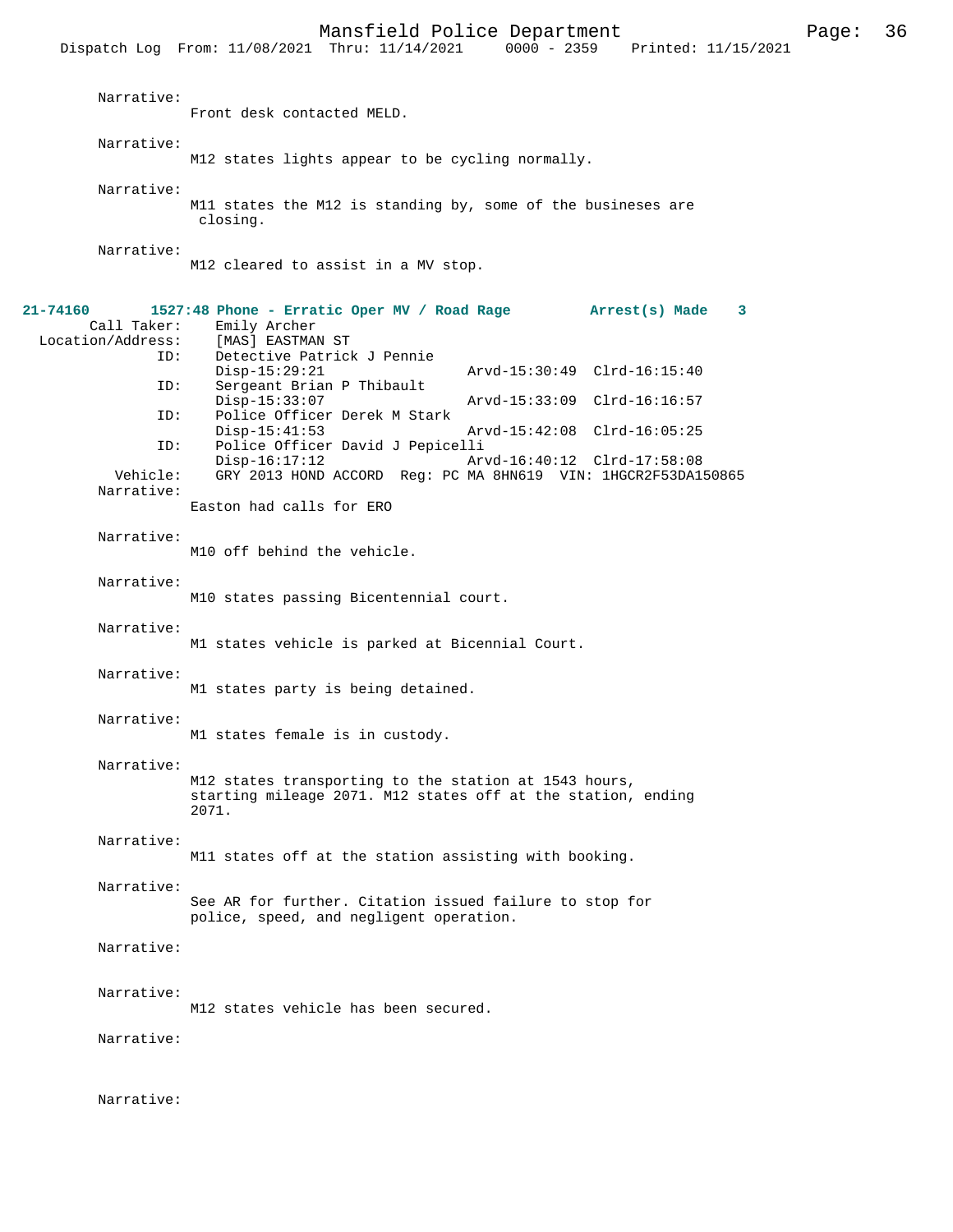## Narrative:

Narrative:

| Refer To Summons:<br>Summons:<br>Address:<br>Age:<br>Charges: | $21MAS-432-AR$<br>COONEY, SHANNEN PAIGE<br>30 BICENTENNIAL CT Apt. #L MANSFIELD, MA<br>25<br>STOP FOR POLICE, FAIL<br>NEGLIGENT OPERATION OF MOTOR VEHICLE<br>SPEEDING RATE OF SPEED EXCEEDING POSTED LIMIT |   |
|---------------------------------------------------------------|-------------------------------------------------------------------------------------------------------------------------------------------------------------------------------------------------------------|---|
| 21-74175                                                      | Unfounded/Unverifed<br>1714:11 Phone - Assist Other Agency                                                                                                                                                  | 3 |
| Call Taker:<br>ID:<br>Narrative:                              | Emily Archer<br>Location/Address: [MAS] 800 SOUTH MAIN ST<br>Police Officer Danielle C Titus<br>$Disp-17:17:00$<br>Arvd-17:22:14 Clrd-17:25:16                                                              |   |
|                                                               | Mansfield PD advised of a report in Norton on Mansfield Ave<br>for people trying to break into a vehicle. Described as a<br>sedan, with two occupants.                                                      |   |
| Narrative:                                                    | M12 clear, area search negative.                                                                                                                                                                            |   |
| 21-74182                                                      | 1812:51 Phone - Erratic Oper MV / Road Rage Unfounded/Unverifed                                                                                                                                             | 3 |
| Call Taker:<br>Location/Address:<br>ID:                       | Dispatcher Jacques Ryan<br>[MAS H3066] 1101 WEST ST<br>Police Officer Danielle C Titus<br>$Disp-18:14:51$<br>$Clrd-18:26:59$                                                                                |   |
| ID:<br>Vehicle:                                               | Police Officer Danielle C Titus<br>Disp-18:28:12<br>Arvd-18:28:15 Clrd-18:31:53<br>WHI 2013 NISS ALTIMA Reg: PC MA 1BGJ63 VIN: 1N4AL3AP4DN468868                                                            |   |
| Narrative:                                                    | Erratic operator on west st headed toward north<br>attleborough                                                                                                                                             |   |
| Narrative:                                                    | Nissan altima color white                                                                                                                                                                                   |   |
| Narrative:                                                    | North Attleboro advised.                                                                                                                                                                                    |   |
| Narrative:                                                    | M12 states she is in the area.                                                                                                                                                                              |   |
| Narrative:                                                    | M12 states area checked negative in the Bungay Street area.                                                                                                                                                 |   |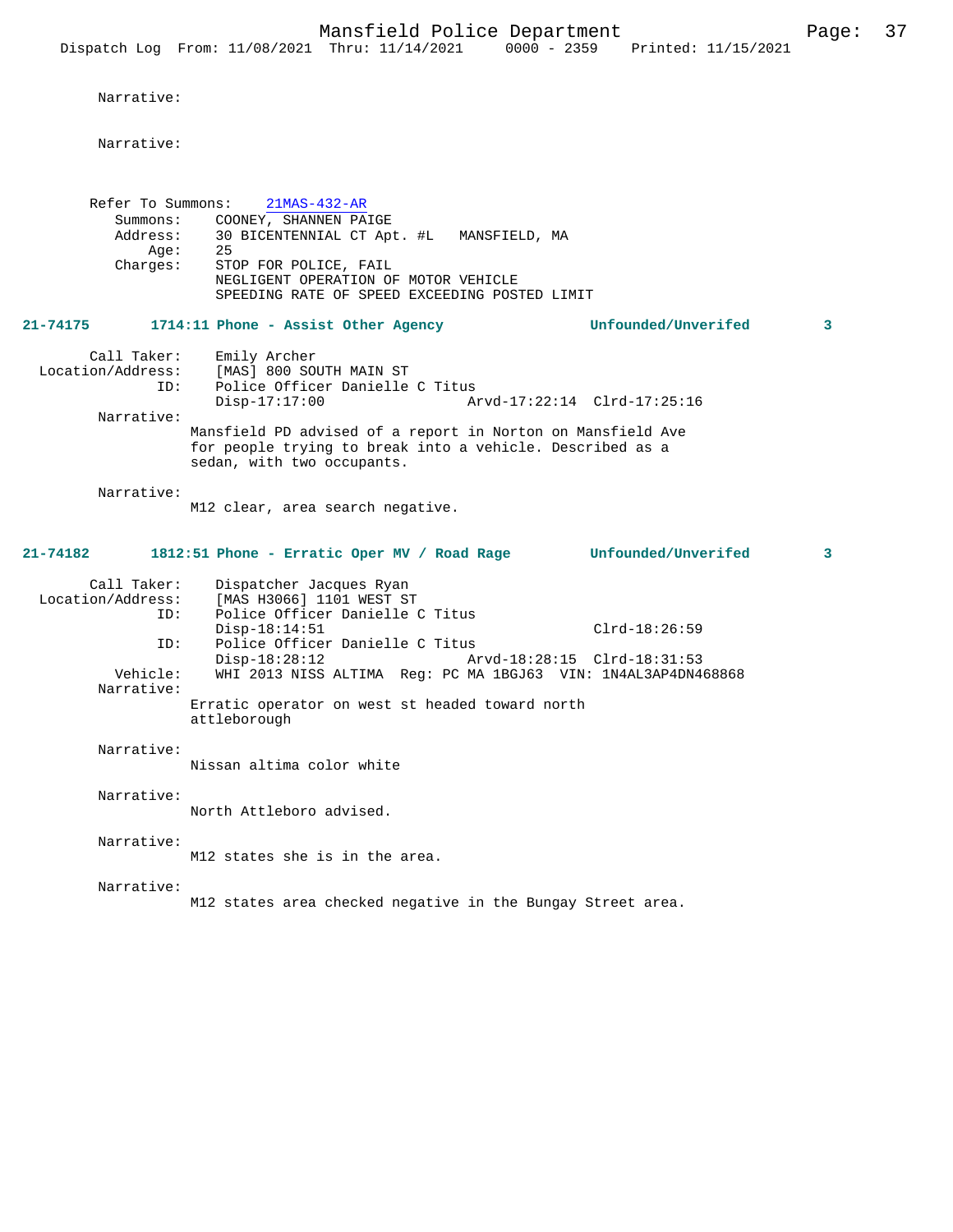| Call Taker:       | Emily Archer                                              |  |                             |                |
|-------------------|-----------------------------------------------------------|--|-----------------------------|----------------|
| Location/Address: | [FOX] 67 MORSE ST                                         |  |                             |                |
| ID:               | Police Officer David J Pepicelli                          |  |                             |                |
|                   | $Disp-18:22:40$                                           |  | $Clrd-18:27:43$             |                |
| ID:               | Sergeant Jeffrey G Bombard                                |  |                             |                |
|                   | $Disp-18:22:44$                                           |  | $Clrd-18:27:46$             |                |
| Narrative:        |                                                           |  |                             |                |
|                   | Foxboro PD requesting assitance from Mansfield to assist  |  |                             |                |
|                   | with a call for a person stating there is a hunter at the |  |                             |                |
|                   | door saying they shot a deet.                             |  |                             |                |
|                   |                                                           |  |                             |                |
| Narrative:        |                                                           |  |                             |                |
|                   | M11 advised to cancel per Foxboro.                        |  |                             |                |
| 21-74190          | 1838:07 Phone - 911 Hang-ups & Verifications              |  | Unfounded/Unverifed         | $\overline{a}$ |
|                   |                                                           |  |                             |                |
| Call Taker:       | Dispatcher Jacques Ryan                                   |  |                             |                |
| Location/Address: | [MAS H5775] 608 MAPLE ST                                  |  |                             |                |
| ID:               | Police Officer Danielle C Titus                           |  |                             |                |
|                   | $Disp-18:41:11$                                           |  | $Clrd-18:41:55$             |                |
| ID:               | Police Officer David J Pepicelli                          |  |                             |                |
|                   | $Disp-18:42:04$                                           |  | Arvd-18:45:27 Clrd-18:49:07 |                |
| TD:               | Sergeant Jeffrey G Bombard                                |  |                             |                |
|                   | $Disp-18:45:58$                                           |  | Arvd-18:45:59 Clrd-18:49:05 |                |
| Narrative:        |                                                           |  |                             |                |
|                   | Checking on a 911 hang up. No answer on callback          |  |                             |                |
|                   | Contact made?: no                                         |  |                             |                |
|                   | Cellphone? $(y/n):yes$                                    |  |                             |                |
|                   | Uncertainty radius:                                       |  |                             |                |
|                   |                                                           |  |                             |                |
| Narrative:        |                                                           |  |                             |                |
|                   | M11 states no one called in the house, he is clear.       |  |                             |                |
|                   |                                                           |  |                             |                |
| $21 - 74194$      | 1857:53 Other - Assist Fire Department                    |  | Referred to Other Agency    | $\mathbf{2}$   |
| Call Taker:       | Michael Mezhberg                                          |  |                             |                |
| Location/Address: | [MAS] 12 BONNEY LN                                        |  |                             |                |
| ID:               | Police Officer David J Pepicelli                          |  |                             |                |
|                   | $Disp-18:59:21$                                           |  | Arvd-19:05:18 Clrd-19:16:01 |                |
| Narrative:        |                                                           |  |                             |                |
|                   | Assisting the FD with a fire related incident. Nature:    |  |                             |                |
|                   | master box                                                |  |                             |                |
|                   |                                                           |  |                             |                |
| Narrative:        |                                                           |  |                             |                |
|                   | Ofc Pepicelli reports food one the stove                  |  |                             |                |
|                   |                                                           |  |                             |                |
|                   |                                                           |  |                             |                |

**21-74186 1821:13 Phone - Assist Other Agency Services Rendered 3**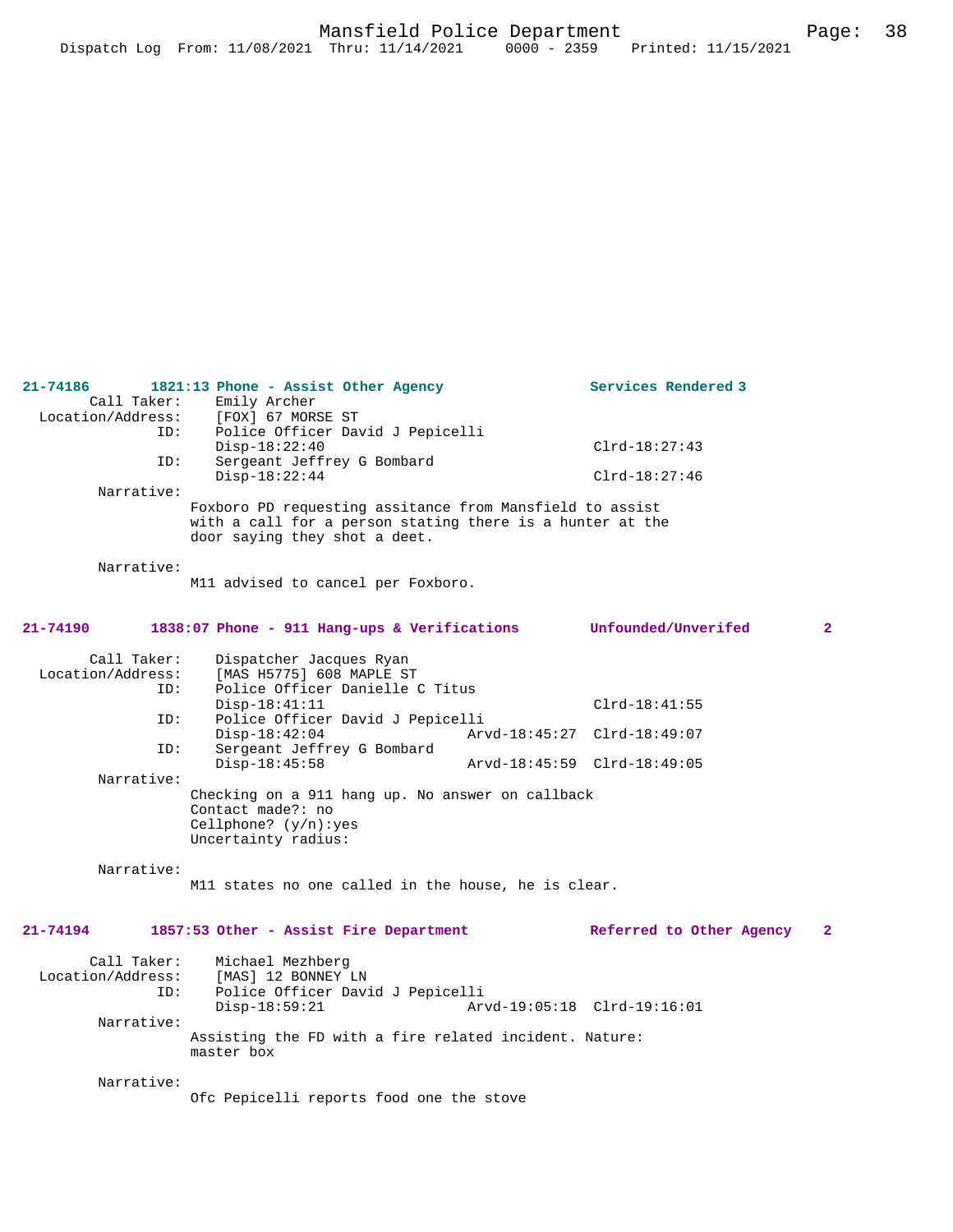| $21 - 74200$      |                           | $1917:47$ 911 - Well Being Check                                                                                                                            | Unfounded/Unverifed                                        | 3 |
|-------------------|---------------------------|-------------------------------------------------------------------------------------------------------------------------------------------------------------|------------------------------------------------------------|---|
| Location/Address: | Call Taker:<br>ID:<br>ID: | Fournier Elin<br>[MAS] 17 FULTON PL Apt. #6<br>Police Officer Danielle C Titus<br>$Disp-19:23:04$<br>Sergeant Jeffrey G Bombard<br>$Disp-19:23:07$          | Arvd-19:24:51 Clrd-19:30:46<br>Arvd-19:26:55 Clrd-19:30:44 |   |
|                   | Vehicle:<br>Narrative:    | RED 2015 NISS ALTIMA Req: PC MA 3AAT71 VIN: 1N4AL3AP0FC222124<br>CP requesting WBC on her son.<br>Has not heard from him<br>since sunday.                   |                                                            |   |
|                   | Narrative:                | Ofc Titus reports the vehicle is not in the parking lot                                                                                                     |                                                            |   |
|                   | Narrative:                | Ofc Titus reports no answer at the apartment, no vehicles in<br>the lot belonging to him, both units clear                                                  |                                                            |   |
| $21 - 74199$      | Call Taker:               | 1920:53 Initiated - Follow up Investigation Services Rendered 3<br>TARA LAKO<br>Location/Address: [MAS] BICENTENNIAL CT                                     |                                                            |   |
|                   | ID:<br>Narrative:         | Police Officer David J Pepicelli                                                                                                                            | Arvd-19:20:00 Clrd-19:40:15                                |   |
|                   |                           | Conducting a follow up in the area to a previously reported<br>incident.                                                                                    |                                                            |   |
| 21-74204          |                           | 1953:11 Phone - Well Being Check                                                                                                                            | Unfounded/Unverifed                                        | 3 |
| Location/Address: | Call Taker:<br>ID:        | Fournier Elin<br>[MAS H6081] 30 PLEASANT ST<br>Sergeant Jeffrey G Bombard<br>$Disp-19:56:03$                                                                | $Clrd-20:11:24$                                            |   |
|                   | ID:                       | Police Officer Jay J Sparrow<br>$Disp-20:03:55$<br>Arvd-20:05:26 Clrd-20:12:16                                                                              |                                                            |   |
|                   | Narrative:                | CP states she hears an elderly woman yelling out. There is a<br>white GMC acadia and jeep cherokee in the driveway                                          |                                                            |   |
|                   | Narrative:                | Ofc Sparrow reports speaking with the homeowner, she is the<br>only one home and checks ok. Homeowner did state she saw<br>someone out walking in the area. |                                                            |   |
|                   | Narrative:                | Ofc Sparrow reports area checks negative.                                                                                                                   |                                                            |   |
| 21-74210          |                           | 2048:38 Initiated - Building - Property Check                                                                                                               | Building Checked / Secured 3                               |   |
| Location/Address: | Call Taker:<br>ID:        | TARA LAKO<br>[MAS 322] 31 HAMPSHIRE ST<br>Police Officer Danielle C Titus                                                                                   |                                                            |   |
|                   | Narrative:                | Checking the area.                                                                                                                                          | Arvd-20:48:00 Clrd-21:14:28                                |   |
| 21-74211          |                           | 2049:44 Initiated - Building - Property Check                                                                                                               | Building Checked / Secured 3                               |   |
| Location/Address: | Call Taker:<br>ID:        | TARA LAKO<br>[MAS 13] 175 FRUIT ST<br>Police Officer Jay J Sparrow                                                                                          |                                                            |   |
|                   | Narrative:                |                                                                                                                                                             | Arvd-20:49:00 Clrd-20:55:25                                |   |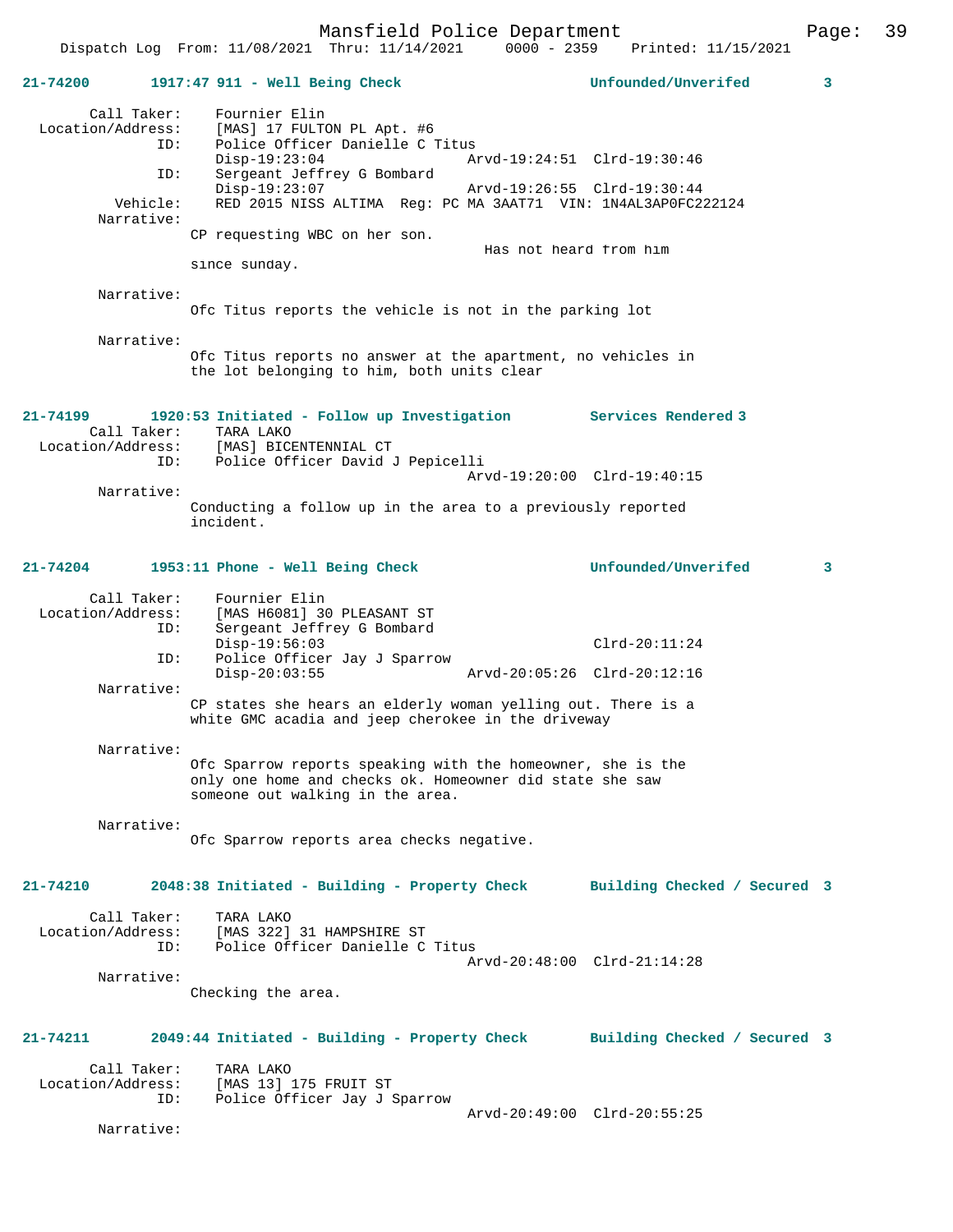Mansfield Police Department Fage: 40 Dispatch Log From: 11/08/2021 Thru: 11/14/2021 0000 - 2359 Printed: 11/15/2021 Checking the area **21-74215 2127:19 Initiated - Building - Property Check Building Checked / Secured 3** Call Taker: TARA LAKO Location/Address: [MAS 411] 60 FORBES BLVD ID: Police Officer Danielle C Titus Arvd-21:27:00 Clrd-21:31:57 Narrative: Checking the area. **21-74219 2202:33 Initiated - Building - Property Check Building Checked / Secured 3** Call Taker: TARA LAKO Location/Address: [MAS 840] 280 SCHOOL ST ID: Police Officer Danielle C Titus Arvd-22:02:00 Clrd-22:14:30 Narrative: Checking the area. **21-74223 2255:58 Initiated - Building - Property Check Building Checked / Secured 3** Call Taker: TARA LAKO Location/Address: [MAS 1002] 250 EAST ST ID: Police Officer Jay J Sparrow Arvd-22:55:00 Clrd-23:09:15 Narrative:

Checking the area.

## **For Date: 11/12/2021 - Friday**

| $21 - 74242$                     |     | 0125:18 Initiated - Building - Property Check               |                             | Building Checked / Secured 3 |  |
|----------------------------------|-----|-------------------------------------------------------------|-----------------------------|------------------------------|--|
| Call Taker:<br>Location/Address: | ID: | TARA LAKO<br>[MAS] MYSTIC LN<br>Police Officer Bryan Hurley | Arvd-01:25:00 Clrd-01:33:00 |                              |  |
| Narrative:                       |     | Checking the area.                                          |                             |                              |  |

#### **21-74248 0135:13 Initiated - Building - Property Check Building Checked / Secured 3**

 Call Taker: TARA LAKO Location/Address: [MAS] NORTH MAIN ST ID: Police Officer Meghan Birnie Arvd-01:35:00 Clrd-01:43:24

 Narrative: Checking the area.

#### **21-74250 0137:09 Initiated - Building - Property Check Building Checked / Secured 3**

| Call Taker: | TARA LAKO                       |
|-------------|---------------------------------|
| Location:   | [MAS] AREA HOTELS               |
| TD:         | Police Officer Danielle C Titus |
|             | Arvd-01:37:00 Clrd-02:07:52     |
| Narrative:  |                                 |

Checking the area.

# **21-74265 0200:53 Initiated - Building - Property Check Building Checked / Secured 3**

 Call Taker: Stephen Martell Location/Address: [MAS] COPELAND DR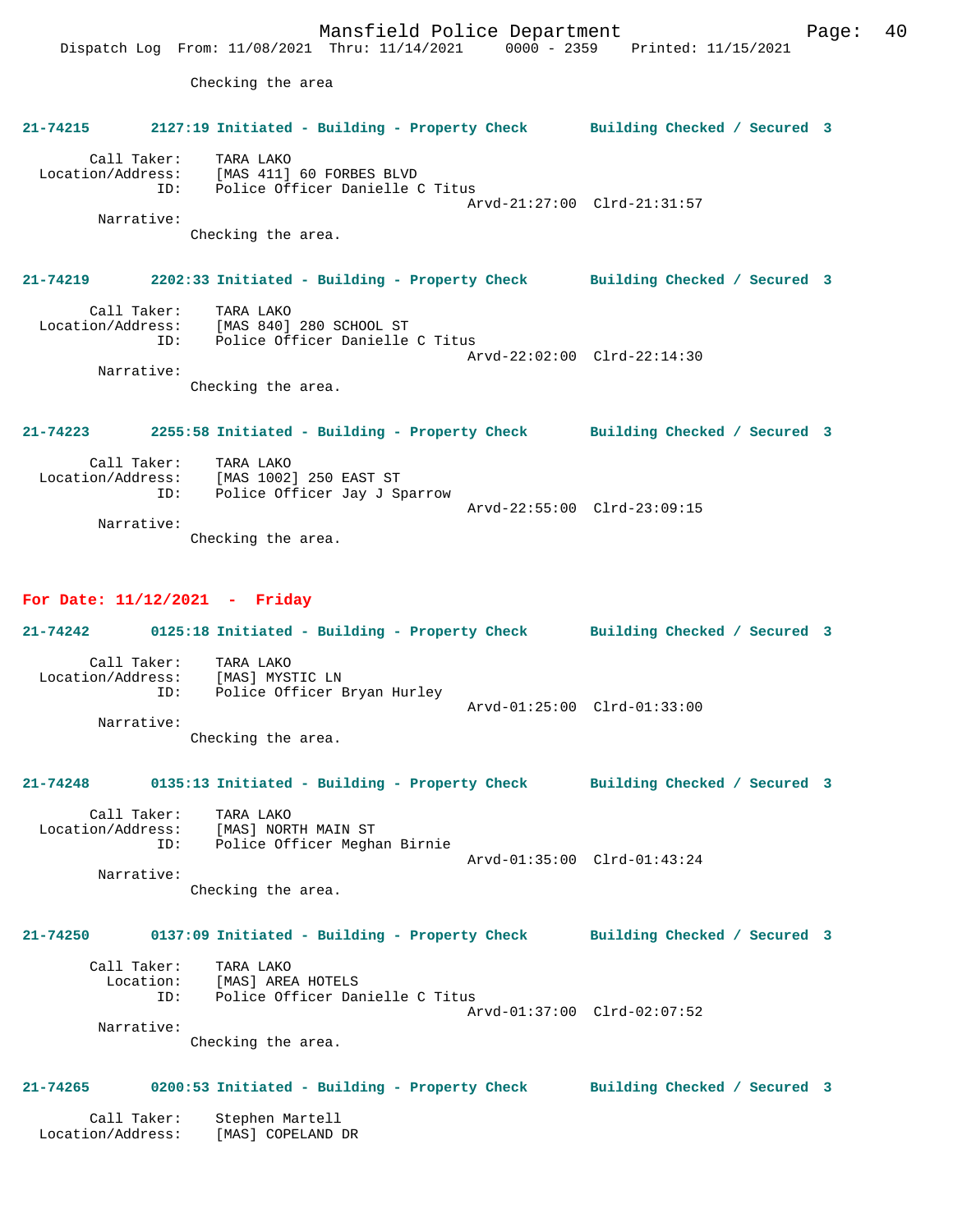Mansfield Police Department Page: 41 Dispatch Log From:  $11/08/2021$  Thru:  $11/14/2021$  0000 - 2359 ID: Police Officer Meghan Birnie Arvd-02:00:00 Clrd-02:10:31 Narrative: Checking the area. **21-74270 0209:26 Phone - Suspicious Actv / Persn / Veh Unfounded/Unverifed 2** Call Taker: Fournier Elin Location/Address: [MAS H2697] 40 MAVERICK DR ID: Police Officer Danielle C Titus Disp-02:10:58 Arvd-02:17:33 Clrd-02:33:56 Police Officer Meghan Birnie<br>Disp-02:11:04 Disp-02:11:04 Arvd-02:15:04 Clrd-02:34:06<br>ID: Sergeant David Schepis Sergeant David Schepis<br>Disp-02:20:19 Disp-02:20:19 Arvd-02:20:21 Clrd-02:34:04 Narrative: CP reported he saw someone walking up his driveway on his ring camera Narrative: Male party wearing a tan jacket, wool hat, and navy sweats Narrative: CP is not home, his wife is the only one home Narrative: Last seen heading towards the backyard Narrative: CP advised secured weapons are on location Narrative: Ofc Titus reports the yard and property checks secure. There was an open door to the back yard, as well as an open garage door that has since been secured. Narrative: Ofc Titus reports officers checked the area, negative findings **21-74280 0239:49 Initiated - Building - Property Check Building Checked / Secured 3** Call Taker: TARA LAKO<br>Location/Address: [MAS 418] Location/Address: [MAS 418] 21 FRANCIS AVE ID: Police Officer Bryan Hurley Arvd-02:39:00 Clrd-02:47:50 Narrative: Checking the area. **21-74282 0240:22 Initiated - Building - Property Check Building Checked / Secured 3** Call Taker: TARA LAKO Location/Address: [MAS 907E] 390 WEST ST Police Officer Danielle C Titus Arvd-02:40:00 Clrd-02:44:37 Narrative: Checking the area. **21-74284 0244:17 Initiated - Building - Property Check Building Checked / Secured 3** Call Taker: TARA LAKO<br>Location/Address: [MAS 219] ess: [MAS 219] 12 GILES PL<br>ID: Police Officer Meghan Police Officer Meghan Birnie Arvd-02:44:00 Clrd-02:45:11 Narrative: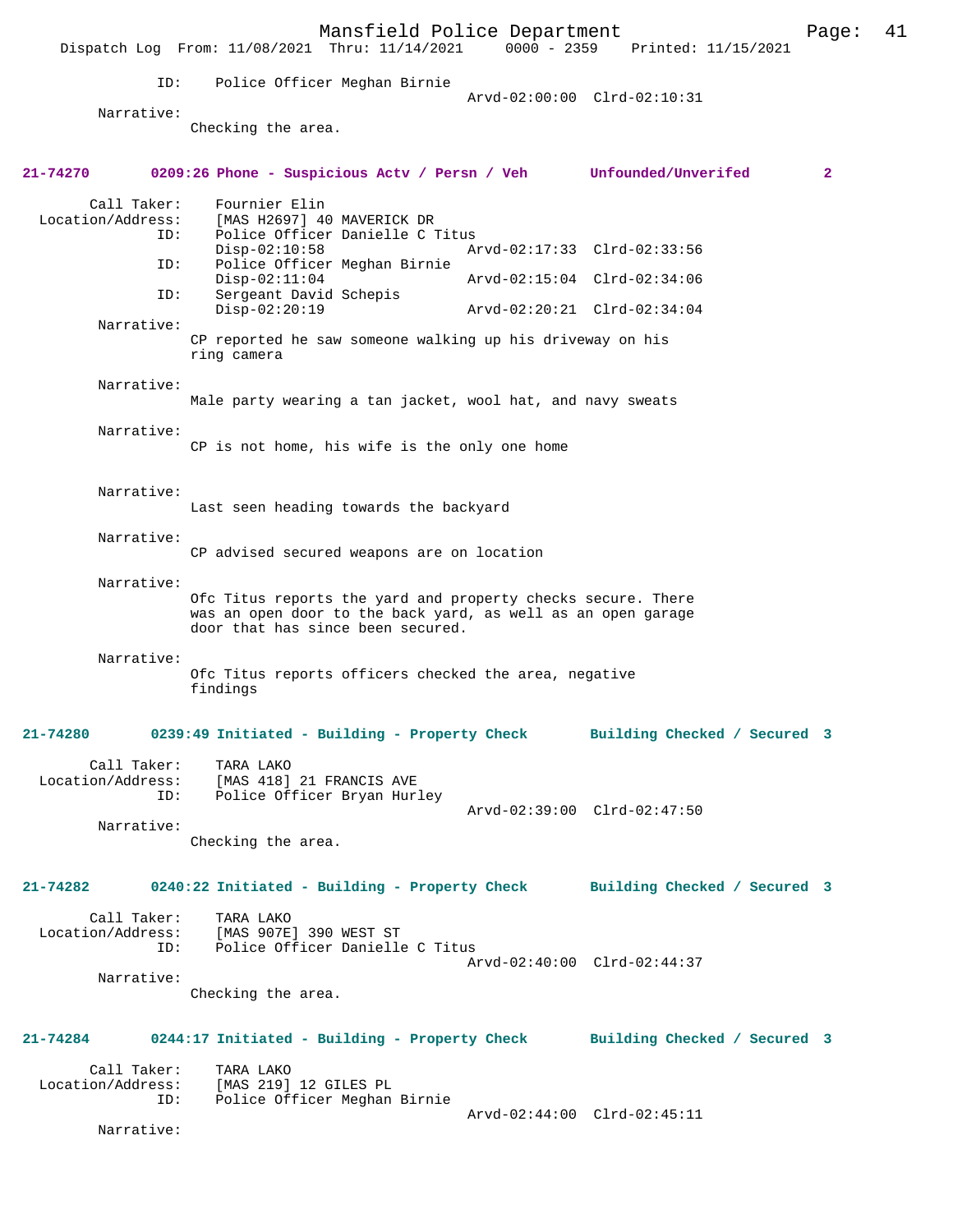Checking the area.

|                          | 21-74285 0245:18 Alarm - Assist Fire Department                                                                                                   | Referred to Other Agency 2   |
|--------------------------|---------------------------------------------------------------------------------------------------------------------------------------------------|------------------------------|
| Call Taker:              | TARA LAKO<br>Location/Address: [MAS 197] 111 PLYMOUTH ST<br>ID: Police Officer Danielle C Titus<br>$Disp-02:46:17$<br>Arvd-02:49:49 Clrd-03:17:45 |                              |
| Narrative:               |                                                                                                                                                   |                              |
|                          | Assisting the FD with a fire related incident. Nature:<br>Masterbox activation                                                                    |                              |
| 21-74289                 | 0316:09 Initiated - Building - Property Check Building Checked / Secured 3                                                                        |                              |
| Call Taker:              | Stephen Martell<br>Location/Address: [MAS 1016] 4 ERICK RD<br>ID: Police Officer Bryan Hurley                                                     |                              |
|                          |                                                                                                                                                   | Arvd-03:16:00 Clrd-03:31:08  |
| Narrative:               | Checking the area.                                                                                                                                |                              |
| 21-74291                 | 0320:50 Initiated - Building - Property Check Building Checked / Secured 3                                                                        |                              |
| Call Taker:              | TARA LAKO<br>Location/Address: [MAS 226E] 125 HIGH ST Apt. #1-4                                                                                   |                              |
|                          | ID: Police Officer Meghan Birnie                                                                                                                  | Arvd-03:20:00 Clrd-03:26:05  |
| Narrative:               | Checking the area.                                                                                                                                |                              |
|                          | 21-74294 0356:39 Initiated - Building - Property Check Building Checked / Secured 3                                                               |                              |
| ID:                      | Call Taker: TARA LAKO<br>Location/Address: [MAS 1] 50 WEST ST<br>Police Officer Meghan Birnie                                                     |                              |
| Narrative:               | Checking the area.                                                                                                                                | Arvd-03:56:00 Clrd-04:06:37  |
| $\mathbf{2}$             | 21-74296 0439:40 911 - 911 Hang-ups & Verifications Confirmed misdial/Accdntl Call                                                                |                              |
| Location/Address:<br>ID: | Call Taker: Fournier Elin<br>[MAS H1388] 36 HARVESTWOOD LN<br>Police Officer Bryan Hurley                                                         |                              |
|                          | $Disp-04:41:28$                                                                                                                                   | Arvd-04:43:32 Clrd-04:46:20  |
| Narrative:               | Checking on a 911 accidental. Contact made stated no<br>services required<br>Contact made?: Yes<br>Cellphone? $(y/n)$ :<br>Uncertainty radius:    |                              |
| $21 - 74297$             | 0443:47 Initiated - Building - Property Check                                                                                                     | Building Checked / Secured 3 |
| Call Taker:              | TARA LAKO                                                                                                                                         |                              |
| Location/Address:<br>ID: | [MAS 840] 280 SCHOOL ST<br>Police Officer Danielle C Titus                                                                                        | Arvd-04:43:00 Clrd-04:53:13  |
| Narrative:               |                                                                                                                                                   |                              |
|                          | Checking the area.                                                                                                                                |                              |
| 21-74321                 | 0745:46 Phone - Assist Fire Department<br>Call Taker: William Casey                                                                               | Services Rendered 2          |

Call Taker: William Casey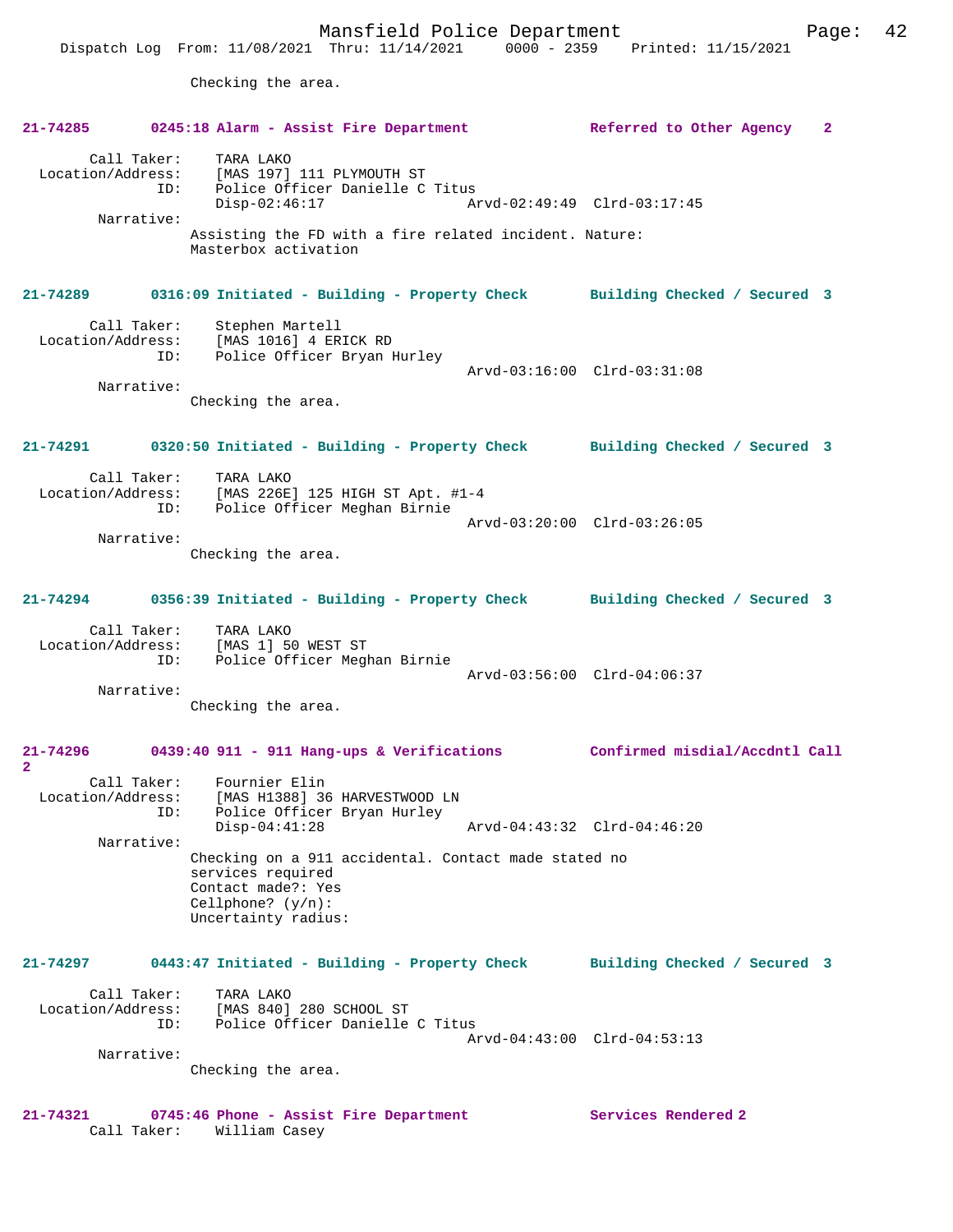Mansfield Police Department Page: 43 Dispatch Log From: 11/08/2021 Thru: 11/14/2021 0000 - 2359 Printed: 11/15/2021 Location/Address: [MAS 197] 111 PLYMOUTH ST ID: Police Officer Danielle C Titus Disp-07:46:29 Clrd-07:46:44 Narrative: Assisting the FD with a fire related incident. Nature:fire alarm Narrative: Fire to handle per M1 **21-74350 0941:52 Initiated - Motor Vehicle Stop Citation / Warning Issued 3** Call Taker: William Casey Location/Address: [MAS] SOUTH MAIN ST ID: Police Officer Andrew J Kelley Arvd-09:41:00 Clrd-09:47:20 Vehicle: BLK 2015 HYUN SANTAF Reg: PC MA 7TN995 VIN: 5XYZUDLB1FG262855 Narrative: Out with mvst Narrative: Citation to RO for failure to stop at red light **21-74354 0956:34 Initiated - Motor Vehicle Stop Citation / Warning Issued 3** Call Taker: William Casey Location/Address: [MAS] 949 WEST ST @ 2 DONOVAN LN<br>ID: Police Officer Andrew J Kellev Police Officer Andrew J Kelley Arvd-09:56:00 Clrd-10:06:42 Vehicle: WHI 2021 BMW X5 Reg: PC MA 7WS513 VIN: 5UXCR6C04M9H05775 Narrative: Out with mvst Narrative: Failure to stop at stop sign **21-74355 0957 Initiated - Speed Trailer/Signs Deployed Services Rendered 3**  Call Taker: Police Officer David W Kinahan<br>ion/ddress: [Mas H6667] 1200 WEST ST Location/Address: [MAS H6667] 1200 WEST ST ID: Police Officer David W Kinahan Arvd-09:59:18 Clrd-10:10:00 Narrative: Officer Kinahan out to remove Speed Signs from the area. **21-74358 1006:17 Phone - Assist Fire Department Services Rendered 2**  Call Taker: William Casey<br>Location/Address: [MAS 5A] 777 \ [MAS 5A] 777 WEST ST ID: Police Officer Andrew J Kelley<br>Disp-10:07:00 Disp-10:07:00 Arvd-10:10:14 Clrd-10:15:17 Narrative: Assisting the FD with a fire related incident. Nature:mulch fire **21-74359 1009:35 Walk-In - Assist Citizen - P S A Services Rendered 3**  Call Taker: Support Staff Matthew Todesco<br>Location/Address: [MAS 451B] 500 EAST ST ess: [MAS 451B] 500 EAST ST<br>ID: Sergeant Robert S Pierc Sergeant Robert S Pierce<br>Disp-10:10:17 Disp-10:10:17 Arvd-10:12:03 Clrd-12:33:22 Narrative: RP into get her daughter's belongings. Sgt Pierce into assist. **21-74363 1018:21 Initiated - Building - Property Check Building Checked / Secured 3**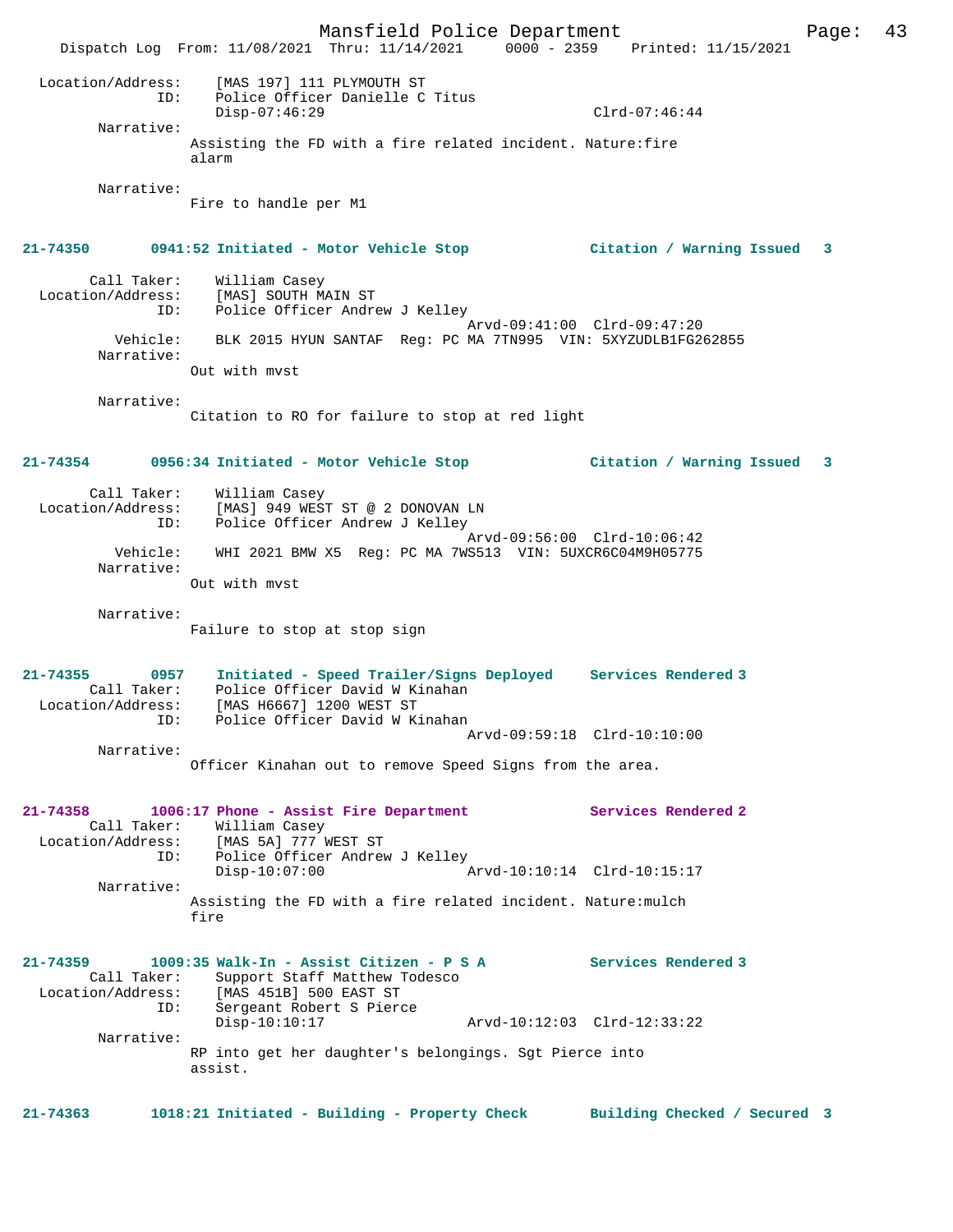Mansfield Police Department Fage: 44 Dispatch Log From: 11/08/2021 Thru: 11/14/2021 0000 - 2359 Printed: 11/15/2021 Call Taker: William Casey Location/Address: [MAS 281A] 1 CROCKER ST ID: Police Officer Michael T Fitzgerald Arvd-10:18:00 Clrd-10:23:01 Narrative: Checking the area. **21-74374 1129:21 Initiated - Motor Vehicle Stop Citation / Warning Issued 3** Call Taker: William Casey Location/Address: [MAS 812B] 243 CHAUNCY ST ID: Police Officer David W Kinahan Arvd-11:29:00 Clrd-11:40:17 Vehicle: BLU 2014 CHEV CRUZE Reg: PC MA 6AA549 VIN: 1G1PK5SB6E7470089 Narrative: Out with mvst Narrative: Citation issued to the male RO and will fix the reg in dominos parking lot **21-74377 1134:34 Phone - Well Being Check Incident Report 3**  Call Taker: Robert Stewart Location/Address: [MAS H853] ID: Sergeant John R Armstrong Disp-11:41:56 Arvd-11:46:47 Clrd-12:22:48 ID: Police Officer Michael T Fitzgerald Disp-11:41:59 Arvd-11:47:59 Clrd-12:18:03 Vehicle: GRY 2016 TOYT COROLL Reg: PC MA 39H610 VIN: 2T1BURHE1GC494760 Narrative: Narrative: Narrative: Refer To Incident: 21MAS-1234-OF **21-74386 1229:58 Phone - Road Hazards Services Rendered 3** 

| 1229:58 Phone - Road Hazards |                                                                                          | Services Rendered 3                                                                                                                                                                                                                                                    |
|------------------------------|------------------------------------------------------------------------------------------|------------------------------------------------------------------------------------------------------------------------------------------------------------------------------------------------------------------------------------------------------------------------|
| Dispatcher Alyson Vico       |                                                                                          |                                                                                                                                                                                                                                                                        |
| [MAS] 175 OAK ST             |                                                                                          |                                                                                                                                                                                                                                                                        |
|                              |                                                                                          |                                                                                                                                                                                                                                                                        |
| $Disp-12:33:13$              |                                                                                          | $Clrd-12:33:35$                                                                                                                                                                                                                                                        |
|                              |                                                                                          |                                                                                                                                                                                                                                                                        |
| $Disp-12:33:31$              |                                                                                          |                                                                                                                                                                                                                                                                        |
|                              |                                                                                          |                                                                                                                                                                                                                                                                        |
| a hazard.                    |                                                                                          |                                                                                                                                                                                                                                                                        |
|                              |                                                                                          |                                                                                                                                                                                                                                                                        |
|                              |                                                                                          |                                                                                                                                                                                                                                                                        |
|                              | Call Taker:<br>Location/Address:<br>ID:<br>ID:<br>Narrative:<br>Narrative:<br>Narrative: | Police Officer Andrew J Kelley<br>Sergeant Robert S Pierce<br>Arvd-12:36:48 Clrd-12:41:11<br>Caller reporting a sign has blown into the roadway creating<br>Sign has been moved off to the side of the road<br>Caller called back stating the sign is back in the road |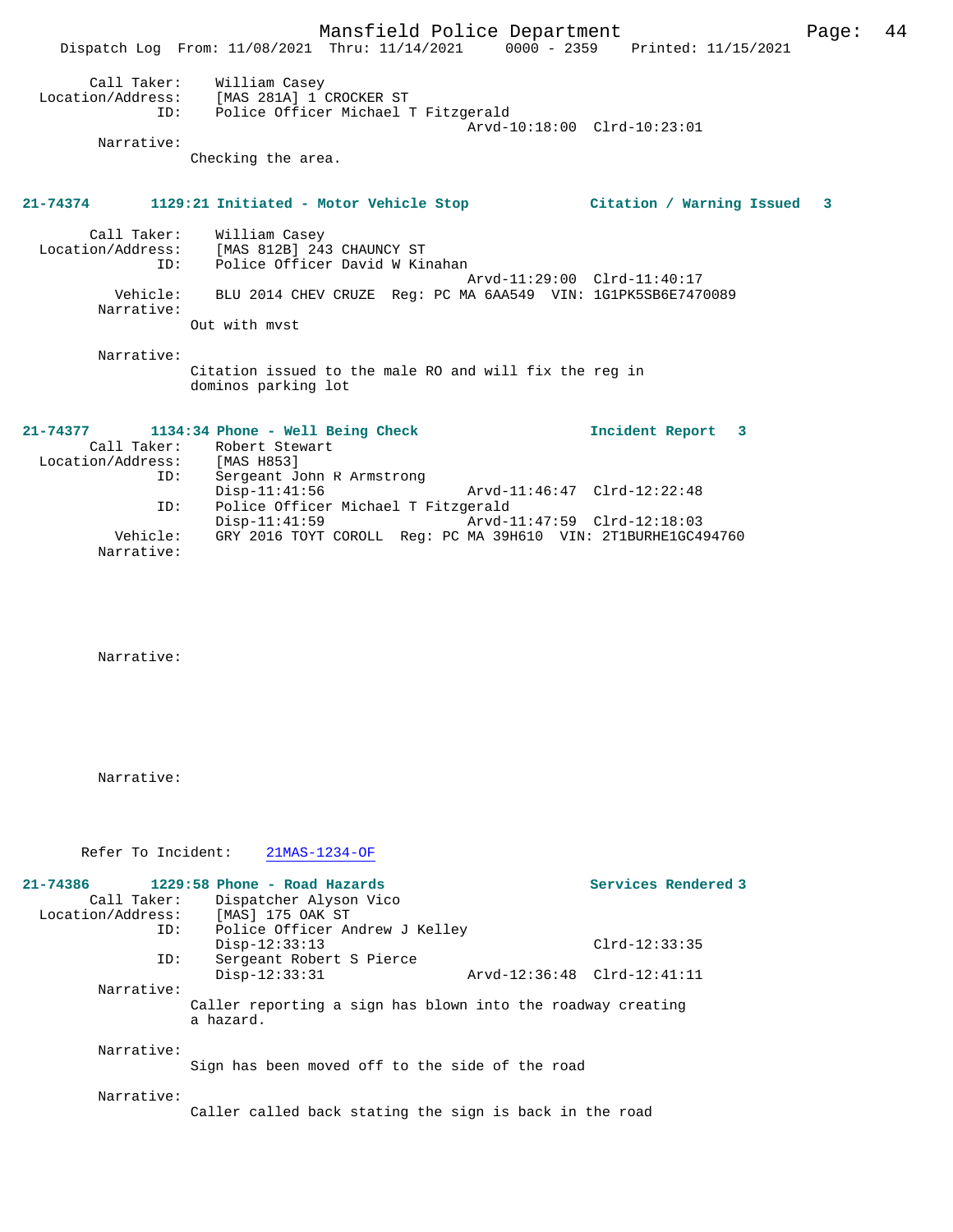Mansfield Police Department Page: 45 Dispatch Log From: 11/08/2021 Thru: 11/14/2021 0000 - 2359 Printed: 11/15/2021 **21-74391 1322:58 Phone - Road Hazards Services Rendered 3**  Call Taker: William Casey Location/Address: [MAS] 152 CENTRAL ST ID: Police Officer Andrew J Kelley Disp-13:24:33 Arvd-13:24:54 Clrd-13:28:32 Narrative: wires down **21-74408 1422:54 Phone - Road Hazards Services Rendered 3**  Call Taker: Ryan O'Rourke Vicinity of: [MAS H6155] 86 RUMFORD AVE ID: Police Officer Michael T Fitzgerald Disp-14:25:52 Arvd-14:27:47 Clrd-14:50:30 Narrative: caller rpts flooding in roadway in the area above. stated it happens normally but seems worse today. Narrative: DPW advised **21-74418 1448:54 Phone - Road Hazards Services Rendered 3**  Call Taker: George Burton Location/Address: [MAS] 370 GILBERT ST ID: Police Officer Michael T Fitzgerald Disp-14:50:53 Arvd-15:07:15 Clrd-15:19:29 Narrative: Tree down across street Narrative: HWY has been notified Narrative: Low power lines in area of 502. MELD ntfd. **21-74421 1455:33 Phone - Assist Fire Department Services Rendered 2**  Call Taker: William Casey<br>Location/Address: [MAS] 6 ERICK Location/Address: [MAS] 6 ERICK RD ID: Sergeant John R Armstrong Disp-14:57:03 Arvd-15:05:14 Clrd-15:06:37 Narrative: Assisting the FD with a fire related incident. Nature:fire alarm **21-74423 1505:56 Phone - Assist Fire Department Services Rendered 2**  Call Taker: CARLY MORIARTY Location/Address: [MAS H2655] 502 GILBERT ST ID: Police Officer Michael T Fitzgerald Disp-15:19:38 Arvd-15:19:40 Clrd-16:20:51 Narrative: M15 advised of low hanging wires in the area-Fd enroute **21-74434 1605:24 911 - Fraud or Identity Theft Services Rendered 1**  Call Taker: Ryan O'Rourke<br>Location/Address: [MAS 447H] 26 ess: [MAS 447H] 26 BICENTENNIAL CT Apt. #F<br>ID: Police Officer William C Trudell Police Officer William C Trudell<br>Disp-16:08:35 Arv

> caller believes she may be victim of an online scam. requesting to speak with an officer.

Narrative:

Narrative:

Party was not scammed. M8 confirmed with comcast and it was a legit payment

Disp-16:08:35 Arvd-16:41:34 Clrd-17:02:00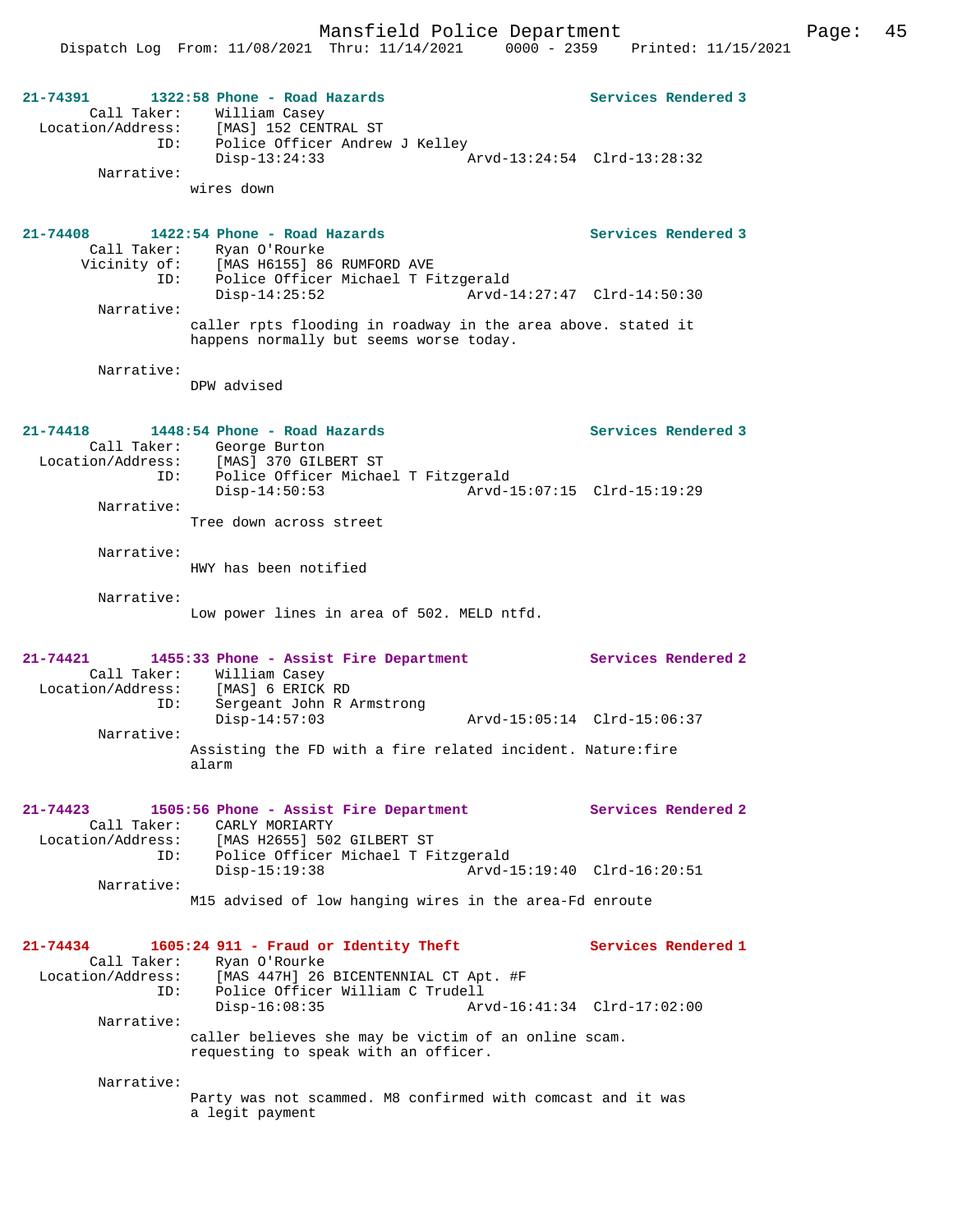Mansfield Police Department Fage: 46

Dispatch Log From: 11/08/2021 Thru: 11/14/2021 0000 - 2359 Printed: 11/15/2021

| 21-74435<br>Call Taker:<br>ID:<br>ID:    | 1606:14 Phone - Assist Fire Department<br>William Casey<br>Location/Address: [MAS H1493] 383 ELM ST<br>Police Officer Jay J Sparrow<br>$Disp-16:07:41$<br>Sergeant Jeffrey G Bombard | Services Rendered 2<br>Arvd-16:31:17 Clrd-16:56:10 |
|------------------------------------------|--------------------------------------------------------------------------------------------------------------------------------------------------------------------------------------|----------------------------------------------------|
|                                          | $Disp-16:25:16$                                                                                                                                                                      | $Clrd-16:26:14$                                    |
| ID:                                      | Police Officer Danielle C Titus<br>$Disp-16:26:01$                                                                                                                                   | Arvd-16:33:43 Clrd-16:56:52                        |
| Narrative:                               | Assisting the FD with a fire related incident. Nature: smoke<br>inside                                                                                                               |                                                    |
| $21 - 74444$<br>Location/Address:<br>ID: | 1632:31 Phone - Road Hazards<br>Call Taker: Ryan O'Rourke<br>[MAS] 686 ELM ST<br>Police Officer Jay J Sparrow                                                                        | Services Rendered 3                                |
|                                          | $Disp-16:56:24$                                                                                                                                                                      | Arvd-17:00:15 Clrd-17:00:17                        |
| Narrative:                               | caller rpts road is beginning to flood.                                                                                                                                              |                                                    |
| Narrative:                               | High way Dept notified                                                                                                                                                               |                                                    |
| Narrative:                               | M1 advised we can wait until a car frees up                                                                                                                                          |                                                    |
| Narrative:                               | M% reports vehilces can access the road and it is only<br>partially blocked                                                                                                          |                                                    |
| 21-74445<br>ID:                          | 1640:24 Phone - Road Hazards<br>Call Taker: George Burton<br>Location/Address: [MAS] 7 PATTYS RD @ 1034 MAPLE ST<br>Police Officer Danielle C Titus<br>$Disp-16:56:59$               | Services Rendered 3<br>Arvd-17:09:22 Clrd-17:09:47 |
| Narrative:                               | CP reports street is starting to flood                                                                                                                                               |                                                    |
| Narrative:                               | HWY Dept Notified                                                                                                                                                                    |                                                    |
| 21-74450                                 | 1704:01 Initiated - Building - Property Check                                                                                                                                        | Building Checked / Secured 3                       |
| Call Taker:<br>Location/Address:<br>ID:  | William Casey<br>[MAS 840] 280 SCHOOL ST<br>Police Officer Jay J Sparrow                                                                                                             |                                                    |
| Narrative:                               |                                                                                                                                                                                      | Arvd-17:04:00 Clrd-17:15:15                        |
|                                          | Checking the area.                                                                                                                                                                   |                                                    |
| 21-74454<br>Call Taker:<br>ID:           | 1712:11 Phone - Motor Veh Acc - No Injury Services Rendered 1<br>George Burton<br>Vicinity of: [MAS] 201 SCHOOL ST<br>Police Officer Danielle C Titus                                |                                                    |
| ID:                                      | $Disp-17:15:32$<br>Police Officer Jay J Sparrow                                                                                                                                      | Arvd-17:21:25 Clrd-17:53:02                        |
| Vehicle:<br>Vehicle:                     | $Disp-17:15:35$<br>WHI 2019 TOYT CAMRY Reg: PC MA 2LZY11 VIN: 4T1B61HK2KU741311<br>2019 FRHT TR Req: TK OH PWR4501 VIN: 3AKJHHDR2KSKP8675                                            | Arvd-17:16:40 Clrd-18:02:14                        |
| Narrative:                               | MVA with no injuries                                                                                                                                                                 |                                                    |
| Narrative:                               | TT vs MV                                                                                                                                                                             |                                                    |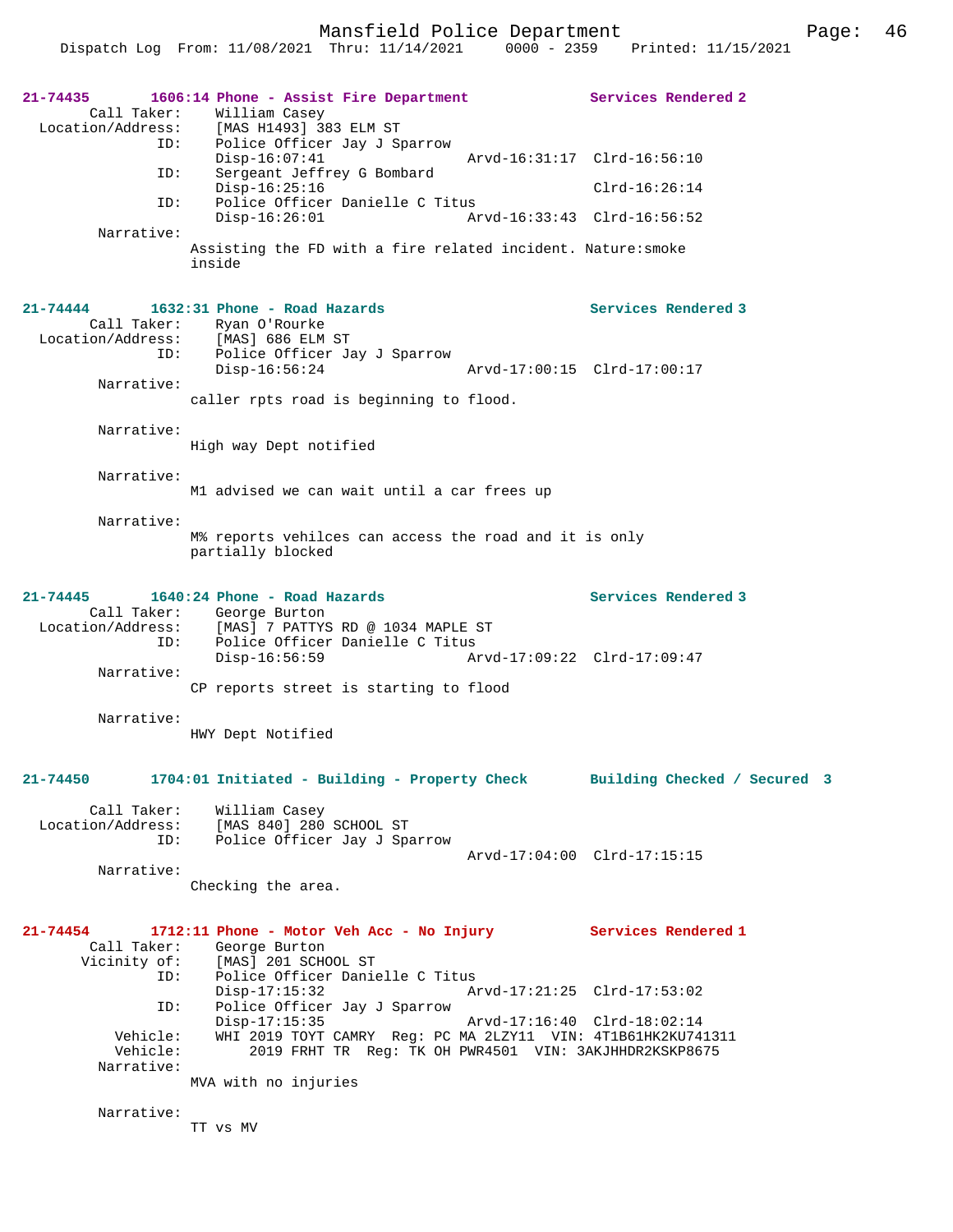| Refer To Accident:                                                       | $21MAS-330-AC$                                                                                                                                                                                                                                                                                                                                                |
|--------------------------------------------------------------------------|---------------------------------------------------------------------------------------------------------------------------------------------------------------------------------------------------------------------------------------------------------------------------------------------------------------------------------------------------------------|
| 21-74473<br>Call Taker:<br>Location/Address:<br>ID:<br>ID:<br>Vehicle:   | 1857:37 911 - Disturbance / Gathering<br>Gone on Arrival 1<br>Nicole Boyer<br>[MAS 840D105] 280 SCHOOL ST Apt. #D105<br>Police Officer Jay J Sparrow<br>$Disp-18:58:56$<br>Arvd-19:02:02 Clrd-19:20:45<br>Police Officer Danielle C Titus<br>$Disp-18:59:03$<br>Arvd-19:01:56 Clrd-19:20:45                                                                   |
| Narrative:                                                               | Male party being distrupted and claiming racism.                                                                                                                                                                                                                                                                                                              |
| Narrative:                                                               | Male party in the show room is still occasionally yelling,<br>and refusing to leave. CP is the manager and does not know<br>the parties name.                                                                                                                                                                                                                 |
| Narrative:                                                               | Male party is leaving the scene, in a grey hoodie toward his<br>pick up truck, unknown color.                                                                                                                                                                                                                                                                 |
| Narrative:                                                               | M12 reports vehicle left area before arrival of units                                                                                                                                                                                                                                                                                                         |
| Narrative:                                                               | M5 reports verbal only in nature. Party left after making<br>statements. Corperate will get info to station for tresspass<br>order to store                                                                                                                                                                                                                   |
| 21-74481                                                                 | 1931:23 Phone - Motor Veh Acc - Hit & Run<br>Investigated - Report Taken 1                                                                                                                                                                                                                                                                                    |
| Call Taker:<br>Location/Address:<br>ID:<br>ID:<br>Vehicle:<br>Narrative: | Nicole Boyer<br>[MAS 81] 30 CHAUNCY ST<br>Police Officer William C Trudell<br>$Disp-19:35:41$<br>Arvd-19:41:43 Clrd-20:02:02<br>Sergeant Jeffrey G Bombard<br>$Disp-19:35:55$<br>Arvd-19:40:22 Clrd-19:48:57<br>WHI 2013 BMW CV Req: PC FL WFL6M VIN: WBADW3C51DJ527034<br>Car was hit by another vehicle, and left the scene, the<br>plate was not obtained. |
| Narrative:                                                               | Other vehicle was not found per M1                                                                                                                                                                                                                                                                                                                            |
| Narrative:                                                               | Only description was Gray Sedan with white female in 50's<br>driving                                                                                                                                                                                                                                                                                          |
| Refer To Incident:                                                       | 21MAS-1235-OF                                                                                                                                                                                                                                                                                                                                                 |
| 21-74491<br>Call Taker:<br>Vicinity of:<br>ID:<br>ID:<br>Narrative:      | 2010:18 911 - Well Being Check<br>Services Rendered 3<br>Nicole Boyer<br>[MAS] CORAL ST<br>Police Officer Danielle C Titus<br>$Disp-20:12:21$<br>Arvd-20:14:26 Clrd-20:26:55<br>Police Officer William C Trudell<br>$Disp-20:12:28$<br>Arvd-20:15:36 Clrd-20:26:55                                                                                            |
|                                                                          | Elderly female with a walker was walking around the area.<br>And was looking for a ride to the liquor store.                                                                                                                                                                                                                                                  |
| Narrative:                                                               | M12/M8 checked the area. Nothing found. M12 went to check<br>individual's home and was there. Everything checks out                                                                                                                                                                                                                                           |

Narrative: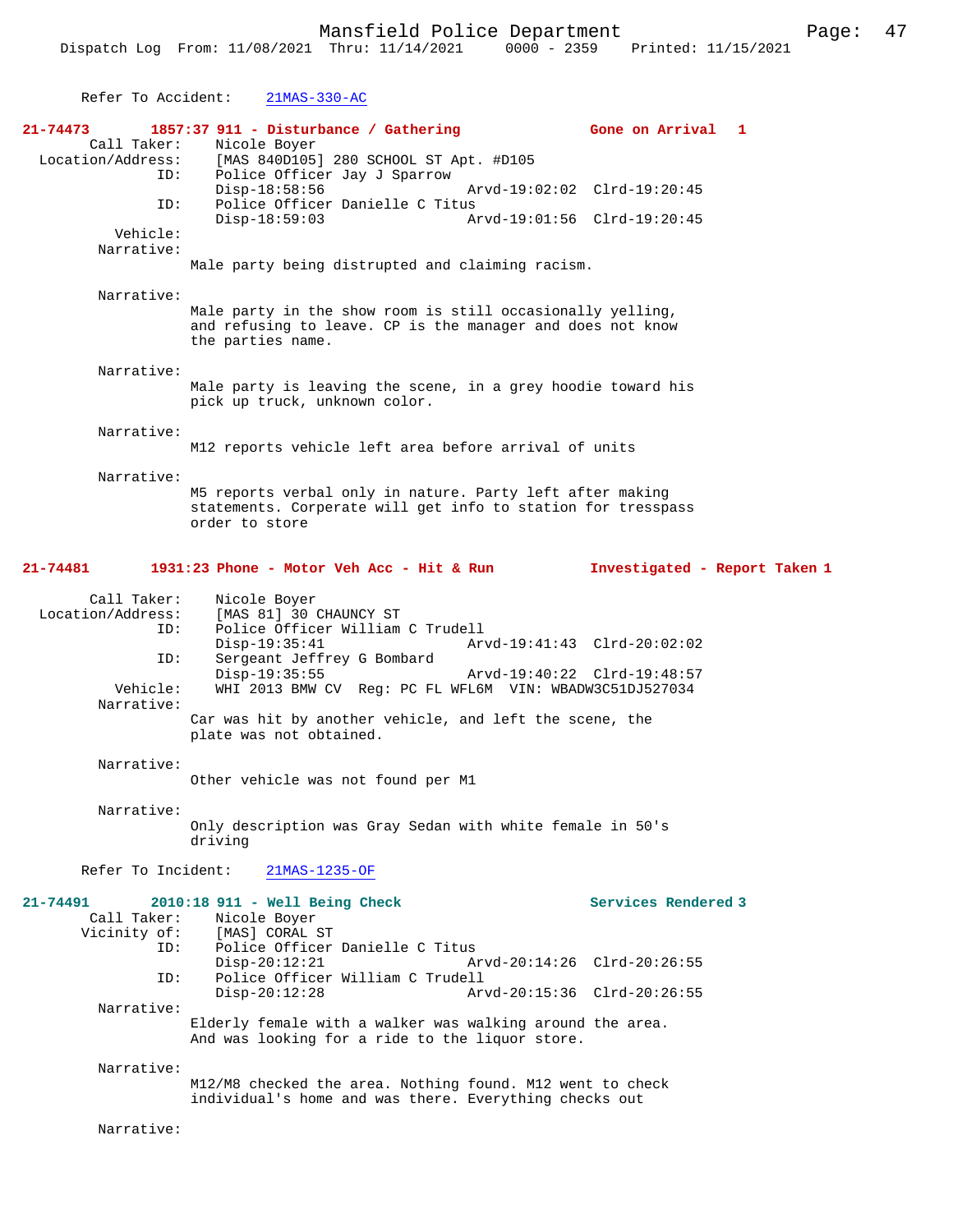Mansfield Police Department Page: 48 Dispatch Log From: 11/08/2021 Thru: 11/14/2021 Involved party ordered chinese food, then had the delivery driver bring her to the liquor store. When M12 checked the property, they were pulling into the driveway. **21-74496 2031:34 Initiated - Building - Property Check Building Checked / Secured 3** Call Taker: George Burton Location/Address: [MAS 1002] 250 EAST ST ID: Police Officer William C Trudell Arvd-20:31:00 Clrd-20:33:46 Narrative: Checking the area. **21-74497 2032:45 Initiated - Building - Property Check Building Checked / Secured 3** Call Taker: George Burton Location/Address: [MAS 281A] 1 CROCKER ST ID: Police Officer Danielle C Titus Arvd-20:32:00 Clrd-20:46:07 Narrative: Checking the area. **21-74498 2038:47 Initiated - Building - Property Check Building Checked / Secured 3** Call Taker: George Burton Location/Address: [MAS 820C] 31 PLYMOUTH ST ID: Sergeant John R Armstrong Arvd-20:38:00 Clrd-20:47:12 Narrative: Checking the area. **21-74500 2108:13 Initiated - Building - Property Check Building Checked / Secured 3** Call Taker: George Burton Location/Address: [MAS 1015] 30 CHAUNCY ST ID: Police Officer Danielle C Titus Arvd-21:08:00 Clrd-21:10:54 Narrative: Checking the area. **21-74501 2109:30 Initiated - Building - Property Check Building Checked / Secured 3** Call Taker: George Burton Location/Address: [MAS 4] 31 HAMPSHIRE ST ID: Police Officer Jay J Sparrow Arvd-21:09:00 Clrd-21:13:16 Narrative: Checking the area. **21-74502 2115:11 Initiated - Building - Property Check Building Checked / Secured 3** Call Taker: George Burton Location/Address: [MAS 2] 60 FORBES BLVD ID: Police Officer Jay J Sparrow Arvd-21:15:00 Clrd-21:17:54 Narrative: Checking the area. **21-74506 2202:28 Initiated - Building - Property Check Building Checked / Secured 3** Call Taker: George Burton<br>ion/Address: [MAS 814] 50 M Location/Address: [MAS 814] 50 WEST CHURCH ST ID: Police Officer Danielle C Titus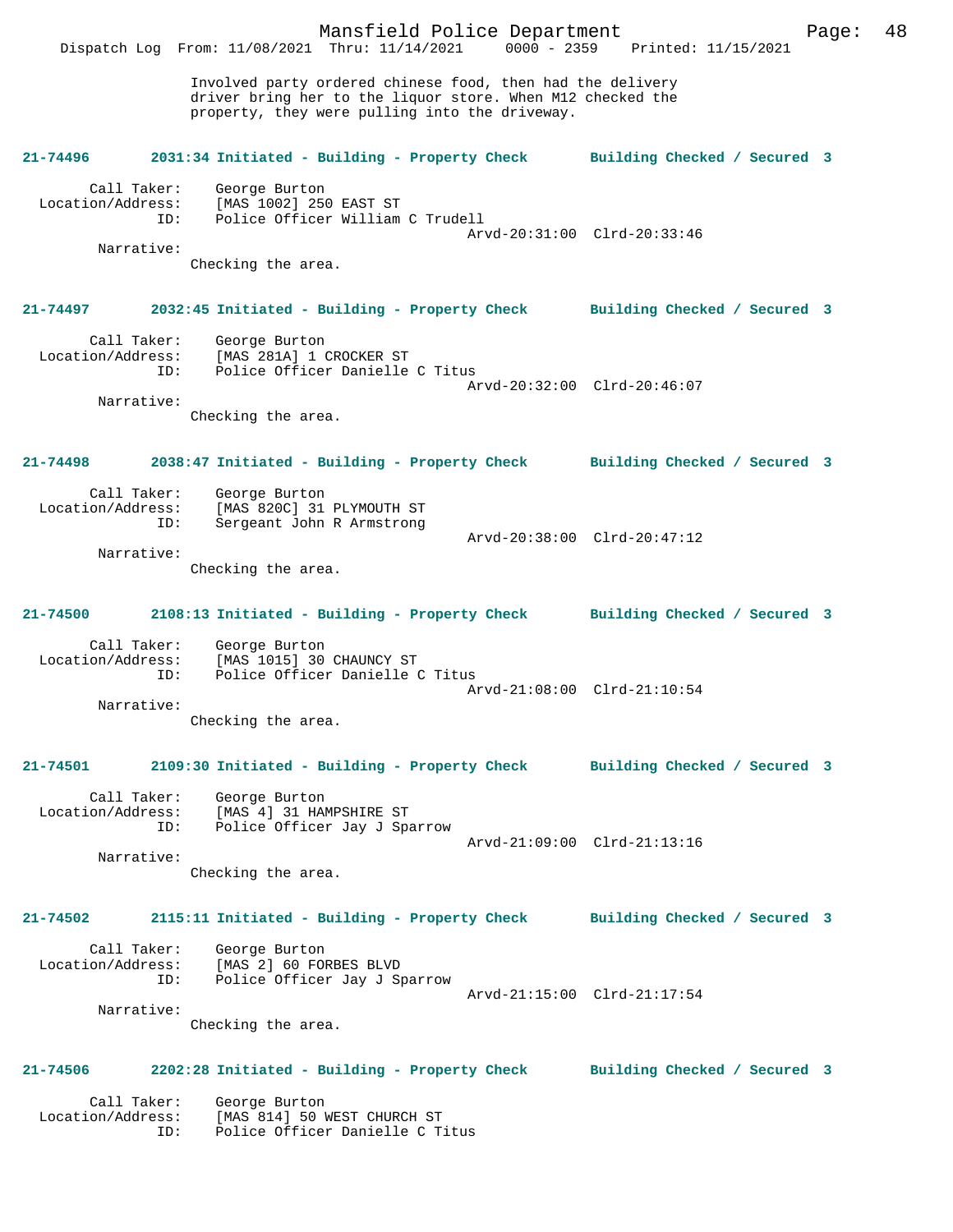Dispatch Log From: 11/08/2021 Thru: 11/14/2021 0000 - 2359 Printed: 11/15/2021

 Arvd-22:02:00 Clrd-22:05:53 Narrative: Checking the area. **21-74507 2206:20 Initiated - Disabled Motor Vehicle Services Rendered 3**  Call Taker: George Burton<br>Location/Address: [MAS] 122 RUME Location/Address: [MAS] 122 RUMFORD AVE @ 43 HIGH ST ID: Police Officer Danielle C Titus Arvd-22:06:00 Clrd-22:26:39 Vehicle: BLK 2014 TOYT COROLL Reg: PC MA 9DRW50 VIN: 5YFBURHE0EP155775 Narrative: Reported DMV in the area. Narrative: Vehicle has flat tire. AAA enroute. M12 standing by. Narrative: Tire was changed by AAA. Unit cleared **21-74509 2227:54 Initiated - Building - Property Check Services Rendered 3**  Call Taker: George Burton Location/Address: [MAS 820C] 31 PLYMOUTH ST ID: Sergeant John R Armstrong Arvd-22:27:00 Clrd-23:09:29 Narrative: Checking the area. Narrative: Manager of Radford called and stated he cannot get a hold of anyone to respond to the site for the alarm. He will keep trying to get someone to come down. M1 has been advised. Narrative: Steve called to report he will be having a rep respond for the alarm. Bruce Shostack will be arriving in a black Audi in approximately 15 minutes. Narrative: Sgt. Armstrong reports building is secure. Narrative: Rep arrived on site, Sgt. Armstrong checked inside with the rep, everything checks secure.

### **For Date: 11/13/2021 - Saturday**

**21-74519 0012:25 Initiated - Building - Property Check Building Checked / Secured 3** Call Taker: George Burton Location/Address: [MAS 820C] 31 PLYMOUTH ST Officer Raymond E Maigret Arvd-00:12:00 Clrd-00:25:23

Narrative:

Checking the area.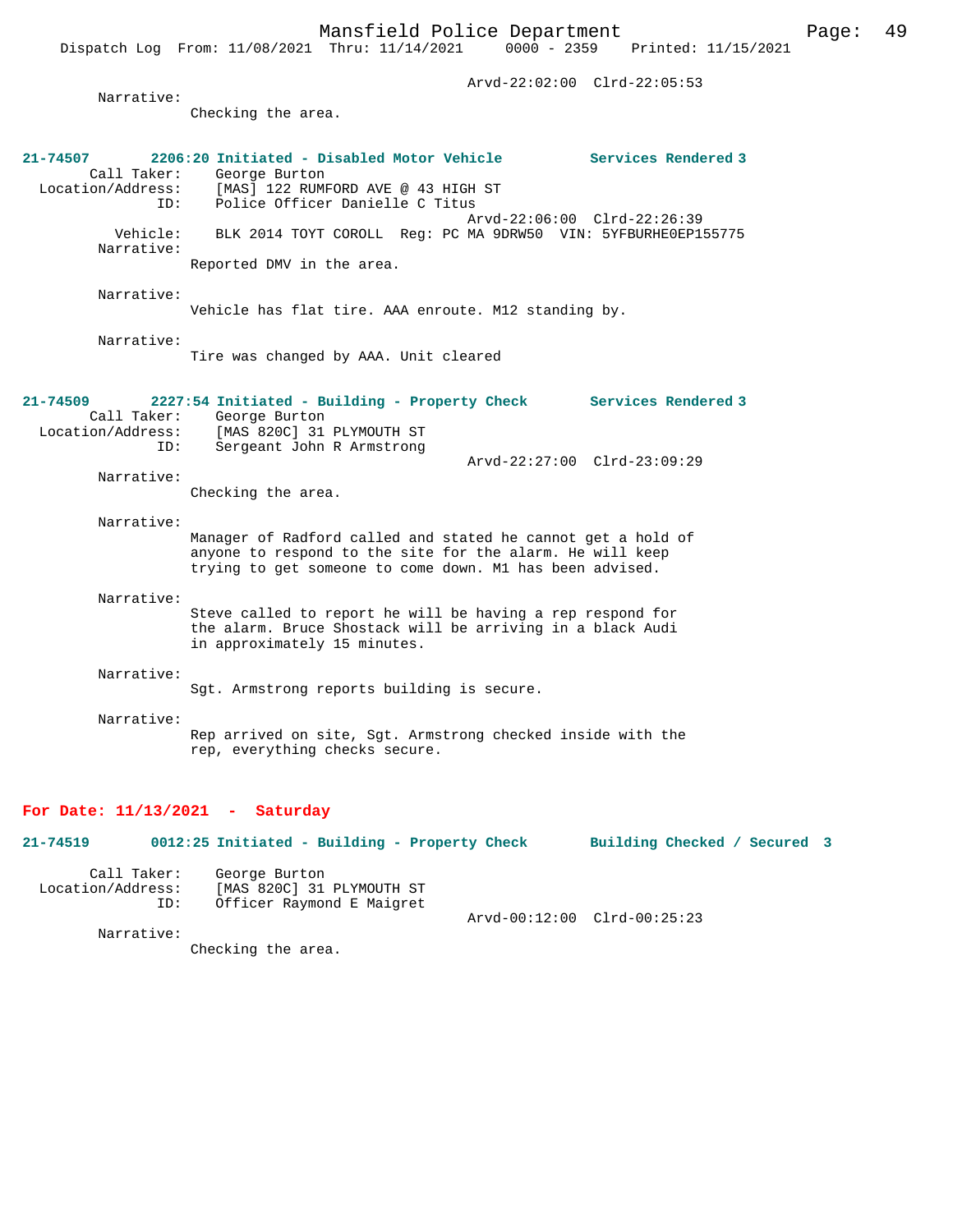| $21 - 74539$                            |             | 0126:01 Initiated - Building - Property Check                           |                             | Building Checked / Secured 3 |  |
|-----------------------------------------|-------------|-------------------------------------------------------------------------|-----------------------------|------------------------------|--|
| Call Taker:<br>Location/Address:<br>ID: |             | George Burton<br>[MAS 4] 31 HAMPSHIRE ST<br>Police Officer Bryan Hurley | Arvd-01:26:00 Clrd-01:31:06 |                              |  |
|                                         | Narrative:  |                                                                         |                             |                              |  |
|                                         |             | Checking the area.                                                      |                             |                              |  |
|                                         |             |                                                                         |                             |                              |  |
| $21 - 74545$                            |             | 0154:05 Initiated - Building - Property Check                           |                             | Building Checked / Secured 3 |  |
|                                         | Call Taker: | George Burton                                                           |                             |                              |  |
| Location/Address:                       |             | [MAS 982] 111 HOPE ST                                                   |                             |                              |  |
|                                         | ID:         | Police Officer Meghan Birnie                                            |                             |                              |  |
|                                         |             |                                                                         | Arvd-01:54:00 Clrd-01:55:00 |                              |  |
|                                         | ID:         | Sergeant David Schepis                                                  |                             |                              |  |
|                                         |             | $Disp-01:55:13$                                                         | Arvd-01:56:20 Clrd-02:02:25 |                              |  |

Narrative: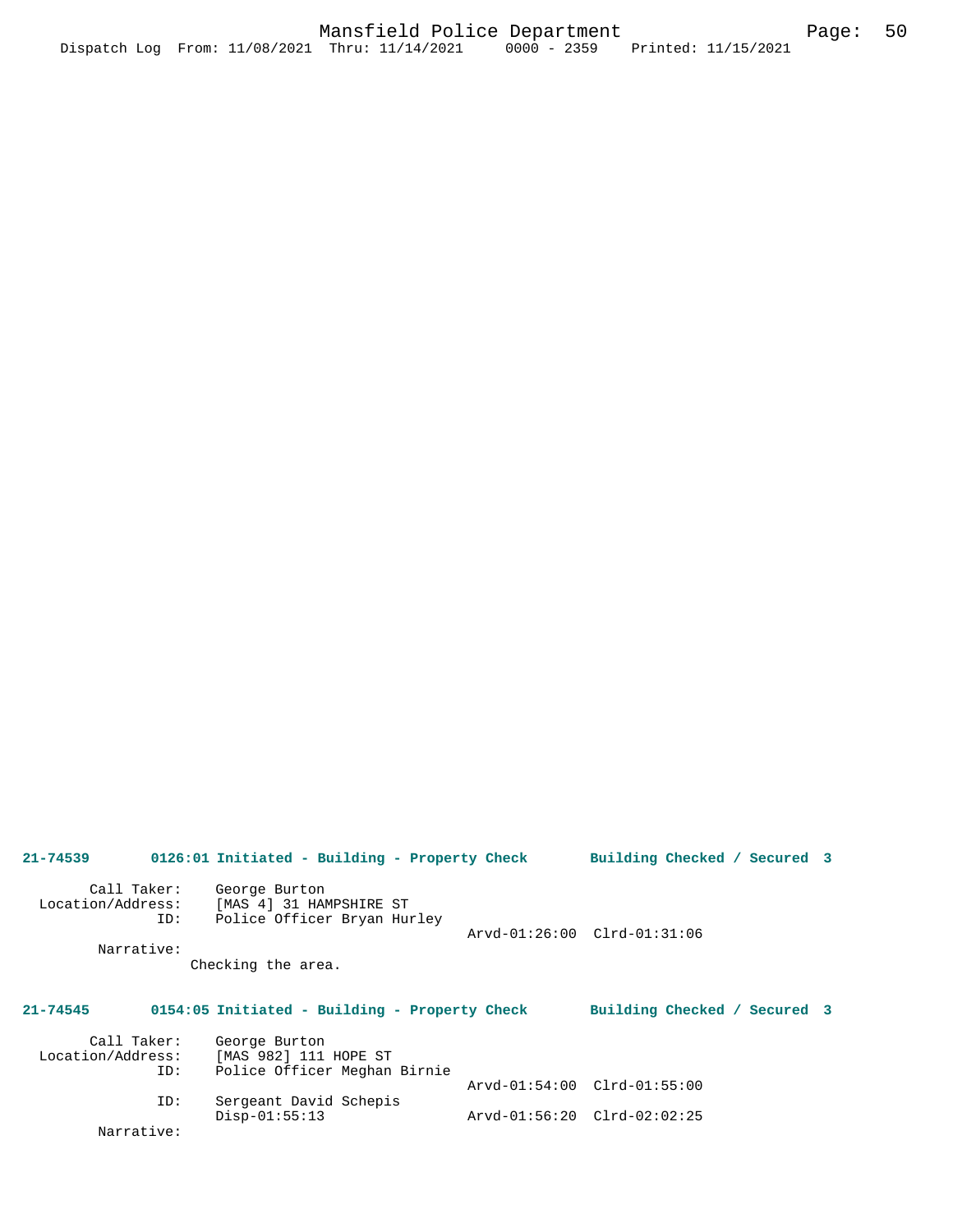Checking the area.

| $21 - 74546$<br>ID:<br>Vehicle:<br>Narrative:<br>Narrative:           | 0155:22 Initiated - Motor Vehicle Stop<br>Call Taker: George Burton<br>Location/Address: [MAS 982] 111 HOPE ST<br>Police Officer Meghan Birnie<br>RED 2015 KIA VN Reg: PC FL ZOIFV VIN: KNDMB5C18F6059171<br>out with myst<br>M4 reports couple sleeping in vehicle. Vehicle is being sent<br>on their way | Services Rendered 3<br>Arvd-01:55:00 Clrd-02:02:46                                                                        |
|-----------------------------------------------------------------------|------------------------------------------------------------------------------------------------------------------------------------------------------------------------------------------------------------------------------------------------------------------------------------------------------------|---------------------------------------------------------------------------------------------------------------------------|
| 21-74548<br>Call Taker:<br>Location/Address:<br>ID:<br>Narrative:     | George Burton<br>[MAS 820C] 31 PLYMOUTH ST<br>Officer Raymond E Maigret                                                                                                                                                                                                                                    | 0204:14 Initiated - Building - Property Check Building Checked / Secured 3<br>Arvd-02:04:00 Clrd-02:16:06                 |
| $21 - 74550$<br>Call Taker:<br>Location/Address:<br>ID:<br>Narrative: | Checking the area.<br>George Burton<br>[MAS 840] 280 SCHOOL ST<br>Police Officer Bryan Hurley                                                                                                                                                                                                              | 0206:32 Initiated - Building - Property Check Building Checked / Secured 3<br>Arvd-02:06:00 Clrd-02:12:40                 |
| 21-74553<br>Call Taker:<br>Location/Address:<br>ID:<br>ID:<br>ID:     | Checking the area.<br>0217:31 Initiated - Building - Property Check<br>TARA LAKO<br>[MAS] OAK ST<br>Police Officer Bryan Hurley<br>Sergeant David Schepis<br>$Disp-02:26:41$<br>Police Officer Danielle C Titus<br>$Disp-02:36:40$                                                                         | Building Checked / Secured 3<br>Arvd-02:17:00 Clrd-02:42:08<br>Arvd-02:26:49 Clrd-02:42:08<br>Arvd-02:36:43 Clrd-02:42:08 |
| Vehicle:<br>Vehicle:<br>Narrative:<br>Narrative:                      | BRO 2001 AUDI ST A6 Reg: PC MA 347JB2 VIN: WAULH54BX1N147846<br>WHI 1999 CHEV PV E/1 Reg: PC AR ABB47W VIN: 1GBFG15R9X1152869<br>Checking the area.<br>Checking on a vehicle                                                                                                                               |                                                                                                                           |
| Narrative:<br>Narrative:                                              | Parties check ok, talking in the vehicle and advised to move<br>along<br>Checking on a van in the lot                                                                                                                                                                                                      |                                                                                                                           |
| 21-74554<br>Call Taker:<br>Location/Address:<br>ID:<br>Narrative:     | 0222:32 Initiated - Building - Property Check<br>Michael Mezhberg<br>[MAS 1002] 250 EAST ST<br>Police Officer Meghan Birnie                                                                                                                                                                                | Building Checked / Secured 3<br>Arvd-02:22:00 Clrd-02:38:00                                                               |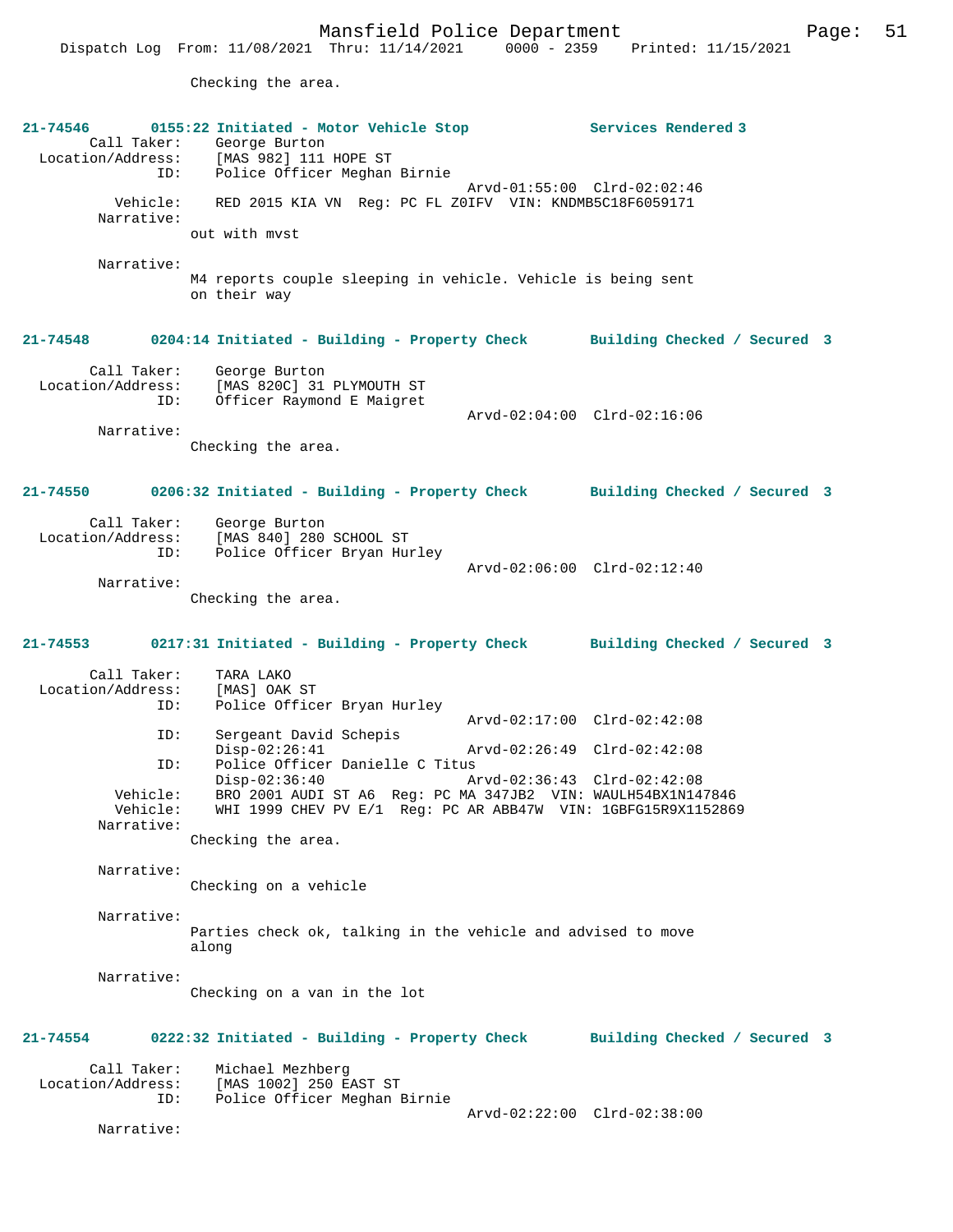Mansfield Police Department<br>Thru:  $11/14/2021$  0000 - 2359 Printed:  $11/15/2021$ Dispatch Log From:  $11/08/2021$  Thru:  $11/14/2021$  0000 - 2359 Checking the area. **21-74555 0251:01 Initiated - Building - Property Check Building Checked / Secured 3** Call Taker: George Burton Location/Address: [MAS 281A] 1 CROCKER ST Police Officer Danielle C Titus Arvd-02:51:00 Clrd-02:59:00 Narrative: Checking the area. **21-74557 0302:37 Initiated - Building - Property Check Building Checked / Secured 3** Call Taker: George Burton Location/Address: [MAS 2] 60 FORBES BLVD ID: Police Officer Bryan Hurley Arvd-03:02:00 Clrd-03:09:49 Narrative: Checking the area. **21-74558 0303:35 Initiated - Building - Property Check Building Checked / Secured 3** Call Taker: George Burton<br>Location/Address: [MAS 934] 40 1 ess: [MAS 934] 40 RUMFORD AVE<br>ID: Police Officer Danielle ( Police Officer Danielle C Titus Arvd-03:03:00 Clrd-03:08:44<br>Vebicle: BLU 2020 TOYT UT HIGHLA Reg: PC MA 1REH36 VIN: 5TDGBRCH93 BLU 2020 TOYT UT HIGHLA Reg: PC MA 1RFH36 VIN: 5TDGBRCH9LS505034 Narrative: checking out vehicle in area Narrative: R/O was making a long distance call and didnt want to wake anyone up at home. Will be clearing shortly **21-74559 0306:58 Phone - Erratic Oper MV / Road Rage Arrest(s) Made 3**  Call Taker: Michael Mezhberg Location/Address: ID: Police Officer Danielle C Titus<br>Disp-03:09:41 A Disp-03:09:41 Arvd-03:09:44 Clrd-06:16:11<br>TD: Police Officer Brvan Hurley Police Officer Bryan Hurley<br>Disp-03:10:01 Disp-03:10:01 Arvd-03:10:39 Clrd-07:43:50 ID: Sergeant David Schepis<br>Disp-03:10:51 Disp-03:10:51 Arvd-03:10:54 Clrd-04:21:08<br>Vehicle: SIL 2013 TOYT RAV4 Reg: PC RI GB380 VIN: 2T3DFREV5DW0700 ehicle: SIL 2013 TOYT RAV4 Reg: PC RI GB380 VIN: 2T3DFREV5DW070099:<br>Towed: For: Arrest By: Central Street Garage To: Central Street Gar Towed: For: Arrest By: Central Street Garage To: Central Street Garage<br>Released To: HERNANDEZ On: 11/13/2021 @ 1711 Liens: FULL RELEASE HERNANDEZ On: 11/13/2021 @ 1711 Liens: FULL RELEASE Narrative: Erratic operator inbound from Foxborough, was travelling SB onto the S-curves, unknown further from there. Narrative: MSP Foxborough advised. Narrative: M1 requesting Spanish speaking officer to the scene Narrative: Norton, Foxboro, North Attleboro, Attleboro, Raynham, Taunton, State PD and all MECC departments are a negative Narrative: M10 reports 1 female in custody Narrative: M10 transporting 1 female in custody to the station. SM-2120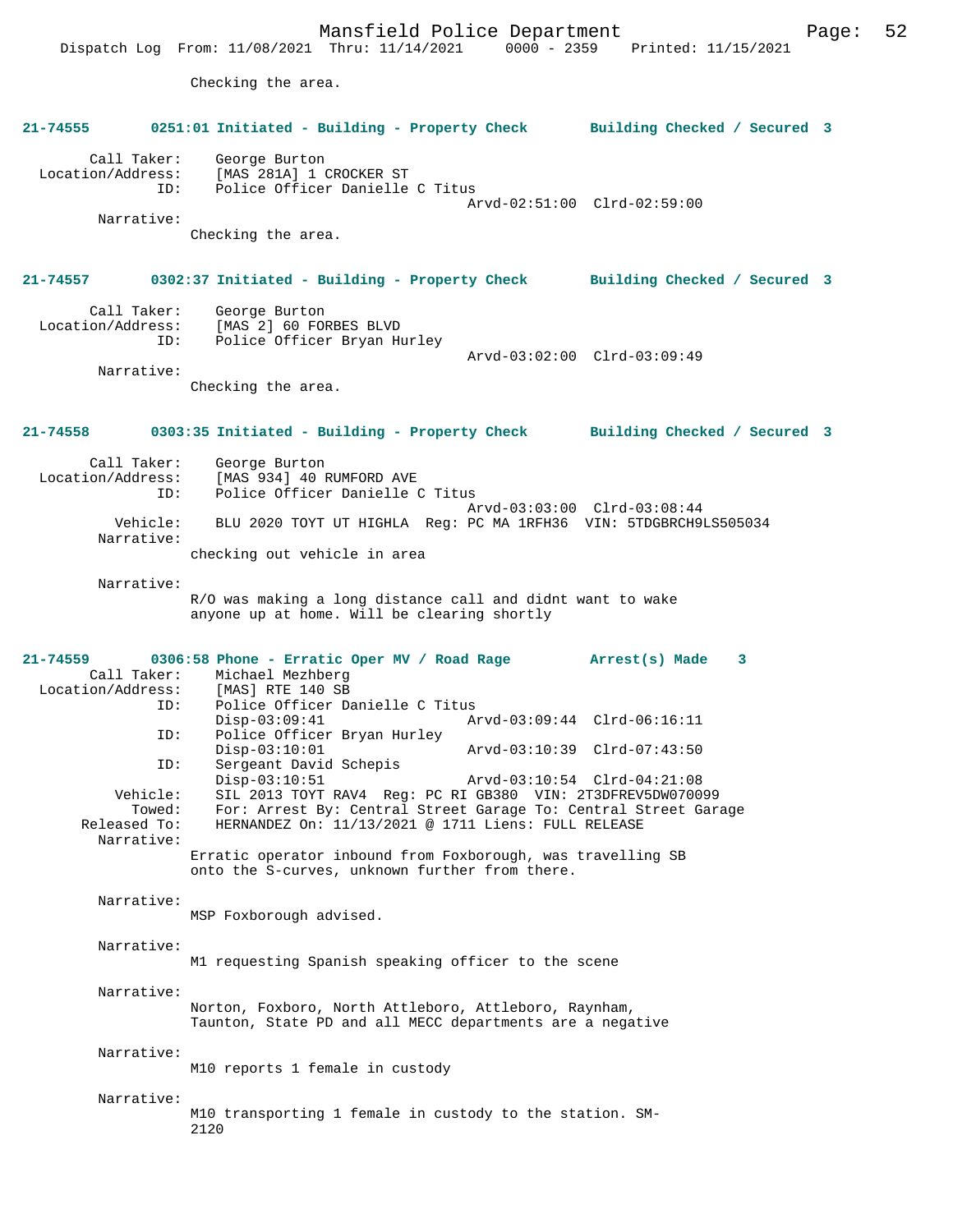|          |                                                             | Dispatch Log From: 11/08/2021 Thru: 11/14/2021                                                                                                                                                                                            | $0000 - 2359$<br>Printed: 11/15/2021 |              |
|----------|-------------------------------------------------------------|-------------------------------------------------------------------------------------------------------------------------------------------------------------------------------------------------------------------------------------------|--------------------------------------|--------------|
|          | Narrative:                                                  | M10 is arriving at the station with 1 female in custody. EM-<br>2124                                                                                                                                                                      |                                      |              |
|          | Narrative:                                                  | Central Towing is enroute                                                                                                                                                                                                                 |                                      |              |
|          | Narrative:                                                  | Central Towing on scene                                                                                                                                                                                                                   |                                      |              |
|          | Narrative:                                                  | Central is towing vehicle                                                                                                                                                                                                                 |                                      |              |
|          | Narrative:                                                  | RI GB380 has been released to the owner she has 2 active<br>licensed operators with her MA SA1870197 and RI 9110144.                                                                                                                      |                                      |              |
|          | Refer To Arrest:<br>Arrest:<br>Address:<br>Age:<br>Charges: | $21MAS - 436 - AR$<br>HERNANDEZ, BRENDA S<br>102 GOODING ST FL Apt. #1 PAWTUCKET, RI<br>32<br>OUI-LIQUOR OR .08%<br>NEGLIGENT OPERATION OF MOTOR VEHICLE<br>MARKED LANES VIOLATION                                                        |                                      |              |
| 21-74561 |                                                             | 0332:04 Initiated - Building - Property Check Building Checked / Secured 3                                                                                                                                                                |                                      |              |
|          | Call Taker:<br>Location/Address:<br>ID:                     | George Burton<br>[MAS 139] 265 FRUIT ST<br>Police Officer Meghan Birnie                                                                                                                                                                   | Arvd-03:32:00 Clrd-03:32:27          |              |
|          | Narrative:                                                  | Checking the area.                                                                                                                                                                                                                        |                                      |              |
| 21-74564 |                                                             | 0404:53 Initiated - Building - Property Check Building Checked / Secured 3                                                                                                                                                                |                                      |              |
|          | Call Taker:<br>Location/Address:<br>ID:                     | George Burton<br>[MAS 820C] 31 PLYMOUTH ST<br>Officer Raymond E Maigret                                                                                                                                                                   |                                      |              |
|          | Narrative:                                                  | Checking the area.                                                                                                                                                                                                                        | Arvd-04:04:00 Clrd-04:14:31          |              |
| 21-74566 |                                                             | 0434:36 911 - 911 Hang-ups & Verifications Unfounded/Unverifed                                                                                                                                                                            |                                      | $\mathbf{2}$ |
|          | Call Taker:<br>ID:<br>Vehicle:<br>Vehicle:<br>Narrative:    | TARA LAKO<br>Location/Address: [MAS 848] 560 WEST ST<br>Police Officer Meghan Birnie<br>$Disp-04:38:44$<br>BLU 2004 HOND UT PILOT Reg: PC MA 9NJ216 VIN: 2HKYF18574H534113<br>WHI 2019 VA PRO350 Req: CO MA V37153 VIN: 3C6URVJG1KE542242 | Arvd-04:46:46 Clrd-04:58:32          |              |
|          |                                                             | Checking on a 911 hang up.<br>Contact made?: no<br>Cellphone? $(y/n):$ yes<br>Uncertainty radius: 90% of 64 meters                                                                                                                        |                                      |              |
|          | Narrative:                                                  | Nothing out of ordinary. Unit will be clear                                                                                                                                                                                               |                                      |              |
| 21-74572 |                                                             | 0612:20 Phone - Road Hazards                                                                                                                                                                                                              | Unfounded/Unverifed                  | 3            |

| Call Taker:       | TARA LAKO                        |                             |  |
|-------------------|----------------------------------|-----------------------------|--|
| Location/Address: | [MAS] 1 BUNGAY ST @ 1802 WEST ST |                             |  |
| TD:               | Police Officer Danielle C Titus  |                             |  |
|                   | Disp-06:16:20                    | Arvd-06:32:25 Clrd-06:36:25 |  |
|                   |                                  |                             |  |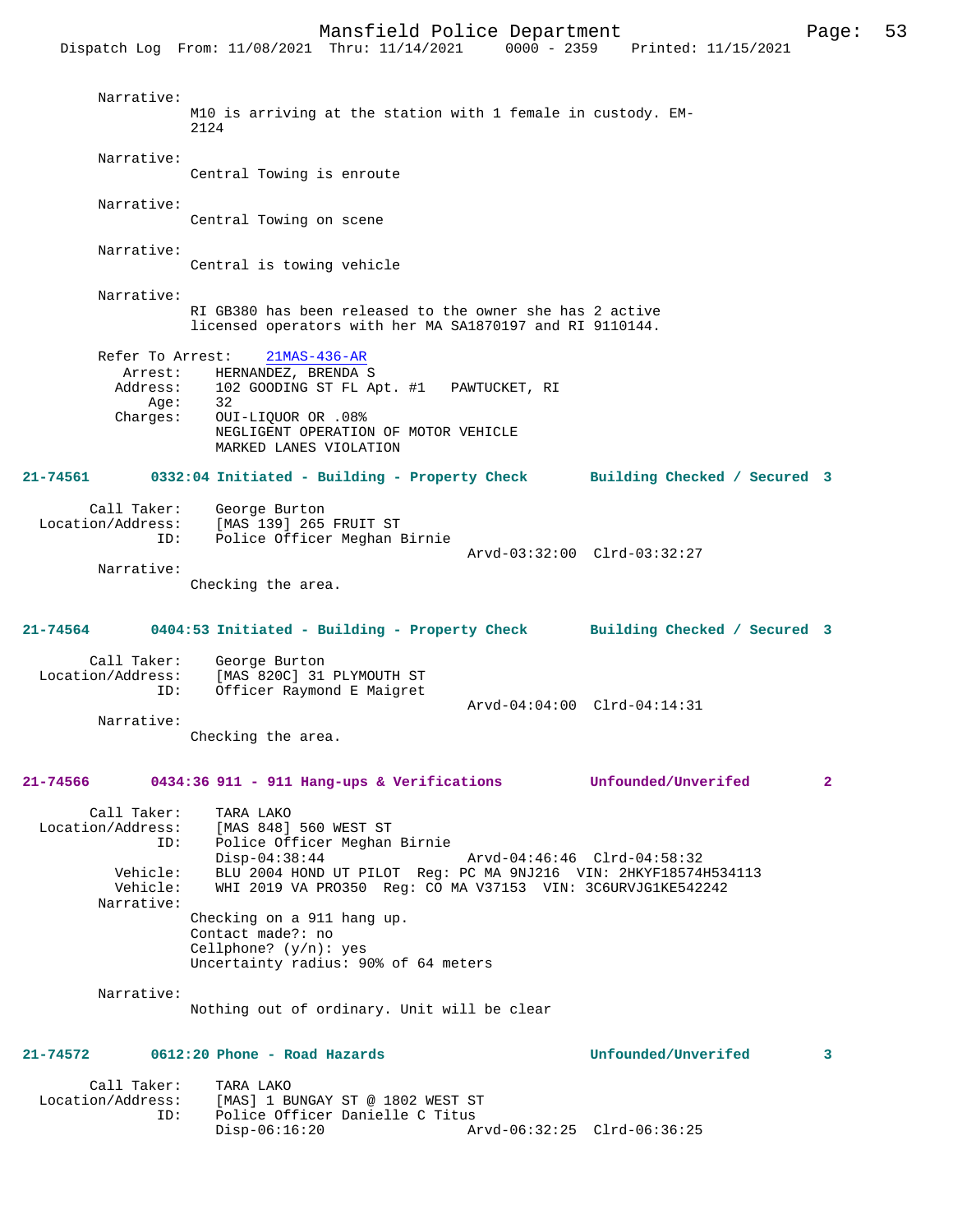Mansfield Police Department Page: 54 Dispatch Log From:  $11/08/2021$  Thru:  $11/14/2021$  0000 - 2359 Narrative: North Attleboro PD received a call for a possible downed wire in the road way, no arcing or sparking. Narrative: NA PD checked our side of the area and it checked negative. Narrative: M12 reports nothing found on Bungay or West streets. Unit clear. **21-74573 0619:50 Initiated - Building - Property Check Building Checked / Secured 3** Call Taker: George Burton<br>Location/Address: [MAS 820C] 31 [MAS 820C] 31 PLYMOUTH ST ID: Officer Raymond E Maigret Arvd-06:19:00 Clrd-06:32:31 Narrative: Checking the area. **21-74580 0744:18 Phone - Motor Veh Acc - w/Injury Investigated - Report Taken 1** Call Taker: Jarred Kohler<br>Location/Address: [MAS H3786] 2 ess: [MAS H3786] 265 PRATT ST<br>ID: Police Officer Meghan Bi<sub>l</sub> Police Officer Meghan Birnie<br>Disp-07:46:19 Disp-07:46:19 Arvd-07:48:25 Clrd-08:10:58 Vehicle: RED 2013 KIA RIO Reg: PC MA 6702MX VIN: KNADN5A36D6113590 Towed: For: Accident By: Central Street Garage To: Central Street Garage Narrative: car vs. deer, op reporting of back pain Narrative: tow requested, central street enroute. Narrative: Tow on scene Narrative: Operator transported, Vehicle towed. See AC for further Refer To Accident: 21MAS-331-AC **21-74586 0817:30 Initiated - Building - Property Check Building Checked / Secured 3** Call Taker: Jarred Kohler<br>Location/Address: [MAS 820C] 31 ess: [MAS 820C] 31 PLYMOUTH ST<br>ID: Police Officer Michael N Police Officer Michael N Fenore Arvd-08:17:00 Clrd-08:28:21 Narrative: Checking the area. **21-74592 0906:49 Phone - Assist Fire Department Referred to Other Agency 2** Call Taker: Jarred Kohler<br>Location/Address: [MAS 1042] 32 [MAS 1042] 321 SCHOOL ST ID: Police Officer Michael T Fitzgerald Disp-09:07:40 Clrd-09:19:17 Narrative: Assisting the FD with a fire related incident. Nature: fire alarm, no smoke or flames. Narrative: Fire reporting BA from the back door, no issues.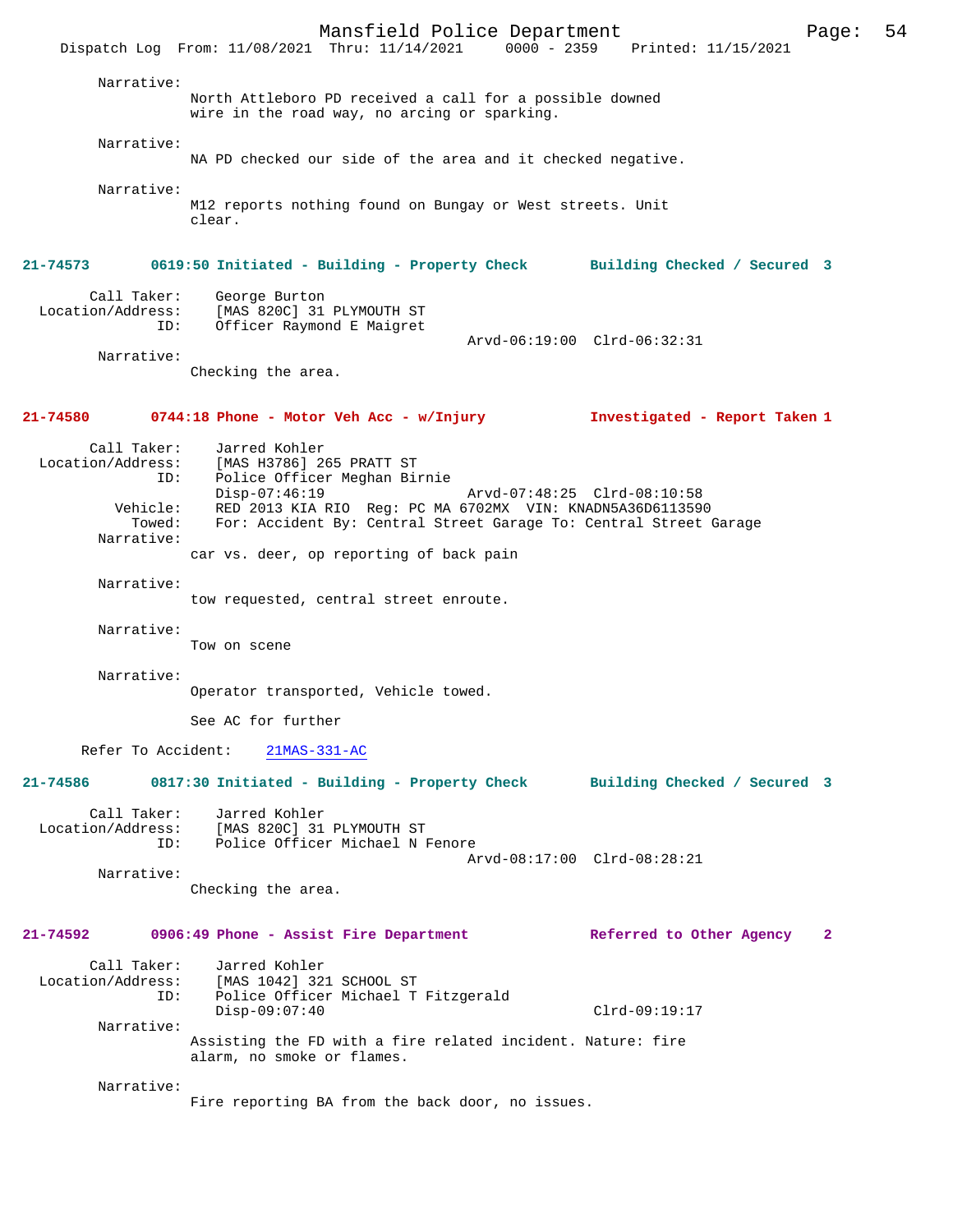Mansfield Police Department Page: 55 Dispatch Log From:  $11/08/2021$  Thru:  $11/14/2021$  0000 - 2359 **21-74593 0909:14 Walk-In - Assist Citizen - P S A Investigated - Report Taken 3** Call Taker: Support Staff Thomas Plunkett Location/Address: [MAS 988] 499 EAST ST ID: Police Officer Gregg S Kennedy Disp-09:12:20 Arvd-09:16:08 Clrd-09:59:04 Narrative: Walk in from Mansfield Green stating there was someone dumping trash on the property. Narrative: Off for follow up at 18 Glen Narrative: Party responsible for the trash will be returning to pick it up Refer To Incident: 21MAS-1236-OF **21-74595 0922:54 Initiated - Building - Property Check Building Checked / Secured 3** Call Taker: Jarred Kohler<br>Location/Address: [MAS 840] 280 Location/Address: [MAS 840] 280 SCHOOL ST ID: Police Officer Michael T Fitzgerald Arvd-09:22:00 Clrd-09:30:29 Narrative: Checking the area. **21-74598 0941:34 Phone - Follow up Investigation Services Rendered 3**  Call Taker: Dispatcher Jacques Ryan Location/Address: [MAS H6758] 152 CENTRAL ST ID: Police Officer Michael T Fitzgerald Disp-09:45:25 25 Arvd-09:58:25 Clrd-10:14:50<br>Vehicle: GRY 2010 TOYT COROLL Reg: PC MA 3DR867 VIN: 2T1BU4EEXAC3 Vehicle: GRY 2010 TOYT COROLL Reg: PC MA 3DR867 VIN: 2T1BU4EEXAC391772 Narrative: Caller reporting she backed into a vehicle last night and left. caller thought there wa no damage but saw that there was damage this morning. Narrative: Dub's Liquor last night refer to the hit and run 21-74481 Narrative: M15 going to write up a supplemental to the initial accident **21-74602 1015:01 Initiated - Building - Property Check Building Checked / Secured 3** Call Taker: Jarred Kohler Location/Address: [MAS 1002] 250 EAST ST ID: Police Officer Gregg S Kennedy Arvd-10:15:00 Clrd-10:24:51 Narrative: Checking the area. **21-74605 1035:44 Initiated - Building - Property Check Building Checked / Secured 3** Call Taker: Jarred Kohler Location/Address: [MAS 820C] 31 PLYMOUTH ST ID: Police Officer Michael N Fenore Arvd-10:35:00 Clrd-10:46:32 Narrative: Checking the area. **21-74607 1046:01 Phone - Animal Complaints Services Rendered 3**  Call Taker: Dispatcher Jacques Ryan Location/Address: [MAS H1846] 725 ELM ST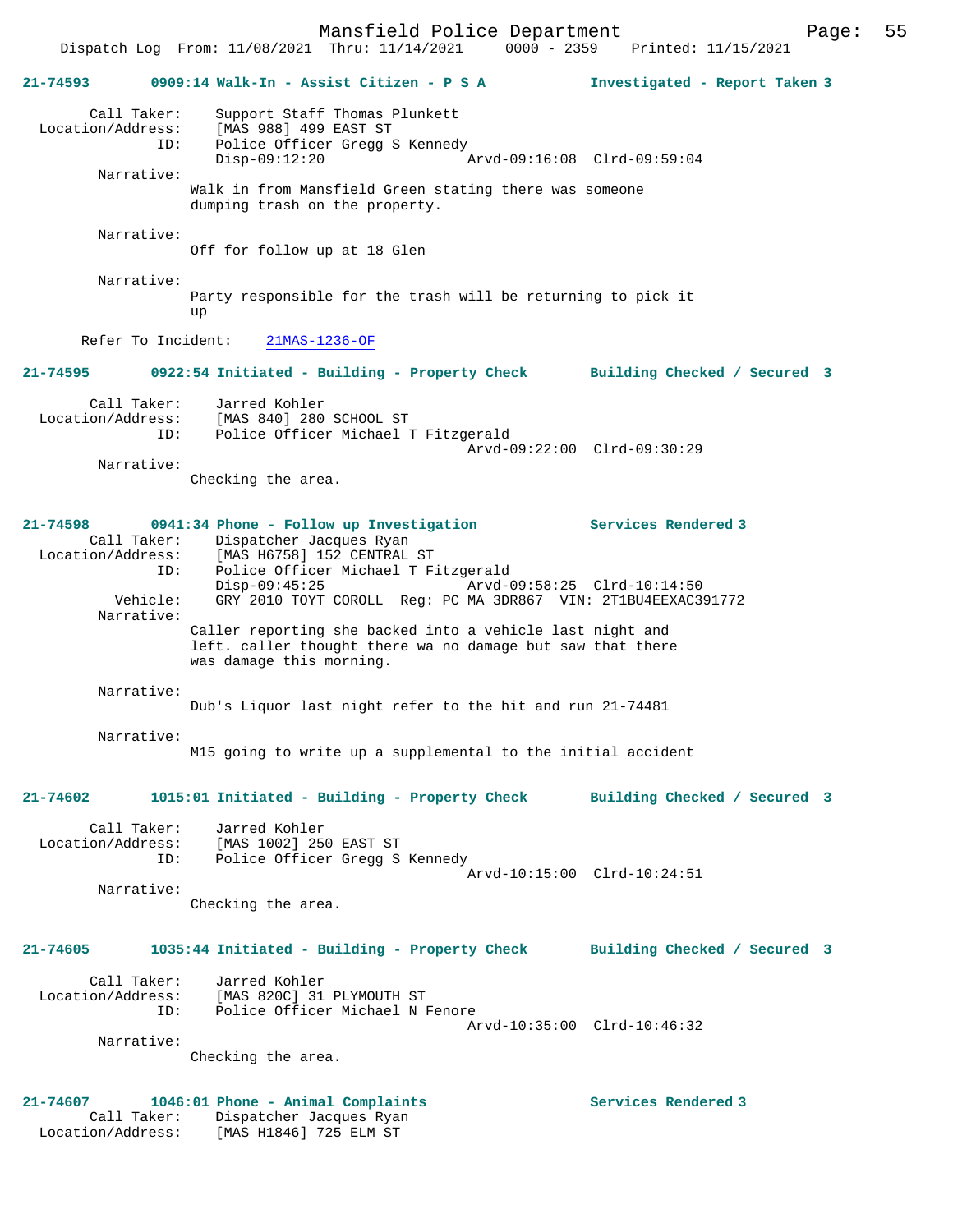Mansfield Police Department Page: 56 Dispatch Log From: 11/08/2021 Thru: 11/14/2021 0000 - 2359 ID: Police Officer Michael T Fitzgerald Disp-10:48:38 Arvd-11:01:25 Clrd-11:16:50<br>TD: Sergeant Robert S Pierce Sergeant Robert S Pierce Disp-11:07:28 Clrd-11:14:15 Narrative: From the animal shelter, report of a dog on his property and doesnt feel comfortable getting the dog into his vehicle. ACO was already advised Narrative: Dog has a foxborough tag on him Narrative: owner of the dog found. **21-74611 1124:25 Initiated - Motor Vehicle Stop Citation / Warning Issued 3** Call Taker: Jarred Kohler<br>Location/Address: [MAS] 110 SPR ess: [MAS] 110 SPRING ST @ 179 DEAN ST<br>ID: Police Officer Michael T Fitzgera Police Officer Michael T Fitzgerald Arvd-11:24:00 Clrd-11:30:03 Vehicle: BLK 2004 CHEV SUBURB Reg: PC MA 9ZB161 VIN: 3GNFK16T54G124429 Narrative: out with mvst Narrative: citation issued for defective equipment to the RO **21-74628 1239:53 Initiated - Building - Property Check Building Checked / Secured 3** Call Taker: Jarred Kohler<br>Location/Address: [MAS 4] 31 HAI ess: [MAS 4] 31 HAMPSHIRE ST<br>ID: Police Officer Michael Police Officer Michael T Fitzgerald Arvd-12:39:00 Clrd-12:44:12 Narrative: Checking the area. **21-74630 1244:22 Initiated - Building - Property Check Building Checked / Secured 3** Call Taker: Jarred Kohler Location/Address: [MAS 2] 60 FORBES BLVD ID: Police Officer Michael T Fitzgerald Arvd-12:44:00 Clrd-12:47:39 Narrative: Checking the area. **21-74632 1250:02 Phone - 911 Hang-ups & Verifications Confirmed misdial/Accdntl Call 2**  Call Taker: Dispatcher Jacques Ryan<br>Location/Address: [MAS 942C] 10 CONNORS AN ess: [MAS 942C] 10 CONNORS AVE Apt. #B308<br>ID: Police Officer Gregg S Kennedy Police Officer Gregg S Kennedy<br>Disp-12:54:01 Disp-12:54:01 Arvd-13:00:40 Clrd-13:02:17 Narrative: Checking on a 911 hang up. Caller states that it was accidental. will meet the officer at the front door Contact made?:yes Cellphone? (y/n):yes Uncertainty radius: Narrative: confirmed accidental **21-74633 1251:56 Initiated - Building - Property Check Building Checked / Secured 3** Call Taker: Jarred Kohler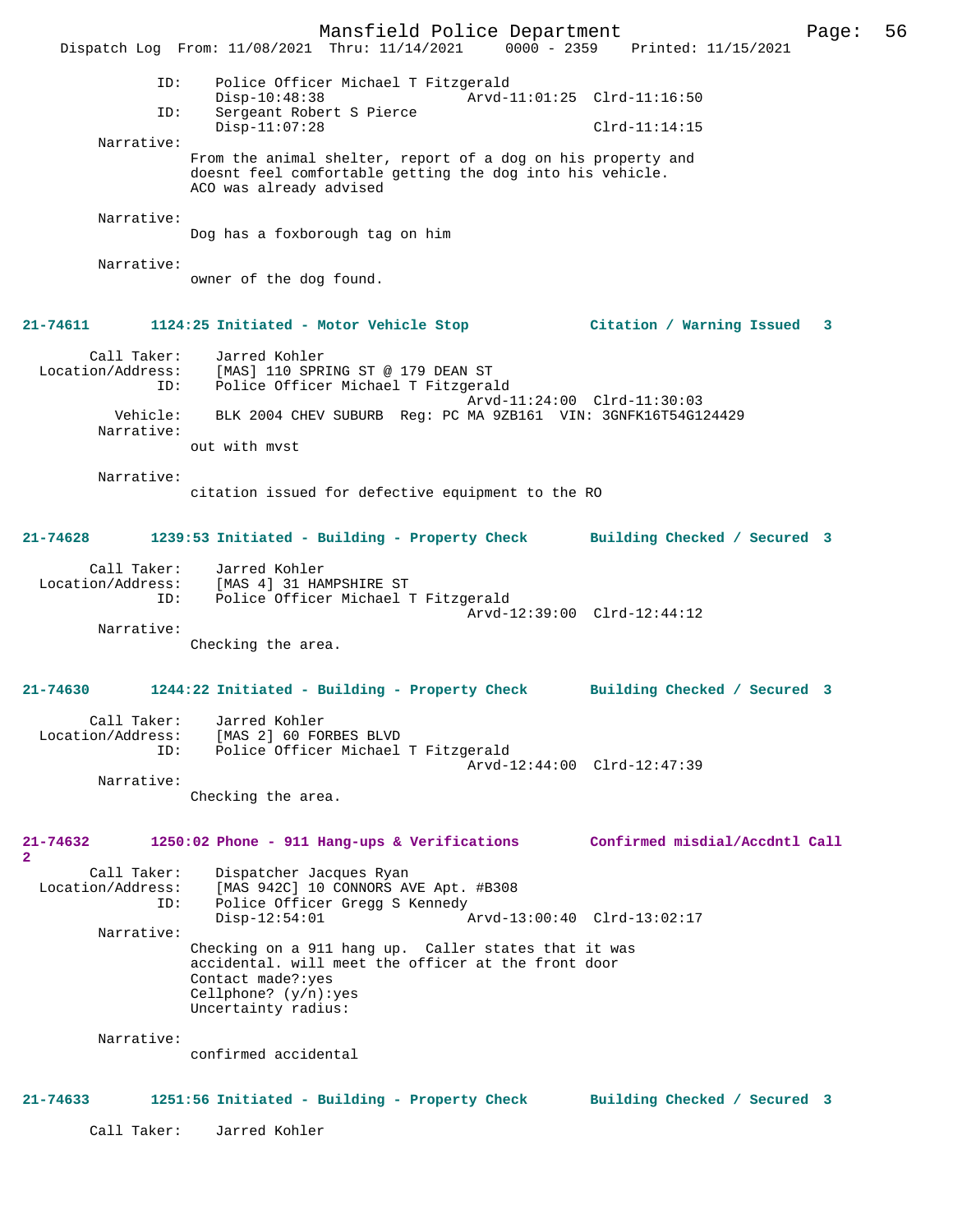Mansfield Police Department Page: 57 Dispatch Log From: 11/08/2021 Thru: 11/14/2021 0000 - 2359 Printed: 11/15/2021 Location/Address: [MAS 820C] 31 PLYMOUTH ST ID: Police Officer Michael N Fenore Arvd-12:51:00 Clrd-13:30:16 Narrative: Checking the area. **21-74647 1406:51 Initiated - Building - Property Check Building Checked / Secured 3** Call Taker: Jarred Kohler Location/Address: [MAS 907E] 390 WEST ST ID: Police Officer Michael T Fitzgerald Arvd-14:06:00 Clrd-14:11:58 Narrative: Checking the area. **21-74652 1508:10 Initiated - Building - Property Check Building Checked / Secured 3** Call Taker: Jarred Kohler Location/Address: [MAS 820C] 31 PLYMOUTH ST ID: Police Officer Michael N Fenore Arvd-15:08:00 Clrd-15:19:54 Narrative: Checking the area. **21-74655 1535:15 Phone - Road Hazards Removed Hazard 3**  Call Taker: Dispatcher Jacques Ryan Location/Address: [MAS] 145 SCHOOL ST @ 231 SPRING ST ID: Police Officer Michael T Fitzgerald Disp-15:40:58 Arvd-15:45:58 Clrd-15:46:00 Narrative: Tree sticking out on spring st, immidiately when you take a right onto spring from school Narrative: hazard moved out of the roadway. **21-74657 1557:07 Phone - Trespassing / Unwanted Person Services Rendered 1**  Call Taker: Emily Archer Location/Address: [MAS 181A] 150 OAKLAND ST ID: Police Officer Andrew J Kelley Disp-16:03:46 Arvd-16:05:26 Clrd-16:08:12 ID: Police Officer Bryan Hurley Disp-16:03:49 Arvd-16:05:28 Clrd-16:08:14 Vehicle: 2015 DART GT Reg: JBV5675 VIN: 1C3CDFEB5FD278736 Vehicle: Req: NC KJC3569 Narrative: Chocolate Facotry Security states there was people trespassing onto the property. Looking at the building they are to the right of the building, 4 young males. Narrative: Secuirty states there are two cars involved, a Volkswagen and a Dodge Dart, both with NC plates. Narrative: contracters for the building just scooping out the job site, all checks okay. **21-74661 1610:28 Initiated - Building - Property Check Building Checked / Secured 3** Call Taker: Jarred Kohler Location/Address: [MAS 820C] 31 PLYMOUTH ST ID: Officer Raymond E Maigret Arvd-16:10:00 Clrd-16:10:44 Narrative: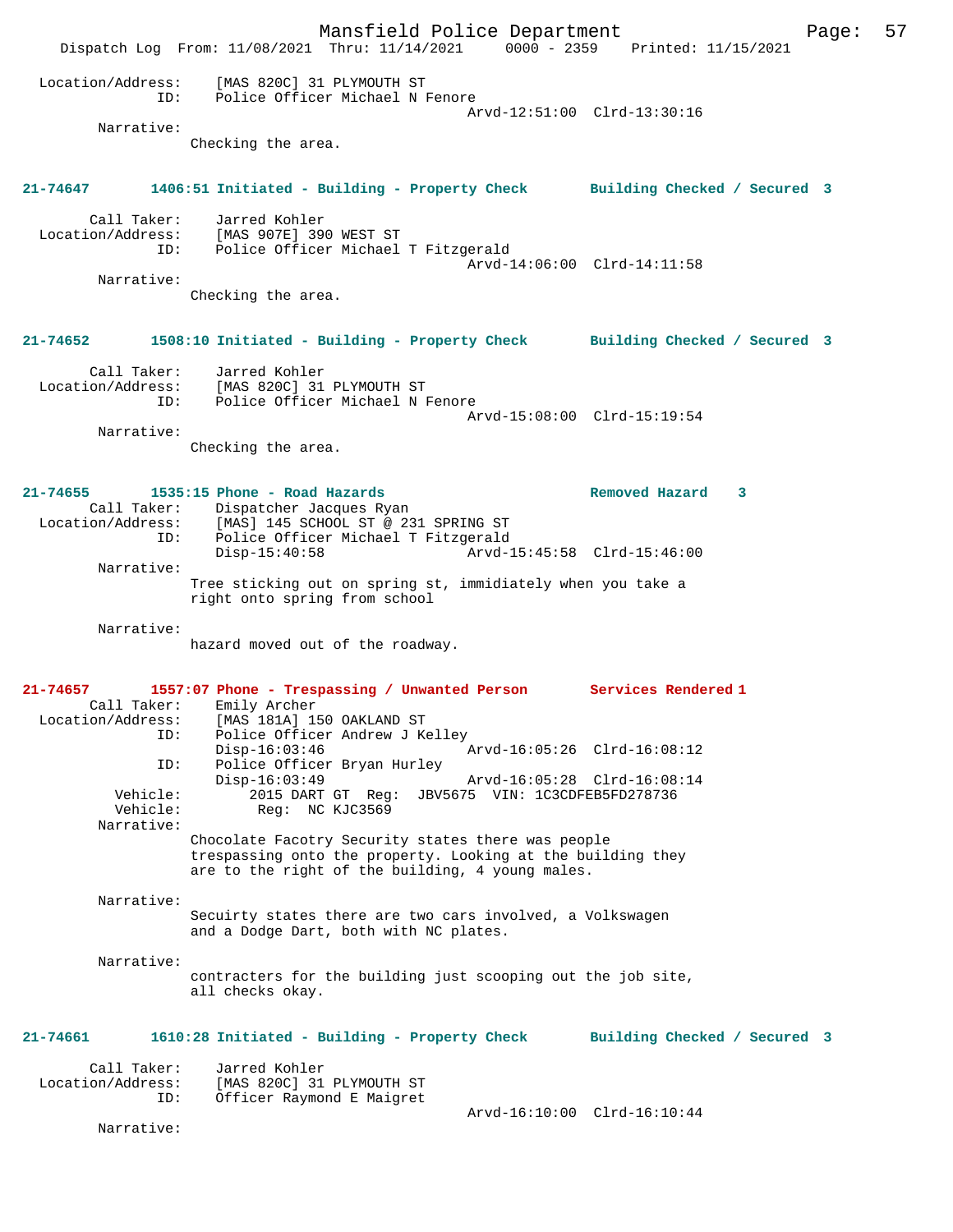Checking the area.

| $21 - 74672$<br>Call Taker:<br>Location/Address:<br>ID:<br>Vehicle:<br>Vehicle:<br>Narrative: | 1720:24 Walk-In - Assist Citizen - P S A<br>Support Staff Matthew Gately<br>[MAS] STEARNS AVE<br>Police Officer Danielle C Titus<br>$Disp-17:23:22$<br>GRY 2015 TOYT YARIS Req: PC MA 2KZC36 VIN: VNKKTUD3XFA054251<br>GRY 2008 TOYT TACOMA Req: PC MA 2292JE VIN: 5TEUX42NX8Z570256<br>Walk in looking to speak with an officer about a MVA that<br>they were involved in earlier today. Ofc. Titus will be in<br>to speak with the RP. | Spoken To<br>Arvd-17:31:55 Clrd-17:39:43 | 3                              |
|-----------------------------------------------------------------------------------------------|------------------------------------------------------------------------------------------------------------------------------------------------------------------------------------------------------------------------------------------------------------------------------------------------------------------------------------------------------------------------------------------------------------------------------------------|------------------------------------------|--------------------------------|
| Narrative:                                                                                    | party was advised.                                                                                                                                                                                                                                                                                                                                                                                                                       |                                          |                                |
|                                                                                               |                                                                                                                                                                                                                                                                                                                                                                                                                                          |                                          |                                |
| 21-74674<br>Call Taker:<br>Location/Address:                                                  | 1731:12 Phone - Disabled Motor Vehicle<br>Dispatcher Jacques Ryan<br>[MAS] 20 COPELAND DR @ 167 WEST ST                                                                                                                                                                                                                                                                                                                                  | <b>Vehicle Towed</b>                     | 3                              |
| ID:<br>ID:                                                                                    | Police Officer Bryan Hurley<br>$Disp-17:32:14$<br>Police Officer Mark O'Connor                                                                                                                                                                                                                                                                                                                                                           | Arvd-17:38:47 Clrd-18:17:35              |                                |
| ID:                                                                                           | $Disp-17:32:17$<br>Police Officer Andrew J Kelley                                                                                                                                                                                                                                                                                                                                                                                        | Arvd-17:33:53 Clrd-17:48:15              |                                |
|                                                                                               | $Disp-18:07:48$                                                                                                                                                                                                                                                                                                                                                                                                                          | Arvd-18:07:59 Clrd-18:14:07              |                                |
| ID:                                                                                           | Police Officer Danielle C Titus<br>$Disp-18:07:53$                                                                                                                                                                                                                                                                                                                                                                                       | Arvd-18:08:02 Clrd-18:17:36              |                                |
| ID:                                                                                           | Sergeant Robert S Pierce<br>$Disp-18:07:57$                                                                                                                                                                                                                                                                                                                                                                                              | Arvd-18:08:01 Clrd-18:17:31              |                                |
| Vehicle:<br>Towed:                                                                            | GRY 2017 INFI 050 Req: PC MA 2HJH37 VIN: JN1EV7AR2HM830757<br>For: Disabled Vehicle By: Central Street Garage To: Central Street Garage                                                                                                                                                                                                                                                                                                  |                                          |                                |
| Released To:                                                                                  | DEROSIER On: 11/14/2021 @ 1856                                                                                                                                                                                                                                                                                                                                                                                                           |                                          |                                |
| Narrative:                                                                                    | Reported DMV in the middle of the roadway on west                                                                                                                                                                                                                                                                                                                                                                                        |                                          |                                |
| Narrative:                                                                                    |                                                                                                                                                                                                                                                                                                                                                                                                                                          |                                          |                                |
|                                                                                               | Grey small vehicle is the only description given                                                                                                                                                                                                                                                                                                                                                                                         |                                          |                                |
| Narrative:                                                                                    | tow requested, central enroute                                                                                                                                                                                                                                                                                                                                                                                                           |                                          |                                |
| Narrative:                                                                                    |                                                                                                                                                                                                                                                                                                                                                                                                                                          |                                          |                                |
|                                                                                               | Tow on scene                                                                                                                                                                                                                                                                                                                                                                                                                             |                                          |                                |
| Narrative:                                                                                    | M3 giving a curtosy ride, starting 44719                                                                                                                                                                                                                                                                                                                                                                                                 |                                          |                                |
| Narrative:                                                                                    | ending 44719                                                                                                                                                                                                                                                                                                                                                                                                                             |                                          |                                |
| Narrative:                                                                                    | MA PC 2HJH37 has been released to the owner.                                                                                                                                                                                                                                                                                                                                                                                             |                                          |                                |
| 21-74680<br>2                                                                                 | 1743:08 Phone - 911 Hang-ups & Verifications                                                                                                                                                                                                                                                                                                                                                                                             |                                          | Confirmed misdial/Accdntl Call |
| Call Taker:<br>Location/Address:<br>ID:                                                       | Dispatcher Jacques Ryan<br>[MAS H678] 1735 WEST ST<br>Police Officer Danielle C Titus                                                                                                                                                                                                                                                                                                                                                    |                                          |                                |
| ID:                                                                                           | $Disp-17:45:06$<br>Police Officer Andrew J Kelley                                                                                                                                                                                                                                                                                                                                                                                        | $Clrd-17:46:15$                          |                                |
| ID:                                                                                           | $Disp-17:46:11$<br>Police Officer Mark O'Connor                                                                                                                                                                                                                                                                                                                                                                                          | $Clrd-17:48:43$                          |                                |
|                                                                                               | $Disp-17:48:57$                                                                                                                                                                                                                                                                                                                                                                                                                          | Arvd-18:00:24 Clrd-18:03:46              |                                |
| Narrative:                                                                                    | Checking on a 911 hang up. Caller states accidental, will<br>stand-by for an officer.                                                                                                                                                                                                                                                                                                                                                    |                                          |                                |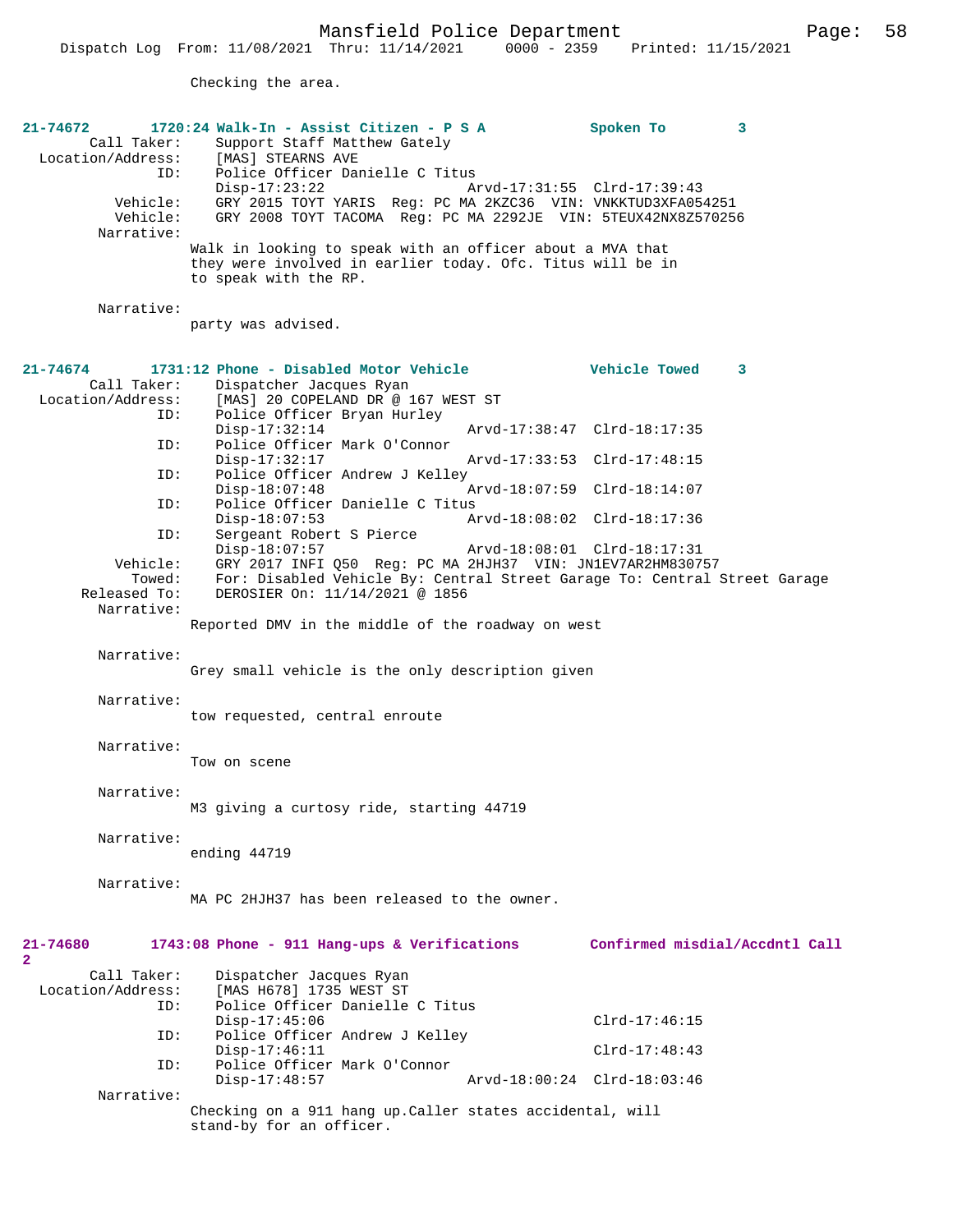Mansfield Police Department Page: 59 Dispatch Log From: 11/08/2021 Thru: 11/14/2021 0000 - 2359 Printed: 11/15/2021 Contact made?:yes Cellphone? (y/n):yes Uncertainty radius: Narrative: M6 confirmed accidental **21-74683 1756:16 Phone - Assist Other Agency Gone on Arrival 3**  Call Taker: Dispatcher Jacques Ryan Location: [MAS] I95 NB MILE MARKER 8.4<br>ID: Police Officer Mark O'Connor Police Officer Mark O'Connor<br>Disp-18:04:14 Disp-18:04:14 Arvd-18:09:40 Clrd-18:15:42 Narrative: Report of a kayak in the middle of the roadway, all of state's units are in Attleborough Narrative: state checked the area, GOA **21-74687 1813:46 Initiated - Building - Property Check Building Checked / Secured 3** Call Taker: Jarred Kohler<br>Location/Address: [MAS 820C] 31 [MAS 820C] 31 PLYMOUTH ST ID: Officer Raymond E Maigret Arvd-18:13:00 Clrd-18:26:54 Narrative: Checking the area. **21-74706 2038:19 Initiated - Motor Vehicle Stop Citation / Warning Issued 3** Call Taker: Stephen Martell Location/Address: [MAS] 444 PRATT ST @ 458 EAST ST ID: Police Officer Mark O'Connor Arvd-20:38:00 Clrd-21:01:30 Vehicle: GRY 2016 HOND UT CRV Reg: PC MA 8KMM80 VIN: 2HKRM4H59GH723569 Narrative: MV stop Narrative: vehicle showing expired. working online to renew Narrative: RMV website is down. Unable to re register. RO cited. **21-74712 2111:13 Initiated - Building - Property Check Building Checked / Secured 3** Call Taker: Stephen Martell Location/Address: [MAS 840] 280 SCHOOL ST ID: Police Officer Mark O'Connor Arvd-21:11:00 Clrd-21:15:59 Narrative: Checking the area. Narrative: checking on a possible DMV Narrative: party was waiting on his wife. **21-74717 2147:18 Initiated - Building - Property Check Building Checked / Secured 3** Call Taker: Stephen Martell<br>Location/Address: [MAS 417] 9 FRA [MAS 417] 9 FRANCIS AVE ID: Police Officer Danielle C Titus Arvd-21:47:00 Clrd-21:52:35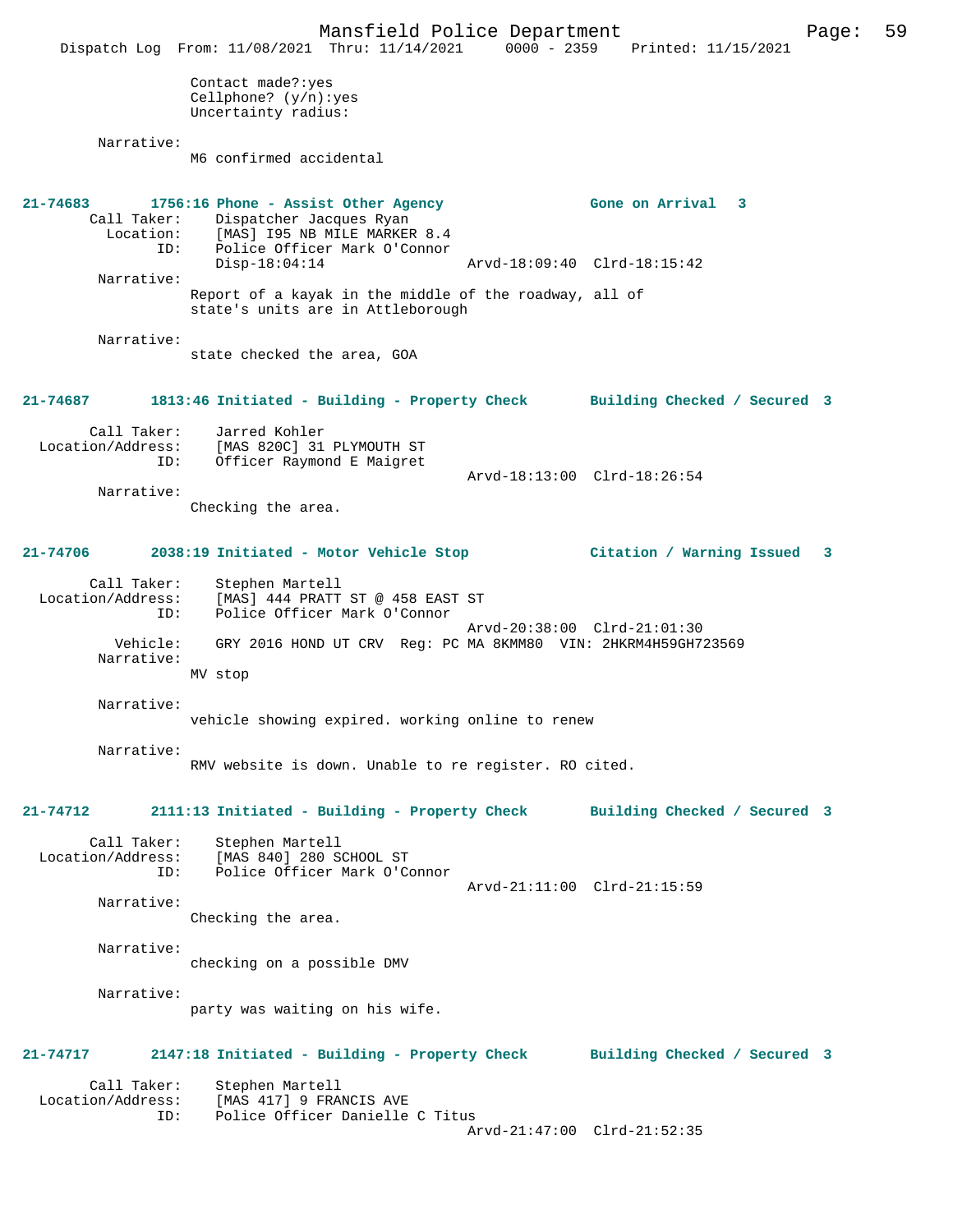Mansfield Police Department Fage: 60

Narrative:

Checking the area.

| 21-74718                                                | 2150:30 Phone - Motor Veh Acc - w/Injury                                                                                                                                                                                                                                                                     | Citation / Warning Issued<br>1           |
|---------------------------------------------------------|--------------------------------------------------------------------------------------------------------------------------------------------------------------------------------------------------------------------------------------------------------------------------------------------------------------|------------------------------------------|
| Call Taker:<br>Location/Address:<br>ID:<br>ID:          | Stephen Martell<br>[MAS] 99 COPELAND DR @ 235 CHAUNCY ST<br>Lieutenant Thomas R Connor<br>$Disp-21:52:02$<br>Police Officer Danielle C Titus                                                                                                                                                                 | Arvd-21:53:18 Clrd-22:17:01              |
| ID:                                                     | $Disp-21:52:44$<br>Police Officer Bryan Hurley                                                                                                                                                                                                                                                               | Arvd-21:53:47 Clrd-22:40:00              |
| ID:                                                     | $Disp-21:53:40$<br>Police Officer Andrew J Kelley<br>$Disp-21:57:06$                                                                                                                                                                                                                                         | Arvd-21:53:45 Clrd-22:40:00              |
| Vehicle:<br>Towed:<br>Vehicle:<br>Towed:<br>Narrative:  | GRY 2004 FORD TAURUS Req: PC MA 2EPL38 VIN: 1FAFP53294G162776<br>For: Accident By: Central Street Garage To: Central Street Garage<br>WHI 2006 JEEP UT LIBERT Reg: PC MA 3WXA69 VIN: 1J4GL48K56W190171<br>For: Accident By: Central Street Garage To: Central Street Garage<br>report of a MVa with rollover | Arvd-22:00:22 Clrd-22:40:00              |
|                                                         |                                                                                                                                                                                                                                                                                                              |                                          |
| Narrative:                                              | M1 reports one vehicle on the roof, no apparent serious<br>injury                                                                                                                                                                                                                                            |                                          |
| Narrative:                                              | Central St en route for tow request.                                                                                                                                                                                                                                                                         |                                          |
| Narrative:                                              | 1st tow on scene.                                                                                                                                                                                                                                                                                            |                                          |
| Narrative:                                              | 2nd tow on scene.                                                                                                                                                                                                                                                                                            |                                          |
| Narrative:                                              | central st has both vehicles, roadway re opened.                                                                                                                                                                                                                                                             |                                          |
| Refer To Accident:                                      | $21MAS-332-AC$                                                                                                                                                                                                                                                                                               |                                          |
| 21-74730                                                | 2236:24 Initiated - Building - Property Check Building Checked / Secured 3                                                                                                                                                                                                                                   |                                          |
| Call Taker:<br>Location/Address:<br>ID:                 | Stephen Martell<br>[MAS 820C] 31 PLYMOUTH ST<br>Officer Raymond E Maigret                                                                                                                                                                                                                                    | Arvd-22:36:00 Clrd-22:46:19              |
| Narrative:                                              | Checking the area.                                                                                                                                                                                                                                                                                           |                                          |
| $21 - 74738$<br>Call Taker:<br>Location/Address:<br>ID: | 2318:00 Initiated - Motor Vehicle Stop<br>Stephen Martell<br>[MAS 969A110] 321 SCHOOL ST Apt. #A110<br>Police Officer Mark O'Connor                                                                                                                                                                          | Spoken To<br>3                           |
| ID:                                                     | Police Officer Bryan Hurley                                                                                                                                                                                                                                                                                  | Arvd-23:18:00 Clrd-11/14/2021 @ 00:04:07 |
| ID:                                                     | $Disp-23:19:18$<br>Police Officer Bryan Hurley                                                                                                                                                                                                                                                               | Arvd-23:23:39 Clrd-23:43:22              |
| Vehicle:                                                | $Disp-23:43:48$<br>BLU 2008 AVALON Req: RI 1BG290 VIN: 4T1BK36B98U266436                                                                                                                                                                                                                                     | Arvd-23:43:50 Clrd-11/14/2021 @ 00:03:16 |
| Narrative:                                              | checking on a vehicle.                                                                                                                                                                                                                                                                                       |                                          |
| Narrative:                                              | M3courtesy transport from pine needle to the mall SM: 44742                                                                                                                                                                                                                                                  |                                          |
| Narrative:                                              | M3 off at mansfield crossing ening mileage = 44745                                                                                                                                                                                                                                                           |                                          |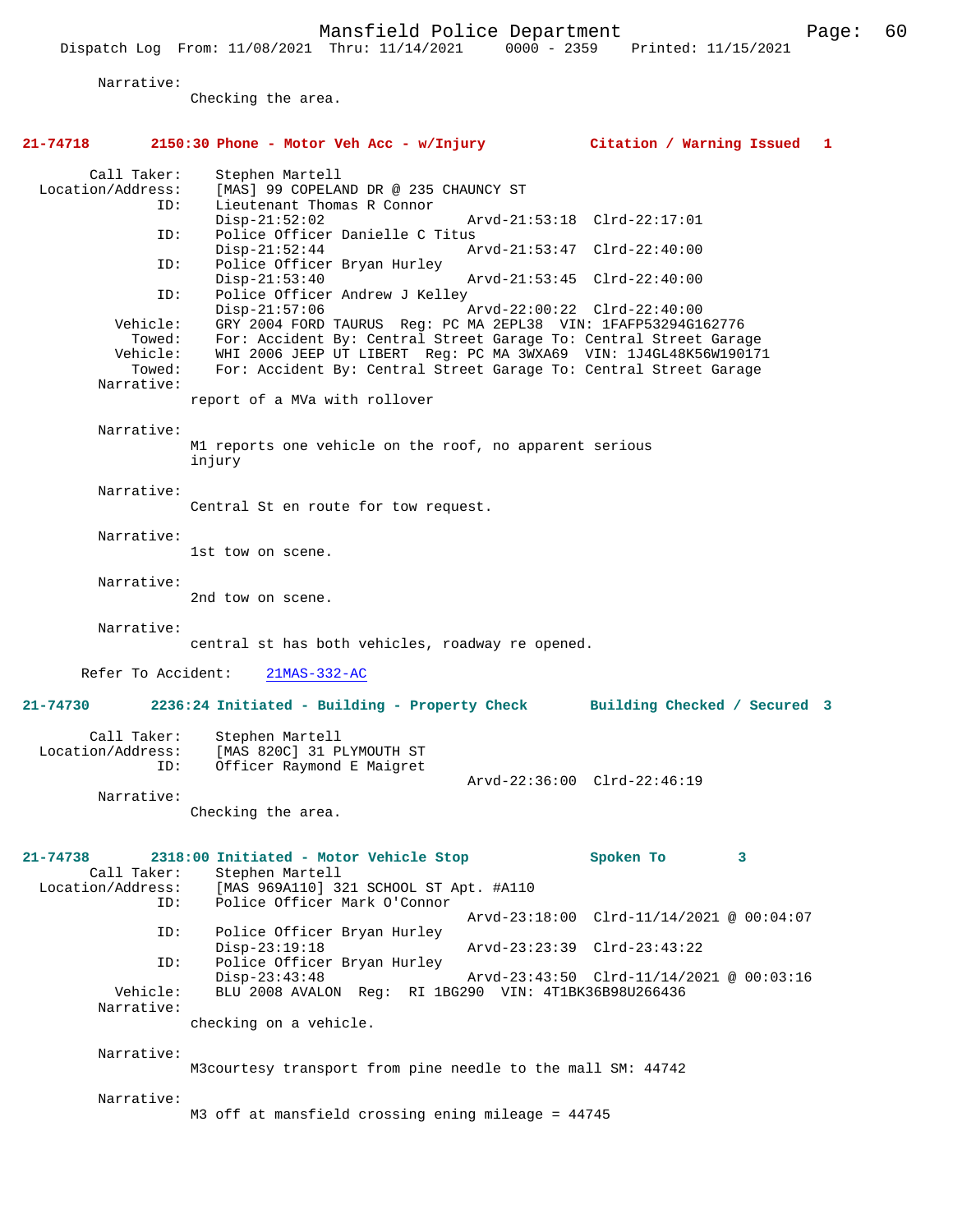Mansfield Police Department Form Page: 61 Dispatch Log From: 11/08/2021 Thru: 11/14/2021 0000 - 2359 Printed: 11/15/2021 Narrative: vehicle is parked in the lot, operator secured a ride home. **For Date: 11/14/2021 - Sunday 21-74765 0112:09 Initiated - Building - Property Check Building Checked / Secured 3** Call Taker: Stephen Martell Location/Address: [MAS 820C] 31 PLYMOUTH ST ID: Sergeant Lawrence G Crosman Arvd-01:12:00 Clrd-01:28:26 Narrative: Checking the area. **21-74770 0125:18 Initiated - Building - Property Check Building Checked / Secured 3** Call Taker: Stephen Martell Location/Address: [MAS 417] 9 FRANCIS AVE<br>TD: Police Officer Mark O'Co Police Officer Mark O'Connor Arvd-01:25:00 Clrd-01:37:24 Narrative: Checking the area. **21-74773 0138:50 Initiated - Building - Property Check Building Checked / Secured 3** Call Taker: Stephen Martell<br>Location/Address: [MAS] NORTH MAIL [MAS] NORTH MAIN ST ID: Police Officer Meghan Birnie Arvd-01:38:00 Clrd-01:49:21 Narrative: Checking the area. **21-74777 0145:48 Initiated - Building - Property Check Building Checked / Secured 3** Call Taker: Aaron Figueroa<br>ion/Address: [MAS] MYSTIC LN Location/Address:<br>ID: Police Officer Mark O'Connor Arvd-01:45:00 Clrd-01:50:54 Narrative: Checking the area. **21-74787 0206:33 Initiated - Building - Property Check Building Checked / Secured 3** Call Taker: Stephen Martell<br>Location/Address: [MAS 1014] COPE [MAS 1014] COPELAND DR ID: Police Officer Meghan Birnie Arvd-02:06:00 Clrd-02:11:59 **21-74791 0223:04 Initiated - Building - Property Check Building Checked / Secured 3** Call Taker: Stephen Martell<br>Location/Address: [MAS 1015] 30 CI [MAS 1015] 30 CHAUNCY ST ID: Police Officer Meghan Birnie Arvd-02:23:00 Clrd-02:35:27 Narrative: Checking the area. **21-74792 0227:07 Initiated - Building - Property Check Building Checked / Secured 3** Call Taker: Aaron Figueroa<br>Location/Address: [MAS 12] 250 E ess: [MAS 12] 250 EAST ST<br>ID: Police Officer Mark ( Police Officer Mark O'Connor Arvd-02:27:00 Clrd-02:27:28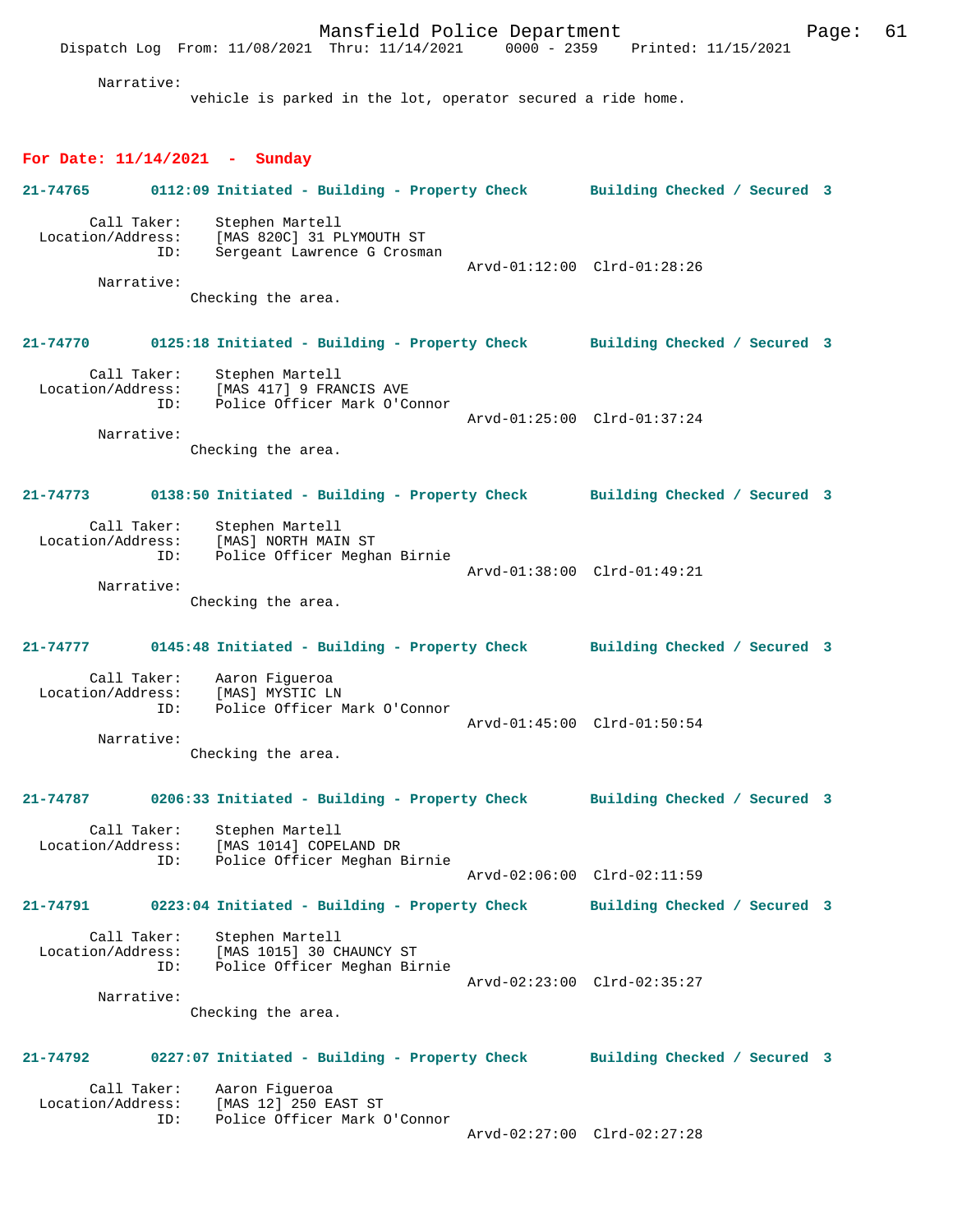Mansfield Police Department Frage: 62 Dispatch Log From: 11/08/2021 Thru: 11/14/2021 0000 - 2359 Printed: 11/15/2021 Narrative: Checking the area. **21-74798 0313:34 Initiated - Building - Property Check Building Checked / Secured 3** Call Taker: Stephen Martell Location/Address: [MAS 820C] 31 PLYMOUTH ST ID: Sergeant Lawrence G Crosman Arvd-03:13:00 Clrd-03:26:24 Narrative: Checking the area. **21-74801 0330:30 Initiated - Building - Property Check Building Checked / Secured 3** Call Taker: Stephen Martell Location/Address: [MAS 219] 12 GILES PL ID: Police Officer Meghan Birnie Arvd-03:30:00 Clrd-03:33:26 Narrative: Checking the area. **21-74805 0357:15 Initiated - Building - Property Check Building Checked / Secured 3** Call Taker: Stephen Martell Location/Address: [MAS 1016] 4 ERICK RD<br>ID: Police Officer Mark O' Police Officer Mark O'Connor Arvd-03:57:00 Clrd-04:58:55 Narrative: Checking the area. **21-74813 0701:48 Phone - 911 Hang-ups & Verifications Confirmed misdial/Accdntl Call 2**  Call Taker: Josesph Shebertes Location/Address: [MAS 865] 14 SOUTH MAIN ST ID: Police Officer Meghan Birnie Disp-07:05:22 Arvd-07:05:24 Clrd-07:07:02 Narrative: Checking on a 911 hang up. Caller reported he was going to breakfast. reported accidental. Contact made?: yes Cellphone?  $(y/n)$ : yes Uncertainty radius: **21-74815 0743:46 Walk-In - Assist Citizen - P S A Spoken To 3**  Call Taker: Support Staff Matthew Gately Location/Address: [MAS MAS12] 1007 WEST ST ID: Police Officer Bryan Hurley Disp-07:44:51 Arvd-07:48:48 Clrd-07:57:38 Narrative: Walk in would like to speak with an officer refer to call 21-74689 for further. Narrative: Ofc. Hurley spoke with the RP, he was advised. **21-74827 0851:35 Initiated - Motor Vehicle Stop Citation / Warning Issued 3** Call Taker: Dispatcher Jacques Ryan<br>: Location/Address: [MAS] 99 COPELAND DR @ 2 [MAS] 99 COPELAND DR @ 235 CHAUNCY ST ID: Police Officer Michael T Fitzgerald Arvd-08:51:00 Clrd-08:54:05 Vehicle: BLU 2006 NISS UT PATHFI Reg: PAS MA NE2069 VIN: 5N1AR18W66C639589 Narrative: MVST for failure to stop, citation issued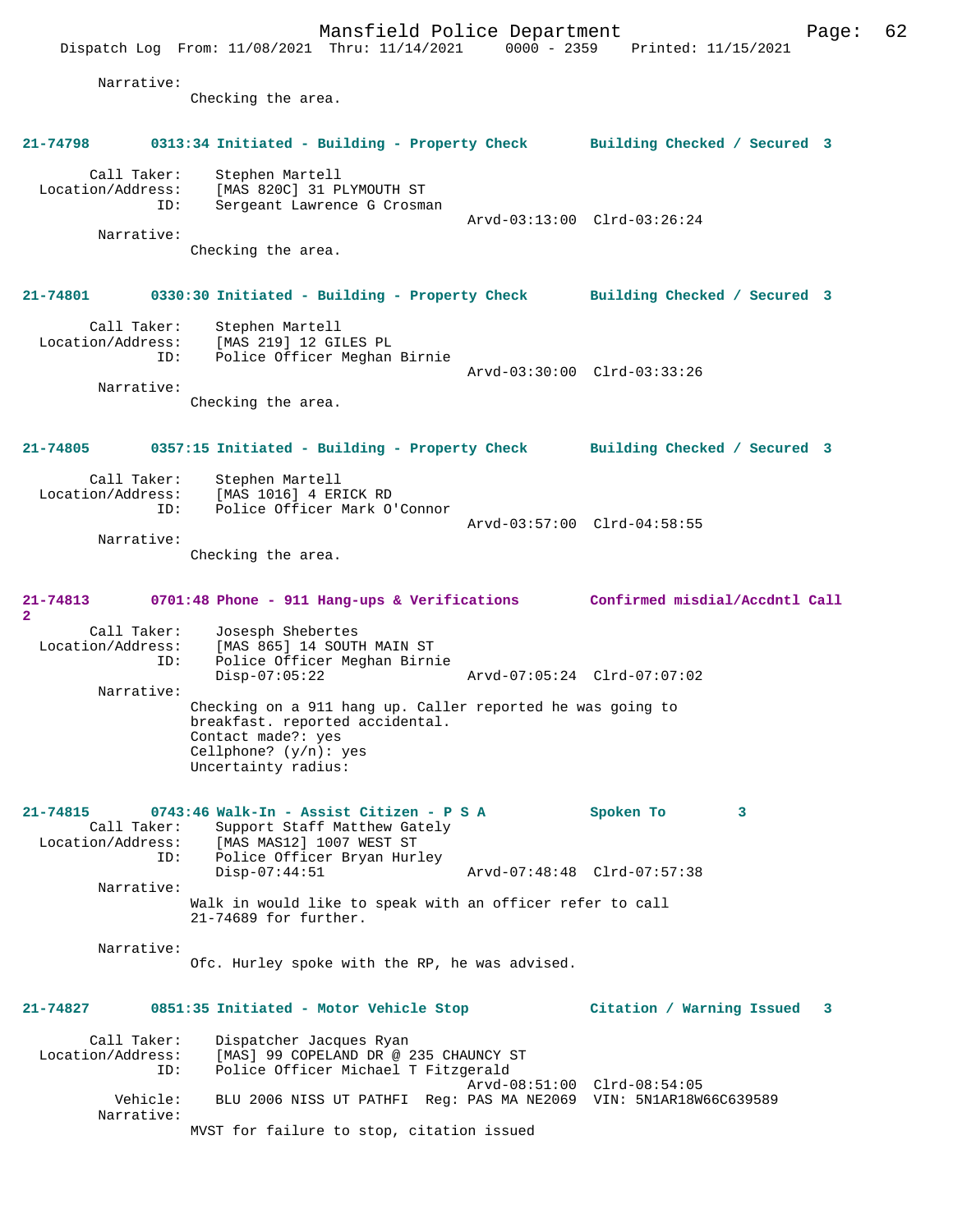| 21-74829<br>Call Taker:                        | 0900:18 Phone - Animal Complaints<br>William Casey<br>Location/Address: [MAS 9] 25 COBB ST Apt. #L134                                                                                                                       | Services Rendered 3                      |
|------------------------------------------------|-----------------------------------------------------------------------------------------------------------------------------------------------------------------------------------------------------------------------------|------------------------------------------|
| ID:                                            | Detective Anthony R Lattanzio<br>$Disp-09:03:57$                                                                                                                                                                            | $Clrd-09:09:08$                          |
| ID:                                            | animal control Jeffrey S Collins<br>$Disp-09:06:00$                                                                                                                                                                         | Arvd-09:16:41 Clrd-09:29:06              |
| ID:                                            | Sergeant VALESAY C COLLINS<br>$Disp-09:08:55$                                                                                                                                                                               | $Clrd-09:09:01$                          |
| ID:                                            | Detective Anthony R Lattanzio<br>$Disp-09:19:27$<br>Arvd-09:19:30 Clrd-09:22:58                                                                                                                                             |                                          |
| Narrative:                                     | cp reports a cat is dying infront of the residence and looks                                                                                                                                                                |                                          |
|                                                | like it has been attacked by another animal                                                                                                                                                                                 |                                          |
| Narrative:                                     | ACO found the cat and will be transporting it to tufts vet<br>in walpole                                                                                                                                                    |                                          |
| 21-74838                                       | 0937:07 Phone - Assist Fire Department                                                                                                                                                                                      | Referred to Other Agency<br>$\mathbf{2}$ |
| Call Taker:<br>Location/Address:<br>ID:        | Dispatcher Jacques Ryan<br>[MAS H3095] 19 RIDGEVIEW LN<br>Police Officer Michael T Fitzgerald<br>$Disp-09:39:07$<br>Arvd-09:44:08 Clrd-10:07:53                                                                             |                                          |
| Narrative:                                     | Assisting the FD with a fire related incident. Nature: Carbon<br>monoxide detector sounding after turning on the fire place<br>for the first time                                                                           |                                          |
| 21-74860<br>$\overline{2}$                     | 1108:54 Phone - 911 Hang-ups & Verifications                                                                                                                                                                                | Confirmed misdial/Accdntl Call           |
| Call Taker:<br>Location/Address:<br>ID:        | Josesph Shebertes<br>[MAS H3358] 33 ERIN DR<br>Police Officer Michael T Fitzgerald<br>$Disp-11:11:53$<br>Arvd-11:18:57 Clrd-11:21:03                                                                                        |                                          |
| Narrative:                                     | Checking on a 911 hang up. reported accidental, will meet at<br>the front door<br>Contact made?: yes<br>Cellphone? $(y/n):$ yes<br>Uncertainty radius: 17 meters                                                            |                                          |
| 21-74862<br>Call Taker:<br>ID:                 | 1113:31 Phone - Motor Veh Acc - No Injury<br>APRIL LEHANE<br>Location/Address: [MAS] 14 PINE NEEDLE LN<br>Detective Anthony R Lattanzio                                                                                     | Services Rendered 1                      |
| Vehicle:<br>Vehicle:<br>Narrative:             | $Disp-11:14:23$<br>Arvd-11:17:58 Clrd-11:42:22<br>GRY 2021 CHEV SPARK Reg: PC MA 2AJP18 VIN: KL8CD6SA9MC743392<br>BLK 2014 CHEV CRUZE Req: PC MA 1KE896 VIN: 1G1PA5SG4E7476844<br>RP reporting a 2 car mva with no injuries |                                          |
| Narrative:                                     | Chevy Spark will be towed via private tow through AAA                                                                                                                                                                       |                                          |
| Refer To Accident:                             | $21MAS-333-AC$                                                                                                                                                                                                              |                                          |
| 21-74871                                       | 1136:34 911 - Motor Veh Acc - No Injury                                                                                                                                                                                     | Investigated - Report Taken 1            |
| Call Taker:<br>Location/Address:<br>ID:<br>ID: | MATTHEW BOMES<br>[MAS 240A] 189 CHAUNCY ST<br>Police Officer Michael T Fitzgerald<br>Disp-11:38:07<br>Arvd-11:41:31 Clrd-12:06:28<br>Police Officer Meghan Birnie                                                           |                                          |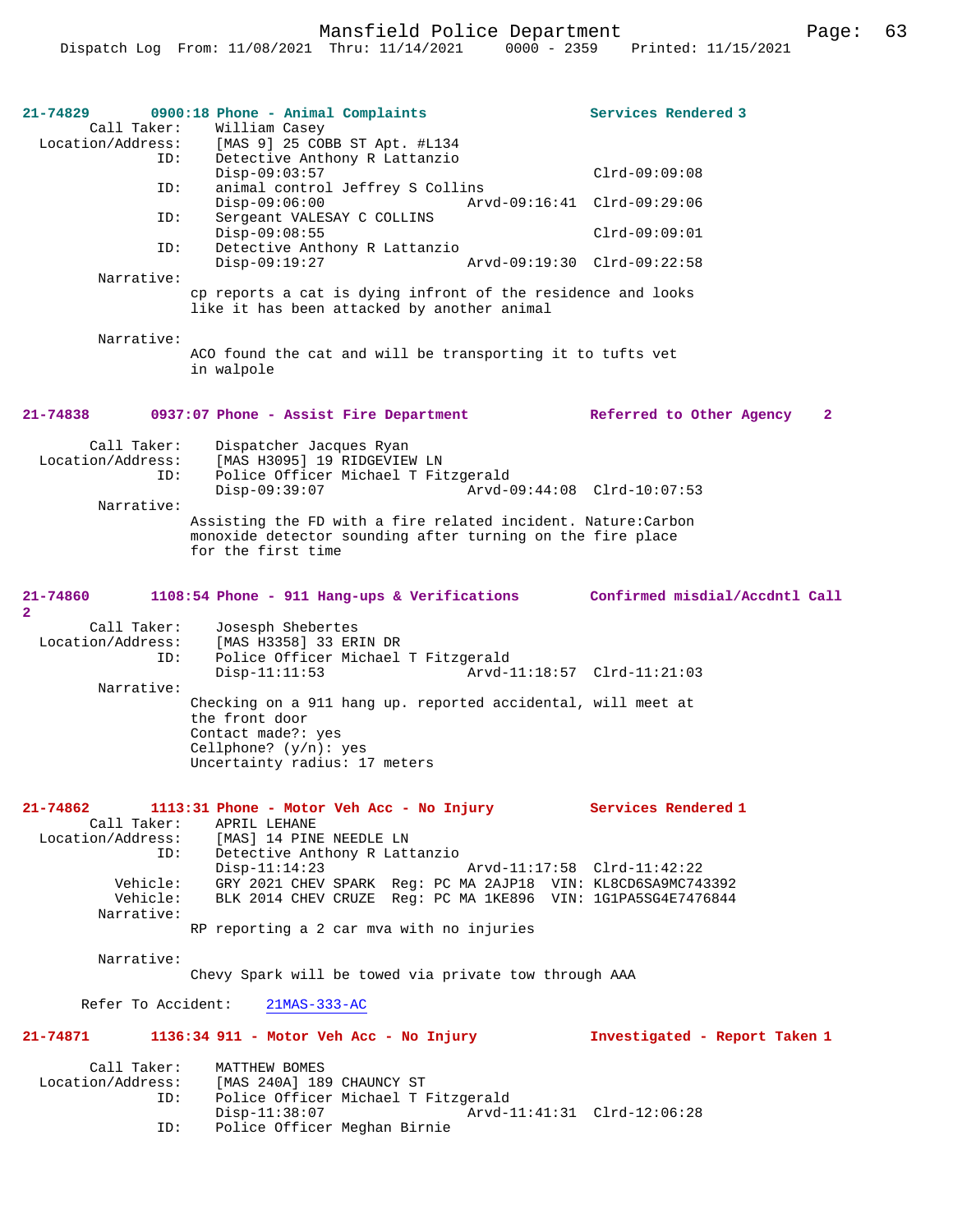Mansfield Police Department Page: 64 Dispatch Log From: 11/08/2021 Thru: 11/14/2021 Disp-11:38:11 Arvd-11:41:53 Clrd-12:06:28 ID: Sergeant Robert S Pierce Disp-11:43:17 Arvd-11:46:06 Clrd-12:06:28 Vehicle: WHI 2005 TOYT COROLL Reg: PC MA 206XFD VIN: JTDBR32E850055442 Vehicle: BLK 2019 JEEP UT WRANGL Reg: PC MA 2DFY31 VIN: 1C4GJXAG5KW501613<br>Towed: For: Accident By: Central Street Garage To: Central Street Garage For: Accident By: Central Street Garage To: Central Street Garage Narrative: 2 car MVC Narrative: in the road way Narrative: Central on scene Refer To Accident: 21MAS-334-AC **21-74900 1332:41 Phone - Animal Complaints Gone on Arrival 3**  Call Taker: Dispatcher Alyson Vico<br>Vicinity of: [MAS] 4 SOUTH MAIN ST @ of: [MAS] 4 SOUTH MAIN ST @ 15 WEST ST<br>TD: Detective Anthony R Lattanzio Detective Anthony R Lattanzio<br>Disp-13:36:34 Disp-13:36:34 Arvd-13:39:04 Clrd-13:40:48 Narrative: Caller reporting a stray dog roaming around in the area of the south commons. Dog looks like it recently had a litter, some type of bull dog mix. Narrative: Owner came and retrieved the dog prior to arrival **21-74908 1348:28 Walk-In - Follow up Investigation Spoken To 3**  Call Taker: Support Staff Thomas Plunkett<br>Location/Address: [MAS 451B] 500 EAST ST ess: [MAS 451B] 500 EAST ST<br>ID: Police Officer Michael Police Officer Michael T Fitzgerald<br>Disp-13:49:35 Arvd- Disp-13:49:35 Arvd-13:49:40 Clrd-14:24:36 Narrative: Walk in stated they were involved in the A&B at New York Pizza. Narrative: Speaking with Ofc. Fitzgerald **21-74915 1425:11 Phone - 911 Hang-ups & Verifications Building Checked / Secured 2** Call Taker: Josesph Shebertes<br>Location/Address: [MAS 946] 631 EAS ess: [MAS 946] 631 EAST ST Apt. #M101<br>ID: Detective Anthony R Lattanzio Detective Anthony R Lattanzio<br>Disp-14:27:09 Disp-14:27:09 Arvd-14:32:46 Clrd-14:35:32 Narrative: Checking on a 911 hang up. landline no answer on call back. Contact made?: no Cellphone? (y/n): no Uncertainty radius: **21-74919 1434:34 Walk-In - Assist Citizen - P S A Investigated - Report Taken 3** Call Taker: Support Staff Thomas Plunkett<br>ion/Address: [MAS H578] Location/Address: ID: Police Officer Meghan Birnie Disp-14:37:17 Arvd-14:42:51 Clrd-15:50:46<br>ID: Detective Anthony R Lattanzio Detective Anthony R Lattanzio<br>Disp-14:52:43 Disp-14:52:43 Arvd-14:52:45 Clrd-15:50:46 Narrative: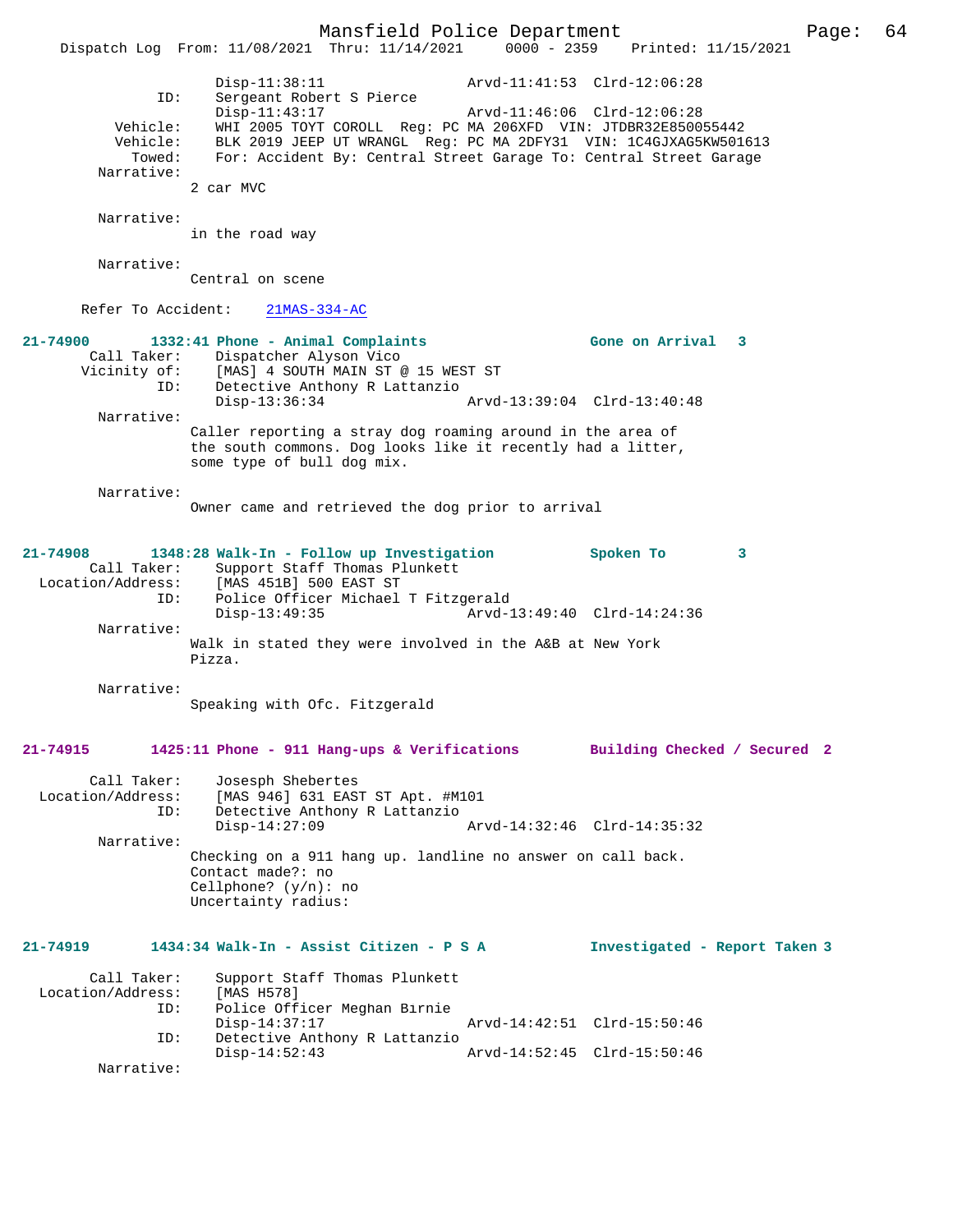Mansfield Police Department Page: 65

**21-74937 1630:04 Phone - Disabled Motor Vehicle Vehicle Towed 3**  Call Taker: JEFFREY KEEFE<br>Vicinity of: [MAS] 400 RTE [MAS] 400 RTE 140 SB @ 272 CHAUNCY ST ID: Detective Christopher P Walsh Disp-16:31:40 Arvd-16:40:54 Clrd-17:01:09 Vehicle: GRN 2008 LEXS RX400H Reg: PC MA 2XSY94 VIN: JTJHW31U382064891 Towed: For: Disabled Vehicle By: Central Street Garage Narrative: Reported DMV in the area. Lexus SUV. Narrative: Central st en route Narrative: Passanger will ride with the tow Narrative: Central st on scene Narrative: Vehicle towed **21-74970 2031:03 911 - 911 Hang-ups & Verifications Unfounded/Unverifed 2** Call Taker: Fournier Elin<br>Location/Address: [MAS 431] 14 E [MAS 431] 14 BONNEY LN Apt. #29 ID: Police Officer Jay J Sparrow<br>Disp-20:33:54 Disp-20:33:54 Arvd-20:44:38 Clrd-20:50:06 Narrative: Checking on a 911 hang up. No contact on callback x2 Contact made?: No Cellphone? (y/n): Yes Uncertainty radius: 20m 95% **21-74975 2040:36 911 - 911 Hang-ups & Verifications Confirmed misdial/Accdntl Call**  $\mathbf{2}$  Call Taker: Fournier Elin Location/Address: [MAS 873] 34 WEBB PL Apt. #5 ID: Police Officer William C Trudell Disp-20:42:57 Arvd-20:47:07 Clrd-20:49:32 Narrative: Checking on a 911 accidental. Contact made stated no services required Contact made?: Yes Cellphone? (y/n): Yes Uncertainty radius: 25m 95% **21-74984 2207:42 911 - 911 Hang-ups & Verifications Confirmed misdial/Accdntl Call 2**  Call Taker: Fournier Elin Location/Address: [MAS H514] 14 JAMESON CT ID: Police Officer Jay J Sparrow Disp-22:09:53 Arvd-22:14:06 Clrd-22:15:58 Narrative: Checking on a 911 accidental. Contact made stated no services required Contact made?: Yes Cellphone? (y/n): Yes Uncertainty radius: Narrative: party dropped his phone and it dialed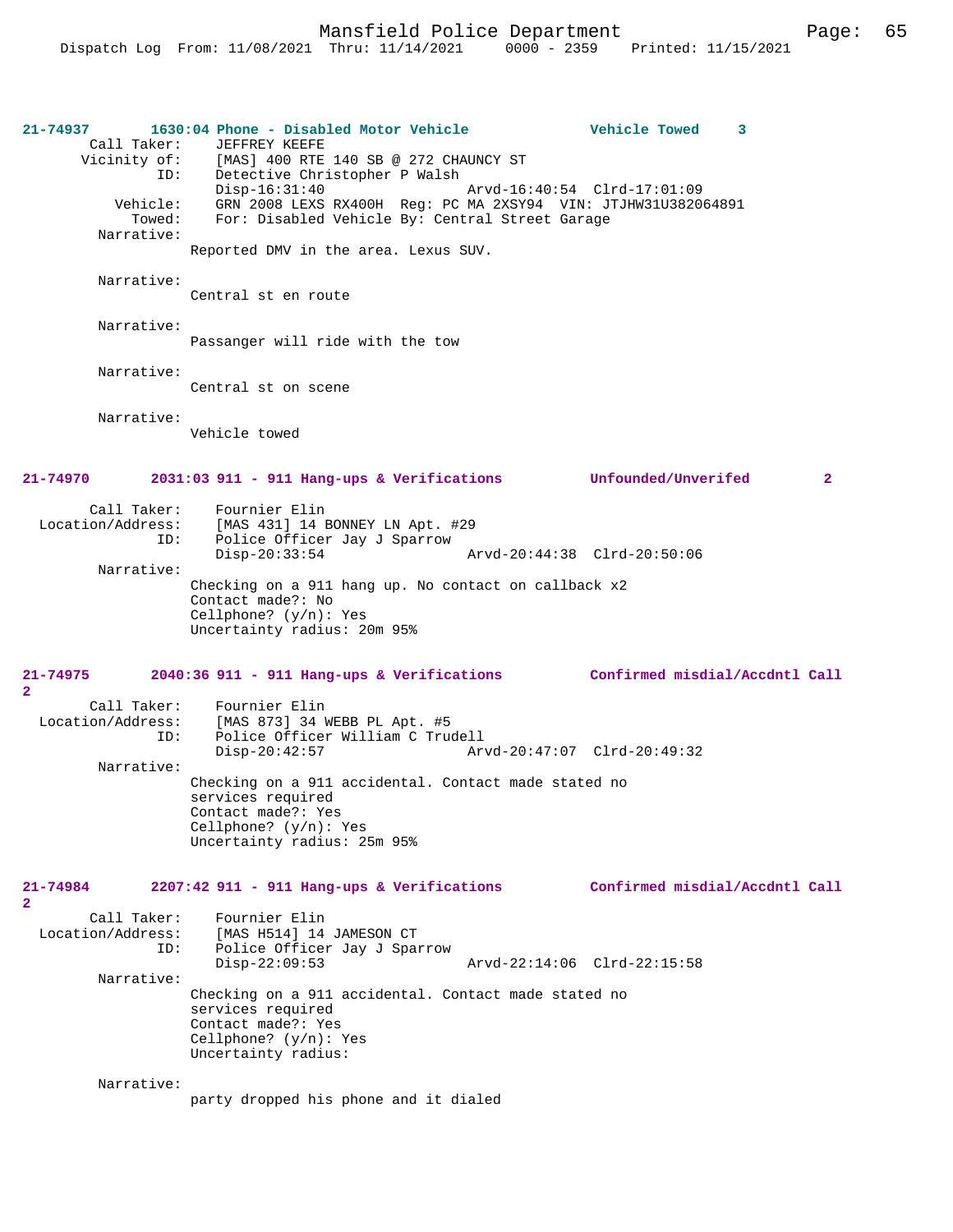|            | 21-74986 2226:26 Phone - Disabled Motor Vehicle                                                                                                                        | Vehicle Towed 3             |  |
|------------|------------------------------------------------------------------------------------------------------------------------------------------------------------------------|-----------------------------|--|
|            | Call Taker: MATTHEW BOMES<br>Location/Address: [MAS H5215] 861 SCHOOL ST                                                                                               |                             |  |
|            | ID: Detective Christopher P Walsh                                                                                                                                      |                             |  |
|            | $Disp-22:32:20$                                                                                                                                                        | Arvd-22:44:39 Clrd-23:06:18 |  |
|            | Vehicle: GRN 2001 TOYT 4D CAMRY Reg: PC MA 1TPL63 VIN: JT2BF22K510336609                                                                                               |                             |  |
| Narrative: | Towed: For: Disabled Vehicle By: Central Street Garage To: Central Street Garage                                                                                       |                             |  |
|            | Reported DMV in the area. party walked home his vehicle<br>broke down a green toyota parked on the road side, caller<br>was unable to push the vehicle off the roadway |                             |  |
| Narrative: |                                                                                                                                                                        |                             |  |
|            | Central street enroute                                                                                                                                                 |                             |  |
| Narrative: |                                                                                                                                                                        |                             |  |
|            | Central St is on scene                                                                                                                                                 |                             |  |
| Narrative: |                                                                                                                                                                        |                             |  |
|            | Central St has the vehicle                                                                                                                                             |                             |  |
|            |                                                                                                                                                                        |                             |  |
| 21-74988   | 2252:18 Initiated - Building - Property Check Building Checked / Secured 3                                                                                             |                             |  |
|            | Call Taker: TARA LAKO                                                                                                                                                  |                             |  |
|            | Location/Address: [MAS 1002] 250 EAST ST                                                                                                                               |                             |  |
| ID:        | Police Officer Jay J Sparrow                                                                                                                                           | Arvd-22:52:00 Clrd-23:04:34 |  |
| Narrative: |                                                                                                                                                                        |                             |  |

Checking the area.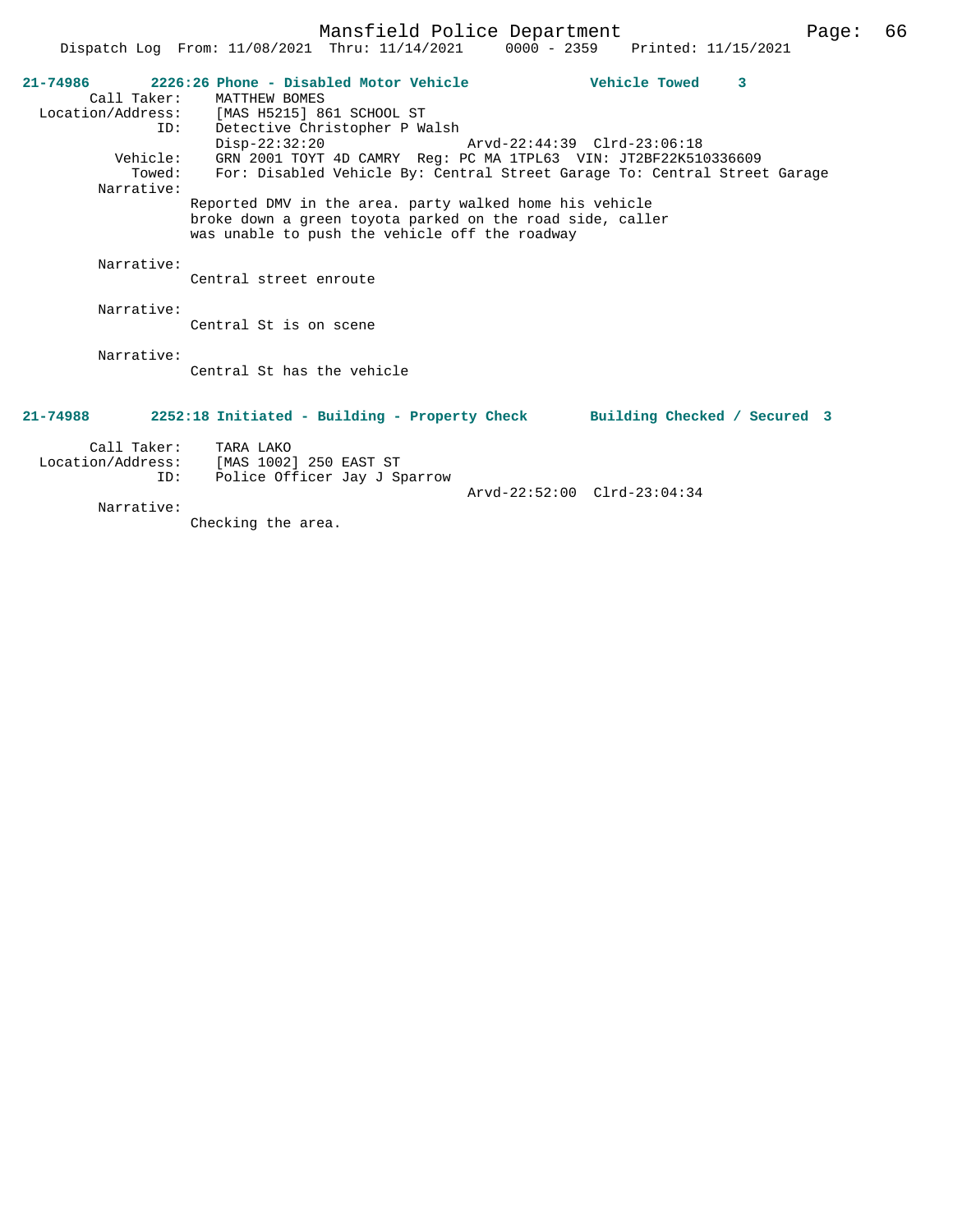# **For Date: 11/15/2021 - Monday**

| Call Number                      | Time               | Call Reason                                                                                                                                            | Action                                                     | Priority     |  |
|----------------------------------|--------------------|--------------------------------------------------------------------------------------------------------------------------------------------------------|------------------------------------------------------------|--------------|--|
| 21-74989                         |                    | 0008:14 Initiated - Building - Property Check                                                                                                          | Building Checked / Secured 3                               |              |  |
| Narrative:                       | Call Taker:<br>ID: | TARA LAKO<br>Location/Address: [MAS 820C] 31 PLYMOUTH ST<br>Police Officer Bryan Hurley<br>Checking the area.                                          | Arvd-00:08:00 Clrd-00:13:21                                |              |  |
| 21-75017                         |                    | 0204:35 Initiated - Building - Property Check Building Checked / Secured 3                                                                             |                                                            |              |  |
| Narrative:                       | Call Taker:<br>ID: | TARA LAKO<br>Location/Address: [MAS 1002] 250 EAST ST<br>Police Officer Derek M Stark<br>Checking the area.                                            | Arvd-02:04:00 Clrd-02:12:18                                |              |  |
| 21-75019                         |                    | 0206:57 Initiated - Building - Property Check Building Checked / Secured 3                                                                             |                                                            |              |  |
| Call Taker:<br>Narrative:        | ID:                | TARA LAKO<br>Location/Address: [MAS 219] 12 GILES PL<br>Police Officer Mark O'Connor<br>Checking the area.                                             | Arvd-02:06:00 Clrd-02:07:19                                |              |  |
| 21-75022                         | ID:                | 0208:04 911 - Suspicious Actv / Persn / Veh<br>Call Taker: Fournier Elin<br>Location/Address: [MAS 834] 261 CHAUNCY ST<br>Police Officer Mark O'Connor | Spoken To                                                  | $\mathbf{2}$ |  |
|                                  | ID:                | $Disp-02:09:24$<br>Police Officer Mark O'Connor                                                                                                        | Arvd-02:11:07 Clrd-02:21:45                                |              |  |
| Narrative:                       | ID:<br>Vehicle:    | Police Officer Derek M Stark<br>$Disp-02:12:26$<br>WHI 2020 FORD VA TRANSIT CONNECT Reg: CO MA V94316 VIN: NM0LS7E29L1471375                           | Arvd-02:07:00 Clrd-02:08:55<br>Arvd-02:12:28 Clrd-02:21:44 |              |  |
| Narrative:                       |                    | Checking the area.<br>CP states white van in the lot running. Unable to see if its<br>occupied                                                         |                                                            |              |  |
| Narrative:                       |                    | Ofc O'Connor reports the party checks ok, male fell asleep.<br>Will advise management.                                                                 |                                                            |              |  |
| Narrative:                       |                    | Ofc O'Connor reports he spoke with management, they have<br>been advised                                                                               |                                                            |              |  |
| 21-75029                         |                    | 0238:36 Initiated - Building - Property Check                                                                                                          | Building Checked / Secured 3                               |              |  |
| Call Taker:<br>Location/Address: | ID:                | TARA LAKO<br>[MAS] NORTH MAIN ST<br>Police Officer Derek M Stark                                                                                       | Arvd-02:38:00 Clrd-02:50:35                                |              |  |
| Narrative:                       |                    | Checking the area.                                                                                                                                     |                                                            |              |  |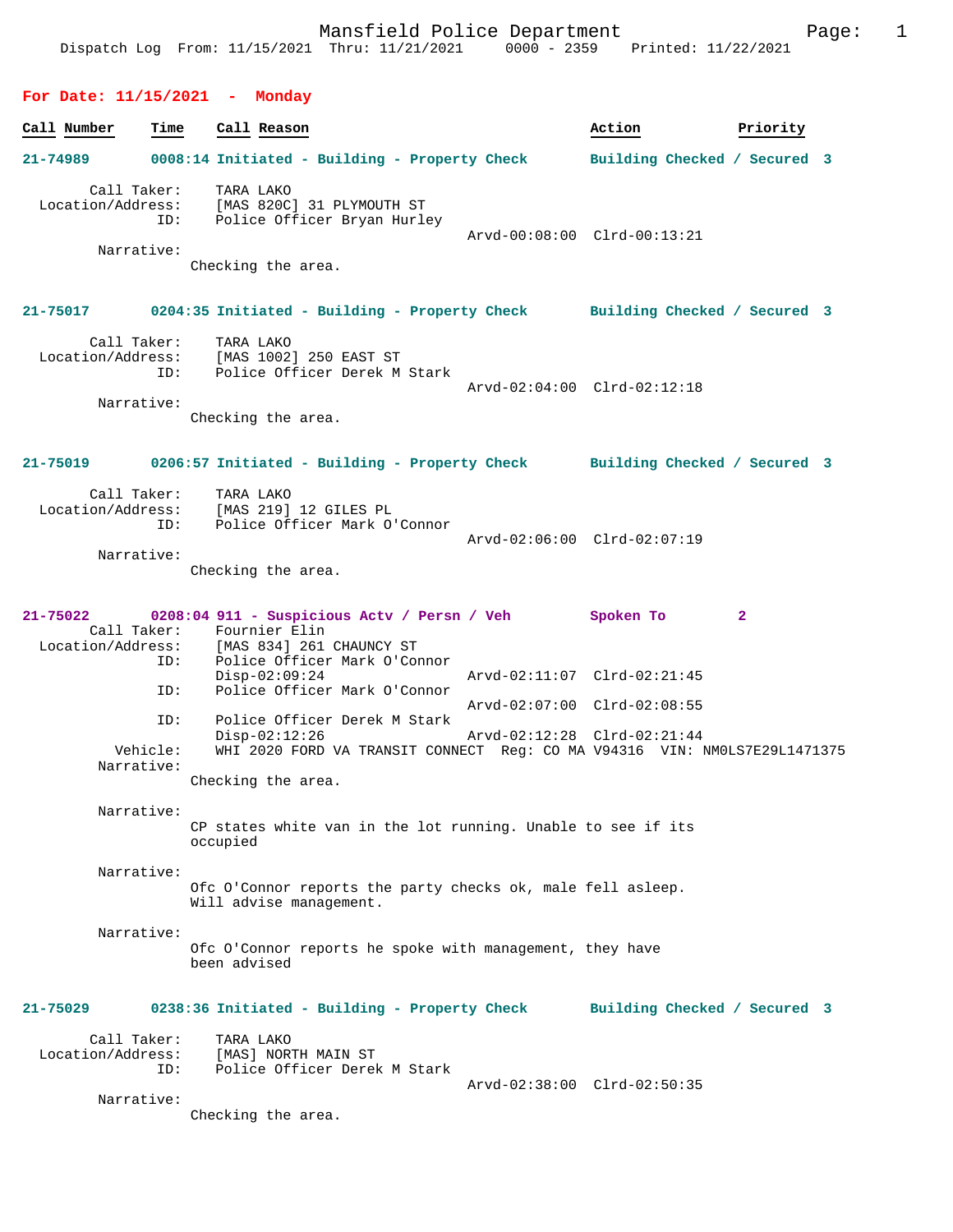Mansfield Police Department Fage: 2

 Dispatch Log From: 11/15/2021 Thru: 11/21/2021 0000 - 2359 Printed: 11/22/2021 **21-75031 0257:59 Initiated - Building - Property Check Building Checked / Secured 3** Call Taker: Dispatcher Alyson Vico Location/Address: [MAS 65] 30 CHAUNCY ST ID: Police Officer Derek M Stark Arvd-02:57:00 Clrd-03:06:38 Narrative: Checking the area. **21-75032 0301:28 Initiated - Building - Property Check Building Checked / Secured 3** Call Taker: Dispatcher Alyson Vico<br>Location: [MAS] FOXBORO MANSFIELD Lon: [MAS] FOXBORO MANSFIELD HOTELS<br>ID: Police Officer Mark O'Connor Police Officer Mark O'Connor Arvd-03:01:00 Clrd-03:35:40 Narrative: Checking the hotels. Narrative: M10 reports hotels checked secure. **21-75033 0306:45 Initiated - Building - Property Check Building Checked / Secured 3** Call Taker: Dispatcher Alyson Vico<br>Location/Address: [MAS 281A] 1 CROCKER S ess: [MAS 281A] 1 CROCKER ST<br>ID: Police Officer Derek M ; Police Officer Derek M Stark Arvd-03:06:00 Clrd-03:12:19 Narrative: Checking the area. **21-75036 0334:45 Initiated - Building - Property Check Building Checked / Secured 3** Call Taker: Dispatcher Alyson Vico Location/Address: [MAS 982] 111 HOPE ST ID: Police Officer Derek M Stark Arvd-03:34:00 Clrd-03:35:08 Narrative: Checking the area. Checks ok. **21-75040 0357:01 Initiated - Building - Property Check Building Checked / Secured 3** Call Taker: Dispatcher Alyson Vico Location/Address: [MAS] MYSTIC LN<br>TD: Police Officer I Police Officer Derek M Stark Arvd-03:57:00 Clrd-03:57:37 Narrative: Checking the area. Checks ok. **21-75042 0420:01 Initiated - Building - Property Check Building Checked / Secured 3** Call Taker: Dispatcher Alyson Vico Location/Address: [MAS 840] 280 SCHOOL ST ID: Police Officer Mark O'Connor Arvd-04:20:00 Clrd-04:33:02 Narrative: Checking the area. **21-75058 0727 Initiated - Speed Trailer/Signs Deployed Services Rendered 3**  Call Taker: Animal Control Steven Simonds Location/Address: [MAS] MILL ST Animal Control Steven Simonds Arvd-07:27:54 Clrd-07:44:35 Narrative: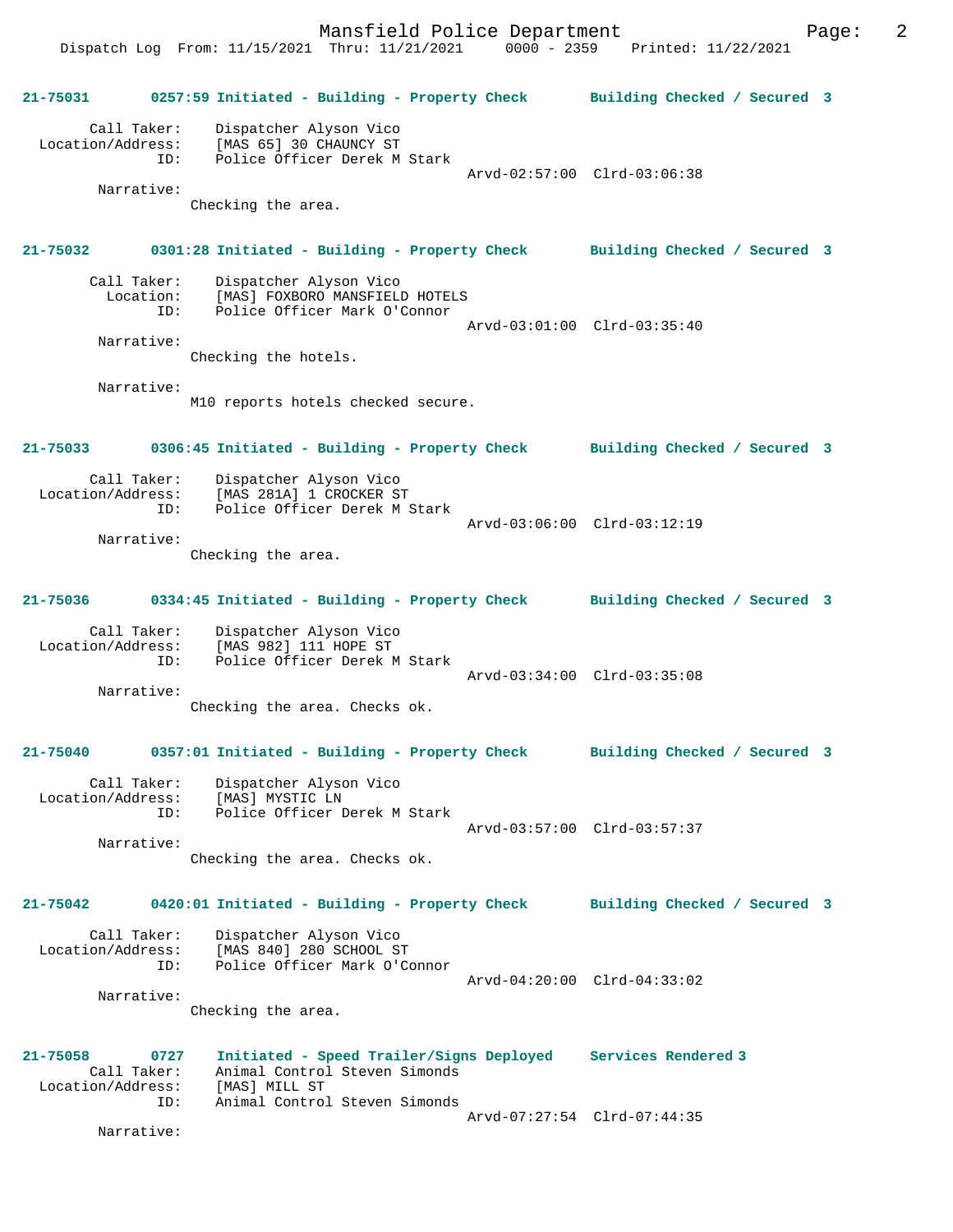Mansfield Police Department Fage: 3 Dispatch Log From: 11/15/2021 Thru: 11/21/2021 0000 - 2359 Printed: 11/22/2021 changing batteries on speed signs **21-75061 0744 Initiated - Parking Violations Services Rendered 3**  Call Taker: Animal Control Steven Simonds Location/Address: [MAS] 377 NORTH MAIN ST @ 44 CROCKER ST ID: Animal Control Steven Simonds Arvd-07:44:56 Clrd-08:25:37 Narrative: checking area for parking violations **21-75077 0923:09 Initiated - Building - Property Check Building Checked / Secured 3** Call Taker: Dispatcher Alyson Vico Location/Address: [MAS] 905 SOUTH MAIN ST ID: Police Officer Gregg S Kennedy Arvd-09:23:00 Clrd-09:27:07 Narrative: Checking the area. **21-75091 1015:44 Initiated - Building - Property Check Building Checked / Secured 3**

 Call Taker: Dispatcher Alyson Vico Location/Address: [MAS 840] 280 SCHOOL ST Police Officer Gregg S Kennedy Arvd-10:15:00 Clrd-10:28:06 Narrative:

Checking the area.

## **21-75097 1109:57 Initiated - Motor Vehicle Stop Citation / Warning Issued 3**

 Call Taker: Dispatcher Alyson Vico Location/Address: [MAS 1002] 250 EAST ST ID: Sergeant Robert S Pierce Arvd-11:09:00 Clrd-11:21:38 Vehicle: GRY 2021 HOND 4D HR-V Reg: PC MA 2BFX98 VIN: 3CZRU6H31MM713354 Narrative: M1 is off with a MVST.

 Narrative: Citation issued to the RO.

### **21-75100 1116:37 Initiated - Building - Property Check Building Checked / Secured 3**

 Call Taker: Dispatcher Alyson Vico Location/Address: [MAS 1002] 250 EAST ST ID: Police Officer Michael T Fitzgerald Arvd-11:16:00 Clrd-11:34:28 Narrative:

Checking the area.

## **21-75104 1130 Initiated - Parking Violations Services Rendered 3**  Call Taker: Animal Control Steven Simonds Location/Address: [MAS] 255 NORTH MAIN ST @ 8 COTTAGE ST ID: Animal Control Steven Simonds Arvd-11:31:01 Clrd-12:19:54 Narrative: checking area for parking violations Narrative:

tagged MA 2RSB11 on south main by town hall for overtime parking

Narrative:

tagged 1MZY28 at one mansfield for overtime parking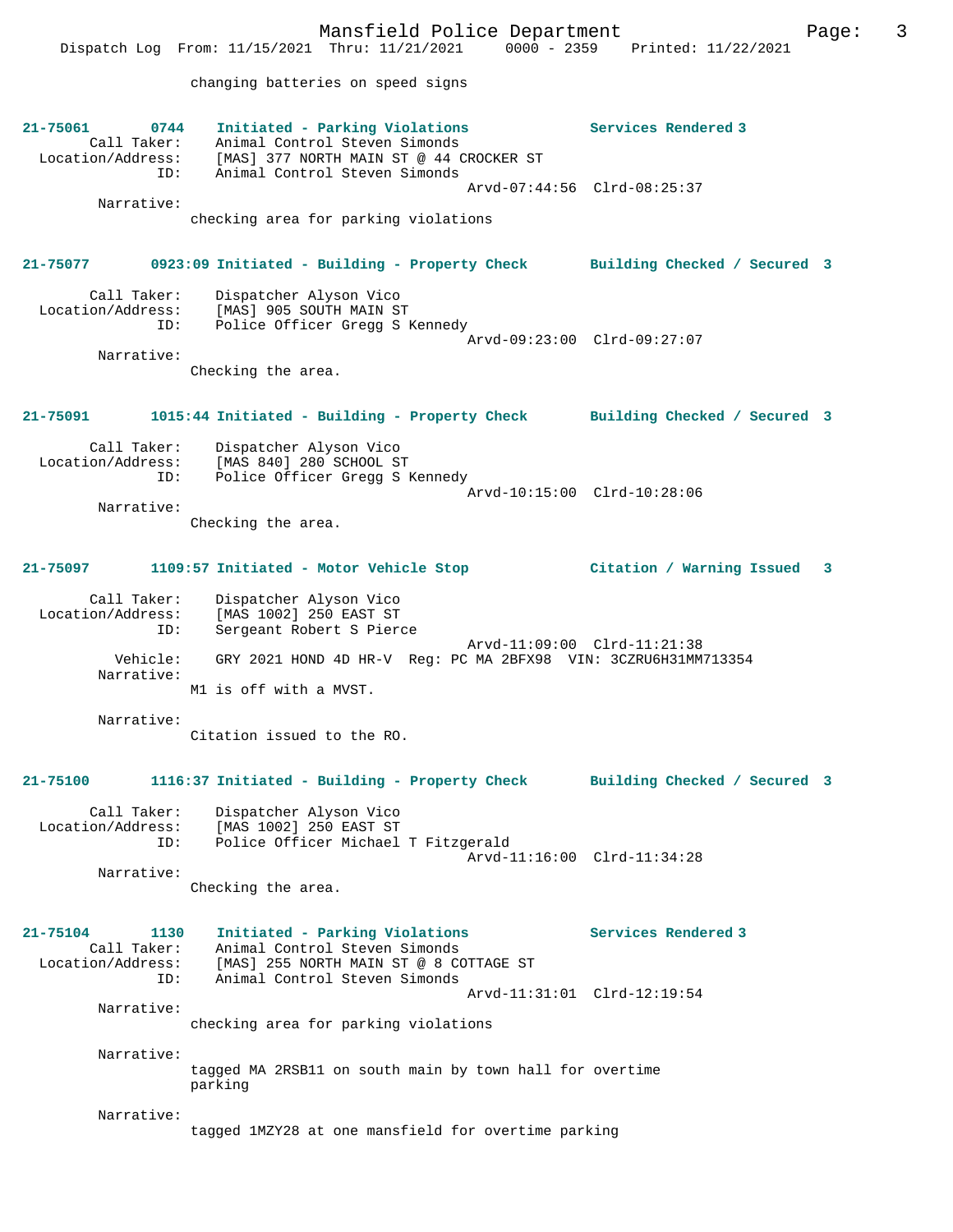| 21-75108<br>$\mathbf{2}$      |                                  | 1150:37 Phone - 911 Hang-ups & Verifications                                                                                                                                                                    | Confirmed misdial/Accdntl Call                |
|-------------------------------|----------------------------------|-----------------------------------------------------------------------------------------------------------------------------------------------------------------------------------------------------------------|-----------------------------------------------|
| Location/Address:             | Call Taker:<br>ID:               | Robert Stewart<br>[MAS 74A2] 11 CABOT BLVD Apt. #105<br>Sergeant Robert S Pierce<br>$Disp-11:54:34$                                                                                                             | $Clrd-11:55:15$                               |
|                               | Narrative:                       | Checking on a 911 hang up.<br>Contact made?: yes, Caller is working on a machine and is to<br>far from the front door. Said to speak with the desk<br>Cellphone? $(y/n)$ : yes<br>Uncertainty radius: 45 meters |                                               |
|                               | Narrative:                       | Detail Officer Hurley to handle.                                                                                                                                                                                |                                               |
|                               | Narrative:                       | Spoke with the front desk.                                                                                                                                                                                      |                                               |
| 21-75115<br>Location/Address: | Call Taker:<br>ID:               | 1220:17 Phone - Assist Fire Department<br>Dispatcher Alyson Vico<br>[MAS 927] 50 PLYMOUTH ST<br>Sergeant Robert S Pierce                                                                                        | Services Rendered 2                           |
|                               | Narrative:                       | $Disp-12:21:59$                                                                                                                                                                                                 | Arvd-12:23:52 Clrd-12:27:27                   |
|                               |                                  | Assisting the FD with a fire related incident. Nature: Party<br>locked inside the fields.                                                                                                                       |                                               |
|                               | Narrative:                       | DPW notified.                                                                                                                                                                                                   |                                               |
|                               | Narrative:                       | Gate has been unlocked.                                                                                                                                                                                         |                                               |
| 21-75130<br>$\mathbf{2}$      |                                  | 1333:33 Phone - 911 Hang-ups & Verifications Confirmed misdial/Accdntl Call                                                                                                                                     |                                               |
| Location/Address:             | Call Taker:<br>ID:<br>Narrative: | Robert Stewart<br>[MAS 418F] 31 FRANCIS AVE Apt. #3105<br>Police Officer Michael T Fitzgerald<br>$Disp-13:35:52$                                                                                                | Arvd-13:43:02 Clrd-13:47:03                   |
|                               |                                  | Checking on a 911 hang up.<br>Contact made?: yes, dialed by accident<br>Cellphone? $(y/n):$ yes<br>Uncertainty radius: 61 meters                                                                                |                                               |
| 21-75136<br>Location/Address: | Call Taker:<br>ID:               | 1359:06 Initiated - Community Policing<br>Dispatcher Alyson Vico<br>[MAS 982] 111 HOPE ST<br>Detective Kenneth E Wright                                                                                         | Services Rendered 3                           |
|                               | Narrative:                       | Out for community policing.                                                                                                                                                                                     | Arvd-13:59:00 Clrd-14:15:54                   |
|                               | Narrative:                       | MS1 reports he spoke with a hand full of kids at the park.<br>More graffitti on a table.                                                                                                                        |                                               |
| 21-75152<br>Location/Address: | Call Taker:<br>ID:               | 1527:45 Walk-In - Motor Veh Acc - Hit & Run<br>Support Staff Langston W Puller<br>[MAS 433] 11 BONNEY LN Apt. #14<br>Police Officer Michael T Fitzgerald<br>$Disp-15:30:55$                                     | Spoken To<br>1<br>Arvd-15:38:50 Clrd-15:59:09 |
|                               | Narrative:                       |                                                                                                                                                                                                                 |                                               |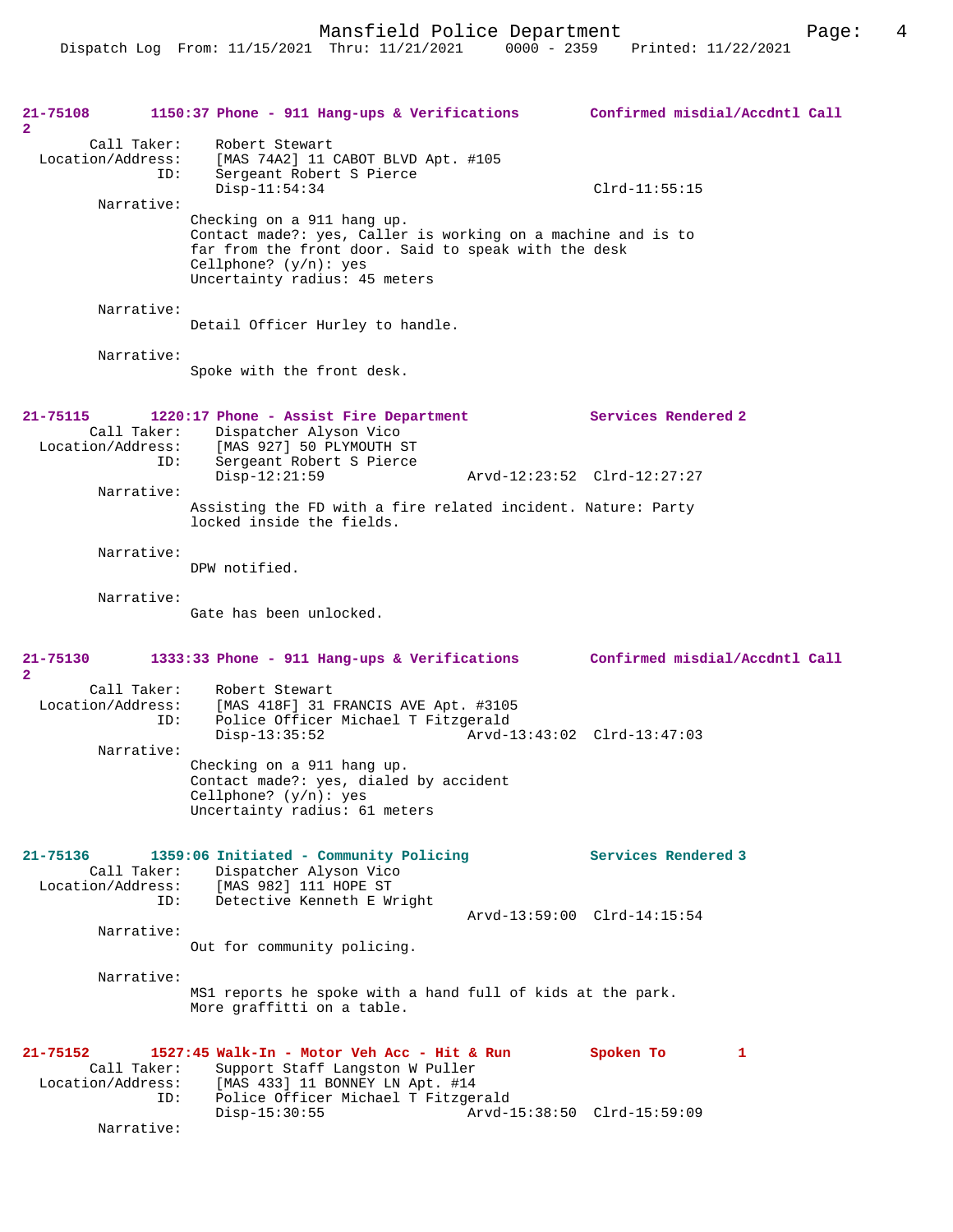Mansfield Police Department<br>
Thru:  $11/21/2021$  0000 - 2359 Printed:  $11/22/2021$ Dispatch Log From: 11/15/2021 Thru: 11/21/2021 Party in to report a hit and run, minor damage to his vehicle. Narrative: . **21-75154 1542:40 Walk-In - Assist Citizen - P S A Assisted Party 3**  Call Taker: Support Staff Langston W Puller Location/Address: [MAS H3780] 28 JAKES WAY ID: Sergeant Robert S Pierce Disp-15:43:21 Arvd-15:43:26 Clrd-15:57:50 Narrative: Party in to speak with an officer regarding a previously reported incident Narrative: RP did not wish to file a police report. **21-75174 1745:52 Initiated - Motor Vehicle Stop Citation / Warning Issued 3** Call Taker: Dispatcher Alyson Vico Location/Address: [MAS] 1 SCHOOL ST @ 167 WEST ST<br>ID: Police Officer David J Pepicell: Police Officer David J Pepicelli Arvd-17:45:00 Clrd-17:53:05<br>Vehicle: GRY 2021 HOND PASSPORT Reg: PC MA 682AT1 VIN: 5FNYF8H53M GRY 2021 HOND PASSPORT Reg: PC MA 682AT1 VIN: 5FNYF8H53MB034473 Narrative: Out with a MVST. Narrative: Citation issued to the operator for red light voilation. **21-75177 1805:56 Phone - Animal Complaints Assisted Party 3**  Call Taker: Support Staff Langston W Puller<br>Location/Address: [MAS H278] 2 VAN GEMERT DR [MAS H278] 2 VAN GEMERT DR ID: animal control Jeffrey S Collins<br>Disp-18:06:57 Arv Disp-18:06:57 Arvd-18:07:19 Clrd-20:50:50 Narrative: ACO1 responding for a potentially sick cat stuck in a garage **21-75178 1816:55 Initiated - Follow up Investigation Services Rendered 3**  Call Taker: Dispatcher Alyson Vico Location/Address: [MAS 81] 30 CHAUNCY ST ID: Police Officer William C Trudell Arvd-18:16:00 Clrd-18:28:23 Narrative: Conducting a follow up in the area to a previously reported incident. **21-75181 1834:24 Phone - Assist Fire Department Services Rendered 2**  Call Taker: Robert Stewart<br>ion/Address: [MAS] 20 ERICK RD Location/Address:<br>ID: ID: Police Officer David J Pepicelli Disp-18:35:37 Arvd-18:39:55 Clrd-18:47:34 Narrative: Assisting the FD with a fire related incident. Nature: Masterbox activation **21-75202 2118:40 Initiated - Building - Property Check Building Checked / Secured 3** Call Taker: Robert Stewart Location/Address: [MAS 2] 60 FORBES BLVD Police Officer Joshua S Ellender Arvd-21:18:00 Clrd-21:23:31 Narrative: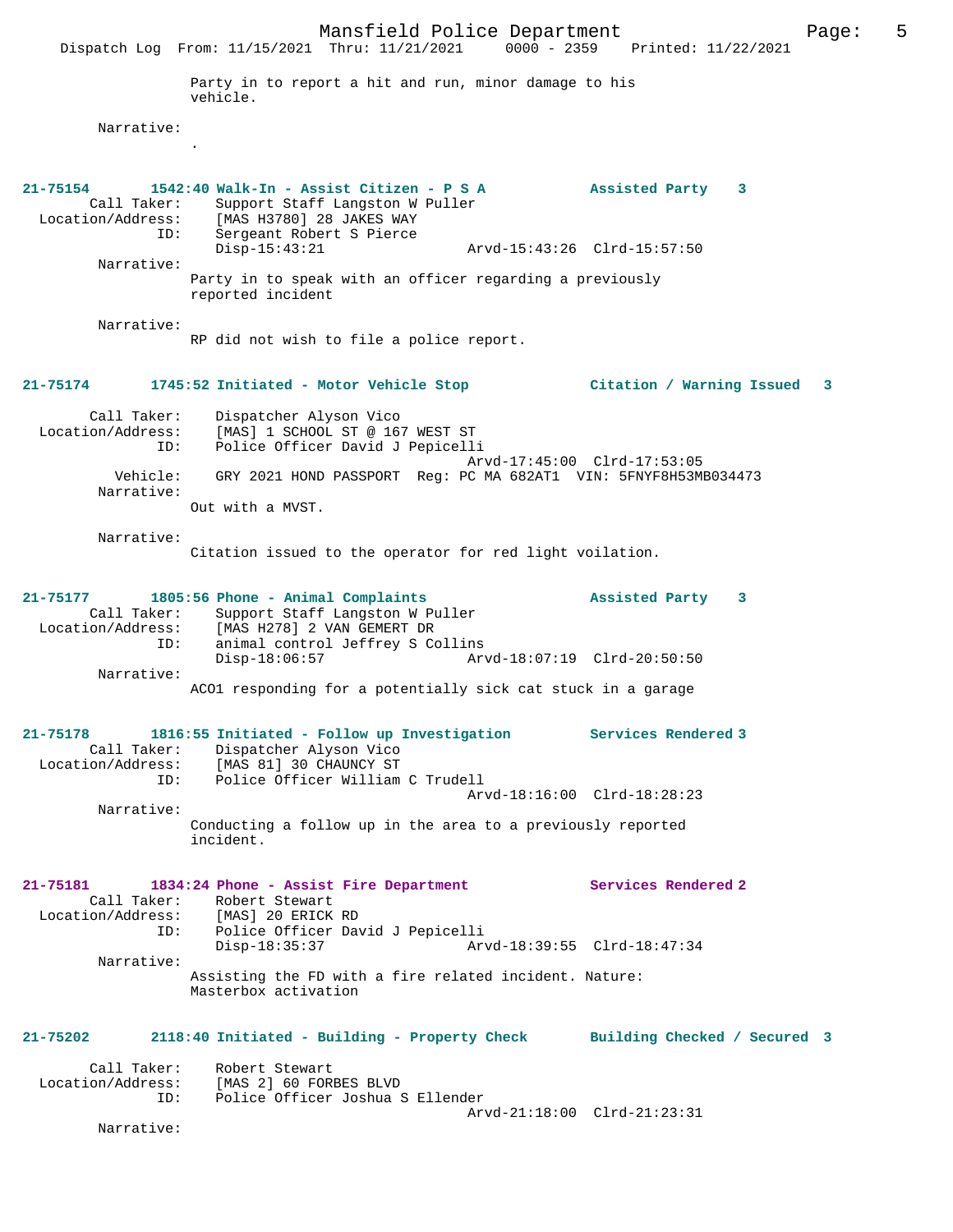Mansfield Police Department Page: 6 Dispatch Log From: 11/15/2021 Thru: 11/21/2021 0000 - 2359 Printed: 11/22/2021 Checking the area. **21-75203 2123:54 Initiated - Building - Property Check Building Checked / Secured 3** Call Taker: Robert Stewart Location/Address: [MAS 4] 31 HAMPSHIRE ST ID: Police Officer Joshua S Ellender Arvd-21:23:00 Clrd-21:26:58 Narrative: Checking the area. **21-75206 2137:23 Initiated - Building - Property Check Building Checked / Secured 3** Call Taker: Robert Stewart Location/Address: [MAS 1040] 50 RESERVOIR ST Apt. #ST ID: Police Officer Joshua S Ellender Arvd-21:37:00 Clrd-21:40:22 Narrative: Checking the area. **21-75209 2145:03 Initiated - Motor Vehicle Stop Citation / Warning Issued 3** Call Taker: Robert Stewart Location/Address: [MAS] 464 SCHOOL ST @ 10 PLYMOUTH ST Police Officer Joshua S Ellender Arvd-21:45:00 Clrd-21:53:13 Vehicle: RED 2016 HOND CIVIC Reg: PC MA 8HGR80 VIN: 2HGFC2F54GH540135 Narrative: MV STOP/// Citation Issued **21-75212 2154:22 Initiated - Building - Property Check Building Checked / Secured 3** Call Taker: Robert Stewart Location/Address: [MAS 814] 50 WEST CHURCH ST ID: Police Officer David J Pepicelli Arvd-21:54:00 Clrd-22:05:32 Narrative: Checking the area. **21-75230 2316:08 Phone - 911 Hang-ups & Verifications Confirmed misdial/Accdntl Call 2**  Call Taker: Dispatcher Jacques Ryan Location/Address: [MAS 787] 8-9 BRISTOL ST<br>TD: Police Officer David J Pe Police Officer David J Pepicelli Disp-23:19:18 Arvd-23:20:05 Clrd-23:30:14<br>Vehicle: RED 2010 TOYT UT HIGHLA Req: PAS MA SN6834 VIN: 5TDZK3EH RED 2010 TOYT UT HIGHLA Reg: PAS MA SN6834 VIN: 5TDZK3EH4AS005640 Narrative: Checking on a 911 hang up. Test 911 call, but they didnt advise before hand, tech on scene. Contact made?:yes Cellphone? (y/n):no Uncertainty radius: **For Date: 11/16/2021 - Tuesday 21-75258 0136:14 Initiated - Building - Property Check Building Checked / Secured 3** Call Taker: Dispatcher Jacques Ryan Location/Address: [MAS] MYSTIC LN ID: Police Officer Derek M Stark Arvd-01:36:00 Clrd-01:47:44 Narrative:

Traffic enforcement in the area.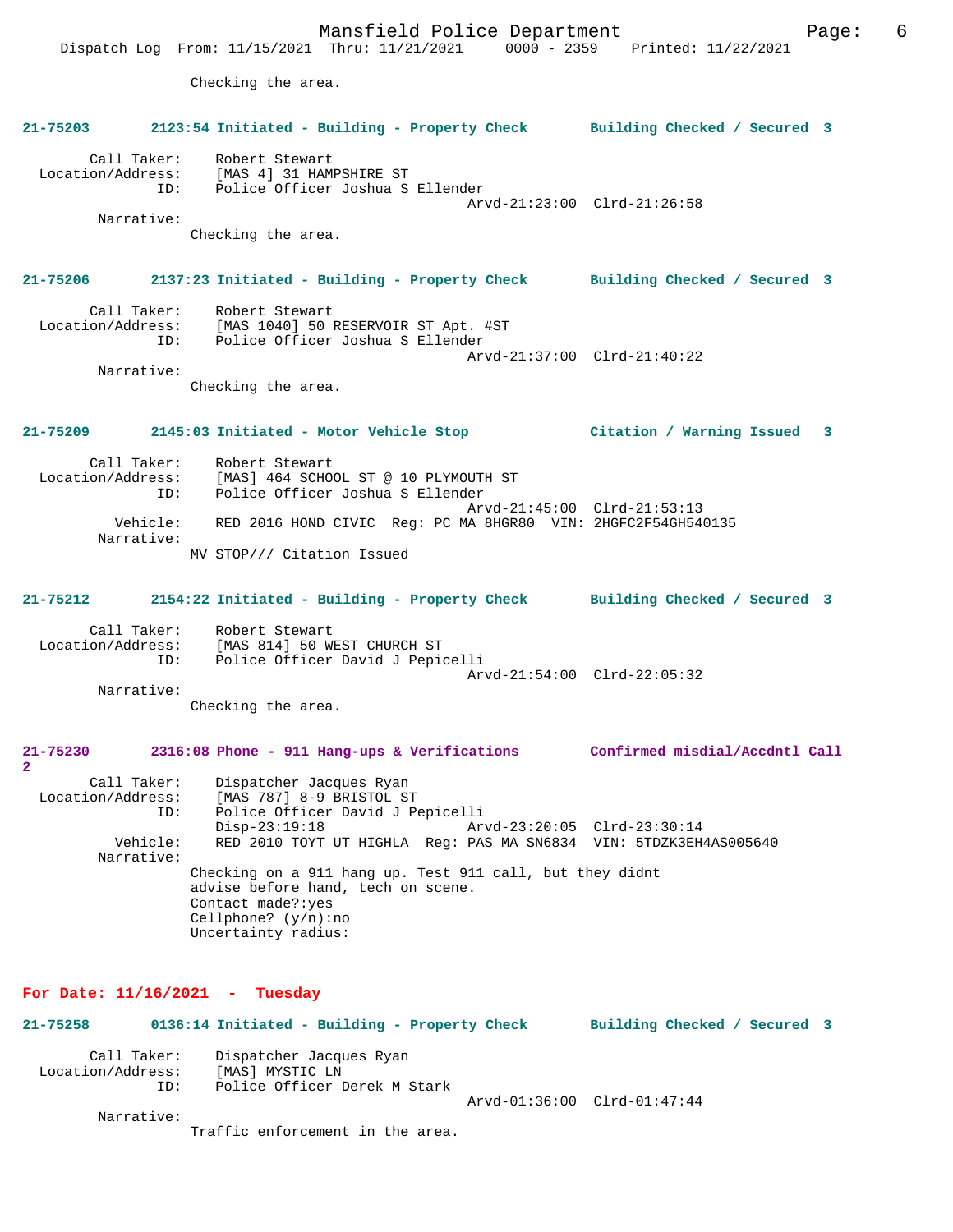**21-75280 0323:45 Initiated - Building - Property Check Building Checked / Secured 3** Call Taker: Dispatcher Jacques Ryan Location/Address: [MAS 1002] 250 EAST ST Police Officer Derek M Stark Arvd-03:23:00 Clrd-03:35:00 Narrative: Checking the area. **21-75313 0728 Initiated - Parking Violations Services Rendered 3**  Call Taker: Animal Control Steven Simonds<br>Location/Address: [MAS] 43 NORTH MAIN ST @ 13 PA ess: [MAS] 43 NORTH MAIN ST @ 13 PARK ST<br>ID: Animal Control Steven Simonds Animal Control Steven Simonds Arvd-07:29:00 Clrd-07:46:24 Narrative: checking area for parking violations **21-75315 0733:12 Phone - Motor Veh Acc - w/Injury Vehicle Towed 1**  Call Taker: Josesph Shebertes<br>Location/Address: [MAS] 800 SOUTH M ess: [MAS] 800 SOUTH MAIN ST<br>ID: Police Officer Mark O'C Police Officer Mark O'Connor Disp-07:34:35 Clrd-07:42:52<br>ID: Sergeant John R Armstrong Sergeant John R Armstrong Disp-07:35:09 Arvd-07:39:04 Clrd-08:10:39<br>TD: Police Officer Derek M Stark Police Officer Derek M Stark<br>Disp-07:35:47 Disp-07:35:47 Arvd-07:39:08 Clrd-08:10:39 ID: Executive Lieutenant Francis W Archer JR Disp-07:44:41 Arvd-07:44:45 Clrd-08:10:39<br>Vehicle: WHI 2018 JEEP UT COMPASS Req: RI VW159 VIN: 3C4NJDCB5JT Vehicle: WHI 2018 JEEP UT COMPASS Reg: RI VW159 VIN: 3C4NJDCB5JT115026 Towed: For: Accident By: Central Street Garage To: Central Street Garage Vehicle: WHI 2017 MITS UT OUTSPO Reg: PC MA 9MK400 VIN: JA4AP3AU0HZ034475 Towed: For: Accident By: Central Street Garage To: Central Street Garage Released To: BJORKMAN On: 11/16/2021 @ 1759 Released To: BJORKMAN On: 11/16/2021 @ 1759 Narrative: reported roll over MVA unknown injuries. Narrative: ML2 reporting 1 vehicle on its side. Narrative: Central St en route for 2. Narrative: Central St on scene. Narrative: vehicles have been removed by Central St, all units clr. Narrative: VEHICLE RELEASED MITS Refer To Accident: 21MAS-337-AC **21-75318 0756 Initiated - Speed Trailer/Signs Deployed Services Rendered 3**  Call Taker: Animal Control Steven Simonds Location/Address: [MAS] FRANKLIN ST ID: Animal Control Steven Simonds Arvd-07:57:01 Clrd-08:03:48 Narrative: changing batteries on speed signs **21-75330 0902 Initiated - Speed Trailer/Signs Deployed Services Rendered 3**  Call Taker: Animal Control Steven Simonds<br>.on/Address: [MAS] WALNUT ST Location/Address: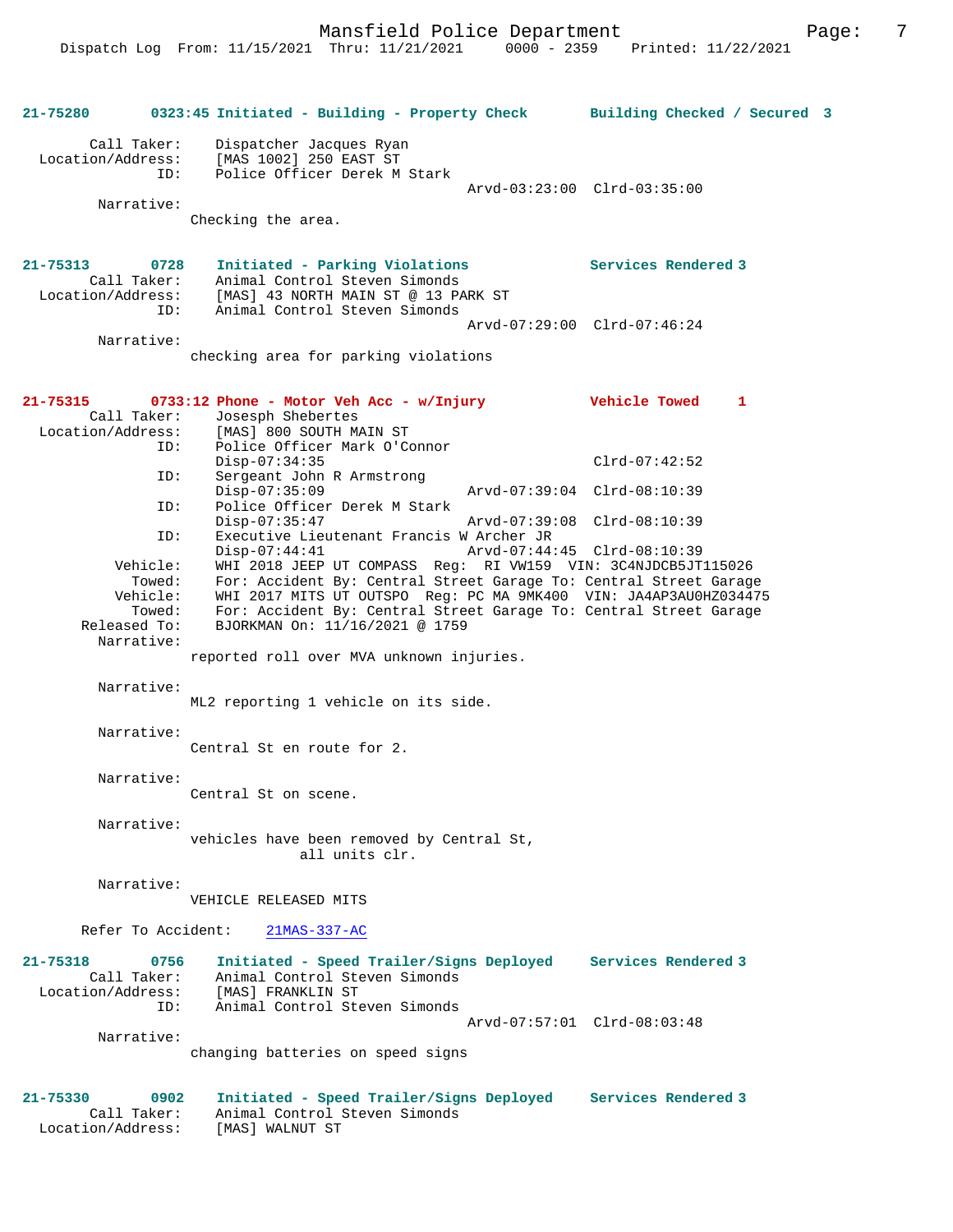Mansfield Police Department Form Page: 8 Dispatch Log From: 11/15/2021 Thru: 11/21/2021 0000 - 2359 Printed: 11/22/2021 ID: Animal Control Steven Simonds Arvd-09:02:40 Clrd-10:23:55 Narrative: changing batteries on speed sign **21-75337 0950:48 Initiated - Motor Vehicle Stop Citation / Warning Issued 3** Call Taker: Josesph Shebertes Location/Address: [MAS] 235 CHAUNCY ST @ 99 COPELAND DR ID: Police Officer David J Pepicelli Arvd-09:50:00 Clrd-09:56:13 Vehicle: GRY 2013 NISS MURANO Reg: PC MA 1BX212 VIN: JN8AZ1MW3DW306177 Narrative: MVST Narrative: citation issued to the RO for hands free violation. **21-75339 0955:14 Phone - Disabled Motor Vehicle Services Rendered 3**  Call Taker: MATTHEW BOMES Vicinity of: [MAS 199] 54 CHAUNCY ST ID: Police Officer David J Pepicelli Disp-09:57:20 Arvd-09:58:48 Clrd-10:09:16 ID: Police Officer Gregg S Kennedy Disp-10:00:17 Arvd-10:05:25 Clrd-10:08:53 Vehicle: BLK 2021 CHEV MALIBU Reg: PC MA 8WP234 VIN: 1G1ZG5ST2MF077939 Narrative: black chevy 4 door Narrative: vehicle DMV in the roadway blocking traffic, party unable to get vehicle started Narrative: vehicle was pushed into the BOA parking lot. AAA is en route. M11 is clr. **21-75341 1005:36 Phone - Road Hazards Services Rendered 3**  Call Taker: Josesph Shebertes Location/Address: [MAS] 75 COBB ST ID: Patrolman Bryan C King Disp-10:06:59 Arvd-10:11:10 Clrd-10:12:56 Narrative: possible wires down in the roadway. **21-75352 1057 Initiated - Parking Violations Services Rendered 3**  Call Taker: Animal Control Steven Simonds Location/Address: [MAS] 242 NORTH MAIN ST @ 16 OLD COLONY WAY ID: Animal Control Steven Simonds Arvd-10:58:55 Clrd-11:32:08 Narrative: checking area for parking violations Narrative: tagged MA COMM. T61662 on south main by webb place for restrictive parking **21-75355 1116:56 Initiated - Building - Property Check Building Checked / Secured 3** Call Taker: Josesph Shebertes Location/Address: [MAS 840] 280 SCHOOL ST ID: Detective Patrick J Pennie Arvd-11:16:00 Clrd-11:25:18 Narrative: Checking the area.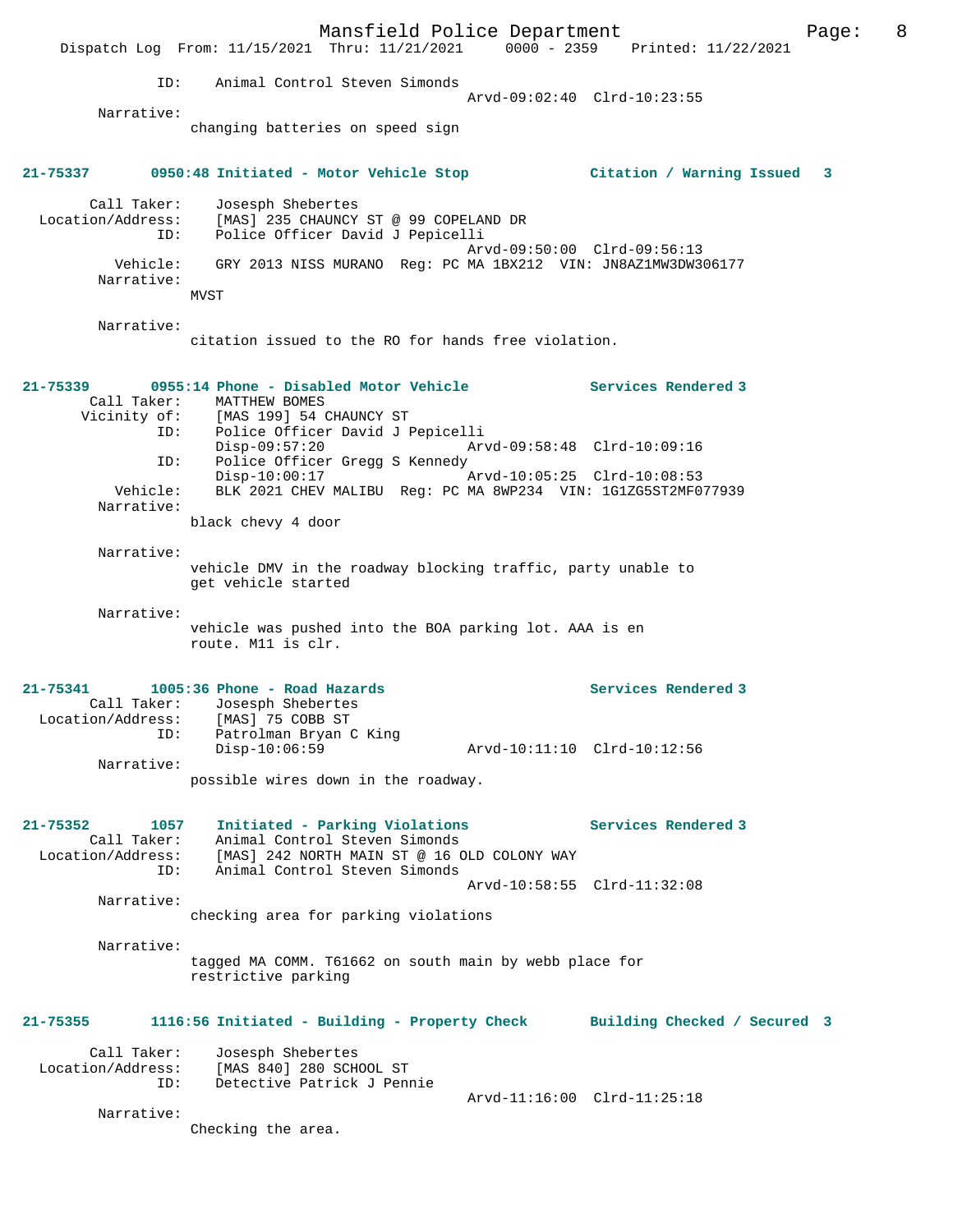| 21-75364     |                                                     | 1228:13 Initiated - Motor Vehicle Stop                                                                                                                                                                                                                                                                                    | Citation / Warning Issued   | 3            |
|--------------|-----------------------------------------------------|---------------------------------------------------------------------------------------------------------------------------------------------------------------------------------------------------------------------------------------------------------------------------------------------------------------------------|-----------------------------|--------------|
|              | Call Taker:<br>Location/Address:<br>ID:<br>Vehicle: | Josesph Shebertes<br>[MAS] 1 OLD COLONY WAY @ 22 THOMAS ST<br>Police Officer David J Pepicelli<br>GRY 2008 STRN UT OUTLOO Reg: PC MA 4WZ267 VIN: 5GZEV23758J114625                                                                                                                                                        | Arvd-12:28:00 Clrd-12:33:09 |              |
|              | Narrative:                                          | MVST                                                                                                                                                                                                                                                                                                                      |                             |              |
|              | Narrative:                                          | citation issued to the RO for hands free violation.                                                                                                                                                                                                                                                                       |                             |              |
| 21-75365     | 1241                                                | Initiated - Parking Violations                                                                                                                                                                                                                                                                                            | Dispersed Gathering         | $\mathbf{3}$ |
|              | Call Taker:<br>Location/Address:<br>ID:             | Animal Control Steven Simonds<br>[MAS] 389 NORTH MAIN ST @ 10 PRATT ST<br>Animal Control Steven Simonds                                                                                                                                                                                                                   |                             |              |
|              | Narrative:                                          | checking area for parking violations                                                                                                                                                                                                                                                                                      | Arvd-12:42:03 Clrd-12:55:07 |              |
|              | Narrative:                                          | tagged MA 3YAZ71 on main street for blocking hydrant                                                                                                                                                                                                                                                                      |                             |              |
| $21 - 75369$ | Location/Address:<br>ID:<br>Vehicle:                | 1248:37 Phone - Suspicious Actv / Persn / Veh<br>Call Taker: Jarred Kohler<br>[MAS] 45 FAIRFIELD PARK<br>Police Officer Gregg S Kennedy<br>$\rho_{\text{1sp}-12:54:26}$ $\rho_{\text{1sp}-12:54:26}$ $\rho_{\text{1sp}-12:57:02}$ $\text{C1rd}-13:00:00$<br>BLK 2014 FORD FUSION Reg: PC MA 1AHT61 VIN: 3FA6P0D93ER288382 | Spoken To<br>$\mathbf{2}$   |              |
|              | Narrative:                                          | Caller reporting a black ford sedan that has been in the<br>parking lot taking pictures since 8 am.                                                                                                                                                                                                                       |                             |              |
|              | Narrative:                                          | PI forgot to check in.                                                                                                                                                                                                                                                                                                    |                             |              |
| 21-75367     | Location/Address:<br>ID:                            | 1250:29 Phone - Assist Other Agency<br>Call Taker: Josesph Shebertes<br>[MAS 244A] 4 SOUTH MAIN ST<br>Police Officer David J Pepicelli                                                                                                                                                                                    | Services Rendered 3         |              |
|              | Vehicle:<br>Narrative:                              | Disp-12:51:37 Arvd-12:52:29 Clrd-13:04:07<br>BLU 2009 PONT ST VIBE Reg: PC MA 5WY963 VIN: 5Y2SM67049Z400738<br>Assist MSP with a motor vehicle stop.                                                                                                                                                                      |                             |              |
|              | Narrative:                                          | DMV in the Citgo, Officer giving curtosy ride to owner 42270<br>starting.                                                                                                                                                                                                                                                 |                             |              |
|              | Narrative:                                          | Ending 42271                                                                                                                                                                                                                                                                                                              |                             |              |
| 21-75373     | Call Taker:<br>ID:                                  | 1354:32 Initiated - Community Policing<br>Josesph Shebertes<br>Location/Address: [MAS 1002] 250 EAST ST<br>Police Officer Gregg S Kennedy                                                                                                                                                                                 | Services Rendered 3         |              |
|              | Narrative:                                          | M14 will be standing by for the busses                                                                                                                                                                                                                                                                                    | Arvd-13:54:00 Clrd-14:00:52 |              |
| 21-75374     | 1359                                                | Initiated - Parking Violations                                                                                                                                                                                                                                                                                            | Services Rendered 3         |              |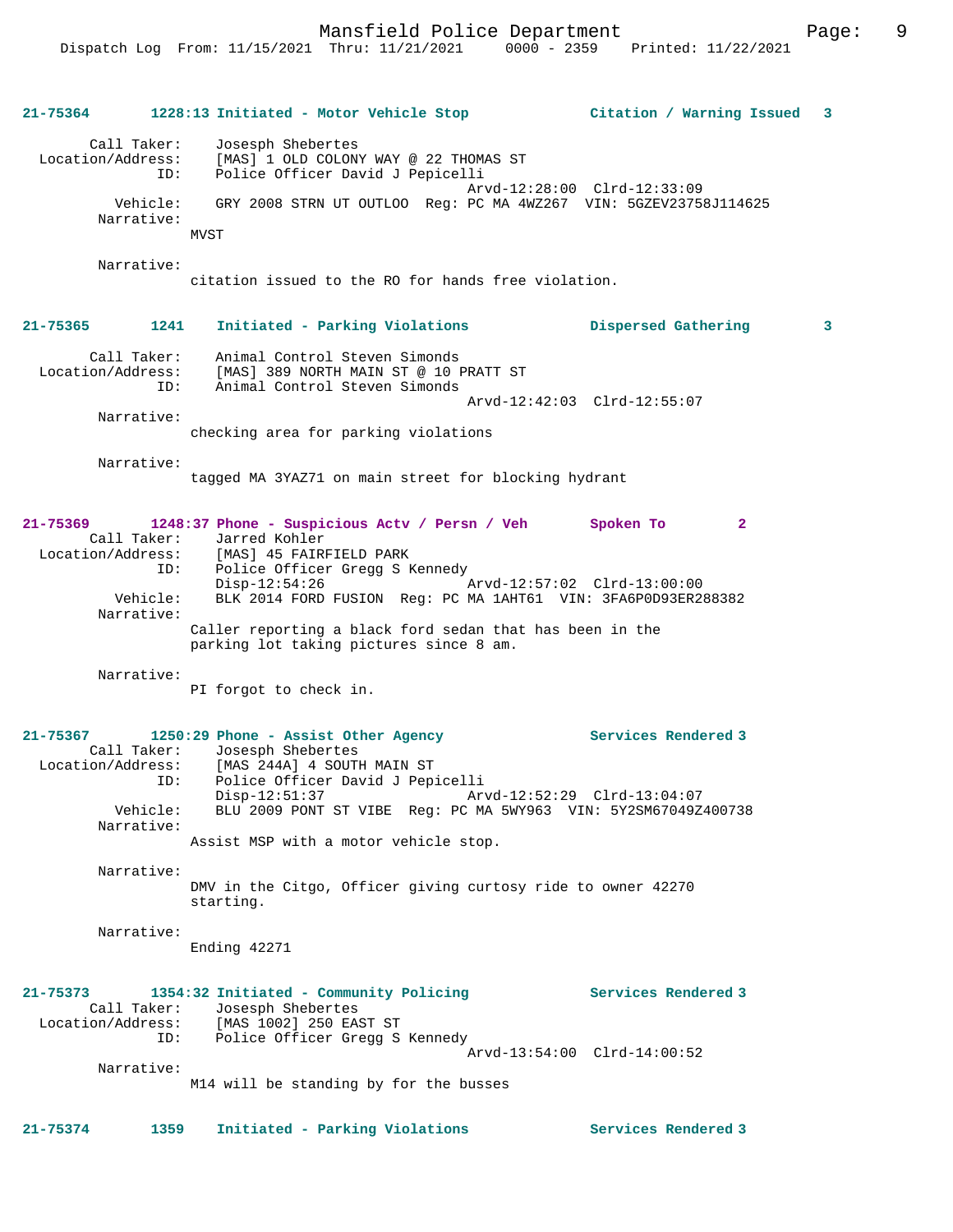Mansfield Police Department Page: 10 Dispatch Log From: 11/15/2021 Thru: 11/21/2021 Call Taker: Animal Control Steven Simonds Location/Address: [MAS] 255 NORTH MAIN ST @ 8 COTTAGE ST ID: Animal Control Steven Simonds Animal Control Steven Simonds Arvd-13:59:40 Clrd-14:35:19 Narrative: checking area for parking violations Narrative: tagged MA CS1518 on fulton for being too close to main **21-75388 1459:08 Phone - 911 Hang-ups & Verifications Confirmed misdial/Accdntl Call 2**  Call Taker: Jarred Kohler<br>Location/Address: [MAS] 1 CENTR ess: [MAS] 1 CENTRAL ST<br>ID: Police Officer Grec Police Officer Gregg S Kennedy Disp-15:00:28 Clrd-15:00:55 ID: Police Officer David J Pepicelli Disp-15:00:52 Arvd-15:06:05 Clrd-15:08:03 Narrative: Checking on a 911 hang up. Said they were sorry and hung up. Contact made?: yes Cellphone? (y/n): no Uncertainty radius: **21-75390 1501:56 Phone - Follow up Investigation Services Rendered 3**  Call Taker: Josesph Shebertes<br>ion/Address: [MAS] 9 KELI LN Location/Address: ID: Police Officer David W Kinahan Disp-15:03:04 Arvd-15:07:39 Clrd-15:31:06 Narrative: Conducting a follow up in the area to a previously reported incident. **21-75395 1525:35 Phone - 911 Hang-ups & Verifications Confirmed misdial/Accdntl Call 2**  Call Taker: Jarred Kohler<br>Location/Address: [MAS 840D105] ess: [MAS 840D105] 280 SCHOOL ST Apt. #D105<br>ID: Detective Patrick J Pennie Detective Patrick J Pennie<br>Disp-15:28:12 Disp-15:28:12 Arvd-15:38:16 Clrd-15:42:38 Narrative: Checking on a 911 hang up. made contact, party will make themselves known Contact made?: yes Cellphone? (y/n): yes Uncertainty radius: **21-75401 1621:10 Phone - Suspicious Actv / Persn / Veh Unfounded/Unverifed 2** Call Taker: Josesph Shebertes Vicinity of: [MAS 982] 111 HOPE ST ID: Police Officer Andrew J Kelley Disp-16:24:14 Arvd-16:26:27 Clrd-16:29:32<br>TD: Police Officer Joshua S Ellender Police Officer Joshua S Ellender<br>Disp-16:24:22 Ary Disp-16:24:22 Arvd-16:26:16 Clrd-16:29:18 Narrative: caller is reporting heard a woman scream and possible gun shots in the area at approx 1545 hrs. Narrative: checked the area, everything checks out OK. **21-75405 1651:08 Walk-In - Child Safety Seat Program Assisted Party 3**  Call Taker: Support Staff Heather A Sullivan<br>Location/Address: [MAS 451B] 500 EAST ST ess: [MAS 451B] 500 EAST ST<br>ID: Support Staff Heather 2 Support Staff Heather A Sullivan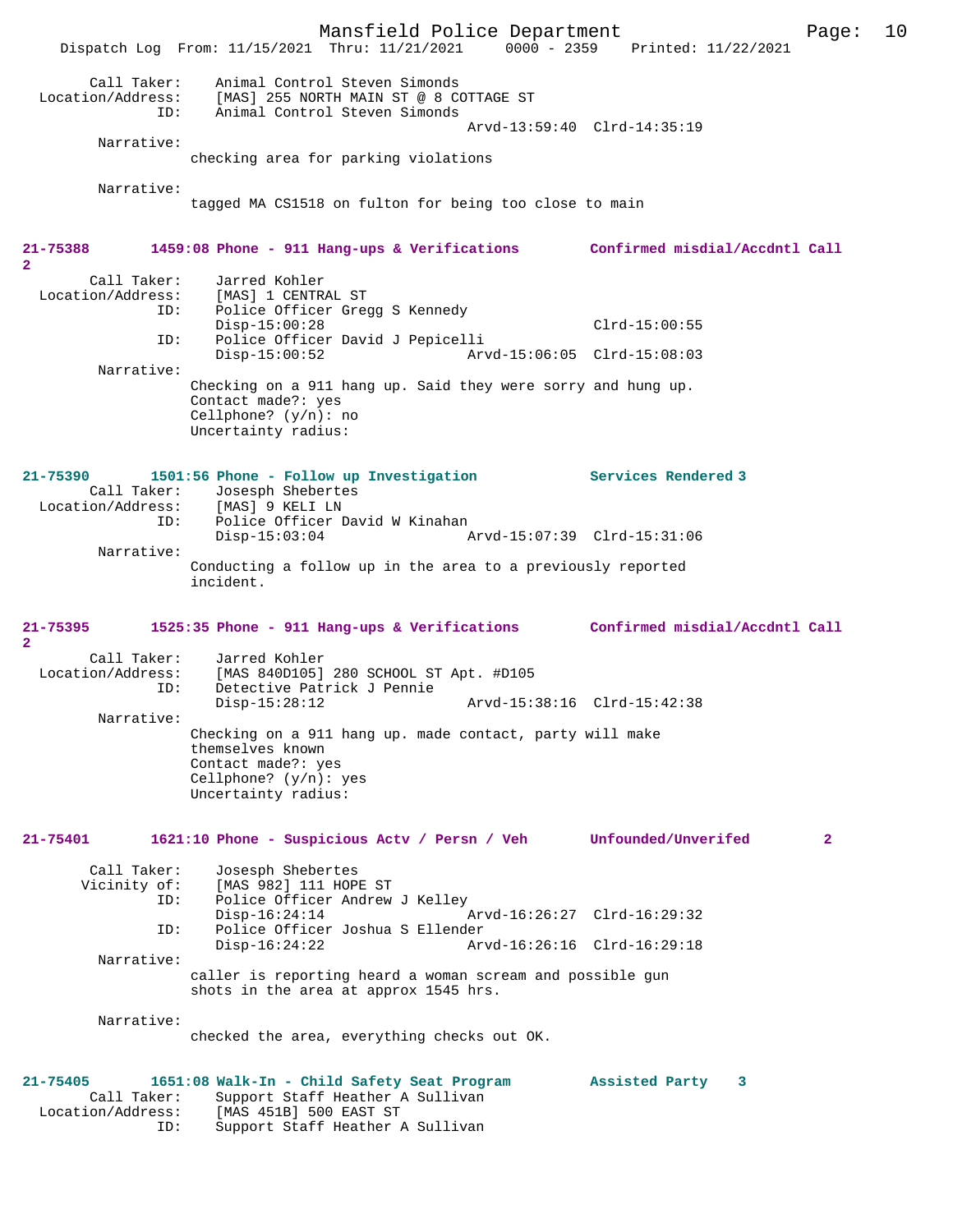Mansfield Police Department Page: 11 Dispatch Log From: 11/15/2021 Thru: 11/21/2021 0000 - 2359 Disp-16:51:38 Arvd-16:51:41 Clrd-17:15:08 ID: Police Officer Andrew J Kelley  $Disp-17:07:19$  Narrative: assisting with a car seat install **21-75414 1807:55 Phone - Erratic Oper MV / Road Rage Unfounded/Unverifed 3** Call Taker: Jarred Kohler Location/Address: [MAS] RTE 140 SB ID: Police Officer Andrew J Kelley<br>Disp-18:09:32 Arvd-18:11:46 Clrd-18:16:51 Narrative: caller reporting a red toyota pick up all over the road from the 95SB exit **21-75431 2042:53 Initiated - Suspicious Actv / Persn / Veh Unfounded/Unverifed 2** Call Taker: JEFFREY KEEFE Vicinity of: [MAS] WALNUT ST OI: IMASI WALNUS LE<br>ID: Police Officer David J Pepicelli Arvd-20:42:00 Clrd-20:52:14 Narrative: Front desk reported to M11 about a SUSP party in the area of Walnut st taking packages off steps. Narrative: M11 states area search negative in the area of Walnut and Cashmere. He spoke to a dog walker and they did not see anything. **21-75435 2128:37 Initiated - Building - Property Check Services Rendered 3**  Call Taker: JEFFREY KEEFE Vicinity of: [MAS 1015] 30 CHAUNCY ST ID: Police Officer Danielle C Titus Arvd-21:28:00 Clrd-21:31:20 Narrative: Checking the area. **21-75441 2211:27 Initiated - Building - Property Check Building Checked / Secured 3** Call Taker: Emily Archer Location/Address: [MAS] 15 BONNEY LN @ 4 ERICK RD ID: Police Officer Danielle C Titus Arvd-22:11:00 Clrd-22:15:50 Narrative: Checking the area. **21-75442 2211:47 Initiated - Building - Property Check Services Rendered 3**  Call Taker: Emily Archer Location/Address: [MAS 4] 31 HAMPSHIRE ST ID: Police Officer David J Pepicelli Arvd-22:11:00 Clrd-22:26:34 Narrative: Checking the area. **21-75443 2215:57 Initiated - Follow up Investigation Services Rendered 3**  Call Taker: Emily Archer<br>ion/Address: [MAS] BONNEY LN Location/Address: ID: Police Officer Danielle C Titus Arvd-22:15:00 Clrd-22:32:11 Narrative: Caller requesting to speak to an officer in regards to a past MVA.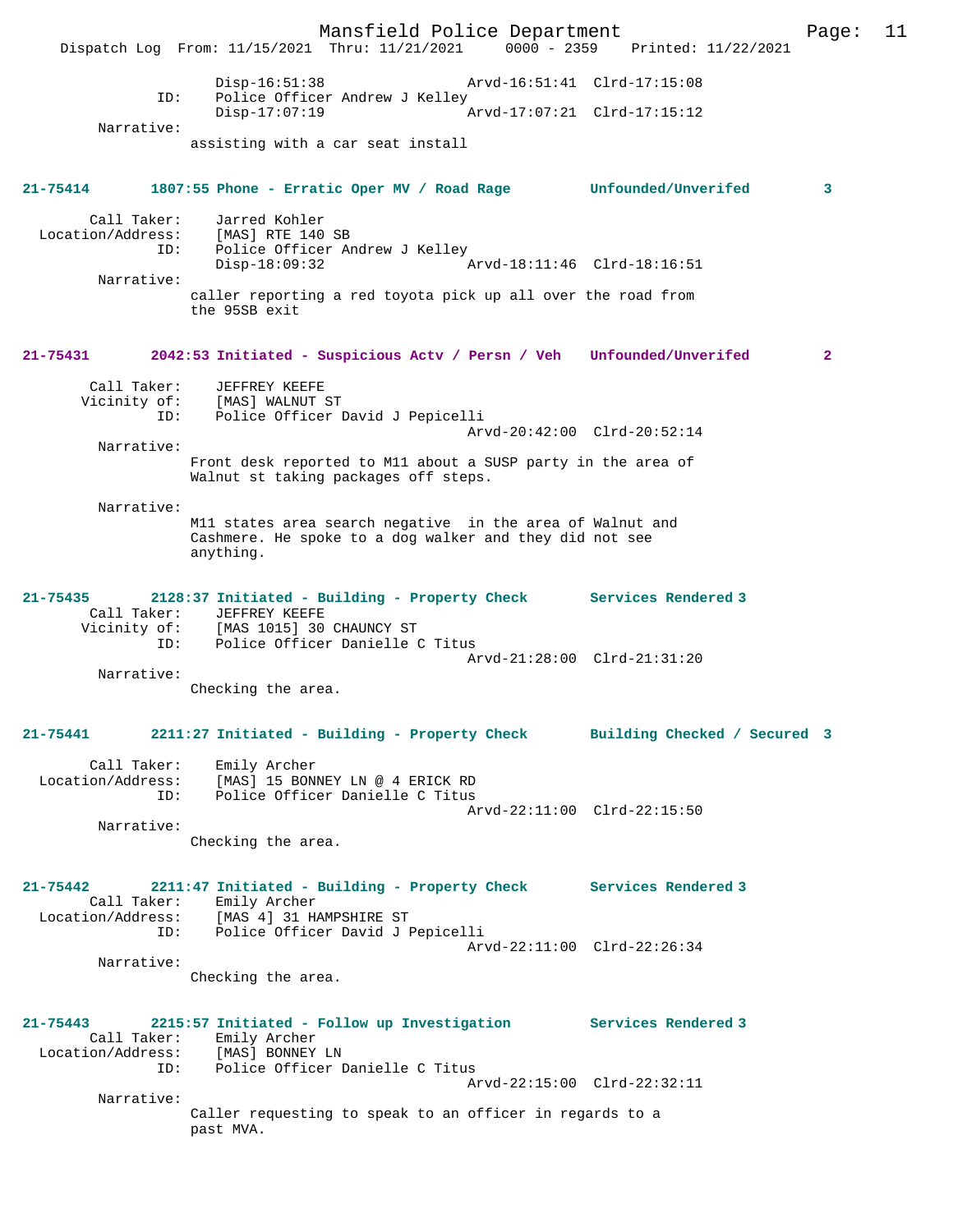Narrative: Past hit and run was reported with a report taken. CP wants extra patrols in the area. **21-75447 2233:07 Initiated - Building - Property Check Services Rendered 3**  Call Taker: JEFFREY KEEFE Vicinity of: [MAS 992] 660 EAST ST ID: Police Officer Andrew J Kelley Arvd-22:33:00 Clrd-22:45:48 Narrative: Checking the area. **21-75450 2259:51 Initiated - Building - Property Check Building Checked / Secured 3** Call Taker: JEFFREY KEEFE Vicinity of: [MAS 834] 261 CHAUNCY ST ID: Police Officer Joshua S Ellender Arvd-22:59:00 Clrd-23:59:03 Narrative: Checking the area. **21-75451 2314:42 Phone - Suspicious Actv / Persn / Veh Unfounded/Unverifed 2** Call Taker: JEFFREY KEEFE Vicinity of: [MAS H2134] 53 TANYA DR<br>ID: Police Officer Andrew J Police Officer Andrew J Kelley<br>Disp-23:17:25 Disp-23:17:25 Arvd-23:19:46 Clrd-23:25:36<br>TD: Police Officer Danielle C Titus ID: Police Officer Danielle C Titus Disp-23:17:27 Arvd-23:21:07 Clrd-23:25:31 Narrative: Female party heard an odd noise in the backyard and called

her boyfriend to report the issue.

Narrative:

Nothing found.

### **For Date: 11/17/2021 - Wednesday**

| 21-75455     |     | 0024:51 Phone - Assist Fire Department |                                                             | Services Rendered 2         |
|--------------|-----|----------------------------------------|-------------------------------------------------------------|-----------------------------|
| Call Taker:  |     | JEFFREY KEEFE                          |                                                             |                             |
| Vicinity of: |     | [MAS H1306] 43 SOUTH WALNUT ST         |                                                             |                             |
|              | ID: | Police Officer Derek M Stark           |                                                             |                             |
|              |     | $Disp-00:26:11$                        |                                                             | Arvd-00:35:21 Clrd-00:48:48 |
| Narrative:   |     |                                        |                                                             |                             |
|              |     | assist.                                | Assisting the FD with a fire related incident. Nature: Lift |                             |

#### **21-75467 0059:25 Initiated - Building - Property Check Building Checked / Secured 3**

| Call Taker:       | NICHOLAS GOYETTE             |                             |  |
|-------------------|------------------------------|-----------------------------|--|
| Location/Address: | [MAS] 905 SOUTH MAIN ST      |                             |  |
| TD:               | Police Officer Derek M Stark |                             |  |
|                   |                              | Arvd-00:59:00 Clrd-00:59:41 |  |
| Narrative:        |                              |                             |  |

Checking the area.

#### **21-75471 0109:18 Initiated - Building - Property Check Building Checked / Secured 3**

| Call Taker:       | NICHOLAS GOYETTE              |
|-------------------|-------------------------------|
| Location/Address: | [MAS 907E] 390 WEST ST        |
| ID:               | Police Officer Derek M Stark  |
|                   | - - - - - - - - - - - - - - - |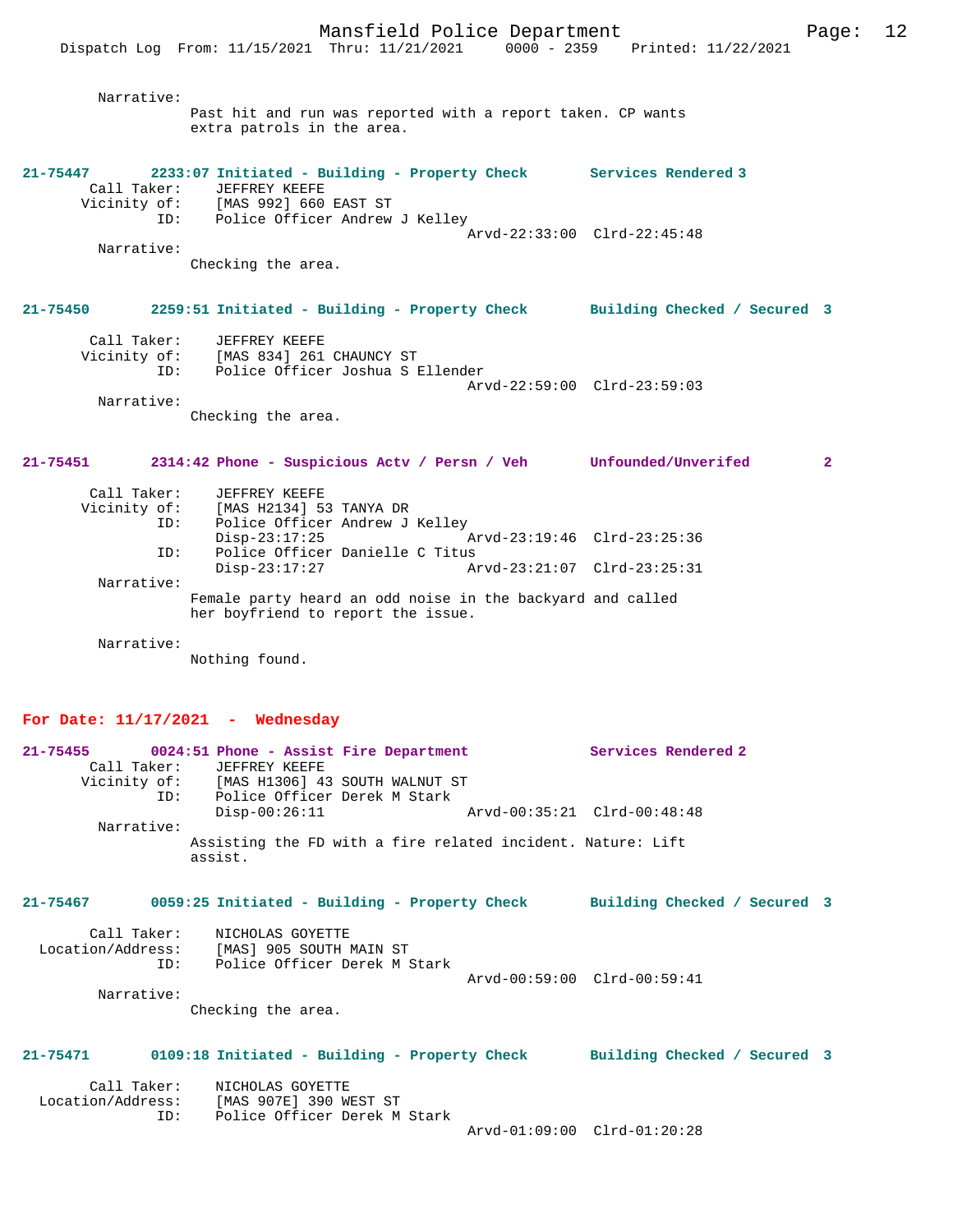Mansfield Police Department Form Page: 13 Dispatch Log From: 11/15/2021 Thru: 11/21/2021 0000 - 2359 Printed: 11/22/2021 Vehicle: GRY 2008 HOND ACCORD Reg: PC MA 495AY4 VIN: 1HGCP26408A110987 Narrative: Checking the area. Narrative: MV parked in the lot of Longhorn, appears to have been there for several days. **21-75475 0129:54 Initiated - Building - Property Check Building Checked / Secured 3** Call Taker: NICHOLAS GOYETTE Location/Address: [MAS] PLYMOUTH ST Police Officer Derek M Stark Arvd-01:29:00 Clrd-01:33:20 Narrative: Checking the area. Narrative: In the woodline at the cul-de-sac appears illegal dumping. Several bags of trash discarded into the woods. DPW to be notified for removal. **21-75483 0200:43 Initiated - Building - Property Check Building Checked / Secured 3** Call Taker: JEFFREY KEEFE Vicinity of: [MAS 834] 261 CHAUNCY ST ID: Police Officer Derek M Stark Arvd-02:00:00 Clrd-02:27:00 Narrative: Checking the area. **21-75496 0231:51 Initiated - Building - Property Check Building Checked / Secured 3** Call Taker: JEFFREY KEEFE Vicinity of: [MAS 2] 60 FORBES BLVD ID: Police Officer Derek M Stark Arvd-02:31:00 Clrd-02:36:21 Narrative: Checking the area. **21-75499 0236:51 Initiated - Building - Property Check Services Rendered 3**  Call Taker: JEFFREY KEEFE Vicinity of: [MAS 1015] 30 CHAUNCY ST ID: Police Officer Christopher D Sorge Arvd-02:36:00 Clrd-02:40:22 Narrative: Checking the area. Narrative: Area secure, nothing out of place. **21-75501 0244:35 Initiated - Building - Property Check Building Checked / Secured 3** Call Taker: JEFFREY KEEFE Vicinity of: [MAS 4] 31 HAMPSHIRE ST<br>TD: Police Officer Derek M.S Police Officer Derek M Stark Arvd-02:44:00 Clrd-02:51:32 Narrative: Checking the area. **21-75503 0314:59 Initiated - Building - Property Check Services Rendered 3**  Call Taker: JEFFREY KEEFE Vicinity of: [MAS] NORTH MAIN ST ID: Police Officer Christopher D Sorge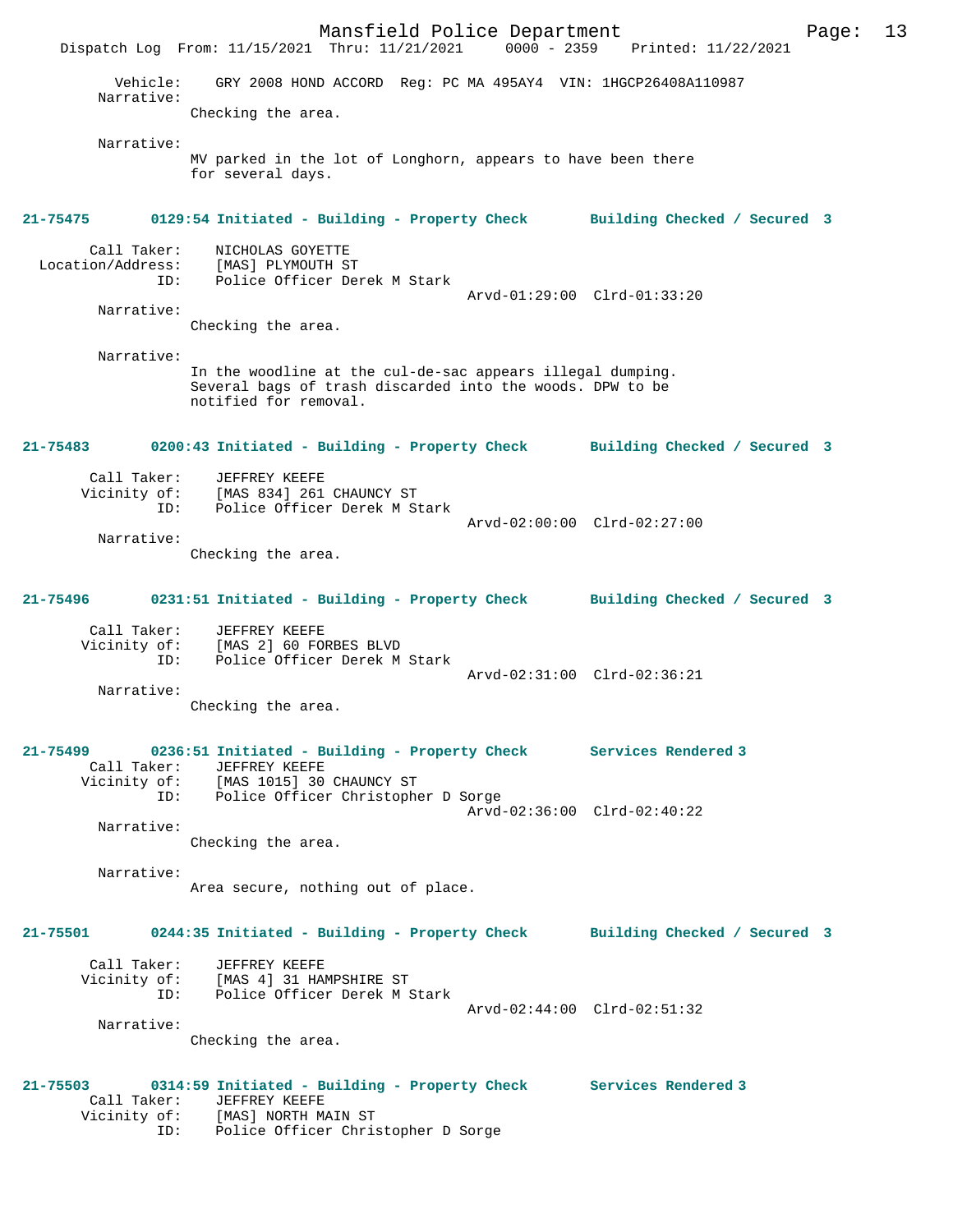Mansfield Police Department Page: 14 Dispatch Log From: 11/15/2021 Thru: 11/21/2021 0000 - 2359 Printed: 11/22/2021 Arvd-03:14:00 Clrd-03:19:40 Narrative: Checking the area. **21-75504 0329:28 Initiated - Building - Property Check Services Rendered 3**  Call Taker: JEFFREY KEEFE Vicinity of: [MAS 204] 26 OTIS ST of: [MAS 204] 26 OTIS ST<br>ID: Police Officer Derek M Stark Arvd-03:29:00 Clrd-03:30:35 Narrative: Checking the area. **21-75505 0341:06 Initiated - Building - Property Check Building Checked / Secured 3** Call Taker: William Casey Location/Address: [MAS] OAK ST ID: Police Officer Derek M Stark Arvd-03:41:00 Clrd-03:41:29 Narrative: Checking the area. **21-75518 0500:31 Initiated - Motor Vehicle Stop Citation / Warning Issued 3** Call Taker: JEFFREY KEEFE Vicinity of: [MAS 969A110] 321 SCHOOL ST Apt. #A110 ID: Police Officer Derek M Stark Arvd-05:00:00 Clrd-05:12:33 ID: Police Officer Bryan Hurley Disp-05:02:49 Arvd-05:02:53 Clrd-05:12:37<br>Vehicle: BLU 2018 CHEV MALIBU Reg: PC MA 4NW886 VIN: 1G1ZD5ST3JF12 BLU 2018 CHEV MALIBU Reg: PC MA 4NW886 VIN: 1G1ZD5ST3JF126036 Narrative: Out with mvst. **21-75519 0515:21 Initiated - Suspicious Actv / Persn / Veh Services Rendered 2**  Call Taker: JEFFREY KEEFE Vicinity of: [MAS 982] 111 HOPE ST ID: Police Officer Bryan Hurley

Arvd-05:15:00 Clrd-05:17:27

 Narrative: Vehicle unoccupied

Narrative:

M2 out with M10

**21-75523 0613:46 Phone - Noise Complaint Spoken To 2**  Call Taker: Stephen Martell<br>Location/Address: [MAS 1026] 300 1 [MAS 1026] 300 NORTH MAIN ST ID: Police Officer Christopher D Sorge Disp-06:25:20 Arvd-06:25:22 Clrd-06:27:03 Narrative: construction on the building space below are drilling the walls and making noise. Caller states that the building manager states the work should not start until 8am. Narrative: All units checked no workers at this time.

 Narrative: One contractor was asked to not start till 700

**21-75524 0617:03 Phone - Disturbance / Gathering Spoken To 1**  Call Taker: Stephen Martell Location/Address: [MAS 1008] ID: Police Officer Christopher D Sorge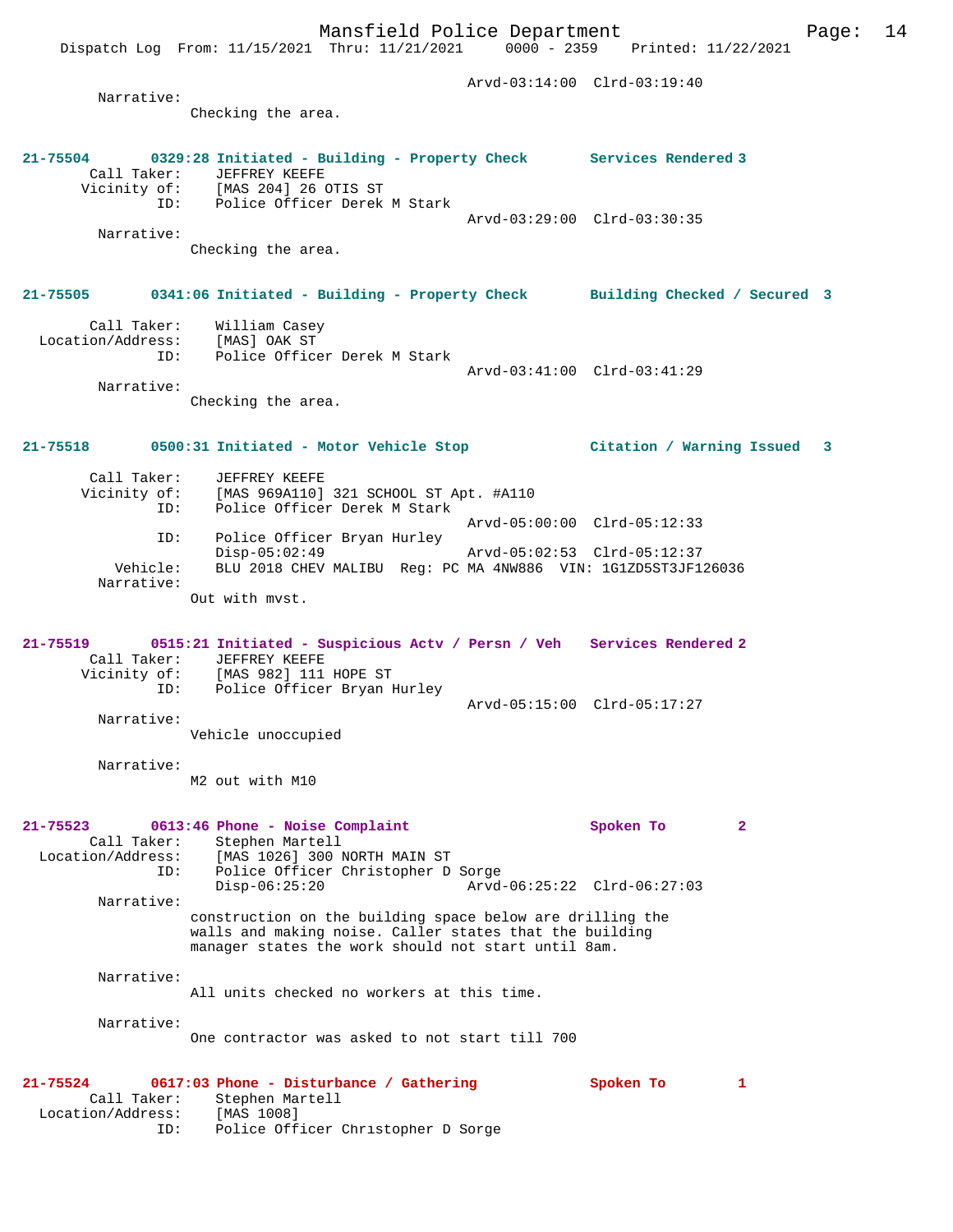Vehicle:

**21-75542 0725:13 Phone - Motor Veh Acc - No Injury Arrest(s) Made 1**  Call Taker: Josesph Shebertes<br>Location/Address: [MAS 1011] 50 WOOI ess: [MAS 1011] 50 WOOD AVE<br>ID: Police Officer Bryan H Police Officer Bryan Hurley<br>Disp-07:27:21 Disp-07:27:21 Arvd-07:31:50 Clrd-10:17:05<br>TD: Police Officer Christopher D Sorge Police Officer Christopher D Sorge Disp-07:27:27 Arvd-07:30:03 Clrd-08:41:11<br>TD: Sergeant David Schepis Sergeant David Schepis<br>Disp-07:31:58 Disp-07:31:58 Arvd-07:32:00 Clrd-08:15:06<br>ID: Police Officer Mark O'Connor Police Officer Mark O'Connor Disp-07:32:10 Arvd-07:32:12 Clrd-07:32:50 ID: Detective Sgt Donald MacLean Disp-08:01:18 Arvd-08:01:21 Clrd-09:34:27<br>TD: Sergeant Brian P Thibault Sergeant Brian P Thibault<br>Disp-08:41:19 Disp-08:41:19 <br>
Vehicle: GRY 2014 KIA VA SEDONA Req: PC MA 33WL91 VIN: KNDMG4C71E hicle: GRY 2014 KIA VA SEDONA Reg: PC MA 33WL91 VIN: KNDMG4C71E6540040<br>Towed: For: Accident By: Central Street Garage To: Central Street Garage Towed: For: Accident By: Central Street Garage To: Central Street Garage Released To: NICHOLAS On: 11/17/2021 @ 1340 Released To: NICHOLAS On: 11/17/2021 @ 1340 Narrative: 1 car MVA into a pole unk injuries, kia sedona van tan color. Narrative: Narrative: Narrative: M2 transporting 1 male party under arrest Narrative: 1 Male back to the station sm 34715 Narrative: em 34717 Narrative: M1 at the station for prisoner booking Refer To Accident: 21MAS-339-AC Refer To Arrest: 21MAS-440-AR Arrest: JONES, JAMES E<br>Address: 4 FULLER PL 4 FULLER PL MANSFIELD, MA<br>43 Age:<br>:Charges RECEIVE STOLEN PROPERTY +\$1200 c266 §60 **21-75544 0731 Initiated - Parking Violations Services Rendered 3**  Call Taker: Animal Control Steven Simonds<br>Location/Address: [MAS] 43 NORTH MAIN ST @ 13 PA [MAS] 43 NORTH MAIN ST @ 13 PARK ST ID: Animal Control Steven Simonds Arvd-07:31:48 Clrd-08:01:09 Narrative: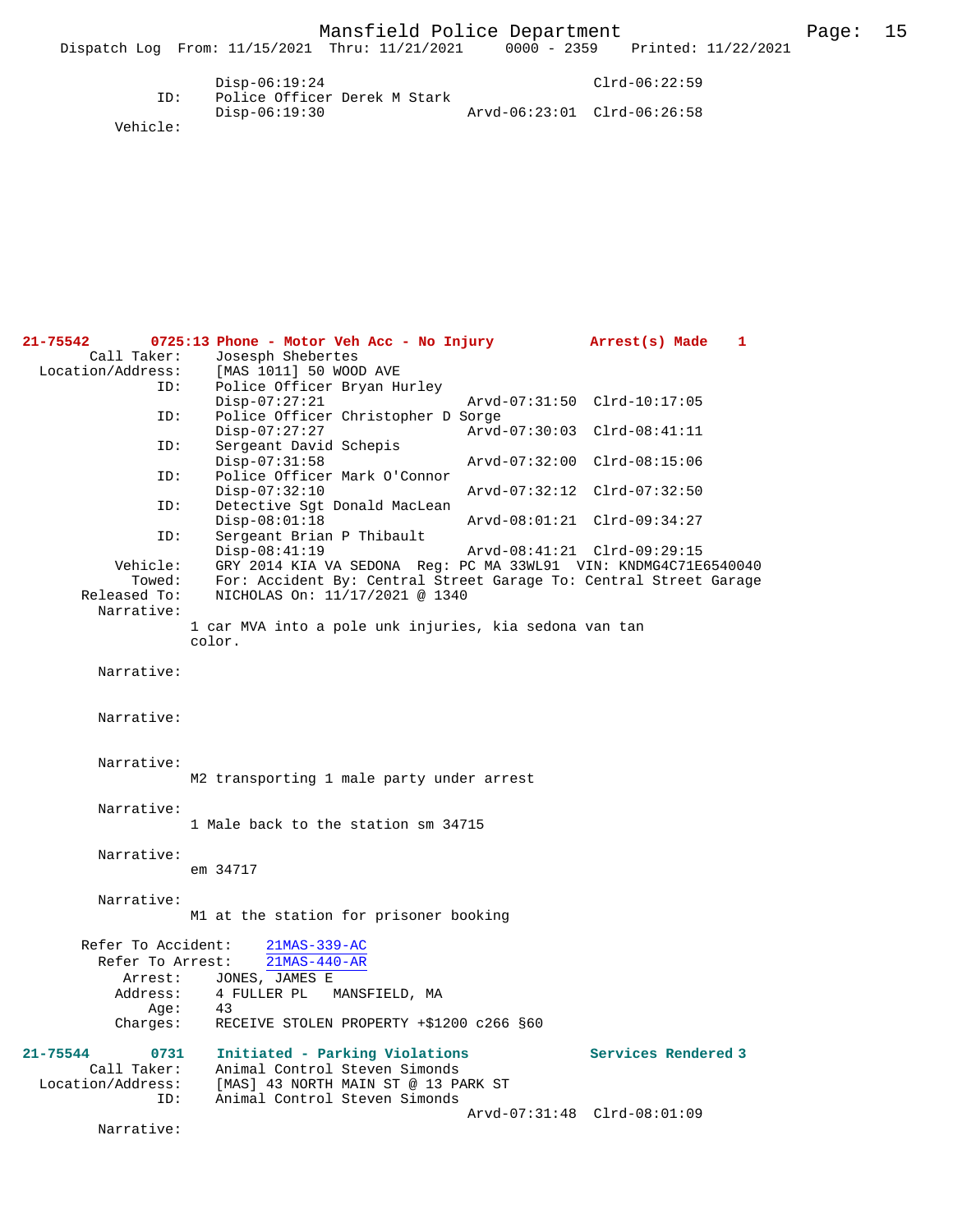checking area for parking violations

|                                     |                        | 21-75558 0844:17 Initiated - Motor Vehicle Stop                                                                                                                | Citation / Warning Issued 3   |
|-------------------------------------|------------------------|----------------------------------------------------------------------------------------------------------------------------------------------------------------|-------------------------------|
| Location/Address:                   | Call Taker:<br>ID:     | Dispatcher Jacques Ryan<br>[MAS] 79 NORTH MAIN ST @ 14 COURT ST<br>Police Officer Joshua S Ellender                                                            |                               |
|                                     | Vehicle:<br>Narrative: | BLK 2014 TOYT UT RAV4 Req: PC MA 8VS510 VIN: 2T3DFREV9EW175682<br>mvst                                                                                         | Arvd-08:44:00 Clrd-08:47:54   |
|                                     | Narrative:             |                                                                                                                                                                |                               |
|                                     |                        | Citation for speed                                                                                                                                             |                               |
| 21-75562                            |                        | 0849:59 Initiated - Motor Vehicle Stop                                                                                                                         | Citation / Warning Issued 3   |
| Location/Address:                   | Call Taker:<br>ID:     | Dispatcher Jacques Ryan<br>[MAS] 100 SCHOOL ST<br>Police Officer Joshua S Ellender                                                                             |                               |
|                                     | Vehicle:<br>Narrative: | GRY 2010 HOND ACCORD Req: PC MA 8WX575 VIN: 1HGCP2F47AA080876<br>MVST                                                                                          | Arvd-08:49:00 Clrd-08:54:25   |
|                                     | Narrative:             | Cited for stop sign violation                                                                                                                                  |                               |
| 21-75567                            |                        | 0913:30 Phone - 911 Hang-ups & Verifications Confirmed misdial/Accdntl Call                                                                                    |                               |
| $\overline{2}$<br>Location/Address: | Call Taker:<br>ID:     | Savannah Karch<br>[MAS] 393 NORTH MAIN ST Apt. #201<br>Police Officer Joshua S Ellender                                                                        |                               |
|                                     | Narrative:             | $Disp-09:15:26$                                                                                                                                                | Arvd-09:20:28 Clrd-09:22:00   |
|                                     |                        | Checking on a 911 hang up.<br>Contact made?: delivery driver for Bobs states no emergency,<br>will meet outside<br>Cellphone? $(y/n)$ :<br>Uncertainty radius: |                               |
| 21-75570                            |                        | 0927:25 Other - Well Being Check                                                                                                                               | Investigated - Report Taken 3 |
| Location/Address:                   |                        | Call Taker: CARLY MORIARTY                                                                                                                                     |                               |
|                                     | ID:                    | Police Officer David W Kinahan                                                                                                                                 |                               |
|                                     | ID:                    | $Disp-09:28:29$<br>Arvd-09:40:39<br>Sergeant Brian P Thibault                                                                                                  | $Clrd-10:03:38$               |
|                                     | ID:                    | $Disp-09:29:23$<br>Arvd-09:40:41<br>Police Officer David J Pepicelli                                                                                           | Clrd-10:03:38                 |
|                                     | Narrative:             | $Disp-09:32:28$                                                                                                                                                | Arvd-09:38:39 Clrd-10:03:38   |
|                                     | Narrative:             |                                                                                                                                                                |                               |
|                                     |                        |                                                                                                                                                                |                               |

**21-75573 0953 Initiated - Parking Violations Services Rendered 3** 

 Call Taker: Animal Control Steven Simonds Location/Address: [MAS] 242 NORTH MAIN ST @ 16 OLD COLONY WAY ID: Animal Control Steven Simonds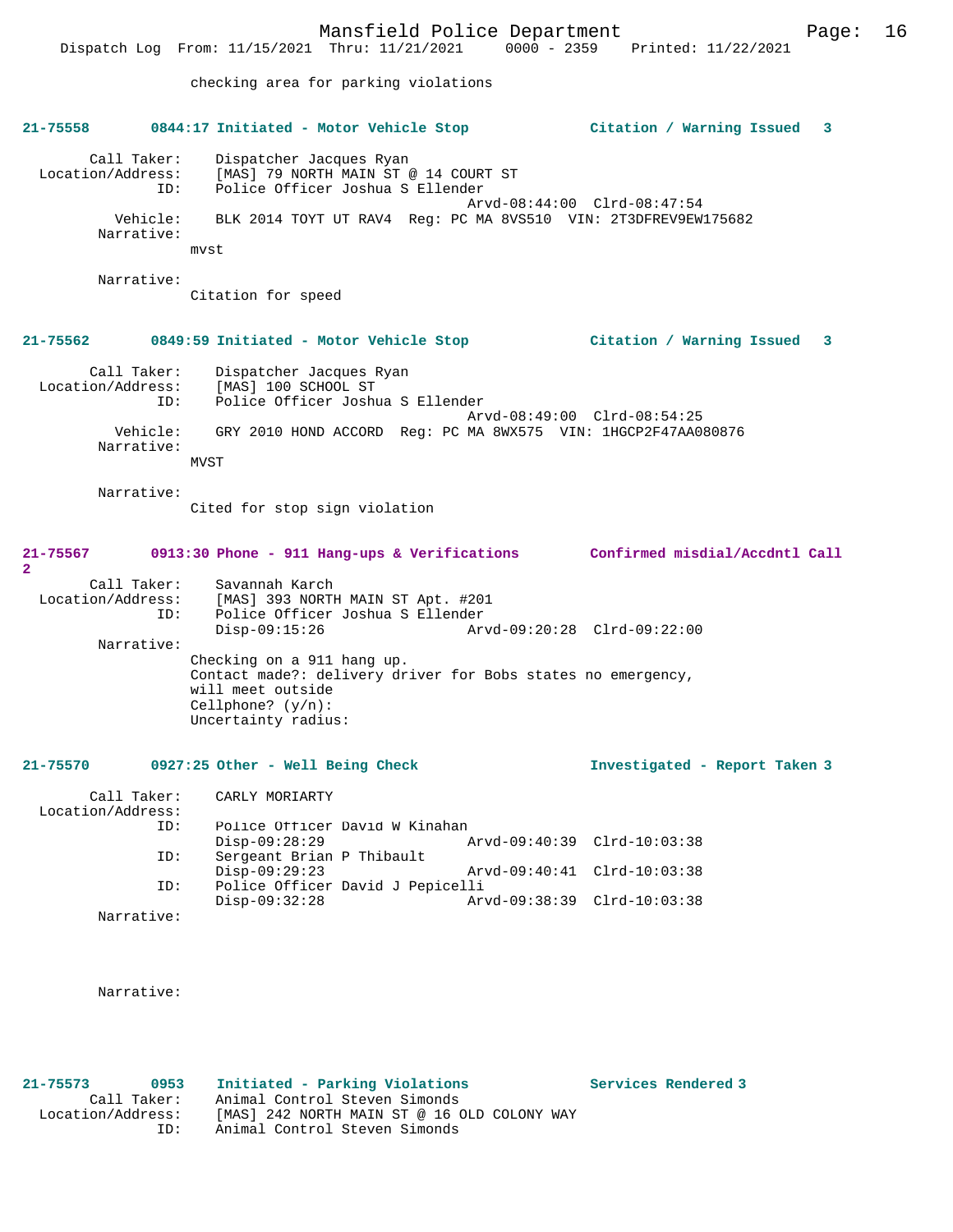Mansfield Police Department<br>Thru:  $11/21/2021$  0000 - 2359 Printed:  $11/22/2021$ Dispatch Log From: 11/15/2021 Thru: 11/21/2021 Arvd-09:54:22 Clrd-11:22:32 Narrative: checking area for parking violations Narrative: tagged MA 1WSD49 on south main for restrictive parking **21-75575 1001:55 Phone - Assist Fire Department Referred to Other Agency 2** Call Taker: Dispatcher Jacques Ryan<br>Location/Address: [MAS 48] 550 FORBES BLVI [MAS 48] 550 FORBES BLVD ID: Sergeant Brian P Thibault Disp-10:04:15 Arvd-10:09:46 Clrd-10:10:27 Narrative: Assisting the FD with a fire related incident. Nature: fire alarm sounding **21-75584 1059:38 Phone - Trespassing / Unwanted Person Unfounded/Unverifed 1** Call Taker: Savannah Karch<br>Location/Address: [MAS] 45 NORFOI ess: [MAS] 45 NORFOLK ST @ 71 HAMPDEN RD<br>ID: Police Officer David W Kinahan Police Officer David W Kinahan Disp-11:02:10 Clrd-11:07:12<br>Th: Police Officer Joshua S Fllender Police Officer Joshua S Ellender<br>Disp-11:02:15 Arv Disp-11:02:15 Arvd-11:08:33 Clrd-11:14:03<br>ID: Police Officer David J Pepicelli Police Officer David J Pepicelli<br>Disp-11:02:29 Arv Disp-11:02:29 Arvd-11:08:31 Clrd-11:14:03 Narrative: report of two white males wearing navy blue jackets blue jeans and tools trespassing on the train tracks called in by amtrak police Narrative: Checked both track, negative findings **21-75585 1104:43 Phone - Well Being Check Services Rendered 3**  Call Taker: Savannah Karch<br>Location/Address: [MAS] 19 FRANCI ess: [MAS] 19 FRANCIS AVE Apt. #1903<br>ID: Police Officer David W Kinahan Police Officer David W Kinahan<br>Disp-11:07:19 Disp-11:07:19 Arvd-11:15:35 Clrd-11:26:25 Deputy Chief Michael Ellsworth<br>Disp-11:08:08 P Disp-11:08:08 Arvd-11:10:39 Clrd-11:26:25<br>ID: Sergeant Brian P Thibault Sergeant Brian P Thibault Disp-11:15:30 Arvd-11:15:34 Clrd-11:26:25 Narrative: caller reporting a white male party wearing khaki pants and carrying a home depot bucket seems to be nodding in and out in the rear of building 17. Has been walking around in circles for a while now, caller reported it to the leasing office but they didnt send anyone out to check Narrative: Male party was tired after taking medication and is taking a break. Male party is awake and will begin working shortly. Refer To Field Int: 21MAS-113-FI **21-75588 1110:56 Phone - 911 Hang-ups & Verifications Confirmed misdial/Accdntl Call 2**  Call Taker: Savannah Karch Location/Address: [MAS] 148 CHAUNCY ST Apt. #1 Police Officer Joshua S Ellender<br>Disp-11:15:00 Ar Arvd-11:19:06 Clrd-11:20:22 Narrative: Checking on a 911 hang up. Contact made?: spoke with calling party stated accidental activation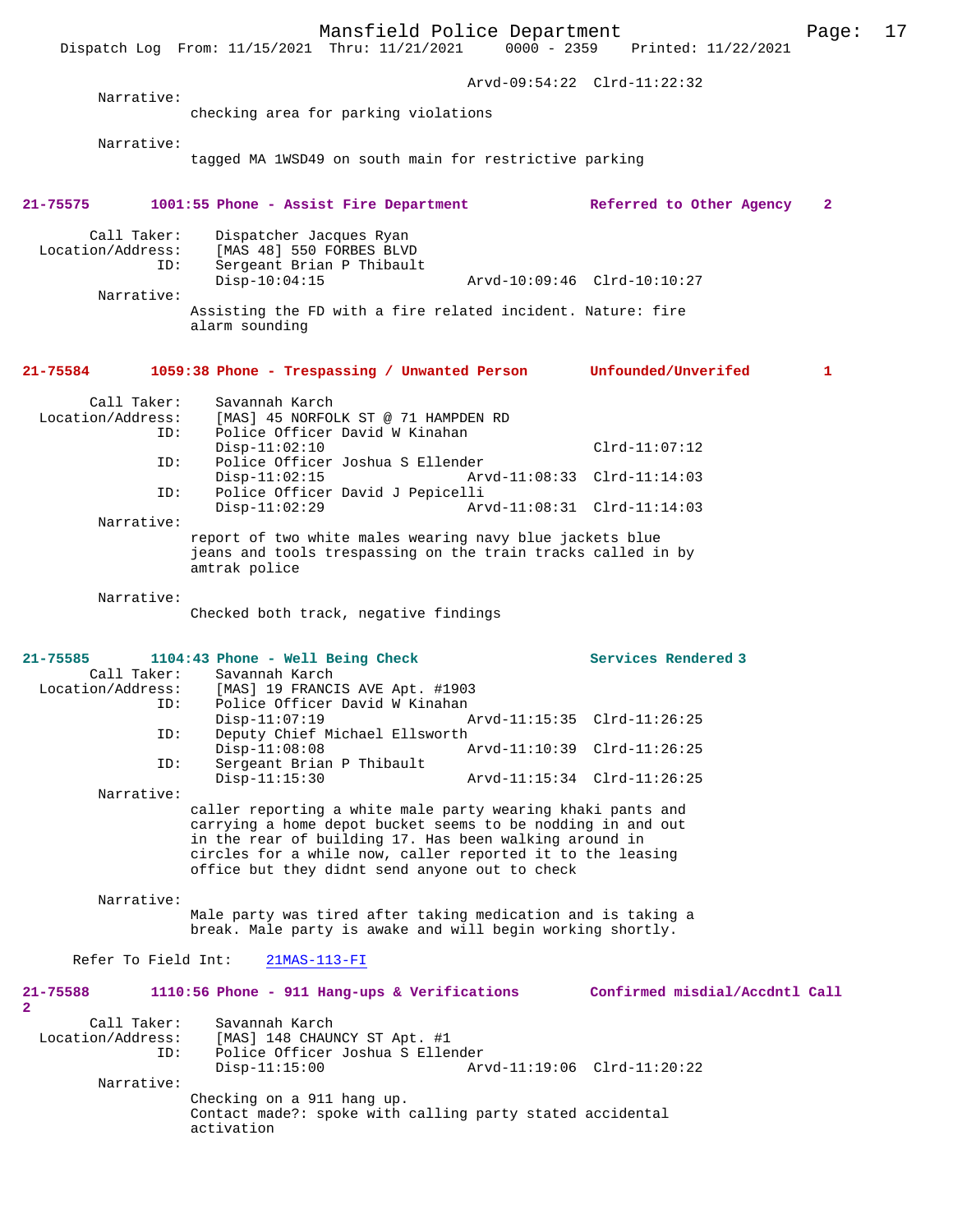Cellphone? (y/n): Uncertainty radius:

| Call Taker:<br>Location/Address: | 21-75593 1135:12 Phone - Well Being Check<br>Savannah Karch<br>[MAS] | Services Rendered 3         |
|----------------------------------|----------------------------------------------------------------------|-----------------------------|
| ID:                              | Police Officer David W Kinahan                                       |                             |
|                                  | $Disp-11:40:05$                                                      | Arvd-11:52:18 Clrd-12:00:45 |
| ID:                              | Police Officer David J Pepicelli                                     |                             |
|                                  | $Disp-11:40:13$                                                      | $Clrd-11:48:03$             |
| ID:                              | Police Officer Joshua S Ellender                                     |                             |
|                                  | $Disp-11:47:54$                                                      | Arvd-11:47:57 Clrd-12:01:29 |
| ID:                              | Police Officer David J Pepicelli                                     |                             |
|                                  | $Disp-11:48:16$                                                      | $Clrd-11:48:57$             |

|                                                     | Services Rendered 2                                                                                                                                                                                                                                                                                                                                                                                                                                                                                                                                                                                                                                                                                                                                                                                                                                                                      |
|-----------------------------------------------------|------------------------------------------------------------------------------------------------------------------------------------------------------------------------------------------------------------------------------------------------------------------------------------------------------------------------------------------------------------------------------------------------------------------------------------------------------------------------------------------------------------------------------------------------------------------------------------------------------------------------------------------------------------------------------------------------------------------------------------------------------------------------------------------------------------------------------------------------------------------------------------------|
| Dispatcher Jacques Ryan                             |                                                                                                                                                                                                                                                                                                                                                                                                                                                                                                                                                                                                                                                                                                                                                                                                                                                                                          |
| Location/Address:<br>[MAS 992G] 660 EAST ST Apt. #8 |                                                                                                                                                                                                                                                                                                                                                                                                                                                                                                                                                                                                                                                                                                                                                                                                                                                                                          |
| Sergeant Brian P Thibault<br>ID:                    |                                                                                                                                                                                                                                                                                                                                                                                                                                                                                                                                                                                                                                                                                                                                                                                                                                                                                          |
| $Disp-11:47:09$                                     | Arvd-11:51:55 Clrd-12:50:41                                                                                                                                                                                                                                                                                                                                                                                                                                                                                                                                                                                                                                                                                                                                                                                                                                                              |
|                                                     |                                                                                                                                                                                                                                                                                                                                                                                                                                                                                                                                                                                                                                                                                                                                                                                                                                                                                          |
|                                                     | Arvd-11:49:02 Clrd-12:48:52                                                                                                                                                                                                                                                                                                                                                                                                                                                                                                                                                                                                                                                                                                                                                                                                                                                              |
|                                                     |                                                                                                                                                                                                                                                                                                                                                                                                                                                                                                                                                                                                                                                                                                                                                                                                                                                                                          |
|                                                     |                                                                                                                                                                                                                                                                                                                                                                                                                                                                                                                                                                                                                                                                                                                                                                                                                                                                                          |
|                                                     |                                                                                                                                                                                                                                                                                                                                                                                                                                                                                                                                                                                                                                                                                                                                                                                                                                                                                          |
|                                                     |                                                                                                                                                                                                                                                                                                                                                                                                                                                                                                                                                                                                                                                                                                                                                                                                                                                                                          |
|                                                     |                                                                                                                                                                                                                                                                                                                                                                                                                                                                                                                                                                                                                                                                                                                                                                                                                                                                                          |
|                                                     |                                                                                                                                                                                                                                                                                                                                                                                                                                                                                                                                                                                                                                                                                                                                                                                                                                                                                          |
|                                                     |                                                                                                                                                                                                                                                                                                                                                                                                                                                                                                                                                                                                                                                                                                                                                                                                                                                                                          |
|                                                     |                                                                                                                                                                                                                                                                                                                                                                                                                                                                                                                                                                                                                                                                                                                                                                                                                                                                                          |
|                                                     |                                                                                                                                                                                                                                                                                                                                                                                                                                                                                                                                                                                                                                                                                                                                                                                                                                                                                          |
|                                                     |                                                                                                                                                                                                                                                                                                                                                                                                                                                                                                                                                                                                                                                                                                                                                                                                                                                                                          |
|                                                     |                                                                                                                                                                                                                                                                                                                                                                                                                                                                                                                                                                                                                                                                                                                                                                                                                                                                                          |
|                                                     |                                                                                                                                                                                                                                                                                                                                                                                                                                                                                                                                                                                                                                                                                                                                                                                                                                                                                          |
|                                                     |                                                                                                                                                                                                                                                                                                                                                                                                                                                                                                                                                                                                                                                                                                                                                                                                                                                                                          |
|                                                     |                                                                                                                                                                                                                                                                                                                                                                                                                                                                                                                                                                                                                                                                                                                                                                                                                                                                                          |
|                                                     |                                                                                                                                                                                                                                                                                                                                                                                                                                                                                                                                                                                                                                                                                                                                                                                                                                                                                          |
|                                                     |                                                                                                                                                                                                                                                                                                                                                                                                                                                                                                                                                                                                                                                                                                                                                                                                                                                                                          |
|                                                     |                                                                                                                                                                                                                                                                                                                                                                                                                                                                                                                                                                                                                                                                                                                                                                                                                                                                                          |
|                                                     |                                                                                                                                                                                                                                                                                                                                                                                                                                                                                                                                                                                                                                                                                                                                                                                                                                                                                          |
|                                                     |                                                                                                                                                                                                                                                                                                                                                                                                                                                                                                                                                                                                                                                                                                                                                                                                                                                                                          |
|                                                     |                                                                                                                                                                                                                                                                                                                                                                                                                                                                                                                                                                                                                                                                                                                                                                                                                                                                                          |
|                                                     |                                                                                                                                                                                                                                                                                                                                                                                                                                                                                                                                                                                                                                                                                                                                                                                                                                                                                          |
|                                                     |                                                                                                                                                                                                                                                                                                                                                                                                                                                                                                                                                                                                                                                                                                                                                                                                                                                                                          |
|                                                     |                                                                                                                                                                                                                                                                                                                                                                                                                                                                                                                                                                                                                                                                                                                                                                                                                                                                                          |
|                                                     |                                                                                                                                                                                                                                                                                                                                                                                                                                                                                                                                                                                                                                                                                                                                                                                                                                                                                          |
|                                                     |                                                                                                                                                                                                                                                                                                                                                                                                                                                                                                                                                                                                                                                                                                                                                                                                                                                                                          |
|                                                     |                                                                                                                                                                                                                                                                                                                                                                                                                                                                                                                                                                                                                                                                                                                                                                                                                                                                                          |
|                                                     |                                                                                                                                                                                                                                                                                                                                                                                                                                                                                                                                                                                                                                                                                                                                                                                                                                                                                          |
|                                                     |                                                                                                                                                                                                                                                                                                                                                                                                                                                                                                                                                                                                                                                                                                                                                                                                                                                                                          |
|                                                     |                                                                                                                                                                                                                                                                                                                                                                                                                                                                                                                                                                                                                                                                                                                                                                                                                                                                                          |
| Central st on scene                                 |                                                                                                                                                                                                                                                                                                                                                                                                                                                                                                                                                                                                                                                                                                                                                                                                                                                                                          |
|                                                     |                                                                                                                                                                                                                                                                                                                                                                                                                                                                                                                                                                                                                                                                                                                                                                                                                                                                                          |
|                                                     |                                                                                                                                                                                                                                                                                                                                                                                                                                                                                                                                                                                                                                                                                                                                                                                                                                                                                          |
| Central st has the vehicle                          |                                                                                                                                                                                                                                                                                                                                                                                                                                                                                                                                                                                                                                                                                                                                                                                                                                                                                          |
|                                                     |                                                                                                                                                                                                                                                                                                                                                                                                                                                                                                                                                                                                                                                                                                                                                                                                                                                                                          |
| ID:<br>ID:<br>Towed:<br>Vehicle:                    | 1145:34 Phone - Assist Fire Department<br>Police Officer David J Pepicelli<br>$Disp-11:49:00$<br>Executive Lieutenant Francis W Archer JR<br>$Disp-11:49:43$<br>Arvd-11:52:24 Clrd-12:46:13<br>Deputy Chief Michael Ellsworth<br>$Disp-11:59:31$<br>Arvd-11:59:35 Clrd-12:01:13<br>Vehicle:<br>RED 2010 TOYT YARIS Req: PC MA 11ZJ35 VIN: JTDKT4K34A5282338<br>For: Fire / Burned By: Central Street Garage To: Central Street Garage<br>GRY 2015 FORD Fusion Se Req: CT BC23997 VIN: 3FA6P0H70FR229025<br>Assisting the FD with a fire related incident.<br>Nature: vehicle fire<br>Vehicle fully engulfed<br>Officers have traffic control and have locked down the plaza<br>Line in the roadway, unimpeded traffic on 106 EB, WB 106 has<br>been shut down and diverted down lawndale<br>Central st responding delayed response<br>A second vehicle may have been exposed to the fire |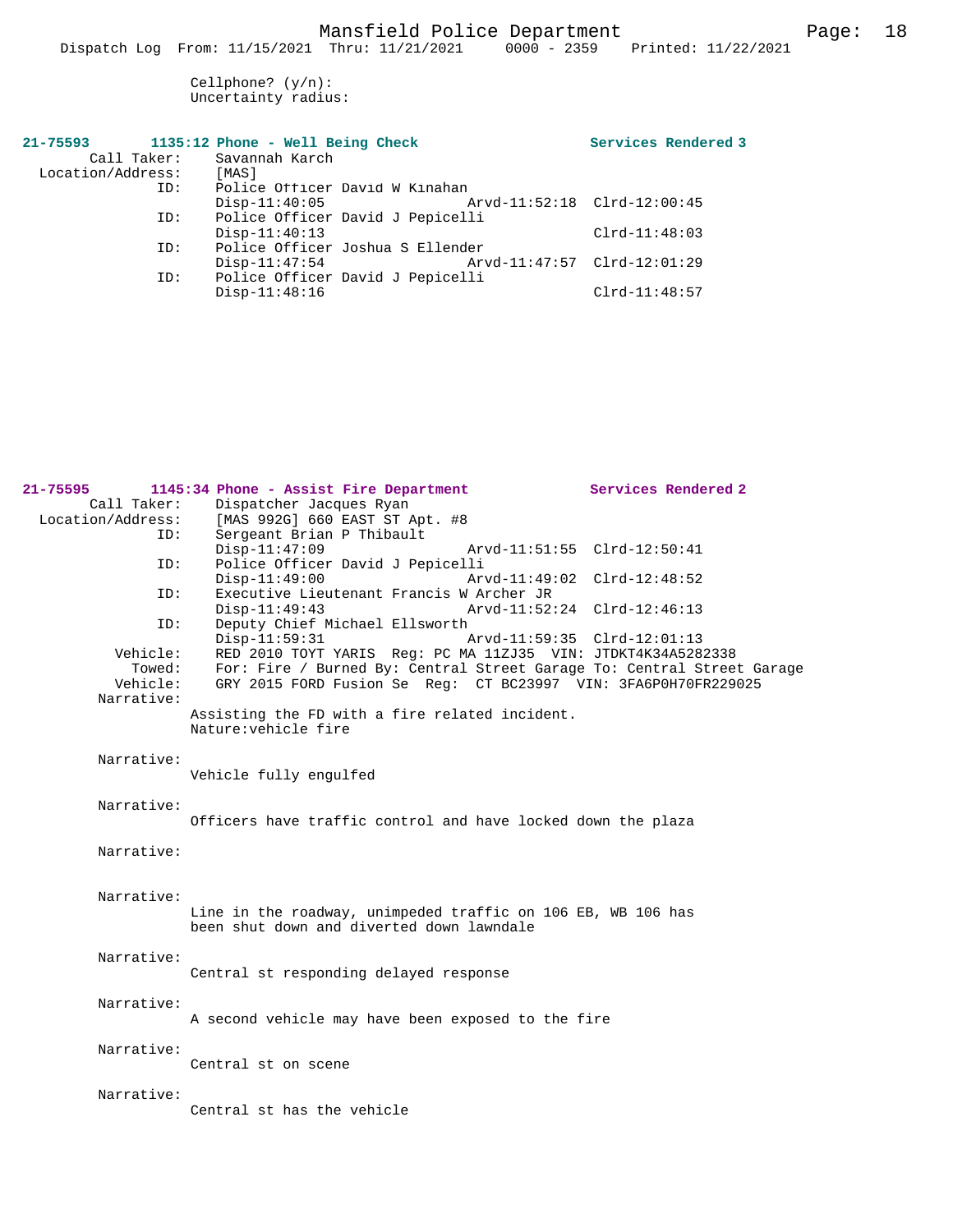Narrative:

 M1 spoke to one of the businesses about contacting management to get cleaners for the debris

# **21-75598 1158:04 Phone - Motor Veh Acc - No Injury Investigated - Report Taken 1** Call Taker: Savannah Karch<br>Location/Address: [MAS] 54 PRATT Location/Address: [MAS] 54 PRATT ST ID: Police Officer David W Kinahan Disp-12:00:49 Arvd-12:05:31 Clrd-12:32:07<br>ID: Deputy Chief Michael Ellsworth Deputy Chief Michael Ellsworth Disp-12:01:21 Arvd-12:03:32 Clrd-12:32:50 ID: Police Officer Joshua S Ellender Disp-12:02:18 Arvd-12:07:19 Clrd-12:34:16<br>Vehicle: WHI 2007 HYUN UT TUCSON Req: PC MA 1AXW38 VIN: KM8JM12B4 hicle: WHI 2007 HYUN UT TUCSON Reg: PC MA 1AXW38 VIN: KM8JM12B47U568943:<br>Towed: For: Accident By: Central Street Garage To: Central Street Garage Towed: For: Accident By: Central Street Garage To: Central Street Garage Released To: FERRARA On: 11/17/2021 @ 1538 eased To: FERRARA On: 11/17/2021 @ 1538<br>Vehicle: BLK 2019 CHEV SILVER Req: PC ehicle: BLK 2019 CHEV SILVER Reg: PC MA 1HGC86 VIN: 3GCUYEED3KG254285<br>Towed: For: Accident By: Central Street Garage To: Central Street Gara For: Accident By: Central Street Garage To: Central Street Garage Narrative: 2 car mva caller states unable to move vehicles out of the roadway Narrative: Central St en route Narrative: Central st on scene Narrative: Central has those vehicles 2 courtesy transports to follow Narrative: MC2 transporting 2 female parties to 60 maple st sm 51032 Narrative: M3 transporting 1 male party to bristol liquors sm44872 Narrative: MC2 em 51033.6 Narrative: M7 confirmed no injuries and both vehicles were towed Narrative: M3 em 44874 Refer To Accident: 21MAS-340-AC **21-75626 1458:16 Phone - Animal Complaints Services Rendered 3**  Call Taker: Dispatcher Jacques Ryan Location/Address: [MAS H2462] 71 OAKLAND ST Apt. #2 ID: animal control Jeffrey S Collins Disp-15:00:44 Arvd-15:25:49 Clrd-15:26:22 Narrative: 4-5 baby kittens in the yard by some old lumber Narrative: 4 kittens hiding under the garage, MACO1 will talk to a few people **21-75631 1552:57 Walk-In - Follow up Investigation Spoken To 3**  Call Taker: Support Staff Devon M DiMascio Location/Address: [MAS 433] 11 BONNEY LN ID: Police Officer Michael N Fenore<br>Disp-15:58:13 Disp-15:58:13 Arvd-15:58:39 Clrd-17:24:11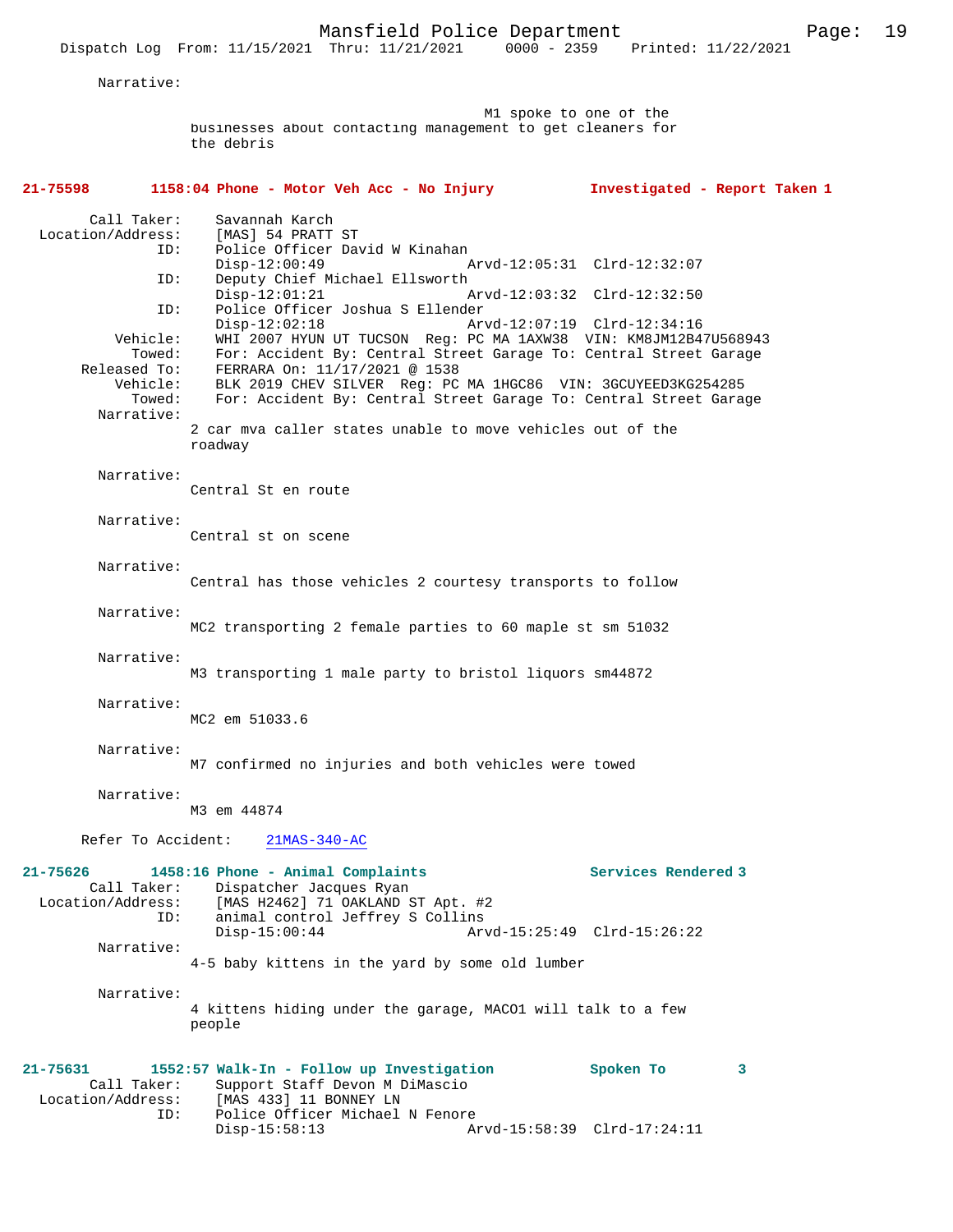| Narrative:                              | Police Officer Nicole P Newport<br>RP into the station to follow up with Ofc. Newport about an                                                 |                                                            |   |
|-----------------------------------------|------------------------------------------------------------------------------------------------------------------------------------------------|------------------------------------------------------------|---|
| $21 - 75642$                            | ongoing hacking investigation. Ofc. Newport to be notified.<br>1714:55 Walk-In - Follow up Investigation                                       | Spoken To<br>3                                             |   |
| Call Taker:<br>Location/Address:<br>ID: | Support Staff Devon M DiMascio<br>[MAS H3838]<br>Police Officer Joshua S Ellender                                                              |                                                            |   |
| ID:                                     | $Disp-17:17:25$<br>Police Officer David J Pepicelli<br>$Disp-17:17:32$                                                                         | Arvd-17:17:37 Clrd-17:50:51<br>Arvd-17:17:40 Clrd-17:32:32 |   |
|                                         |                                                                                                                                                |                                                            |   |
| 21-75646                                | 1804:17 Initiated - Follow up Investigation                                                                                                    | Not Home / No Answer                                       | 3 |
| Call Taker:<br>Location/Address:<br>ID: | Dispatcher Jacques Ryan<br>[MAS 1008] 1 OLD COLONY WAY Apt. #1<br>Police Officer Joshua S Ellender                                             |                                                            |   |
| Narrative:                              |                                                                                                                                                | Arvd-18:04:00 Clrd-18:07:50                                |   |
|                                         | Conducting a follow up in the area to a previously reported<br>incident.                                                                       |                                                            |   |
| Narrative:                              | M3 tried to get in contact via phone and the front door                                                                                        |                                                            |   |
| 21-75652                                | 1839:44 Initiated - Building - Property Check                                                                                                  | Building Checked / Secured 3                               |   |
| Call Taker:<br>Location/Address:<br>ID: | Dispatcher Jacques Ryan<br>[MAS 834] 261 CHAUNCY ST<br>Police Officer David J Pepicelli                                                        | Arvd-18:39:00 Clrd-18:50:07                                |   |
| Narrative:                              | Checking the area.                                                                                                                             |                                                            |   |
| 21-75654                                | 1847:30 Phone - Assist Fire Department                                                                                                         | Referred to Other Agency                                   | 2 |
| Call Taker:<br>Location/Address:<br>ID: | TARA LAKO<br>[MAS] 10 BOUNDRY RD<br>Police Officer Joshua S Ellender                                                                           |                                                            |   |
| Narrative:                              | $Disp-18:48:19$                                                                                                                                | Arvd-18:49:07 Clrd-18:56:28                                |   |
|                                         | Assisting the FD with a fire related incident. Nature:<br>Automatic fire alarm called in by alarm company, zone 10<br>first floor hall, smokes |                                                            |   |
| Narrative:                              | Ofc Ellender reports approaching the house, normal activity<br>inside, possibly due to cooking                                                 |                                                            |   |
| Narrative:                              | Ofc Ellender reports alarm due to cooking, passed along to<br>MFD                                                                              |                                                            |   |
| 21-75655<br>$\mathbf{2}$                | 1851:37 Phone - 911 Hang-ups & Verifications                                                                                                   | Confirmed misdial/Accdntl Call                             |   |
| Call Taker:<br>Location/Address:<br>ID: | JEFFREY KEEFE<br>[MAS 1026] 300 NORTH MAIN ST Apt. #304<br>Police Officer Jay J Sparrow                                                        |                                                            |   |

Disp-18:55:11 Arvd-19:02:41 Clrd-19:13:54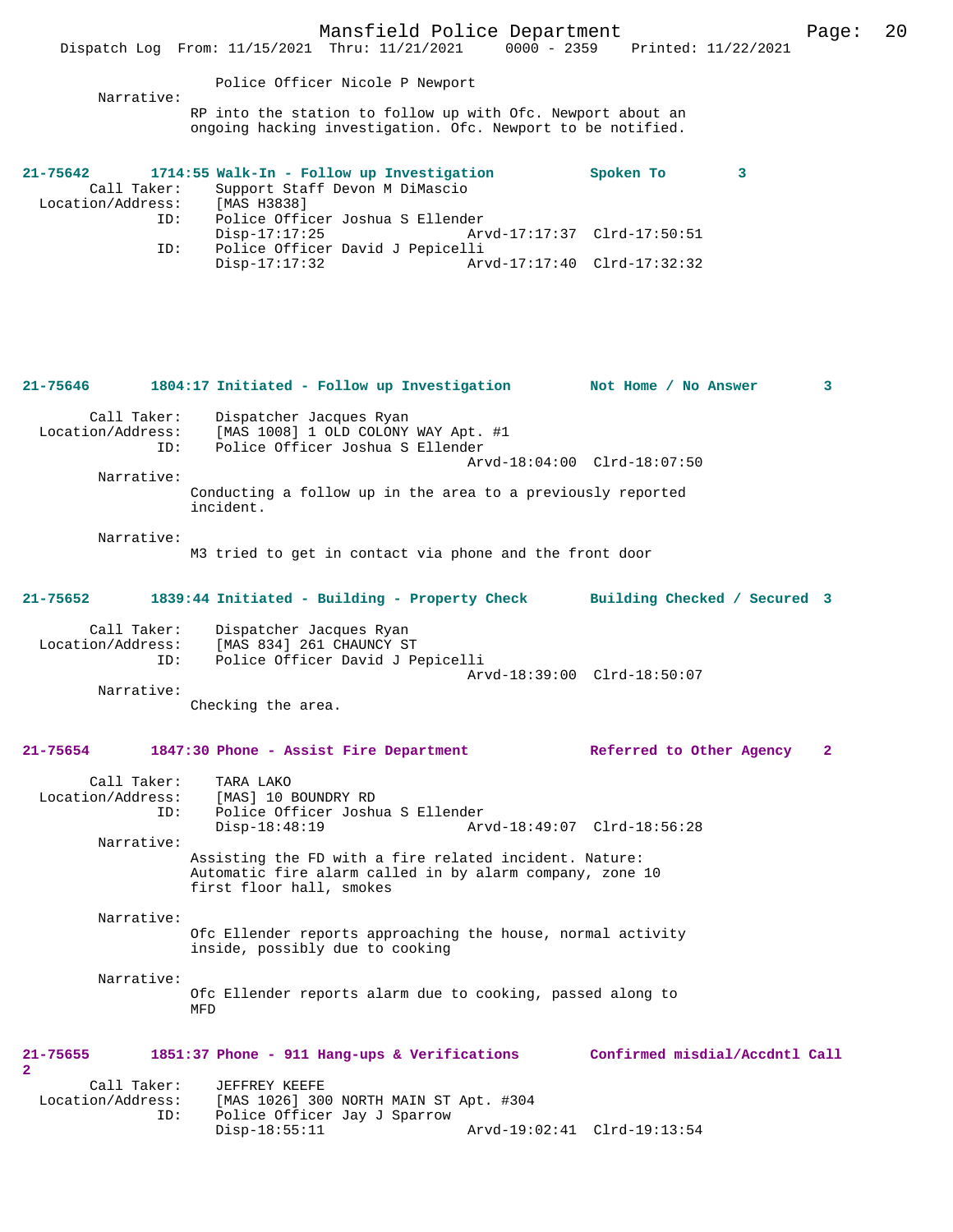Mansfield Police Department Page: 21 Dispatch Log From:  $11/15/2021$  Thru:  $11/21/2021$  0000 - 2359 Narrative: Checking on a 911 hang up. Contact made?: yes Cellphone? (y/n): yes Uncertainty radius: spoke to a male party named Ben, **21-75669 2025:39 911 - Assist Fire Department Referred to Other Agency 2** Call Taker: TARA LAKO Location/Address: [MAS] 631 EAST ST Apt. #D103 ID: Police Officer Joshua S Ellender Disp-20:27:10 Arvd-20:29:54 Clrd-20:43:56 Narrative: Assisting the FD with a fire related incident. Nature: Smoke detector sounding, no apparent reason **21-75672 2047:11 Initiated - Motor Vehicle Stop Citation / Warning Issued 3** Call Taker: TARA LAKO<br>Location/Address: [MAS] 491 Ess: [MAS] 491 MAPLE ST @ 421 FRANKLIN ST<br>ID: Police Officer Joshua S Ellender Police Officer Joshua S Ellender Arvd-20:47:00 Clrd-20:52:00<br>Vehicle: WHI 2015 BMW 328 Reg: PC MA 8TY994 VIN: WBA3B5G51FNS1222 Vehicle: WHI 2015 BMW 328 Reg: PC MA 8TY994 VIN: WBA3B5G51FNS12226 Narrative: Citation issued for speed, offense occurred at 400 block of Maple St **21-75677 2100:00 Phone - Assist Other Agency Unfounded/Unverifed 3** Call Taker: TARA LAKO<br>.on/Address: [MAS] EASTMAN ST Location/Address:<br>TD: Police Officer Joshua S Ellender<br>Disp-21:01:48 Ar Arvd-21:04:56 Clrd-21:11:51 Narrative: Erratic operator from Easton, Amazon tractor trailer all over the road and tailgating the RP. Narrative: RP turned into Shaw's in Easton, last known location of the Amazon truck was on 106 driving towards Mansfield Narrative: Easton PD unable to locate the vehicle, reporting a tractor trailer unit well into Mansfield on Eastman St, unknown if it is the same Amazon truck. Narrative: Ofc Ellender reporting at the area of Franklin and East, nothing showing, will travel Eastbound Narrative: Ofc Ellender reports he is at the town line, nothing showing, will stand by Narrative: Ofc Ellender reports nothing showing in the line of sight **21-75678 2111:07 Initiated - Building - Property Check Building Checked / Secured 3** Call Taker: TARA LAKO Location/Address: [MAS 322] 31 HAMPSHIRE ST Police Officer Danielle C Titus Arvd-21:11:00 Clrd-21:21:48 Narrative: Checking the area.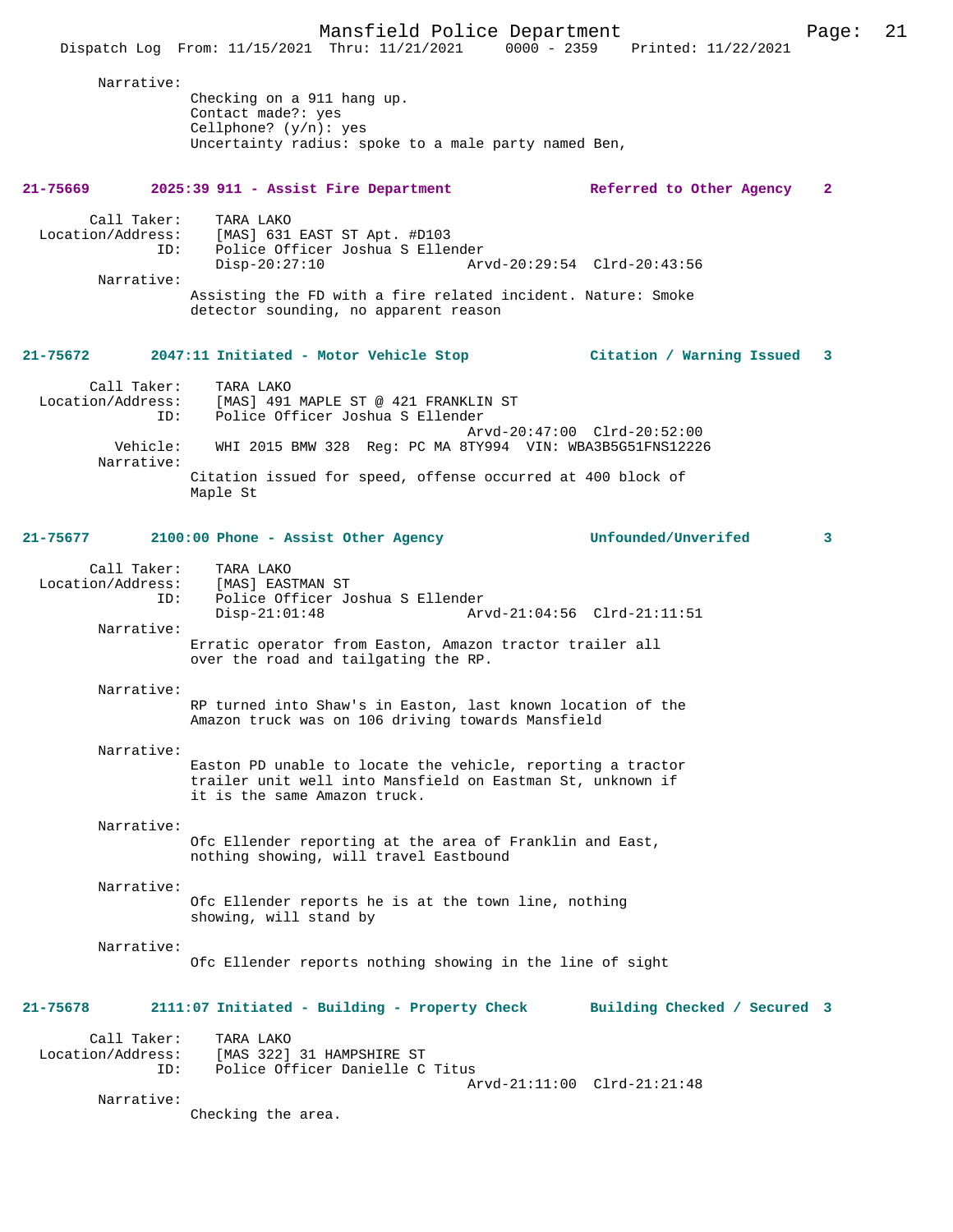**21-75679 2118:11 Initiated - Building - Property Check Building Checked / Secured 3** Call Taker: TARA LAKO Location/Address: [MAS 418] 21 FRANCIS AVE ID: Police Officer Joshua S Ellender Arvd-21:18:00 Clrd-21:25:20 Narrative: Checking the area. **21-75682 2128:27 Initiated - Building - Property Check Building Checked / Secured 3** Call Taker: TARA LAKO Location/Address: [MAS] 4 ERICK RD @ 15 BONNEY LN ID: Police Officer Joshua S Ellender Arvd-21:28:00 Clrd-21:38:20 Narrative: Checking the area. **21-75686 2150:01 Initiated - Building - Property Check Services Rendered 3**  Call Taker: TARA LAKO Location/Address: [MAS 411] 60 FORBES BLVD ID: Police Officer Danielle C Titus Arvd-21:50:00 Clrd-21:54:36

 Narrative: Checking the area.

### **For Date: 11/18/2021 - Thursday**

| $21 - 75731$      | 0138:31 911 - Well Being Check                                             | Spoken To                   | 3 |  |
|-------------------|----------------------------------------------------------------------------|-----------------------------|---|--|
| Call Taker:       | Fournier Elin                                                              |                             |   |  |
|                   | Location/Address: [MAS 65] 30 CHAUNCY ST                                   |                             |   |  |
| ID:               | Police Officer Meghan Birnie                                               |                             |   |  |
|                   | $Disp-01:40:23$                                                            | Arvd-01:43:29 Clrd-01:49:52 |   |  |
| ID:               | Police Officer Bryan Hurley                                                |                             |   |  |
|                   | $Disp-01:40:27$                                                            | Arvd-01:43:28 Clrd-01:49:53 |   |  |
| Vehicle:          | BLU 2015 GMC UT TERRAIN Req: PC MA 2GFW74 VIN: 2GKFLWEK0F6123672           |                             |   |  |
| Vehicle:          | GRY 2019 NISS SENTRA Reg: PC MA 1MFX47 VIN: 3N1AB7AP4KY352240              |                             |   |  |
| Narrative:        |                                                                            |                             |   |  |
|                   | CP reporting blue SUV with male party sleeping in the                      |                             |   |  |
|                   | parking lot. Requesting WBC because he hasnt moved in ten                  |                             |   |  |
|                   | mins                                                                       |                             |   |  |
|                   |                                                                            |                             |   |  |
| Narrative:        |                                                                            |                             |   |  |
|                   | Ofc Birnie reports male party brought home by a Lyft driver                |                             |   |  |
|                   | that happened to be in the parking lot. Male's vehicle has                 |                             |   |  |
|                   | been secured and left in the lot for the night.                            |                             |   |  |
|                   |                                                                            |                             |   |  |
| $21 - 75734$      | 0153:07 Initiated - Building - Property Check Building Checked / Secured 3 |                             |   |  |
|                   |                                                                            |                             |   |  |
| Call Taker:       | TARA LAKO                                                                  |                             |   |  |
| Location/Address: | [MAS 1015] 30 CHAUNCY ST                                                   |                             |   |  |
| ID:               | Police Officer Meghan Birnie                                               |                             |   |  |
|                   |                                                                            | Arvd-01:53:00 Clrd-01:58:22 |   |  |
| ID:               | Police Officer Christopher D Sorge                                         |                             |   |  |
|                   | $Disp-01:55:44$                                                            | $Clrd-01:58:25$             |   |  |
| Narrative:        |                                                                            |                             |   |  |
|                   | Checking the area.                                                         |                             |   |  |
|                   |                                                                            |                             |   |  |
| $21 - 75736$      | 0156:49 Initiated - Building - Property Check Building Checked / Secured 3 |                             |   |  |
|                   |                                                                            |                             |   |  |
| Call Taker:       | TARA LAKO                                                                  |                             |   |  |
| Location/Address: | [MAS] MYSTIC LN                                                            |                             |   |  |

ID: Police Officer Bryan Hurley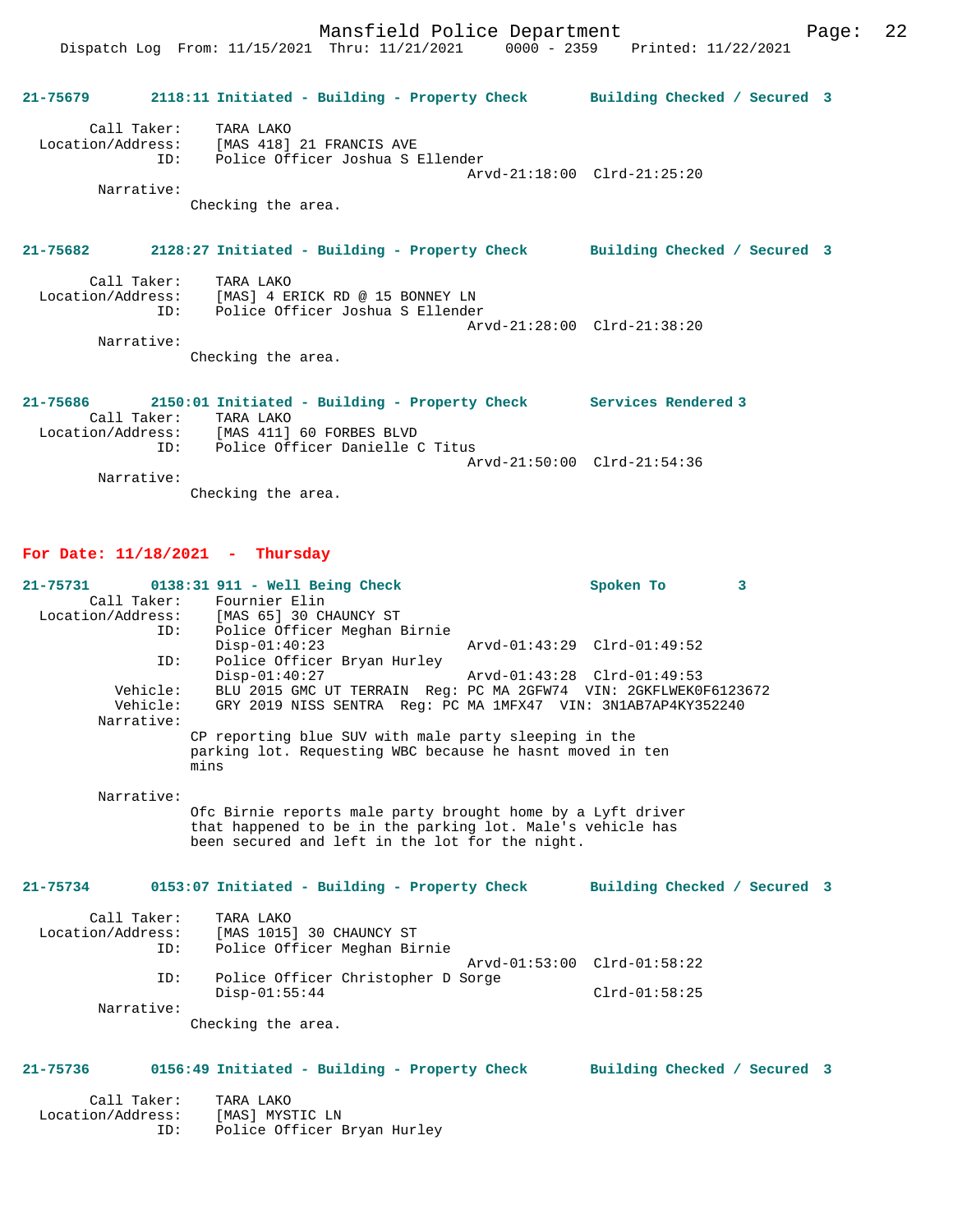Dispatch Log From: 11/15/2021 Thru: 11/21/2021 0000 - 2359 Printed: 11/22/2021

|                                       |                                                                                                                                                  | Arvd-01:56:00 Clrd-02:05:08                                |   |  |
|---------------------------------------|--------------------------------------------------------------------------------------------------------------------------------------------------|------------------------------------------------------------|---|--|
| Narrative:                            | Checking the area.                                                                                                                               |                                                            |   |  |
|                                       | 21-75739 0225:17 Initiated - Building - Property Check Building Checked / Secured 3                                                              |                                                            |   |  |
|                                       | Call Taker: TARA LAKO<br>Location/Address: [MAS 417] 9 FRANCIS AVE<br>ID: Police Officer Bryan Hurley                                            |                                                            |   |  |
| Narrative:                            | Checking the area.                                                                                                                               | Arvd-02:25:00 Clrd-02:40:33                                |   |  |
|                                       | 21-75743 0233:47 Initiated - Building - Property Check Building Checked / Secured 3                                                              |                                                            |   |  |
|                                       | Call Taker: TARA LAKO<br>Location/Address: [MAS] NORTH MAIN ST<br>ID: Police Officer Meghan Birnie                                               | Arvd-02:33:00 Clrd-02:40:42                                |   |  |
| Narrative:                            | Checking the area.                                                                                                                               |                                                            |   |  |
|                                       | 21-75745 0240:10 Initiated - Building - Property Check<br>Call Taker: TARA LAKO<br>Location/Address: [MAS 2] 60 FORBES BLVD                      | Summons                                                    | 3 |  |
|                                       | ID: Police Officer Christopher D Sorge                                                                                                           | Arvd-02:40:00 Clrd-04:04:02                                |   |  |
|                                       | ID:<br>Sergeant David Schepis<br>$Disp-02:46:38$                                                                                                 | Arvd-02:46:40 Clrd-03:33:28                                |   |  |
| ID:                                   | Police Officer Meghan Birnie<br>$Disp-02:46:59$                                                                                                  | Arvd-02:47:03 Clrd-03:33:23                                |   |  |
| Narrative:                            | Checking the area.                                                                                                                               |                                                            |   |  |
| Narrative:                            |                                                                                                                                                  |                                                            |   |  |
| Narrative:                            |                                                                                                                                                  |                                                            |   |  |
| Refer To Summons:<br>Summons:<br>Age: | $21MAS-442-AR$<br>JONES, JAMES E<br>Address: 4 FULLER PL<br>Age: 44<br>MANSFIELD, MA<br>44<br>Charges: DISORDERLY CONDUCT                        |                                                            |   |  |
| 21-75757<br>Call Taker:<br>ID:        | 0337:06 Initiated - Disabled Motor Vehicle Services Rendered 3<br>TARA LAKO<br>Location/Address: [MAS] 30 CHAUNCY ST<br>Sergeant David Schepis   |                                                            |   |  |
| ID:<br>Vehicle:<br>Narrative:         | Police Officer Meghan Birnie<br>Disp-03:38:05<br>BLK 2012 FORD UT EDGE Reg: PC MA 2KTF81 VIN: 2FMDK4KC6CBA85452<br>Checking on a DMV in the area | Arvd-03:37:00 Clrd-03:43:41<br>Arvd-03:38:07 Clrd-03:43:43 |   |  |
| Narrative:                            | Sgt Schepis reports AAA is arriving on scene now, not a road<br>hazard, units clear.                                                             |                                                            |   |  |
|                                       | 21-75759 0416:53 Initiated - Building - Property Check Building Checked / Secured 3                                                              |                                                            |   |  |
| Call Taker:                           | TARA LAKO                                                                                                                                        |                                                            |   |  |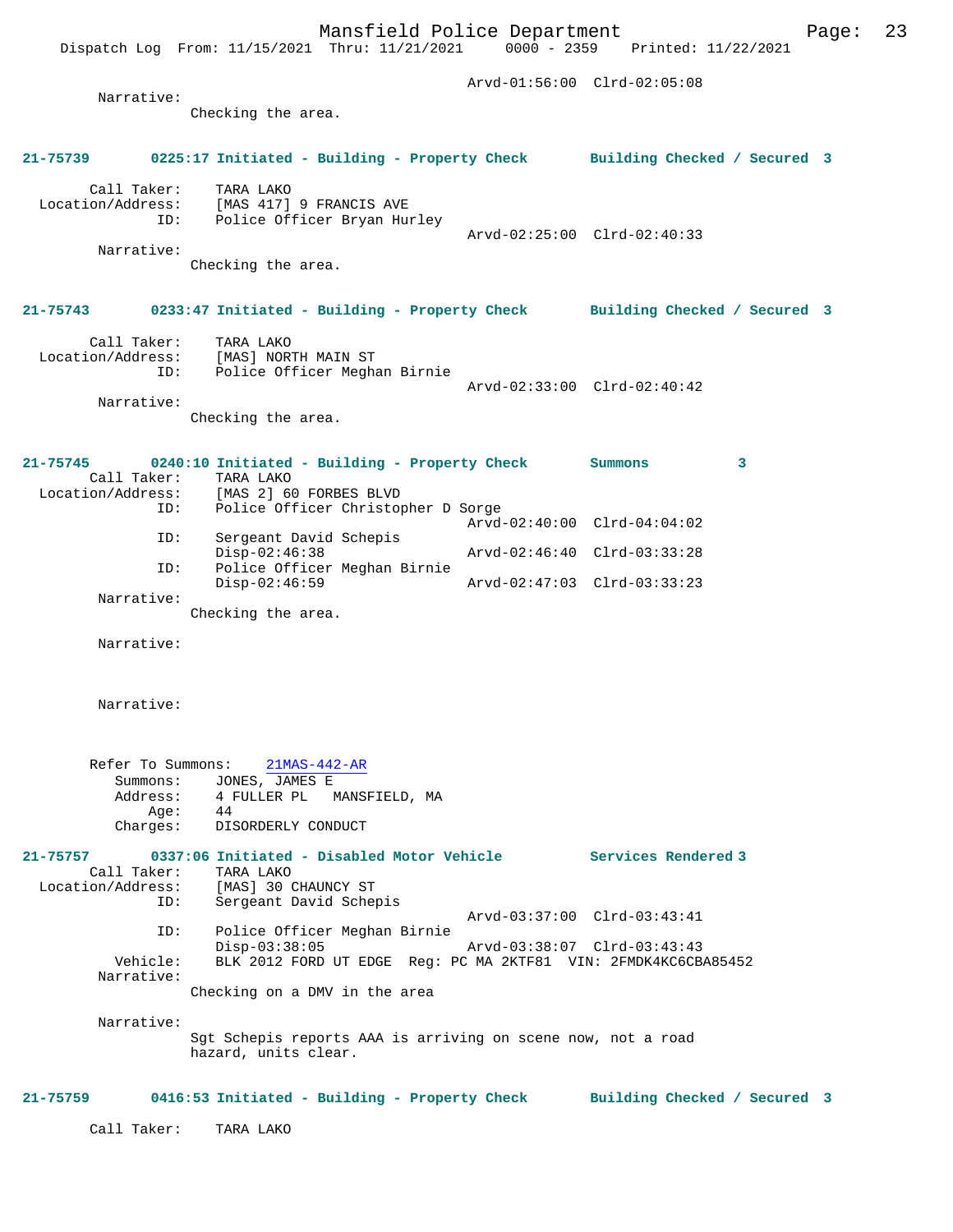Mansfield Police Department Page: 24 Dispatch Log From: 11/15/2021 Thru: 11/21/2021 0000 - 2359 Printed: 11/22/2021 Location/Address: [MAS 226E] 125 HIGH ST Apt. #1-4 ID: Police Officer Meghan Birnie Arvd-04:16:00 Clrd-04:24:52 Narrative: Checking the area. **21-75763 0633:01 Phone - Assist Fire Department Services Rendered 2**  Call Taker: TARA LAKO Location/Address: [MAS 280] 440 FORBES BLVD ID: Police Officer Christopher D Sorge Disp-06:34:38 Arvd-06:42:11 Clrd-06:42:13 Narrative: Assisting the FD with a fire related incident. Nature: Automatic fire alarm called in by alarm company, coming through as waterflow **21-75769 0647:56 Phone - Noise Complaint Spoken To 2**  Call Taker: Jennifer Napolitano Location/Address: [MAS 1026] 300 NORTH MAIN ST Apt. #211 ID: Police Officer Meghan Birnie Disp-06:50:44 Arvd-06:52:56 Clrd-06:54:21 Narrative: Construction work started too early in the commercial businesses downstairs. Narrative: Spoke to workers, they were advised. **21-75779 0708:06 Phone - 911 Hang-ups & Verifications Confirmed misdial/Accdntl Call 2**  Call Taker: Jarred Kohler Location/Address: [MAS 2] 60 FORBES BLVD Apt. #104 ID: Police Officer Christopher D Sorge Disp-07:10:51 Arvd-07:20:31 Clrd-07:23:25 Narrative: Checking on a 911 hang up, caller confirmed accidental while shutting off phone alarm. Contact made?: yes Cell phone? (y/n): yes Uncertainty radius: **21-75785 0727:27 Phone - 911 Hang-ups & Verifications Confirmed misdial/Accdntl Call 2**  Call Taker: Dispatcher Jacques Ryan Location/Address: [MAS 820C] 31 PLYMOUTH ST ID: Police Officer Christopher D Sorge Disp-07:29:43 Arvd-07:36:39 Clrd-07:37:33 Narrative: Checking on a 911 hang up. Confirmed accidental, loading docks. Caller is in the track with white track with green letting saying M&W Contact made?:yes Cellphone? (y/n):yes Uncertainty radius:6 meters **21-75788 0736 Initiated - Parking Violations Services Rendered 3**  Call Taker: Animal Control Steven Simonds Location/Address: [MAS] PARK AVE @ HOPE ST ID: Animal Control Steven Simonds Arvd-07:38:24 Clrd-09:28:47 Narrative: covering school crossing **21-75800 0813:02 Phone - 911 Hang-ups & Verifications Confirmed misdial/Accdntl Call**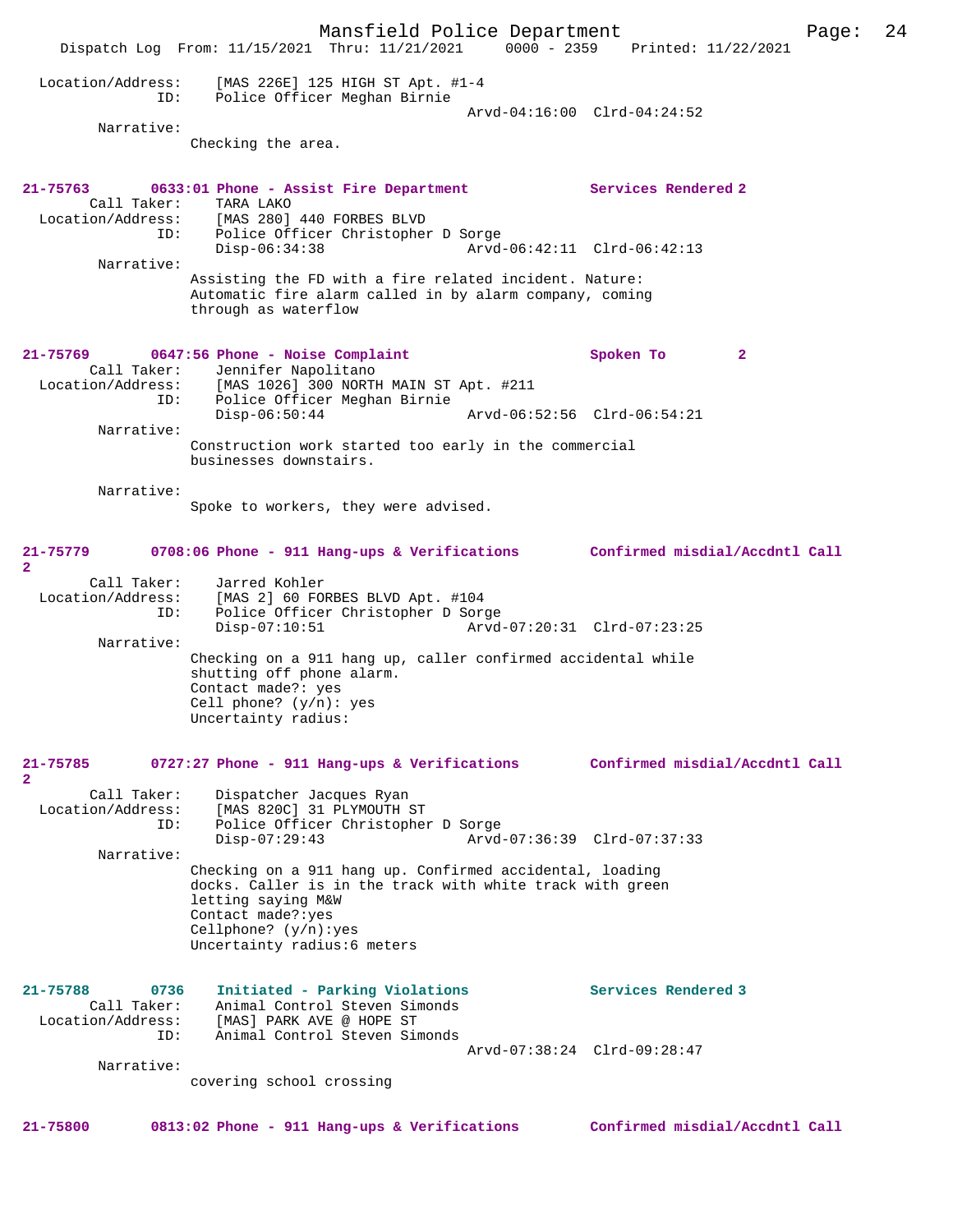|                                              | Dispatch Log From: 11/15/2021 Thru: 11/21/2021                                                                                                                  | $0000 - 2359$ | Printed: 11/22/2021         |   |
|----------------------------------------------|-----------------------------------------------------------------------------------------------------------------------------------------------------------------|---------------|-----------------------------|---|
| 2                                            |                                                                                                                                                                 |               |                             |   |
| Call Taker:<br>Location/Address:<br>ID:      | Jarred Kohler<br>[MAS] 14 IAN KEATS DR                                                                                                                          |               |                             |   |
|                                              | Sergeant John R Armstrong<br>$Disp-08:14:57$                                                                                                                    |               | Arvd-08:24:32 Clrd-08:26:09 |   |
| Narrative:                                   | Checking on a 911 accidental. Caller confirmed accidental<br>and will make themselves known<br>Contact made?: yes                                               |               |                             |   |
|                                              | Cellphone? $(y/n)$ : yes<br>Uncertainty radius:                                                                                                                 |               |                             |   |
| Narrative:                                   | issue with phone, confirmed accidental.                                                                                                                         |               |                             |   |
| 21-75801<br>Call Taker:<br>Location/Address: | 0813:49 Walk-In - Follow up Investigation<br>Support Staff Devon M DiMascio<br>[MAS 417H] 19 FRANCIS AVE Apt. #03                                               |               | Services Rendered 3         |   |
| ID:                                          | Sergeant Robert S Pierce<br>$Disp-08:25:14$                                                                                                                     |               | Arvd-08:25:16 Clrd-09:17:01 |   |
| ID:                                          | Sergeant Robert S Pierce<br>$Disp-09:17:11$                                                                                                                     |               | Arvd-09:17:13 Clrd-09:17:56 |   |
| Narrative:                                   | RP into the station about an issue that she called about<br>yesterday at 19 Francis Ave. SHe still does not feel safe<br>and wants to speak to an officer. Ofc. |               |                             |   |
| 21-75802                                     | 0827:00 Initiated - Motor Vehicle Stop                                                                                                                          |               | Citation / Warning Issued   | 3 |
| Call Taker:<br>Location/Address:<br>ID:      | Ryan O'Rourke<br>[MAS H9864] 201 COPELAND DR<br>Police Officer Andrew J Kelley                                                                                  |               |                             |   |
| Vehicle:<br>Narrative:                       | GRY 2012 TOYT CAMRY Reg: PAS MA US9998 VIN: 4T1BD1FK1CU007625                                                                                                   |               | Arvd-08:27:00 Clrd-08:31:18 |   |
|                                              | mv stop.                                                                                                                                                        |               |                             |   |
| Narrative:                                   | Citation issued to the RO for speed and no license or<br>registation in possesion.                                                                              |               |                             |   |
| 21-75808                                     | 0845:31 Phone - Parking Violations                                                                                                                              |               | Unfounded/Unverifed         | 3 |
| Call Taker:<br>Location/Address:<br>ID:      | Dispatcher Jacques Ryan<br>[MAS 1026] 300 NORTH MAIN ST<br>Sergeant John R Armstrong                                                                            |               |                             |   |
| Vehicle:<br>Narrative:                       | $Disp-08:54:54$<br>Reg: AP RI 214327                                                                                                                            |               | Arvd-08:56:40 Clrd-09:00:23 |   |
|                                              | Caller stating a work truck is parked in a private spot, its<br>a blue/grey nissan truck                                                                        |               |                             |   |
| Narrative:                                   | no vehicle matching description given.                                                                                                                          |               |                             |   |
| Narrative:                                   | spoke with RP. M8 will attempt to speak with vehicle owner<br>and have him move it.                                                                             |               |                             |   |
| Narrative:                                   | electrician working in building, he will be moving his<br>vehicle.                                                                                              |               |                             |   |
| 21-75810                                     | 0853:59 Initiated - Motor Vehicle Stop                                                                                                                          |               | Citation / Warning Issued   | 3 |

Call Taker: Ryan O'Rourke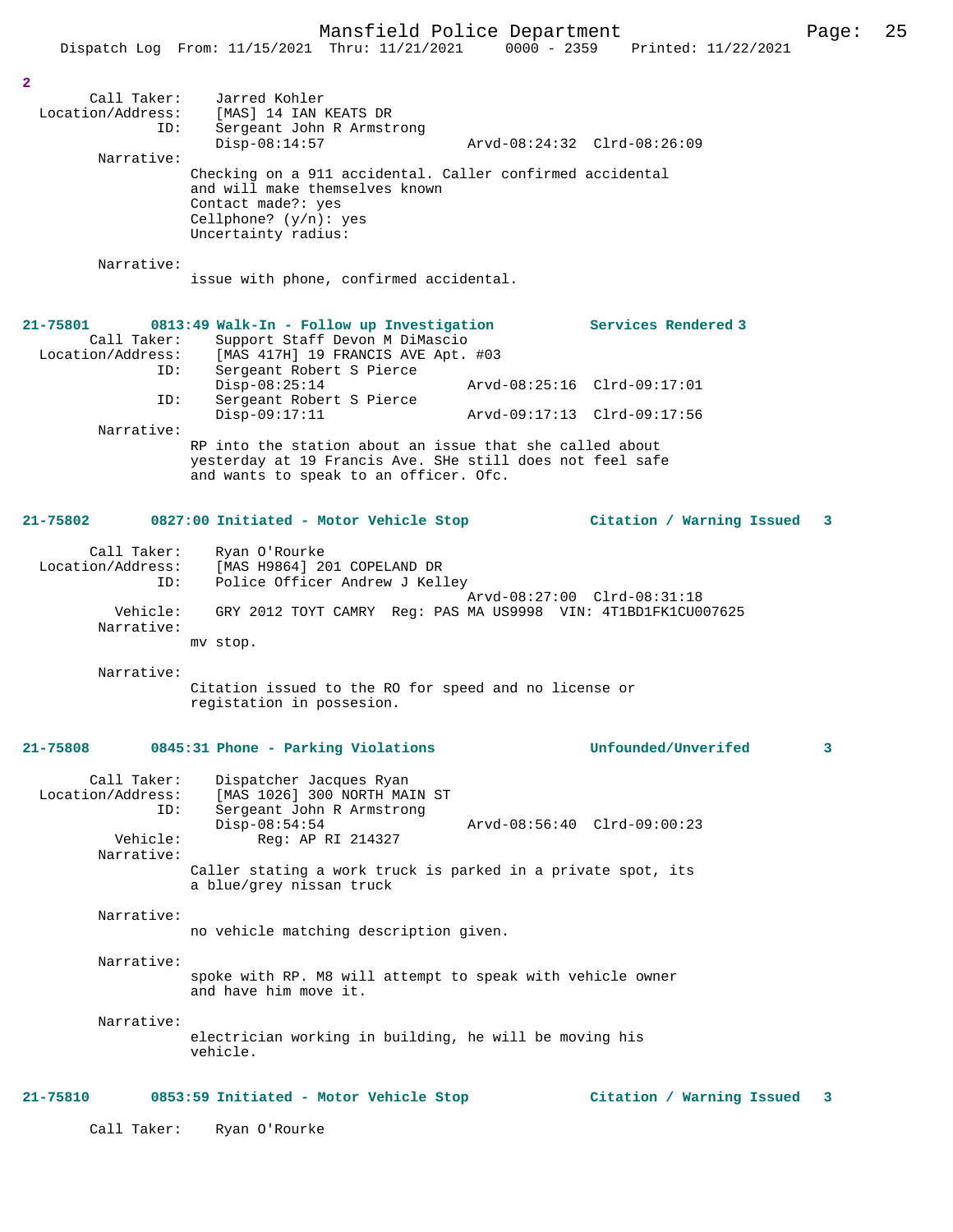Mansfield Police Department Page: 26 Dispatch Log From:  $11/15/2021$  Thru:  $11/21/2021$  0000 - 2359 Location/Address: [MAS] 200 CHAUNCY ST @ 234 CENTRAL ST ID: Police Officer Andrew J Kelley Arvd-08:53:00 Clrd-08:58:58 Vehicle: WHI 2009 MURANO Reg: RI RZ479 VIN: JN8AZ18W59W127463 Narrative: mv stop. Narrative: citation issued to the RO for failure to stop at Chauncy and 140. **21-75813 0916:53 Walk-In - Follow up Investigation Spoken To 3**  Call Taker: Support Staff Matthew Todesco Location/Address: [MAS 451B] 500 EAST ST ID: Sergeant Robert S Pierce Disp-09:18:10 Arvd-09:18:13 Clrd-10:00:04 Narrative: Conducting a follow up in the area to a previously reported incident. **21-75815 0921:57 Initiated - Motor Vehicle Stop Citation / Warning Issued 3** Call Taker: Ryan O'Rourke Location/Address: [MAS] RTE 140 SB<br>TD: Police Officer Ar Police Officer Andrew J Kelley Arvd-09:21:00 Clrd-09:26:58<br>Vehicle: WHI 2019 KIA SORENT Reg: PC MA 6JWN90 VIN: 5XYPHDA53KG52 WHI 2019 KIA SORENT Reg: PC MA 6JWN90 VIN: 5XYPHDA53KG526371 Narrative: mv stop. Narrative: citation issued to the RO for speed. **21-75818 0925:19 Initiated - Building - Property Check Building Checked / Secured 3** Call Taker: Ryan O'Rourke<br>Location/Address: [MAS 2] 60 FOI ess: [MAS 2] 60 FORBES BLVD<br>ID: Detective Patrick J Per Detective Patrick J Pennie Arvd-09:25:00 Clrd-09:40:19 Narrative: Checking the area. **21-75819 0925:38 Initiated - Follow up Investigation Investigated - No Action Req. 3**  Call Taker: Ryan O'Rourke<br>Location/Address: [MAS 447J] 30 [MAS 447J] 30 BICENTENNIAL CT Apt. #F ID: Police Officer Michael T Fitzgerald Arvd-09:25:00 Clrd-09:37:01 Narrative: Conducting a follow up in the area to a previously reported incident. **21-75828 0959:56 Phone - Traffic / Roadway Complaint Services Rendered 2**  Call Taker: Dispatcher Jacques Ryan<br>Location/Address: [MAS H542] 15 KNIGHT WAY ess: [MAS H542] 15 KNIGHT WAY<br>ID: Sergeant Robert S Pierce Sergeant Robert S Pierce Disp-10:05:41 Arvd-10:14:06 Clrd-10:20:04 Narrative: CP complaining of construction equipment causing traffic issues Narrative: M1 reporting no issues found, the company had a piece of equipment in the cul de sac for a short time while grinding the road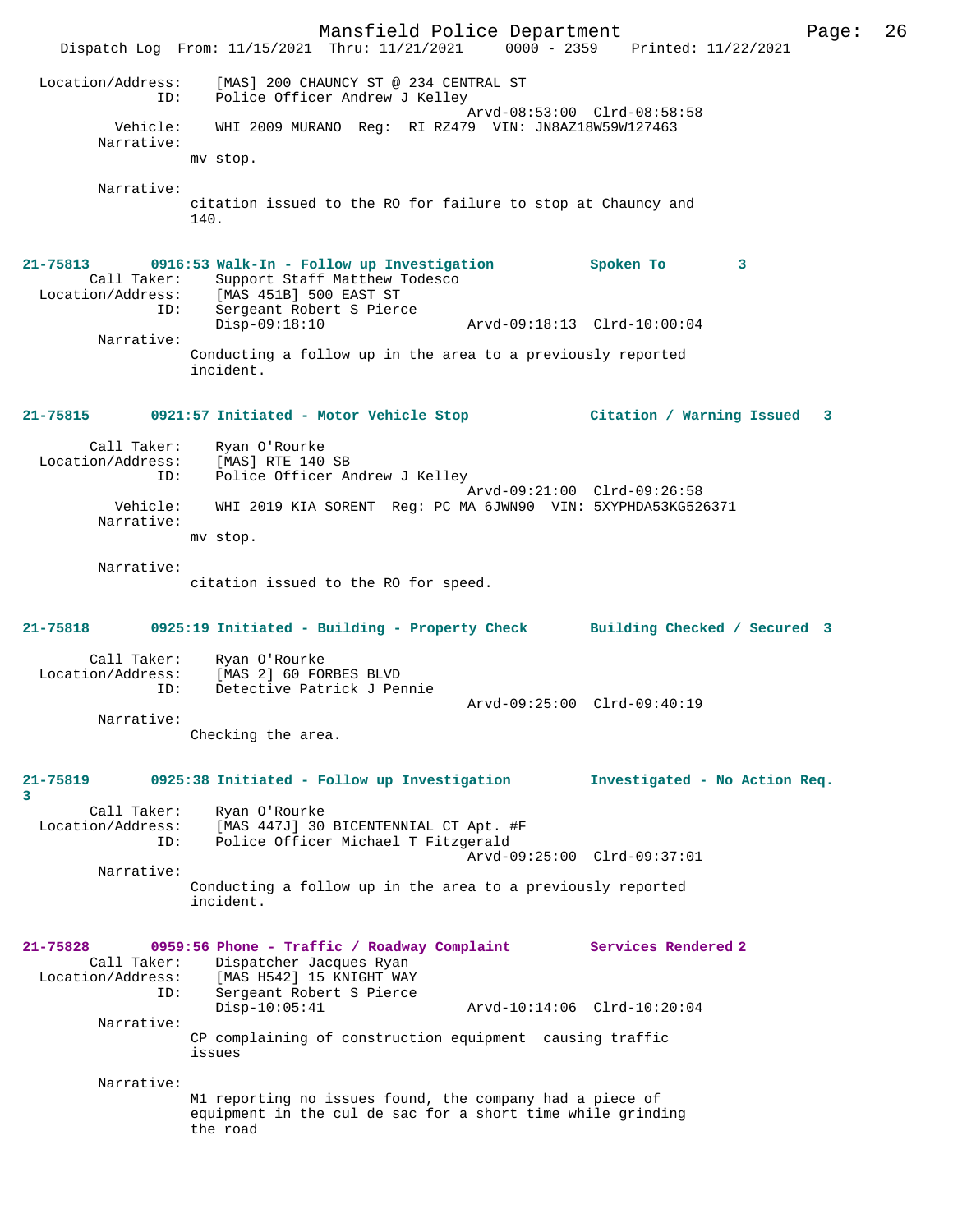Mansfield Police Department Page: 27

**21-75829 1002:32 Phone - Erratic Oper MV / Road Rage Gone on Arrival 3**  Call Taker: Josesph Shebertes<br>Location/Address: [MAS] 235 CENTRAL [MAS] 235 CENTRAL ST ID: Sergeant John R Armstrong Disp-10:04:53 Arvd-10:08:04 Clrd-10:10:37<br>Vehicle: BLK 2012 MURANO Req: RI 308601 VIN: JN8AZ1MW5CW206628 BLK 2012 MURANO Reg: RI 308601 VIN: JN8AZ1MW5CW206628 Narrative: caller reports erratic operator, black dark nissan murano, vehicle attempted to run her off the road in mansfield, headed towards foxboro. Narrative: unable to locate vehicle. **21-75834 1026:32 Initiated - Motor Vehicle Stop Citation / Warning Issued 3** Call Taker: Ryan O'Rourke<br>Vicinity of: [MAS] 145 SCH Vicinity of: [MAS] 145 SCHOOL ST @ 231 SPRING ST ID: Sergeant Robert S Pierce Arvd-10:26:00 Clrd-10:32:16<br>ID: Sergeant Robert S Pierce<br>Arvd-10:26:00 Clrd-10:32:16 Vehicle: RED 2015 FORD FLEX Reg: PC MA 7SL436 VIN: 2FMHK6C87FBA20153 Narrative: mv stop. Narrative: citation issued to the RO for red light violation. **21-75839 1035:45 Initiated - Motor Vehicle Stop Citation / Warning Issued 3** Call Taker: Ryan O'Rourke<br>ion/Address: [MAS 1002] 250 EAST ST Location/Address:<br>ID: Sergeant John R Armstrong Arvd-10:35:00 Clrd-10:40:12 Vehicle: RED 2018 HYUN UT TUCSON Reg: PC MA 7XB978 VIN: KM8J3CA26JU610410 Narrative: mv stop. Narrative: citation issued for speed. **21-75852 1135:06 Phone - Vandalism Investigated - Report Taken 3** Call Taker: Dispatcher Jacques Ryan Location/Address: [MAS 180] 205 CHAUNCY ST Police Officer Michael T Fitzgerald<br>Disp-11:37:38 Arvd-1 Disp-11:37:38 Arvd-11:43:49 Clrd-14:40:27<br>TD: Sergeant Robert S Pierce Sergeant Robert S Pierce<br>Disp-11:50:04 Disp-11:50:04 Arvd-11:57:53 Clrd-14:10:30 ID: Detective Anthony R Lattanzio Disp-12:35:13 Arvd-12:35:18 Clrd-13:59:23 Narrative: Build has been vandalized, broken window and door handle knocked off Narrative: M15 and M1 checking one of the properties. Narrative: Building checks clr, possible B&E with copper stripped down in the basement. Narrative: Adjacent units to Doctors Office were broken into and copper was stolen.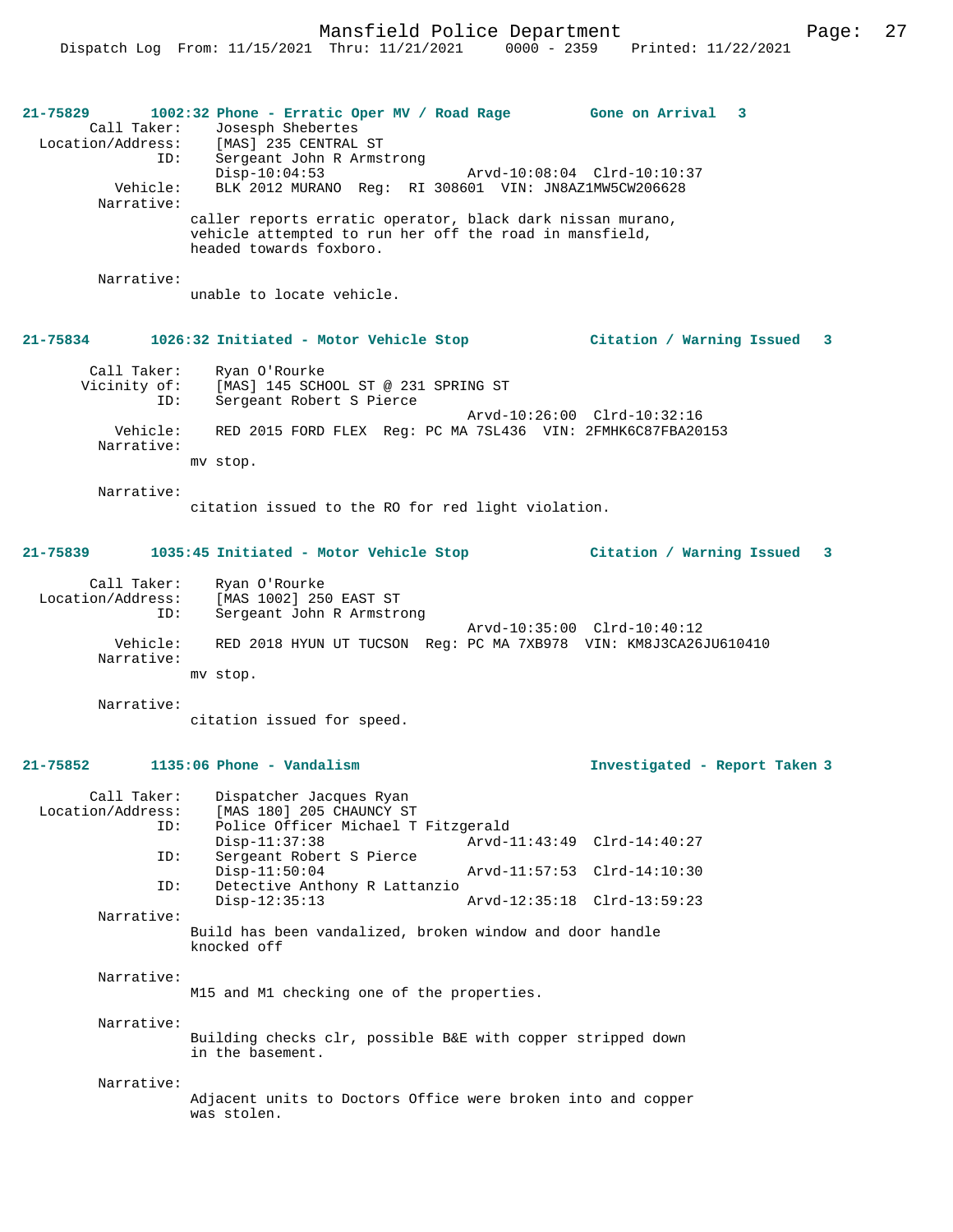Mansfield Police Department<br>Thru: 11/21/2021 0000 - 2359 Printed: 11/22/2021 Dispatch Log From: 11/15/2021 Thru: 11/21/2021 Narrative: Plymouth County Crime Scene services ntfd, eta of 25 mins. Narrative: PCI on scene. Narrative: PCI clear, property owner will work on securing the windows. Front desk will be contacted for extra patrols. Refer To Incident: 21MAS-1248-OF **21-75857 1206:22 Phone - Disabled Motor Vehicle Services Rendered 3**  Call Taker: Dispatcher Jacques Ryan<br>Vicinity of: [MAS 108B] 885 SOUTH MAJ of: [MAS 108B] 885 SOUTH MAIN ST<br>ID: Detective Patrick J Pennie Detective Patrick J Pennie<br>Disp-12:12:11 Disp-12:12:11 Arvd-12:15:47 Clrd-13:19:08<br>Vehicle: BLU 2010 ACC Reg: RI WD896 VIN: KMHCN4AC5AU419742 BLU 2010 ACC Reg: RI WD896 VIN: KMHCN4AC5AU419742 Narrative: DMV near the xfinity center, caller is at the cumberland farms and is walking back to the vehicle now, the vehicle is on the SB side with RI plates Narrative: AAA has been called, M6 will be standing by. Narrative: both vehicles off roadway. **21-75866 1246:46 Phone - Well Being Check Spoken To 3**  Call Taker: Dispatcher Jacques Ryan<br>Location/Address: [MAS 992G] 660 EAST ST *1* ess: [MAS 992G] 660 EAST ST Apt. #8<br>ID: Sergeant John R Armstrong Sergeant John R Armstrong<br>Disp-12:48:47 Disp-12:48:47 Arvd-12:56:49 Clrd-13:00:44<br>Vehicle: GRY 2012 TOYT TUNDRA Req: PC MA 956RM5 VIN: 5TFDY5F1XCX2 GRY 2012 TOYT TUNDRA Reg: PC MA 956RM5 VIN: 5TFDY5F1XCX256794 Narrative: MAle party in the parking lot seems to be nodding off Narrative: Grey toyota tundra Narrative: WM black pants, grey long sleeve shirt Narrative: Male party has walked into the pizza shop Narrative: 106 towards flint farms. Narrative: vehicle back at RO's address, M8 to check on party. Narrative: spoke to RO's wife, she stated he is on medication that causes him to be unsteady at times, no issues. **21-75886 1416:12 Initiated - Building - Property Check Building Checked / Secured 3** Call Taker: Ryan O'Rourke<br>Location/Address: [MAS 982] 111 ess: [MAS 982] 111 HOPE ST<br>ID: Sergeant Robert S Pie Sergeant Robert S Pierce Arvd-14:16:00 Clrd-14:31:06 Narrative: Checking the area.

**21-75892 1447:02 Initiated - Animal Complaints Unfounded/Unverifed 3**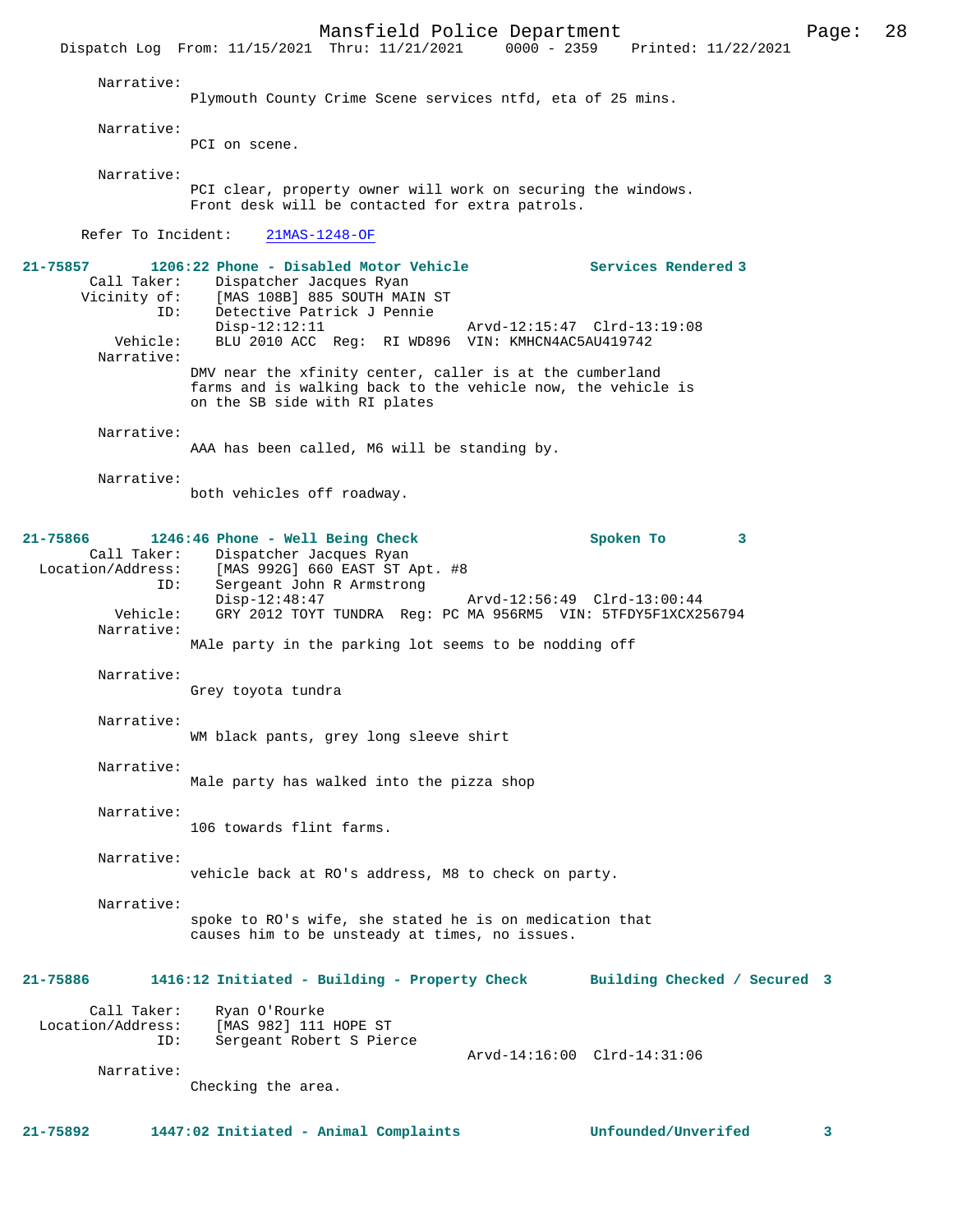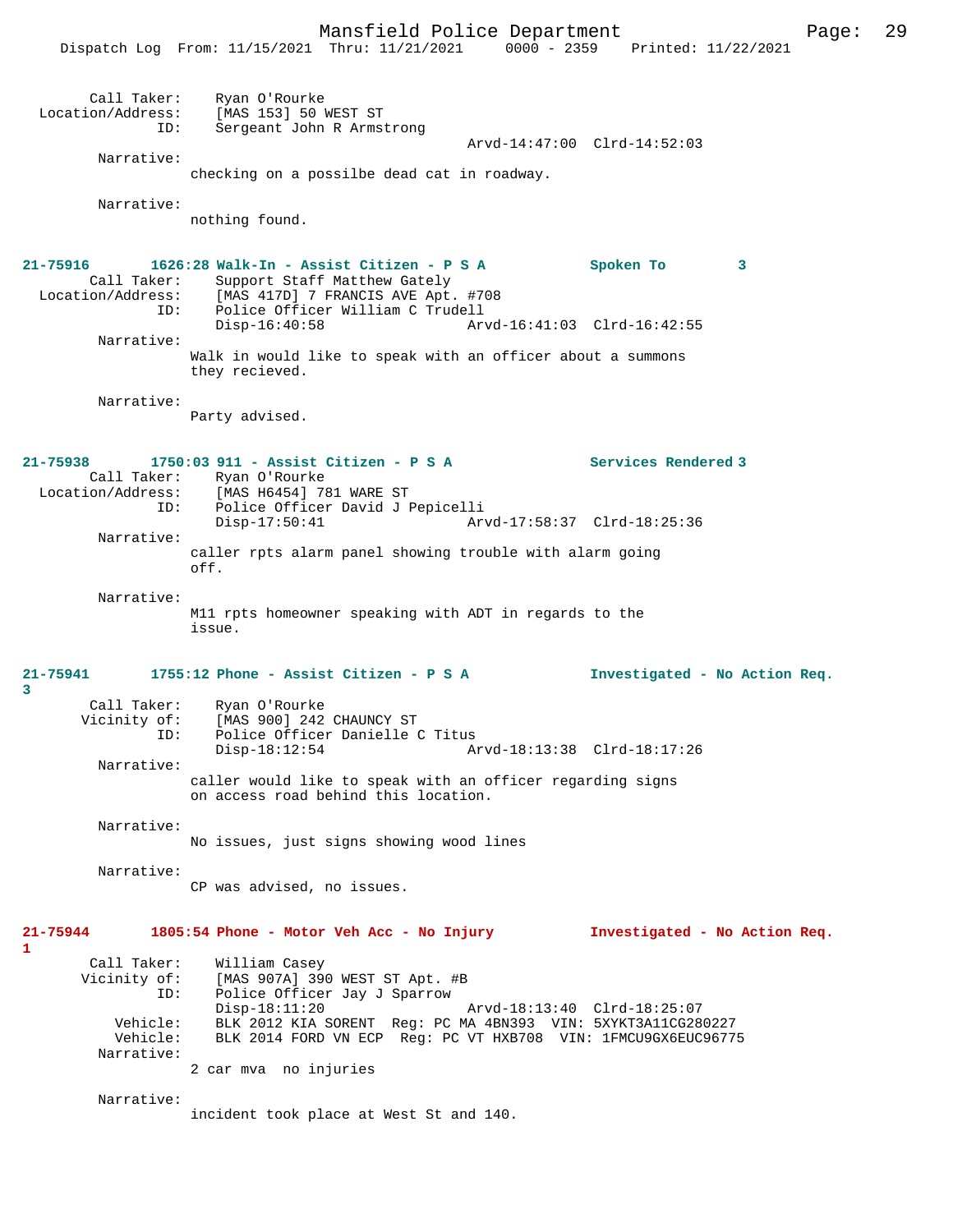**21-75949 1848:31 Initiated - Building - Property Check Building Checked / Secured 3** Call Taker: Nicole Boyer Vicinity of: [MAS 840] 280 SCHOOL ST

 ID: Police Officer Jay J Sparrow Arvd-18:48:00 Clrd-19:03:39

Narrative:

Checking the area.

#### **21-75954 1907:52 Initiated - Motor Vehicle Stop Citation / Warning Issued 3**

 Call Taker: Nicole Boyer Vicinity of: [MAS] 54 CHAUNCY ST @ 363 NORTH MAIN ST<br>ID: Police Officer David J Pepicelli Police Officer David J Pepicelli Arvd-19:07:00 Clrd-19:17:30 Vehicle: GRY 2018 NISS UT MURANO Reg: PC MA 5524WG VIN: 5N1AZ2MH1JN184855 Narrative: out with an mvst

Narrative:

Citation given to RO for a failure to yield, turning left. Offense happened on North Main and Chauncy.

### **21-75957 1923:23 Initiated - Parking Violations Citation / Warning Issued 3**

 Call Taker: Nicole Boyer Vicinity of: [MAS] 449 NORTH MAIN ST @ 5 FULLER PL ID: Police Officer David J Pepicelli Arvd-19:23:00 Clrd-19:24:33 Vehicle: RED 2018 HOND ACCORD Reg: PC MA 587TS2 VIN: 1HGCV2F94JA004484 Narrative: Vehicle tagged for parking 20 FT of an intersection.

**21-75960 1940:30 Initiated - Building - Property Check Building Checked / Secured 3**

| Call Taker:<br>Vicinity of:<br>ID: | Nicole Boyer<br>[MAS 139] 265 FRUIT ST<br>Police Officer David J Pepicelli |  |
|------------------------------------|----------------------------------------------------------------------------|--|
|                                    | Arvd-19:40:00 Clrd-19:42:36                                                |  |
| Narrative:                         |                                                                            |  |

Checking the area.

## **21-75961 1940:31 Phone - 911 Hang-ups & Verifications Investigated - No Report 2**

Call Taker: George Burton<br>Location/Address: [MAS 840K] 280 [MAS 840K] 280 SCHOOL ST Apt. #K ID: Police Officer Jay J Sparrow Disp-19:44:30 Arvd-19:47:44 Clrd-19:51:35 Narrative: Checking on a 911 accidental call by child. No need for emergency services. Meet officer in the store Contact made?: Yes Cellphone? (y/n): Yes Uncertainty radius:

 Narrative: Everything appeared to be in order inside of the store, no one flagged down for help.

#### **21-75962 1942:46 Initiated - Building - Property Check Building Checked / Secured 3**

| Call Taker:  | Nicole Boyer                     |
|--------------|----------------------------------|
| Vicinity of: | [MAS 451] 500 EAST ST            |
| TD:          | Police Officer David J Pepicelli |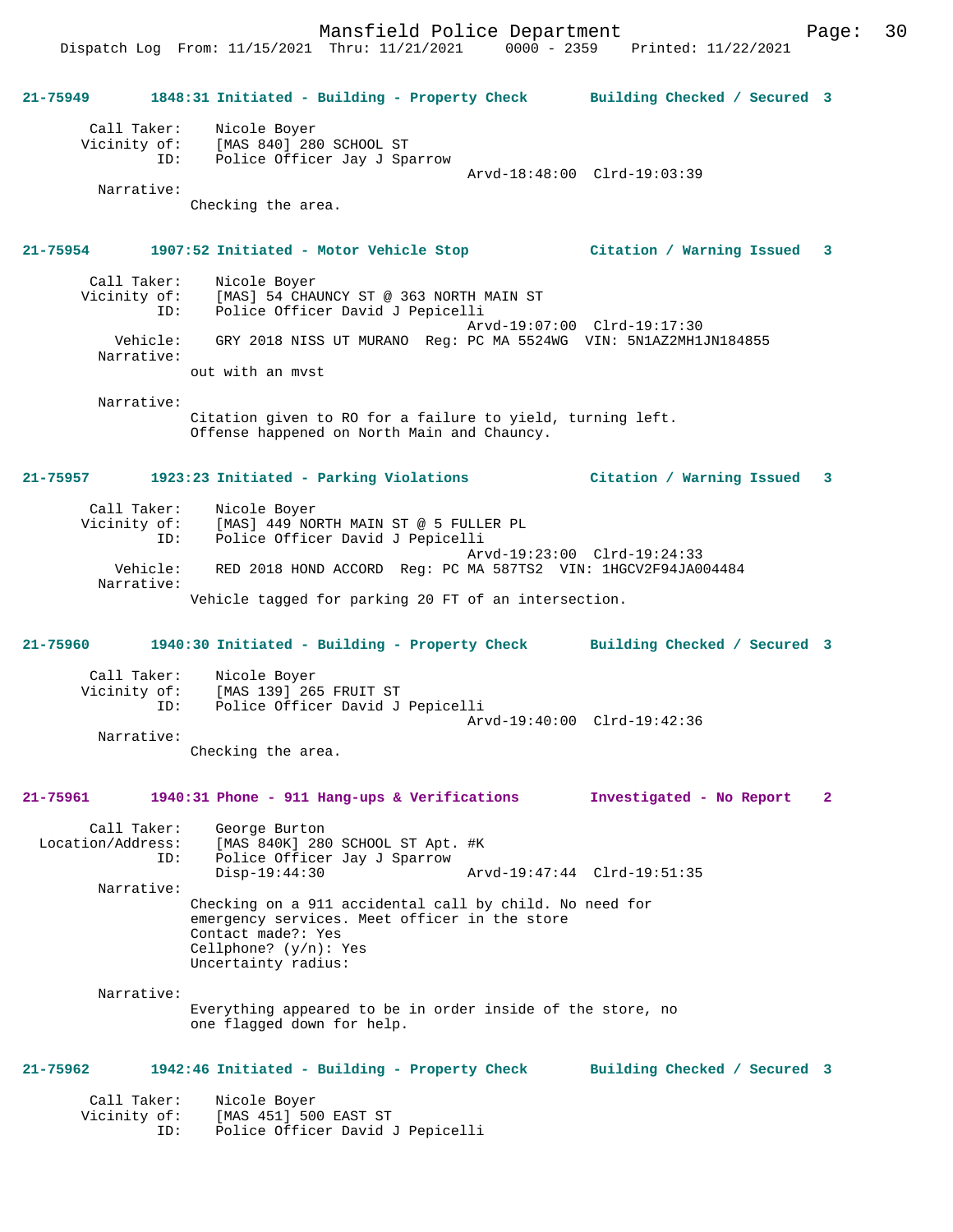|                                                                               | Arvd-19:42:00 Clrd-19:59:19                                                                                                                                                                                                                                                                                                                                                                    |                 |  |   |  |
|-------------------------------------------------------------------------------|------------------------------------------------------------------------------------------------------------------------------------------------------------------------------------------------------------------------------------------------------------------------------------------------------------------------------------------------------------------------------------------------|-----------------|--|---|--|
| Narrative:                                                                    | Checking the area.                                                                                                                                                                                                                                                                                                                                                                             |                 |  |   |  |
|                                                                               | 21-75966    1955:24 Phone - Motor Veh Acc - No Injury       Citation / Warning Issued  1                                                                                                                                                                                                                                                                                                       |                 |  |   |  |
| Call Taker:<br>Location/Address:<br>ID:<br>Vehicle:<br>Vehicle:<br>Narrative: | George Burton<br>[MAS] 115 WALNUT ST @ 376 CHAUNCY ST<br>Police Officer Danielle C Titus<br>$Disp-19:55:58$<br>Arvd-19:59:02 Clrd-20:43:26<br>GRY 2014 ECA Reg: RI 397960 VIN: 1FMCU9GX7EUE04885<br>WHI 2017 MERZ E Reg: PC MA 6ZD121 VIN: WDDZF4KB3HA208509<br>MVA no injuries                                                                                                                |                 |  |   |  |
| Narrative:                                                                    | Male party attempted to renew registration now.                                                                                                                                                                                                                                                                                                                                                |                 |  |   |  |
| Narrative:                                                                    | See AC for further.                                                                                                                                                                                                                                                                                                                                                                            |                 |  |   |  |
| Narrative:                                                                    | Two citations given. RI reg cited for marked lanes<br>violation. MA reg cited for expired registration.                                                                                                                                                                                                                                                                                        |                 |  |   |  |
| Refer To Accident:                                                            | $21MAS-343-AC$                                                                                                                                                                                                                                                                                                                                                                                 |                 |  |   |  |
| ID:<br>ID:<br>ID:<br>Narrative:                                               | 21-75977 2055:40 Phone - Erratic Oper MV / Road Rage Spoken To<br>Call Taker: George Burton<br>Location/Address: [MAS] 272 CHAUNCY ST @ 400 RTE 140 SB<br>Police Officer Danielle C Titus<br>$Disp-20:57:31$<br>Arvd-21:04:41 Clrd-21:08:27<br>Police Officer Jay J Sparrow<br>$Disp-20:57:38$<br>Police Officer Jay J Sparrow<br>Arvd-21:04:50 Clrd-21:08:27<br>CP reports erratic operations | $Clrd-21:03:44$ |  | 3 |  |
| Narrative:                                                                    | Passing West street                                                                                                                                                                                                                                                                                                                                                                            |                 |  |   |  |
| Narrative:                                                                    | CP reports other driver driving up on grass and all over<br>road                                                                                                                                                                                                                                                                                                                               |                 |  |   |  |
| Narrative:                                                                    | Right on School Street                                                                                                                                                                                                                                                                                                                                                                         |                 |  |   |  |
| Narrative:                                                                    | Crossing under 495                                                                                                                                                                                                                                                                                                                                                                             |                 |  |   |  |
| Narrative:                                                                    | CP reports driver still all over road                                                                                                                                                                                                                                                                                                                                                          |                 |  |   |  |
| Narrative:                                                                    | On Otis Street now                                                                                                                                                                                                                                                                                                                                                                             |                 |  |   |  |
| Narrative:                                                                    | Right on Balcom Street                                                                                                                                                                                                                                                                                                                                                                         |                 |  |   |  |
| Narrative:                                                                    | Spoke with male party and advised him of the complaint, he<br>stated he was tired from working a double shift. M12 advised<br>him not to drive when he's feeling like that. He apologized<br>and is going in for the night.                                                                                                                                                                    |                 |  |   |  |

**21-75978 2117:13 Initiated - Building - Property Check Building Checked / Secured 3**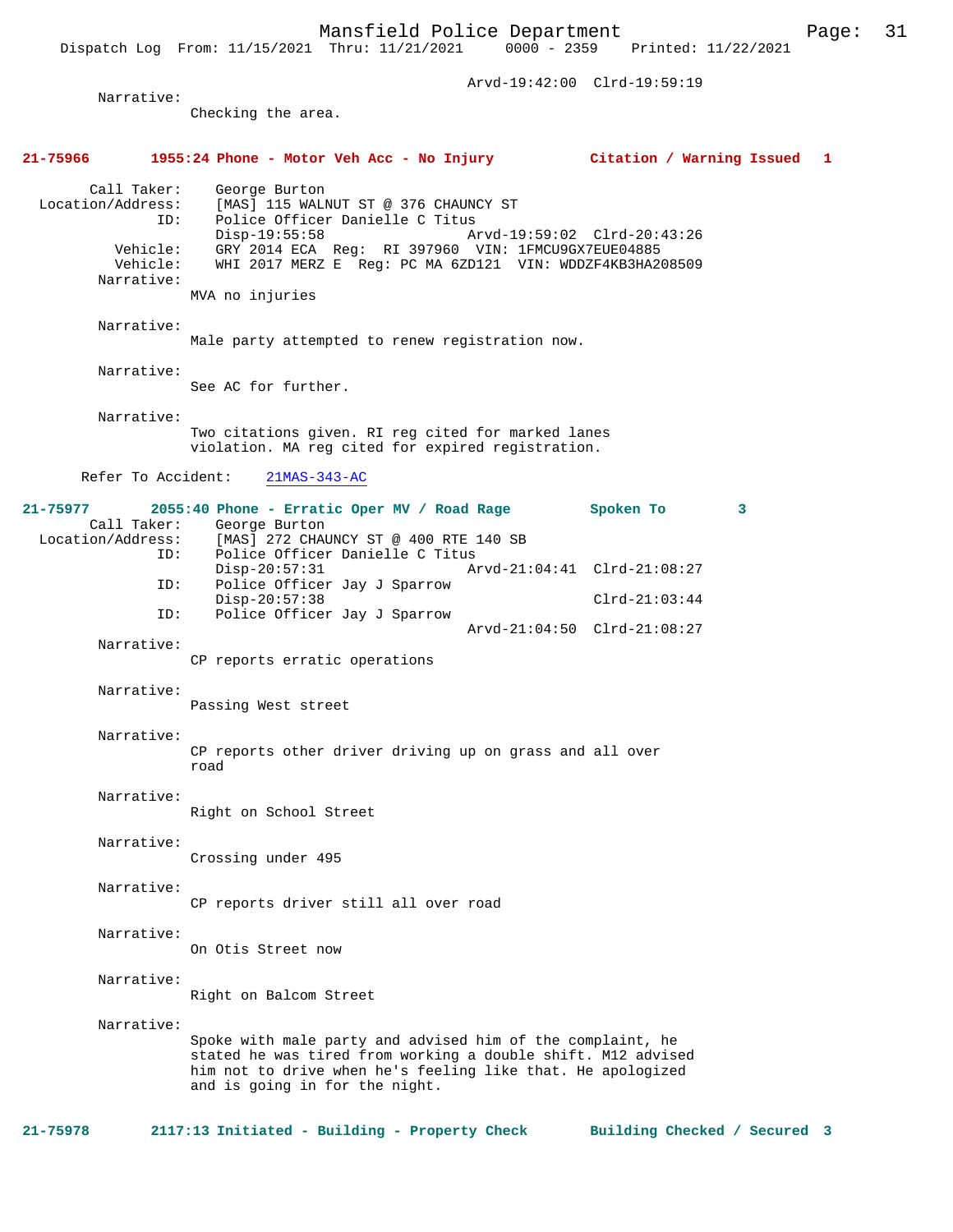Mansfield Police Department Page: 32

|                                         | $100110 + 1010$ $10100$ $1000$ $1000$<br>Dispatch Log From: 11/15/2021 Thru: 11/21/2021 0000 - 2359 Printed: 11/22/2021                   |                             |                          |              |
|-----------------------------------------|-------------------------------------------------------------------------------------------------------------------------------------------|-----------------------------|--------------------------|--------------|
| ID:                                     | Call Taker: Nicole Boyer<br>Vicinity of: [MAS 4] 31 HAMPSHIRE ST<br>Police Officer Jay J Sparrow                                          |                             |                          |              |
|                                         |                                                                                                                                           | Arvd-21:17:00 Clrd-21:20:25 |                          |              |
| Narrative:                              | Checking the area.                                                                                                                        |                             |                          |              |
| 21-75982                                | 2122:27 Radio - Building - Property Check Cancelled Enroute 3<br>Call Taker: Michael Mezhberg<br>Location/Address: [MAS 2] 60 FORBES BLVD |                             |                          |              |
| ID:                                     | Police Officer Jay J Sparrow<br>$Disp-21:22:28$                                                                                           |                             | $Clrd-21:23:28$          |              |
| Narrative:                              | M5 was checking the area, then cleared for a call.                                                                                        |                             |                          |              |
| 21-75996                                | 2257:37 911 - Suspicious Actv / Persn / Veh Transported to Hospital                                                                       |                             |                          | $\mathbf{2}$ |
| Call Taker:                             | TARA LAKO                                                                                                                                 |                             |                          |              |
| Location/Address:<br>ID:                | [MAS 65] 30 CHAUNCY ST<br>Police Officer Danielle C Titus<br>$Disp-22:59:04$                                                              | Arvd-23:02:58 Clrd-23:33:52 |                          |              |
| ID:                                     | Police Officer David J Pepicelli                                                                                                          |                             |                          |              |
| ID:                                     | $Disp-22:59:10$<br>Police Officer Jay J Sparrow                                                                                           | Arvd-23:03:00 Clrd-23:22:33 |                          |              |
| Narrative:                              | Disp-23:01:44 Enrt-23:01:44 Arvd-23:03:14 Clrd-23:18:08                                                                                   |                             |                          |              |
|                                         | RP reports a male party intoxicated                                                                                                       |                             |                          |              |
| Narrative:                              | Male party mid height long hair, tan camouflage jacket                                                                                    |                             |                          |              |
| Narrative:                              | RP reports the male is still inside the store at the<br>register,                                                                         |                             |                          |              |
| Narrative:                              | RP reports the male is not aware the PD has been called                                                                                   |                             |                          |              |
| Narrative:                              |                                                                                                                                           |                             |                          |              |
|                                         | RP reports he is working with one other employee, no other<br>customers inside the store                                                  |                             |                          |              |
| Narrative:                              |                                                                                                                                           |                             |                          |              |
| Narrative:                              |                                                                                                                                           |                             |                          |              |
| Narrative:                              |                                                                                                                                           |                             |                          |              |
| Narrative:                              |                                                                                                                                           |                             |                          |              |
| Refer To Incident:                      | 21MAS-1253-OF                                                                                                                             |                             |                          |              |
| 21-75998                                | $2320:33$ 911 - Noise Complaint                                                                                                           |                             | Investigated - No Report | 2            |
| Call Taker:<br>Location/Address:<br>ID: | TARA LAKO<br>[MAS] 386 GILBERT ST<br>Police Officer William C Trudell<br>$Disp-23:21:53$                                                  |                             | $Clrd-23:24:18$          |              |
| ID:                                     | Sergeant Jeffrey G Bombard                                                                                                                |                             |                          |              |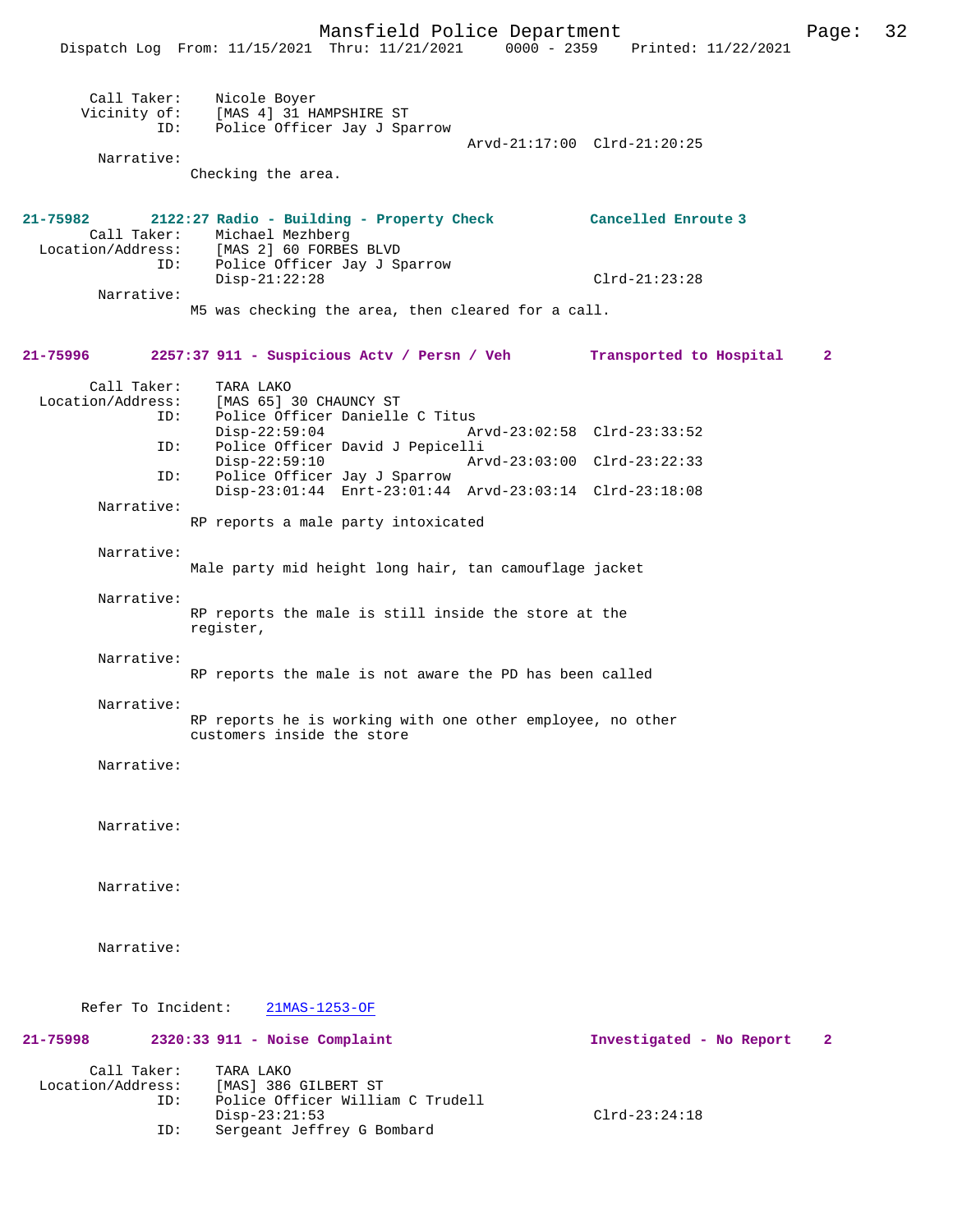# Mansfield Police Department Fage: 33

|                          | ==== ===== = ----<br>0000 - 2359 Printed: 11/22/2021<br>Dispatch Log From: 11/15/2021 Thru: 11/21/2021                                                                                                                                          |
|--------------------------|-------------------------------------------------------------------------------------------------------------------------------------------------------------------------------------------------------------------------------------------------|
|                          | Disp-23:22:29 Enrt-23:22:29 Arvd-23:31:24 Clrd-23:40:09                                                                                                                                                                                         |
| ID:                      | Police Officer David J Pepicelli<br>Disp-23:22:39 Enrt-23:22:39 Arvd-23:31:22 Clrd-23:31:41                                                                                                                                                     |
| ID:                      | Police Officer Jay J Sparrow<br>$Disp-23:24:10$<br>Arvd-23:31:21 Clrd-23:33:28                                                                                                                                                                  |
| ID:                      | Sergeant Jeffrey G Bombard<br>$Disp-23:41:47$<br>Arvd-23:41:58 Clrd-11/19/2021 @ 00:45:34                                                                                                                                                       |
| ID:                      | Sergeant David Schepis<br>$Disp-23:41:52$<br>Arvd-23:42:00 Clrd-11/19/2021 @ 00:33:36                                                                                                                                                           |
| ID:                      | Police Officer David J Pepicelli<br>$Disp-23:41:56$<br>Arvd-23:42:02 Clrd-11/19/2021 @ 00:45:34                                                                                                                                                 |
| ID:                      | Police Officer William C Trudell                                                                                                                                                                                                                |
| ID:                      | $Disp-23:42:28$<br>Arvd-23:42:33 Clrd-11/19/2021 @ 00:44:43<br>Police Officer Danielle C Titus                                                                                                                                                  |
| ID:                      | $Disp-23:44:43$<br>Arvd-23:44:52 Clrd-11/19/2021 @ 00:45:34<br>Police Officer Meghan Birnie                                                                                                                                                     |
| ID:                      | $Disp-23:46:13$<br>Arvd-23:52:45 Clrd-11/19/2021 @ 00:33:40<br>Police Officer Bryan Hurley                                                                                                                                                      |
| Vehicle:                 | $Disp-23:46:23$<br>Arvd-23:52:43 Clrd-11/19/2021 @ 00:45:34<br>BLK 2014 TOYT CAMRY Reg: PC MA 33ZN75 VIN: 4T1BK1FK6EU539784                                                                                                                     |
| Narrative:               |                                                                                                                                                                                                                                                 |
|                          | RP reports gun shots coming from behind her house, for about<br>the last ten minutes                                                                                                                                                            |
| Narrative:               |                                                                                                                                                                                                                                                 |
|                          | Another call came in reporting the sound of gun shots                                                                                                                                                                                           |
| Narrative:               | Phil en route with drone                                                                                                                                                                                                                        |
|                          |                                                                                                                                                                                                                                                 |
| Narrative:               | M12 found a vehicle at YMCA and spoke with them. They check                                                                                                                                                                                     |
|                          | OK. Husbands vehicle broke down and female went to pick him<br>up, they were there for about 10 minutes and haven't heard<br>anything.                                                                                                          |
| Narrative:               | Checking the track to see if any trains are planned to be<br>coming by.                                                                                                                                                                         |
| Narrative:               |                                                                                                                                                                                                                                                 |
|                          | Contacted Amtrak PD, Train stop in effect on tracks from Elm<br>St to Gilbert St.                                                                                                                                                               |
| Narrative:               |                                                                                                                                                                                                                                                 |
|                          | The pits check out OK                                                                                                                                                                                                                           |
| Narrative:               | Unable to locate and nothing heard for about 45 minutes.                                                                                                                                                                                        |
|                          | Everyone is accounted for and continue train traffic.                                                                                                                                                                                           |
| 21-76001<br>Call Taker:  | $\overline{a}$<br>2328:19 911 - Suspicious Actv / Persn / Veh<br>Spoken To<br>TARA LAKO                                                                                                                                                         |
| Location/Address:<br>ID: | [MAS H5503] 395R GILBERT ST<br>Police Officer David J Pepicelli                                                                                                                                                                                 |
| ID:                      | $Disp-23:31:47$<br>Arvd-23:32:35 Clrd-23:41:30<br>Police Officer Jay J Sparrow                                                                                                                                                                  |
| ID:                      | $Disp-23:33:39$<br>Arvd-23:33:47 Clrd-23:41:30<br>Sergeant David Schepis                                                                                                                                                                        |
| ID:                      | Arvd-23:35:44 Clrd-23:41:30<br>Sergeant Jeffrey G Bombard                                                                                                                                                                                       |
|                          | $Disp-23:40:17$<br>Arvd-23:40:20 Clrd-23:41:30                                                                                                                                                                                                  |
| Narrative:               | RP reports she has been drinking wine and intoxicated but is<br>hearing qunshots as well. She also reports suspicious<br>activity that happened at her residence today while she was<br>at work that she believes her landlord was involved in. |

Narrative: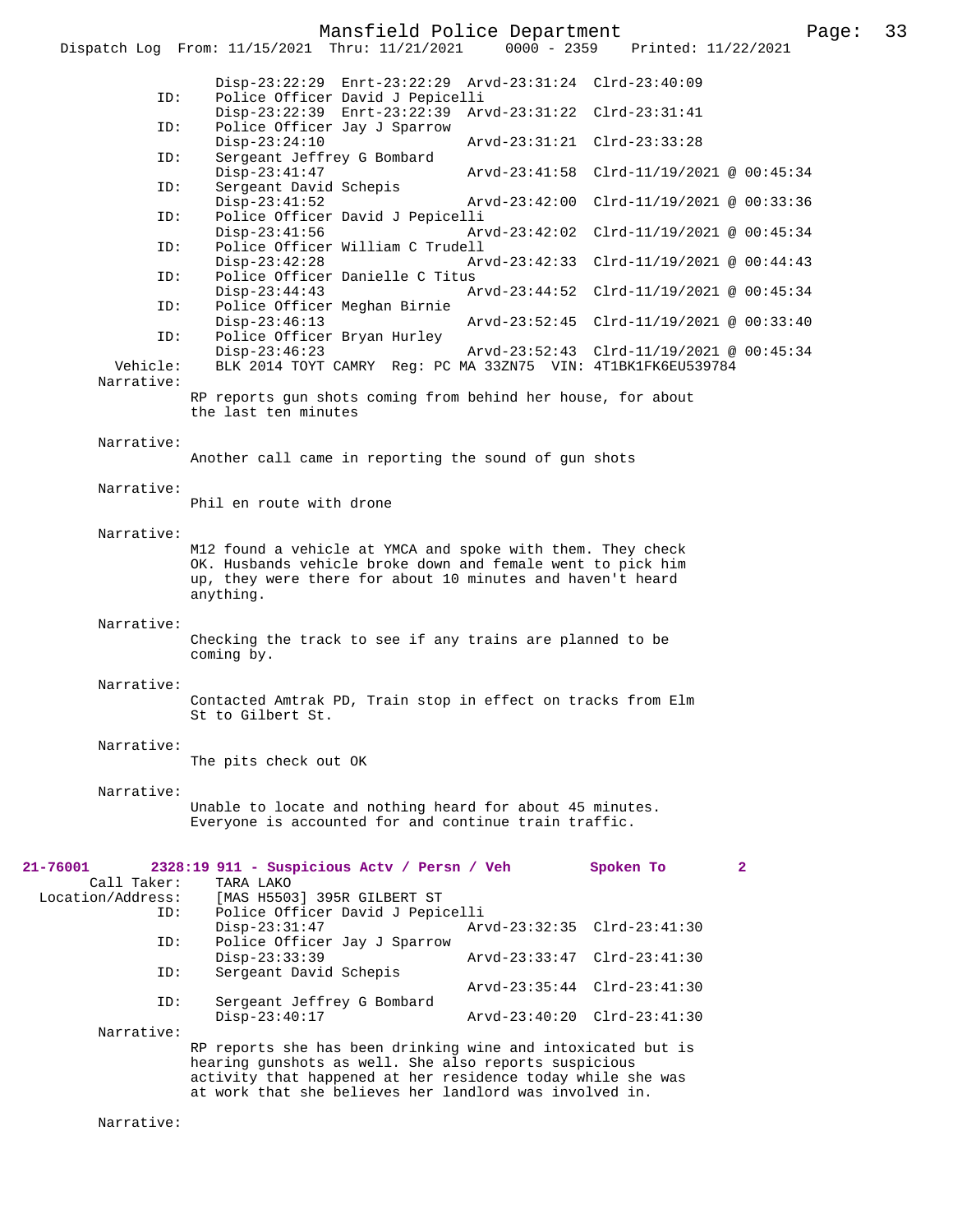### **For Date: 11/19/2021 - Friday**

**21-76013 0022:21 Walk-In - Assist Citizen - P S A Assisted Party 3**  Call Taker: Support Staff Langston W Puller<br>Location/Address: [MAS 433] 11 BONNEY LN Apt. #14 ess: [MAS 433] 11 BONNEY LN Apt. #14<br>ID: Police Officer Christopher D Som Police Officer Christopher D Sorge<br>Disp-00:35:34 Arvd Disp-00:35:34 Arvd-00:35:38 Clrd-00:36:05 Narrative: Party reporting his leasing company placed a sticker on his vehicle windshield which left visible marking Narrative: No damage to the vehicle, spoke with an officer regarding his options. **21-76023 0110:37 Phone - Disturbance / Gathering Investigated - No Report 1** Call Taker: Savannah Karch<br>Location/Address: [MAS] 1 OLD CO [MAS] 1 OLD COLONY WAY ID: Police Officer Christopher D Sorge Disp-01:11:32 Arvd-01:13:58 Clrd-01:25:38<br>ID: Police Officer Brvan Hurley Police Officer Bryan Hurley<br>Disp-01:11:38 Disp-01:11:38 Arvd-01:15:03 Clrd-01:25:38<br>TD: Sergeant David Schepis Sergeant David Schepis<br>Disp-01:20:44 Disp-01:20:44 Arvd-01:20:48 Clrd-01:23:44 Narrative: on the corner of katman cafe report of 8 or 9 people outside yelling and fighting no weapons visible Narrative: No one in the area of the catman. Catman is closed down and only employees are left. Going to check the area of Rumford Ave Narrative: Units spoke with these two parties. . Female party stated she was in an altercation earlier in the night and did not want to give any further details. **21-76027 0126:32 Initiated - Building - Property Check Building Checked / Secured 3** Call Taker: Nicole Boyer<br>Vicinity of: [MAS 1002] 2 [MAS 1002] 250 EAST ST ID: Police Officer Meghan Birnie Arvd-01:26:00 Clrd-01:41:41 Vehicle: WHI 2020 CHEV LCF450 Reg: CO MA V35556 VIN: JALCDW161L7010909 Narrative: Checking the area. Narrative: Checking on a box truck behind the middle school. Narrative: Male party checks out OK, was dropping off electrical equipment. **21-76028 0127:02 Initiated - Building - Property Check Building Checked / Secured 3** Call Taker: Nicole Boyer Location/Address: [MAS 834] 261 CHAUNCY ST Sergeant David Schepis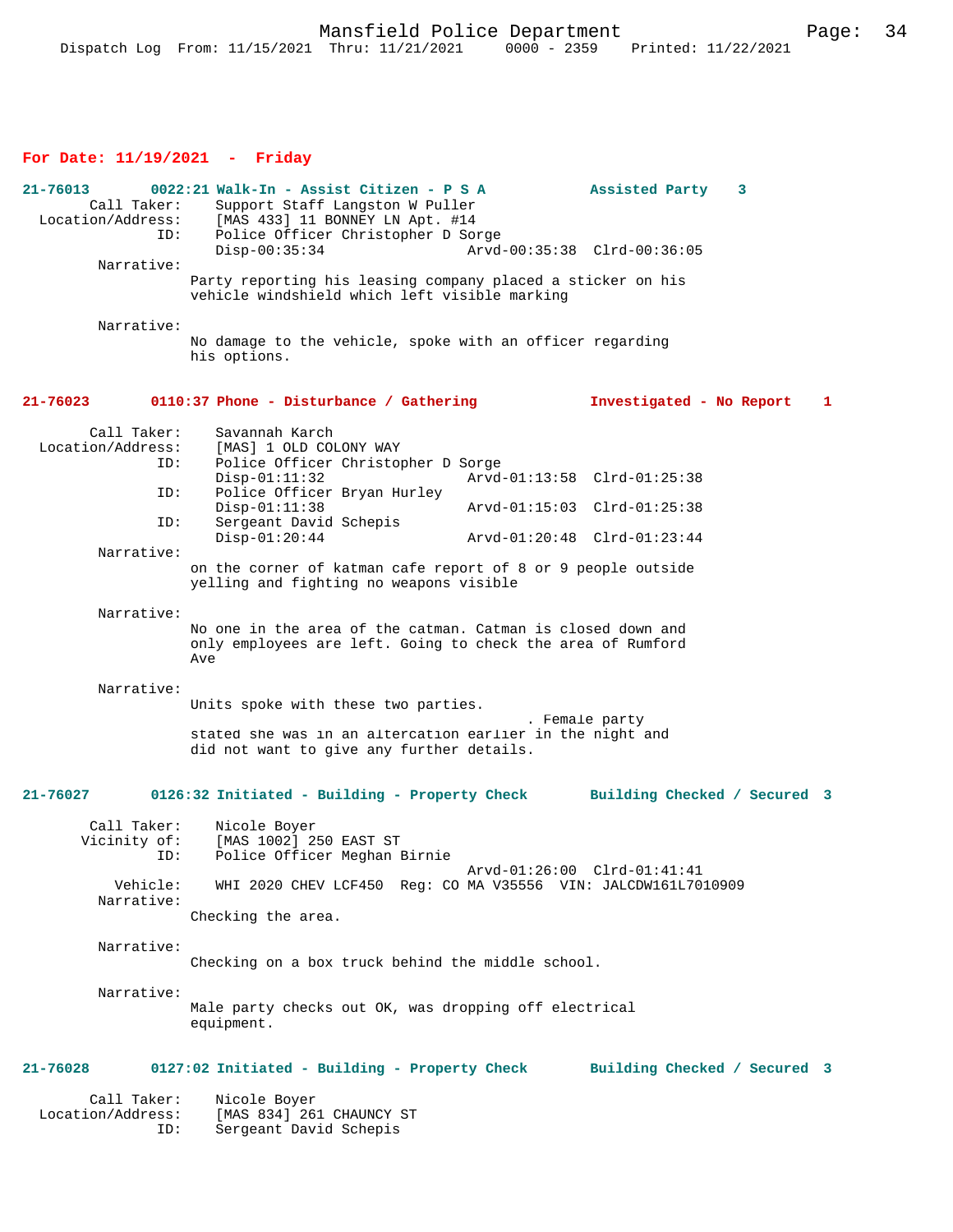Dispatch Log From: 11/15/2021 Thru: 11/21/2021 0000 - 2359 Printed: 11/22/2021 Arvd-01:27:00 Clrd-01:39:24 Narrative: Checking the area. Walk around. **21-76029 0127:21 Initiated - Building - Property Check Building Checked / Secured 3** Call Taker: Nicole Boyer Vicinity of: [MAS 1015] 30 CHAUNCY ST ID: Police Officer Christopher D Sorge Arvd-01:27:00 Clrd-01:32:31 Narrative: Checking the area. **21-76030 0131:47 Initiated - Building - Property Check Building Checked / Secured 3** Call Taker: Nicole Boyer Vicinity of: [MAS 2] 60 FORBES BLVD ID: Police Officer Bryan Hurley Arvd-01:31:00 Clrd-01:38:13 Narrative: Checking the area. **21-76032 0134:34 Initiated - Building - Property Check Building Checked / Secured 3** Call Taker: Nicole Boyer<br>Location: [MAS] AREA HO [MAS] AREA HOTEL CHECKS ID: Police Officer Christopher D Sorge Arvd-01:34:00 Clrd-01:40:21 Narrative: Checking the area. **21-76033 0138:38 Initiated - Building - Property Check Building Checked / Secured 3** Call Taker: Nicole Boyer Vicinity of: [MAS 4] 31 HAMPSHIRE ST ID: Police Officer Bryan Hurley Arvd-01:38:00 Clrd-01:47:38 Narrative: Checking the area. **21-76034 0141:52 Initiated - Building - Property Check Building Checked / Secured 3** Call Taker: Nicole Boyer<br>Vicinity of: [MAS 982] 111 Vicinity of: [MAS 982] 111 HOPE ST ID: Police Officer Meghan Birnie Arvd-01:41:00 Clrd-01:51:24 Narrative: Checking the area. **21-76037 0154:21 Initiated - Building - Property Check Building Checked / Secured 3** Call Taker: Nicole Boyer Vicinity of: [MAS 1040] 50 RESERVOIR ST Apt. #ST ID: Police Officer Bryan Hurley Arvd-01:54:00 Clrd-01:58:19 Narrative: Checking the area. **21-76038 0202:32 Initiated - Building - Property Check Building Checked / Secured 3** Call Taker: Nicole Boyer<br>Vicinity of: [MAS 139] 26! of: [MAS 139] 265 FRUIT ST<br>ID: Police Officer Meghan I Police Officer Meghan Birnie

Mansfield Police Department Fage: 35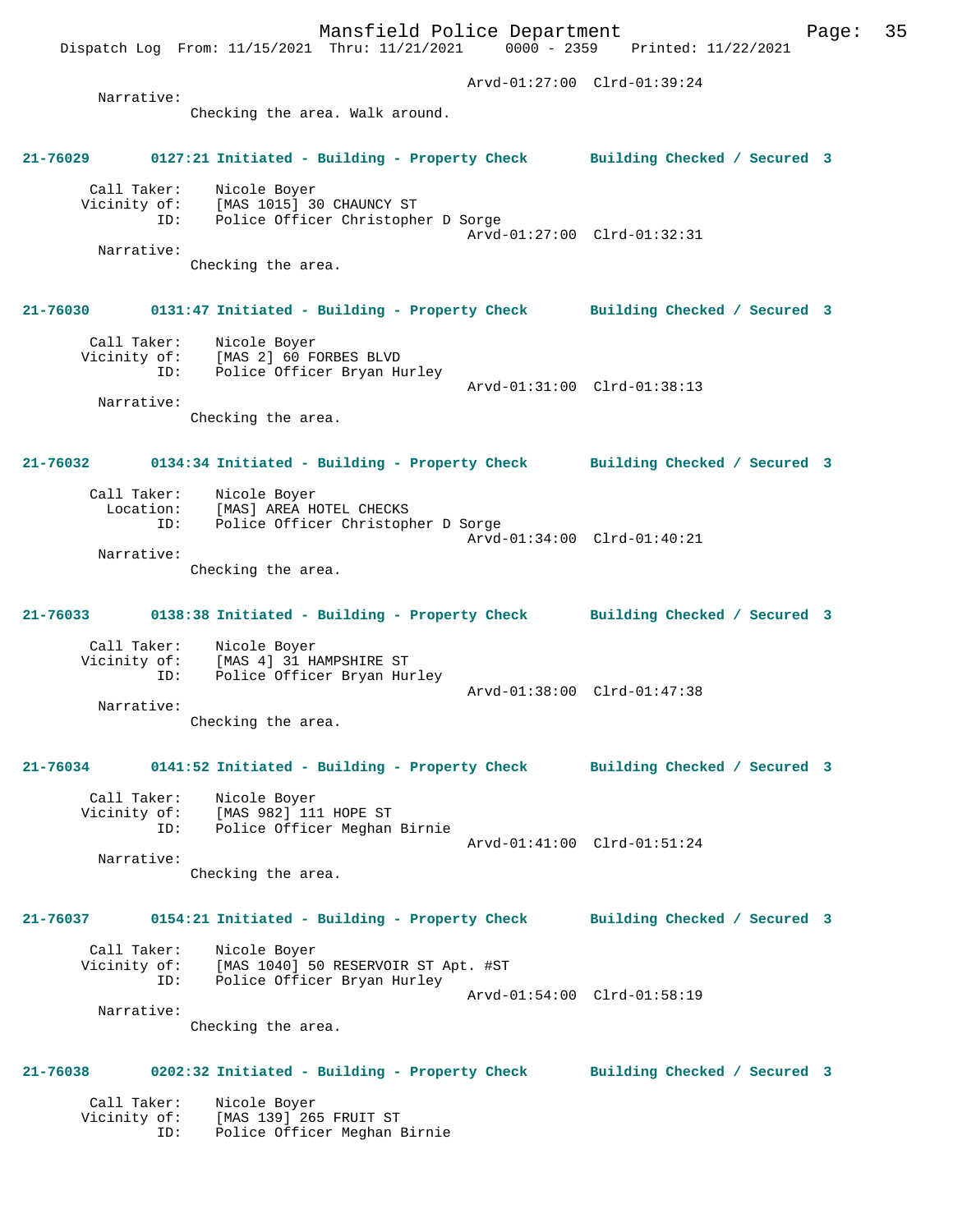Dispatch Log From: 11/15/2021 Thru: 11/21/2021 Arvd-02:02:00 Clrd-02:10:09 Narrative: Checking the area. **21-76044 0224:39 Phone - Well Being Check Gone on Arrival 3**  Call Taker: Savannah Karch<br>Location/Address: [MAS] RTE 140 S Location/Address: [MAS] RTE 140 SB ID: Police Officer Bryan Hurley Disp-02:27:14 Arvd-02:32:05 Clrd-02:51:56 ID: Police Officer Christopher D Sorge Disp-02:27:19 Arvd-02:32:36 Clrd-02:51:56 Narrative: caller reporting a female party walking in the rain, grey hat red coat with long hair. She may be looking for a ride to Brockton but refused the offer from calling party Narrative: Area of 140, and the area at the Longhorn is clear **21-76054 0253:40 Initiated - Follow up Investigation Assisted Party 3**  Call Taker: Nicole Boyer<br>Location/Address: [MAS H6764] ess: [MAS H6764] 401 WEST ST<br>ID: Police Officer Bryan Hu Police Officer Bryan Hurley Arvd-02:53:00 Clrd-02:58:00 ID: Police Officer Christopher D Sorge Arvd-02:54:09 Clrd-02:58:00 Narrative: Conducting a follow up in the area to a previously reported incident. Narrative: Out speaking with a male party that was with a female party earlier from the Catman. Narrative: Female has been located, and will be getting a ride to Brockton. **21-76055 0258:19 Initiated - Building - Property Check Building Checked / Secured 3** Call Taker: Nicole Boyer Vicinity of: [MAS 4] 31 HAMPSHIRE ST<br>ID: Police Officer Christoph Police Officer Christopher D Sorge Arvd-02:58:00 Clrd-02:58:41 Narrative: Checking the area. **21-76056 0258:48 Initiated - Building - Property Check Building Checked / Secured 3** Call Taker: Nicole Boyer<br>Vicinity of: [MAS 2] 60 F of: [MAS 2] 60 FORBES BLVD<br>TD: Police Officer Christop Police Officer Christopher D Sorge Arvd-02:58:00 Clrd-03:01:00 Narrative: Checking the area. **21-76058 0303:44 Initiated - Building - Property Check Building Checked / Secured 3** Call Taker: Nicole Boyer<br>Vicinity of: [MAS 180] 20! of: [MAS 180] 205 CHAUNCY ST<br>ID: Police Officer Christophe Police Officer Christopher D Sorge Arvd-03:03:00 Clrd-03:04:06 Narrative: Checking the area.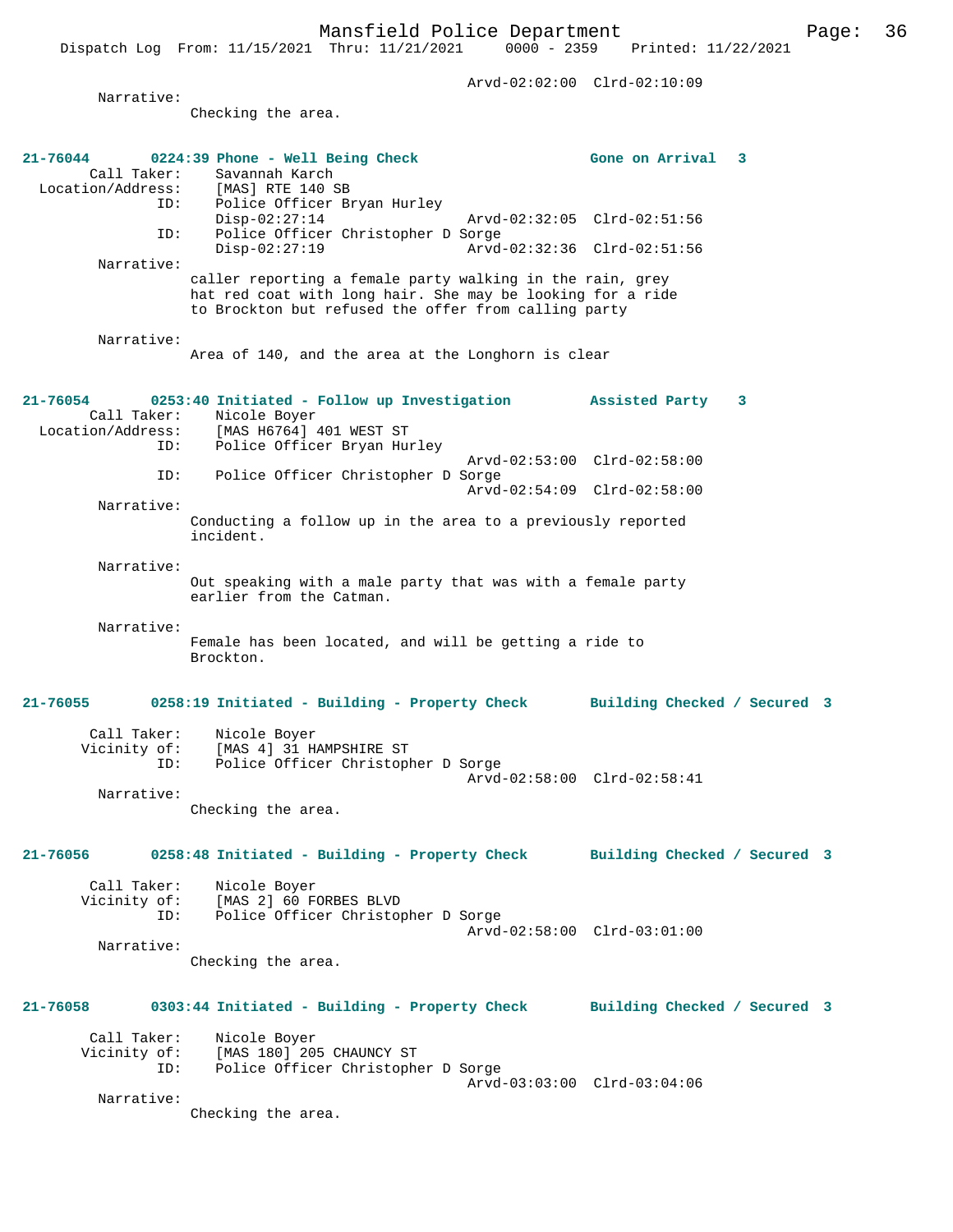Mansfield Police Department Fage: 37 Dispatch Log From: 11/15/2021 Thru: 11/21/2021 0000 - 2359 Printed: 11/22/2021 Narrative: Checks clear.

# **21-76060 0308:43 Initiated - Building - Property Check Building Checked / Secured 3** Call Taker: Nicole Boyer Vicinity of: [MAS 840] 280 SCHOOL ST ID: Police Officer Bryan Hurley Arvd-03:08:00 Clrd-03:09:10 Narrative: Checking the area. **21-76064 0416:27 Initiated - Suspicious Actv / Persn / Veh Investigated - No Report 2** Call Taker: Nicole Boyer Vicinity of: [MAS 992] 660 EAST ST ID: Police Officer Meghan Birnie Arvd-04:16:00 Clrd-04:18:46 Vehicle: GRY 2004 HOND VA ODYSSEY Reg: PC MA 2DHF76 VIN: 5FNRL18994B016423 Narrative: Checking on a vehicle. Narrative: Vehicle is unoccupied. **21-76070 0636:30 Phone - Disabled Motor Vehicle Services Rendered 3**  Call Taker: Savannah Karch<br>ion/Address: [MAS 1017] RTE 140 SB Location/Address: ID: Police Officer Bryan Hurley Disp-06:37:47 Arvd-06:42:17 Clrd-06:46:15 Narrative: caller reporting DMV on the on ramp 140 to 495 Narrative: Off with MSP. Car spun out. Vehicle is back open **21-76090 0808:14 Phone - Assist Fire Department Services Rendered 2**  Call Taker: Jennifer Napolitano<br>Location/Address: [MAS 840I135] 280 S [MAS 840I135] 280 SCHOOL ST Apt. #I135 ID: Police Officer Michael T Fitzgerald Disp-08:09:38 Clrd-08:16:19<br>TD: Police Officer Brvan Hurley Police Officer Bryan Hurley<br>Disp-08:16:12 Disp-08:16:12 Arvd-08:16:24 Clrd-08:17:49 Narrative: Assisting the FD with a fire related incident. Nature: fire alarm sounding Narrative: Techs on scene **21-76104 0931:54 Phone - Animal Complaints Services Rendered 3**  Call Taker: MATTHEW BOMES<br>Location/Address: [MAS] 130 CENT ess: [MAS] 130 CENTRAL ST<br>ID: animal control Jeffre animal control Jeffrey S Collins<br>Disp-09:34:32 Ary Disp-09:34:32 Arvd-09:54:31 Clrd-10:00:54

Narrative:

dog in the lot behind the residence, walking in circles and not looking right

Narrative:

It was a Coyote and is being moved further in to the woods

**21-76105 0940:49 Walk-In - Trespassing / Unwanted Person Assisted Party 1**  Call Taker: Civilian William Galarneau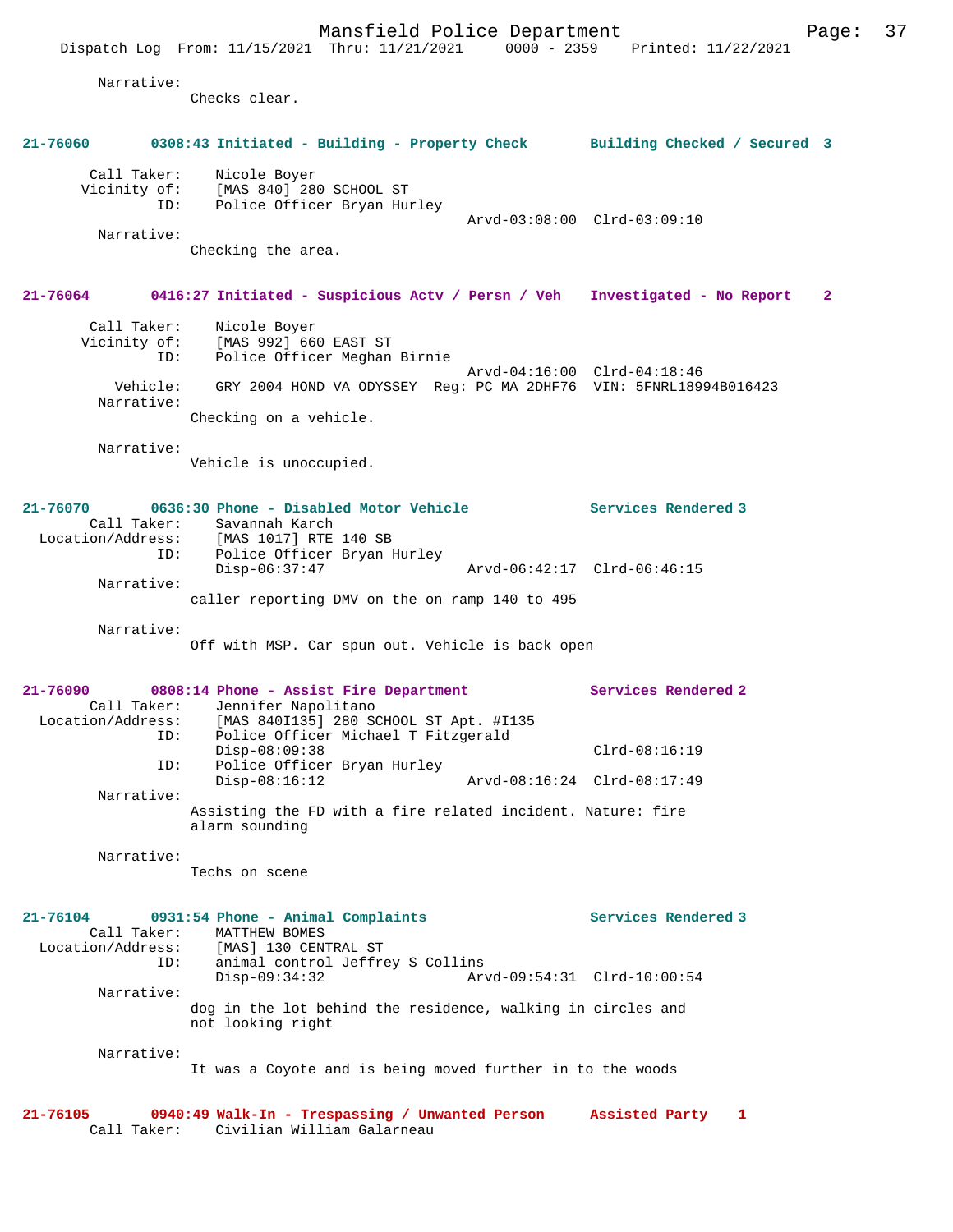Mansfield Police Department Page: 38 Dispatch Log From: 11/15/2021 Thru: 11/21/2021 Location/Address: [MAS H1009] 10 SMITH RD ID: Police Officer Bryan Hurley<br>Disp-09:50:48 Disp-09:50:48 Arvd-09:51:20 Clrd-10:09:51 Narrative: RP REPORTS OF TRESSPASSER IN THEIR YARD. Officer Hurley en route to take report Narrative: Parties were advised. Narrative: Officer Hurley is clear from assisting walk-in. Parties were advised **21-76119 1056:44 Phone - Animal Complaints Spoken To 3**  Call Taker: MATTHEW BOMES Vicinity of: [MAS] COPELAND DR ID: animal control Jeffrey S Collins Disp-10:58:59 Arvd-11:04:39 Clrd-11:13:12<br>ID: Police Officer Bryan Hurley Police Officer Bryan Hurley<br>Disp-10:59:10 Arvd-11:01:14 Clrd-11:07:45 Narrative: Coyote was just on Henry st attempted to come out after the party walking her dogs. Rp said it did not come in contact with the her dogs. Last scene headed toward west st Narrative: Spoke with the calling party and explained the situation with the coyote. **21-76123 1111:13 Phone - Motor Veh Acc - No Injury Citation / Warning Issued 1** Call Taker: Jennifer Napolitano Location/Address: [MAS] 170 SCHOOL ST @ 100 RTE 140 NB<br>ID: Police Officer Bryan Hurley Police Officer Bryan Hurley Disp-11:12:39 Arvd-11:14:00 Clrd-11:34:42<br>TD: Police Officer Michael T Fitzgerald Police Officer Michael T Fitzgerald<br>Disp-11:12:50 Arvd-1 Arvd-11:15:04 Clrd-11:40:37 Vehicle: WHI 2014 TOYT COROLLA Reg: PC MA 2CZP58 VIN: 2T1BURHE8EC081621 Towed: For: Accident By: Central Street Garage To: Central Street Garage<br>Released To: STONE On: 11/19/2021 @ 1322 eased To: STONE On: 11/19/2021 @ 1322<br>Vehicle: BLU 2011 FORD F350 Req: CO BLU 2011 FORD F350 Reg: COV MA USAA36 VIN: 1FT8X3BT1BEC27887 Narrative: MVA no injuries Narrative: 1117 M2 requested FD for fluid mitigation Narrative: Requesting a tow for 1 Narrative: Central St en route Narrative: Route 140 NB at the School St light Narrative: Wrecker on scene Narrative: Citation issued for failure to use care and caution Refer To Accident: 21MAS-344-AC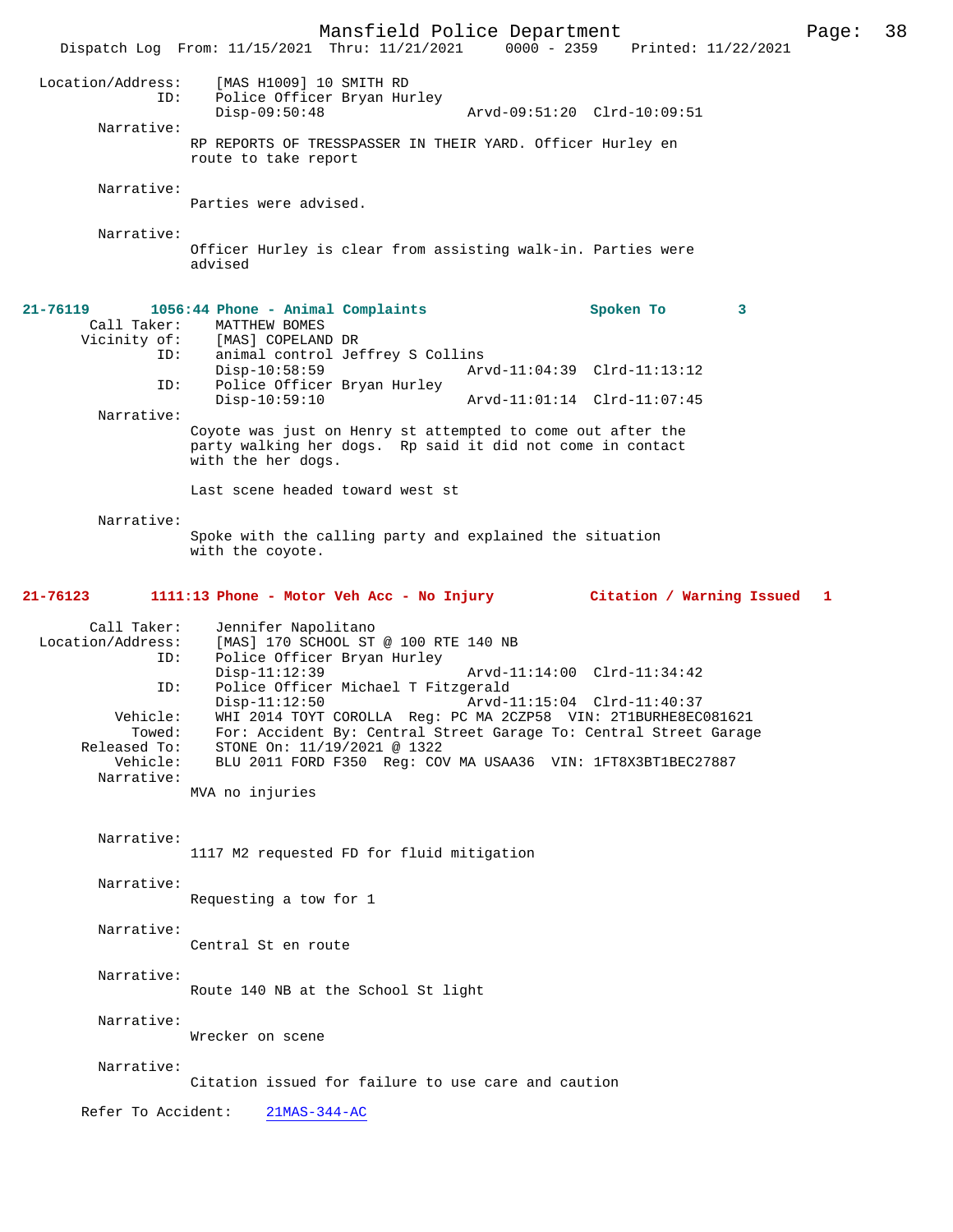|                                                         | Mansfield Police Department                                                                                                                                                                                                               |                             |                                 | Page: | 39 |
|---------------------------------------------------------|-------------------------------------------------------------------------------------------------------------------------------------------------------------------------------------------------------------------------------------------|-----------------------------|---------------------------------|-------|----|
|                                                         | Dispatch Log From: 11/15/2021 Thru: 11/21/2021                                                                                                                                                                                            |                             | 0000 - 2359 Printed: 11/22/2021 |       |    |
| $21 - 76124$<br>Call Taker:<br>Location/Address:        | 1118:16 Phone - Assist Fire Department<br>Jennifer Napolitano<br>[MAS 1026] 300 NORTH MAIN ST Apt. #4                                                                                                                                     |                             | Services Rendered 2             |       |    |
| ID:                                                     | Police Officer Andrew J Kelley<br>$Disp-11:18:54$                                                                                                                                                                                         |                             | $Clrd-11:19:32$                 |       |    |
| ID:<br>Narrative:                                       | Sergeant Robert S Pierce<br>$Disp-11:19:26$                                                                                                                                                                                               |                             | Arvd-11:21:22 Clrd-12:02:43     |       |    |
|                                                         | Assisting the FD with a fire related incident. Nature: alarm                                                                                                                                                                              |                             |                                 |       |    |
| 21-76129<br>$\mathbf{2}$                                | 1147:42 911 - 911 Hang-ups & Verifications Confirmed misdial/Accdntl Call                                                                                                                                                                 |                             |                                 |       |    |
| Call Taker:<br>ID:                                      | MATTHEW BOMES<br>Location/Address: [MAS 332] 240 EAST ST<br>Detective Derek M McCune<br>$Disp-11:53:53$                                                                                                                                   |                             | Arvd-11:54:22 Clrd-11:54:24     |       |    |
| Narrative:                                              | Checking on a 911 hang up.<br>Contact made?: YES<br>Cellphone? $(y/n):Y$<br>Uncertainty radius:<br>Spoke with the VP of the school, the studend called by<br>accident located in the lunch room                                           |                             |                                 |       |    |
| Narrative:                                              | Confirmed accidental. Spoke with the VP                                                                                                                                                                                                   |                             |                                 |       |    |
| 21-76146<br>Call Taker:<br>Narrative:                   | 1332:14 Walk-In - Fraud or Identity Theft Massisted Party 1<br>Civilian William Galarneau<br>Location/Address: [MAS H1063] 10 COOPER RD<br>Rp states that she has been the victim of identity theft.<br>Officer Fitzgerald taking report. |                             |                                 |       |    |
| Refer To Incident:                                      | $21MAS-1254-OF$                                                                                                                                                                                                                           |                             |                                 |       |    |
| $21 - 76151$<br>Call Taker:<br>Location/Address:<br>ID: | 1357:24 911 - Suspicious Actv / Persn / Veh<br>MATTHEW BOMES<br>[MAS 1027] 27 EAST ST<br>Sergeant Robert S Pierce                                                                                                                         |                             | Spoken To<br>$\mathbf{2}$       |       |    |
| ID:<br>Vehicle:<br>Vehicle:                             | $Disp-13:59:40$<br>Police Officer Andrew J Kelley<br>$Disp-13:59:55$<br>RED 2021 KIA SPORTAGE Reg: PC MA 5VX342 VIN: KNDPMCACXM7845870<br>RED 2016 FORD UT ESCAPE Reg: PC MA 63MA52 VIN: 1FMCU9J97GUC47713                                | Arvd-14:01:42 Clrd-14:07:32 | Arvd-14:01:40 Clrd-14:07:37     |       |    |
| Narrative:                                              | Red vehicle entered the bike path at a high rate of speed<br>possible a red Kia suv                                                                                                                                                       |                             |                                 |       |    |
| Narrative:                                              | M10 entering the bike path. Red Kia suv in the parking lot.                                                                                                                                                                               |                             |                                 |       |    |
| Narrative:                                              | M1 there are workmen working on the bridge. Will be out<br>speaking with them.                                                                                                                                                            |                             |                                 |       |    |
| 21-76153<br>$\mathbf{2}$                                | 1403:36 911 - 911 Hang-ups & Verifications                                                                                                                                                                                                |                             | Confirmed misdial/Accdntl Call  |       |    |
| Call Taker:<br>Location/Address:<br>ID:                 | MATTHEW BOMES<br>[MAS 332] 240 EAST ST<br>Detective Derek M McCune<br>$Disp-14:08:51$                                                                                                                                                     |                             | Arvd-14:08:57 Clrd-14:09:45     |       |    |
| Narrative:                                              | Checking on a 911 hang up.<br>Contact made?: yes spoke to Bonnie in room 204<br>Cellphone? $(y/n):n$                                                                                                                                      |                             |                                 |       |    |
|                                                         | Uncertainty radius:                                                                                                                                                                                                                       |                             |                                 |       |    |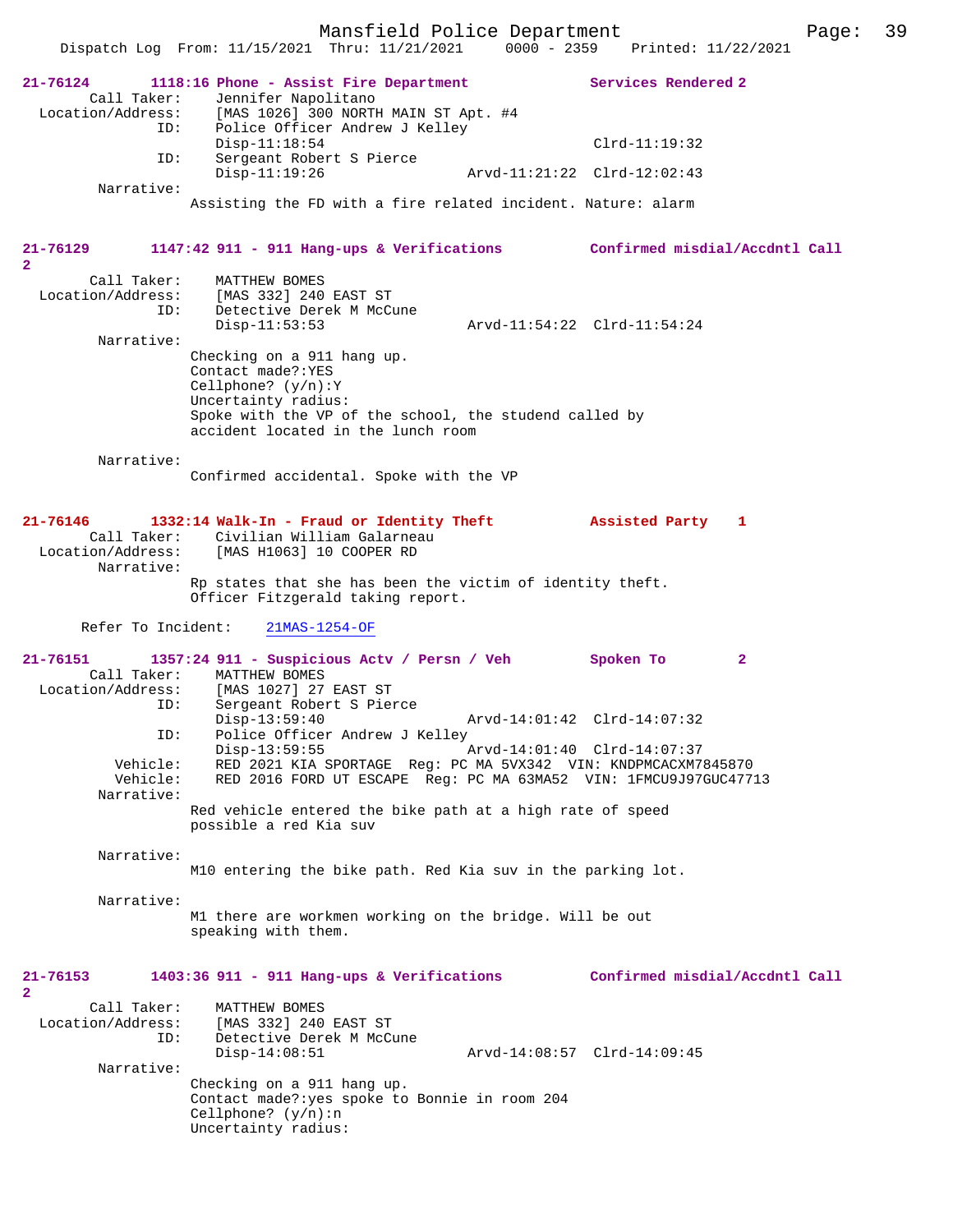Dispatch Log From: 11/15/2021 Thru: 11/21/2021 0000 - 2359 Printed: 11/22/2021

no problems was trying to dial out

| 21-76162                           | 1440:17 Initiated - Motor Vehicle Stop                                                              | Citation / Warning Issued 3   |
|------------------------------------|-----------------------------------------------------------------------------------------------------|-------------------------------|
| Call Taker:<br>Vicinity of:<br>ID: | Jennifer Napolitano<br>[MAS 969B110] 333 SCHOOL ST Apt. #110<br>Police Officer Michael T Fitzgerald |                               |
| Vehicle:                           | BLK 2011 PORS PANAME Req: PC MA 51L630 VIN: WP0AA2A70BL010585                                       | Arvd-14:40:00 Clrd-14:44:08   |
| Narrative:                         | Out for myst                                                                                        |                               |
| Narrative:                         |                                                                                                     |                               |
|                                    | Ciatation for speed                                                                                 |                               |
| 21-76173                           | 1558:02 Phone - Motor Veh Acc - w/Injury                                                            | Investigated - Report Taken 1 |
| Call Taker:<br>Location/Address:   | Jennifer Napolitano<br>[MAS] 375 WEST ST @ 300 RTE 140 NB                                           |                               |
| ID:                                | Sergeant John R Armstrong                                                                           |                               |
| ID:                                | $Disp-15:58:49$<br>Police Officer William C Trudell                                                 | Arvd-16:02:26 Clrd-16:32:21   |
|                                    | $Disp-15:59:04$                                                                                     | Arvd-16:04:02 Clrd-16:25:00   |
| ID:                                | Police Officer Andrew J Kelley<br>$Disp-16:02:20$                                                   | Arvd-16:02:28 Clrd-16:32:24   |
| ID:                                | Police Officer Danielle C Titus<br>$Disp-16:02:23$                                                  | Arvd-16:04:00 Clrd-16:32:23   |
| ID:                                | Police Officer William C Trudell<br>$Disp-16:29:00$                                                 | Arvd-16:29:15 Clrd-16:32:26   |
| Vehicle:                           | BLU 2007 NISS ALTIMA Reg: PC MA 1FX127 VIN: 1N4BL21E97C134932                                       |                               |
| Vehicle:                           | RED 2016 VOLK Beetle Se Req: CT 951ZYN VIN: 3VWH17AT3GM615891                                       |                               |
| Towed:                             | For: Accident By: Central Street Garage To: Central Street Garage                                   |                               |
| Released To:                       | DELROUGHERY On: 11/19/2021 @ 2141 Liens: TOW ONLY RELEASE                                           |                               |
| Narrative:                         | 2 car mva with a pole down.                                                                         |                               |
| Narrative:                         |                                                                                                     |                               |
|                                    | Now reported as 3 cars with a pole down                                                             |                               |
| Narrative:                         |                                                                                                     |                               |
|                                    | Traffic light down in the intersection                                                              |                               |
| Narrative:                         |                                                                                                     |                               |
|                                    | Requesting 2 tows                                                                                   |                               |
| Narrative:                         |                                                                                                     |                               |
|                                    | Central St en route for 2.                                                                          |                               |
|                                    | MELD en route, req Mass Highway as well                                                             |                               |
| Narrative:                         |                                                                                                     |                               |
|                                    | M1 reporting pedestrian crossing sign with exposed wires and<br>sign down                           |                               |
| Narrative:                         |                                                                                                     |                               |
|                                    | MELD on scene                                                                                       |                               |
| Narrative:                         |                                                                                                     |                               |
|                                    | Citation issued to operator of Nissan for failure to yield                                          |                               |
| Narrative:                         |                                                                                                     |                               |
|                                    | Operator of Veh 2 to be transported to local hospital                                               |                               |
|                                    |                                                                                                     |                               |
| Narrative:                         | Both vehicles towed. All units clear                                                                |                               |
|                                    |                                                                                                     |                               |
| Narrative:                         |                                                                                                     |                               |
|                                    | CT reg 951ZYN released to the owner Tow only.                                                       |                               |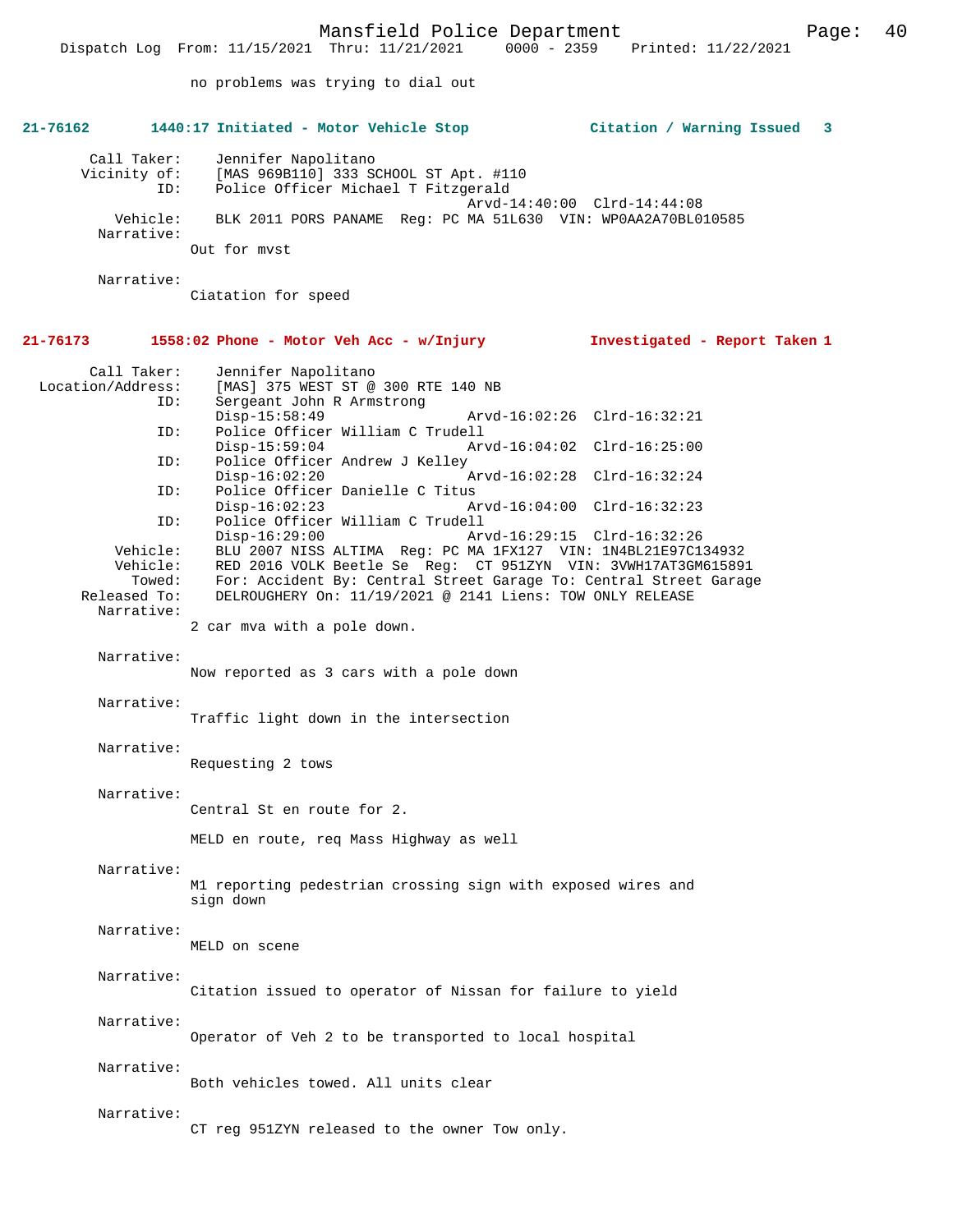| Refer To Accident:            | $21MAS-345-AC$                                                                                                 |                             |
|-------------------------------|----------------------------------------------------------------------------------------------------------------|-----------------------------|
| $21 - 76174$                  |                                                                                                                | 3                           |
| Call Taker:                   | Jennifer Napolitano<br>Vicinity of: [MAS] 300 RTE 140 SB @ 375 WEST ST<br>ID: Police Officer William C Trudell | Arvd-16:25:00 Clrd-16:29:00 |
| Narrative:                    | Vehicle: GRY 2006 TOYT SCION Reg: PC MA 1RXL95 VIN: JTKKT624465008741                                          |                             |
|                               | Out for myst at mya. Citation to be issued for hands free<br>violation                                         |                             |
| 21-76186                      | 1719:00 Phone - Motor Veh Acc - No Injury Citation / Warning Issued                                            | 1                           |
| Call Taker:                   | Josesph Shebertes                                                                                              |                             |
| Location/Address:             | [MAS 907B] 390 WEST ST Apt. #C100                                                                              |                             |
| ID:                           | Police Officer William C Trudell                                                                               |                             |
|                               | $Disp-17:20:46$                                                                                                | Arvd-17:27:07 Clrd-18:08:23 |
| ID:                           | Police Officer Danielle C Titus                                                                                |                             |
|                               | $Disp-17:20:51$                                                                                                | $Clrd-17:21:39$             |
| ID:                           | Police Officer Andrew J Kelley                                                                                 |                             |
|                               | $Disp-17:21:28$                                                                                                | Arvd-17:25:50 Clrd-17:45:44 |
|                               | Vehicle: GRY 2005 NISS UT MURANO Reg: PC MA 1NLM31 VIN: JN8AZ08W95W438138                                      |                             |
| Vehicle:                      | WHI 2020 TOYT CAMRY Reg: PAS MA NERY52 VIN: 4T1G11BK9LU015931                                                  |                             |
| Narrative:                    | 2 car MVA no injuries                                                                                          |                             |
|                               |                                                                                                                |                             |
| Narrative:                    |                                                                                                                |                             |
|                               | Central St en route for tow for request by PD.                                                                 |                             |
| Narrative:                    |                                                                                                                |                             |
|                               | 2 parties added to the call that got out of the Nissan after<br>the accident.                                  |                             |
| Narrative:                    |                                                                                                                |                             |
|                               | Operator 1 citation issued for JOL violation and headlights<br>not on                                          |                             |
| Narrative:                    | Operator 2 citation for failure to yield                                                                       |                             |
| Refer To Accident:            | $21MAS-347-AC$                                                                                                 |                             |
| 21-76187                      | 1719:50 911 - Assist Citizen - P S A                                                                           | Incident Report 3           |
|                               | Call Taker: TARA LAKO                                                                                          |                             |
| Location/Address: [MAS H6656] |                                                                                                                |                             |
| ID:                           | Police Officer Danielle C Titus                                                                                |                             |
|                               | $Disp-17:24:27$                                                                                                | Arvd-17:32:57 Clrd-18:06:11 |
| ID:                           | Sergeant John R Armstrong                                                                                      |                             |

Disp-17:31:17 Arvd-17:38:01 Clrd-17:44:18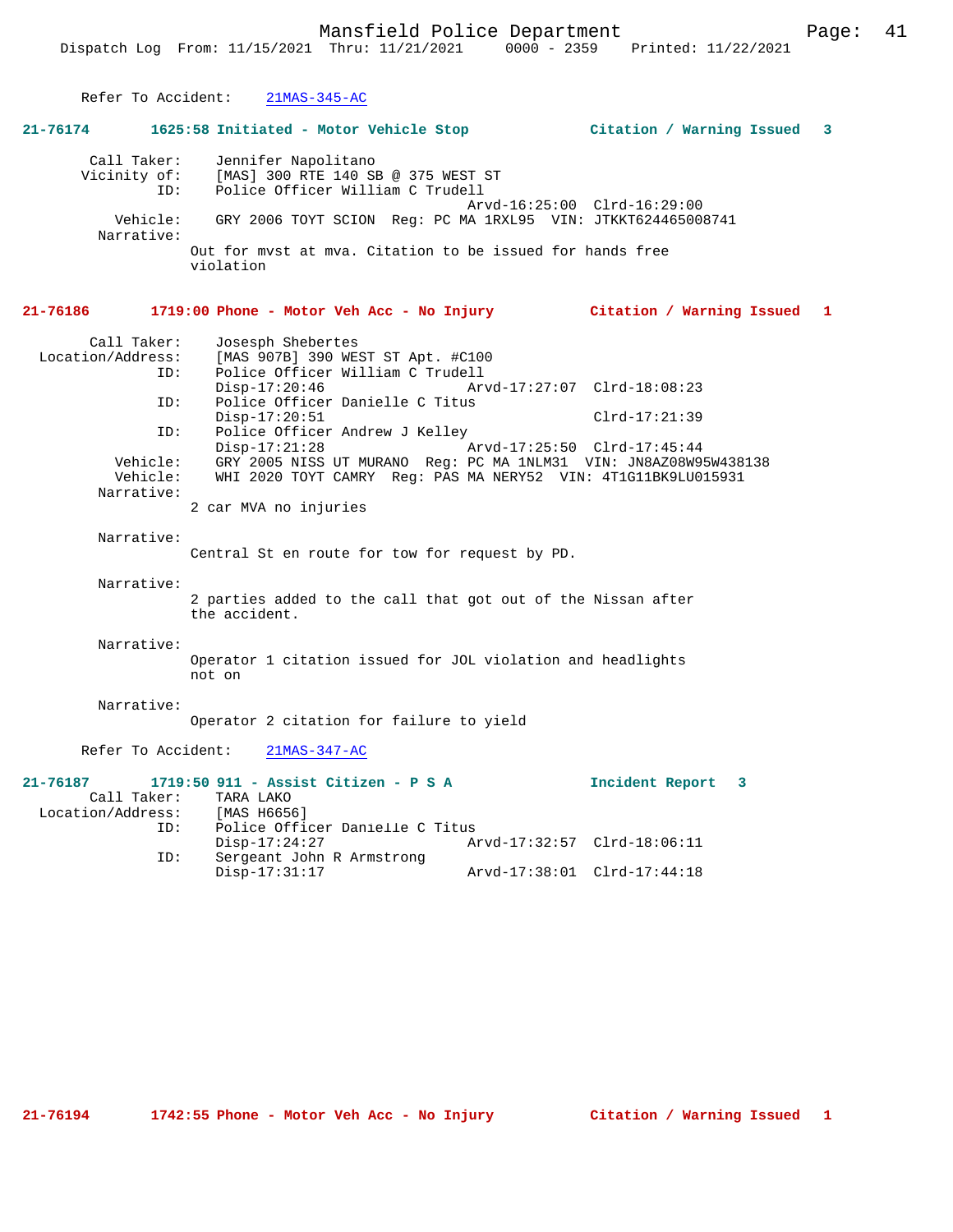Call Taker: Josesph Shebertes Location/Address: [MAS] 100 FORBES BLVD @ 377 CHAUNCY ST ESS: [MAS] 100 FORDED DIRECT ON<br>ID: Sergeant John R Armstrong<br>Disp-17:44:24 Disp-17:44:24 Arvd-17:47:10 Clrd-17:47:43 ID: Police Officer Andrew J Kelley<br>Disp-17:45:51 Disp-17:45:51 Arvd-17:46:39 Clrd-18:18:30 Vehicle: WHI 2016 KIA UT SORENTO Reg: PC MA 4BM654 VIN: 5XYPGDA58GG139079 Vehicle: GRN 2007 TOYT UT RAV4 Reg: PC MA 61XK78 VIN: JTMZD33V575033495 Narrative: 2 car MVA no injuries. Toyota Rav 4 color Green, Kia color white. Narrative: M1 advised all cars tied up Narrative: Citation issued Refer To Accident: 21MAS-346-AC **21-76198 1753:00 Phone - Assist Fire Department Services Rendered 2**  Call Taker: Jennifer Napolitano Location/Address: [MAS 946] 631 EAST ST Apt. #L101 ID: Sergeant John R Armstrong Disp-17:55:15 Arvd-18:01:46 Clrd-18:02:11 Narrative: Assisting the FD with a fire related incident. Nature: alarm sounding **21-76204 1817:42 Phone - Motor Veh Acc - No Injury Citation / Warning Issued 1** Call Taker: Jennifer Napolitano<br>Location/Address: [MAS] 287 CHAUNCY ST Location/Address: [MAS] 287 CHAUNCY ST ID: Police Officer Andrew J Kelley Disp-18:18:55 Arvd-18:18:58 Clrd-18:56:00 Vehicle: WHI 2021 TESL MODEL Y Reg: PAS MA EV55CF VIN: 5YJYGDEEXMF253280 BRO 2013 KIA UT SOUL Reg: PC MA 5MY311 VIN: KNDJT2A51D7524658 Narrative: MVA no injuries Narrative: Citation issued to Operator of Tesla for failure to use care. Narrative: Citation issued to the operator of vehi 1 for JOL violation. M8 followed vehicle to the Holiday Inn where there is a dance going on and the parents will pick up the other juvenile after the dance. Refer To Accident: 21MAS-348-AC **21-76206 1840:51 Phone - Erratic Oper MV / Road Rage Unfounded/Unverifed 3** Call Taker: Jennifer Napolitano<br>.on/Address: [MAS] ELM ST Location/Address:<br>ID: Police Officer William C Trudell<br>Disp-18:43:17 Ar Disp-18:43:17 Arvd-18:52:14 Clrd-18:56:12 Narrative: Tan Chevy tahoe being followed by a white chevy silverado since she was in Seekonk. Narrative:

Truck pulled in to the mansfield crossing parking lot.

Narrative:

Unable to locate the vehicle. Clear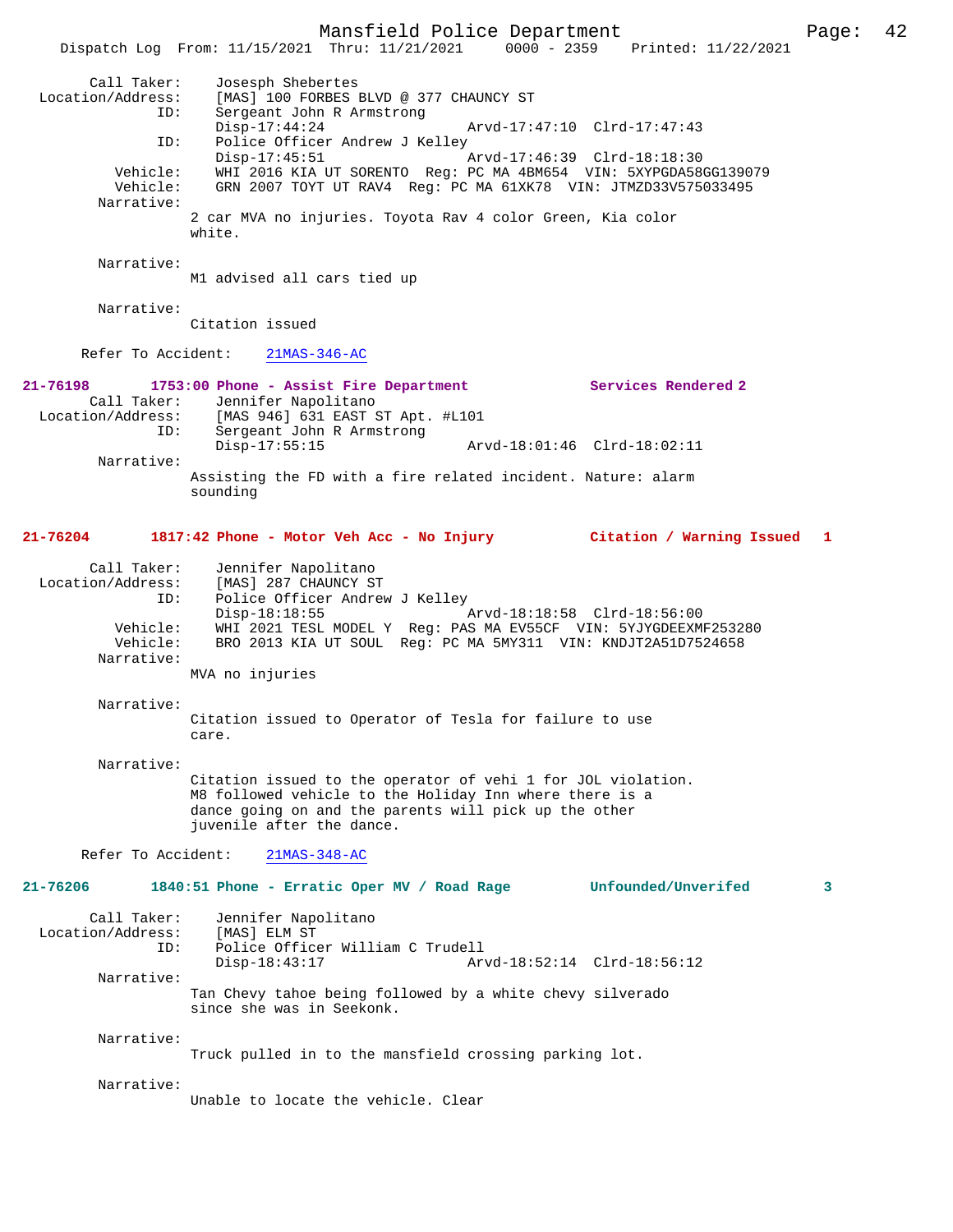Dispatch Log From: 11/15/2021 Thru: 11/21/2021 0000 - 2359 Printed: 11/22/2021

| 21-76209                         | 1850:26 911 - Assist Citizen - P S A                                                                                                                                        | Unfounded/Unverifed<br>3       |
|----------------------------------|-----------------------------------------------------------------------------------------------------------------------------------------------------------------------------|--------------------------------|
| Call Taker:                      | Michael Mezhberg                                                                                                                                                            |                                |
| Vicinity of:                     | [MAS] RTE 140 NB                                                                                                                                                            |                                |
| ID:                              | Police Officer Andrew J Kelley                                                                                                                                              |                                |
| ID:                              | $Disp-18:56:40$<br>Sergeant John R Armstrong                                                                                                                                | Arvd-19:02:00 Clrd-19:02:14    |
|                                  | $Disp-18:56:45$                                                                                                                                                             | $Clrd-18:56:51$                |
| ID:                              | Police Officer William C Trudell                                                                                                                                            |                                |
|                                  | $Disp-18:56:55$                                                                                                                                                             | Arvd-19:01:58 Clrd-19:02:16    |
| Narrative:                       |                                                                                                                                                                             |                                |
|                                  | Caller from 12 Mary Way in Foxborough reporting a box of<br>basketball jerseys and bag of basketballs fell out of the<br>truck of a car Somewhere between TGI and her home. |                                |
| Narrative:                       |                                                                                                                                                                             |                                |
|                                  | Caller stated husband was out looking and would call if they<br>cannot find it.                                                                                             |                                |
| Narrative:                       |                                                                                                                                                                             |                                |
|                                  | Unable to locate the equipment all the way in to Foxboro                                                                                                                    |                                |
| 21-76214                         | 1914:39 911 - 911 Hang-ups & Verifications                                                                                                                                  | Confirmed misdial/Accdntl Call |
| $\mathbf{2}$                     |                                                                                                                                                                             |                                |
| Call Taker:<br>Location/Address: | Fournier Elin<br>[MAS H347] 4 PILGRIM RD                                                                                                                                    |                                |
| ID:                              | Police Officer William C Trudell                                                                                                                                            |                                |
|                                  | $Disp-19:18:01$                                                                                                                                                             | Arvd-19:27:22 Clrd-19:30:05    |
| Narrative:                       |                                                                                                                                                                             |                                |
|                                  | Checking on a 911 accidental. Contact made stated no<br>services required.<br>Contact made?: Yes                                                                            |                                |
|                                  | Cellphone? $(y/n):$ Yes                                                                                                                                                     |                                |
|                                  | Uncertainty radius: 65m 95%                                                                                                                                                 |                                |
|                                  |                                                                                                                                                                             |                                |
|                                  |                                                                                                                                                                             |                                |
| 21-76224                         | 2029:02 Initiated - Building - Property Check Building Checked / Secured 3                                                                                                  |                                |
| Call Taker:                      | Jennifer Napolitano                                                                                                                                                         |                                |
| Location/Address:                | [MAS 820C] 31 PLYMOUTH ST                                                                                                                                                   |                                |
| ID:                              | Detective Christopher P Walsh                                                                                                                                               |                                |
| Vehicle:                         | GRY 2010 FORD F150 Req: PC MA 13CA16 VIN: 1FTFW1EV8AFA58925                                                                                                                 | Arvd-20:29:00 Clrd-20:38:08    |
| Narrative:                       | Checking the area.                                                                                                                                                          |                                |
|                                  |                                                                                                                                                                             |                                |
|                                  |                                                                                                                                                                             |                                |
| 21-76228                         | 2036:45 Phone - Suspicious Actv / Persn / Veh                                                                                                                               | Spoken To<br>$\mathbf{2}$      |
| Call Taker:                      | Fournier Elin                                                                                                                                                               |                                |
| ID:                              | Location/Address: [MAS 195A] 254 CHAUNCY ST<br>Police Officer Andrew J Kelley                                                                                               |                                |
|                                  | $Disp-20:39:23$                                                                                                                                                             | Arvd-20:43:13 Clrd-20:49:47    |
| ID:                              | Sergeant John R Armstrong                                                                                                                                                   |                                |
| ID:                              | $Disp-20:39:45$<br>Police Officer Danielle C Titus                                                                                                                          | Arvd-20:43:47 Clrd-20:49:50    |
|                                  | $Disp-20:40:09$                                                                                                                                                             | $Clrd-20:40:24$                |
| Narrative:                       |                                                                                                                                                                             |                                |
|                                  | CP reports male party soiled himself in the bathroom then<br>stripped naked by the dumpster outside                                                                         |                                |
|                                  |                                                                                                                                                                             |                                |
| Narrative:                       |                                                                                                                                                                             |                                |
|                                  | White male approx 40 years old                                                                                                                                              |                                |
| Narrative:                       |                                                                                                                                                                             |                                |
|                                  | M10 walking around to try to locate the male                                                                                                                                |                                |
|                                  |                                                                                                                                                                             |                                |
| Narrative:                       | Checking the area and employees are checking the cameras.                                                                                                                   |                                |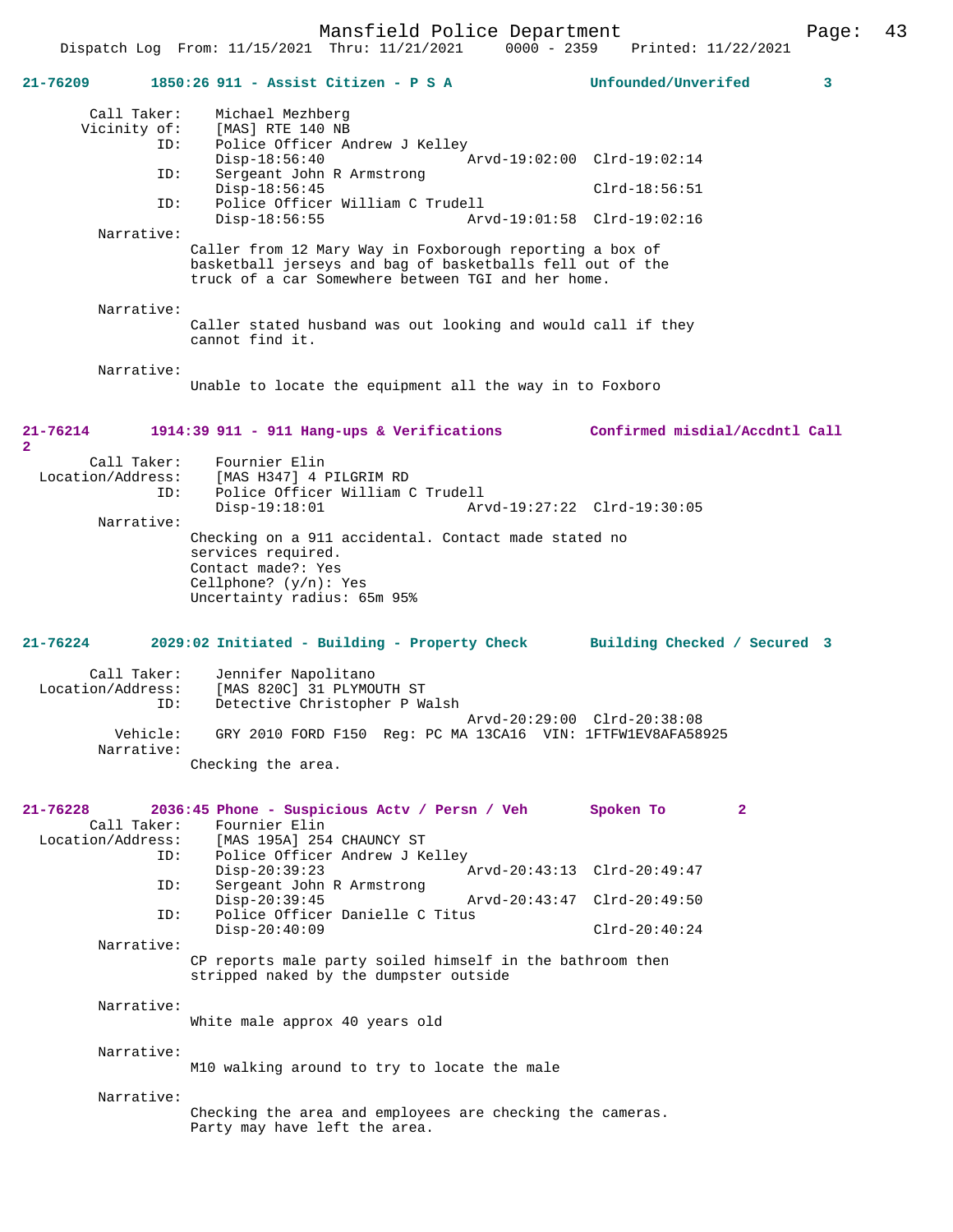Narrative:

Narrative:

M10 checked most of the vehicle in the lots. Clear.

## **For Date: 11/20/2021 - Saturday**

**21-76274 0102:54 Initiated - Building - Property Check Building Checked / Secured 3**

 Call Taker: Stephen Martell Location/Address: [MAS] NORTH MAIN ST ID: Police Officer Bryan Hurley Arvd-01:02:00 Clrd-01:18:40

Checking the area.

#### **21-76280 0111:16 Initiated - Building - Property Check Building Checked / Secured 3**

| Call Taker:       | Stephen Martell                                       |
|-------------------|-------------------------------------------------------|
| Location/Address: | [MAS 262] 60 OAKLAND ST                               |
| ID:               | Police Officer Mark O'Connor                          |
|                   | Arvd-01:11:00 Clrd-01:13:47                           |
| Vehicle:          | WHI 2017 ALTIMA Req: RI 574446 VIN: 1N4AL3AP3HC242984 |
| Narrative:        |                                                       |
|                   | Checking on a vehicle in the area.                    |

Narrative:

was the manager staying late after closing, unit clear.

#### **21-76282 0114:02 Initiated - Building - Property Check Building Checked / Secured 3**

| Call Taker:       | Stephen Martell              |                             |  |
|-------------------|------------------------------|-----------------------------|--|
| Location/Address: | [MAS 417] 9 FRANCIS AVE      |                             |  |
| TD:               | Police Officer Mark O'Connor |                             |  |
|                   |                              | Arvd-01:14:00 Clrd-01:24:11 |  |
| Narrative:        |                              |                             |  |

Checking the area.

#### **21-76288 0123:24 Initiated - Building - Property Check Building Checked / Secured 3**

| Call Taker:       | Stephen Martell              |                             |  |
|-------------------|------------------------------|-----------------------------|--|
| Location/Address: | [MAS] SMITH RD               |                             |  |
| TD:               | Police Officer Derek M Stark |                             |  |
|                   |                              | Arvd-01:23:00 Clrd-01:31:29 |  |
| Narrative:        |                              |                             |  |

Checking the area.

## **21-76291 0126:13 Initiated - Motor Vehicle Stop Investigated - Report Taken 3**

| Call Taker:<br>Location/Address:<br>ID: | Stephen Martell<br>[MAS] MAPLE ST<br>Police Officer Mark O'Connor |
|-----------------------------------------|-------------------------------------------------------------------|
|                                         | Arvd-01:26:00 Clrd-01:52:55                                       |
| Vehicle:<br>Narrative:                  | GRY 2010 FORD F150 Req: PC MA 13CA16 VIN: 1FTFW1EV8AFA58925       |
|                                         | mv stop                                                           |
| Narrative:                              |                                                                   |

initiated stop, vehicle shut off lights and sped up to about 50 MPH.

Narrative:

4door ford f150 color grey partial plate of 13C heading into easton towards the area of rockland st.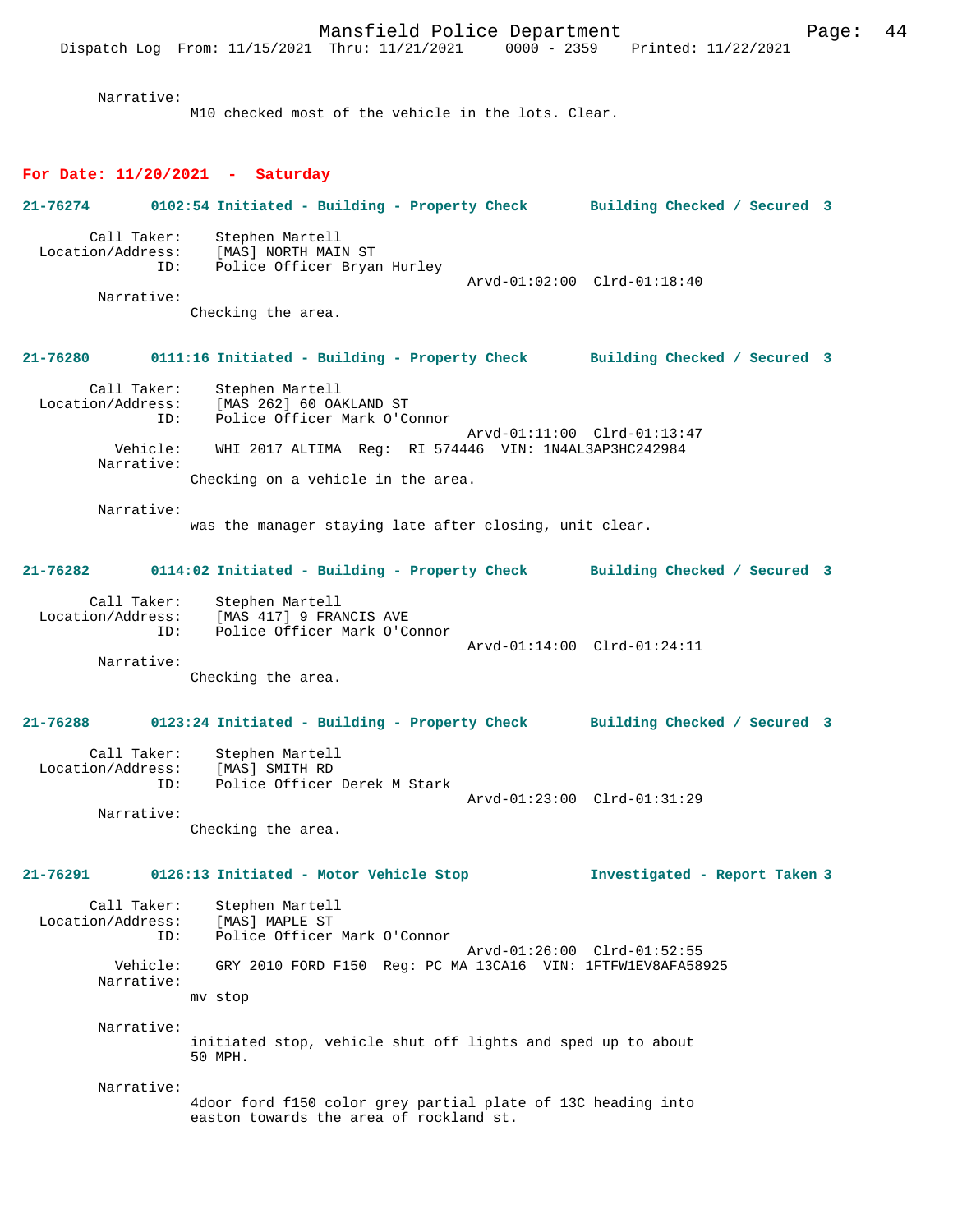Mansfield Police Department Page: 45 Dispatch Log From: 11/15/2021 Thru: 11/21/2021 Narrative: pursuit terminated in the area of Pattys Rd heading into easton's Bay rd. Narrative: M6 will be checking on a vehicle in the town of easton on rockland st. Vehicle May be a potential match to the vehicle descrition. Narrative: Easton PD will start a unit that way. Narrative: M6 and easton unit off at 90 rockland in eston. Narrative: spoke to the RO, his wife, as well as the Son at the residence. See O.F. for further. Refer To Incident: 21MAS-1257-OF **21-76297 0142:25 Initiated - Building - Property Check Building Checked / Secured 3** Call Taker: Stephen Martell Location/Address: [MAS 219] 12 GILES PL ID: Police Officer Derek M Stark Arvd-01:42:00 Clrd-01:55:30 Narrative: Checking the area. **21-76303 0204:48 Initiated - Building - Property Check Spoken To 3**  Call Taker: Stephen Martell Location/Address: [MAS 900F] 242 CHAUNCY ST Apt. #6 Police Officer Bryan Hurley Arvd-02:04:00 Clrd-02:18:51 ID: Police Officer Derek M Stark Disp-02:05:13 Arvd-02:05:15 Clrd-02:18:51 Vehicle: GRY 2016 KIA SORENTO Reg: PC MA 3HSC34 VIN: 5XYPGDA32GG020233 GRY 2011 DODG VA CARAVA Reg: PC MA 7SX231 VIN: 2D4RN5DGXBR688985 Narrative: Checking on 2 vehicles in the area. Narrative: clear, male and female sitting in the car advised to move along for the night. Narrative: female party came back cancelled, she will be leaving her vehicle in the lot overnight. **21-76305 0214:02 Initiated - Building - Property Check Building Checked / Secured 3** Call Taker: Stephen Martell Location/Address: [MAS 820C] 31 PLYMOUTH ST ID: Lieutenant Thomas R Connor Arvd-02:14:00 Clrd-02:18:42 Narrative: Checking the area. **21-76306 0216:02 Initiated - Building - Property Check Building Checked / Secured 3** Call Taker: Stephen Martell Location/Address: [MAS 139] 265 FRUIT ST Police Officer Meghan Birnie Arvd-02:16:00 Clrd-02:26:09 Narrative: Checking the area.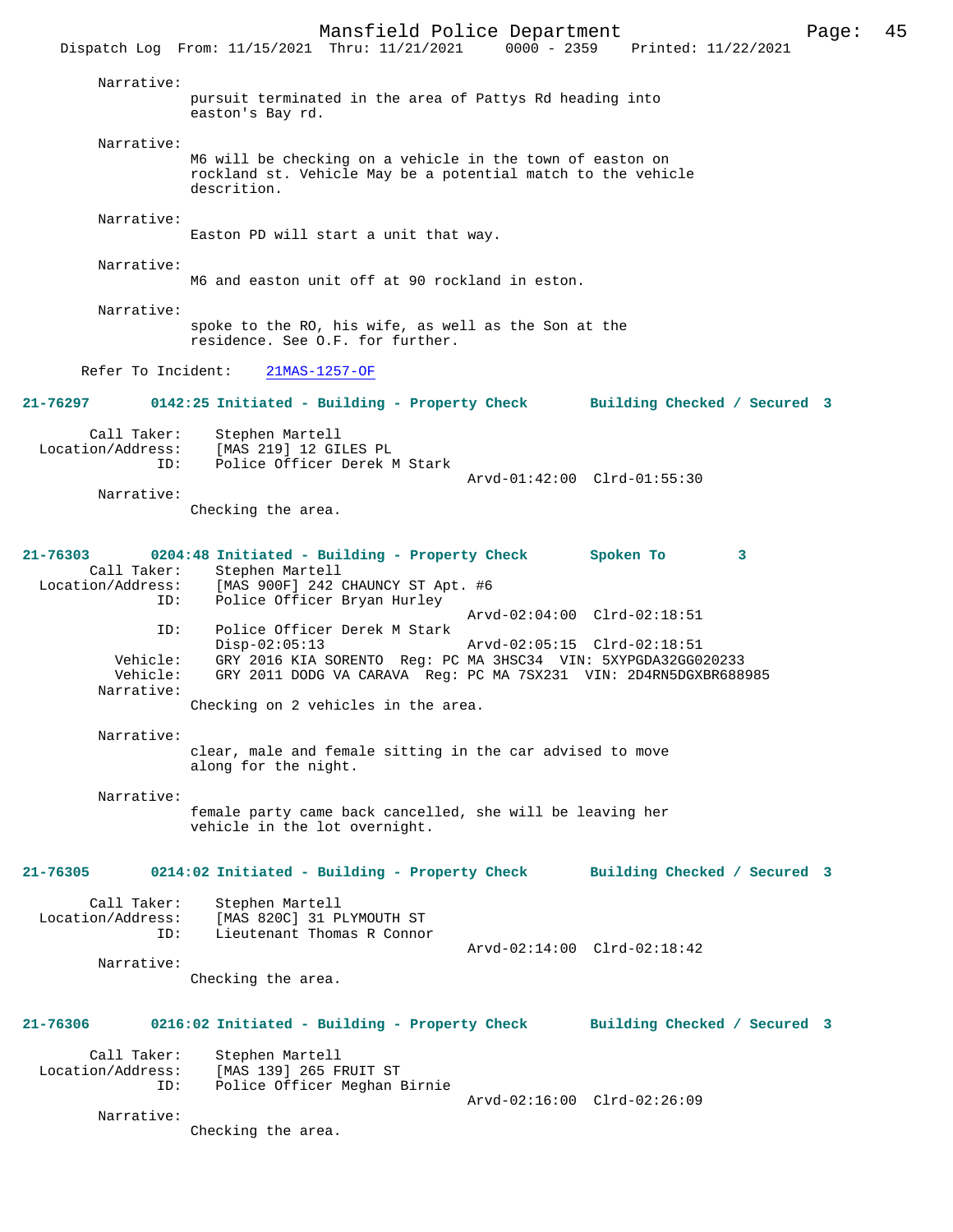**21-76308 0224:26 Initiated - Building - Property Check Building Checked / Secured 3** Call Taker: Stephen Martell Location/Address: [MAS 907E] 390 WEST ST Police Officer Derek M Stark Arvd-02:24:00 Clrd-02:32:53 Narrative: Checking the area.\ **21-76309 0226:32 Initiated - Building - Property Check Building Checked / Secured 3** Call Taker: Stephen Martell<br>Location/Address: [MAS 1020] 448 1 ess: [MAS 1020] 448 FRUIT ST<br>ID: Police Officer Brvan Hu Police Officer Bryan Hurley Arvd-02:26:00 Clrd-02:30:08 Narrative: Checking the area. **21-76310 0241:19 Initiated - Building - Property Check Building Checked / Secured 3** Call Taker: Stephen Martell Location/Address: [MAS 1014] COPELAND DR ID: Police Officer Meghan Birnie Arvd-02:41:00 Clrd-02:49:13 Narrative: Checking the area. **21-76311 0242:29 Initiated - Motor Vehicle Stop Citation / Warning Issued 3** Call Taker: Stephen Martell Location/Address: [MAS H6122] 267 PRATT ST ID: Police Officer Bryan Hurley Arvd-02:42:00 Clrd-02:57:11 ID: Police Officer Mark O'Connor Disp-02:48:58 Arvd-02:49:00 Clrd-02:57:11 Vehicle: BLK 2013 MERZ GL4 Reg: PC MA 2JWN96 VIN: 4JGDF7CE5DA133669 Narrative: MV stop Narrative: cited for speed and no lic in poss. Narrative: vio occured at 30 chauncy **21-76314 0256:38 Initiated - Building - Property Check Building Checked / Secured 3** Call Taker: Stephen Martell<br>Location/Address: [MAS 1040] 50 R Location (MAG) 50 RESERVOIR ST Apt. #ST ID: Police Officer Derek M Stark Arvd-02:56:00 Clrd-03:06:32 Narrative: Checking the area. **21-76315 0301:52 Initiated - Building - Property Check Building Checked / Secured 3** Call Taker: Stephen Martell Location/Address: [MAS] MYSTIC LN ID: Police Officer Mark O'Connor Arvd-03:01:00 Clrd-03:05:25 Narrative: Checking the area.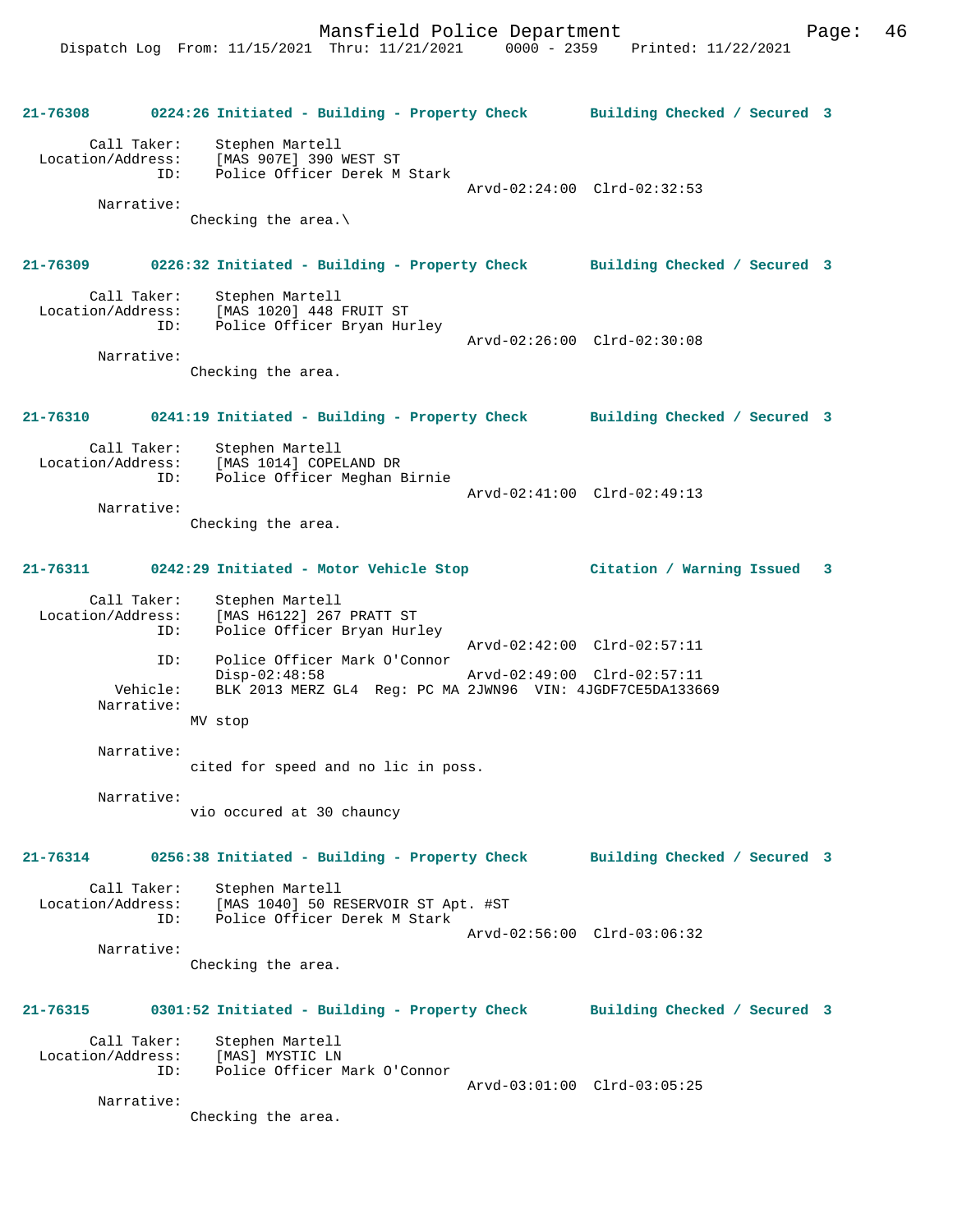Mansfield Police Department Page: 47 Dispatch Log From: 11/15/2021 Thru: 11/21/2021 0000 - 2359 Printed: 11/22/2021

**21-76316 0305:33 Initiated - Building - Property Check Building Checked / Secured 3** Call Taker: Aaron Figueroa Location/Address: [MAS] 4 ERICK RD @ 15 BONNEY LN ID: Police Officer Mark O'Connor Arvd-03:05:00 Clrd-03:10:34 Narrative: Checking the area. **21-76317 0312:49 Initiated - Building - Property Check Building Checked / Secured 3** Call Taker: Stephen Martell<br>Location/Address: [MAS 4] 31 HAMP للحاج المحمول المحمول المحمول المحمول المحمول المحمول المحمول المحمول المحمول المحمول المحمول المحمول المحمول<br>LD: Police Officer Derek M Police Officer Derek M Stark Arvd-03:12:00 Clrd-03:19:44 Narrative: Checking the area. **21-76318 0318:12 Initiated - Building - Property Check Building Checked / Secured 3** Call Taker: Stephen Martell Location/Address: [MAS 1002] 250 EAST ST ID: Police Officer Mark O'Connor Arvd-03:18:00 Clrd-03:27:06 Narrative: Checking the area. **21-76319 0324:08 Initiated - Building - Property Check Building Checked / Secured 3** Call Taker: Stephen Martell Location/Address: [MAS 2] 60 FORBES BLVD ID: Police Officer Derek M Stark Arvd-03:24:00 Clrd-03:30:11 Narrative: Checking the area. **21-76321 0324:45 Phone - Assist Fire Department Services Rendered 2**  Call Taker: Josesph Shebertes Location/Address: [MAS 946M] 631 EAST ST Apt. #M ID: Police Officer Mark O'Connor Disp-03:27:14 Arvd-03:27:27 Clrd-03:47:03 Narrative: Assisting the FD with a fire related incident. Nature: masterbox activation **21-76322 0326:45 Initiated - Motor Vehicle Stop Citation / Warning Issued 3** Call Taker: Stephen Martell<br>Location/Address: [MAS 4A] 365 NO [MAS 4A] 365 NORTH MAIN ST ID: Police Officer Bryan Hurley Arvd-03:26:00 Clrd-03:32:40<br>TD: Police Officer Derek M Stark Police Officer Derek M Stark<br>Disp-03:30:21 Disp-03:30:21 Arvd-03:30:23 Clrd-03:32:40 Vehicle: BLK 2021 TOYT CAMRY Reg: PC MA 3CKV54 VIN: 4T1T11AK1MU472654 Narrative: MV stop Narrative: out with the RO, will be issuing. Narrative: cite for speeding. occurred @ chauncy and highland ave.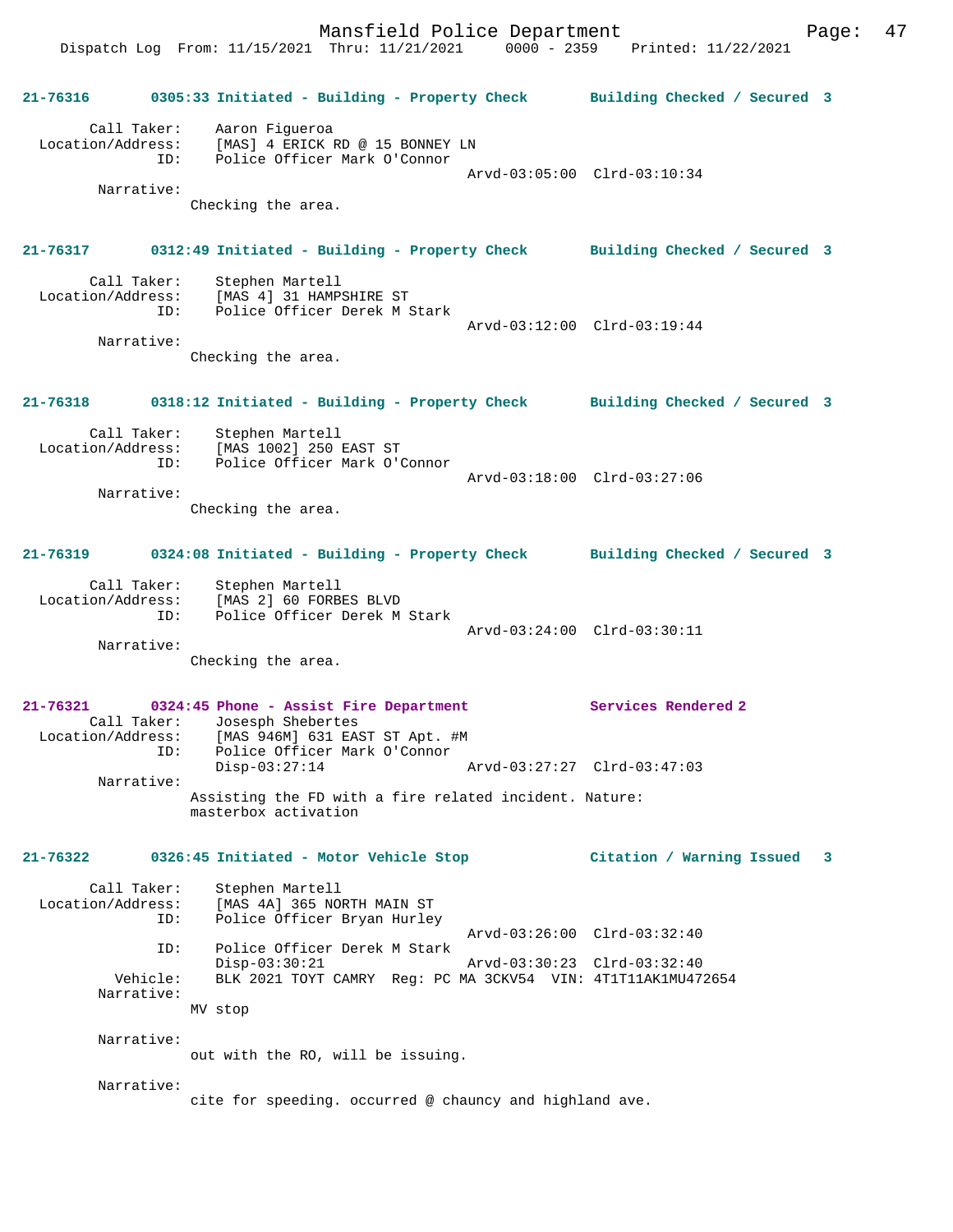Mansfield Police Department Fage: 48 Dispatch Log From: 11/15/2021 Thru: 11/21/2021 0000 - 2359 Printed: 11/22/2021 **21-76325 0335:26 Initiated - Building - Property Check Building Checked / Secured 3** Call Taker: Michael Mezhberg Location/Address: [MAS] FORBES BLVD ID: Police Officer Derek M Stark Arvd-03:35:00 Clrd-03:50:13 Narrative: Checking the Foxborough hotels. **21-76327 0410:35 Initiated - Building - Property Check Building Checked / Secured 3** Call Taker: Stephen Martell Location/Address: [MAS 840] 280 SCHOOL ST<br>TD: Police Officer Derek M \$ Police Officer Derek M Stark Arvd-04:10:00 Clrd-04:19:54 Narrative: Checking the area. **21-76329 0538:54 Initiated - Building - Property Check Building Checked / Secured 3** Call Taker: Stephen Martell Location/Address: [MAS 820C] 31 PLYMOUTH ST ID: Lieutenant Thomas R Connor Arvd-05:38:00 Clrd-05:44:55 Narrative: Checking the area. **21-76343 0649:34 Phone - Assist Fire Department Services Rendered 2**  Call Taker: William Casey Location/Address: [MAS] 4 KARENS WAY ID: Police Officer Mark O'Connor Disp-06:50:58 Arvd-06:53:48 Clrd-07:29:40 Narrative: Assisting the FD with a fire related incident. Nature:blown transformer **21-76358 0816:40 Phone - Assist Other Agency Incident Report 3**  Call Taker: Support Staff Thomas Plunkett Location: [MAS] DARTMOUTH ID: Police Officer Michael T Fitzgerald<br>Disp-08:17:47 Arvd-0 Disp-08:17:47 Arvd-08:17:54 Clrd-15:40:43 Narrative: Assisting MSP Bomb Squad in Dartmouth Refer To Incident: 21MAS-1258-OF **21-76364 0900:43 Initiated - Building - Property Check Building Checked / Secured 3** Call Taker: William Casey Location/Address: [MAS 820C] 31 PLYMOUTH ST Police Officer Derek M Stark Arvd-09:00:00 Clrd-09:09:58 Narrative: Checking the area. **21-76367 0913:49 Radio - Community Policing Services Rendered 3**  Call Taker: APRIL LEHANE<br>Location/Address: [MAS 907] 39 [MAS 907] 390 WEST ST Apt. #A ID: Police Officer Gregg S Kennedy Disp-09:15:03 Arvd-09:15:23 Clrd-09:18:52 ID: Sergeant Robert S Pierce Disp-09:15:07 Arvd-09:15:21 Clrd-09:18:55 ID: Sergeant John R Armstrong Disp-09:15:11 Arvd-09:15:18 Clrd-09:18:49 Disp-09:15:11 A<br>ID: Police Officer Andrew J Kelley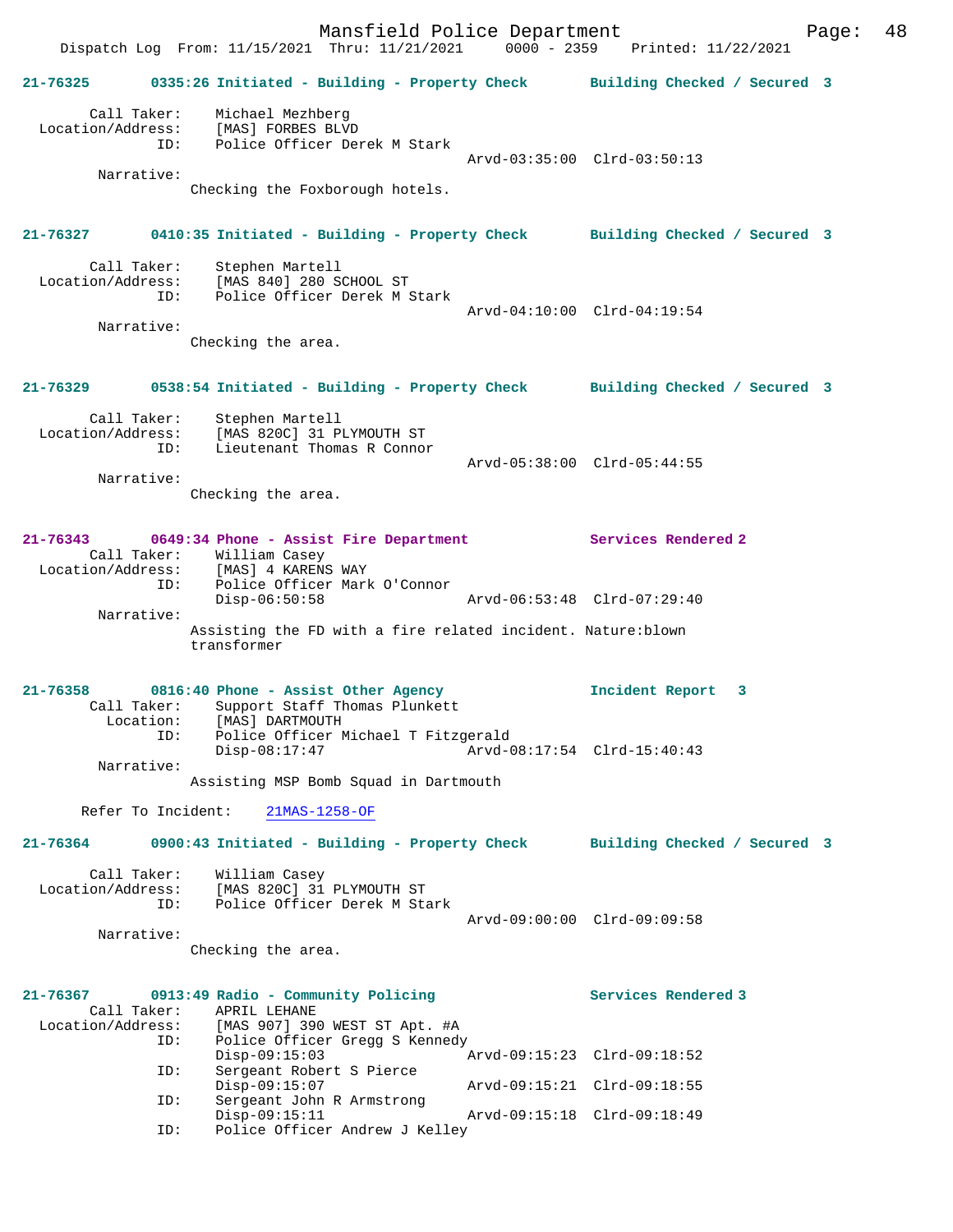Disp-09:15:14 Arvd-09:15:16 Clrd-09:18:53 Narrative: Out for Community Policing event **21-76368 0917:41 Phone - Suspicious Actv / Persn / Veh Services Rendered 2**  Call Taker: Josesph Shebertes<br>Location/Address: [MAS H4123] 14 SU Location/Address: [MAS H4123] 14 SUZANNE LN ID: Sergeant John R Armstrong Disp-09:20:00 Arvd-09:24:12 Clrd-09:31:05 ID: Police Officer Andrew J Kelley Disp-09:20:15 <br>ID: Sergeant Robert S Pierce <br>ID: Sergeant Robert S Pierce Sergeant Robert S Pierce<br>Disp-09:20:20 Disp-09:20:20 Arvd-09:22:04 Clrd-09:33:30 Narrative: caller reports a white male party walked up to her door and knocked on it with her 12 y/o daughter home alone. Narrative: reporting the male party is in the dumpster in the driveway Narrative: M1 spoke with daughter and mother. Believes its a scraper who knocked on the door before looking in dumpster. Was advised to call back if he does return **21-76370 0929:46 Initiated - Assist Citizen - P S A Services Rendered 3**  Call Taker: William Casey Location/Address: [MAS 907] 390 WEST ST Apt. #A ID: Police Officer Gregg S Kennedy Arvd-09:29:00 Clrd-09:38:38 Vehicle: WHI 2000 GMC ST SAVANA Reg: CO MA S25433 VIN: 1GTHG39F1Y1268892 Narrative: Private tow and det wright to remain on scene Narrative: M14 to give male party ride to central st garage SM:69329 Narrative: em:69331 **21-76373 0946:23 Initiated - Follow up Investigation Services Rendered 3**  Call Taker: William Casey<br>Location/Address: [MAS] SOUTH MA Location/Address: [MAS] SOUTH MAIN ST ID: Sergeant John R Armstrong Arvd-09:46:00 Clrd-10:01:59 ID: Police Officer Andrew J Kelley<br>Disp-09:46:54 Disp-09:46:54 Arvd-10:01:54 Clrd-10:01:58<br>Vehicle: WHI 2008 DODG RAM 1500 Reg: PC MA 5AR895 VIN: 1D7HU18278 Vehicle: WHI 2008 DODG RAM 1500 Reg: PC MA 5AR895 VIN: 1D7HU18278S534038 Narrative: Conducting a follow up in the area to a previously reported incident. Narrative: M11 states male party was just knocking on the door asking for permission to dumpster dive **21-76382 1101:22 Initiated - Building - Property Check Building Checked / Secured 3** Call Taker: William Casey<br>Location/Address: [MAS 840] 280 ess: [MAS 840] 280 SCHOOL ST:<br>ID: Police Officer Gregg SP Police Officer Gregg S Kennedy Arvd-11:01:00 Clrd-11:05:17 Narrative: Checking the area.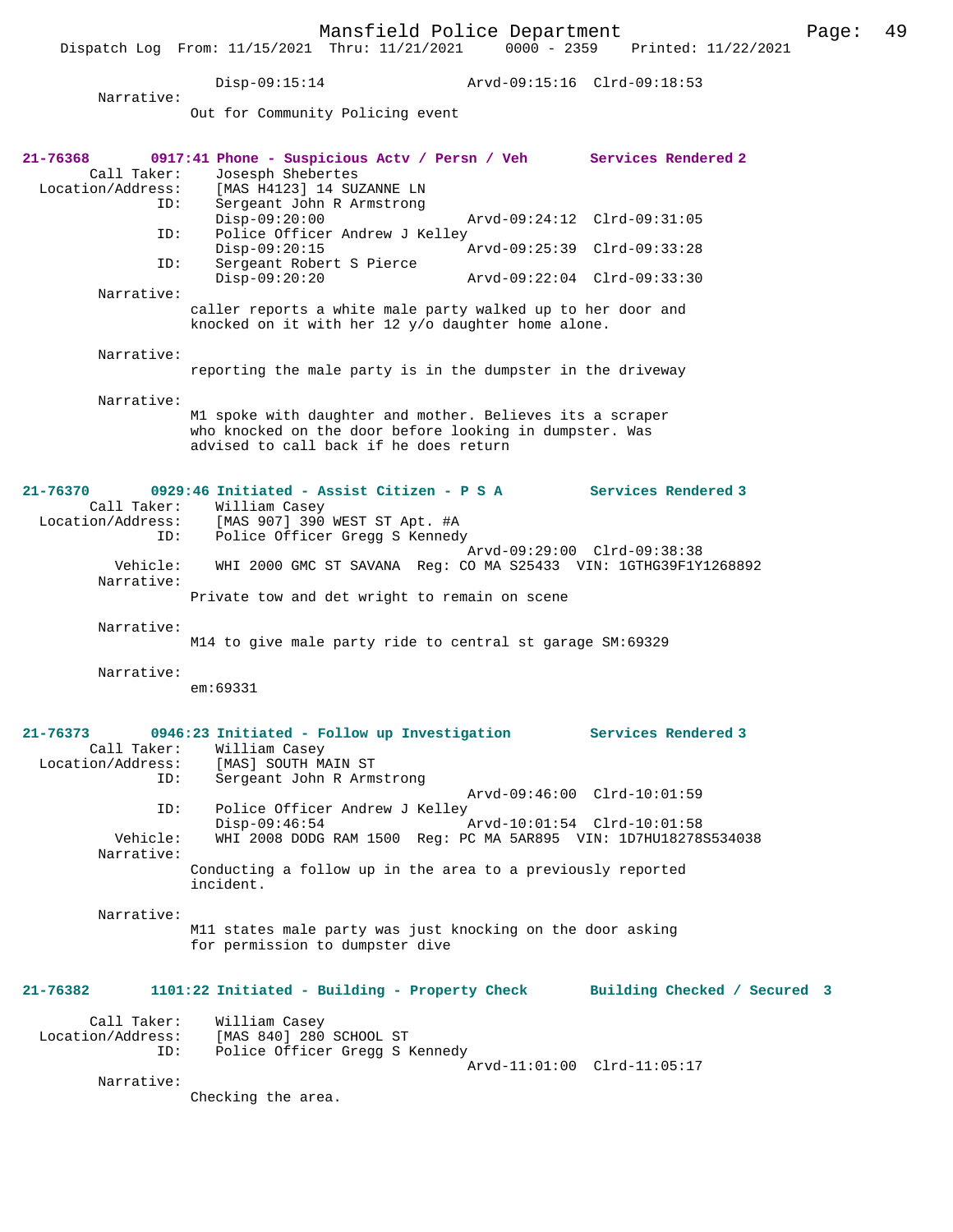Mansfield Police Department Page: 50 Dispatch Log From: 11/15/2021 Thru: 11/21/2021 0000 - 2359 Printed: 11/22/2021 **21-76383 1101:36 Phone - Road Hazards Services Rendered 3**  Call Taker: Dispatcher Alyson Vico Location/Address: [MAS] 272 CHAUNCY ST @ 400 RTE 140 SB ID: Police Officer Andrew J Kelley<br>Disp-11:04:38 Arvd-11:16:47 Clrd-11:27:52 Narrative: Caller reporting all lights at the intersection are green and are not cycling in sync. Narrative: M10 let the lights cycle through and everything appears normal **21-76384 1103:19 Phone - 911 Hang-ups & Verifications Confirmed misdial/Accdntl Call 2**  Call Taker: Savannah Karch Location/Address: [MAS] 9 WEBSTER ST ID: Police Officer Gregg S Kennedy Disp-11:05:25 Arvd-11:10:40 Clrd-11:11:21 Narrative: Checking on a 911 hang up. Contact made?: yes caller states accidental activation Cellphone? (y/n): Uncertainty radius: **21-76393 1247:18 Initiated - Building - Property Check Building Checked / Secured 3** Call Taker: William Casey Location/Address: [MAS] NORTH MAIN ST ID: Police Officer Andrew J Kelley Arvd-12:47:00 Clrd-13:02:20 Narrative: Checking the area. **21-76395 1257:38 Initiated - Building - Property Check Building Checked / Secured 3** Call Taker: William Casey Location/Address: [MAS] 905 SOUTH MAIN ST ID: Police Officer Gregg S Kennedy Arvd-12:57:00 Clrd-13:02:04 Narrative: Checking the area. **21-76407 1402:10 Initiated - Building - Property Check Building Checked / Secured 3** Call Taker: William Casey Location/Address: [MAS 820C] 31 PLYMOUTH ST ID: Police Officer Derek M Stark Arvd-14:02:00 Clrd-14:11:22 Narrative: Checking the area. **21-76408 1411:43 Phone - Assist Other Agency Services Rendered 3**  Call Taker: APRIL LEHANE<br>Location/Address: [MAS 445] 1 : [MAS 445] 1 SAMOSET AVE Apt. #S ID: Sergeant Robert S Pierce Disp-14:14:43 Arvd-14:19:17 Clrd-14:37:50 ID: Police Officer Andrew J Kelley<br>Disp-14:14:48 Arvd-14:19:19 Clrd-14:37:30 ID: Police Officer Andrew J Kelley<br>Disp-14:37:43 A Disp-14:37:43 Arvd-14:37:46 Clrd-14:43:19 Narrative: making notification for Arizona Sheriff Narrative: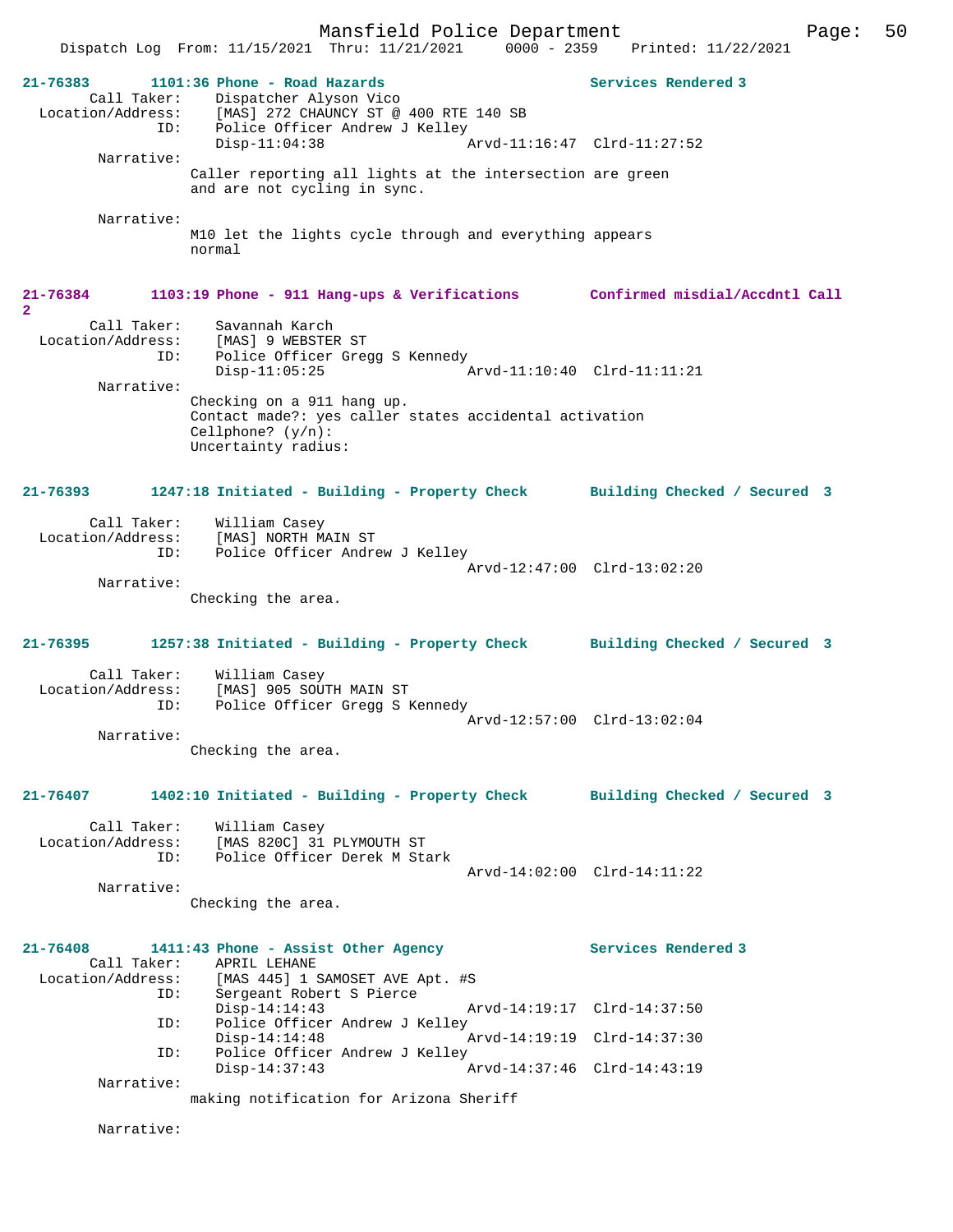Notification made. M10 headed to fresh catch to advise staff female will not be showing up to work tonight

| 21-76422          |             |                 | 1518:07 Phone - Assist Citizen - P S A |                             | Assisted Party |  |
|-------------------|-------------|-----------------|----------------------------------------|-----------------------------|----------------|--|
|                   | Call Taker: |                 | Support Staff Thomas Plunkett          |                             |                |  |
| Location/Address: |             | [MAS]           |                                        |                             |                |  |
|                   | ID:         |                 | Police Officer Andrew J Kelley         |                             |                |  |
|                   |             | $Disp-15:20:57$ |                                        | Arvd-15:25:03 Clrd-16:40:50 |                |  |
|                   | Narrative:  |                 |                                        |                             |                |  |

| $21 - 76423$ |              | 1519:45 Phone - Animal Complaints            |                             | Gone on Arrival 3 |  |
|--------------|--------------|----------------------------------------------|-----------------------------|-------------------|--|
|              | Call Taker:  | Dispatcher Alyson Vico                       |                             |                   |  |
|              | Vicinity of: | [MAS] 65 COPELAND DR                         |                             |                   |  |
|              | ID:          | Police Officer Gregg S Kennedy               |                             |                   |  |
|              |              | Disp-15:23:18                                | Arvd-15:25:54 Clrd-15:28:21 |                   |  |
|              | Narrative:   |                                              |                             |                   |  |
|              |              | Caller reporting a large coyote in the area. |                             |                   |  |

#### **21-76438 1654:42 Initiated - Road Hazards Services Rendered 3**  Call Taker: William Casey Location/Address: [MAS] 2 PINE NEEDLE LN @ 112 FRANKLIN ST ID: Police Officer Joshua S Ellender Arvd-16:54:00 Clrd-16:58:30 Narrative: Report of tree down

 Narrative: Homeowner is taking down the tree and will handle removing it

#### **21-76439 1700:31 Phone - Assist Fire Department Services Rendered 2**  Call Taker: William Casey<br>Location/Address: [MAS] 3 BUCKSI Location/Address: [MAS] 3 BUCKSKIN DR ID: Police Officer Andrew J Kelley Disp-17:01:26 Arvd-17:08:34 Clrd-17:11:06 Narrative: Assisting the FD with a fire related incident. Nature:smoke detector

#### **21-76441 1708:56 Initiated - Building - Property Check Building Checked / Secured 3**

 Call Taker: William Casey Location/Address: [MAS 820C] 31 PLYMOUTH ST ID: Police Officer Mark O'Connor Arvd-17:08:00 Clrd-17:21:23 Narrative:

Checking the area.

```
21-76445 1749 Initiated - Building - Property Check Building Checked / Secured 3
 Call Taker: Police Officer Andrew J Kelley
 Location/Address: [MAS] PLYMOUTH ST
 ID: Police Officer Andrew J Kelley
                                             Arvd-17:52:00 Clrd-18:06:23
        Narrative:
```
Checking the area.

## **21-76448 1819:27 Initiated - Building - Property Check Building Checked / Secured 3**

 Call Taker: William Casey Location/Address: [MAS 840] 280 SCHOOL ST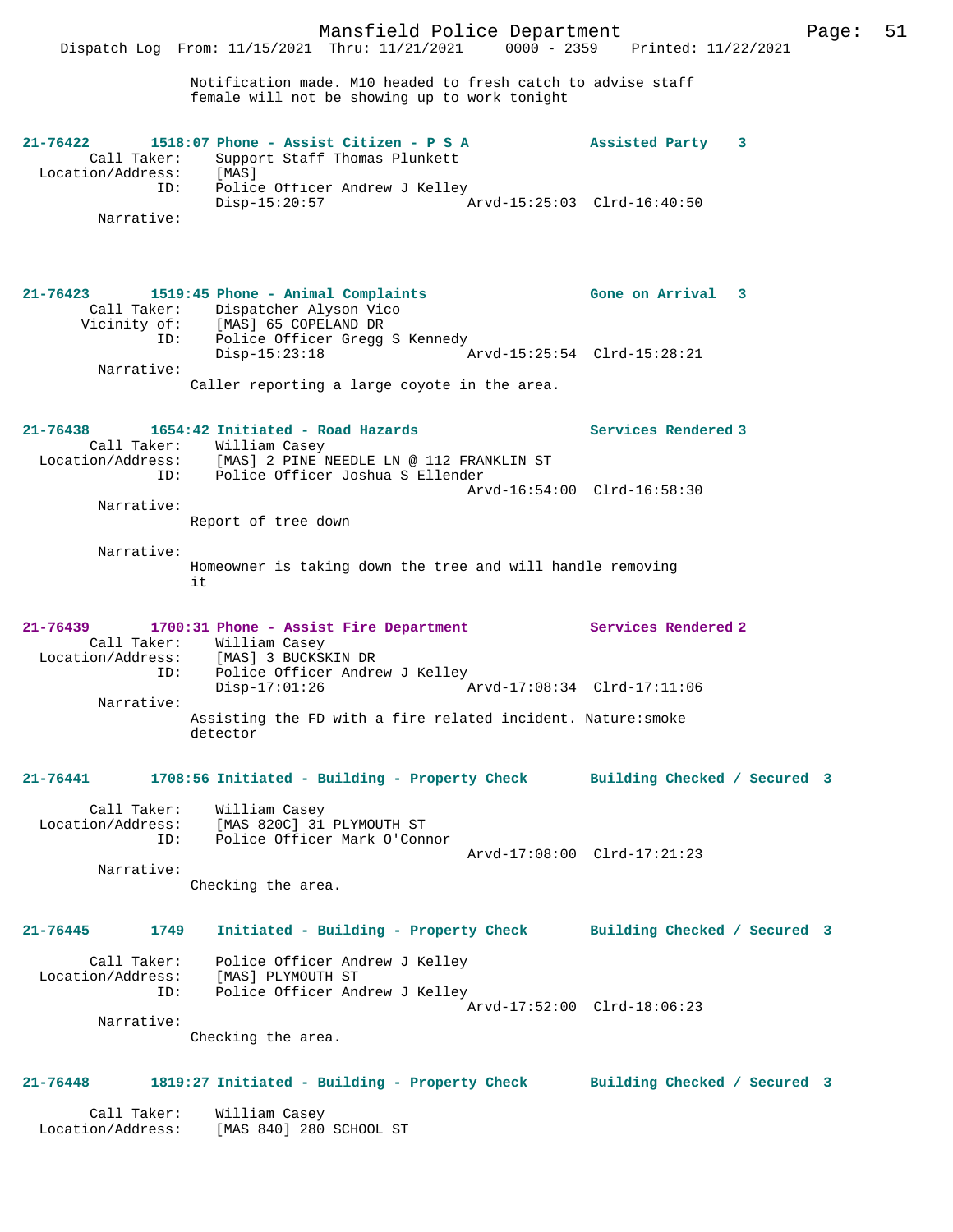Mansfield Police Department Fage: 52 Dispatch Log From: 11/15/2021 Thru: 11/21/2021 0000 - 2359 Printed: 11/22/2021 ID: Police Officer Andrew J Kelley Arvd-18:19:00 Clrd-18:34:41 Narrative: Checking the area. **21-76461 1959:51 Initiated - Building - Property Check Building Checked / Secured 3** Call Taker: Fournier Elin Location/Address: [MAS 820C] 31 PLYMOUTH ST ID: Police Officer Mark O'Connor Arvd-19:59:00 Clrd-20:14:51 Narrative: Checking the area. **21-76472 2147:18 Initiated - Building - Property Check Building Checked / Secured 3** Call Taker: Fournier Elin Location/Address: [MAS] 4 ERICK RD @ 15 BONNEY LN ID: Police Officer Joshua S Ellender Arvd-21:47:00 Clrd-21:59:03 Narrative: Checking the area. **21-76477 2238:46 Initiated - Building - Property Check Building Checked / Secured 3** Call Taker: Fournier Elin<br>Location/Address: [MAS 820Cl 31 [MAS 820C] 31 PLYMOUTH ST ID: Police Officer Mark O'Connor Arvd-22:38:00 Clrd-22:47:21 Narrative: Checking the area. **21-76480 2244:09 Phone - 911 Hang-ups & Verifications Confirmed misdial/Accdntl Call 2**  Call Taker: Stephen Martell Vicinity of: [MAS] 41 CENTRAL ST<br>ID: Police Officer Willi Police Officer William C Trudell<br>Disp-22:48:11 Arv Disp-22:48:11 Arvd-22:53:27 Clrd-22:54:42 Narrative: Checking on a 911 hang up. Contact made?: NO Cellphone? (y/n): YES Uncertainty radius: Narrative: Confirmed accidental **For Date: 11/21/2021 - Sunday 21-76486 0020:19 Initiated - Building - Property Check Building Checked / Secured 3** Call Taker: Sergeant Jeffrey G Bombard Location/Address: [MAS 820C] 31 PLYMOUTH ST ID: Sergeant Jeffrey G Bombard Arvd-00:20:00 Clrd-00:28:42 Narrative: Checking the area. **21-76517 0129:14 Initiated - Building - Property Check Building Checked / Secured 3**

Call Taker: Fournier Elin<br>Location/Address: [MAS 1002] 250 ess: [MAS 1002] 250 EAST ST<br>ID: Detective Patrick J Per Detective Patrick J Pennie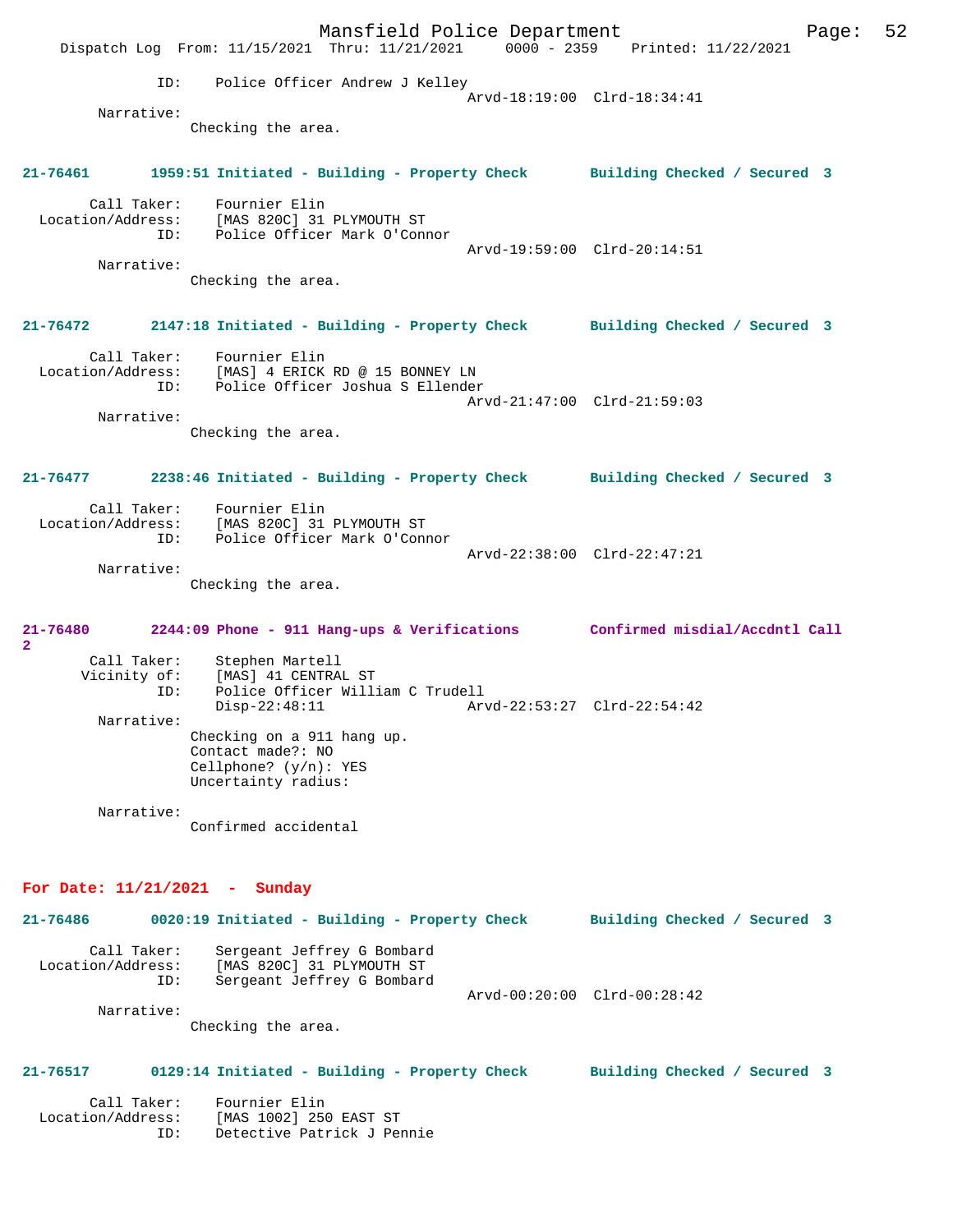## **21-76520 0134:13 Initiated - Building - Property Check Building Checked / Secured 3**

 Call Taker: Fournier Elin Location/Address: [MAS 840] 280 SCHOOL ST ID: Police Officer Gregg S Kennedy Arvd-01:34:00 Clrd-01:44:11 Narrative: Checking the area.

## **21-76523 0139:43 Initiated - Building - Property Check Building Checked / Secured 3**

 Call Taker: Fournier Elin Location/Address: [MAS 992] 660 EAST ST ID: Detective Patrick J Pennie Arvd-01:39:00 Clrd-01:44:49

 Narrative: Checking the area.

# **21-76526 0141:41 Initiated - Building - Property Check Building Checked / Secured 3** Call Taker: Fournier Elin Location/Address: [MAS 219] 12 GILES PL ID: Police Officer Mark O'Connor

Arvd-01:41:00 Clrd-01:50:24

 Narrative: Checking the area. Post office and CVS

#### **21-76529 0151:25 Initiated - Building - Property Check Building Checked / Secured 3**

 Call Taker: Fournier Elin Location/Address: [MAS 2] 60 FORBES BLVD ID: Police Officer Mark O'Connor Arvd-01:51:00 Clrd-01:56:19 Narrative:

Checking the area.

#### **21-76530 0156:31 Initiated - Building - Property Check Spoken To 3**  Call Taker: Fournier Elin<br>Location/Address: [MAS 4] 31 HAM Location/Address: [MAS 4] 31 HAMPSHIRE ST ID: Police Officer Mark O'Connor Arvd-01:56:00 Clrd-02:04:53 ID: Police Officer Derek M Stark Disp-02:01:07 Arvd-02:04:49 Clrd-02:04:51 Vehicle: WHI 2012 ACC Reg: RI GH484 VIN: 1HGCP2F68CA209745 Narrative:

Checking the area.

 Narrative: Out with MVST

Narrative:

Spoke to the RO who will not be leaving until the registration is taken care of, units clear

#### **21-76532 0203:16 911 - Suspicious Actv / Persn / Veh Investigated - No Report 2**

| Call Taker:       | TARA LAKO                          |  |
|-------------------|------------------------------------|--|
| Location/Address: | [MAS 417G] 17 FRANCIS AVE Apt. #01 |  |
| TD:               | Detective Patrick J Pennie         |  |
|                   | Disp-02:05:34                      |  |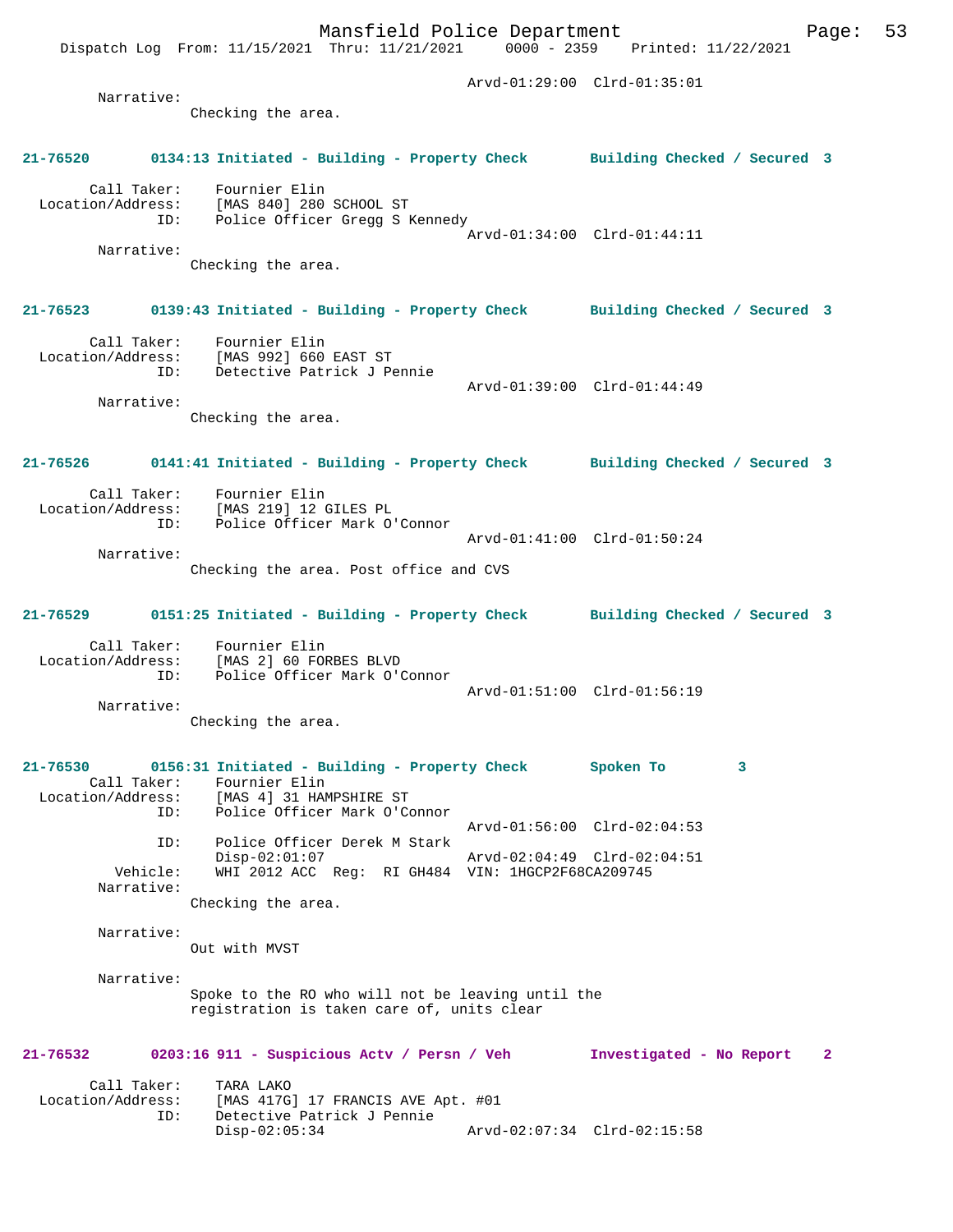Mansfield Police Department Page: 54 Dispatch Log From: 11/15/2021 Thru: 11/21/2021 ID: Police Officer Derek M Stark Disp-02:05:38 Arvd-02:09:19 Clrd-02:15:56<br>TD: Police Officer Greas S Kennedy Police Officer Gregg S Kennedy<br>Disp-02:09:26 Disp-02:09:26 Arvd-02:09:29 Clrd-02:15:54 Narrative: RP reports his 12yos called him in West Bridgewater and stated he believes someone is inside the home Narrative: RP states he is texting his son and getting updates from him at this time Narrative: RP states his son is texting him that there is someone outside the house Narrative: RP states his son states the mother is home Narrative: Son is stating he does not who the person is, only one person Narrative: Son states he did not see anyone, only hears them Narrative: M10 speaking with the mother now Narrative: M1 reports no issues at the residence Narrative: M10 spoke with son, checked interior and exterior, and noises were unfounded Narrative: All units clear **21-76538 0220:20 Initiated - Building - Property Check Building Checked / Secured 3** Call Taker: Fournier Elin Location/Address: [MAS 281A] 1 CROCKER ST ID: Police Officer Derek M Stark Arvd-02:20:00 Clrd-02:40:57 Narrative: Checking the area. **21-76540 0236:25 Initiated - Building - Property Check Building Checked / Secured 3** Call Taker: Sergeant Jeffrey G Bombard<br>Location/Address: [MAS 820C] 31 PLYMOUTH ST ess: [MAS 820C] 31 PLYMOUTH ST<br>ID: Sergeant Jeffrey G Bombard Sergeant Jeffrey G Bombard Arvd-02:36:00 Clrd-02:44:22 Narrative: Checking the area. **21-76541 0247:53 Initiated - Building - Property Check Building Checked / Secured 3** Call Taker: Stephen Martell Location/Address: [MAS] NORTH MAIN ST ID: Police Officer Derek M Stark Arvd-02:47:00 Clrd-02:58:24 Narrative: Checking the area.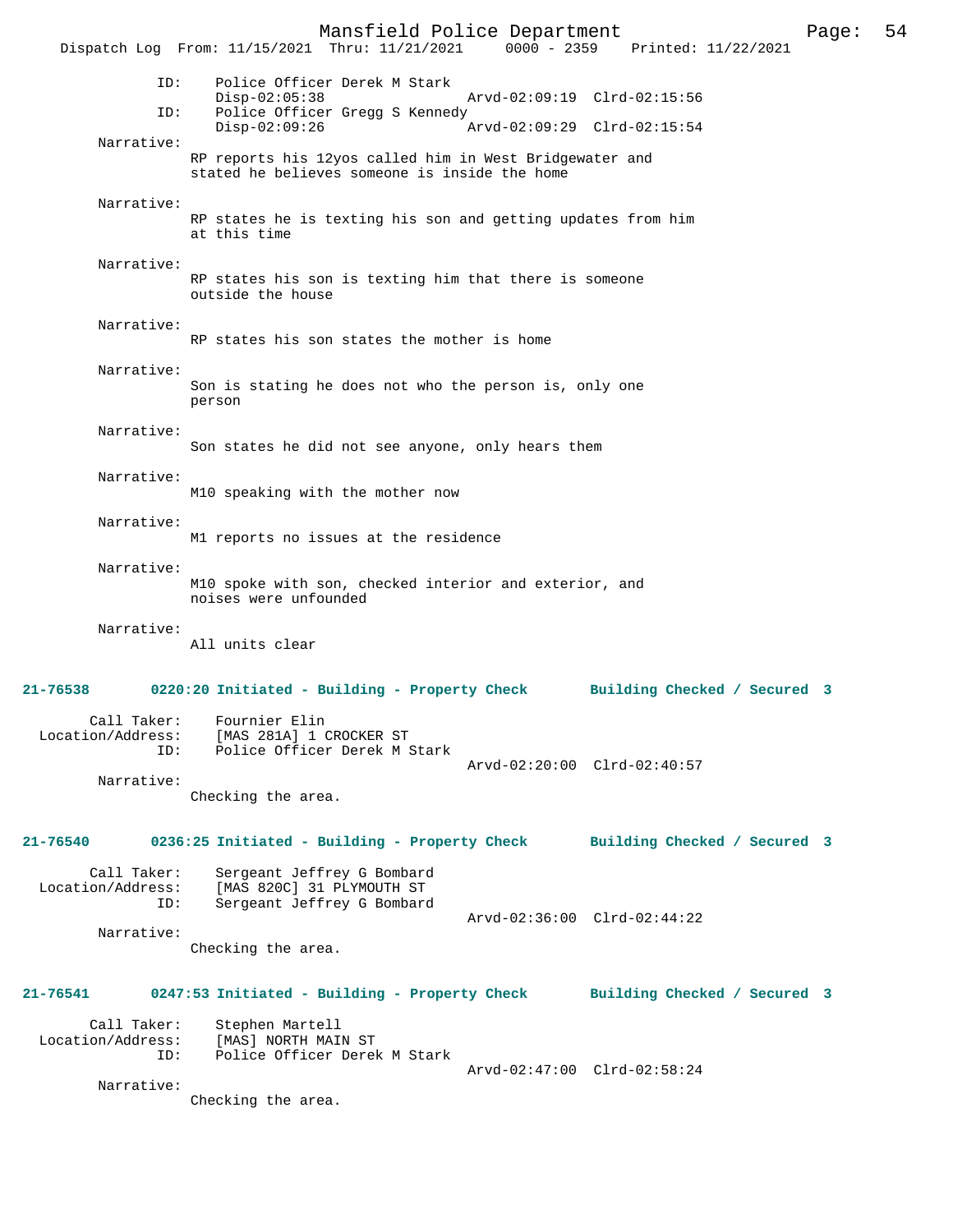Mansfield Police Department Form Page: 55 Dispatch Log From: 11/15/2021 Thru: 11/21/2021 0000 - 2359 Printed: 11/22/2021 **21-76544 0318:59 Initiated - Building - Property Check Building Checked / Secured 3** Call Taker: Stephen Martell Location/Address: [MAS 814] 50 WEST CHURCH ST ID: Police Officer Derek M Stark Arvd-03:18:00 Clrd-03:26:20 Narrative: Checking the area. **21-76546 0434:42 Initiated - Building - Property Check Building Checked / Secured 3** Call Taker: Sergeant Jeffrey G Bombard Location/Address: [MAS 820C] 31 PLYMOUTH ST ID: Sergeant Jeffrey G Bombard Arvd-04:34:00 Clrd-04:42:10 Narrative: Checking the area. **21-76550 0632:47 Other - Building - Property Check Building Checked / Secured 3** Call Taker: Sergeant Jeffrey G Bombard Location/Address: [MAS 820C] 31 PLYMOUTH ST ID: Sergeant Jeffrey G Bombard Disp-06:33:52 Arvd-06:34:10 Clrd-06:41:44 Narrative: Checking the area. **21-76560 0915:54 Initiated - Building - Property Check Building Checked / Secured 3** Call Taker: Robert Stewart Location/Address: [MAS 417] 9 FRANCIS AVE ID: Detective Derek M McCune Arvd-09:15:00 Clrd-09:25:23 Narrative: Checking the area. **21-76569 1002:34 Initiated - Building - Property Check Building Checked / Secured 3** Call Taker: Robert Stewart Location/Address: [MAS 820C] 31 PLYMOUTH ST ID: Detective Christopher P Walsh Arvd-10:02:00 Clrd-10:13:08 Narrative: Checking the area. **21-76574 1032:04 Initiated - Building - Property Check Building Checked / Secured 3** Call Taker: Robert Stewart Location/Address: [MAS 281A] 1 CROCKER ST ID: Police Officer Derek M Stark Arvd-10:32:00 Clrd-10:39:35 Narrative: Checking the area. **21-76579 1044:03 Initiated - Motor Vehicle Stop Citation / Warning Issued 3** Call Taker: Robert Stewart Location/Address: [MAS] N MAIN ST @ WILLOW ST ID: Police Officer Derek M Stark Arvd-10:44:00 Clrd-10:48:40 Vehicle: WHI 2017 SUBA LEGACY Reg: PC MA 1KYV42 VIN: 4S3BNAN65H3047628 Narrative: MV STOP/// Citation Issued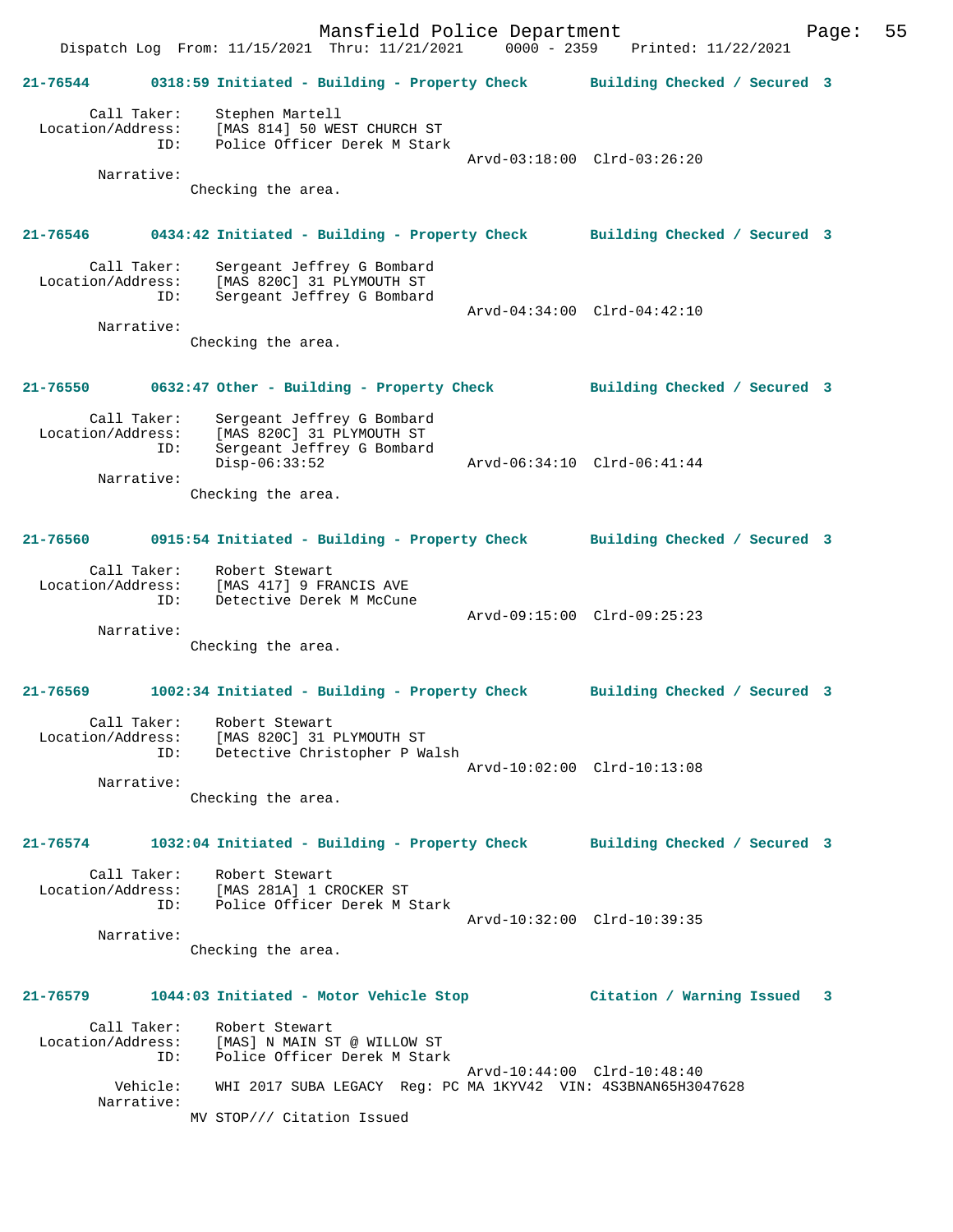

Ofc. Stark speaking with walk in in regards to follow up

**21-76614 1359:18 Initiated - Building - Property Check Building Checked / Secured 3**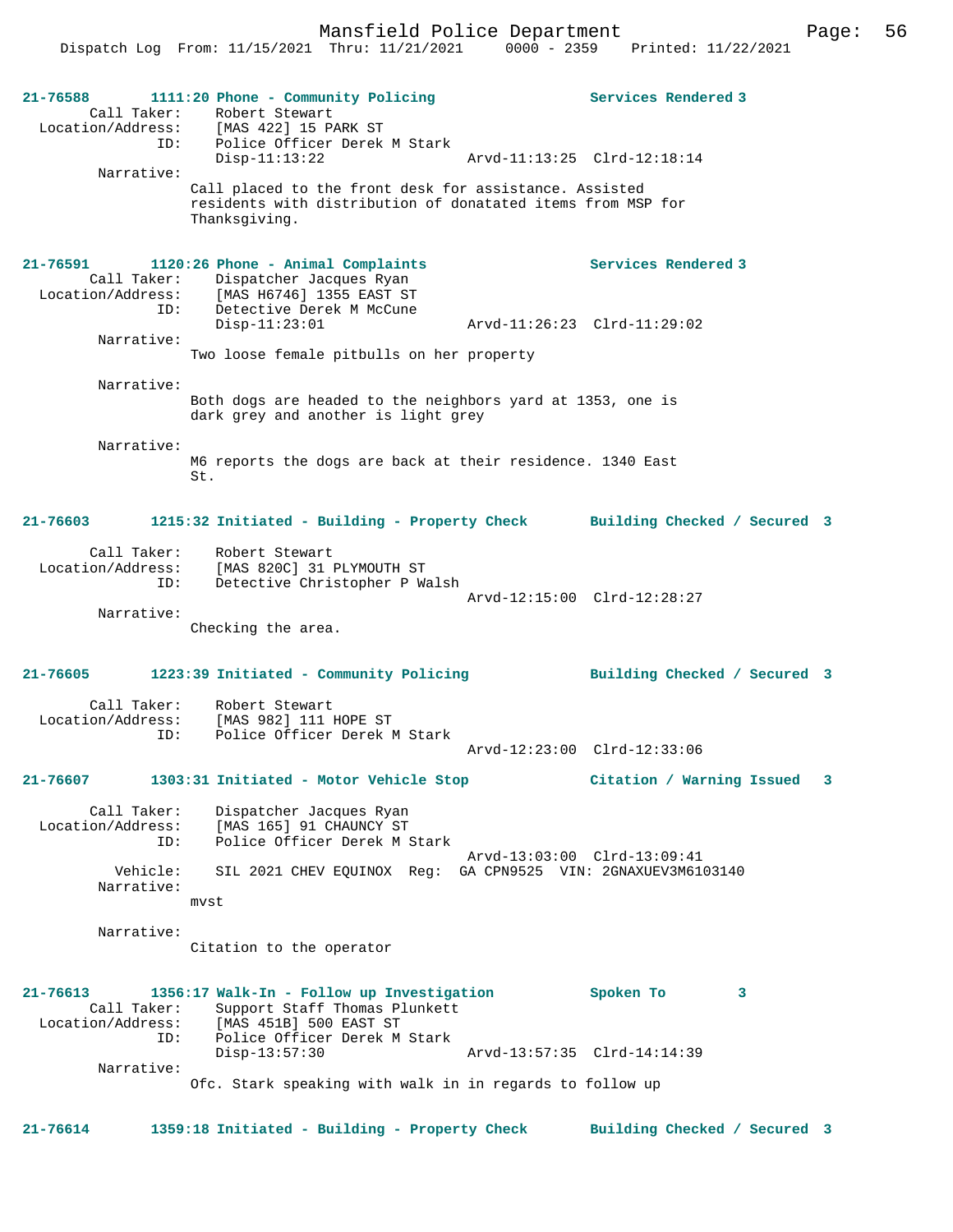|                                                  | Mansfield Police Department<br>Dispatch Log From: 11/15/2021 Thru: 11/21/2021 0000 - 2359 Printed: 11/22/2021                     |                             | 57<br>Page: |
|--------------------------------------------------|-----------------------------------------------------------------------------------------------------------------------------------|-----------------------------|-------------|
| ID:                                              | Call Taker: APRIL LEHANE<br>Location/Address: [MAS 411] 60 FORBES BLVD<br>Police Officer Gregg S Kennedy                          | Arvd-13:59:00 Clrd-14:10:39 |             |
| Narrative:                                       |                                                                                                                                   |                             |             |
|                                                  | Checking the area.                                                                                                                |                             |             |
|                                                  | 21-76615 1400:53 Initiated - Building - Property Check Building Checked / Secured 3                                               |                             |             |
|                                                  | Call Taker: Robert Stewart<br>Location/Address: [MAS 1002] 250 EAST ST<br>ID: Detective Derek M McCune                            |                             |             |
|                                                  |                                                                                                                                   | Arvd-14:00:00 Clrd-14:10:03 |             |
| Narrative:                                       | Checking the area.                                                                                                                |                             |             |
| 21-76617                                         | 1411:36 Initiated - Building - Property Check Building Checked / Secured 3                                                        |                             |             |
|                                                  | Call Taker: Robert Stewart<br>Location/Address: [MAS 820C] 31 PLYMOUTH ST<br>Detective Christopher P Walsh<br>ID:                 |                             |             |
| Narrative:                                       |                                                                                                                                   | Arvd-14:11:00 Clrd-14:23:29 |             |
|                                                  | Checking the area.                                                                                                                |                             |             |
| 21-76619                                         | 1420:53 Phone - Assist Citizen - P S A<br>Call Taker: Support Staff Thomas Plunkett<br>Location/Address: [MAS H3954] 97 BALCOM ST | <b>Services Rendered 3</b>  |             |
| ID:<br>Narrative:                                | Police Officer Gregg S Kennedy<br>$Disp-14:22:14$                                                                                 | Arvd-14:22:31 Clrd-15:19:31 |             |
|                                                  | CP called to try to arrange a property exchange, speaking to<br>Ofc. Kennedy                                                      |                             |             |
| Call Taker:<br>Location/Address:                 | 21-76622 1523:28 Phone - Assist Fire Department<br>Robert Stewart<br>[MAS] HIGH ST @ DEAN ST                                      | Services Rendered 2         |             |
|                                                  | ID: Police Officer Derek M Stark<br>$Disp-15:24:23$                                                                               | Arvd-15:27:54 Clrd-15:31:25 |             |
| Narrative:                                       | Assisting the FD with a fire related incident. Nature:<br>Report of smoke in the area                                             |                             |             |
| $21 - 76624$                                     | 1531:45 Phone - Assist Fire Department<br>Call Taker: Robert Stewart<br>Location/Address: [MAS 418F] 31 FRANCIS AVE               | Services Rendered 2         |             |
|                                                  | ID: Detective Derek M McCune<br>$Disp-15:32:39$                                                                                   | Arvd-15:35:51 Clrd-15:48:20 |             |
| Narrative:                                       | Assisting the FD with a fire related incident. Nature:<br>Masterbox Activation                                                    |                             |             |
| $21 - 76633$                                     | 1645:58 Initiated - Building - Property Check Building Checked / Secured 3                                                        |                             |             |
|                                                  | Call Taker: Robert Stewart<br>Location/Address: [MAS 820C] 31 PLYMOUTH ST<br>Support Staff Philip D Seaward<br>ID:                | Arvd-16:45:00 Clrd-16:55:29 |             |
| 21-76636                                         | 1649:41 Phone - 911 Hang-ups & Verifications Confirmed misdial/Accdntl Call                                                       |                             |             |
| $\mathbf{2}$<br>Call Taker:<br>Location/Address: | Savannah Karch<br>[MAS] 13 BONNEY LN Apt. #3                                                                                      |                             |             |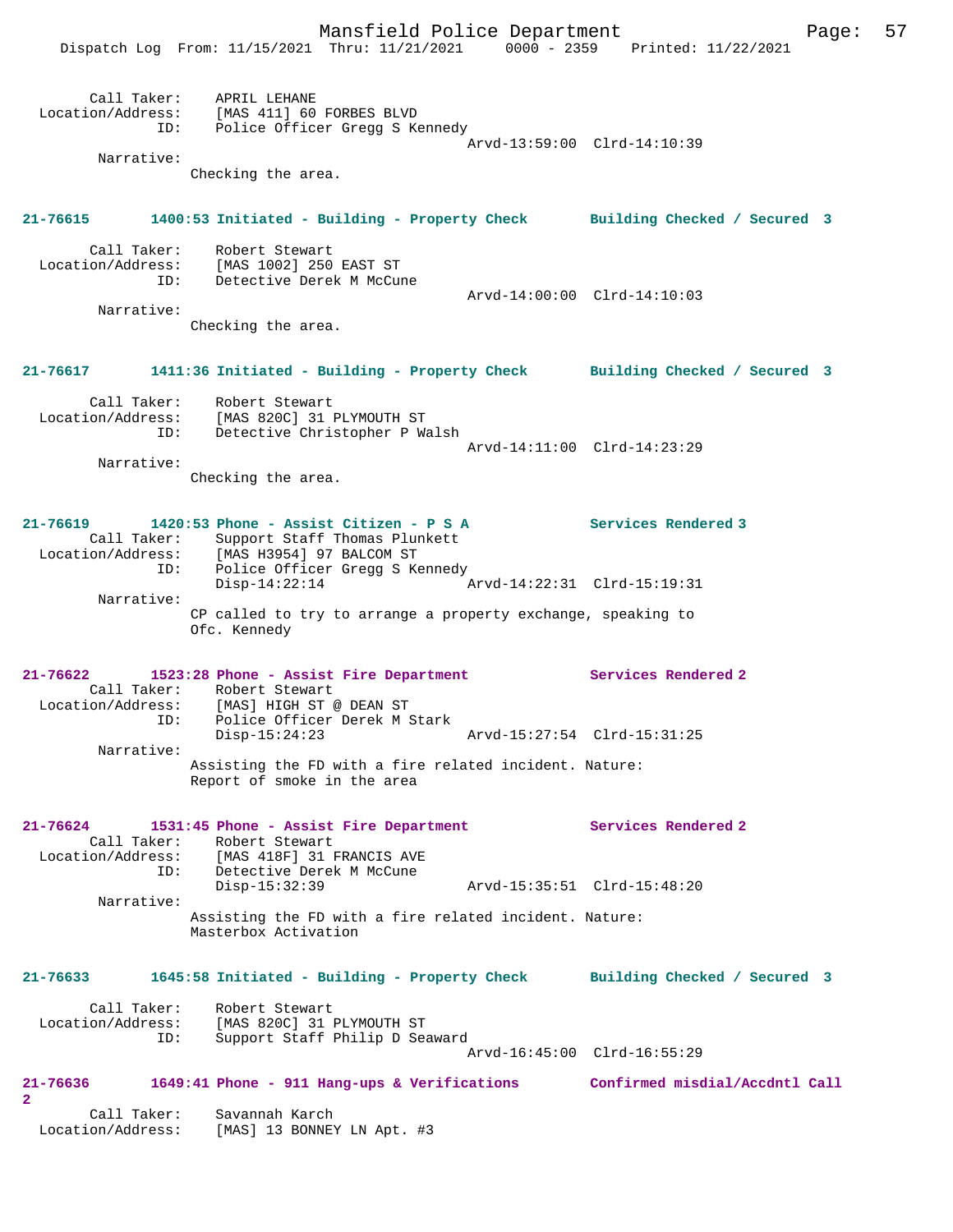|                                                        | Mansfield Police Department<br>Dispatch Log From: 11/15/2021 Thru: 11/21/2021                                                             | 0000 - 2359 Printed: 11/22/2021 | Page: | 58 |
|--------------------------------------------------------|-------------------------------------------------------------------------------------------------------------------------------------------|---------------------------------|-------|----|
| Narrative:                                             | Police Officer William C Trudell<br>ID:<br>$Disp-16:51:06$                                                                                | Arvd-17:01:25 Clrd-17:10:08     |       |    |
|                                                        | Checking on a 911 hang up.<br>Contact made?: activation by child<br>Cellphone? $(y/n)$ :<br>Uncertainty radius:                           |                                 |       |    |
| 21-76641<br>Call Taker:<br>Location/Address: [MAS 322] | 1729:54 Phone - Assist Citizen - P S A<br>APRIL LEHANE                                                                                    | Services Rendered 3             |       |    |
|                                                        | Police Officer William C Trudell<br>ID:<br>$Disp-17:32:01$                                                                                | $Clrd-17:33:29$                 |       |    |
| Narrative:                                             | ID:<br>Detective Derek M McCune<br>$Disp-17:33:26$                                                                                        | Arvd-17:37:52 Clrd-17:47:49     |       |    |
| Narrative:                                             |                                                                                                                                           |                                 |       |    |
| $21 - 76642$                                           | 1730:08 Phone - Building - Property Check                                                                                                 | Building Checked / Secured 3    |       |    |
| Call Taker:<br>Location/Address:                       | Robert Stewart<br>[MAS 281A] 1 CROCKER ST                                                                                                 |                                 |       |    |
|                                                        | ID:<br>Detective Derek M McCune<br>$Disp-17:31:15$                                                                                        | Arvd-17:31:17 Clrd-17:33:19     |       |    |
| Narrative:                                             | Checking the area.                                                                                                                        |                                 |       |    |
| 21-76644                                               | 1740:23 Phone - Suspicious Actv / Persn / Veh Unfounded/Unverifed                                                                         |                                 | 2     |    |
| Call Taker:<br>Location/Address:                       | Savannah Karch<br>[MAS 156] 27 ANGELL ST<br>Police Officer William C Trudell<br>ID:                                                       |                                 |       |    |
|                                                        | Disp-17:42:19 Arvd-17:47:01 Clrd-17:50:55<br>Sergeant Jeffrey G Bombard<br>ID:                                                            |                                 |       |    |
| Narrative:                                             | $Disp-17:42:43$                                                                                                                           | Arvd-17:48:57 Clrd-17:50:57     |       |    |
|                                                        | passerby reporting vehicle running in the lot with a man<br>carrying a duffle bag over to two other vehicles that were<br>parked in front |                                 |       |    |
| Narrative:                                             | 10 mins old                                                                                                                               |                                 |       |    |
| Narrative:                                             | Officers state that there are a couple vehicles that are<br>still warm possibly dropping off for repiars.                                 |                                 |       |    |
| $21 - 76647$                                           | 1802:11 Initiated - Building - Property Check                                                                                             | Building Checked / Secured 3    |       |    |
| Call Taker:<br>Location/Address:                       | Jennifer Napolitano<br>[MAS 840] 280 SCHOOL ST<br>Police Officer Joshua S Ellender<br>ID:                                                 | Arvd-18:02:00 Clrd-18:08:18     |       |    |
| Narrative:                                             | Checking the area.                                                                                                                        |                                 |       |    |
|                                                        |                                                                                                                                           |                                 |       |    |
| $21 - 76655$                                           | 1857:11 Initiated - Motor Vehicle Stop                                                                                                    | Citation / Warning Issued       | 3     |    |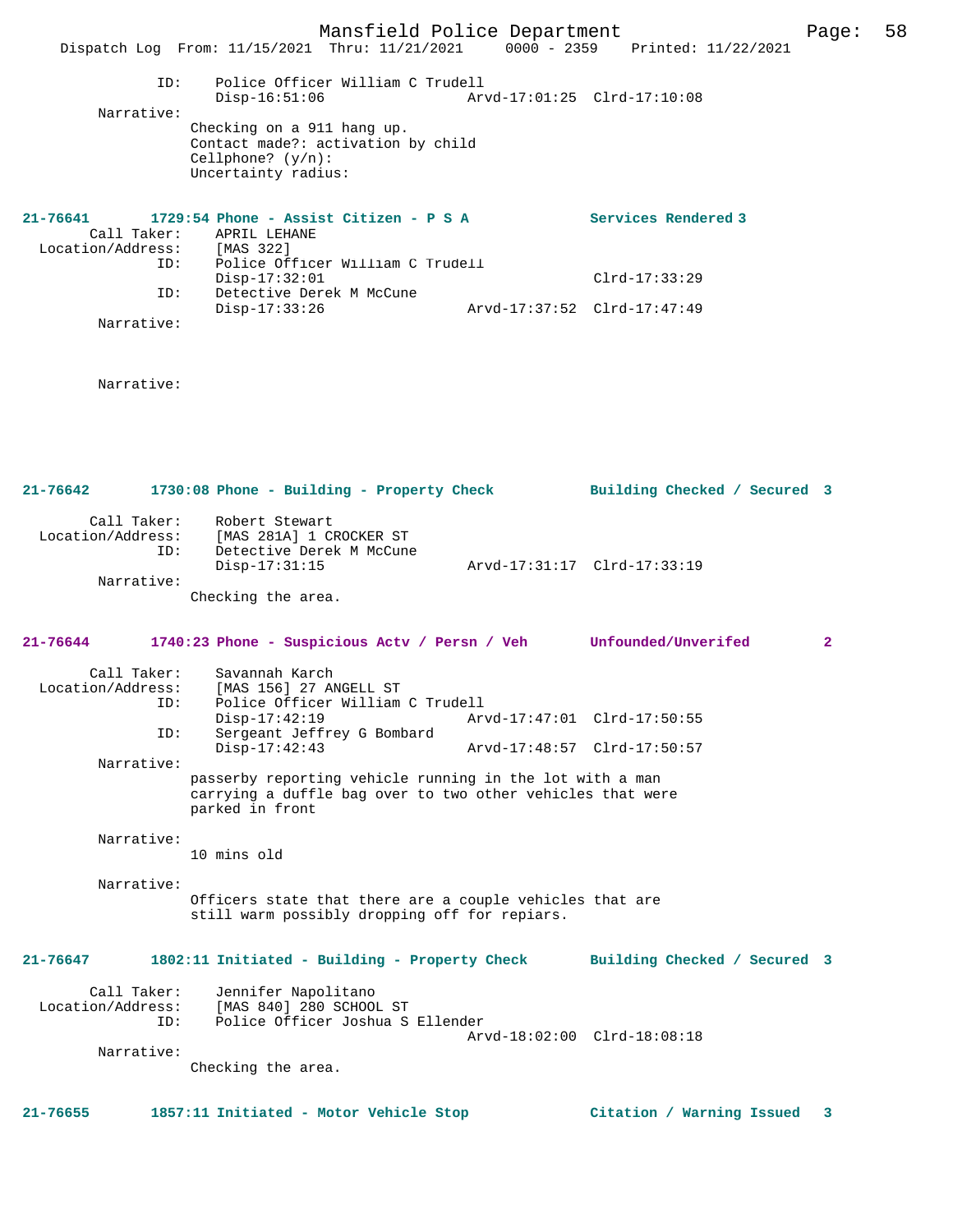|                                                                   | Mansfield Police Department<br>Dispatch Log From: 11/15/2021 Thru: 11/21/2021 0000 - 2359 Printed: 11/22/2021                                                                                                     | Page: | 59 |
|-------------------------------------------------------------------|-------------------------------------------------------------------------------------------------------------------------------------------------------------------------------------------------------------------|-------|----|
| Call Taker:<br>Location/Address:<br>ID:<br>Vehicle:<br>Narrative: | Jennifer Napolitano<br>[MAS] 145 SCHOOL ST @ 231 SPRING ST<br>Police Officer William C Trudell<br>Arvd-18:57:00 Clrd-19:05:34<br>WHI 2001 TOYT COROLLA Req: PC MA 3AZY47 VIN: 1NXBR12EX1Z498484<br>Out for myst   |       |    |
| Narrative:                                                        | Citation issued for redlight violation                                                                                                                                                                            |       |    |
| 21-76672<br>ID:                                                   | 2156:30 Initiated - Building - Property Check<br>Spoken To<br>3<br>Call Taker: Jennifer Napolitano<br>Location/Address: [MAS 1011] 50 WOOD AVE<br>Police Officer Joshua S Ellender<br>Arvd-21:56:00 Clrd-22:02:01 |       |    |
| Narrative:                                                        | Checking on a vehicle out back and the gates appear to be<br>open                                                                                                                                                 |       |    |
| Narrative:                                                        | Party states he has a container there but is using the<br>dumpster.                                                                                                                                               |       |    |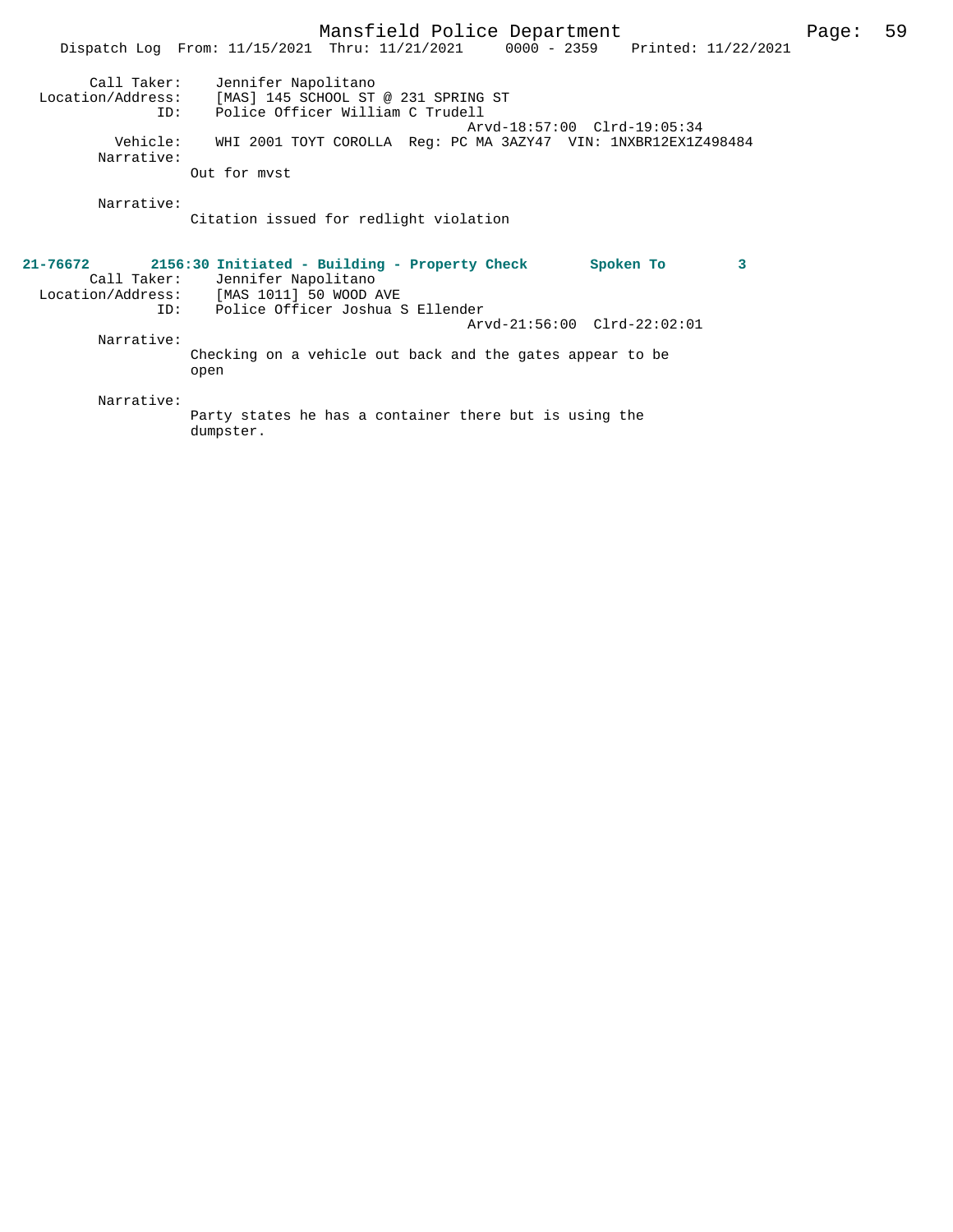#### **For Date: 11/22/2021 - Monday**

**Call Number Time Call Reason 6 and Call Reason Action Action Priority 21-76702 0108:26 Initiated - Building - Property Check Building Checked / Secured 3** Call Taker: TARA LAKO Location/Address: [MAS] 4 ERICK RD @ 15 BONNEY LN ID: Police Officer Derek M Stark Arvd-01:08:00 Clrd-01:21:47 Narrative: Checking the area. **21-76707 0123:35 Initiated - Building - Property Check Building Checked / Secured 3** Call Taker: TARA LAKO Location/Address: [MAS] PLANTATION RD ID: Police Officer Derek M Stark Arvd-01:23:00 Clrd-02:01:37 Narrative: Checking the area. **21-76716 0152:42 Initiated - Building - Property Check Building Checked / Secured 3** Call Taker: TARA LAKO<br>Location/Address: [MAS 219]  $[MAS 219] 12$  GILES PL ID: Police Officer Mark O'Connor Arvd-01:52:00 Clrd-01:53:13 Narrative: Checking the area. **21-76718 0153:19 Initiated - Building - Property Check Building Checked / Secured 3** Call Taker: TARA LAKO Location/Address: [MAS 834] 261 CHAUNCY ST ID: Police Officer Mark O'Connor Arvd-01:53:00 Clrd-02:00:09 Narrative: Checking the area. **21-76720 0201 Initiated - Building - Property Check Building Checked / Secured 3** Call Taker: Police Officer Derek M Stark Location/Address: [MAS] MYSTIC LN ID: Police Officer Derek M Stark Arvd-02:02:05 Clrd-02:10:01 Narrative: Checking the area. **21-76724 0211:53 Initiated - Motor Vehicle Stop Citation / Warning Issued 3** Call Taker: TARA LAKO<br>Location/Address: [MAS 253] ess: [MAS 253] 330 PRATT ST Apt. #A<br>TD: Police Officer Christopher D So Police Officer Christopher D Sorge Arvd-02:11:00 Clrd-02:17:04<br>TD: Police Officer Derek M Stark Police Officer Derek M Stark<br>Disp-02:13:23 Disp-02:13:23 Arvd-02:13:25 Clrd-02:17:06<br>Vehicle: GRY 2017 BMW 5SERIES Reg: PC MA 1MMG82 VIN: WBAJA7C30HG9 GRY 2017 BMW 5SERIES Reg: PC MA 1MMG82 VIN: WBAJA7C30HG906875 Narrative: Citation issued for speed, occurred at Chauncy St under passes.

**21-76725 0218:26 Initiated - Building - Property Check Building Checked / Secured 3**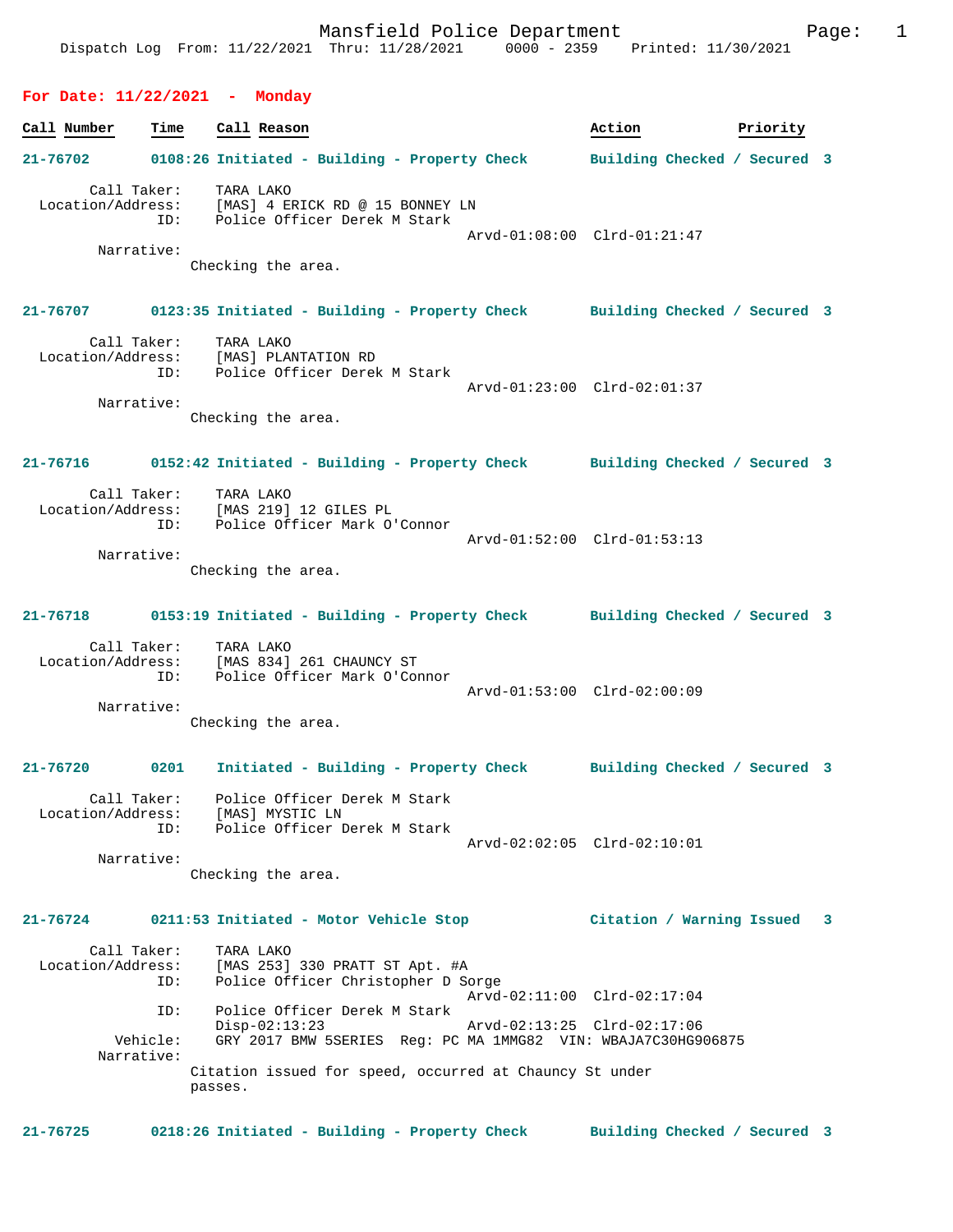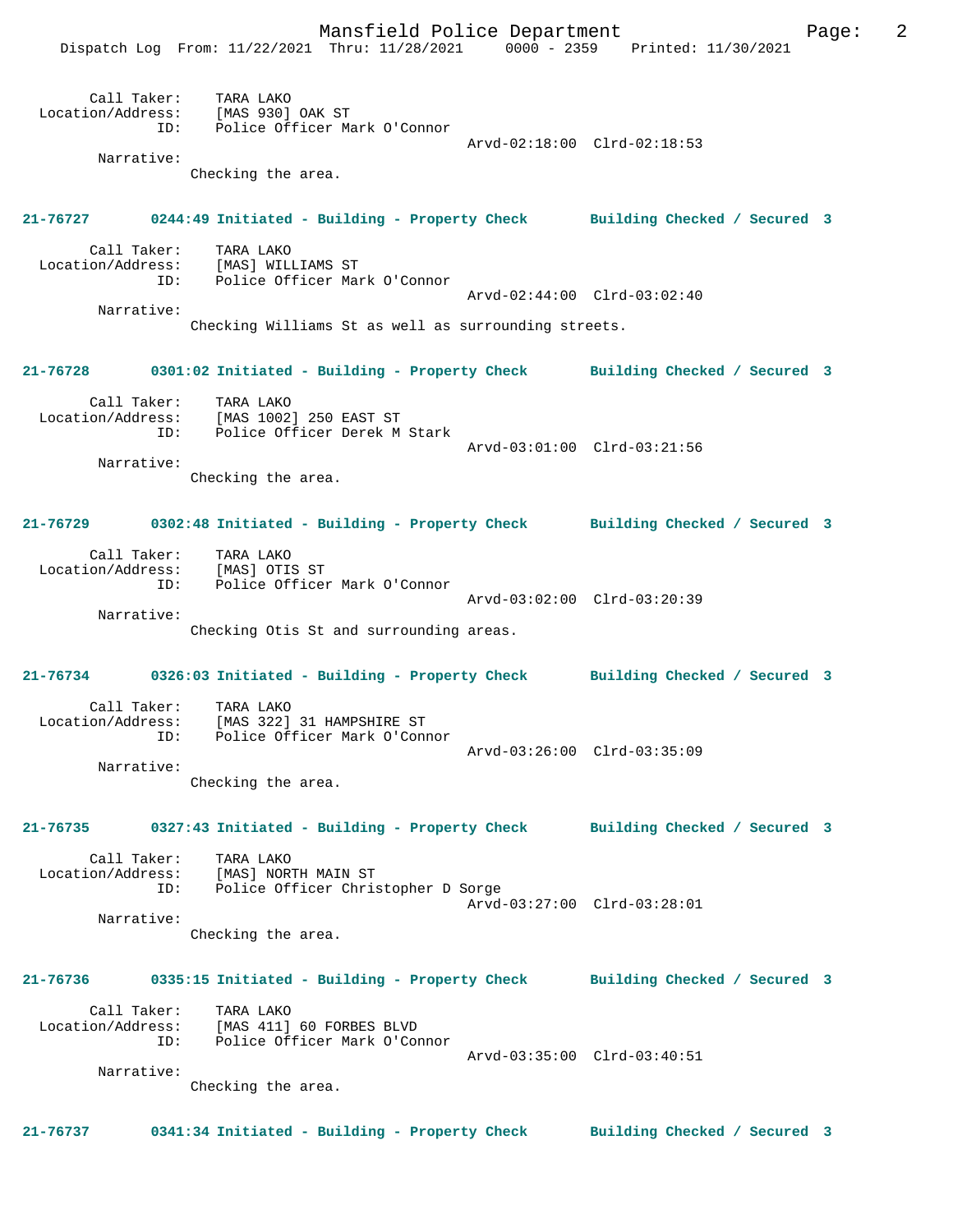Mansfield Police Department Fage: 3 Dispatch Log From: 11/22/2021 Thru: 11/28/2021 0000 - 2359 Printed: 11/30/2021 Call Taker: TARA LAKO<br>Location/Address: [MAS 992] [MAS 992] 660 EAST ST ID: Police Officer Derek M Stark Arvd-03:41:00 Clrd-03:44:45 Vehicle: GRY 2004 HOND VA ODYSSEY Reg: PC MA 2DHF76 VIN: 5FNRL18994B016423 Narrative: Checking the area. **21-76738 0347:29 Initiated - Building - Property Check Building Checked / Secured 3** Call Taker: TARA LAKO Location/Address: [MAS 1040] 50 RESERVOIR ST Apt. #ST Police Officer Mark O'Connor Arvd-03:47:00 Clrd-03:53:40 Narrative: Checking the area. **21-76742 0515:43 Phone - Assist Other Agency Unfounded/Unverifed 3** Call Taker: Stephen Martell Location/Address: [MAS] RTE 140 SB ID: Patrolman CHRISTOPHER J DIMODICA<br>Disp-05:18:55 Arv Disp-05:18:55 Arvd-05:23:17 Clrd-05:34:43<br>TD: Sergeant LUCAS W DRAYTON Sergeant LUCAS W DRAYTON<br>Disp-05:19:01 Disp-05:19:01 Arvd-05:25:02 Clrd-05:34:33 ID: Patrolman CHRISTOPHER J DIMODICA Disp-05:37:18 Arvd-06:09:20 Clrd-06:25:54 Narrative: check 140 just over the line for a skinny male party walking in the arre, possibly armed with a knife. Narrative: nothing found on the initial check, Narrative: MAS units updated description, Jeans and a black hoodie. Requesting Fox unit check up to the Mall area (140 and School) **21-76743 0617:21 911 - Parking Violations Services Rendered 3**  Call Taker: Aaron Figueroa Location/Address: [MAS H416] 1000 SCHOOL ST<br>TD: Police Officer Mark O'Conn Police Officer Mark O'Connor<br>Disp-06:19:01 Disp-06:19:01 Arvd-06:23:06 Clrd-06:40:11 ID: Police Officer Christopher D Sorge Disp-06:23:59 <br>Vehicle: GRY 2002 ACUR MDX Req: PC MA 8SX717 VIN: 2HNYD188X2H5085 GRY 2002 ACUR MDX Reg: PC MA 8SX717 VIN: 2HNYD188X2H508573 Narrative: Calling party is reporting a dark colored SUV parked that is sticking out in the road Narrative: Ofc O'Connor reports officers used the jump box, able to get the vehicle started and the party will now be on their way home **21-76753 0721:13 911 - Noise Complaint Spoken To 2**  Call Taker: MATTHEW BOMES<br>Location/Address: [MAS 1026] 300 ess: [MAS 1026] 300 NORTH MAIN ST<br>ID: Police Officer Christopher D Police Officer Christopher D Sorge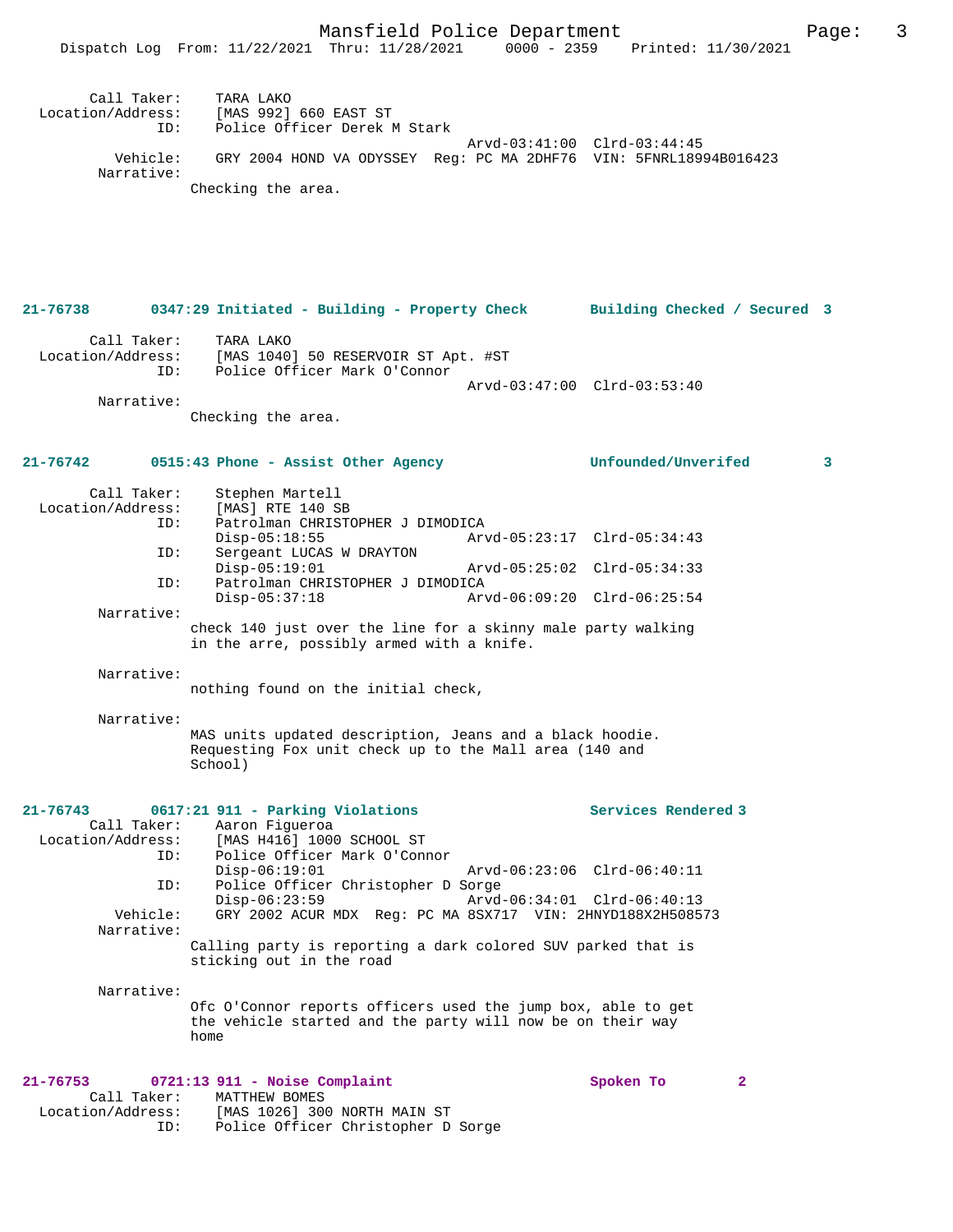Mansfield Police Department Page: 4 Dispatch Log From: 11/22/2021 Thru: 11/28/2021 0000 - 2359 Disp-07:22:53 Clrd-07:23:22 ID: Police Officer Derek M Stark Disp-07:23:12 Arvd-07:27:25 Clrd-07:31:31 Narrative: construction workers starting at 7am noise complaint Narrative: they are drilling the floors Narrative: Worker advised M12 he began work at 0700 as they were previously advised. **21-76755 0727 Initiated - Speed Trailer/Signs Deployed Services Rendered 3**  Animal Control Steven Simonds Call Taker: Animal Control<br>Location/Address: [MAS] MILL ST ID: Animal Control Steven Simonds Arvd-07:27:54 Clrd-07:47:33 Narrative: changing batteries on speed sign **21-76758 0747 Initiated - Parking Violations Services Rendered 3**  Call Taker: Animal Control Steven Simonds Location/Address: [MAS] 389 NORTH MAIN ST @ 10 PRATT ST Narrative: checking area for parking violations **21-76759 0750 Initiated - Parking Violations Services Rendered 3**  Call Taker: Animal Control Steven Simonds<br>Location/Address: [MAS] 389 NORTH MAIN ST @ 10 P [MAS] 389 NORTH MAIN ST @ 10 PRATT ST ID: Animal Control Steven Simonds Arvd-07:50:27 Clrd-07:51:51 ID: Animal Control Steven Simonds Disp-07:56:03 Clrd-08:09:10 Narrative: checking area for parking violations **21-76761 0820:52 911 - 911 Hang-ups & Verifications Confirmed misdial/Accdntl Call 2**  Call Taker: MATTHEW BOMES Location/Address: [MAS 834] 261 CHAUNCY ST<br>ID: Detective Patrick J Penni Detective Patrick J Pennie<br>Disp-08:24:56 Disp-08:24:56 Arvd-08:29:45 Clrd-08:31:38<br>TD: Police Officer Joshua S Ellender Police Officer Joshua S Ellender<br>Disp-08:29:41 Arv Disp-08:29:41 Arvd-08:29:44 Clrd-08:31:34 Narrative: Checking on a 911 hang up. Contact made?: Cellphone? (y/n):n Uncertainty radius: Narrative: spoke with Melissa at the front and she stated it was possible coming from the pharmacy area Narrative: units checked the building, no issues. **21-76768 0838:01 911 - Disabled Motor Vehicle Services Rendered 3**  Call Taker: MATTHEW BOMES<br>Location/Address: [MAS] NORTH MI ess: [MAS] NORTH MAIN ST<br>ID: Detective Patrick J .<br>Detective Patrick J Pennie<br>Disp-08:39:57 Disp-08:39:57 Arvd-08:45:18 Clrd-08:48:53<br>Vehicle: BLK 2015 GMC UT TERRAI Req: PC MA 6FF931 VIN: 2GKFLZE33F BLK 2015 GMC UT TERRAI Reg: PC MA 6FF931 VIN: 2GKFLZE33F6348596 Narrative: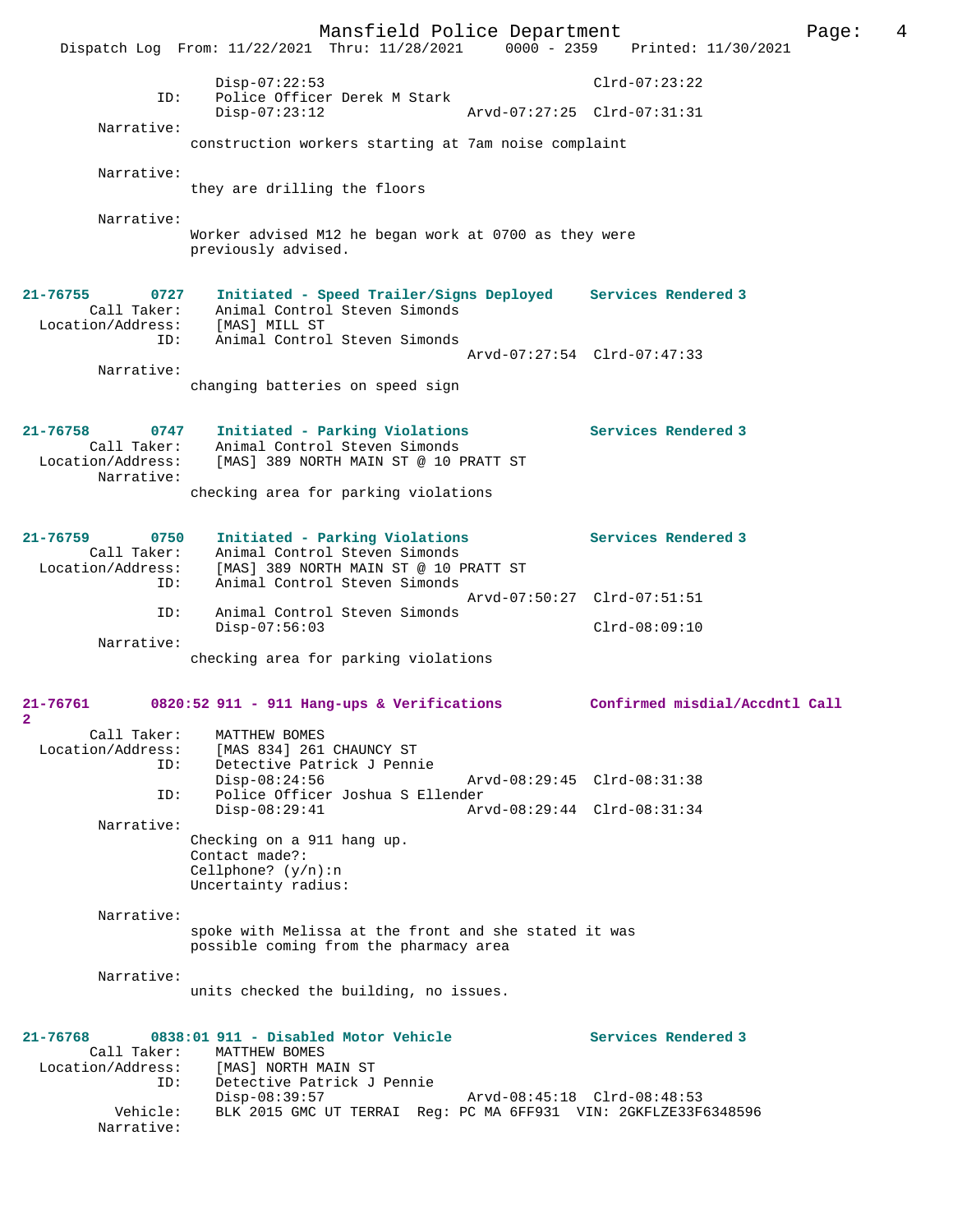Mansfield Police Department Form Page: 5 Dispatch Log From: 11/22/2021 Thru: 11/28/2021 0000 - 2359 Printed: 11/30/2021 Reported DMV in the area. party would like assistance tire blew Narrative: issue rectified, vehicle on the way **21-76771 0852:29 Initiated - Follow up Investigation Services Rendered 3**  Call Taker: Jarred Kohler Location/Address: [MAS] 1 OLD COLONY WAY Apt. #201 ID: Police Officer Joshua S Ellender Arvd-08:52:00 Clrd-09:02:35 Narrative: Conducting a follow up in the area to a previously reported incident. **21-76775 0911:16 Phone - Vandalism Investigated - Report Taken 3** Call Taker: MATTHEW BOMES<br>Location/Address: [MAS H5143] 6 [MAS H5143] 67 COURT ST ID: Detective Patrick J Pennie Disp-09:13:17 Arvd-09:20:32 Clrd-10:19:11 Narrative: party had her vehicle spray painted over night Narrative: SRO advised, Refer To Incident: 21MAS-1263-OF **21-76795 1031:41 Phone - Suspicious Actv / Persn / Veh Services Rendered 2**  Call Taker: MATTHEW BOMES<br>Vicinity of: [MAS] COLUMBII [MAS] COLUMBINE RD ID: Police Officer Joshua S Ellender Disp-10:34:46 Arvd-10:45:17 Clrd-10:47:14 ID: Detective Patrick J Pennie Disp-10:34:51 Arvd-10:45:19 Clrd-10:47:13 Narrative: Sp vehicle, gray Hyundia parked in the area for the last hour with a party in the vehicles Narrative: party is a detail officer. **21-76797 1049:17 Initiated - Building - Property Check Services Rendered 3**  Call Taker: Jarred Kohler Location/Address: [MAS 1002] 250 EAST ST ID: Police Officer Gregg S Kennedy Arvd-10:49:00 Clrd-10:59:39 Narrative: Checking the area. **21-76798 1052:36 Initiated - Building - Property Check Building Checked / Secured 3** Call Taker: Jarred Kohler Location/Address: [MAS 840] 280 SCHOOL ST ID: Police Officer Joshua S Ellender Arvd-10:52:00 Clrd-11:00:20 Narrative: Checking the area. **21-76802 1116 Initiated - Parking Violations Services Rendered 3**  Call Taker: Animal Control Steven Simonds Location/Address: [MAS] 242 NORTH MAIN ST @ 16 OLD COLONY WAY ID: Animal Control Steven Simonds Arvd-11:16:22 Clrd-11:29:21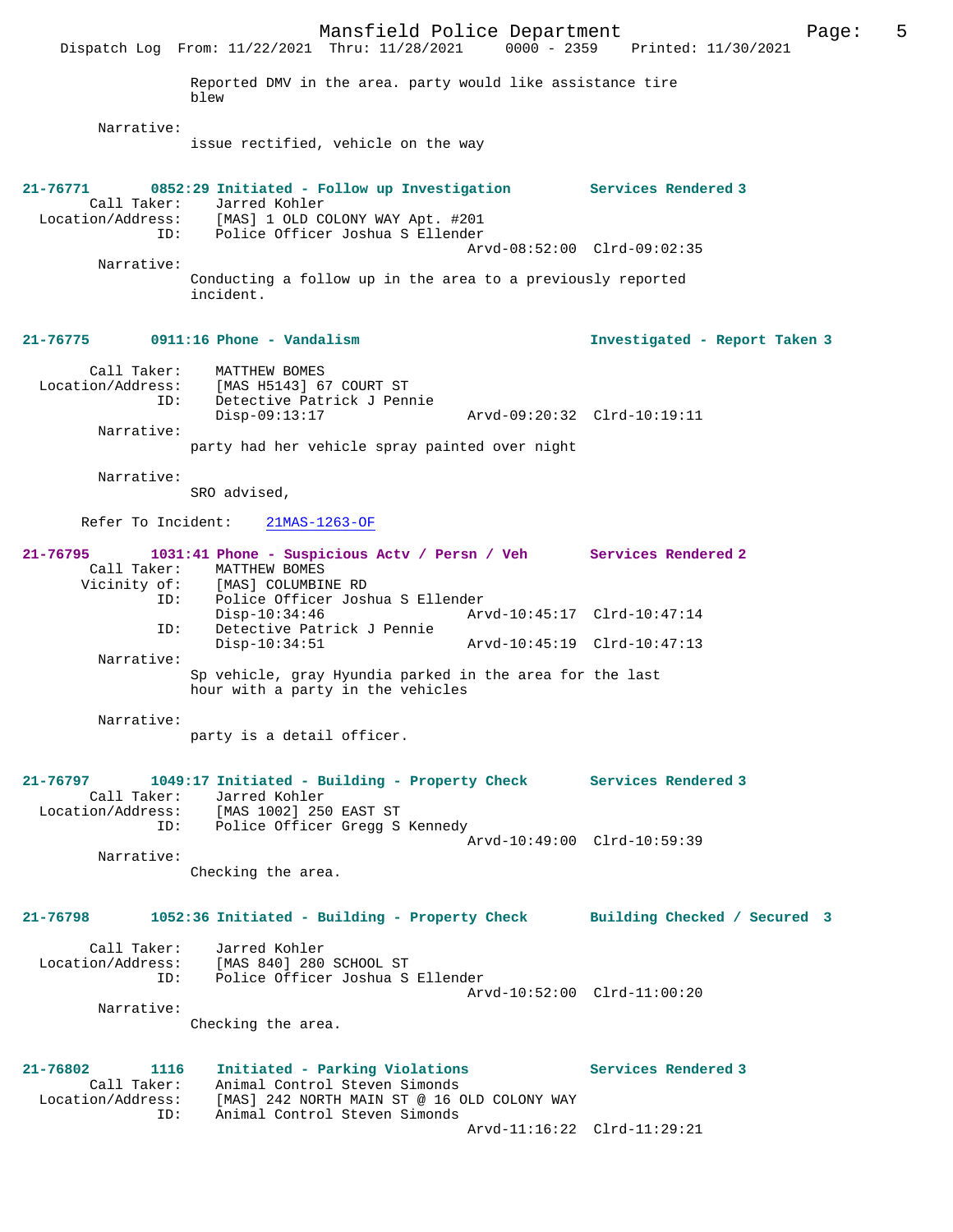Dispatch Log From: 11/22/2021 Thru: 11/28/2021 0000 - 2359 Printed: 11/30/2021

Narrative:

checking area for parking violations

| $21 - 76812$<br>1153<br>Call Taker:<br>Location/Address: | Initiated - Parking Violations<br>Animal Control Steven Simonds<br>[MAS] 255 NORTH MAIN ST @ 8 COTTAGE ST                               | Services Rendered 3         |
|----------------------------------------------------------|-----------------------------------------------------------------------------------------------------------------------------------------|-----------------------------|
| ID:<br>Narrative:                                        | Animal Control Steven Simonds                                                                                                           | Arvd-11:53:51 Clrd-12:47:36 |
|                                                          | checking area for parking violations                                                                                                    |                             |
| Narrative:                                               | tagged MA 2EVX15 and 359C60 at one mansfield for overtime<br>parking                                                                    |                             |
| Narrative:                                               | tagged MA 1GRM23 on main for overtime parking                                                                                           |                             |
| Narrative:                                               | tagged MA 2HAN75 on main for overtime parking                                                                                           |                             |
| Narrative:                                               | tagged MA 9AN859 on old colony way (small lot) for overtime<br>parking                                                                  |                             |
| 21-76818                                                 | 1207:58 Initiated - School Officer Activity Services Rendered 3<br>Call Taker: MATTHEW BOMES<br>Vicinity of: [MAS 1002] 250 EAST ST     |                             |
| ID:                                                      | Police Officer Gregg S Kennedy                                                                                                          | Arvd-12:07:00 Clrd-12:24:43 |
| ID:<br>Narrative:                                        | Detective Patrick J Pennie                                                                                                              | Arvd-13:51:00 Clrd-14:02:22 |
|                                                          | Traffic enforcement in the area.                                                                                                        |                             |
| 21-76831                                                 | 1341:06 Initiated - School Officer Activity Services Rendered 3<br>Call Taker: APRIL LEHANE<br>Location/Address: [MAS 982] 111 HOPE ST  |                             |
| ID:                                                      | Lieutenant Thomas R Connor                                                                                                              | Arvd-13:41:00 Clrd-14:02:16 |
| 21-76836<br>Location/Address:<br>ID:                     | 1412:28 Initiated - Building - Property Check<br>Call Taker: Jarred Kohler<br>[MAS 417] 9 FRANCIS AVE<br>Police Officer Gregg S Kennedy | Services Rendered 3         |
| Narrative:                                               |                                                                                                                                         | Arvd-14:12:00 Clrd-14:26:56 |
|                                                          | Checking the area.                                                                                                                      |                             |
| 21-76849<br>Call Taker:<br>Location/Address:             | 1523:55 Walk-In - Fraud or Identity Theft<br>Support Staff Matthew Todesco<br>[MAS H49] 2 DONOVAN LN                                    | Services Rendered 1         |
| ID:                                                      | Police Officer Joshua S Ellender<br>$Disp-15:25:07$                                                                                     | Arvd-15:42:58 Clrd-15:43:02 |
| Narrative:                                               | RP into report ID theft, Ofc Ellender into speak with the<br>RP.                                                                        |                             |
| Narrative:                                               | No information given at this time, just a spam collection<br>mail.                                                                      |                             |
| Narrative:                                               | Party chcking credit information and will follow up                                                                                     |                             |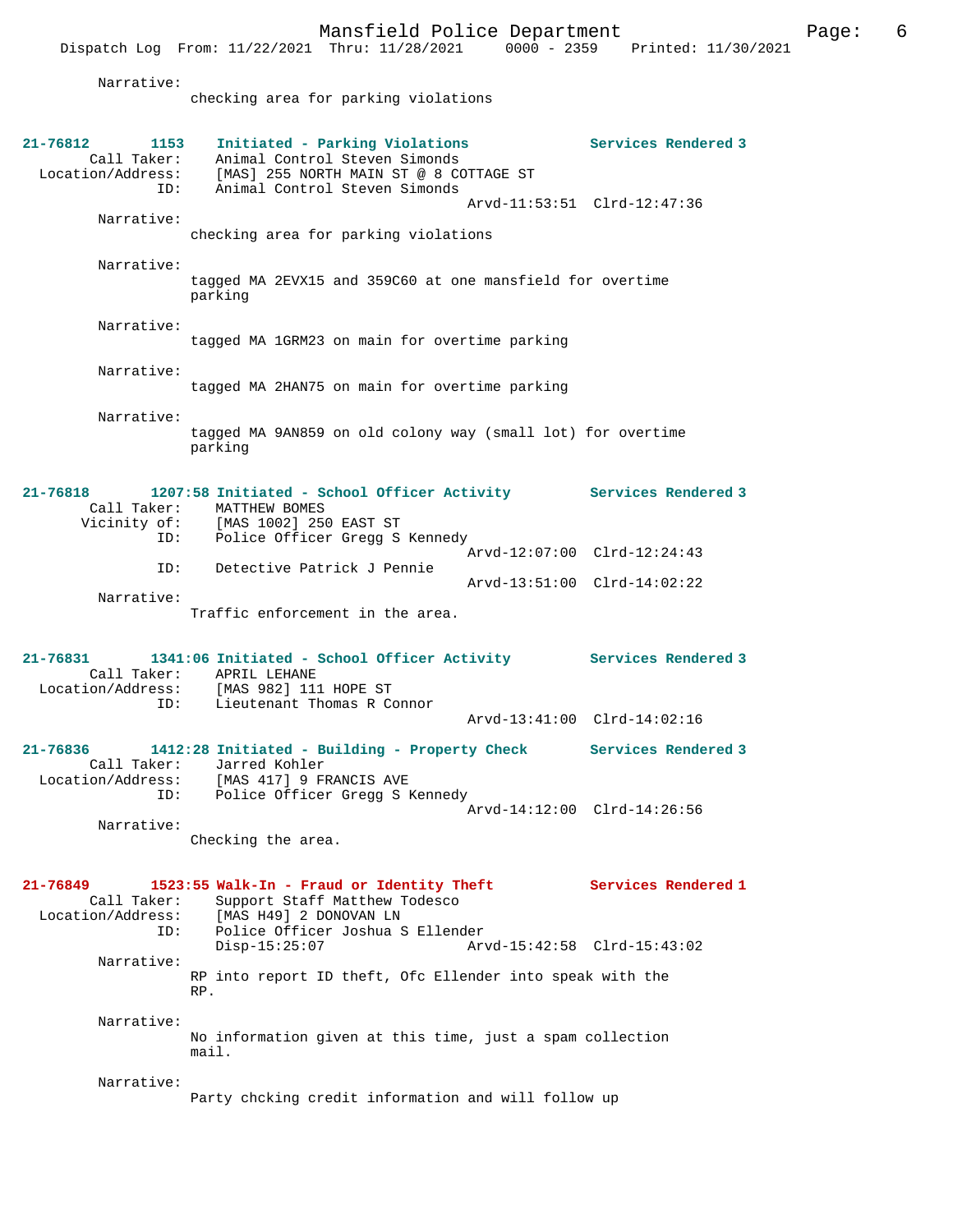|                                                                                |                                                | Mansfield Police Department<br>Dispatch Log From: 11/22/2021 Thru: 11/28/2021 0000 - 2359 Printed: 11/30/2021                                                                              |                             |                      | Page: | 7 |
|--------------------------------------------------------------------------------|------------------------------------------------|--------------------------------------------------------------------------------------------------------------------------------------------------------------------------------------------|-----------------------------|----------------------|-------|---|
| $21 - 76856$<br>Call Taker:<br>Narrative:                                      | MATTHEW BOMES<br>SP vehicle parked in the area | 1549:03 Phone - Suspicious Actv / Persn / Veh Spoken To<br>Vicinity of: [MAS] 22 CHILSON AVE @ 62 CHURCH ST<br>Vehicle: GRY 2016 NISS UT ROGUE Reg: PC MA 422A30 VIN: JN8AT2MV7GW141690    |                             | $\mathbf{2}$         |       |   |
| Narrative:                                                                     |                                                | gry Niss Roque parked in the same spot for the last 24hrs                                                                                                                                  |                             |                      |       |   |
| Narrative:                                                                     | friend.                                        | spoke with female party on the phone, she is visiting a                                                                                                                                    |                             |                      |       |   |
| $21 - 76858$<br>Location/Address: [MAS H5162] 47 CORAL ST<br>ID:<br>Narrative: | $Disp-16:13:52$<br>the cemetery.               | 1607:49 Walk-In - Assist Citizen - P S A<br>Call Taker: Support Staff Heather A Sullivan<br>Police Officer Joshua S Ellender<br>walk in reporting paint cans are being illegally dumped in | Arvd-16:15:34 Clrd-16:19:13 | Spoken To<br>3       |       |   |
| Narrative:                                                                     |                                                | party spoken to. extra patrols requested in the area.                                                                                                                                      |                             |                      |       |   |
| $21-76859$ 1611:17 Phone - Assist Other Agency                                 |                                                |                                                                                                                                                                                            |                             | Not Home / No Answer | 3     |   |
| Call Taker:                                                                    | MATTHEW BOMES                                  |                                                                                                                                                                                            |                             |                      |       |   |

| 21-76867                         |          | 1714:31 Initiated - Motor Vehicle Stop<br>Citation / Warning Issued<br>$\overline{\phantom{a}}$ 3 |
|----------------------------------|----------|---------------------------------------------------------------------------------------------------|
| Call Taker:<br>Location/Address: | ID:      | Jarred Kohler<br>[MAS 244A] 4 SOUTH MAIN ST<br>Police Officer Joshua S Ellender                   |
| Narrative:                       | Vehicle: | Arvd-17:14:00 Clrd-17:18:31<br>BLU 2012 NISS SENTRA Req: PC MA 797WZ3 VIN: 3N1AB6AP6CL694670      |
|                                  |          | out with myst                                                                                     |

Disp-16:43:38 Arvd-16:47:43 Clrd-16:50:25

Narrative:

Location/Address: [MAS]

citation to the RO

ID: Police Officer Danielle C Titus

|                   | $21-76869$ 1737:25 Phone - Motor Veh Acc - No Injury              | <b>Vehicle Towed</b><br>1   |
|-------------------|-------------------------------------------------------------------|-----------------------------|
|                   | Call Taker: Robert Stewart                                        |                             |
| Location/Address: | [MAS] SOUTH MAIN ST                                               |                             |
| ID:               | Police Officer David J Pepicelli                                  |                             |
|                   | $Disp-17:39:07$                                                   | Arvd-17:42:16 Clrd-18:32:42 |
| ID:               | Police Officer Danielle C Titus                                   |                             |
|                   | $Disp-17:39:10$                                                   |                             |
| Vehicle:          | RED 2013 TOYT VA SIENNA Req: PC MA 938WG3 VIN: 5TDKK3DC9DS331557  |                             |
| Towed:            | For: Accident By: Central Street Garage To: Central Street Garage |                             |
| Released To:      | MACEY On: 11/23/2021 @ 1154                                       |                             |
| Vehicle:          | GRY 2005 TOYT COROLL Req: PC MA 1TYF38 VIN: 2T1BR32E85C409840     |                             |
| Narrative:        |                                                                   |                             |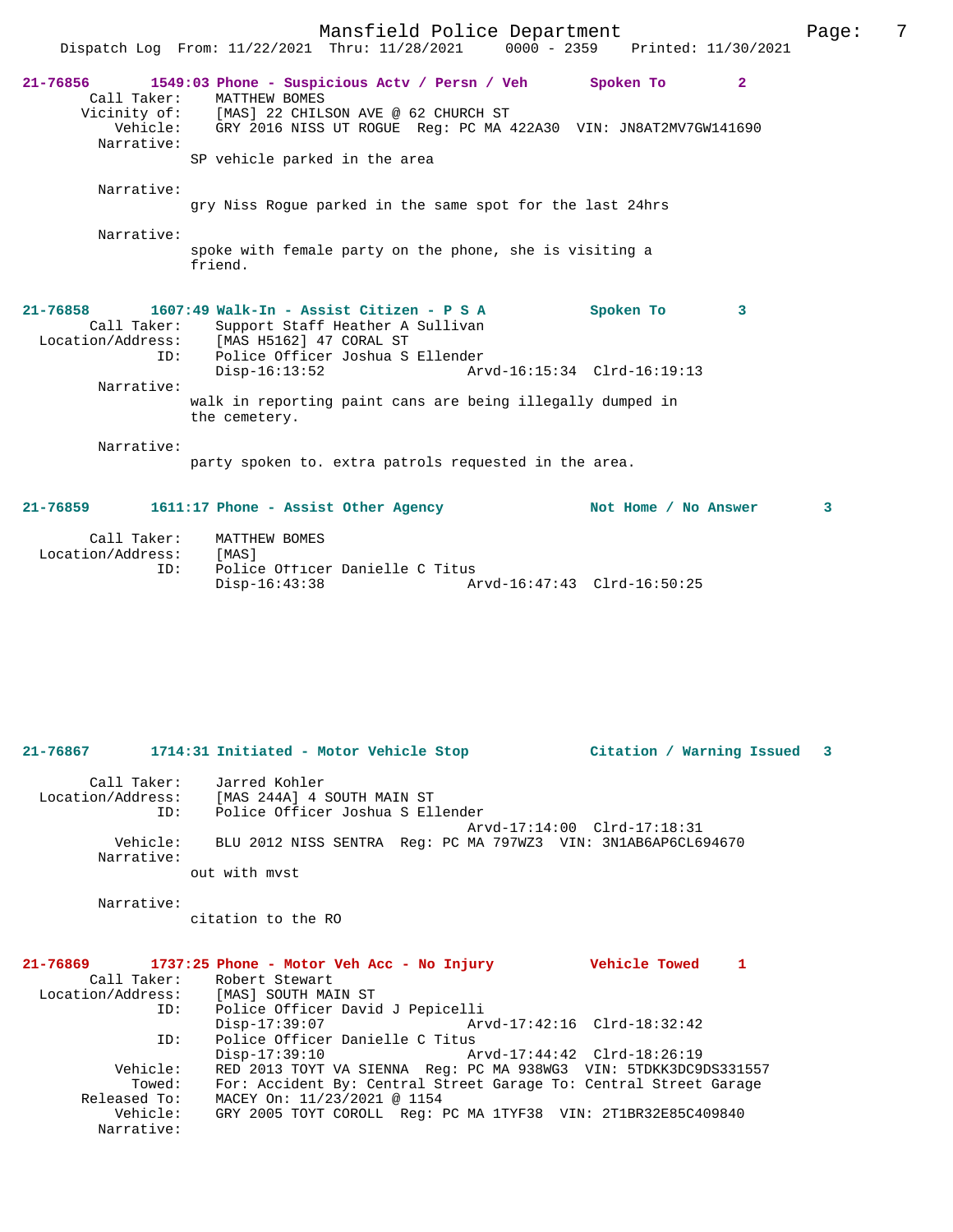|                                                     | Mansfield Police Department<br>Dispatch Log From: 11/22/2021 Thru: 11/28/2021 0000 - 2359 Printed: 11/30/2021                                                                                                                                                                                                                       |                             | Page: | 8 |
|-----------------------------------------------------|-------------------------------------------------------------------------------------------------------------------------------------------------------------------------------------------------------------------------------------------------------------------------------------------------------------------------------------|-----------------------------|-------|---|
|                                                     | Getting onto 495S. Two car MVA no injuries.                                                                                                                                                                                                                                                                                         |                             |       |   |
| Narrative:                                          | tow requested for 1, central st. enroute                                                                                                                                                                                                                                                                                            |                             |       |   |
| Narrative:                                          | fire requested for fluid mitigation                                                                                                                                                                                                                                                                                                 |                             |       |   |
| Narrative:                                          | 2nd tow requested, first tow on scene                                                                                                                                                                                                                                                                                               |                             |       |   |
| Narrative:                                          | 1 vehicle private tow, 1 towed by central.                                                                                                                                                                                                                                                                                          |                             |       |   |
|                                                     | Refer To Accident: 21MAS-349-AC                                                                                                                                                                                                                                                                                                     |                             |       |   |
| ID:<br>Vehicle:<br>Narrative:                       | 21-76874 1752:59 Phone - Erratic Oper MV / Road Rage Gone on Arrival 3<br>Call Taker: Jarred Kohler<br>Location/Address: [MAS] EASTMAN ST<br>Police Officer Joshua S Ellender<br>$Disp-17:53:40$<br>Arvd-17:58:04 Clrd-18:03:01<br>WHI 2010 TOYT TUNDRA Reg: PC MA 1GND48 VIN: 5TFUY5F18AX144329<br>erratic op from easton in bound |                             |       |   |
| Narrative:                                          | vehicle GOA                                                                                                                                                                                                                                                                                                                         |                             |       |   |
|                                                     | 21-76876 1756:55 Phone - Assist Other Agency                                                                                                                                                                                                                                                                                        | Referred to Other Agency    | 3     |   |
| Location/Address: [MAS H6758]<br>ID:                | Call Taker: Robert Stewart<br>Police Officer Joshua S Ellender<br>$Disp-18:03:06$                                                                                                                                                                                                                                                   | Arvd-18:07:18 Clrd-18:37:55 |       |   |
| 21-76887<br>Call Taker:<br>Location/Address:<br>ID: | 1902:18 911 - Suspicious Actv / Persn / Veh<br>Nicole Boyer<br>[MAS 181A] 150 OAKLAND ST<br>Police Officer Danielle C Titus                                                                                                                                                                                                         | Services Rendered 2         |       |   |
| ID:                                                 | $Disp-19:05:06$<br>Police Officer David J Pepicelli                                                                                                                                                                                                                                                                                 | Arvd-19:10:49 Clrd-19:25:32 |       |   |
| Narrative:                                          | $Disp-19:12:20$                                                                                                                                                                                                                                                                                                                     | Arvd-19:13:49 Clrd-19:41:24 |       |   |
|                                                     | A 5'7 BM was flagging down the RP, and continued on.                                                                                                                                                                                                                                                                                |                             |       |   |
|                                                     |                                                                                                                                                                                                                                                                                                                                     |                             |       |   |
| Narrative:                                          | Noticed a possible spill on the ground, but did not notice a<br>car.                                                                                                                                                                                                                                                                |                             |       |   |

M12 advised the male was trying to flag down cars as his phone fell in a puddle and he is trying to get directions

#### Narrative:

M11 request an Easton officer meet him at target to transport the party home to 12 Quarry lane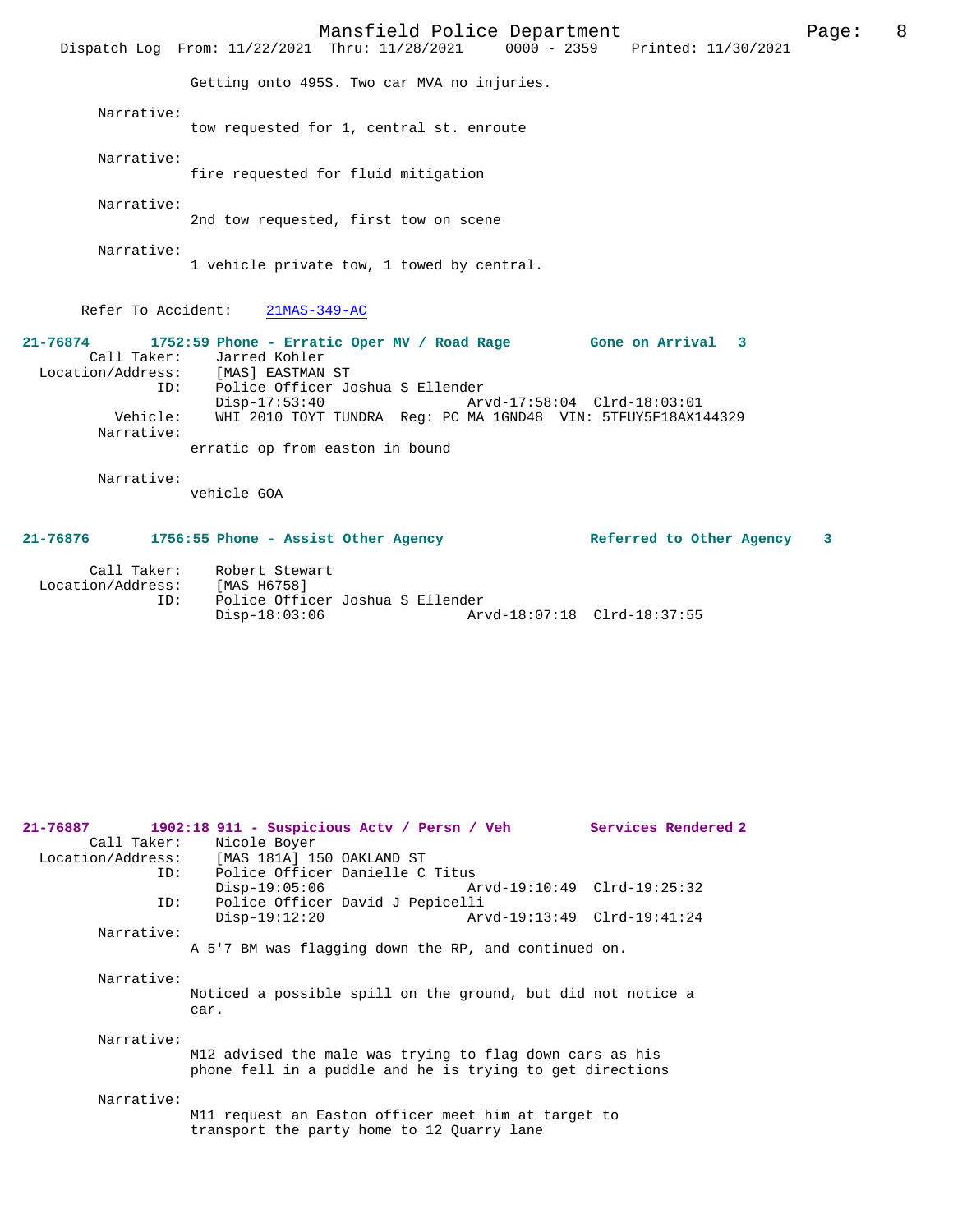Narrative:

| 21-76889<br>$\mathbf{2}$      | 1919:23 911 - 911 Hang-ups & Verifications Confirmed misdial/Accdntl Call                  |                                |
|-------------------------------|--------------------------------------------------------------------------------------------|--------------------------------|
| Call Taker:                   | Nicole Boyer                                                                               |                                |
| Location/Address:             | [MAS] 115 CENTRAL ST                                                                       |                                |
| ID:                           | Police Officer Joshua S Ellender                                                           |                                |
| Narrative:                    | $Disp-19:27:51$                                                                            | Arvd-19:35:15 Clrd-19:36:53    |
|                               | Checking on a 911 hang up.                                                                 |                                |
|                               | Contact made?: Yes                                                                         |                                |
|                               | Cellphone? $(y/n)$ : Yes                                                                   |                                |
|                               | Uncertainty radius: Confirmed address with caller                                          |                                |
|                               | Stated it was accidental by an Apple watch.                                                |                                |
|                               |                                                                                            |                                |
| 21-76897                      | $2005:41$ 911 - 911 Hang-ups & Verifications                                               | Confirmed misdial/Accdntl Call |
| $\overline{a}$<br>Call Taker: |                                                                                            |                                |
|                               | Nicole Boyer<br>Vicinity of: [MAS] 470 FORBES BLVD                                         |                                |
| ID:                           | Police Officer David J Pepicelli                                                           |                                |
|                               | $Disp-20:14:32$                                                                            | Arvd-20:20:26 Clrd-20:26:38    |
| Narrative:                    |                                                                                            |                                |
|                               | Checking on a 911 hang up.                                                                 |                                |
|                               | Contact made?: No                                                                          |                                |
|                               | Cellphone? $(y/n)$ : Yes<br>Uncertainty radius: 48 meters                                  |                                |
|                               |                                                                                            |                                |
|                               | Did not answer on the first callback, and went straight to                                 |                                |
|                               | voicemail on the second. The name of was on the                                            |                                |
|                               | voicemail. No history with the phone number.                                               |                                |
|                               |                                                                                            |                                |
| 21-76898                      | 2013:27 Phone - 911 Hang-ups & Verifications                                               | Confirmed misdial/Accdntl Call |
| $\overline{2}$                |                                                                                            |                                |
| Call Taker:                   | Nicole Boyer                                                                               |                                |
| Location/Address:             | [MAS 932] 12 PRATT ST Apt. #202                                                            |                                |
| ID:                           | Police Officer Nicole P Newport<br>$Disp-20:18:56$                                         |                                |
| ID:                           | Police Officer Joshua S Ellender                                                           | $Clrd-20:21:17$                |
|                               | $Disp-20:19:02$                                                                            | Arvd-20:19:06 Clrd-20:21:21    |
| ID:                           | Police Officer Danielle C Titus                                                            |                                |
|                               | $Disp-20:20:22$                                                                            | Arvd-20:20:24 Clrd-20:21:13    |
| Narrative:                    |                                                                                            |                                |
|                               | Checking on a 911 hang up.<br>Contact made?: Heard talking between two people on the line, |                                |
|                               | transferred from the front desk.                                                           |                                |
|                               | Cellphone? $(y/n)$ : yes                                                                   |                                |
|                               | Uncertainty radius: Used history from the phone number.                                    |                                |
|                               |                                                                                            |                                |
| Narrative:                    | M17 advised she was just talking to this female and there                                  |                                |
|                               | was no emergency. M17 then called the party back who stated                                |                                |
|                               | everything is okay.                                                                        |                                |
|                               |                                                                                            |                                |
|                               |                                                                                            |                                |
| 21-76899<br>2                 | $2023:24$ 911 - 911 Hang-ups & Verifications                                               | Confirmed misdial/Accdntl Call |
| Call Taker:                   | Nicole Boyer                                                                               |                                |
| Location/Address:             | [MAS 4] 31 HAMPSHIRE ST Apt. #205                                                          |                                |
| ID:                           | Police Officer Joshua S Ellender                                                           |                                |
|                               | $Disp-20:25:15$                                                                            | $Clrd-20:27:05$                |
| ID:                           | Police Officer David J Pepicelli                                                           |                                |
| Narrative:                    | $Disp-20:26:59$                                                                            | Arvd-20:29:17 Clrd-20:33:52    |
|                               | Checking on a 911 hang up.                                                                 |                                |
|                               | Contact made?: Yes                                                                         |                                |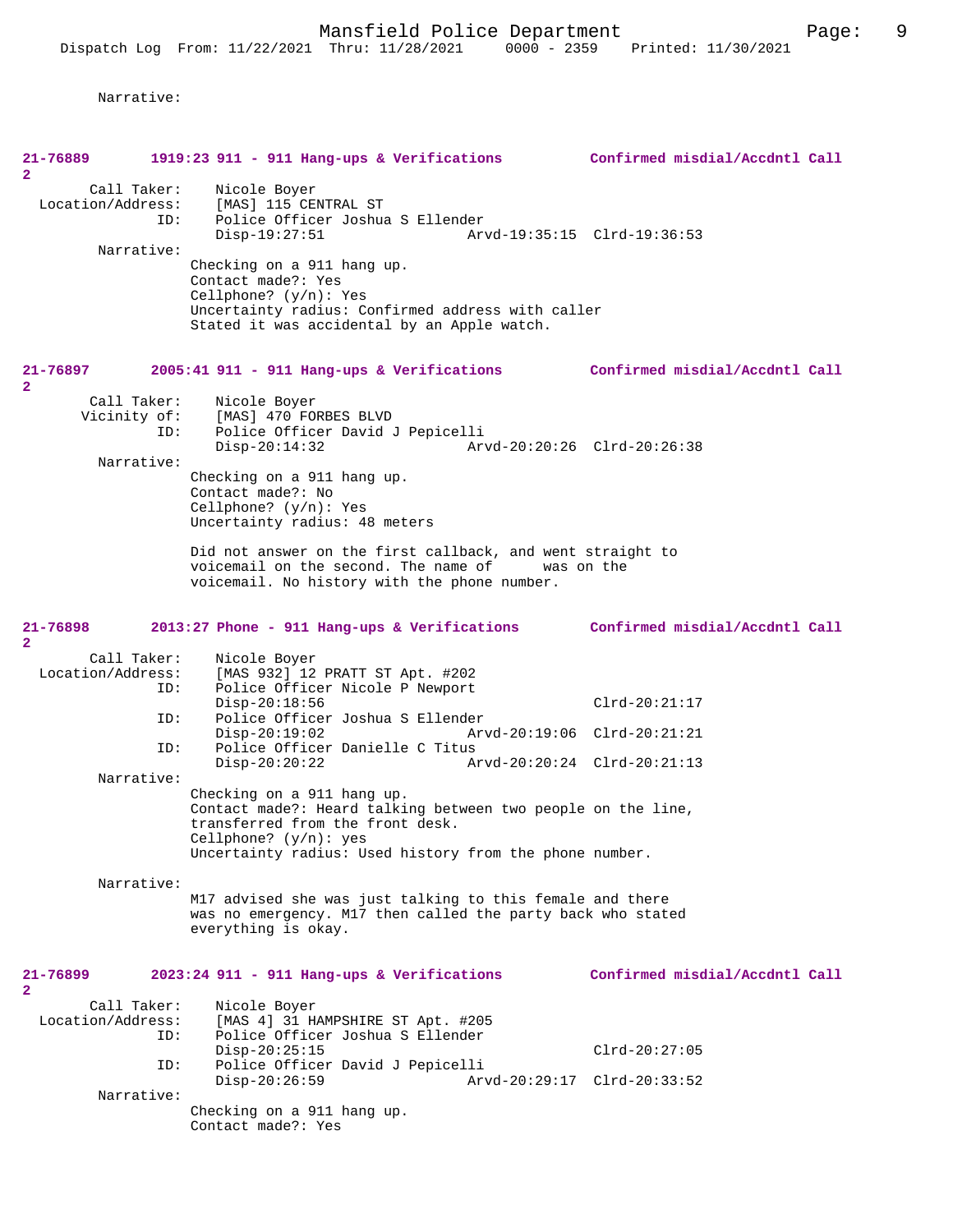|                   | Dispatch Log From: 11/22/2021 Thru: 11/28/2021 0000 - 2359 Printed: 11/30/2021      |                                  | Mansfield Police Department                                 |                     | Page: | 10 |
|-------------------|-------------------------------------------------------------------------------------|----------------------------------|-------------------------------------------------------------|---------------------|-------|----|
|                   |                                                                                     |                                  |                                                             |                     |       |    |
|                   | Cellphone? $(y/n)$ : No, phone in the room<br>Uncertainty radius: landline          |                                  |                                                             |                     |       |    |
|                   | car.                                                                                |                                  | 12 YOF attempting to call mother as she was going to the    |                     |       |    |
|                   | 21-76914 2207:05 Initiated - Building - Property Check Building Checked / Secured 3 |                                  |                                                             |                     |       |    |
|                   | Call Taker: Aaron Fiqueroa<br>Location/Address: [MAS 981] 165 SPRING ST             |                                  |                                                             |                     |       |    |
|                   | ID:                                                                                 | Police Officer Joshua S Ellender |                                                             |                     |       |    |
|                   |                                                                                     |                                  | Arvd-22:07:00 Clrd-22:11:10                                 |                     |       |    |
| Narrative:        |                                                                                     |                                  |                                                             |                     |       |    |
|                   | Checking the area.                                                                  |                                  |                                                             |                     |       |    |
|                   | 21-76915 2237:50 Phone - Well Being Check                                           |                                  |                                                             | Services Rendered 3 |       |    |
|                   | Call Taker: Nicole Boyer                                                            |                                  |                                                             |                     |       |    |
| Location/Address: | [MAS]                                                                               |                                  |                                                             |                     |       |    |
|                   | ID:                                                                                 | Police Officer Danielle C Titus  |                                                             |                     |       |    |
|                   |                                                                                     |                                  | $\rho_1 = 22:40:46$ $\rho_2 = 22:45:36$ $\alpha - 23:00:07$ |                     |       |    |
|                   | ID:                                                                                 | Police Officer Joshua S Ellender |                                                             |                     |       |    |
|                   | $Disp-22:40:50$<br>ID:                                                              | Sergeant Jeffrey G Bombard       | Arvd-22:55:09 Clrd-23:00:16                                 |                     |       |    |
|                   | $Disp-22:45:22$                                                                     |                                  | Arvd-22:45:24 Clrd-23:00:11                                 |                     |       |    |

#### **For Date: 11/23/2021 - Tuesday**

**21-76948 0116:26 Initiated - Building - Property Check Building Checked / Secured 3** Call Taker: Aaron Figueroa Location: [MAS] FOXBOROUGH HOTELS ID: Police Officer Christopher D Sorge Arvd-01:16:00 Clrd-01:23:04 Narrative: Checking the area. **21-76952 0123:37 Initiated - Building - Property Check Building Checked / Secured 3** Call Taker: Aaron Figueroa<br>Location/Address: [MAS 2] 60 FORI ess: [MAS 2] 60 FORBES BLVD<br>ID: Police Officer Christop Police Officer Christopher D Sorge Arvd-01:23:00 Clrd-01:26:11 Narrative: Checking the area. **21-76953 0126:15 Initiated - Building - Property Check Spoken To 3**  Call Taker: Aaron Figueroa Location/Address: [MAS 4] 31 HAMPSHIRE ST Location/Address: [MAS 4] 31 HAMPSHIRE ST<br>ID: Police Officer Christopher D Sorge Arvd-01:26:00 Clrd-01:32:30<br>Vehicle: BLK 2014 VOLK JETTA Req: PC MA 2HPE38 VIN: 3VW5T7AJ0EM35 BLK 2014 VOLK JETTA Reg: PC MA 2HPE38 VIN: 3VW5T7AJ0EM351926 Narrative:

Checking the area.

**21-76958 0131:14 Initiated - Building - Property Check Building Checked / Secured 3**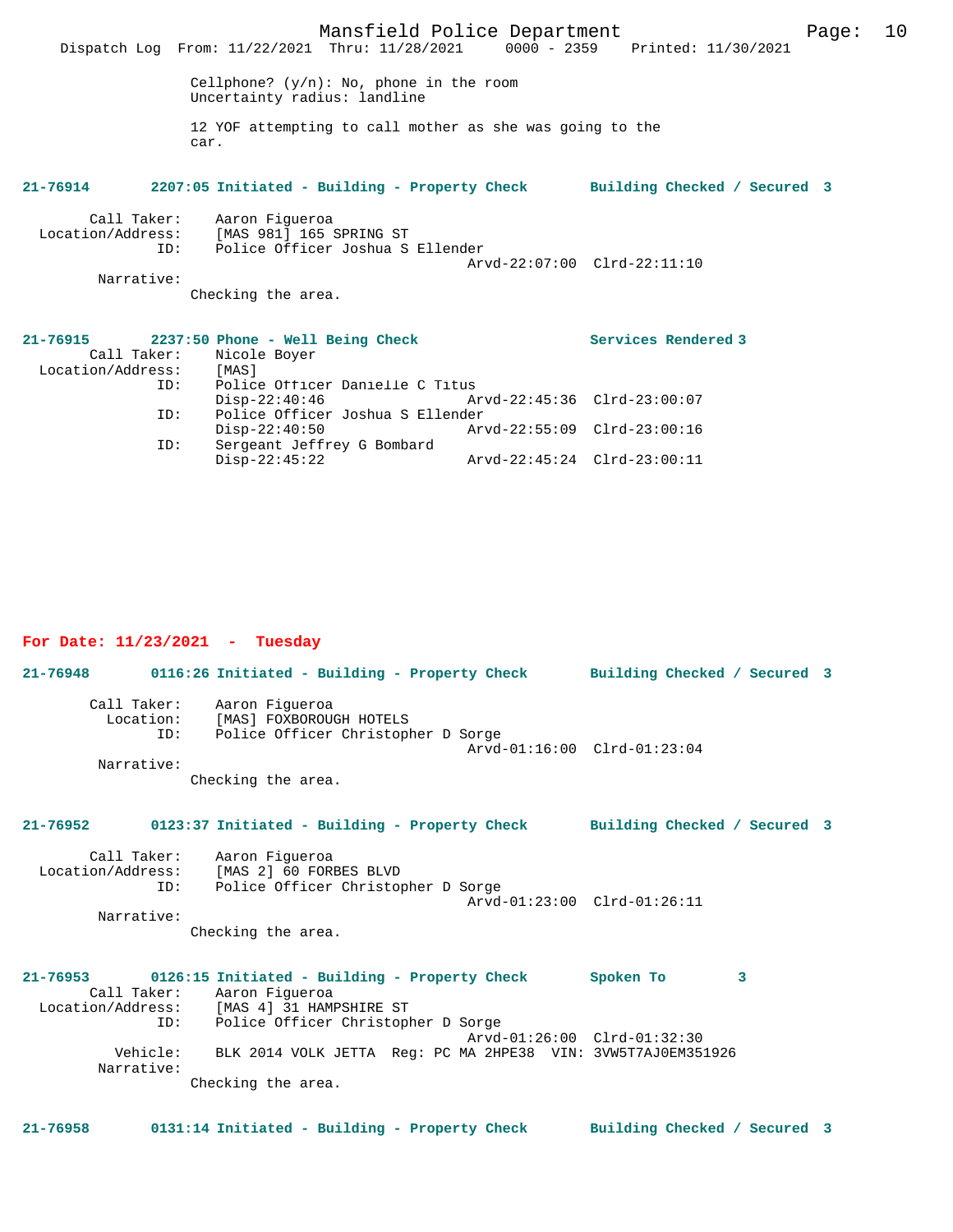|                   |                        | Mansfield Police Department<br>Dispatch Log From: 11/22/2021 Thru: 11/28/2021 0000 - 2359 Printed: 11/30/2021 |                                                |                               | Page: | 11 |
|-------------------|------------------------|---------------------------------------------------------------------------------------------------------------|------------------------------------------------|-------------------------------|-------|----|
|                   | ID:                    | Call Taker: Aaron Figueroa<br>Location/Address: [MAS 219] 12 GILES PL<br>Police Officer Bryan Hurley          | Arvd-01:31:00 Clrd-01:37:12                    |                               |       |    |
|                   | Narrative:             | Checking the area.                                                                                            |                                                |                               |       |    |
|                   |                        |                                                                                                               |                                                |                               |       |    |
|                   |                        | 21-76960 0133:41 Initiated - Building - Property Check Building Checked / Secured 3                           |                                                |                               |       |    |
|                   |                        | Call Taker: Aaron Figueroa<br>Location/Address: [MAS 417] 9 FRANCIS AVE<br>ID: Police Officer Mark O'Connor   | Arvd-01:33:00 Clrd-01:45:09                    |                               |       |    |
|                   | Narrative:             | Checking the area.                                                                                            |                                                |                               |       |    |
|                   |                        | 21-76961 0137:19 Initiated - Building - Property Check Building Checked / Secured 3                           |                                                |                               |       |    |
|                   |                        | Call Taker: Aaron Figueroa<br>Location/Address: [MAS 981] 165 SPRING ST<br>ID: Police Officer Bryan Hurley    | Arvd-01:37:00 Clrd-01:44:39                    |                               |       |    |
|                   | Narrative:             | Checking the area.                                                                                            |                                                |                               |       |    |
| 21-76963          |                        | 0139:56 Initiated - Building - Property Check Building Checked / Secured 3                                    |                                                |                               |       |    |
|                   |                        | Call Taker: Aaron Figueroa<br>Location/Address: [MAS] WILLIAMS ST<br>ID: Police Officer Derek M Stark         |                                                |                               |       |    |
|                   | Narrative:             |                                                                                                               | Arvd-01:39:00 Clrd-01:59:53                    |                               |       |    |
|                   |                        | Checking the area.                                                                                            |                                                |                               |       |    |
| 21-76967          |                        | 0147:32 911 - Assist Fire Department                                                                          |                                                | Investigated - Report Taken 2 |       |    |
| Location/Address: | Call Taker:<br>ID:     | Aaron Figueroa<br>[MAS H268] 48 STEARNS AVE<br>Police Officer Mark O'Connor                                   |                                                |                               |       |    |
|                   | ID:                    | $Disp-01:49:24$<br>Police Officer Christopher D Sorge                                                         | Arvd-01:51:21 Clrd-14:46:14                    |                               |       |    |
|                   | ID:                    | $Disp-01:49:55$<br>Sergeant David Schepis                                                                     |                                                | Arvd-01:53:04 Clrd-10:43:50   |       |    |
|                   | ID:                    | $Disp-01:52:42$<br>Police Officer Bryan Hurley                                                                | Arvd-02:06:16 Clrd-10:40:35                    |                               |       |    |
|                   | ID:                    | $Disp-03:21:10$<br>Lieutenant Thomas R Connor                                                                 |                                                | Arvd-03:22:59 Clrd-12:51:41   |       |    |
|                   | ID:                    | $Disp-03:27:37$<br>Deputy Chief Michael Ellsworth                                                             | Arvd-03:36:43                                  | Clrd-05:52:43                 |       |    |
|                   | ID:                    | $Disp-04:20:17$<br>Detective Anthony R Lattanzio<br>$Disp-05:32:23$                                           | Arvd-04:20:21 Clrd-09:24:03<br>$Arvd-05:36:28$ | $Clrd-14:46:10$               |       |    |
|                   | ID:                    | Detective Patrick J Pennie<br>$Disp-08:39:44$                                                                 |                                                | Arvd-08:42:51 Clrd-13:02:55   |       |    |
|                   | ID:                    | Detective Sqt Donald MacLean<br>$Disp-08:40:13$                                                               | Arvd-08:42:58 Clrd-10:40:30                    |                               |       |    |
|                   | ID:                    | Sergeant Brian P Thibault<br>$Disp-08:50:59$                                                                  |                                                | Arvd-08:51:04 Clrd-12:58:35   |       |    |
|                   | ID:                    | Detective Kenneth E Wright<br>$Disp-08:55:55$                                                                 | Arvd-08:58:21 Clrd-09:09:40                    |                               |       |    |
|                   | ID:                    | Executive Lieutenant Francis W Archer JR                                                                      |                                                |                               |       |    |
|                   | Vehicle:<br>Narrative: | $Disp-07:15:40$<br>BLK 2012 CHEV CRUZE Req: PC MA 594NN4 VIN: 1G1PJ5SC7C7101041                               |                                                | Arvd-07:51:43 Clrd-10:31:45   |       |    |
|                   |                        |                                                                                                               |                                                |                               |       |    |

Assisting the FD with a fire related incident. Nature: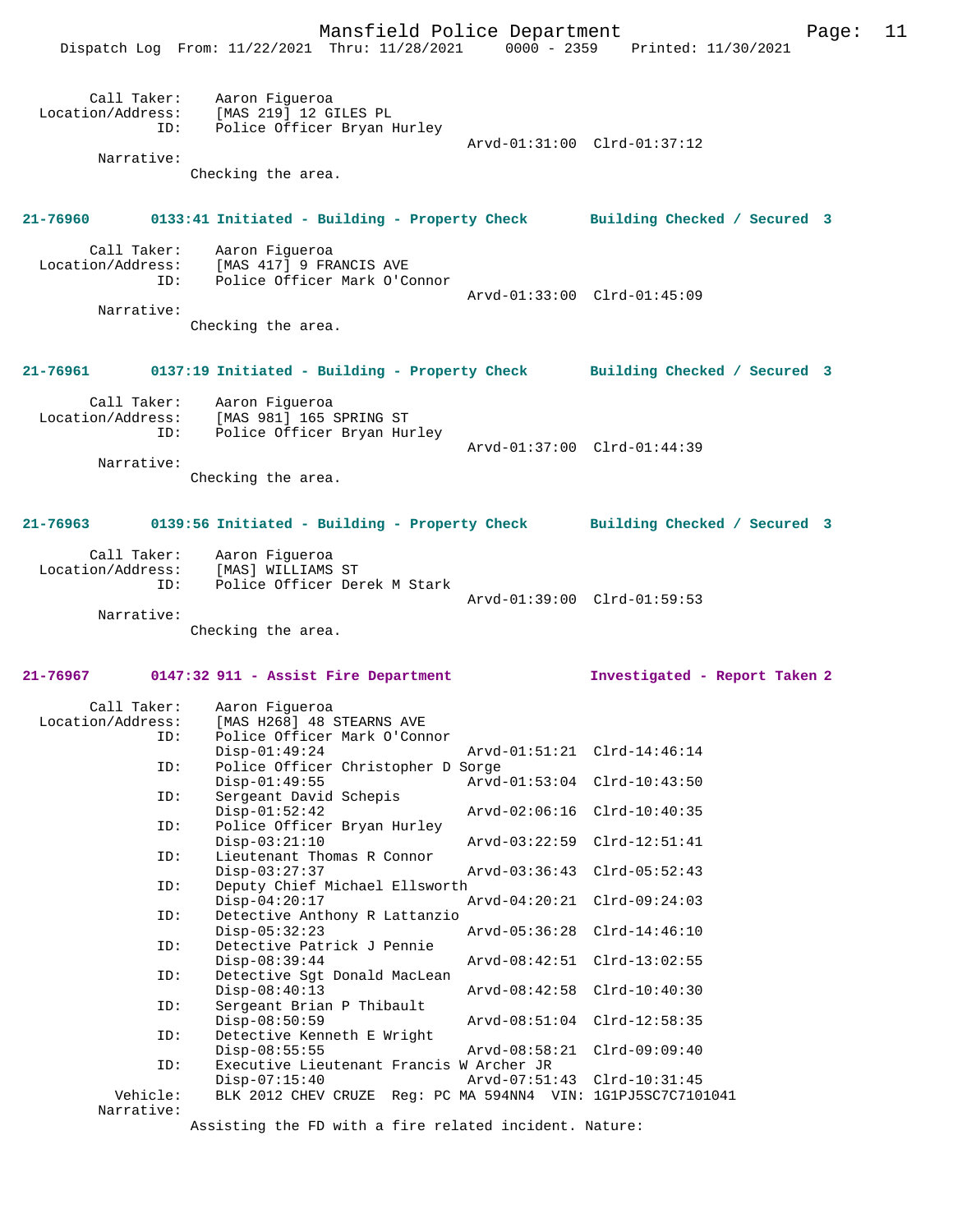Mansfield Police Department Page: 12 Dispatch Log From: 11/22/2021 Thru: 11/28/2021 Reported fire Narrative: M1 advised Stearns closed at Bonney Narrative: M1 request highway department for a sander Narrative: M1 request on call detective Narrative: ML2 enroute to stearns ave Narrative: M1 advised fire marshall and bomb squad are enroute. Narrative: Tier 1 Hazmat activated. Narrative: ML2 advsied a bomb squad rep is on scene Narrative: ML2 advised deputy chief on scene Narrative: Narrative: Narrative: MD1, MSR1, M5 and Trooper Collelo on scene at Comfort Inn. Room 131. Narrative: MSR1 rpts one in custody. Narrative: M5 transporting one male back to the station. Narrative: Home secured,  $\blacksquare$  . North Shore Company to take care of chemicals. Street to be reopen shortly. Narrative: M5 transporting one male to Attleboro District. Narrative: NEDT on scene. Narrative: Municipal Electric Department on scene. Narrative: Water Dept will be shutting off water to the house. Refer To Incident: 21MAS-1266-OF<br>Refer To Arrest: 21MAS-446-AR Refer To Arrest: Arrest: TRIGGS, ROBERT S Address: 48 STEARNS AVE MANSFIELD, MA<br>Add: 48 Age:<br>:Charges METHAMPHETAMINE, POSSESS TO DISTRIB DRUG, POSSESS CLASS B DRUG, POSSESS CLASS E DRUG VIOLATION NEAR SCHOOL/PARK c94C §32J **21-76972 0210 Initiated - Building - Property Check Building Checked / Secured 3**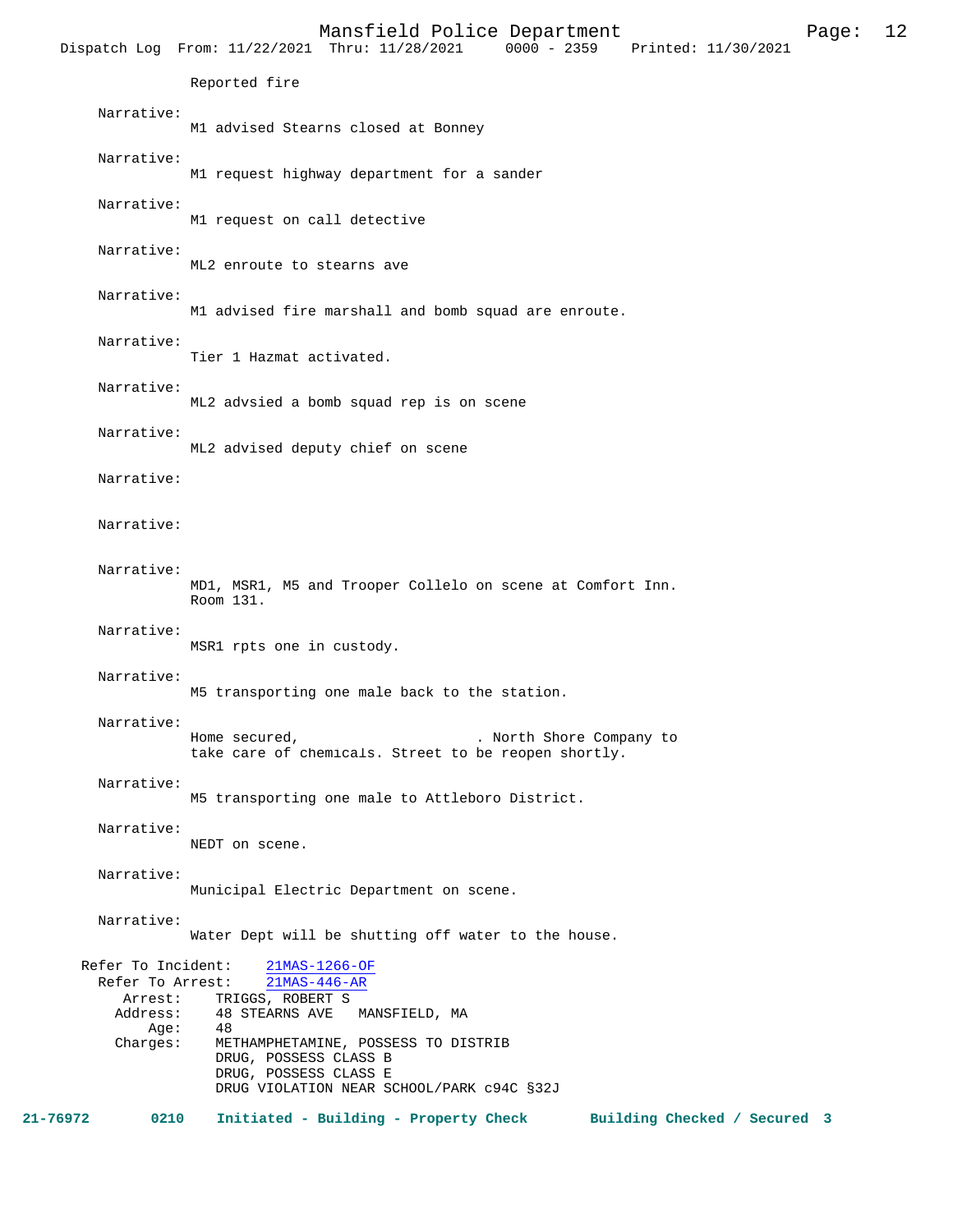Mansfield Police Department Page: 13 Dispatch Log From: 11/22/2021 Thru: 11/28/2021 0000 - 2359 Printed: 11/30/2021 Call Taker: Police Officer Derek M Stark Location/Address: [MAS 907E] 390 WEST ST ID: Police Officer Derek M Stark Arvd-02:11:29 Clrd-02:11:36 Narrative: Checking the area. **21-76979 0236:58 Initiated - Building - Property Check Building Checked / Secured 3** Call Taker: Aaron Figueroa<br>Location/Address: [MAS 204] 26 O' ess: [MAS 204] 26 OTIS ST<br>ID: Police Officer Derek Police Officer Derek M Stark Arvd-02:36:00 Clrd-02:37:37 Narrative: Checking the area. **21-76992 0315:45 Initiated - Building - Property Check Building Checked / Secured 3** Call Taker:<br>Location/Address: Aaron Figueroa<br>[MAS 1015] 30 CHAUNCY ST ID: Police Officer Bryan Hurley Arvd-03:15:00 Clrd-03:20:56 Narrative: Checking the area. **21-77023 0730 Initiated - Speed Trailer/Signs Deployed Services Rendered 3**  Call Taker: Animal Control Steven Simonds Location/Address: [MAS] FRANKLIN ST ID: Animal Control Steven Simonds Arvd-07:30:26 Clrd-07:36:25 Narrative: changing batteries on speed signs **21-77026 0754:09 Phone - 911 Hang-ups & Verifications Confirmed misdial/Accdntl Call 2**  Call Taker: Dispatcher Jacques Ryan<br>Location/Address: [MAS H6703] 181 EAST ST Location/Address: [MAS H6703] 181 EAST ST ID: Police Officer David W Kinahan Disp-07:56:53 Arvd-08:02:42 Clrd-08:05:15 Narrative: Checking on a 911 hang up. Accidental, caller will meet the officer at the front door. Contact made?:yes Cellphone? (y/n):yes Uncertainty radius:70 **21-77029 0813 Initiated - Speed Trailer/Signs Deployed Services Rendered 3**  Call Taker: Animal Control Steven Simonds Location/Address: [MAS] WALNUT ST ID: Animal Control Steven Simonds Arvd-08:14:04 Clrd-08:21:39 Narrative: changing batteries on speed signs **21-77030 0821 Initiated - Parking Violations Dispersed Gathering 3** Call Taker: Animal Control Steven Simonds Location/Address: [MAS] 242 NORTH MAIN ST @ 16 OLD COLONY WAY ID: Animal Control Steven Simonds Arvd-08:22:02 Clrd-08:56:49 Narrative: checking area for parking violations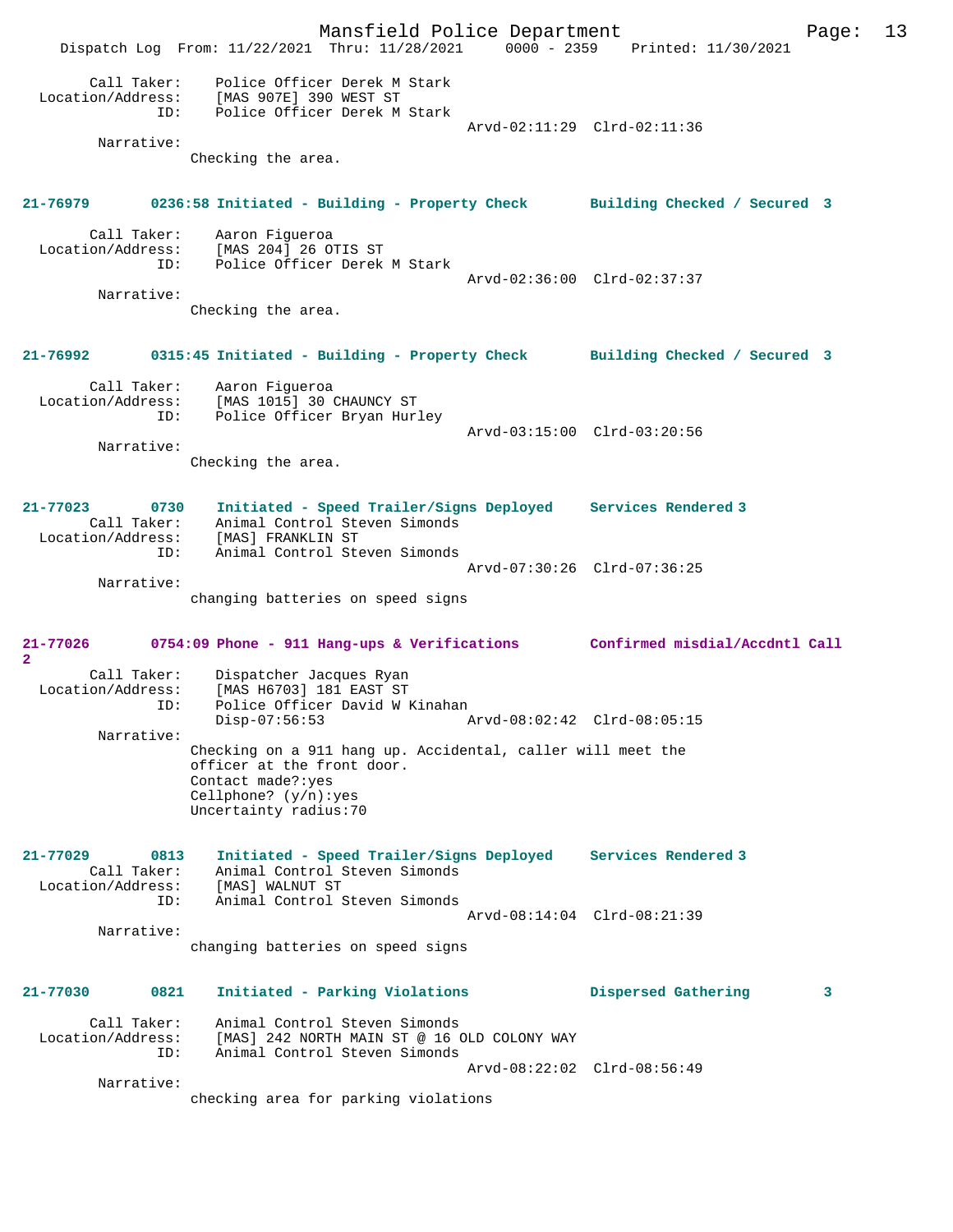# Dispatch Log From: 11/22/2021 Thru: 11/28/2021 0000 - 2359 Printed: 11/30/2021 **21-77044 0933:32 911 - Assist Fire Department Transported to Hospital 2** Call Taker: Ryan O'Rourke Location/Address: [MAS H698] ID: Police Officer David W Kinahan Disp-09:35:40 Arvd-09:48:27 Clrd-10:01:25 Narrative: **21-77051 1023 Initiated - Parking Violations Services Rendered 3**  Call Taker: Animal Control Steven Simonds<br>Location/Address: [MAS] 43 NORTH MAIN ST @ 13 PA<br>Control Simonds Location/Address: [MAS] 43 NORTH MAIN ST @ 13 PARK ST ID: Animal Control Steven Simonds Arvd-10:23:50 Clrd-11:12:35 Narrative: checking area for parking violations Narrative: tagged MA 2CZA88 on fuller for overtime parking **21-77055 1036:07 Initiated - Suspicious Actv / Persn / Veh Investigated - No Report 2** Call Taker: Ryan O'Rourke<br>Location/Address: [MAS 131] 141 ess: [MAS 131] 141 NORTH MAIN ST<br>ID: Sergeant John R Armstrong Sergeant John R Armstrong Arvd-10:36:00 Clrd-10:45:17 Narrative: looking into some illegal dumping. Narrative: M11 rpts some boxes with labels, one label comes back to Another comes back to an address in Fran **21-77059 1051:54 Phone - Well Being Check Spoken To 3**  Call Taker: Dispatcher Jacques Ryan<br>Location/Address: [MAS 840J120] 280 SCHOO [MAS 840J120] 280 SCHOOL ST Apt. #J160 ID: Police Officer David W Kinahan Disp-10:54:19 Arvd-10:57:49 Clrd-11:08:23 Vehicle: BLK 2019 HYUN ELANTR Reg: PC MA 5AK211 VIN: 5NPD74LF8KH447315 Narrative: Black Hyandai Elantra, mother sleeping inside the vehicle. The child is about 9yo, he walked into store to just look around and is now sitting on the bench Narrative: M7 rpts party was talking on the phone, no signs of impairment. 21-77069 1157:19 Phone - Well Being Check Not Home / No Answer 3 Call Taker: Dispatcher Alyson Vico Location/Address: [MAS]<br>ID: Sergea Sergeant John R Armstrong<br>Disp-12:03:28 Disp-12:03:28 Arvd-12:07:01 Clrd-12:07:04 Vehicle: RED 2015 NISS ALTIMA Reg: PC MA 3AAT71 VIN: 1N4AL3AP0FC222124

**21-77073 1223:43 Phone - 911 Hang-ups & Verifications Confirmed misdial/Accdntl Call**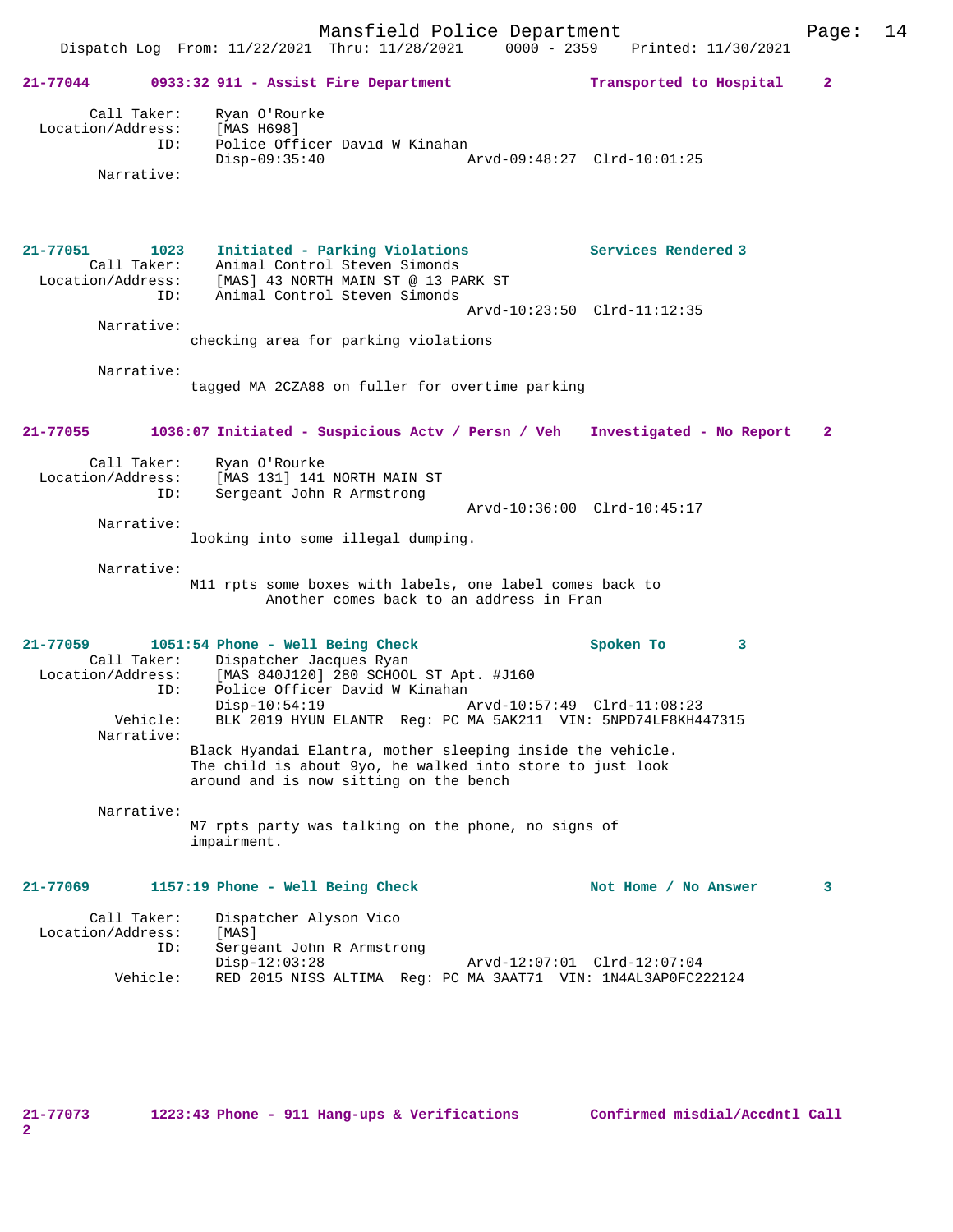Mansfield Police Department Page: 15 Dispatch Log From:  $11/22/2021$  Thru:  $11/28/2021$  0000 - 2359 Call Taker: Dispatcher Alyson Vico Location/Address: [MAS 12] 250 EAST ST ID: Detective Kenneth E Wright<br>Disp-12:27:45 Disp-12:27:45 Arvd-12:28:29 Clrd-12:31:41 Narrative: gym james Checking on a 911 hang up. Contact made?: yes, in the gym and then going to lunch Cellphone? (y/n): yes Uncertainty radius: 57 meters **21-77077 1255:24 Phone - 911 Hang-ups & Verifications Confirmed misdial/Accdntl Call 2**  Call Taker: Dispatcher Jacques Ryan<br>Location/Address: [MAS 12] 250 EAST ST ess: [MAS 12] 250 EAST ST<br>TD: Detective Kenneth EJ Detective Kenneth E Wright<br>Disp-12:59:23 Disp-12:59:23 Arvd-13:01:36 Clrd-13:01:38 Narrative: Checking on a 911 hang up. Caller is will not speak with the operator but is having an issue with her phone. Contact made?:yes Cellphone? (y/n):yes Uncertainty radius:25 Narrative: Caller is in a history class talking about the civil war **21-77092 1401:44 Initiated - Community Policing Services Rendered 3**  Call Taker: Ryan O'Rourke<br>Location/Address: [MAS 982] 111 ess: [MAS 982] 111 HOPE ST<br>ID: Sergeant Brian P Thib Sergeant Brian P Thibault Arvd-14:01:00 Clrd-14:15:53 Narrative: off on foot. **21-77093 1409:56 Walk-In - Fraud or Identity Theft Services Rendered 1**  Call Taker: Support Staff Matthew Todesco<br>Location/Address: [MAS H4497] 88 HIGH ST ess: [MAS H4497] 88 HIGH ST<br>TD: Sergeant John R Armstro Sergeant John R Armstrong<br>Disp-14:11:18 Disp-14:11:18 Arvd-14:27:34 Clrd-14:41:15 Narrative: RP into report check fraud, Sgt Armstrong into speak with the RP. Refer To Incident: 21MAS-1267-OF **21-77116 1651:16 Phone - 911 Hang-ups & Verifications Confirmed misdial/Accdntl Call**  $\mathbf{2}$ Call Taker: Dispatcher Jacques Ryan<br>Location/Address: [MAS H1929] 19 CONCETTA ess: [MAS H1929] 19 CONCETTA CIR<br>ID: Police Officer David J Pepio Police Officer David J Pepicelli<br>Disp-16:54:30 Ar Disp-16:54:30 Arvd-17:05:39 Clrd-17:12:11 Narrative: Checking on a 911 hang up. Caller states accidental, caller will be standing by. Contact made?:yes Cellphone? (y/n):yes Uncertainty radius:65 **21-77117 1653:11 Walk-In - Fraud or Identity Theft Investigated - Report Taken 1** Call Taker: Support Staff Heather A Sullivan<br>.on/Address: [MAS] 10 ERICK RD Location/Address:<br>ID: Police Officer Joshua S Ellender Disp-16:54:01 Arvd-16:54:23 Clrd-17:32:11 Narrative: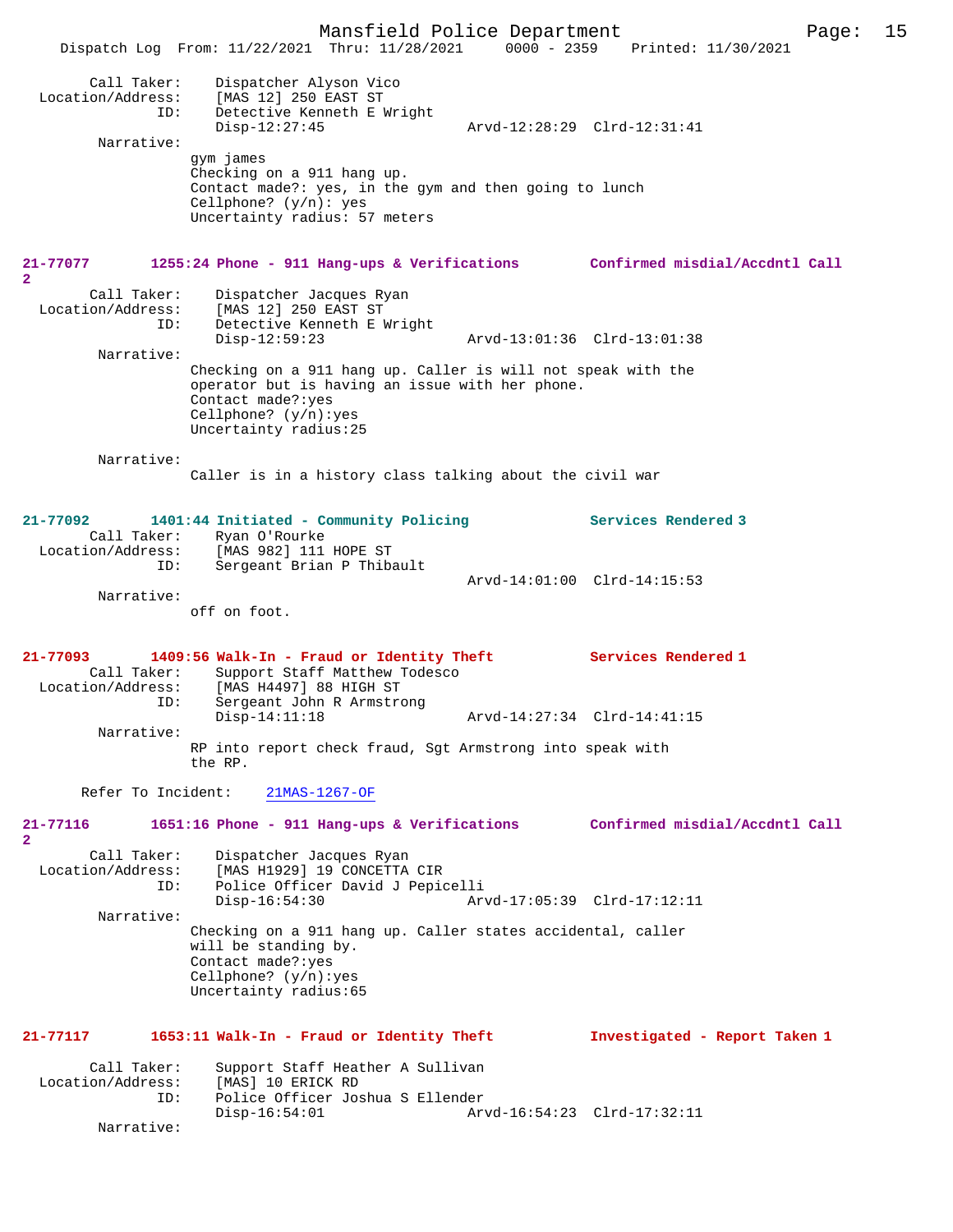Dispatch Log From: 11/22/2021 Thru: 11/28/2021 0000 - 2359 Printed: 11/30/2021

walk in reporting fraud online.

Refer To Incident: 21MAS-1269-OF

| 21-77128<br>$\overline{2}$                     | 1731:46 Phone - 911 Hang-ups & Verifications                                                                                                                     | Confirmed misdial/Accdntl Call                 |   |
|------------------------------------------------|------------------------------------------------------------------------------------------------------------------------------------------------------------------|------------------------------------------------|---|
| Call Taker:<br>Location/Address:<br>ID:<br>ID: | Dispatcher Alyson Vico<br>[MAS 312] 130 FORBES BLVD<br>Police Officer Danielle C Titus<br>$Disp-17:32:56$<br>Police Officer David J Pepicelli<br>$Disp-17:33:21$ | $Clrd-17:33:30$<br>Arvd-17:45:41 Clrd-17:55:56 |   |
| Narrative:                                     | Checking on a 911 hang up.<br>Contact made?: no<br>Cellphone? $(y/n)$ : yes<br>Uncertainty radius: 65 meters                                                     |                                                |   |
| Narrative:                                     | able to locate party. no emergency.                                                                                                                              |                                                |   |
| 21-77135                                       | 1802:21 Initiated - Motor Vehicle Stop                                                                                                                           | Citation / Warning Issued                      | 3 |
| Call Taker:<br>Vicinity of:<br>ID:             | Ryan O'Rourke<br>[MAS 1015] 30 CHAUNCY ST<br>Police Officer David J Pepicelli                                                                                    | Arvd-18:02:00 Clrd-18:08:32                    |   |
| Vehicle:<br>Narrative:                         | BLK/RED 2006 TOYT COROLL Req: PC MA 9JD573 VIN: 1NXBR32E96Z717339<br>mv stop.                                                                                    |                                                |   |
| Narrative:                                     | citation issued to the RO for marked lanes Chauncy at North<br>Main.                                                                                             |                                                |   |
| 21-77136                                       | 1824:33 Initiated - Motor Vehicle Stop                                                                                                                           | Citation / Warning Issued                      | 3 |
| Call Taker:<br>Vicinity of:<br>ID:             | Ryan O'Rourke<br>[MAS] 64 COPELAND DR @ 1 FOWLER ST<br>Police Officer David J Pepicelli                                                                          | Arvd-18:24:00 Clrd-18:31:58                    |   |
| Vehicle:<br>Narrative:                         | GRY 2011 HOND PILOT Req: PAV MA CHIRP7 VIN: 5FNYF4H29BB098206<br>mv stop.                                                                                        |                                                |   |
| Narrative:                                     | citation issued to the RO for red light violation School at<br>West.                                                                                             |                                                |   |
| 21-77137<br>$\mathbf{2}$                       | 1825:10 Phone - 911 Hang-ups & Verifications                                                                                                                     | Confirmed misdial/Accdntl Call                 |   |
| Call Taker:<br>Location/Address:<br>ID:        | Jarred Kohler<br>[MAS 447F] 20 BICENTENNIAL CT Apt. #E<br>Police Officer Joshua S Ellender<br>$Disp-18:28:00$                                                    | Arvd-18:33:33 Clrd-18:34:57                    |   |
| Narrative:                                     | Checking on a 911 hang up. No answer on two call backs<br>Contact made?: no<br>Cellphone? $(y/n)$ : no<br>Uncertainty radius: land line                          |                                                |   |
| 21-77142<br>Call Taker:                        | 1904:08 Initiated - Disabled Motor Vehicle<br>Savannah Karch<br>Location/Address: [MAS] 304 ELM ST @ 1 BROOKSIDE RD<br>Police Officer Danielle C Titus<br>ID:    | Spoken To<br>3<br>Arvd-19:04:00 Clrd-19:08:39  |   |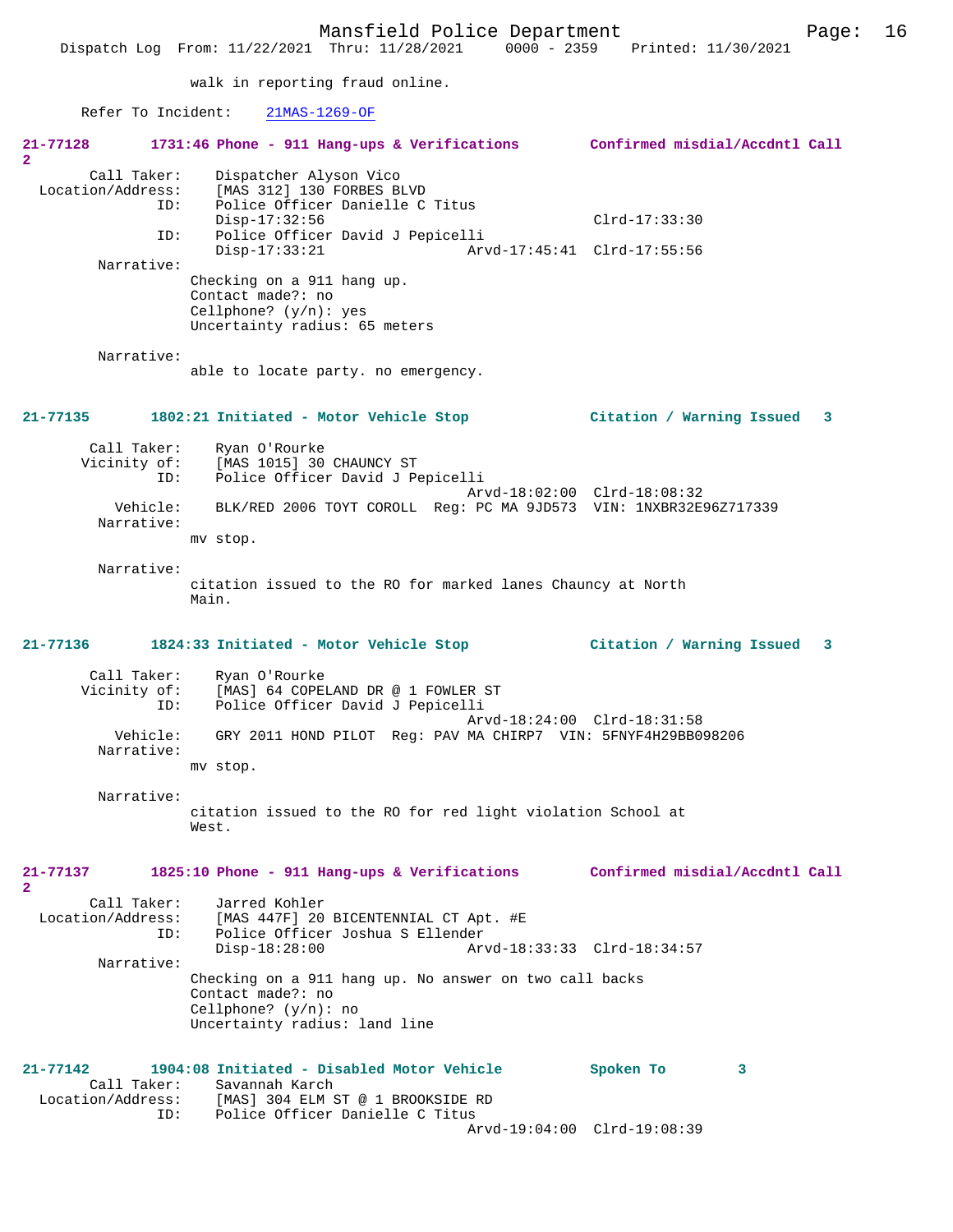Mansfield Police Department Page: 17 Dispatch Log From: 11/22/2021 Thru: 11/28/2021 Vehicle: WHI 2010 TOYT UT RAVNEW Reg: PC MA 6EE260 VIN: 2T3ZF4DVXAW021695 Narrative: M12 off with possible dmv in the are Narrative: M12 spoke with the male operator, vehicle overheating and was pulled off on to brookside while it cools down. Was advised to call if needed further assistance **21-77144 1916:11 Initiated - Motor Vehicle Stop Citation / Warning Issued 3** Call Taker: Savannah Karch<br>Location/Address: [MAS 451B] 500 للمستعمل المعروبية<br>SS: [MAS 451B] 500 EAST ST:<br>ID: Police Officer David J Police Officer David J Pepicelli Arvd-19:16:00 Clrd-19:20:44<br>Vehicle: BLK 2007 NISS ALTIMA Reg: PC MA 3BP752 VIN: 1N4BL21E87N49 Vehicle: BLK 2007 NISS ALTIMA Reg: PC MA 3BP752 VIN: 1N4BL21E87N493659 Narrative: motor vehicle stop in the area Narrative: written warning issued to the male operator for hands free violation **21-77146 1935:04 Initiated - Building - Property Check Building Checked / Secured 3** Call Taker: Savannah Karch<br>ion/Address: Location/Address: [MAS] 5 FRANCIS AVE ID: Police Officer Joshua S Ellender Arvd-19:35:00 Clrd-19:43:06 Narrative: Checking the area. **21-77148 1937:34 Phone - Motor Veh Acc - No Injury Vehicle Towed 1**  Call Taker: JEFFREY KEEFE<br>Vicinity of: [MAS] 50 PARK [MAS] 50 PARK ST ID: Police Officer David J Pepicelli<br>Disp-19:40:18 Ary Disp-19:40:18 Arvd-19:42:44 Clrd-20:26:54<br>ID: Police Officer Jay J Sparrow Police Officer Jay J Sparrow<br>Disp-19:40:49 Arvd-19:43:32 Clrd-19:57:08 Vehicle: BLU 2018 TOYT RAV4 HV Reg: PC MA 2LJD59 VIN: JTMRJREV8JD258595 Vehicle: BLK 2004 HOND ACCORD Reg: PC MA 2JAJ46 VIN: 1HGCM56784A068910 For: Accident By: Central Street Garage To: Central Street Garage Narrative: MVA in the yard vehicle drove into the yard and hit table. unknown injuries. Narrative: Central street on location Refer To Accident: 21MAS-351-AC **21-77151 1953:29 Phone - Suspicious Actv / Persn / Veh Building Checked / Secured 2** Call Taker: Savannah Karch Location/Address: [MAS] 23 SUMMIT AVE ID: Police Officer Joshua S Ellender Disp-19:57:01 Arvd-19:59:23 Clrd-20:06:22<br>ID: Police Officer Jay J Sparrow Police Officer Jay J Sparrow<br>Disp-19:57:22 Disp-19:57:22 Arvd-19:59:21 Clrd-20:06:24 Narrative: caller heard a strange noise in her home she believes someone is inside Narrative: believes she may have heard footsteps or someone creeping around, shes currently outside of the residence and does not want to go back in until the residence is checked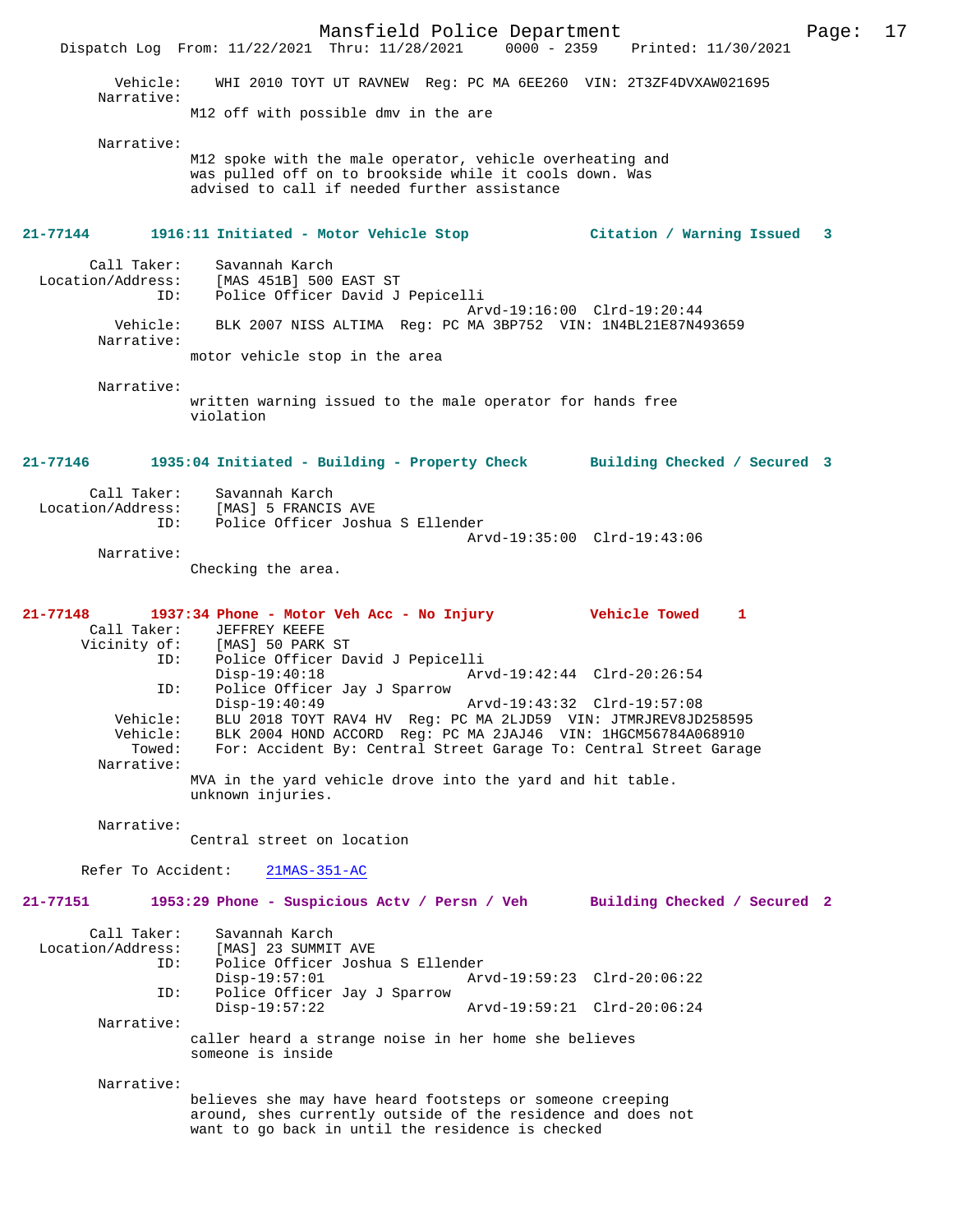Narrative: M3 advises residence checks secure, nothing appears to have been disturbed

#### **21-77156 2021:44 Initiated - Building - Property Check Building Checked / Secured 3**

| Call Taker:  | JEFFREY KEEFE                   |                             |
|--------------|---------------------------------|-----------------------------|
| Vicinity of: | [MAS 4] 31 HAMPSHIRE ST         |                             |
| TD:          | Police Officer Danielle C Titus |                             |
|              |                                 | Arvd-20:21:00 Clrd-20:37:55 |
| Narrative:   |                                 |                             |

Checking the area.

**21-77157 2100:14 Other - Assist Citizen - P S A Spoken To 3**  Call Taker: Support Staff Heather A Sullivan Location/Address: [MAS 418E] # Narrative:

**21-77159 2129:27 Initiated - Building - Property Check Building Checked / Secured 3** Call Taker: Savannah Karch Location/Address: [MAS 2] 60 FORBES BLVD ID: Police Officer Danielle C Titus Arvd-21:29:00 Clrd-21:33:51 Narrative:

Checking the area.

# **21-77160 2133:18 Initiated - Building - Property Check Building Checked / Secured 3**

 Call Taker: Savannah Karch Location/Address: [MAS 226E] 125 HIGH ST Apt. #1-4 ID: Police Officer Jay J Sparrow Arvd-21:33:00 Clrd-21:36:53

 Narrative: Checking the area.

# **21-77163 2218:08 Initiated - Building - Property Check Building Checked / Secured 3**

 Call Taker: Savannah Karch Location/Address: [MAS] 4 ERICK RD @ 15 BONNEY LN ID: Police Officer Joshua S Ellender Arvd-22:18:00 Clrd-22:27:09

Narrative:

Checking the area.

### **21-77165 2226:30 Initiated - Building - Property Check Building Checked / Secured 3**

| Call Taker:       | Savannah Karch                  |  |
|-------------------|---------------------------------|--|
| Location/Address: | [MAS 840] 280 SCHOOL ST         |  |
| TD:               | Police Officer Danielle C Titus |  |
|                   | Arvd-22:26:00 Clrd-22:45:17     |  |
| Narrative:        |                                 |  |

Checking the area.

#### **21-77171 2341:52 911 - Disabled Motor Vehicle Services Rendered 3**  Call Taker: Aaron Figueroa<br>Location/Address: [MAS 255] 377 ( Location/Address: [MAS 255] 377 CHAUNCY ST ID: Police Officer Danielle C Titus Disp-23:43:37 Arvd-23:47:58 Clrd-11/24/2021 @ 00:10:39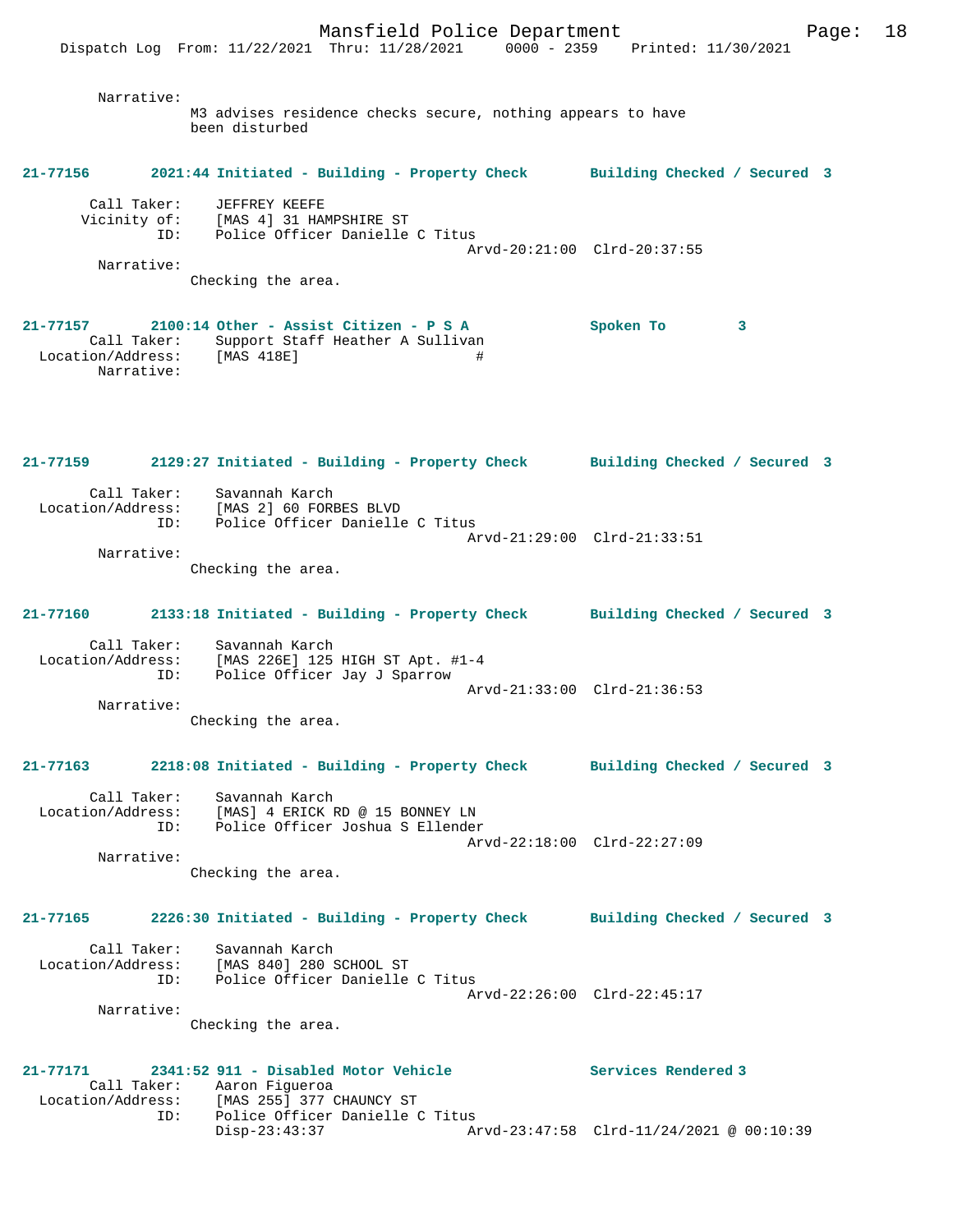Mansfield Police Department Page: 19 Dispatch Log From: 11/22/2021 Thru: 11/28/2021 0000 - 2359 Printed: 11/30/2021 ID: Police Officer Jay J Sparrow Disp-23:44:26 Arvd-23:52:25 Clrd-11/24/2021 @ 00:03:11 Vehicle: GRY 2009 HYUN SONATA Reg: PC MA 1ZAF67 VIN: 5NPET46C19H453940 Narrative: Caller is reporting that his Hyundai Sonata stalled in the road at the intersection Narrative: M12 advises vehicle pushed out of the roadway prior to arrival, transporting male party to Mobil to see if there are gas cans. SM 60302 Narrative: EM 60303 **For Date: 11/24/2021 - Wednesday**

**21-77178 0056:59 Initiated - Building - Property Check Building Checked / Secured 3** Call Taker: Savannah Karch

 Location/Address: [MAS 1015] 30 CHAUNCY ST ID: Police Officer Christopher D Sorge Arvd-00:56:00 Clrd-01:47:17 Narrative:

Checking the area.

# **21-77217 0147:23 Initiated - Building - Property Check Building Checked / Secured 3**

| Call Taker:       | Savannah Karch                      |  |
|-------------------|-------------------------------------|--|
| Location/Address: | [MAS 1040] 50 RESERVOIR ST Apt. #ST |  |
| ID:               | Police Officer Christopher D Sorge  |  |
|                   | Arvd-01:47:00 Clrd-01:55:21         |  |
| Narrative:        |                                     |  |

Checking the area.

## **21-77220 0153:09 Initiated - Building - Property Check Building Checked / Secured 3**

| Call Taker:       | Savannah Karch                                                   |
|-------------------|------------------------------------------------------------------|
| Location/Address: | [MAS 982] 111 HOPE ST                                            |
| ID:               | Police Officer Bryan Hurley                                      |
| Vehicle:          | Arvd-01:53:00 Clrd-01:56:01                                      |
| Narrative:        | BLU 2020 TOYT UT HIGHLA Req: PC MA 1RFH36 VIN: 5TDGBRCH9LS505034 |
|                   | Checking the area.                                               |

Narrative:

### M2 advises vehicle checks okay party making a phone call

## **21-77223 0155:30 Initiated - Motor Vehicle Stop Citation / Warning Issued 3**

| Call Taker:       | Savannah Karch                                                   |
|-------------------|------------------------------------------------------------------|
| Location/Address: | [MAS 1017] RTE 140 SB                                            |
| ID:               | Police Officer Christopher D Sorge                               |
|                   | Arvd-01:55:00 Clrd-02:02:20                                      |
| ID:               | Police Officer Meghan Birnie                                     |
|                   | $Disp-01:58:59$<br>Arvd-01:59:02 Clrd-02:01:13                   |
| Vehicle:          | GRN 2013 CHEV UT EQUINO Req: PC MA 256SV3 VIN: 2GNFLNEK2D6351814 |
| Narrative:        |                                                                  |
|                   | motor vehicle stop in the area                                   |
|                   |                                                                  |

Narrative:

citation issued to the registered owner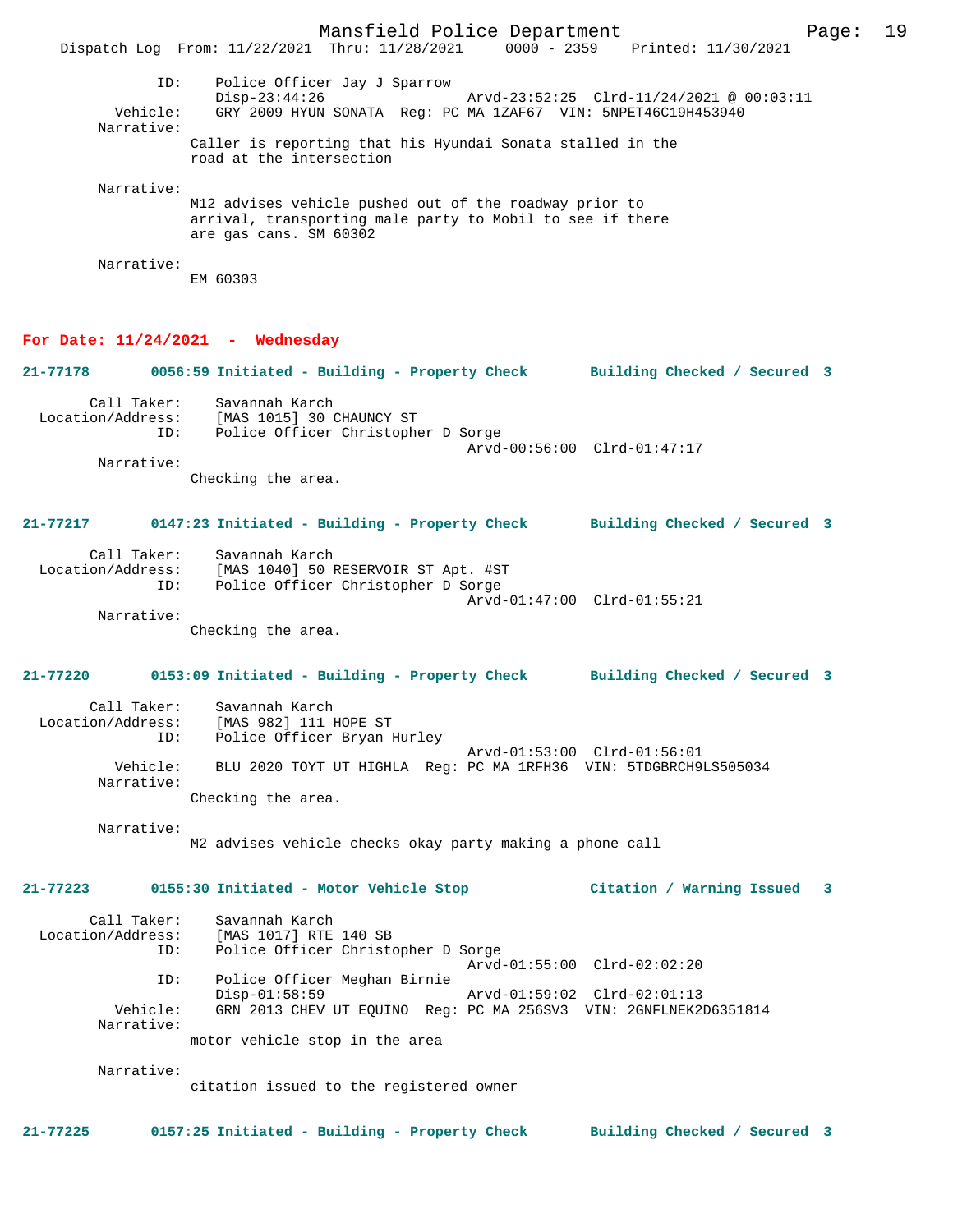Mansfield Police Department Page: 20

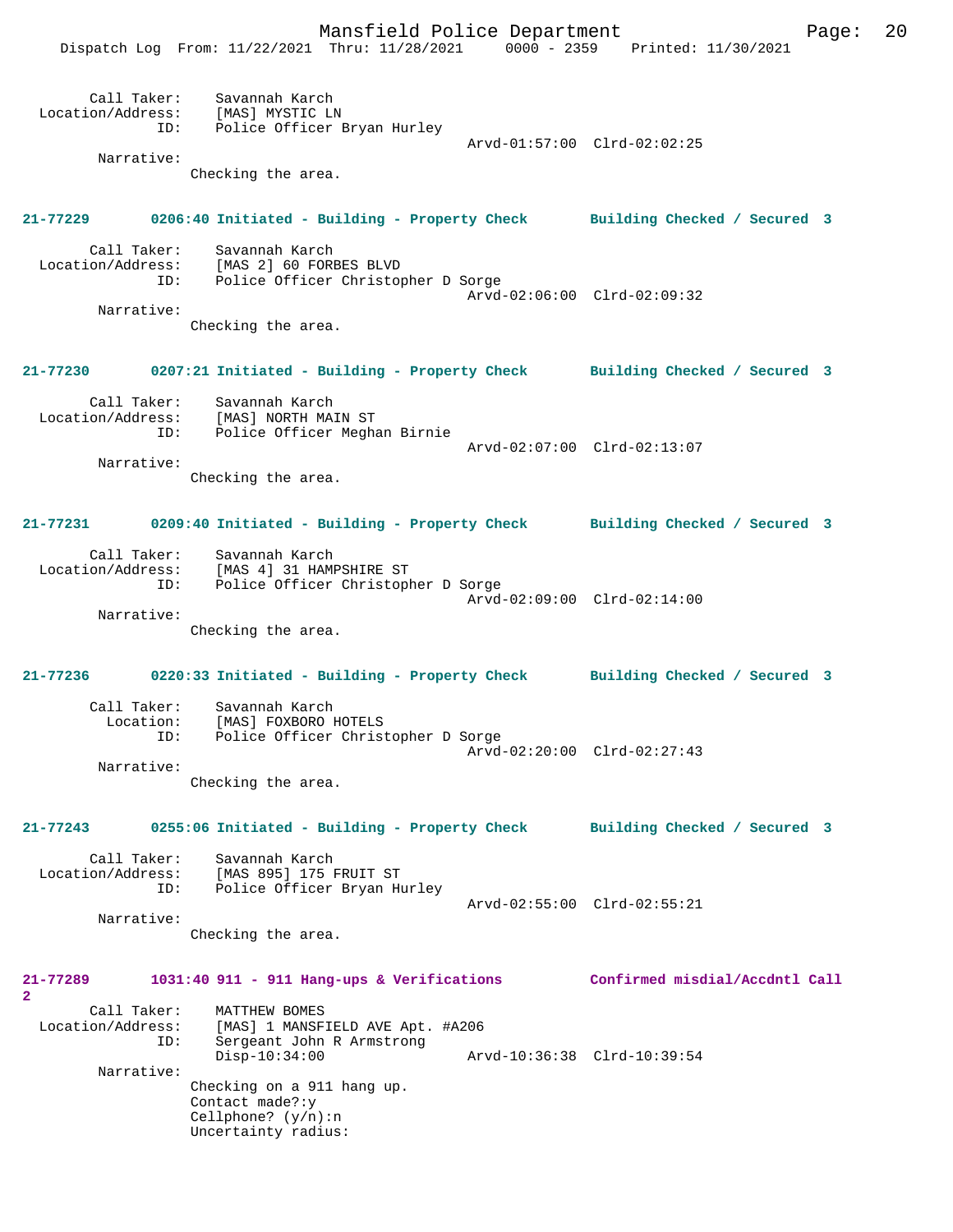spoke with the caller hit by accident

| 21-77294<br>$\mathbf{2}$                                       | $1058:37$ 911 - 911 Hang-ups & Verifications                                                                                                                                | Confirmed misdial/Accdntl Call |
|----------------------------------------------------------------|-----------------------------------------------------------------------------------------------------------------------------------------------------------------------------|--------------------------------|
| Call Taker:<br>Location/Address:                               | MATTHEW BOMES<br>[MAS 804A] 170 SCHOOL ST<br>Sergeant John R Armstrong<br>ID:                                                                                               |                                |
| ID:                                                            | $Disp-11:01:39$<br>Police Officer Joshua S Ellender                                                                                                                         | $Clrd-11:02:11$                |
| Narrative:                                                     | $Disp-11:02:09$                                                                                                                                                             | Arvd-11:02:55 Clrd-11:07:07    |
|                                                                | Checking on a 911 hang up.<br>Contact made?: yes<br>Cellphone? $(y/n)$ :<br>Uncertainty radius:<br>party hit phone by accident, phone is a 911 phone unable to<br>call back |                                |
| Narrative:                                                     | M3 confirmed it was from one of the teachers.                                                                                                                               |                                |
| $21 - 77296$<br>Call Taker:<br>Location/Address:<br>Narrative: | 1100:47 Walk-In - Lost / Found Property<br>Support Staff Heather A Sullivan<br>[MAS 199] 54 CHAUNCY ST                                                                      | Spoken To<br>3                 |
|                                                                | walk in reporting he misplaced his wallet 11/22. Advised to<br>cancel his credit cards. Contact information updated.                                                        |                                |
| $21 - 77300$                                                   | 1136:59 Initiated - Motor Vehicle Stop                                                                                                                                      | Citation / Warning Issued 3    |
| Call Taker:<br>Vicinity of:                                    | Dispatcher Alyson Vico<br>[MAS] 575 WEST ST @ 260 FORBES BLVD<br>ID:<br>Sergeant Robert S Pierce                                                                            |                                |
| Vehicle:<br>Narrative:                                         | BLK 2014 1500 Reg: PC MA 5VK365 VIN: 1C6RR7FT8ES420437<br>M1 is off with a MVST in area.                                                                                    | Arvd-11:36:00 Clrd-11:42:13    |
| Narrative:                                                     |                                                                                                                                                                             |                                |
|                                                                | Citation to the RO for speed.                                                                                                                                               |                                |
| 21-77316<br>Call Taker:<br>Vicinity of:                        | 1309:56 Phone - Motor Veh Acc - No Injury<br>Dispatcher Alyson Vico<br>[MAS] 170 SCHOOL ST @ 100 RTE 140 NB<br>Sergeant Robert S Pierce<br>ID:                              | Gone on Arrival 1              |
| Narrative:                                                     | $Disp-13:10:31$<br>M1 onsited a minor 2 car MVA.                                                                                                                            | Arvd-13:11:49 Clrd-13:11:50    |
|                                                                |                                                                                                                                                                             |                                |
| Narrative:                                                     | M1 reports accident was very minor, made a u-turn and MV are<br>GOA. No plates given.                                                                                       |                                |
| $21 - 77324$<br>Call Taker:<br>Location/Address:               | 1351:28 Initiated - Parking Violations<br>Dispatcher Alyson Vico<br>[MAS 332] 240 EAST ST<br>Lieutenant Thomas R Connor<br>ID:                                              | Spoken To<br>3                 |
| ID:                                                            | Police Officer Matthew A Souza                                                                                                                                              | Arvd-13:51:00 Clrd-13:59:23    |
| Vehicle:                                                       | $Disp-13:56:11$<br>BLK 2018 FORD F150 Req: PAS MA US850B VIN: 1FTEW1EP1JFC89971                                                                                             | Arvd-13:56:12 Clrd-13:59:25    |
| Narrative:                                                     | ML2 is off investigating a Ford F150 parking the rear of the<br>middle school behind pauls place the concession stand built<br>in to the gym.                               |                                |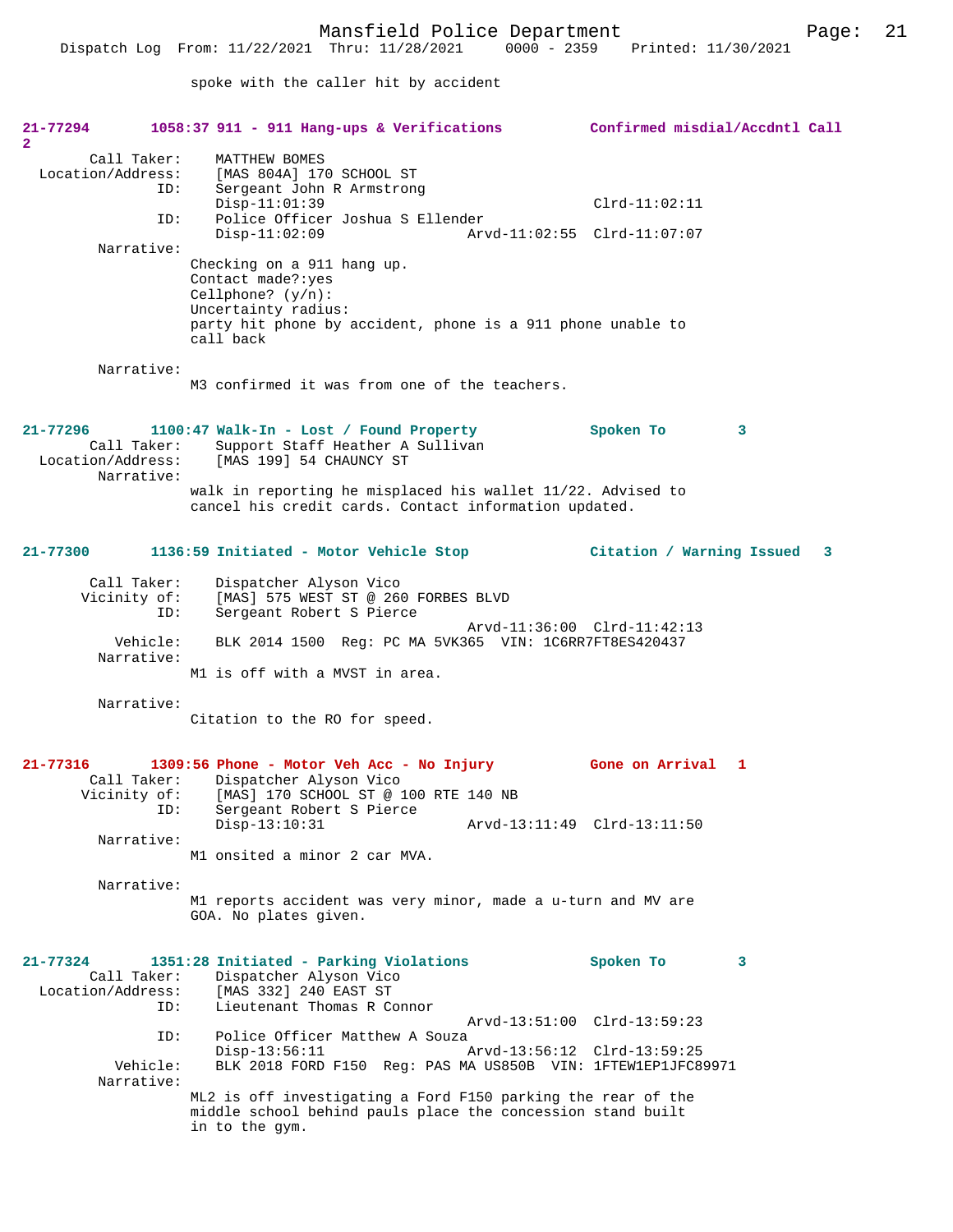Narrative: ML2 reports the RO of the MV was stocking pauls place for the game tomorrow. **21-77328 1413:02 911 - Motor Veh Acc - No Injury Services Rendered 1**  Call Taker: MATTHEW BOMES<br>Location/Address: [MAS] 136 CHA [MAS] 136 CHAUNCY ST ID: Police Officer Joshua S Ellender Disp-14:14:35 Clrd-14:21:37<br>TD: Sergeant John R Armstrong Sergeant John R Armstrong<br>Disp-14:14:39 Disp-14:14:39 <br>Vehicle: BRO 2014 CHEV SILVER Req: PC MA 5SK662 VIN: 3GCUKPEH0EG2 Vehicle: BRO 2014 CHEV SILVER Reg: PC MA 5SK662 VIN: 3GCUKPEH0EG294473 Vehicle: GRY 2019 JEEP CHEROK Reg: PC MA 7GS832 VIN: 1C4PJMDX5KD364842 Narrative: brown truck on the road side 2 vehicles Narrative: M11 reports very minor MVA, will be assisting in paper work exchange. **21-77335 1447:50 911 - Parking Violations Spoken To 3**  Call Taker: MATTHEW BOMES<br>Location/Address: [MAS H430] 11 [MAS H430] 11 KNIGHT WAY ID: Police Officer Joshua S Ellender Disp-14:49:50 Arvd-14:55:26 Clrd-15:08:00 Narrative: construction trucks blocking the roadway Narrative: construction being done at the end of the road Rp would like them move to on from blocking the road Narrative: M3 reports road is passable, paving company for the school. Narrative: Homeowner has been spoken to and advised. **21-77340 1513:53 Initiated - Motor Vehicle Stop Citation / Warning Issued 3** Call Taker: Dispatcher Alyson Vico Location/Address: [MAS 840] 280 SCHOOL ST Police Officer Joshua S Ellender Arvd-15:13:00 Clrd-15:22:28<br>Vehicle: WHI 2018 HOND UT CR-V Req: PAR MA 34179 VIN: 2HKRW2H86JH Vehicle: WHI 2018 HOND UT CR-V Reg: PAR MA 34179 VIN: 2HKRW2H86JH657708 Narrative: M3 is off with a MVST. Narrative: Citation to the operator for failure to stop at the entrance of school street. **21-77343 1551:09 Phone - 911 Hang-ups & Verifications Unfounded/Unverifed 2** Call Taker: Jarred Kohler<br>Location/Address: [MAS 418D] 27 [MAS 418D] 27 FRANCIS AVE ID: Police Officer William C Trudell Disp-16:01:12 Arvd-16:26:17 Clrd-16:28:43 Narrative: Checking on a 911 open line, child heard in the background no distress heard. Contact made?: no Cellphone? (y/n): yes Uncertainty radius: 28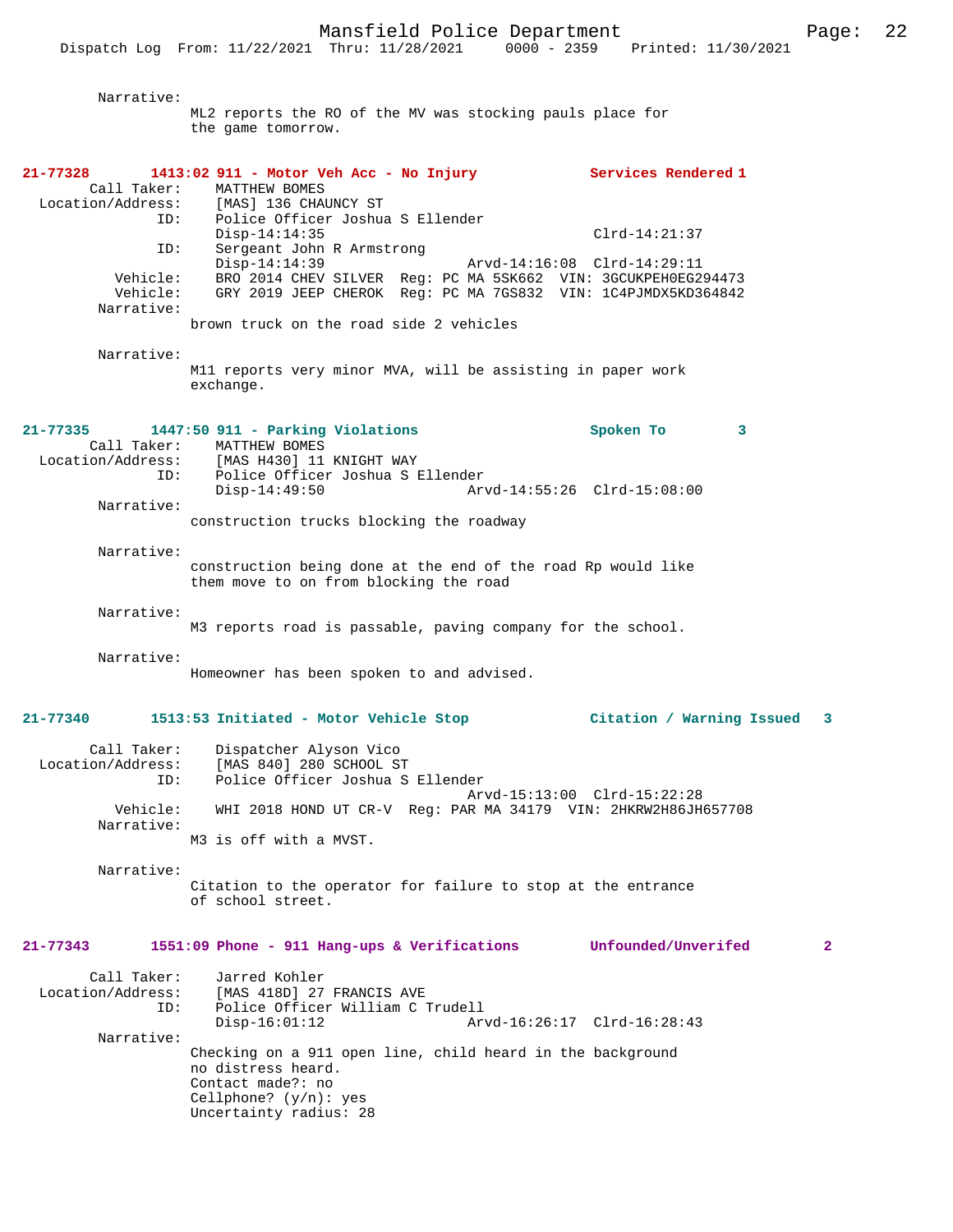Mansfield Police Department Page: 23 Dispatch Log From: 11/22/2021 Thru: 11/28/2021 0000 - 2359 Printed: 11/30/2021 Narrative: M1 advised. Narrative: M8 checked the area, no one in distress **21-77347 1615:52 Walk-In - Assist Citizen - P S A Spoken To 3**  Call Taker: Support Staff Matthew Gately<br>Location/Address: [MAS] 280 SCHOOL ST @ 100 RTI ess: [MAS] 280 SCHOOL ST @ 100 RTE 140 SB<br>ID: Police Officer Jay J Sparrow Police Officer Jay J Sparrow<br>Disp-16:31:15 Disp-16:31:15 Arvd-16:31:20 Clrd-16:31:31 Narrative: Walk in would like to speak with an officer about a MVA that occurred earlier today. Ofc. Sparrow will speak with the RP. Narrative: Party was advised. **21-77351 1652:06 Initiated - Motor Veh Acc - No Injury Services Rendered 1**  Call Taker: Dispatcher Alyson Vico Location/Address: [MAS] 400 RTE 140 NB @ 287 CHAUNCY ST ID: Police Officer William C Trudell Arvd-16:52:00 Clrd-16:59:18 Vehicle: RED 2011 FORD F350 Reg: PC MA 1TMC64 VIN: 1FT8X3BT8BEA63327 Vehicle: GRY 2015 KIA OPTIMA Reg: PC MA 80RM20 VIN: 5XXGN4A79FG506811 Narrative: M8 onsited a minor 2 car MVA. Narrative: M8 reports both MV are on their way, assisted in paperwork exchange. **21-77354 1723:07 Phone - Animal Complaints Unfounded/Unverifed 3** Call Taker: Jarred Kohler<br>Location/Address: [MAS] 16 COURT ess: [MAS] 16 COURT ST<br>ID: Police Officer Dam Police Officer Danielle C Titus<br>Disp-17:28:36 Am Disp-17:28:36 Arvd-17:37:28 Clrd-17:42:39<br>ID: Police Officer William C Trudell ID: Police Officer William C Trudell Disp-17:37:31 Arvd-17:37:33 Clrd-17:42:43 Narrative: injured deer in the area. Narrative: M12 states nothing showing in the area, no one is flagging her down. **21-77355 1742:57 Phone - Noise Complaint Spoken To 2**  Call Taker: Jarred Kohler Location/Address: [MAS H430] 11 KNIGHT WAY<br>ID: Police Officer Jav J Span Police Officer Jay J Sparrow<br>Disp-17:46:57 Disp-17:46:57 Arvd-17:53:39 Clrd-18:35:10 Narrative: Caller from North Pine reporting construction work still going on in the area. Narrative: M5 reports, paving should be done shortly. Workers have to finish rolling one section of the driveway or pavement will get too cold. **21-77356 1744:34 Initiated - Building - Property Check Building Checked / Secured 3** Call Taker: Dispatcher Alyson Vico Location/Address: [MAS 840] 280 SCHOOL ST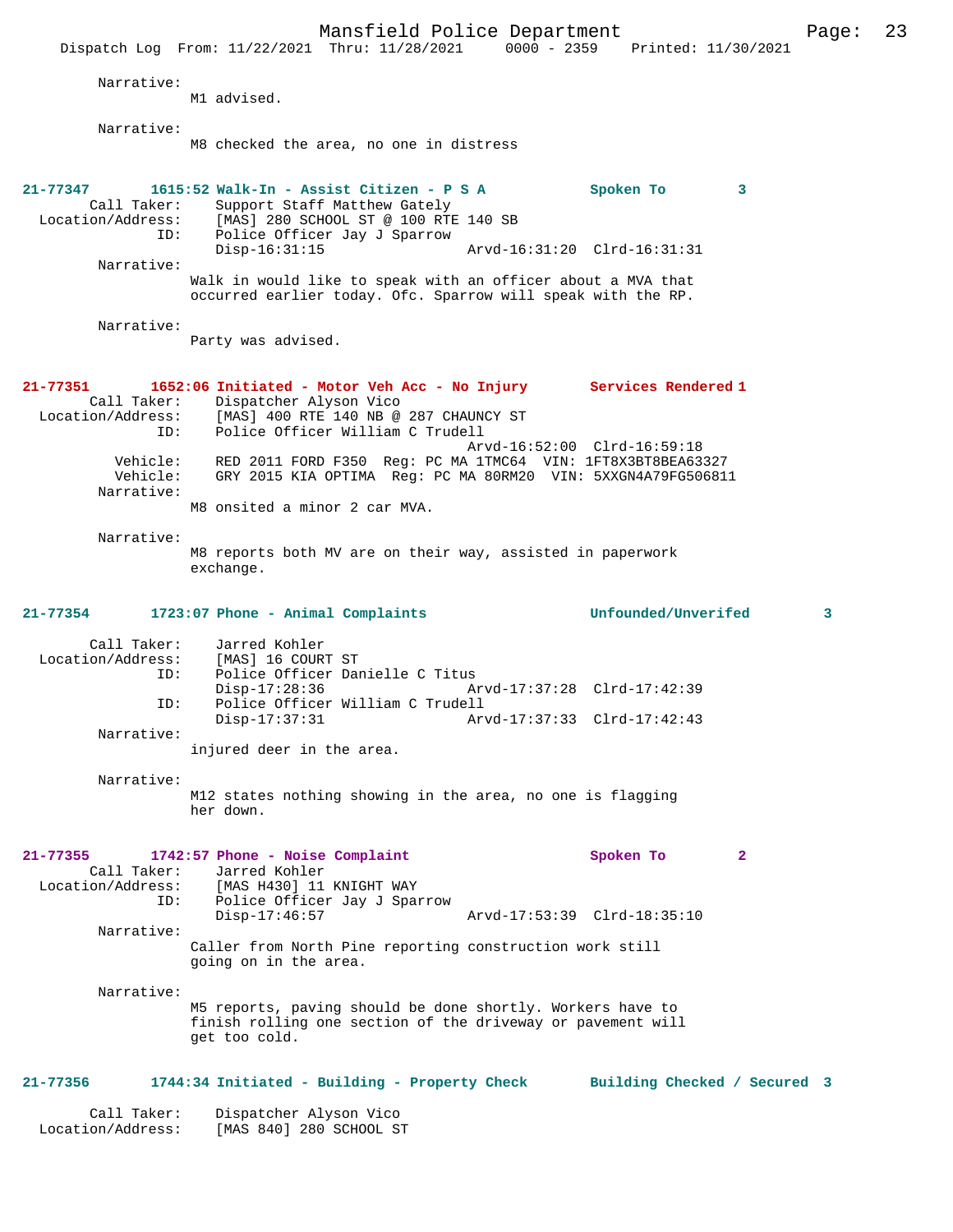Mansfield Police Department Page: 24 Dispatch Log From: 11/22/2021 Thru: 11/28/2021 0000 - 2359 Printed: 11/30/2021 ID: Police Officer Jay J Sparrow Arvd-17:44:00 Clrd-17:46:49 Narrative: Checking the area. **21-77358 1752:42 Phone - 911 Hang-ups & Verifications Confirmed misdial/Accdntl Call 2**  Call Taker: Jarred Kohler Location/Address: [MAS 840D110A] 280 SCHOOL ST Apt. #D110 ID: Police Officer William C Trudell Disp-17:56:19 Arvd-18:00:07 Clrd-18:01:12 Narrative: Checking on a 911 hang up. accidental, setting up their new phone and will make themselves known. Contact made?: yes Cellphone? (y/n): yes Uncertainty radius: **21-77371 1905:07 Initiated - Building - Property Check Building Checked / Secured 3** Call Taker: William Casey Location/Address: [MAS 335] 35 COUNTY ST ID: Police Officer David J Pepicelli Arvd-19:05:00 Clrd-19:09:01 Vehicle: GRY 2016 1500 Reg: PC MA 1FFH79 VIN: 1C6RR7FTXGS386486 Vehicle: WHI 2016 JEEP UT PATRIO Reg: PC MA 9MN724 VIN: 1C4NJRBB8GD797929 Narrative: Checking the area. Narrative: M11 reporting a 2 vehilces on the property, gate open **21-77375 1919:51 Initiated - Building - Property Check Confirmed misdial/Accdntl Call 3**  Call Taker: William Casey Location/Address: [MAS 139] 265 FRUIT ST Police Officer David J Pepicelli Arvd-19:19:00 Clrd-19:22:34 Narrative: Checking the area. **21-77377 1922:44 Initiated - Building - Property Check Building Checked / Secured 3** Call Taker: William Casey Location/Address: [MAS 1041] 175 FRUIT ST ID: Police Officer David J Pepicelli Arvd-19:22:00 Clrd-19:37:26 Narrative: Checking the area. **21-77381 1943:16 Phone - Suspicious Actv / Persn / Veh Services Rendered 2**  Call Taker: MATTHEW BOMES<br>ion/Address: [MAS] Location/Address:<br>ID: Police Officer Jay J Sparrow<br>Disp-19:46:57 Disp-19:46:57 Arvd-19:51:56 Clrd-20:06:44<br>ID: Police Officer William C Trudell Police Officer William C Trudell<br>Disp-19:47:22 Arv Disp-19:47:22 Arvd-19:51:50 Clrd-20:06:50 ID: Police Officer David J Pepicelli Arvd-19:52:17 Clrd-20:06:48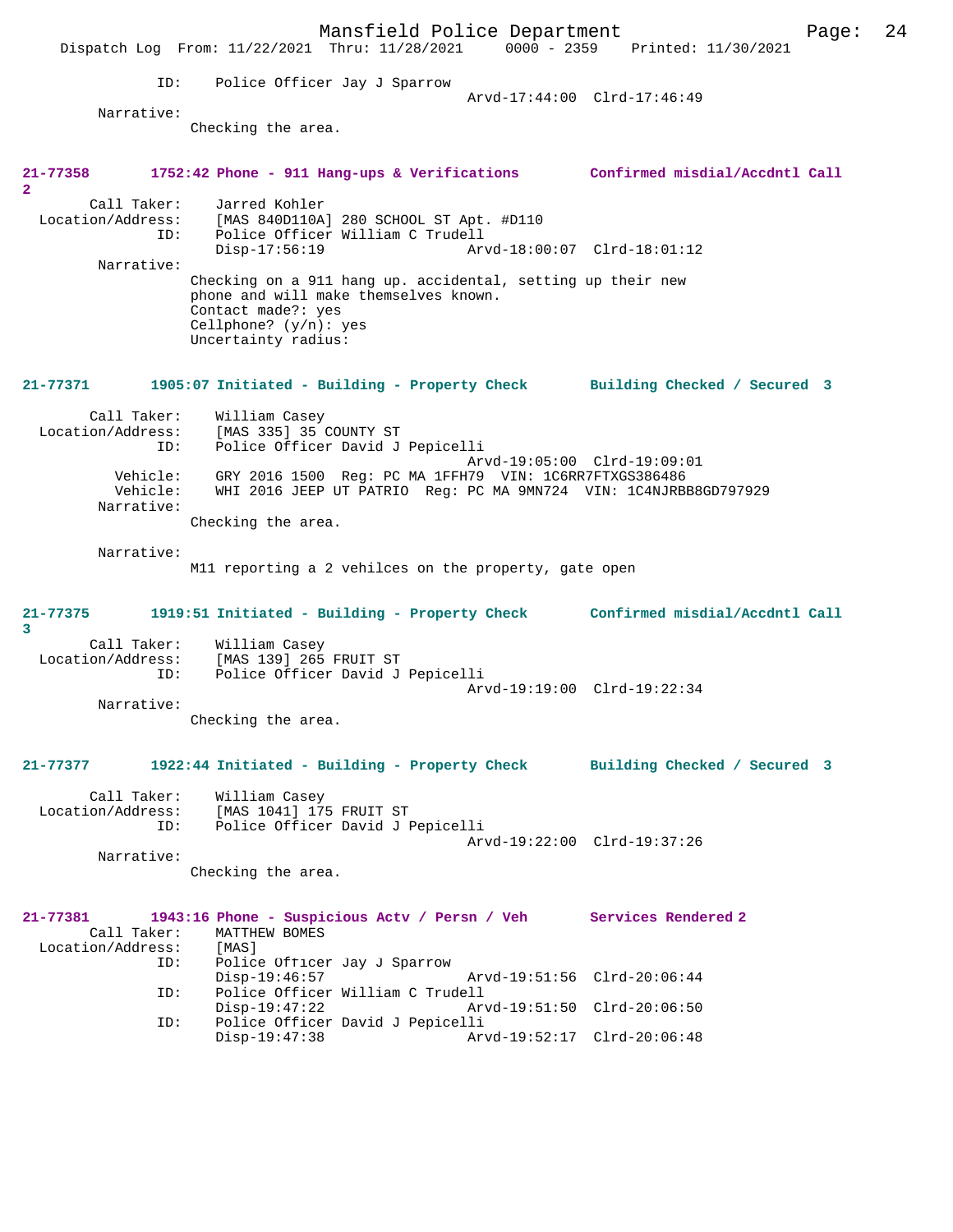**21-77382 2003:11 Initiated - Building - Property Check Building Checked / Secured 3** Call Taker: William Casey Location/Address: [MAS 820C] 31 PLYMOUTH ST ID: Police Officer Joshua S Ellender Arvd-20:03:00 Clrd-20:17:47 Narrative: checking the front **21-77384 2007:47 Initiated - Building - Property Check Building Checked / Secured 3** Call Taker: William Casey Location/Address: [MAS 820C] 31 PLYMOUTH ST ID: Police Officer Derek M Stark Arvd-20:07:00 Clrd-20:08:23 Narrative: checked the back and checks ok **21-77386 2014:30 Initiated - Building - Property Check Building Checked / Secured 3** Call Taker: William Casey Location/Address: [MAS 927] 50 PLYMOUTH ST ID: Police Officer William C Trudell Arvd-20:14:00 Clrd-20:18:04 Narrative: Checking the area. **21-77387 2018:14 Initiated - Building - Property Check Building Checked / Secured 3** Call Taker: William Casey Location/Address: [MAS 281A] 1 CROCKER ST ID: Police Officer Danielle C Titus Arvd-20:18:00 Clrd-20:28:56 Narrative: Checking the area. **21-77390 2043:06 Phone - Well Being Check Services Rendered 3**  Call Taker: William Casey<br>ion/Address: [MAS H4566] Location/Address:<br>ID: Police Officer William C Trudell Disp-20:51:40 Clrd-21:00:33 ID: Police Officer Danielle C Titus Disp-20:51:45 Arvd-20:59:39 Clrd-21:00:37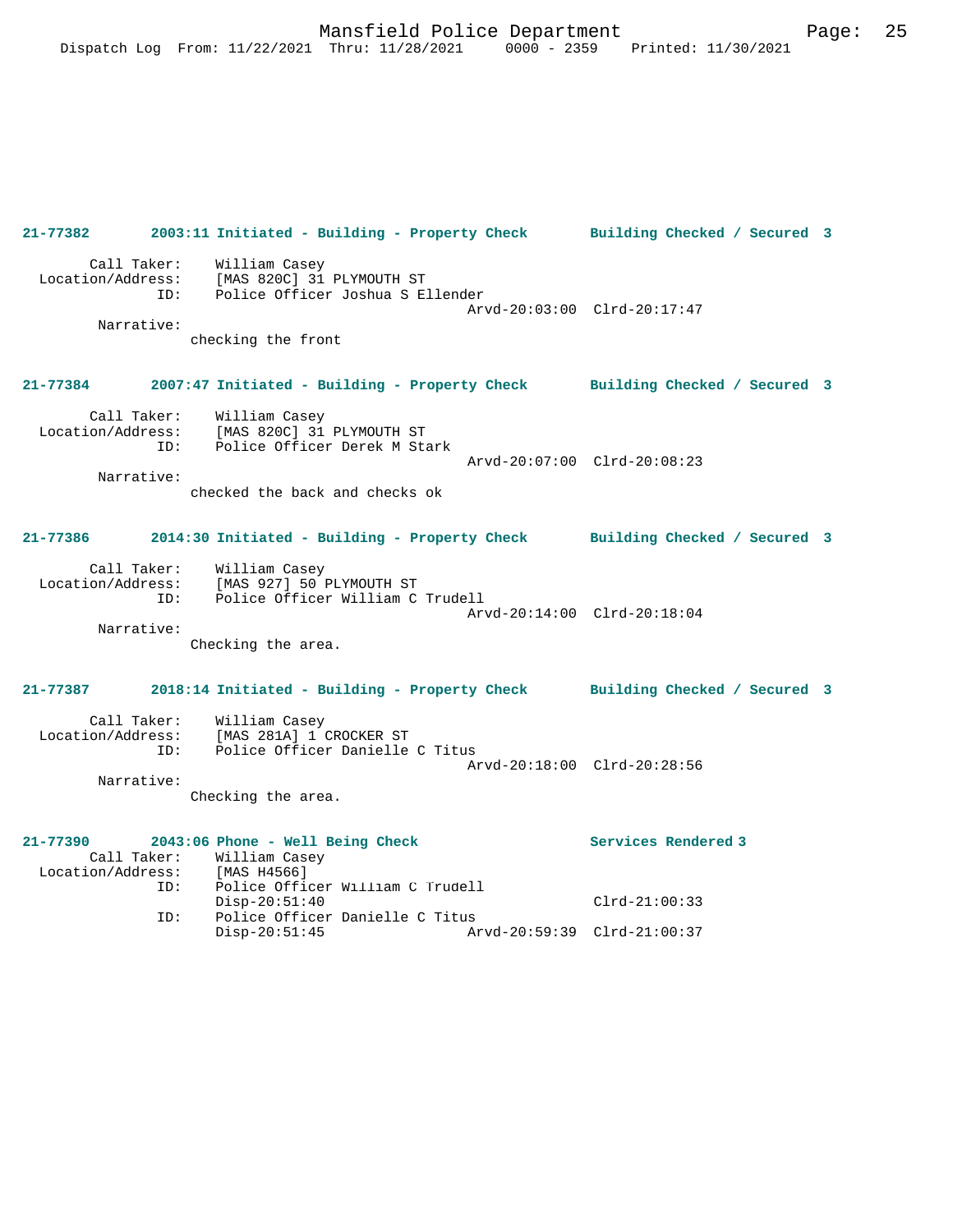Dispatch Log From: 11/22/2021 Thru: 11/28/2021 0000 - 2359 Printed: 11/30/2021 **21-77399 2136:56 Initiated - Building - Property Check Building Checked / Secured 3** Call Taker: William Casey Location/Address: [MAS 322] 31 HAMPSHIRE ST ID: Police Officer Jay J Sparrow Arvd-21:36:00 Clrd-21:40:06 Narrative: Checking the area. **21-77402 2141:34 Initiated - Building - Property Check Building Checked / Secured 3** Call Taker: William Casey Location/Address: [MAS 411] 60 FORBES BLVD ID: Police Officer Jay J Sparrow Arvd-21:41:00 Clrd-21:43:58 Narrative: Checking the area. **21-77407 2201:52 Initiated - Building - Property Check Building Checked / Secured 3** Call Taker: William Casey Location/Address: [MAS 820C] 31 PLYMOUTH ST ID: Police Officer Derek M Stark Arvd-22:01:00 Clrd-22:08:45 Narrative: Checking the area back of building **21-77408 2202:25 Initiated - Building - Property Check Building Checked / Secured 3** Call Taker: William Casey Location/Address: [MAS 820C] 31 PLYMOUTH ST ID: Police Officer Joshua S Ellender Arvd-22:02:00 Clrd-22:08:40 Narrative: Checking the front of building **21-77409 2207:56 Phone - Assist Fire Department Services Rendered 2**  Call Taker: NICHOLAS GOYETTE Location/Address: [MAS H5436] 49 FREDRIC LN ID: Police Officer David J Pepicelli Arvd-22:12:06 Clrd-22:56:39 ID: Police Officer William C Trudell Disp-22:08:53 Arvd-22:12:18 Clrd-22:49:56 Narrative: Assisting the FD with a fire related incident. Nature: heavy smoke isnide **For Date: 11/25/2021 - Thursday 21-77450 0107:20 Initiated - Building - Property Check Building Checked / Secured 3** Call Taker: William Casey Location/Address: [MAS 820C] 31 PLYMOUTH ST ID: Detective Patrick J Pennie

 Arvd-01:07:00 Clrd-01:19:44 Narrative:

checking the front

# **21-77456 0116:59 Initiated - Building - Property Check Building Checked / Secured 3**

| Call Taker:       | William Casey        |
|-------------------|----------------------|
| Location/Address: | [MAS 12] 250 EAST ST |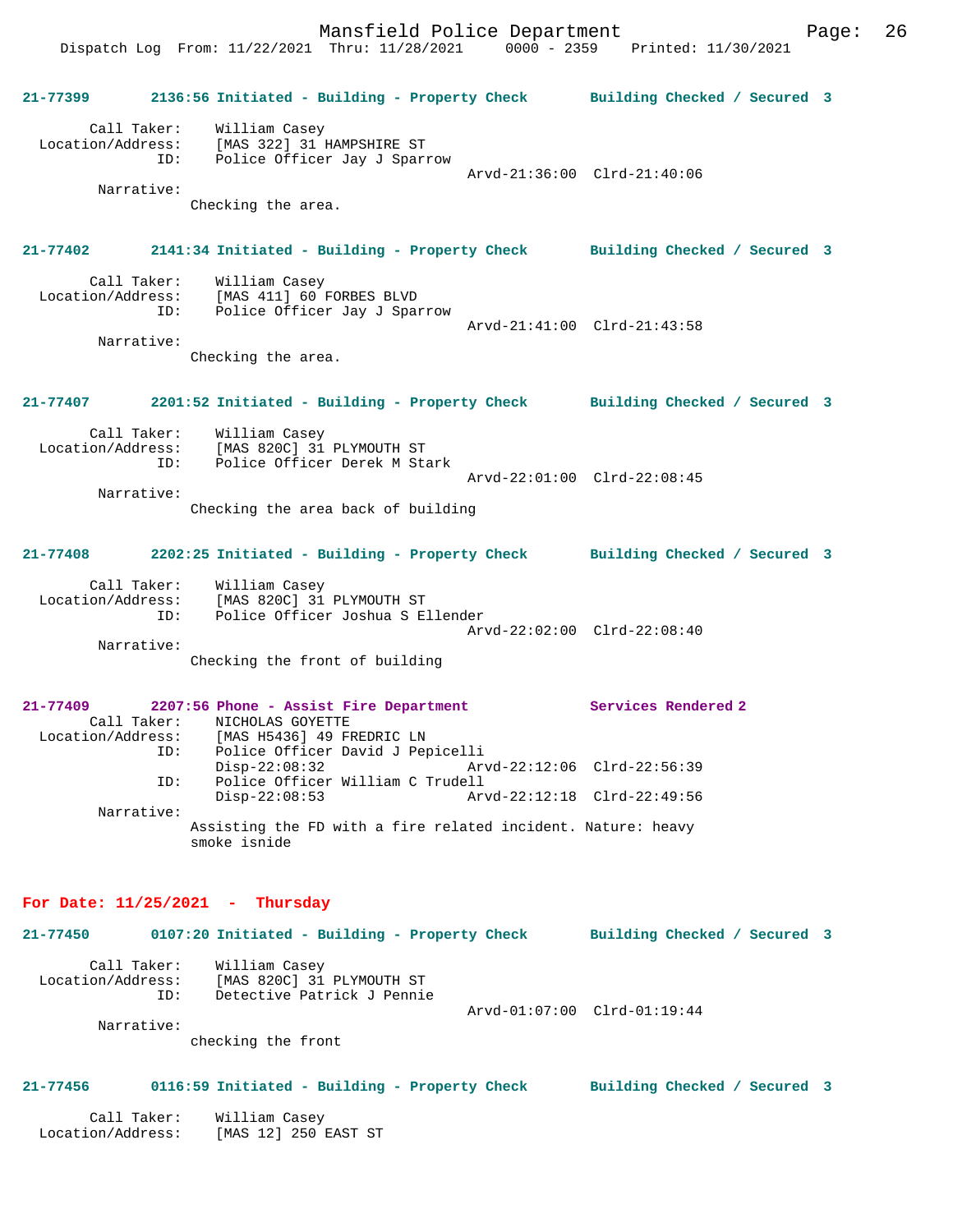Mansfield Police Department Fage: 27 Dispatch Log From: 11/22/2021 Thru: 11/28/2021 0000 - 2359 Printed: 11/30/2021 ID: Police Officer Meghan Birnie Arvd-01:16:00 Clrd-01:26:50 Narrative: Checking the area. **21-77459 0121:08 Initiated - Building - Property Check Building Checked / Secured 3** Call Taker: William Casey Location/Address: [MAS 411] 60 FORBES BLVD ID: Police Officer Bryan Hurley Arvd-01:21:00 Clrd-01:25:25 Narrative: Checking the area. **21-77461 0127:05 Initiated - Building - Property Check Building Checked / Secured 3** Call Taker: William Casey Location/Address: [MAS 982] 111 HOPE ST ID: Police Officer Meghan Birnie Arvd-01:27:00 Clrd-01:33:33 Narrative: Checking the area. **21-77463 0127:22 Initiated - Building - Property Check Building Checked / Secured 3** Call Taker: William Casey Location/Address: [MAS] 30 CHAUNCY ST ID: Police Officer Christopher D Sorge Arvd-01:27:00 Clrd-01:27:42 Narrative: Checking the area. checks okay **21-77465 0131:43 Initiated - Motor Vehicle Stop Citation / Warning Issued 3** Call Taker: William Casey Location/Address: [MAS 451B] 500 EAST ST Police Officer Christopher D Sorge Arvd-01:31:00 Clrd-01:46:28<br>ID: Police Officer Meghan Birnie Police Officer Meghan Birnie<br>Disp-01:33:41 Disp-01:33:41 Arvd-01:33:45 Clrd-01:46:27 Vehicle: WHI 1999 4D I30 Reg: PC NY HBJ1461 VIN: JNKCA21A1XT778778 Narrative: Out with mvst Narrative: Citation issued to Operator defective equipment and renewed online **21-77469 0156:13 Initiated - Building - Property Check Building Checked / Secured 3** Call Taker: William Casey Location/Address: [MAS 411] 60 FORBES BLVD ID: Police Officer Christopher D Sorge Arvd-01:56:00 Clrd-01:58:42 Narrative: Checking the area. **21-77470 0158:50 Initiated - Building - Property Check Building Checked / Secured 3** Call Taker: NICHOLAS GOYETTE Location: [MAS] FOXBORO HOTELS<br>ID: Police Officer Christ Police Officer Christopher D Sorge Arvd-01:58:00 Clrd-02:06:31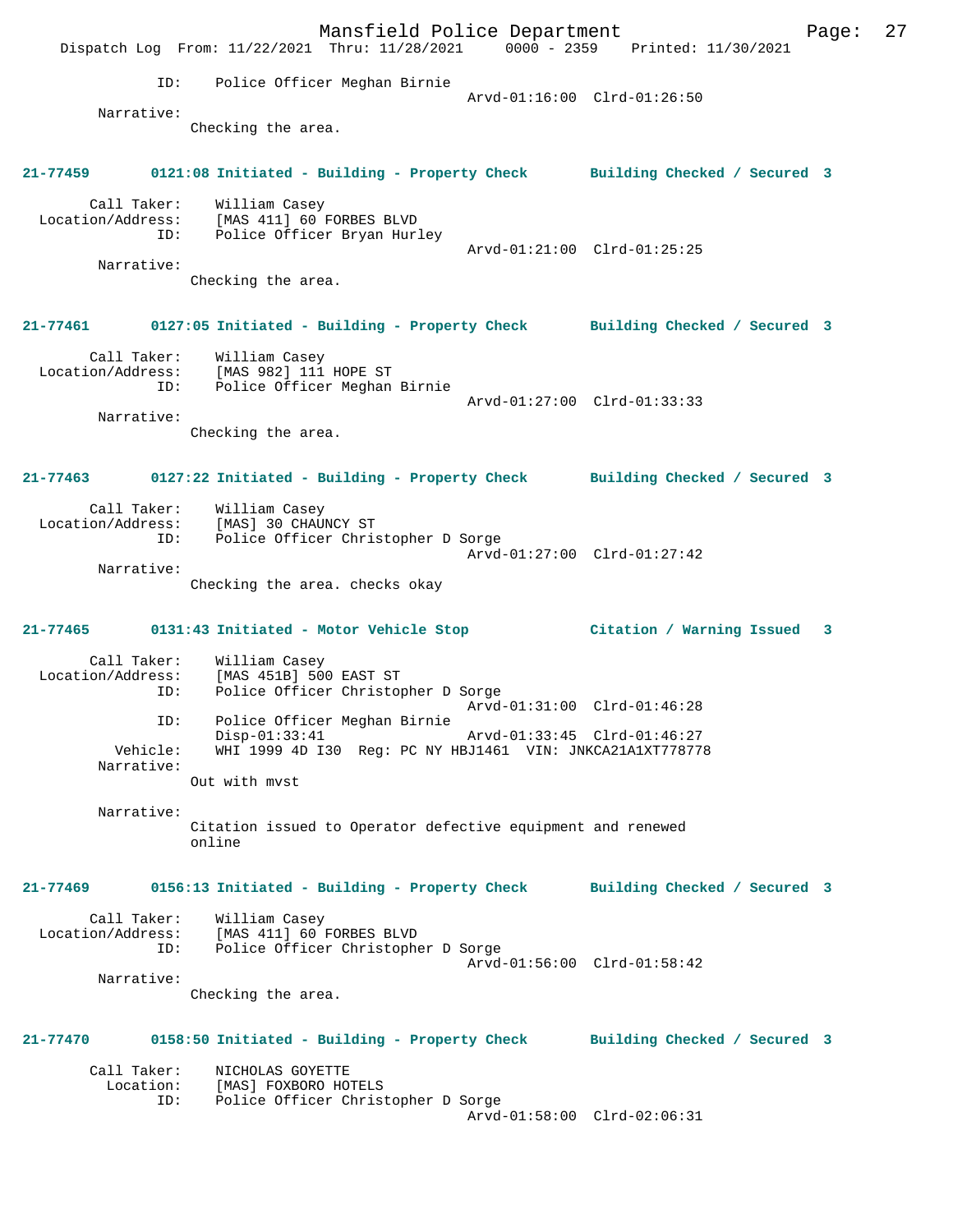Mansfield Police Department Page: 28 Dispatch Log From: 11/22/2021 Thru: 11/28/2021 0000 - 2359 Printed: 11/30/2021 **21-77471 0201:31 Initiated - Building - Property Check Building Checked / Secured 3** Call Taker: William Casey Location/Address: [MAS] MYSTIC LN ID: Police Officer Meghan Birnie Arvd-02:01:00 Clrd-02:04:30 Narrative: Checking the area. **21-77472 0203:40 Initiated - Building - Property Check Building Checked / Secured 3** Call Taker: William Casey Location/Address: [MAS 820C] 31 PLYMOUTH ST Police Officer Derek M Stark Arvd-02:03:00 Clrd-02:04:09 Narrative: Checking the back of building and checks ok **21-77473 0206:40 Initiated - Building - Property Check Building Checked / Secured 3** Call Taker: William Casey Location/Address: [MAS 322] 31 HAMPSHIRE ST ID: Police Officer Christopher D Sorge Arvd-02:06:00 Clrd-02:10:01 Narrative: Checking the area. **21-77477 0210:33 Initiated - Building - Property Check Building Checked / Secured 3** Call Taker: William Casey Location/Address: [MAS] WILLIAMS ST ID: Police Officer Bryan Hurley Arvd-02:10:00 Clrd-02:16:44 Narrative: Checking the area. **21-77479 0216:55 Initiated - Building - Property Check Services Rendered 3**  Call Taker: William Casey<br>tion/Address: [MAS] SMITH RD Location/Address: ID: Police Officer Bryan Hurley Arvd-02:16:00 Clrd-02:19:46 Narrative: Checking the area. **21-77482 0247:23 Initiated - Building - Property Check Building Checked / Secured 3** Call Taker: William Casey Location/Address: [MAS 139] 265 FRUIT ST ID: Police Officer Meghan Birnie Arvd-02:47:00 Clrd-02:57:41 Narrative: Checking the area. **21-77483 0247:48 Initiated - Building - Property Check Building Checked / Secured 3** Call Taker: William Casey Location/Address: [MAS 840] 280 SCHOOL ST ID: Police Officer Bryan Hurley Arvd-02:47:00 Clrd-02:57:28 Narrative: Checking the area. **21-77484 0311:00 Initiated - Building - Property Check Building Checked / Secured 3**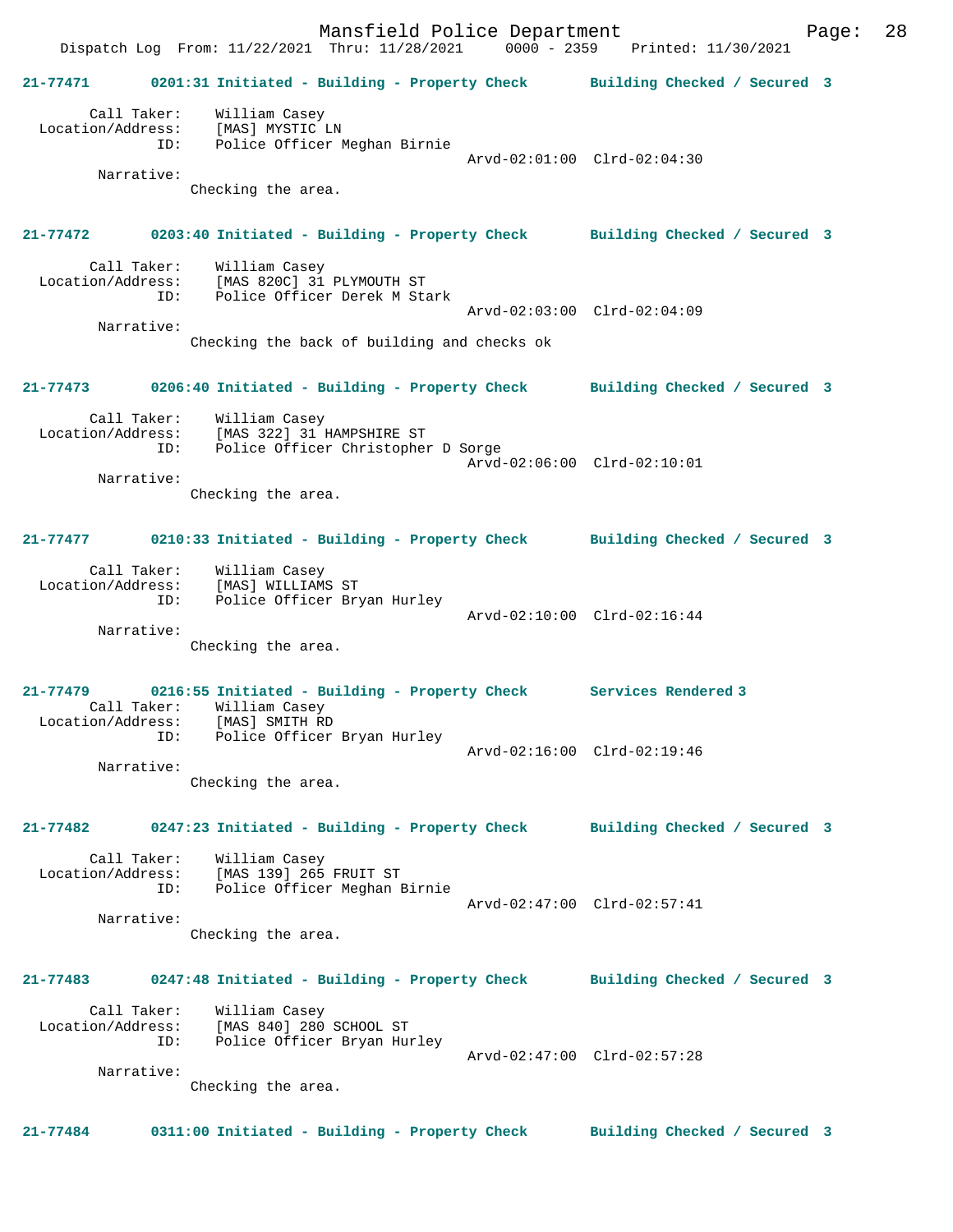|                                         | Mansfield Police Department<br>Dispatch Log From: 11/22/2021 Thru: 11/28/2021 0000 - 2359 Printed: 11/30/2021                                                                    |                             | Page: | 29 |
|-----------------------------------------|----------------------------------------------------------------------------------------------------------------------------------------------------------------------------------|-----------------------------|-------|----|
| ID:<br>Narrative:                       | Call Taker: William Casey<br>Location/Address: [MAS 820C] 31 PLYMOUTH ST<br>Detective Patrick J Pennie<br>Checking the area.front checks ok                                      | Arvd-03:11:00 Clrd-03:11:22 |       |    |
|                                         |                                                                                                                                                                                  |                             |       |    |
|                                         | 21-77491 0351:32 Initiated - Building - Property Check Building Checked / Secured 3                                                                                              |                             |       |    |
| Call Taker:<br>Location/Address:<br>ID: | William Casey<br>[MAS 1016] 4 ERICK RD<br>Police Officer Meghan Birnie                                                                                                           | Arvd-03:51:00 Clrd-03:57:28 |       |    |
| Narrative:                              | Checking the area.                                                                                                                                                               |                             |       |    |
|                                         | 21-77492 0404:46 Initiated - Building - Property Check Building Checked / Secured 3                                                                                              |                             |       |    |
| Location/Address:<br>ID:                | Call Taker: William Casey<br>[MAS 820C] 31 PLYMOUTH ST<br>Police Officer Derek M Stark                                                                                           | Arvd-04:04:00 Clrd-04:05:15 |       |    |
| Narrative:                              | Checking the back of building and checks ok                                                                                                                                      |                             |       |    |
|                                         | 21-77494 0533:40 Initiated - Building - Property Check Building Checked / Secured 3                                                                                              |                             |       |    |
| ID:                                     | Call Taker: William Casey<br>Location/Address: [MAS 820C] 31 PLYMOUTH ST<br>Detective Patrick J Pennie                                                                           |                             |       |    |
| Narrative:                              | Checking the front and checks ok                                                                                                                                                 | Arvd-05:33:00 Clrd-05:33:59 |       |    |
|                                         | 21-77495 6610:34 Initiated - Building - Property Check Building Checked / Secured 3                                                                                              |                             |       |    |
| Call Taker:<br>ID:                      | William Casey<br>Location/Address: [MAS 820C] 31 PLYMOUTH ST<br>Police Officer Derek M Stark                                                                                     | Arvd-06:10:00 Clrd-06:10:59 |       |    |
| Narrative:                              | rear checks okay                                                                                                                                                                 |                             |       |    |
| 21-77508<br>Call Taker:                 | 0650:17 Phone - Erratic Oper MV / Road Rage<br>APRIL LEHANE                                                                                                                      | Arrest(s) Made<br>3         |       |    |
| Location/Address:<br>ID:                | [MAS] 491 MAPLE ST @ 421 FRANKLIN ST<br>Police Officer Meghan Birnie<br>$Disp-06:51:34$                                                                                          | Arvd-06:53:32 Clrd-11:51:26 |       |    |
| ID:                                     | Police Officer Christopher D Sorge<br>$Disp-06:53:03$                                                                                                                            | Arvd-06:53:42 Clrd-10:38:52 |       |    |
| ID:<br>ID:                              | Sergeant David Schepis<br>$Disp-07:11:55$<br>Police Officer Bryan Hurley                                                                                                         | Arvd-07:11:57 Clrd-07:51:45 |       |    |
| Vehicle:<br>Towed:<br>Released To:      | $Disp-07:15:31$<br>BLK 2012 GMC ACADIA Reg: PC MA 5JD261 VIN: 1GKKVRED3CJ412121<br>For: Arrest By: Central Street Garage To: Central Street Garage<br>DION On: 11/26/2021 @ 1719 | Arvd-07:15:33 Clrd-07:32:48 |       |    |
| Narrative:                              | RP is reporting he saw female stopped with head down on<br>steering wheel. He yelled at her and she sped off heading on<br>Maple towards Oakland                                 |                             |       |    |
| Narrative:                              |                                                                                                                                                                                  |                             |       |    |

left on Oakland and turned into Twin Oaks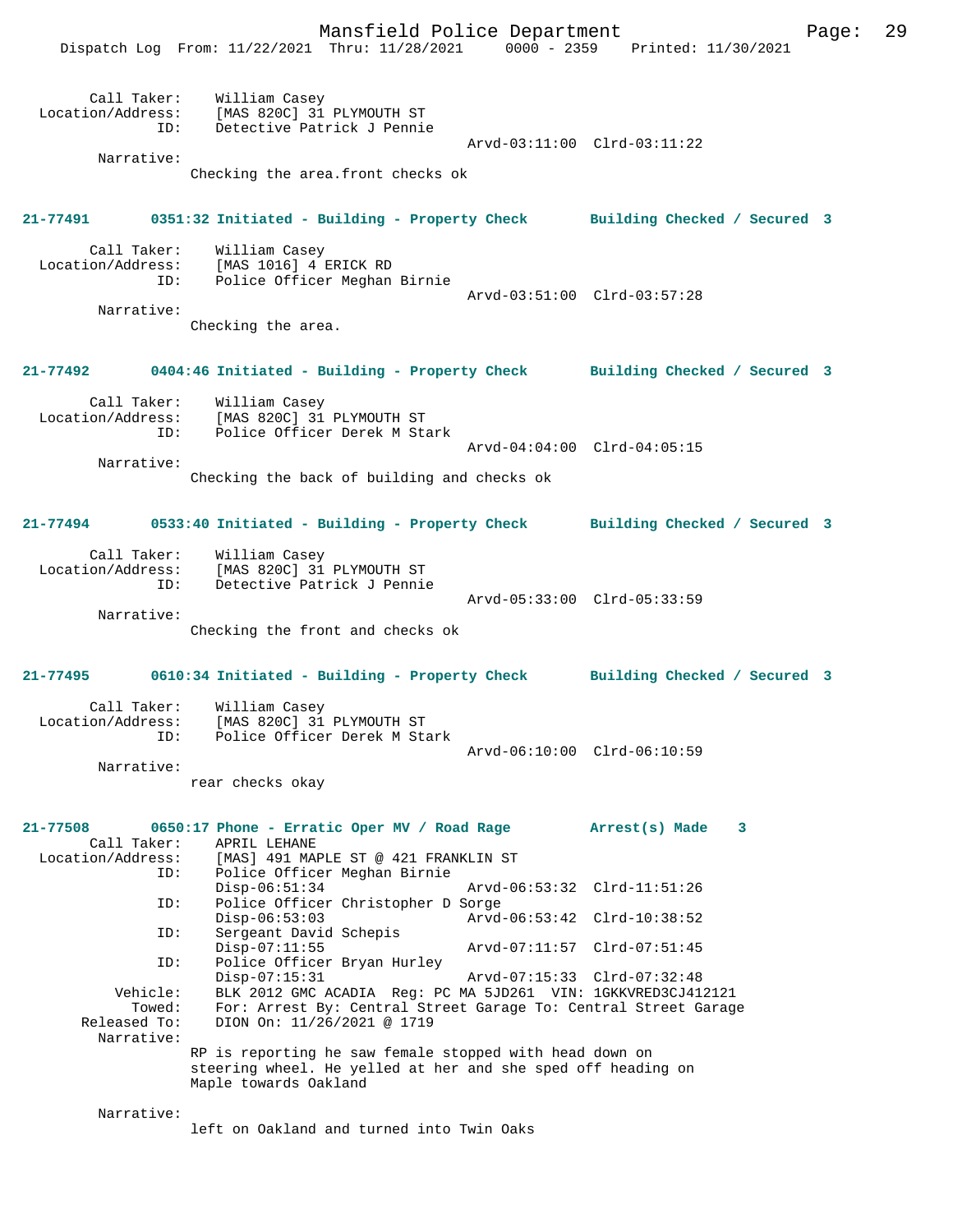|                                                             | Dispatch Log From: 11/22/2021 Thru: 11/28/2021                                                                                                                                                                      | $0000 - 2359$                                              | Printed: 11/30/2021          |  |
|-------------------------------------------------------------|---------------------------------------------------------------------------------------------------------------------------------------------------------------------------------------------------------------------|------------------------------------------------------------|------------------------------|--|
| Narrative:                                                  | FST being conducted.                                                                                                                                                                                                |                                                            |                              |  |
| Narrative:                                                  | One female under arrest.                                                                                                                                                                                            |                                                            |                              |  |
| Narrative:                                                  | Central St ntfd for tow.                                                                                                                                                                                            |                                                            |                              |  |
| Narrative:                                                  | M4 transporting one female to the station, starting mileage<br>53885. 0711.                                                                                                                                         |                                                            |                              |  |
| Narrative:                                                  | Ending mileage 53886. 0714.                                                                                                                                                                                         |                                                            |                              |  |
| Narrative:                                                  | Central St on scene.                                                                                                                                                                                                |                                                            |                              |  |
| Narrative:                                                  | Central St has possesion of vehicle.                                                                                                                                                                                |                                                            |                              |  |
| Refer To Arrest:<br>Arrest:<br>Address:<br>Age:<br>Charges: | $21MAS-448-AR$<br>DION, STEPHANIE ALLYN<br>9 OAKLAND AVE Apt. #2E NORTH EASTON, MA<br>32<br>OUI-LIOUOR OR .08%<br>NEGLIGENT OPERATION OF MOTOR VEHICLE<br>ALCOHOL IN MV, POSSESS OPEN CONTAINER OF<br>RESIST ARREST |                                                            |                              |  |
| 21-77521                                                    | 0926:50 Initiated - Building - Property Check                                                                                                                                                                       |                                                            | Building Checked / Secured 3 |  |
| Call Taker:<br>Location/Address:<br>ID:                     | Ryan O'Rourke<br>[MAS 820C] 31 PLYMOUTH ST<br>Officer Richard C Brown                                                                                                                                               |                                                            |                              |  |
| ID:                                                         | Police Officer Bryan Hurley<br>$Disp-09:27:10$                                                                                                                                                                      | Arvd-09:26:00 Clrd-09:27:20<br>Arvd-09:27:16 Clrd-09:27:18 |                              |  |
| Narrative:                                                  | Checking the area.                                                                                                                                                                                                  |                                                            |                              |  |
|                                                             | 21-77525 1019:32 Initiated - Building - Property Check Building Checked / Secured 3                                                                                                                                 |                                                            |                              |  |
| Call Taker:<br>Location/Address:<br>ID:                     | Ryan O'Rourke<br>[MAS] 4 ERICK RD @ 15 BONNEY LN<br>Police Officer Beau J Palanza                                                                                                                                   |                                                            |                              |  |
| Narrative:                                                  | Checking the area.                                                                                                                                                                                                  | Arvd-10:19:00 Clrd-10:28:41                                |                              |  |
|                                                             | 21-77527 1045:18 Initiated - Building - Property Check Building Checked / Secured 3                                                                                                                                 |                                                            |                              |  |
| Call Taker:<br>Narrative:                                   | Ryan O'Rourke<br>Location/Address: [MAS 1002] 250 EAST ST<br>ID: Police Officer Beau J Palanza                                                                                                                      | Arvd-10:45:00 Clrd-10:57:00                                |                              |  |
|                                                             | Checking the area.                                                                                                                                                                                                  |                                                            |                              |  |
| 21-77529                                                    | 1049:08 Initiated - Building - Property Check Building Checked / Secured 3                                                                                                                                          |                                                            |                              |  |
| Call Taker:<br>ID:                                          | Ryan O'Rourke<br>Location/Address: [MAS 820C] 31 PLYMOUTH ST<br>Police Officer Bryan Hurley                                                                                                                         | Arvd-10:49:00 Clrd-10:52:43                                |                              |  |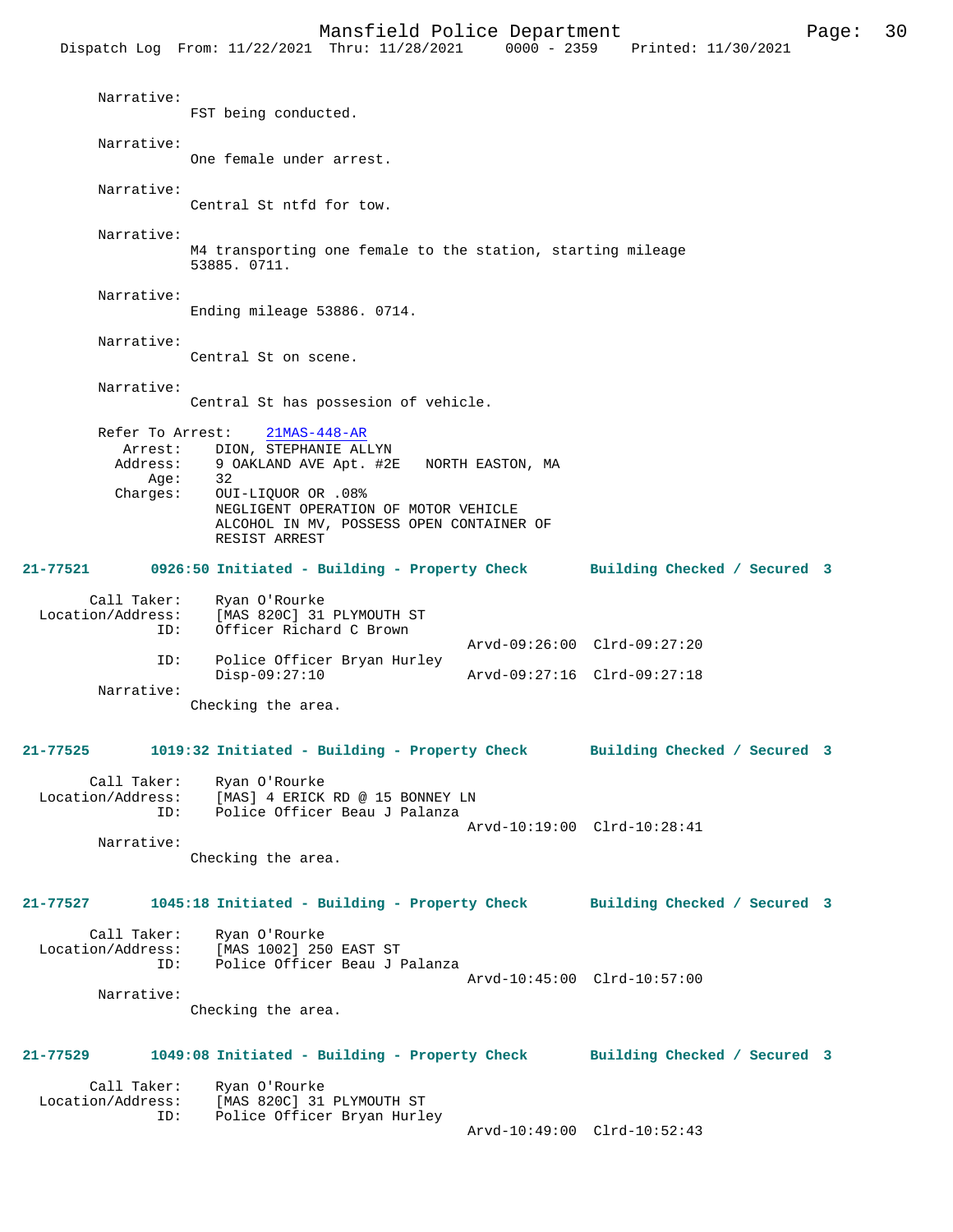Mansfield Police Department Page: 31 Dispatch Log From: 11/22/2021 Thru: 11/28/2021 0000 - 2359 Printed: 11/30/2021 ID: Officer Richard C Brown Disp-10:52:34 Arvd-10:52:38 Clrd-10:52:41 Narrative: Checking the area. **21-77538 1216:25 Initiated - Building - Property Check Building Checked / Secured 3** Call Taker: Ryan O'Rourke Location/Address: [MAS 820C] 31 PLYMOUTH ST ID: Police Officer Bryan Hurley Arvd-12:16:00 Clrd-12:30:14 ID: Officer Richard C Brown Disp-12:16:39 Arvd-12:16:43 Clrd-12:30:16 Narrative: Checking the area. **21-77539 1229:59 Phone - Assist Fire Department Services Rendered 2**  Call Taker: Ryan O'Rourke<br>Location/Address: [MAS H2405] 14 Location/Address: [MAS H2405] 141 CENTRAL ST ID: Police Officer Joshua S Ellender Disp-12:31:14 Arvd-12:34:34 Clrd-12:42:18 Narrative: Assisting the FD with a fire related incident. Nature: Smoke and CO detectors sounding. **21-77545 1310:56 Phone - 911 Hang-ups & Verifications Confirmed misdial/Accdntl Call 2**  Call Taker: Jennifer Napolitano Location/Address: [MAS 1024] 393 NORTH MAIN ST ID: Police Officer Joshua S Ellender Disp-13:12:32 Arvd-13:13:10 Clrd-13:14:32 Narrative: Checking on a 911 hang up. Contact made?: yes dialed by mistake Cellphone? (y/n): elevator phone Uncertainty radius: **21-77549 1344:31 Initiated - Building - Property Check Building Checked / Secured 3** Call Taker: Ryan O'Rourke Location/Address: [MAS 820C] 31 PLYMOUTH ST<br>ID: Officer Richard C Brown Officer Richard C Brown Arvd-13:44:00 Clrd-13:55:56 ID: Police Officer Bryan Hurley Disp-13:44:50 Arvd-13:44:54 Clrd-13:55:52 Narrative: Checking the area. **21-77551 1418:35 Phone - Erratic Oper MV / Road Rage Gone on Arrival 3**  Call Taker: Jennifer Napolitano<br>Location/Address: [MAS 840] 280 SCHOOL ess: [MAS 840] 280 SCHOOL ST<br>TD: Detective Christopher P Detective Christopher P Walsh Disp-14:19:31 Arvd-14:32:30 Clrd-14:32:32 ID: Police Officer Joshua S Ellender Disp-14:21:19 Arvd-14:22:36 Clrd-14:32:37 Narrative: MSP erratic op all over th road went off the side of 495 mutliple times. Came off 495 headed north then u turned at the light and headed southbound Narrative: Area search negative. **21-77555 1510:05 Initiated - Building - Property Check Building Checked / Secured 3**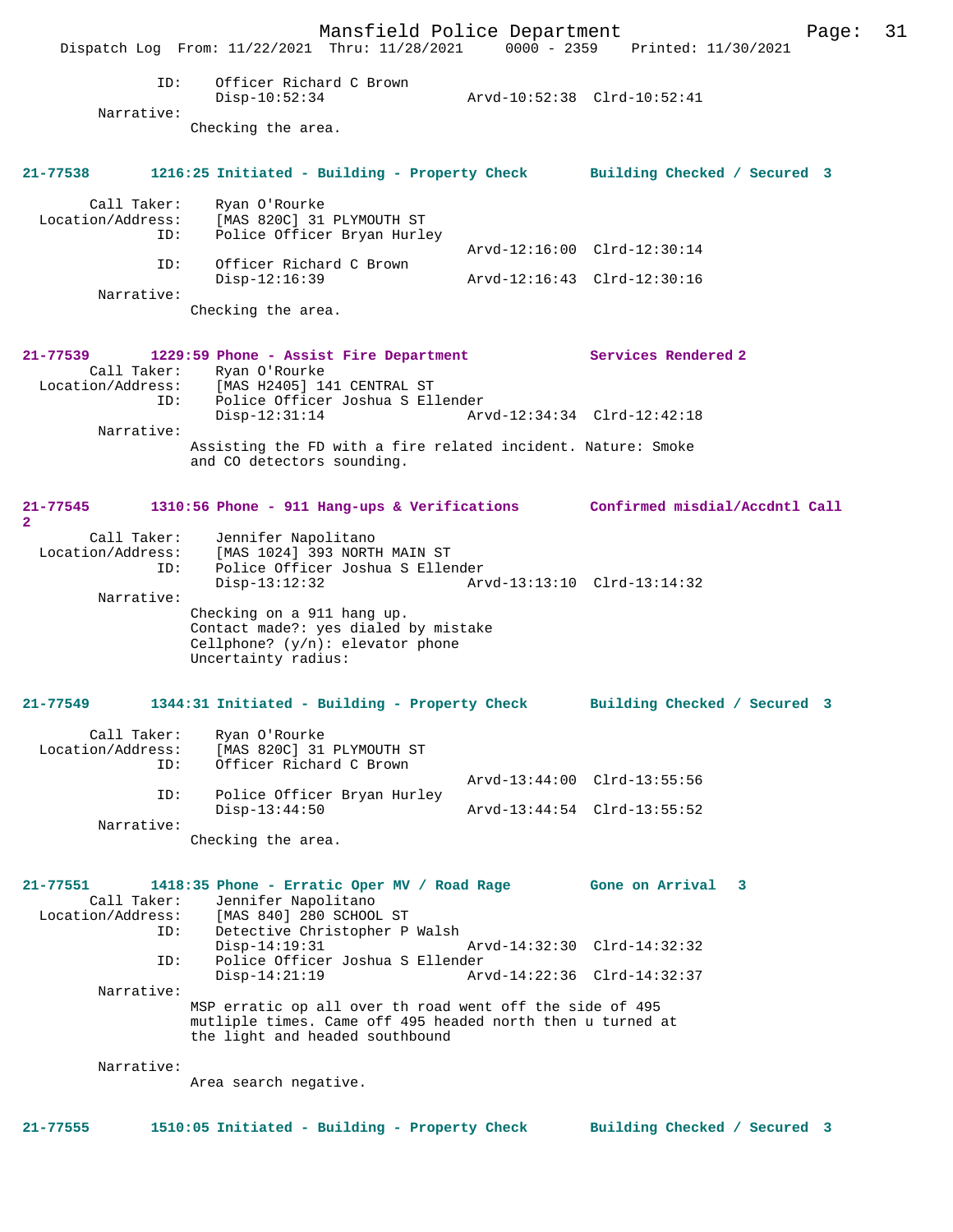|                                         | Dispatch Log From: 11/22/2021 Thru: 11/28/2021 0000 - 2359                                                                                              | Printed: 11/30/2021            |
|-----------------------------------------|---------------------------------------------------------------------------------------------------------------------------------------------------------|--------------------------------|
| Call Taker:<br>ID:                      | Ryan O'Rourke<br>Location/Address: [MAS 417] 9 FRANCIS AVE<br>Police Officer Beau J Palanza                                                             | Arvd-15:10:00 Clrd-15:18:46    |
| Narrative:                              |                                                                                                                                                         |                                |
|                                         | Checking the area.                                                                                                                                      |                                |
| 21-77556                                | 1517:59 911 - Assist Fire Department                                                                                                                    | Services Rendered 2            |
| Location/Address:<br>. הז<br>ID:        | Call Taker: Ryan O'Rourke<br>[MAS H2185] 48 SMILEY AVE<br>Police Officer Beau J Palanza                                                                 |                                |
| Narrative:                              | $Disp-15:19:02$                                                                                                                                         | Arvd-15:22:47 Clrd-16:00:45    |
|                                         | Assisting the FD with a fire related incident. Nature: CO<br>detector sounding.                                                                         |                                |
|                                         | 21-77563 1629:02 Phone - Assist Fire Department<br>Call Taker: Ryan O'Rourke                                                                            | Cancelled Enroute 2            |
|                                         | Location/Address: [MAS H2430] 14 BOUNDRY RD                                                                                                             |                                |
| ID:<br>Narrative:                       | Police Officer Danielle C Titus<br>$Disp-16:30:54$                                                                                                      | $Clrd-16:36:48$                |
|                                         | Assisting the FD with a fire related incident. Nature: Fire<br>Alarm activation.                                                                        |                                |
| 21-77564<br>2                           | 1641:58 Phone - 911 Hang-ups & Verifications                                                                                                            | Confirmed misdial/Accdntl Call |
| Call Taker:                             | Jennifer Napolitano                                                                                                                                     |                                |
| Location/Address:<br>ID:                | [MAS H1005] 458 EAST ST<br>Police Officer Danielle C Titus                                                                                              |                                |
|                                         | $Disp-16:44:19$                                                                                                                                         | $Clrd-16:44:46$                |
| ID:<br>Narrative:                       | Police Officer Andrew J Kelley<br>$Disp-16:44:38$                                                                                                       | Arvd-16:45:45 Clrd-16:46:30    |
|                                         | Checking on a 911 hang up. Vehicle 911 call.<br>Contact made?: yes. Hit the button in the car by mistake<br>Cellphone? $(y/n)$ :<br>Uncertainty radius: |                                |
| 21-77566                                | 1648:24 Initiated - Building - Property Check                                                                                                           | Building Checked / Secured 3   |
| Call Taker:<br>Location/Address:<br>ID: | Ryan O'Rourke<br>[MAS 820C] 31 PLYMOUTH ST<br>Support Staff Philip D Seaward                                                                            |                                |
|                                         |                                                                                                                                                         | Arvd-16:48:00 Clrd-16:59:00    |
| ID:<br>Narrative:                       | Officer RICHARD STANTON<br>$Disp-16:48:44$                                                                                                              | Arvd-16:48:58 Clrd-16:59:02    |
|                                         | Checking the area.                                                                                                                                      |                                |
| 21-77569<br>Call Taker:                 | 1721:50 Other - Assist Fire Department<br>Ryan O'Rourke                                                                                                 | Services Rendered 2            |
| Location/Address:<br>ID:                | [MAS 840I180] 280 SCHOOL ST Apt. #I180<br>Police Officer William C Trudell                                                                              |                                |
| Narrative:                              | $Disp-17:22:43$                                                                                                                                         | Arvd-17:30:26 Clrd-17:43:28    |
|                                         | Assisting the FD with a fire related incident. Nature: Fire<br>Alarm Trouble                                                                            |                                |
| 21-77572                                | 1743:55 Initiated - Building - Property Check Building Checked / Secured 3                                                                              |                                |
| Call Taker:                             | Ryan O'Rourke                                                                                                                                           |                                |

Location/Address: [MAS 840] 280 SCHOOL ST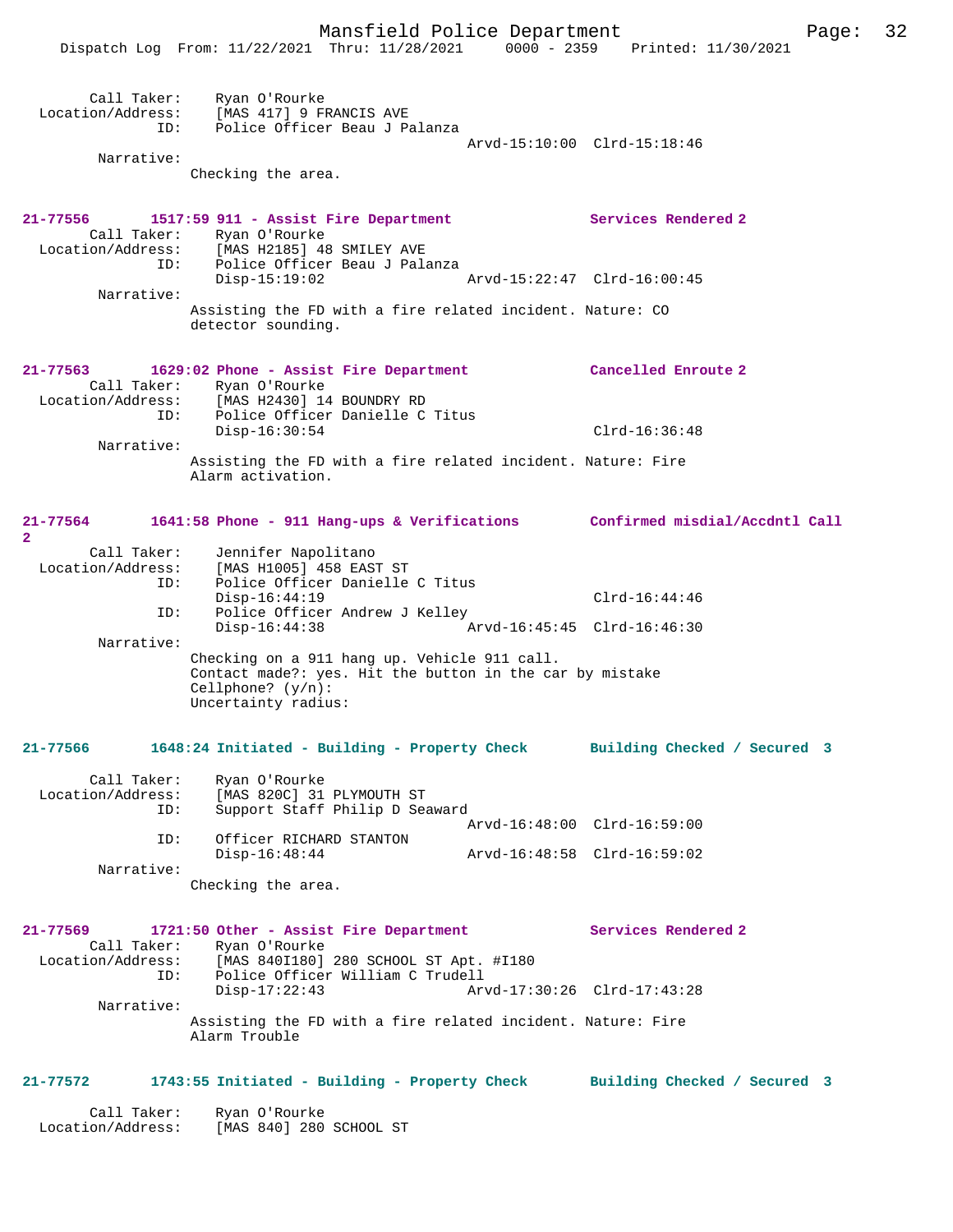|                                                | Dispatch Log From: 11/22/2021 Thru: 11/28/2021 0000 - 2359 Printed: 11/30/2021                                                                                               | Mansfield Police Department |                             |                              | Page:        | 33 |
|------------------------------------------------|------------------------------------------------------------------------------------------------------------------------------------------------------------------------------|-----------------------------|-----------------------------|------------------------------|--------------|----|
|                                                |                                                                                                                                                                              |                             |                             |                              |              |    |
|                                                | Police Officer William C Trudell<br>ID:                                                                                                                                      |                             | Arvd-17:43:00 Clrd-17:46:06 |                              |              |    |
| Narrative:                                     | Checking the area.                                                                                                                                                           |                             |                             |                              |              |    |
|                                                |                                                                                                                                                                              |                             |                             |                              |              |    |
| 21-77574                                       | 1749:09 911 - Assist Fire Department                                                                                                                                         |                             |                             | Referred to Other Agency     | $\mathbf{2}$ |    |
| Call Taker:<br>Location/Address:               | Ryan O'Rourke<br>[MAS H2260] 35 COBBLER RD<br>ID:<br>Sergeant John R Armstrong                                                                                               |                             |                             |                              |              |    |
| Narrative:                                     | $Disp-17:50:05$                                                                                                                                                              |                             |                             | $Clrd-17:50:19$              |              |    |
|                                                | Assisting the FD with a fire related incident. Nature: CO<br>Detector sounding.                                                                                              |                             |                             |                              |              |    |
| Narrative:                                     |                                                                                                                                                                              |                             |                             |                              |              |    |
|                                                | Fire to handle.                                                                                                                                                              |                             |                             |                              |              |    |
| 21-77576                                       | 1807:36 Phone - Animal Complaints<br>Call Taker: Jennifer Napolitano<br>Location/Address: [MAS] 33 SUFFOLK RD                                                                |                             |                             | Cancelled Enroute 3          |              |    |
|                                                | ID:<br>Sergeant John R Armstrong<br>$Disp-18:12:04$                                                                                                                          |                             |                             | $Clrd-18:14:52$              |              |    |
| Narrative:                                     | Puppy stuck inside the fenced in area of the cell tower.                                                                                                                     |                             |                             |                              |              |    |
|                                                |                                                                                                                                                                              |                             |                             |                              |              |    |
| Narrative:                                     | Leash is wrapped around something and they can't get her<br>out.                                                                                                             |                             |                             |                              |              |    |
| Narrative:                                     | CP called back and dog is free and in their possesion.                                                                                                                       |                             |                             |                              |              |    |
| $21 - 77578$                                   | 1810:26 Walk-In - Assist Citizen - P S A<br>Call Taker: Support Staff Matthew Gately<br>Location/Address: [MAS H2502] 5 SQUIRE AVE<br>Police Officer Danielle C Titus<br>ID: |                             |                             | Spoken To<br>3               |              |    |
| Narrative:                                     | $Disp-18:12:21$                                                                                                                                                              |                             | Arvd-18:14:41 Clrd-18:28:55 |                              |              |    |
|                                                | Walk in reports harassment, Ofc. Titus will be in to speak<br>with the RP.                                                                                                   |                             |                             |                              |              |    |
| Narrative:                                     | The RP states that his parents sold the house 2 months ago<br>and the new owners want him and his brother to move out. No<br>threats were made, party was advised.           |                             |                             |                              |              |    |
| 21-77581                                       | 1833:45 911 - Assist Fire Department                                                                                                                                         |                             |                             | Referred to Other Agency     | 2            |    |
| Call Taker:<br>Location/Address:<br>Narrative: | Ryan O'Rourke<br>[MAS H3217] 40 KING ARTHUR WAY                                                                                                                              |                             |                             |                              |              |    |
|                                                | Assisting the FD with a fire related incident. Nature: Fall.                                                                                                                 |                             |                             |                              |              |    |
| 21-77585                                       | 1904:39 Phone - Building - Property Check                                                                                                                                    |                             |                             | Building Checked / Secured 3 |              |    |
| Call Taker:<br>Location/Address:               | William Casey<br>[MAS 820C] 31 PLYMOUTH ST<br>ID:<br>Officer RICHARD STANTON                                                                                                 |                             |                             |                              |              |    |
|                                                | $Disp-19:04:59$<br>ID:<br>Support Staff Philip D Seaward                                                                                                                     |                             | Arvd-19:05:08 Clrd-19:23:46 |                              |              |    |
|                                                | $Disp-19:05:03$                                                                                                                                                              |                             | Arvd-19:05:09 Clrd-19:23:48 |                              |              |    |
| Narrative:                                     | Checking the area.                                                                                                                                                           |                             |                             |                              |              |    |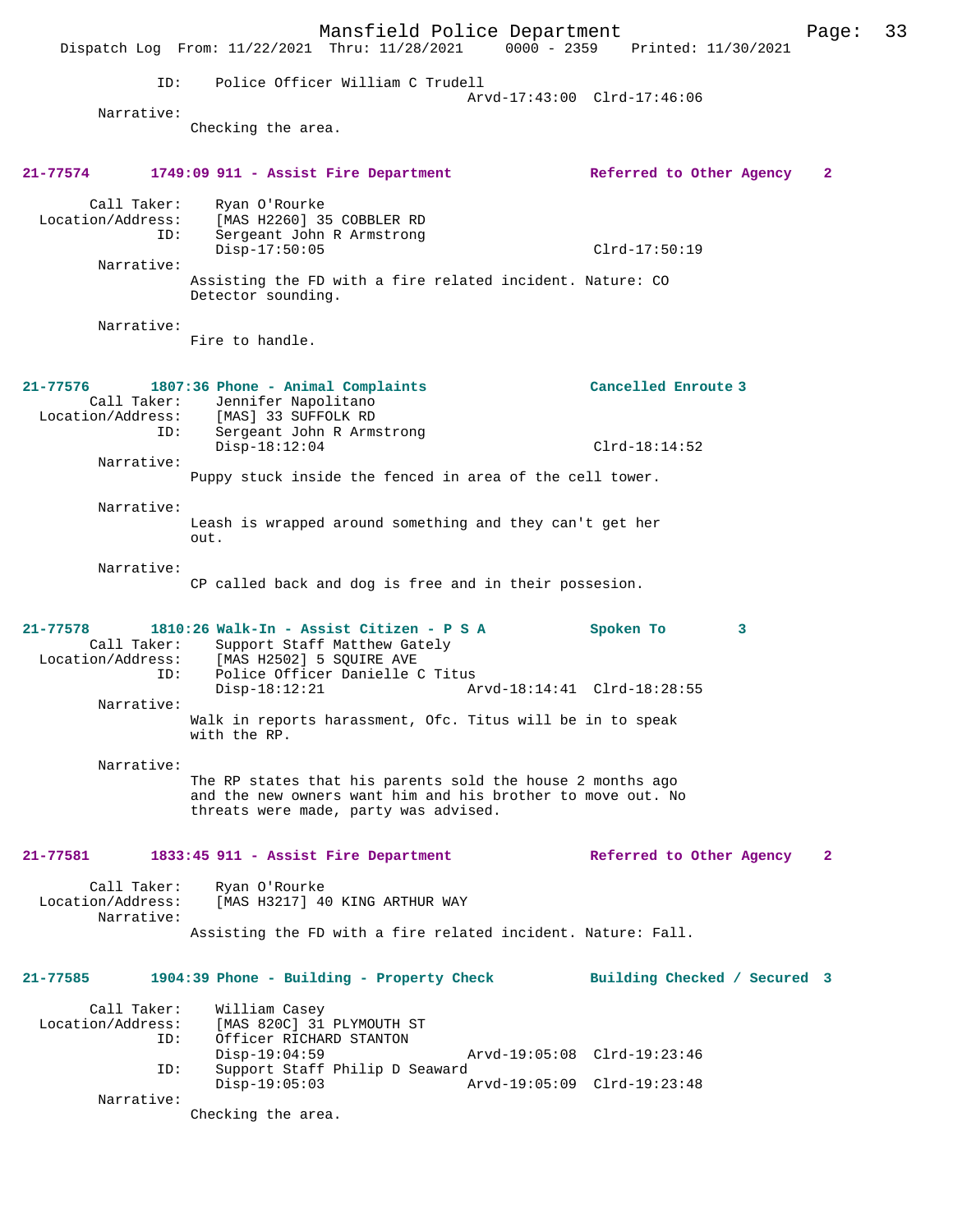Mansfield Police Department Fage: 34

Dispatch Log From: 11/22/2021 Thru: 11/28/2021 0000 - 2359 Printed: 11/30/2021

| 21-77589<br>Call Taker:<br>Location/Address: | 2000:06 Phone - Erratic Oper MV / Road Rage<br>Savannah Karch<br>[MAS] PRATT ST                                                                                    | Spoken To                    | 3 |
|----------------------------------------------|--------------------------------------------------------------------------------------------------------------------------------------------------------------------|------------------------------|---|
| ID:<br>ID:                                   | Police Officer Mark O'Connor<br>$Disp-20:01:20$<br>Arvd-20:05:01 Clrd-20:06:32<br>Police Officer Andrew J Kelley<br>$Disp-20:01:36$<br>Arvd-20:04:10 Clrd-20:06:34 |                              |   |
| Vehicle:<br>Narrative:                       | GRY 2012 HOND ACCORD Reg: PC MA 2YP377 VIN: 1HGCP2F30CA242115<br>vehicle all over the road                                                                         |                              |   |
| Narrative:                                   | vehicle turned left onto chilton drive                                                                                                                             |                              |   |
| Narrative:                                   | M10 spoke to the female operator. stated she was on her<br>phone and swerved a little bit. No signs of impairment.                                                 |                              |   |
| $21 - 77597$                                 | 2141:00 Phone - Animal Complaints<br>Call Taker: Savannah Karch<br>Location/Address: [MAS H5498] 275 GILBERT ST<br>Police Officer William C Trudell                | Services Rendered 3          |   |
| ID:<br>Narrative:                            | $Disp-21:44:02$<br>Arvd-21:59:16 Clrd-22:29:13                                                                                                                     |                              |   |
|                                              | small white dog with a collar and no tags, white lexus blue<br>subaru                                                                                              |                              |   |
| Narrative:                                   | M8 to take the dog to the shelter                                                                                                                                  |                              |   |
|                                              | 21-77606 2227:39 Initiated - Motor Vehicle Stop                                                                                                                    | Citation / Warning Issued 3  |   |
| Call Taker:<br>Location/Address:<br>ID:      | William Casey<br>[MAS 37] 670 EAST ST<br>Police Officer Mark O'Connor                                                                                              |                              |   |
| ID:                                          | Arvd-22:27:00 Clrd-22:34:11<br>Police Officer Derek M Stark<br>$Disp-22:29:25$<br>Arvd-22:29:28 Clrd-22:33:46                                                      |                              |   |
| ID:                                          | Police Officer William C Trudell<br>$Disp-22:34:09$                                                                                                                | $Clrd-22:34:14$              |   |
| Vehicle:<br>Narrative:                       | RED 2018 TOYT CAMRY Req: PC MA 1FME41 VIN: 4T1B11HK5JU563701<br>Out with myst                                                                                      |                              |   |
| Narrative:                                   | Citation ot RO for failure to stop at a yield                                                                                                                      |                              |   |
| 21-77610                                     | 2305:15 Phone - Building - Property Check                                                                                                                          | Building Checked / Secured 3 |   |
| Call Taker:<br>Location/Address:<br>ID:      | William Casey<br>[MAS 820C] 31 PLYMOUTH ST<br>Officer RICHARD STANTON<br>Arvd-23:05:51 Clrd-23:35:09<br>$Disp-23:05:41$                                            |                              |   |
| ID:                                          | Support Staff Philip D Seaward<br>$Disp-23:05:46$<br>Arvd-23:05:53 Clrd-23:35:08                                                                                   |                              |   |
| Narrative:                                   | Checking the area.                                                                                                                                                 |                              |   |
| For Date: $11/26/2021$ - Friday              |                                                                                                                                                                    |                              |   |

**21-77624 0042:19 Initiated - Motor Vehicle Stop Citation / Warning Issued 3**

| Call Taker:       | William Casey      |
|-------------------|--------------------|
| Location/Address: | [MAS] 400 PRATT ST |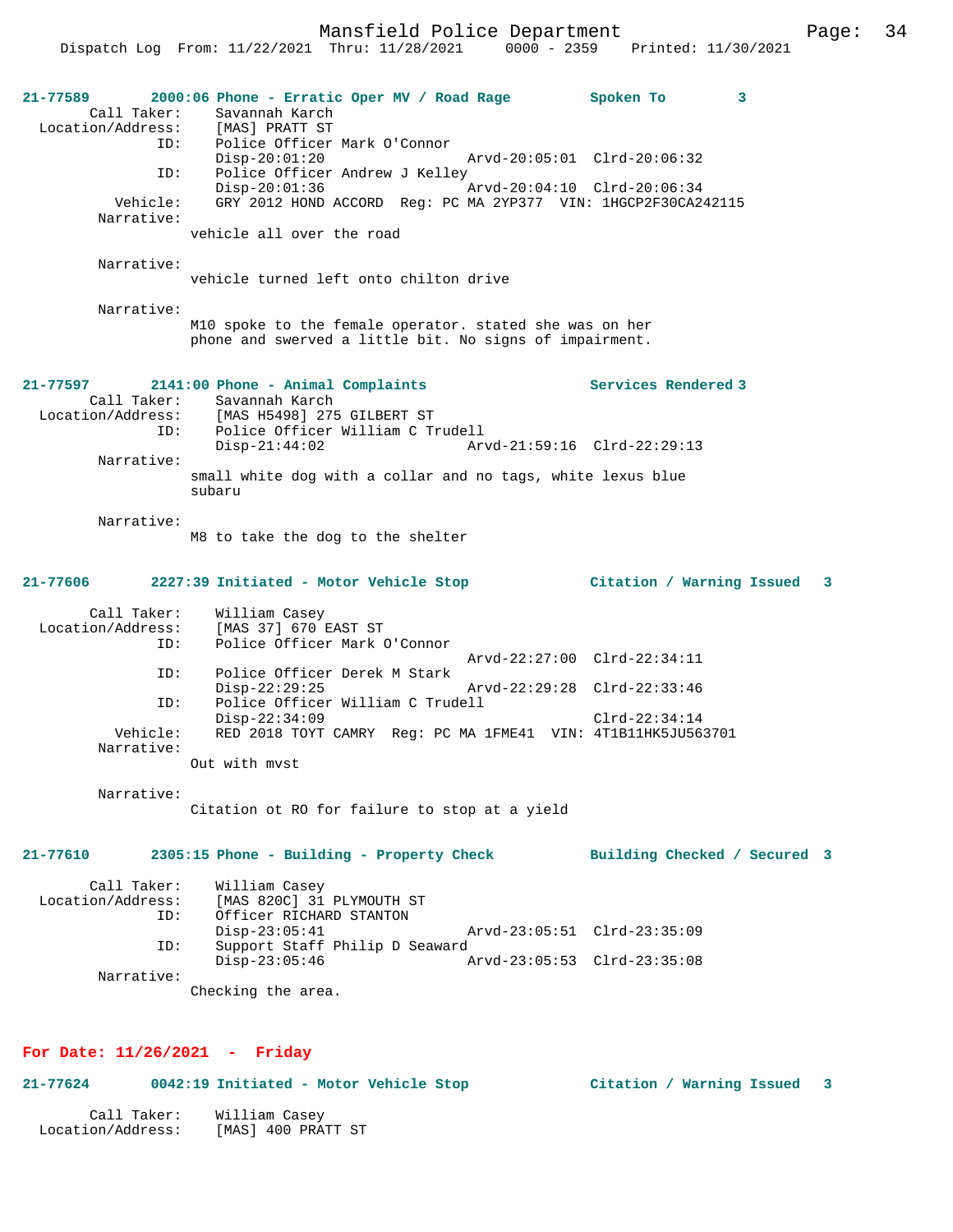|                                  |                                                                                                            | Mansfield Police Department |                     | Page: | 35 |
|----------------------------------|------------------------------------------------------------------------------------------------------------|-----------------------------|---------------------|-------|----|
|                                  | Dispatch Log From: 11/22/2021 Thru: 11/28/2021 0000 - 2359 Printed: 11/30/2021                             |                             |                     |       |    |
| ID:                              | Police Officer Bryan Hurley                                                                                | Arvd-00:42:00 Clrd-00:47:12 |                     |       |    |
| ID:                              | Police Officer Mark O'Connor                                                                               |                             |                     |       |    |
| Vehicle:                         | $Disp-00:42:59$<br>GRY 2015 CHEV UT EQUINO Reg: PC MA 391TL8 VIN: 2GNFLHE38F6373331                        | Arvd-00:45:57 Clrd-00:46:35 |                     |       |    |
| Narrative:                       | Out with myst                                                                                              |                             |                     |       |    |
| Narrative:                       |                                                                                                            |                             |                     |       |    |
|                                  | Operator cited for speeding                                                                                |                             |                     |       |    |
|                                  | 21-77625 0044:43 Initiated - Building - Property Check Building Checked / Secured 3                        |                             |                     |       |    |
|                                  | Call Taker: William Casey<br>Location/Address: [MAS 840] 280 SCHOOL ST<br>ID: Police Officer Derek M Stark |                             |                     |       |    |
| Narrative:                       |                                                                                                            | Arvd-00:44:00 Clrd-01:14:47 |                     |       |    |
|                                  | Checking the area.                                                                                         |                             |                     |       |    |
|                                  | 21-77630 0101:18 Initiated - Building - Property Check Building Checked / Secured 3                        |                             |                     |       |    |
| Call Taker:                      | Fournier Elin                                                                                              |                             |                     |       |    |
| ID:                              | Location/Address: [MAS 417] 9 FRANCIS AVE<br>Police Officer Mark O'Connor                                  |                             |                     |       |    |
|                                  |                                                                                                            | Arvd-01:01:00 Clrd-01:10:18 |                     |       |    |
| Narrative:                       | Traffic enforcement in the area.                                                                           |                             |                     |       |    |
|                                  |                                                                                                            |                             |                     |       |    |
|                                  | 21-77643 0118:40 Initiated - Building - Property Check Building Checked / Secured 3                        |                             |                     |       |    |
|                                  | Call Taker: William Casey                                                                                  |                             |                     |       |    |
| Location/Address:<br>ID:         | [MAS] OTIS ST<br>Police Officer Derek M Stark                                                              |                             |                     |       |    |
|                                  |                                                                                                            | Arvd-01:18:00 Clrd-01:30:25 |                     |       |    |
| Narrative:                       | Checking the area.                                                                                         |                             |                     |       |    |
|                                  |                                                                                                            |                             |                     |       |    |
| Narrative:                       | Check of surrounding neighborhoods as well                                                                 |                             |                     |       |    |
| 21-77648                         | 0134:36 Initiated - Suspicious Actv / Persn / Veh                                                          |                             | Services Rendered 2 |       |    |
| Call Taker:<br>Location/Address: | William Casey<br>[MAS 253] 330 PRATT ST Apt. #A                                                            |                             |                     |       |    |
| ID:                              | Police Officer Bryan Hurley                                                                                |                             |                     |       |    |
| ID:                              | Police Officer Mark O'Connor                                                                               | Arvd-01:34:00 Clrd-01:37:41 |                     |       |    |
| Vehicle:                         | $Disp-01:36:37$<br>BRO 1998 LEXS ES300 Req: PC MA 1CHE23 VIN: JT8BF28G6W5017206                            | Arvd-01:36:39 Clrd-01:37:36 |                     |       |    |
| Narrative:                       |                                                                                                            |                             |                     |       |    |
|                                  | Out checking on a vehicle                                                                                  |                             |                     |       |    |
| Narrative:                       |                                                                                                            |                             |                     |       |    |
|                                  | Male party was on the phone talking                                                                        |                             |                     |       |    |
| 21-77651<br>0137                 | Initiated - Building - Property Check Building Checked / Secured 3                                         |                             |                     |       |    |
| Call Taker:                      | Police Officer Derek M Stark                                                                               |                             |                     |       |    |
| Location/Address:<br>ID:         | [MAS] WILLIAMS ST<br>Police Officer Derek M Stark                                                          |                             |                     |       |    |
|                                  |                                                                                                            | Arvd-01:38:40 Clrd-01:47:20 |                     |       |    |
| Narrative:                       | Checking the area and surrounding neighborhoods.                                                           |                             |                     |       |    |
|                                  |                                                                                                            |                             |                     |       |    |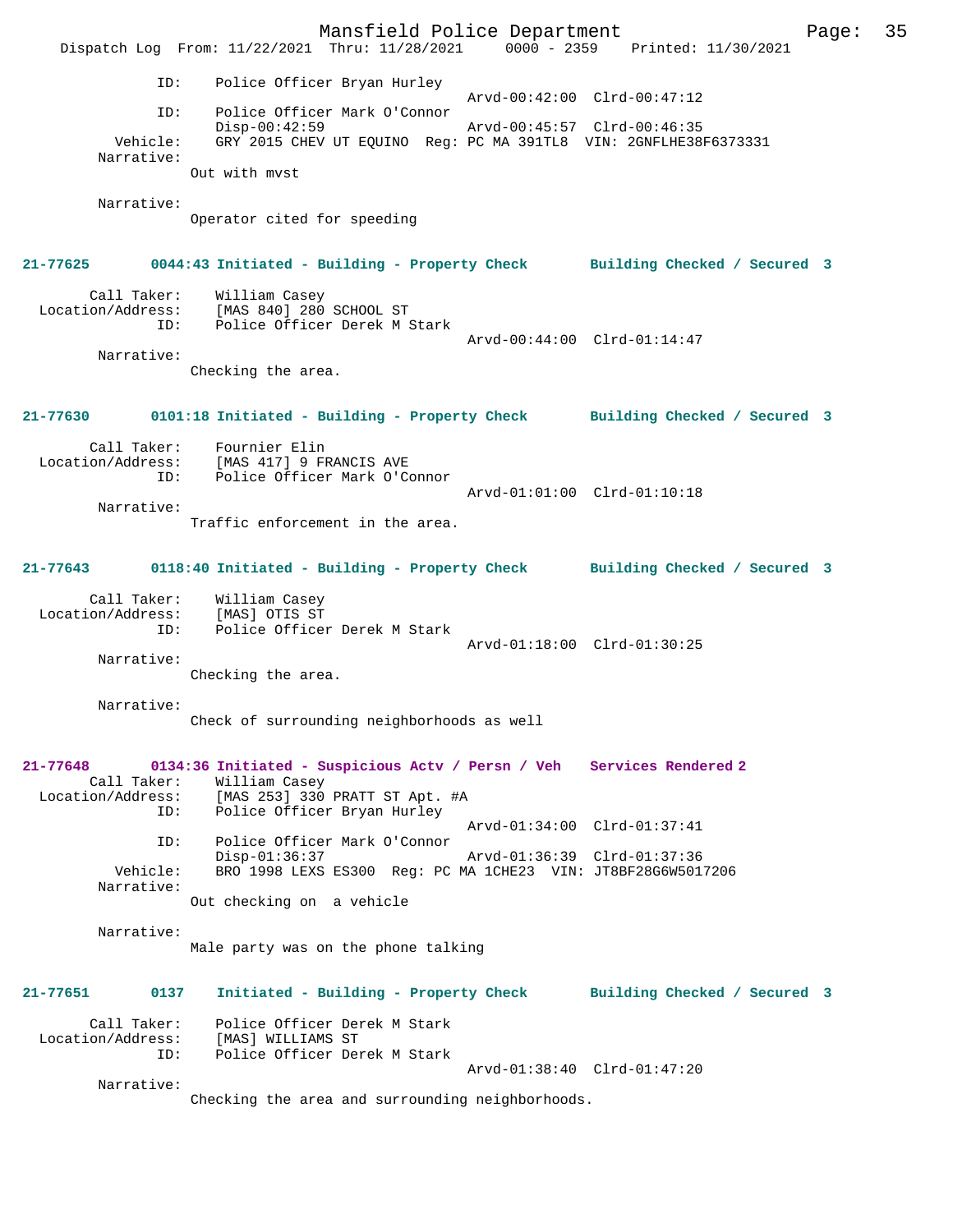Mansfield Police Department Page: 36 Dispatch Log From: 11/22/2021 Thru: 11/28/2021 0000 - 2359 Printed: 11/30/2021 **21-77652 0140:05 Initiated - Building - Property Check Building Checked / Secured 3** Call Taker: William Casey Location/Address: [MAS 1002] 250 EAST ST ID: Police Officer Mark O'Connor Arvd-01:40:00 Clrd-01:40:25 Narrative: Checking the area. **21-77654 0140:30 Initiated - Building - Property Check Building Checked / Secured 3** Call Taker: William Casey Location/Address: [MAS 982] 111 HOPE ST<br>Th: Police Officer Mark O Police Officer Mark O'Connor Arvd-01:40:00 Clrd-01:44:47 Narrative: Checking the area. **21-77658 0144:15 Initiated - Suspicious Actv / Persn / Veh Services Rendered 2**  Call Taker: William Casey Location/Address: [MAS 281A] 1 CROCKER ST ID: Police Officer Bryan Hurley Arvd-01:44:00 Clrd-01:47:55 ID: Police Officer Mark O'Connor Disp-01:44:55 Arvd-01:45:36 Clrd-01:47:52 Vehicle: Reg: MA 692AS Narrative: Checking on a vehicle Narrative: Male party is headed into his apartment **21-77662 0154:42 Initiated - Building - Property Check Building Checked / Secured 3** Call Taker: William Casey Location/Address: [MAS] MYSTIC LN ID: Police Officer Mark O'Connor Arvd-01:54:00 Clrd-01:58:24 Narrative: Checking the area. **21-77665 0204:18 Initiated - Building - Property Check Building Checked / Secured 3** Call Taker: William Casey Location/Address: [MAS 927] 50 PLYMOUTH ST ID: Police Officer Derek M Stark Arvd-02:04:00 Clrd-02:13:22 Narrative: Checking the area. **21-77669 0232:59 Initiated - Building - Property Check Building Checked / Secured 3** Call Taker: William Casey Location/Address: [MAS 907E] 390 WEST ST ID: Police Officer Derek M Stark Arvd-02:32:00 Clrd-02:42:14 Narrative: Checking the area. **21-77671 0237:14 Initiated - Suspicious Actv / Persn / Veh Services Rendered 2**  Call Taker: William Casey<br>Location/Address: [MAS 834] 261 Location/Address: [MAS 834] 261 CHAUNCY ST ID: Police Officer Bryan Hurley Arvd-02:37:00 Clrd-02:52:14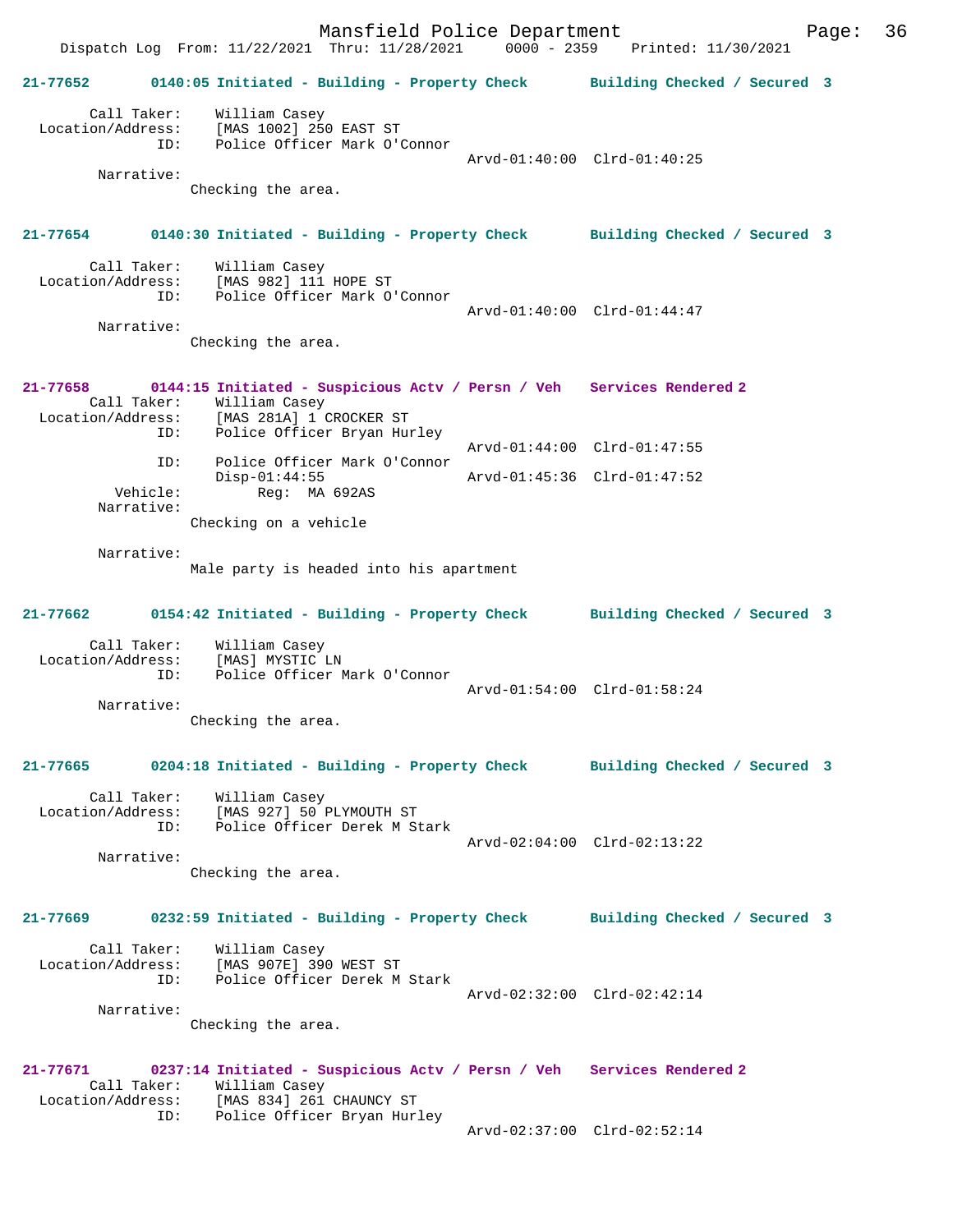Mansfield Police Department Page: 37 Dispatch Log From: 11/22/2021 Thru: 11/28/2021 0000 - 2359 Printed: 11/30/2021 Narrative: advised party of status of vehicle. Vehicle staying in the lot for the night and will be giving them a ride back to the residence Narrative: sm:35105 to fairfield park Narrative:  $em:35106$ **21-77672 0239:36 Phone - Building - Property Check Services Rendered 3**  Call Taker: William Casey<br>Location/Address: [MAS 820C] 31 [MAS 820C] 31 PLYMOUTH ST ID: Sergeant John R Armstrong Disp-02:40:05 Arvd-02:40:16 Clrd-02:43:01 ID: Police Officer Nicole P Newport<br>Disp-02:40:09 Ar Disp-02:40:09 Arvd-02:40:14 Clrd-02:42:45 Narrative: Checking the area. **21-77676 0313:59 Initiated - Building - Property Check Building Checked / Secured 3** Call Taker: William Casey<br>Location/Address: [MAS 1040] 50 ess: [MAS 1040] 50 RESERVOIR ST Apt. #ST<br>ID: Police Officer Derek M Stark Police Officer Derek M Stark Arvd-03:13:00 Clrd-03:23:12 Narrative: Checking the area. **21-77677 0314:58 Initiated - Building - Property Check Building Checked / Secured 3** Call Taker: William Casey Location/Address: [MAS 834] 261 CHAUNCY ST ID: Police Officer Bryan Hurley Arvd-03:14:00 Clrd-03:25:18 Narrative: Checking the area. walking through **21-77678 0323:19 Initiated - Building - Property Check Building Checked / Secured 3** Call Taker: William Casey Location/Address: [MAS 322] 31 HAMPSHIRE ST<br>ID: Police Officer Derek M Sta Police Officer Derek M Stark Arvd-03:23:00 Clrd-03:36:26 Narrative: Checking the area. **21-77681 0336:33 Initiated - Building - Property Check Building Checked / Secured 3** Call Taker: William Casey<br>Location/Address: [MAS 411] 60 ess: [MAS 411] 60 FORBES BLVD<br>TD: Police Officer Derek M St Police Officer Derek M Stark Arvd-03:36:00 Clrd-03:41:57 Narrative: Checking the area. **21-77682 0342:12 Initiated - Building - Property Check Building Checked / Secured 3** Call Taker: William Casey<br>Location/Address: [MAS] FORBES 1 ess: [MAS] FORBES BLVD<br>ID: Police Officer Dem Police Officer Derek M Stark Arvd-03:42:00 Clrd-03:54:39 Narrative: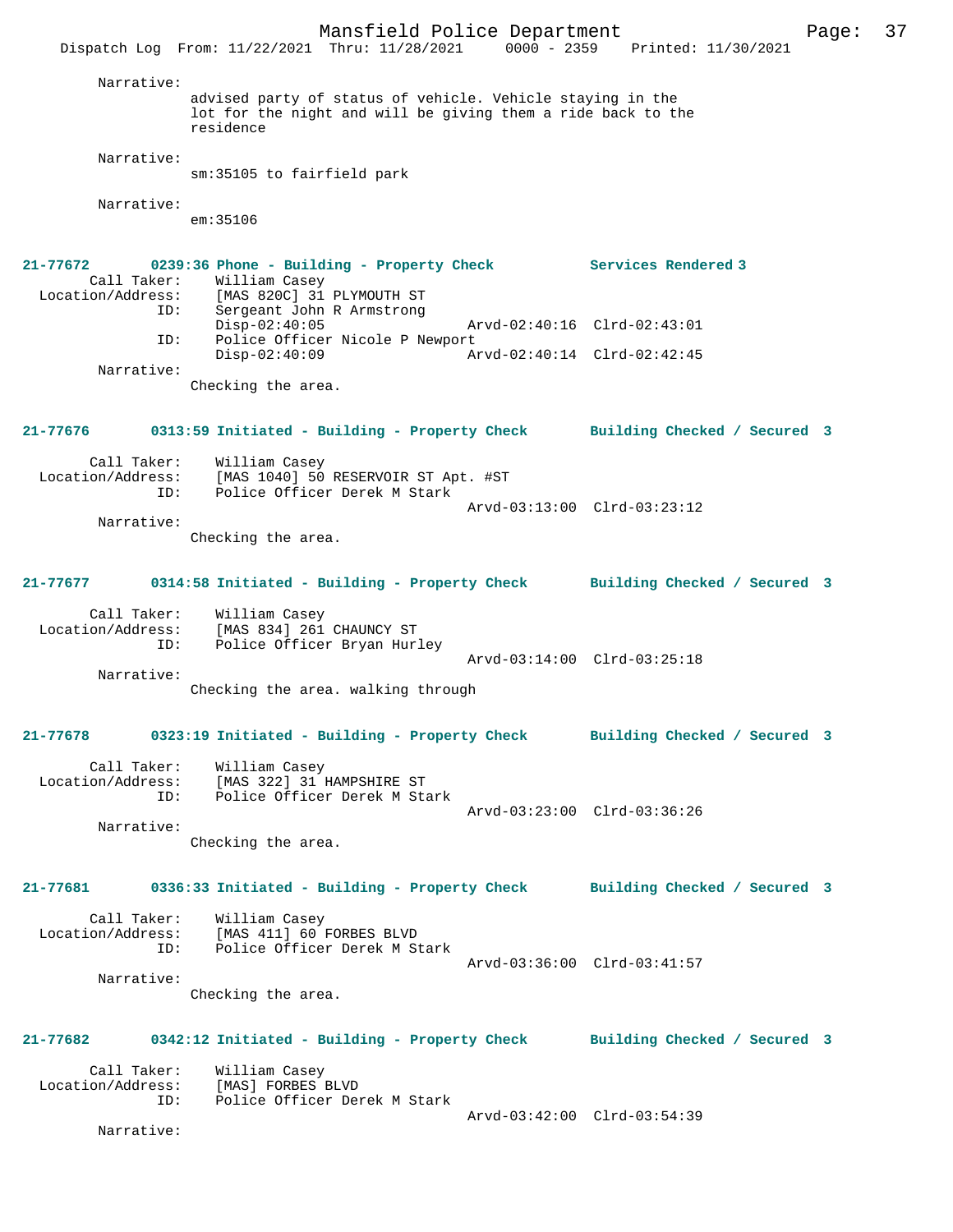Checking the area.

| 21-77689<br>ID:                         | 0436:55 Phone - Assist Other Agency<br>Call Taker: Support Staff Langston W Puller<br>Location: [WRE] TOWN OF WRENTHAM<br>Police Officer Michael T Fitzgerald | Incident Report 3              |   |
|-----------------------------------------|---------------------------------------------------------------------------------------------------------------------------------------------------------------|--------------------------------|---|
| Narrative:                              | $Disp-04:37:35$<br>K9 call out for Wrentham                                                                                                                   | Arvd-04:37:59 Clrd-08:38:02    |   |
| Refer To Incident:                      | 21MAS-1275-OF                                                                                                                                                 |                                |   |
| 21-77690                                | 0454:54 Phone - Building - Property Check                                                                                                                     | Building Checked / Secured 3   |   |
| Call Taker:<br>Location/Address:<br>ID: | William Casey<br>[MAS 820C] 31 PLYMOUTH ST<br>Sergeant John R Armstrong                                                                                       |                                |   |
| ID:                                     | $Disp-04:55:15$<br>Police Officer Nicole P Newport                                                                                                            | Arvd-04:55:25 Clrd-05:01:12    |   |
| Narrative:                              | $Disp-04:55:21$                                                                                                                                               |                                |   |
|                                         | Checking the area.                                                                                                                                            |                                |   |
| 21-77692<br>$\mathbf{2}$                | 0530:09 911 - 911 Hang-ups & Verifications Confirmed misdial/Accdntl Call                                                                                     |                                |   |
| Call Taker:<br>Location/Address:<br>ID: | Nicole Boyer<br>[MAS] 19 LEWIS RD<br>Police Officer Mark O'Connor<br>$Disp-05:32:52$                                                                          | Arvd-05:38:23 Clrd-05:40:12    |   |
| ID:                                     | Police Officer Bryan Hurley                                                                                                                                   |                                |   |
| Narrative:                              | $Disp-05:38:29$                                                                                                                                               | Arvd-05:38:41 Clrd-05:40:14    |   |
|                                         | Checking on a 911 hang up.<br>Contact made?: Yes<br>Cellphone? $(y/n)$ : No<br>Uncertainty radius: Confirmed with caller                                      |                                |   |
| $21 - 77726$                            | 1005:04 Initiated - Motor Vehicle Stop                                                                                                                        | Citation / Warning Issued      | 3 |
| Call Taker:<br>Vicinity of:<br>ID:      | Jennifer Napolitano<br>[MAS H5537] 7 HEATHER LN<br>Police Officer Andrew J Kelley                                                                             |                                |   |
| Vehicle:<br>Narrative:                  | RED 2013 FORD FUSION Reg: PAS MA PM353 VIN: 3FA6P0HR9DR330546                                                                                                 | Arvd-10:05:00 Clrd-10:13:33    |   |
|                                         | Out for mvst                                                                                                                                                  |                                |   |
| Narrative:                              | Citation for speed                                                                                                                                            |                                |   |
| 21-77730<br>$\overline{2}$              | 1033:44 Phone - 911 Hang-ups & Verifications                                                                                                                  | Confirmed misdial/Accdntl Call |   |
| Call Taker:<br>Location/Address:<br>ID: | George Burton<br>[MAS H1041] 19 COLUMBUS AVE<br>Police Officer Andrew J Kelley<br>$Disp-10:35:17$                                                             | Arvd-10:41:16 Clrd-10:43:17    |   |
| Narrative:                              |                                                                                                                                                               |                                |   |
|                                         | Checking on a 911 accidental call. No emergency. CP sat on<br>her phone<br>Contact made?: Yes<br>Cellphone? $(y/n)$ : Yes<br>Uncertainty radius:              |                                |   |
| Narrative:                              | clear- confirmed accidental                                                                                                                                   |                                |   |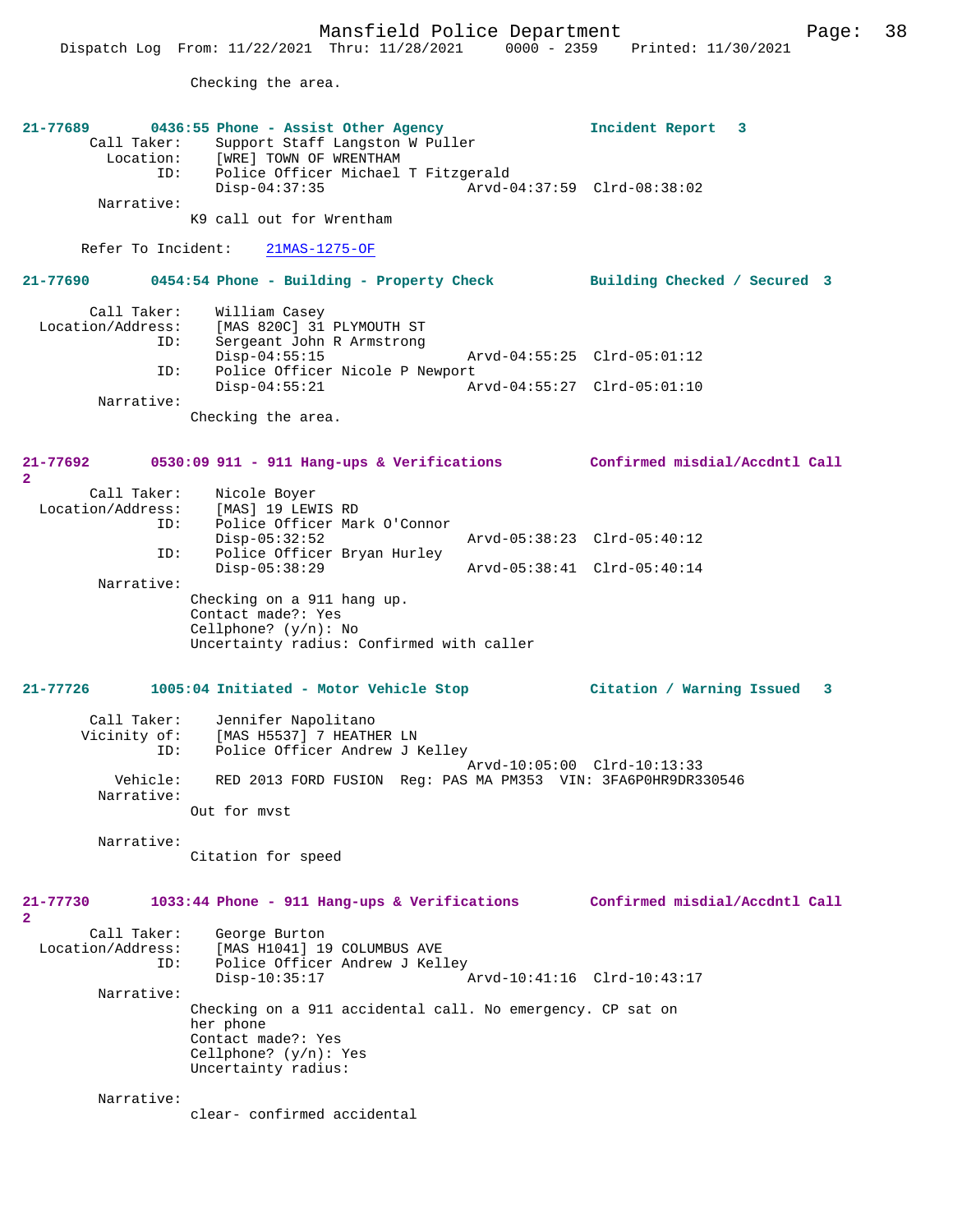Mansfield Police Department Page: 39

**21-77735 1136:59 Walk-In - Disturbance / Gathering Services Rendered 1**  Call Taker: Support Staff Matthew Todesco<br>Location/Address: [MAS 8401160] 280 SCHOOL ST Ap [MAS 840I160] 280 SCHOOL ST Apt. #I160 ID: Police Officer Andrew J Kelley Disp-11:37:57 Arvd-11:48:42 Clrd-13:07:06 Narrative: RP into report a past disturbance in the parking lot. A woman kept slamming her car door into the RP's car. When asked to stop, the woman yelled at the RP. Ofc Kelley into speak with the RP. Refer To Incident: 21MAS-1276-OF **21-77740 1147:02 Phone - Motor Veh Acc - No Injury Citation / Warning Issued 1** Call Taker: Savannah Karch<br>Location/Address: [MAS] 600 SOUTH Location/Address: [MAS] 600 SOUTH MAIN ST ID: Sergeant Robert S Pierce Disp-11:48:28 Arvd-11:52:24 Clrd-12:15:36<br>TD: Police Officer Joshua S Ellender ID: Police Officer Joshua S Ellender Disp-11:48:32 Arvd-11:51:47 Clrd-12:15:39<br>Th: Lieutenant Thomas R Connor Lieutenant Thomas R Connor<br>Disp-11:51:22 Disp-11:51:22 Arvd-11:51:27 Clrd-11:58:22 WHI 2005 TOYT CO CAMSOL Reg: PC MA 62ES81 VIN: 4T1FA38P85U056287 Vehicle: SIL 2011 HOND UT PILOT Reg: PC VT HFA153 VIN: 5FNYF4H52BB011532 Narrative: 2 car mva no injuries Narrative: Citation issued to operator veh 1 for failure to yield Refer To Accident: 21MAS-352-AC **21-77741 1150:33 Phone - Assist Fire Department Referred to Other Agency 2** Call Taker: Jennifer Napolitano Location/Address: [MAS H6107] 67 PRATT ST Narrative: Assisting the FD with a fire related incident. Nature: gas leak Narrative: Per M1 fire to handle **21-77769 1438:26 Phone - 911 Hang-ups & Verifications Confirmed misdial/Accdntl Call 2**  Call Taker: APRIL LEHANE<br>Location/Address: [MAS] 31 OXE ess: [MAS] 31 OXFORD RD<br>ID: Police Officer Gree Police Officer Gregg S Kennedy Disp-14:41:13 Arvd-14:48:02 Clrd-14:49:19 Narrative: Checking on a 911 hang up. Contact made?:y Cellphone? (y/n):y Uncertainty radius: Narrative: spoke with Amanda, it was accidental. She will meet you at the door **21-77778 1620:16 Walk-In - Follow up Investigation Spoken To 3**  Call Taker: Support Staff Heather A Sullivan<br>Location/Address: [MAS H6202] 11 SHANNON LN ess: [MAS H6202] 11 SHANNON LN<br>ID: Police Officer Mark O'Com Police Officer Mark O'Connor<br>Disp-16:21:15 Arvd-16:21:22 Clrd-17:40:08

Narrative: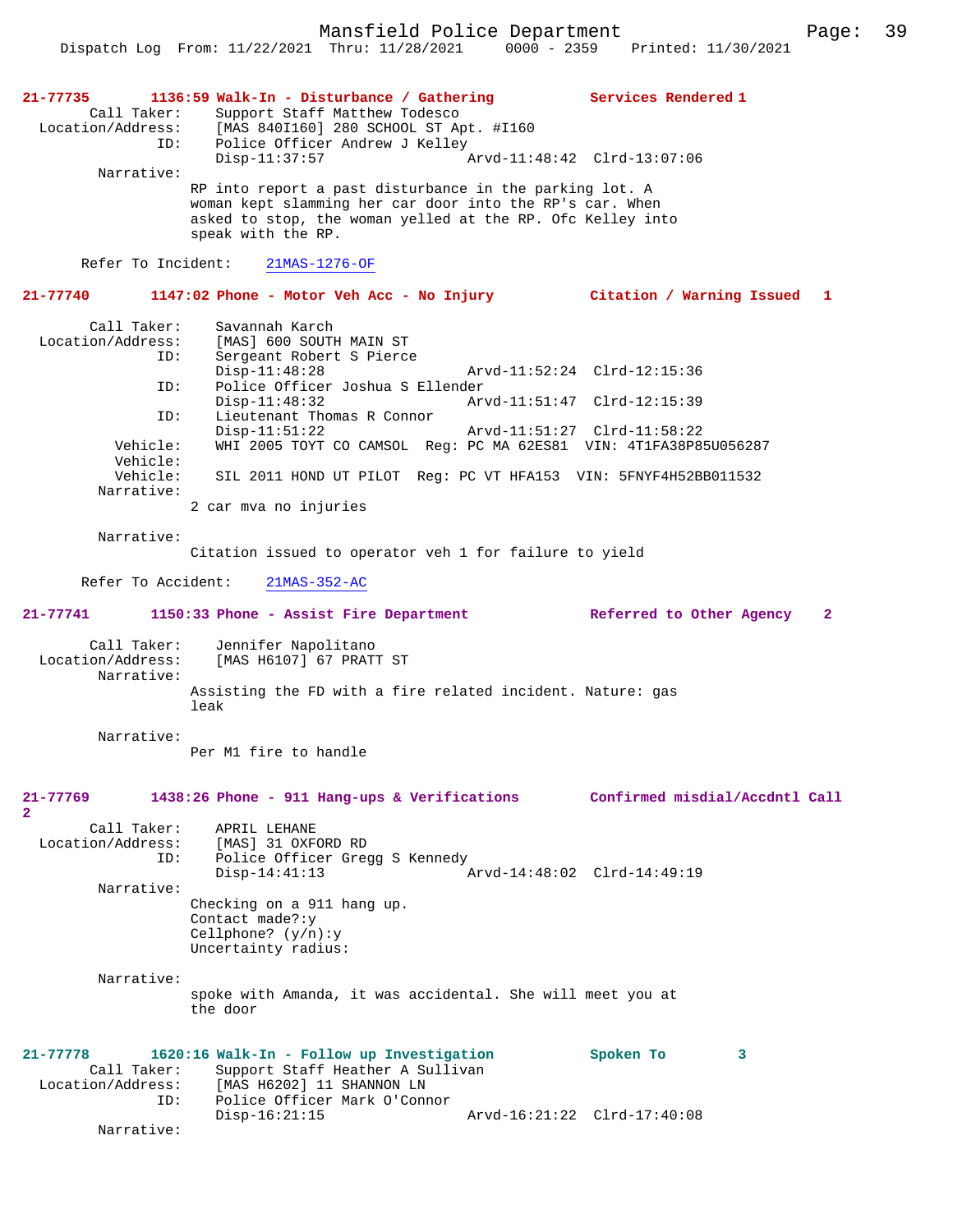**21-77793 1801:07 Initiated - Building - Property Check Building Checked / Secured 3** Call Taker: Jennifer Napolitano<br>Location/Address: [MAS 820C] 31 PLYMOU ess: [MAS 820C] 31 PLYMOUTH ST<br>ID: Police Officer Derek M Sta Police Officer Derek M Stark Arvd-18:01:00 Clrd-18:04:54 ID: Detective Patrick J Pennie Disp-18:02:37 Arvd-18:04:56 Clrd-19:17:12 Narrative: Checking the area. **21-77806 2004:50 Initiated - Building - Property Check Building Checked / Secured 3** Call Taker: Fournier Elin Location/Address: [MAS 820C] 31 PLYMOUTH ST Police Officer Derek M Stark Arvd-20:04:00 Clrd-20:05:09 Narrative: Checking the area. **21-77819 2102:23 Phone - Traffic / Roadway Complaint Investigated - No Action Req. 2**  Call Taker: Jennifer Napolitano Location/Address: [MAS] 91 CHAUNCY ST<br>ID: Police Officer Andre Police Officer Andrew J Kelley<br>Disp-21:08:08 Disp-21:08:08 <br>TD: Police Officer Mark O'Connor<br>TD: Police Officer Mark O'Connor Police Officer Mark O'Connor<br>Disp-21:11:39 Arvd-21:11:45 Clrd-21:16:25 Narrative: Large pot hole that is going to cause a problem west bound just past the Jeep dealership. Narrative: M6 reports an approx 3 ft hole that does not require immediate intervention and is not considered a road hazard at this time **21-77822 2124:43 Initiated - Building - Property Check Building Checked / Secured 3** Call Taker: Fournier Elin<br>Location/Address: [MAS 417] 9 FF Example of the state of the seasons are in the seasons and the seasons are in the seasons are in the seasons a<br>The spotter of the seasons of the seasons and the seasons are in the seasons are in the seasons are in the seas Police Officer Mark O'Connor Arvd-21:24:00 Clrd-21:34:13 Narrative: Checking the area. **21-77824 2134:19 Initiated - Suspicious Actv / Persn / Veh Spoken To 2**  Call Taker: Fournier Elin<br>Location/Address: [MAS 858] 245 [MAS 858] 245 OAKLAND ST ID: Police Officer Mark O'Connor Arvd-21:34:00 Clrd-21:36:35 Vehicle: BLK 2002 JEEP UT GRAND Reg: PC MA 54Z750 VIN: 1J4GW38S72C239545 Narrative: Checking on a vehicle Narrative: M6 spoke with the RO who was "hanging out" with her friend in the vehicle. Were advised to move along. **21-77828 2201:39 Initiated - Building - Property Check Building Checked / Secured 3** Call Taker: Fournier Elin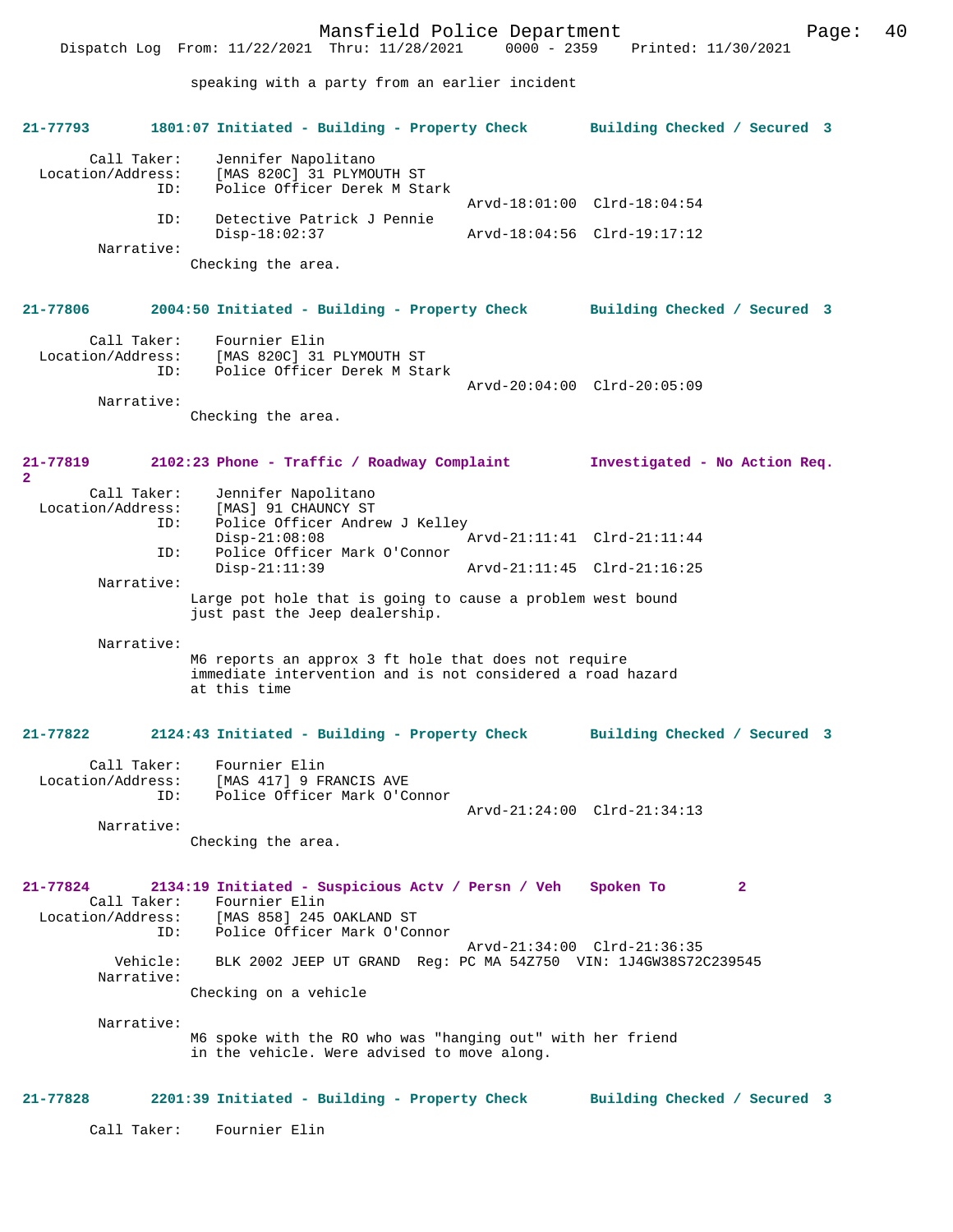Mansfield Police Department Fage: 41 Dispatch Log From: 11/22/2021 Thru: 11/28/2021 0000 - 2359 Printed: 11/30/2021 Location/Address: [MAS 820C] 31 PLYMOUTH ST ID: Detective Patrick J Pennie Arvd-22:01:00 Clrd-22:02:01 Narrative: Checking the area. Front checks OK **21-77829 2202:33 Initiated - Building - Property Check Building Checked / Secured 3** Call Taker: Fournier Elin Location/Address: [MAS 820C] 31 PLYMOUTH ST ID: Police Officer Derek M Stark Arvd-22:02:00 Clrd-22:02:55 Narrative: Checking the area. Back checks OK **21-77840 2315:05 Phone - Suspicious Actv / Persn / Veh Unfounded/Unverifed 2** Call Taker: TARA LAKO Location/Address: [MAS H689] 26 CAVAN CRSG ID: Police Officer Mark O'Connor Disp-23:18:45 Arvd-23:23:25 Clrd-23:25:07 Narrative: RP reports a silver sedan for about 20 minutes parked in the cul de sac in the are of an abandoned house, interior lights are on with possibly two occupants Narrative: Caller called back to report the vehicle has left the area **21-77845 2329:09 911 - Assist Fire Department Referred to Other Agency 2** Call Taker: Fournier Elin Location/Address: [MAS H2404] 9 HARDING LN ID: Police Officer Mark O'Connor Disp-23:29:59 Arvd-23:36:14 Clrd-23:45:59 Narrative: Assisting the FD with a fire related incident. Nature: CO alarm Narrative: No ill effects Narrative: M6 reports readings of zero **For Date: 11/27/2021 - Saturday 21-77852 0010:46 Phone - Assist Citizen - P S A Spoken To 3**  Call Taker: Support Staff Matthew Todesco<br>ion/Address: [MAS 451B]

Location/Address:<br>ID: ID: Sergeant John R Armstrong Disp-00:12:23 Arvd-00:12:26 Clrd-00:15:04

**21-77877 0101:58 Initiated - Building - Property Check Building Checked / Secured 3**

| Call Taker:       | Fournier Elin             |                             |  |
|-------------------|---------------------------|-----------------------------|--|
| Location/Address: | [MAS 820C] 31 PLYMOUTH ST |                             |  |
| ID:               | Sergeant Robert S Pierce  |                             |  |
|                   |                           | Arvd-01:01:00 Clrd-01:06:17 |  |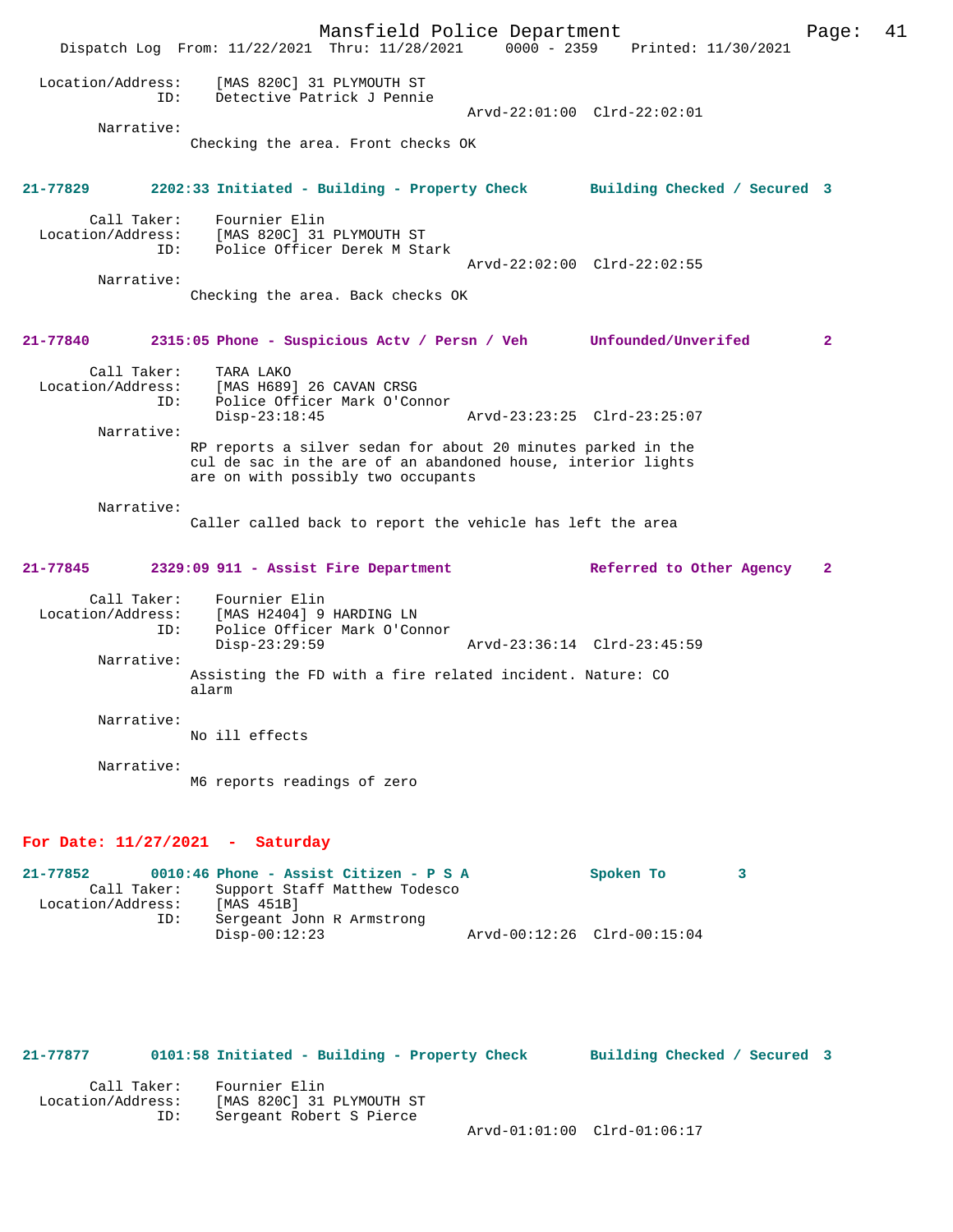Mansfield Police Department Form Page: 42 Dispatch Log From: 11/22/2021 Thru: 11/28/2021 0000 - 2359 Printed: 11/30/2021 Narrative: Checking the area. Rear **21-77878 0103:09 Initiated - Building - Property Check Building Checked / Secured 3** Call Taker: Fournier Elin Location/Address: [MAS 820C] 31 PLYMOUTH ST ID: Police Officer William C Trudell Arvd-01:03:00 Clrd-01:12:50 Narrative: Checking the area. Front **21-77885 0145:38 Initiated - Building - Property Check Building Checked / Secured 3** Call Taker: Fournier Elin Location/Address: [MAS] NORTH MAIN ST ID: Police Officer Derek M Stark Arvd-01:45:00 Clrd-02:00:39 Narrative: Checking the area. **21-77886 0145:52 Initiated - Building - Property Check Building Checked / Secured 3** Call Taker: Fournier Elin<br>Location/Address: [MAS 834] 261 ess: [MAS 834] 261 CHAUNCY ST<br>ID: Police Officer Mark O'Com Police Officer Mark O'Connor Arvd-01:45:00 Clrd-02:02:56 Narrative: Checking the area. CVS and post office **21-77889 0153:59 Initiated - Building - Property Check Building Checked / Secured 3** Call Taker: Fournier Elin Location/Address: [MAS 139] 265 FRUIT ST ID: Police Officer Meghan Birnie Arvd-01:53:00 Clrd-02:03:10 Narrative: Checking the area. **21-77891 0206:47 Initiated - Building - Property Check Building Checked / Secured 3** Call Taker: Fournier Elin Location/Address: [MAS 1015] 30 CHAUNCY ST ID: Police Officer Derek M Stark Arvd-02:06:00 Clrd-02:13:31 Narrative: Checking the area. **21-77894 0213:14 Radio - Suspicious Actv / Persn / Veh Services Rendered 2**  Call Taker: Support Staff Matthew Todesco Location/Address: [MAS 840I140C] 280 SCHOOL ST Apt. #I140<br>ID: Police Officer Mark O'Connor Police Officer Mark O'Connor<br>Disp-02:14:02 Disp-02:14:02 Arvd-02:15:22 Clrd-02:19:22 ID: Police Officer Derek M Stark Disp-02:14:11 Arvd-02:16:30 Clrd-02:19:20 Narrative: Officers O'Connor and Stark are responding to check on a black SUV in the parking lot. Narrative: M12 reports three vehicles in the parking lot, unoccupied. Believes they belong to employees Narrative: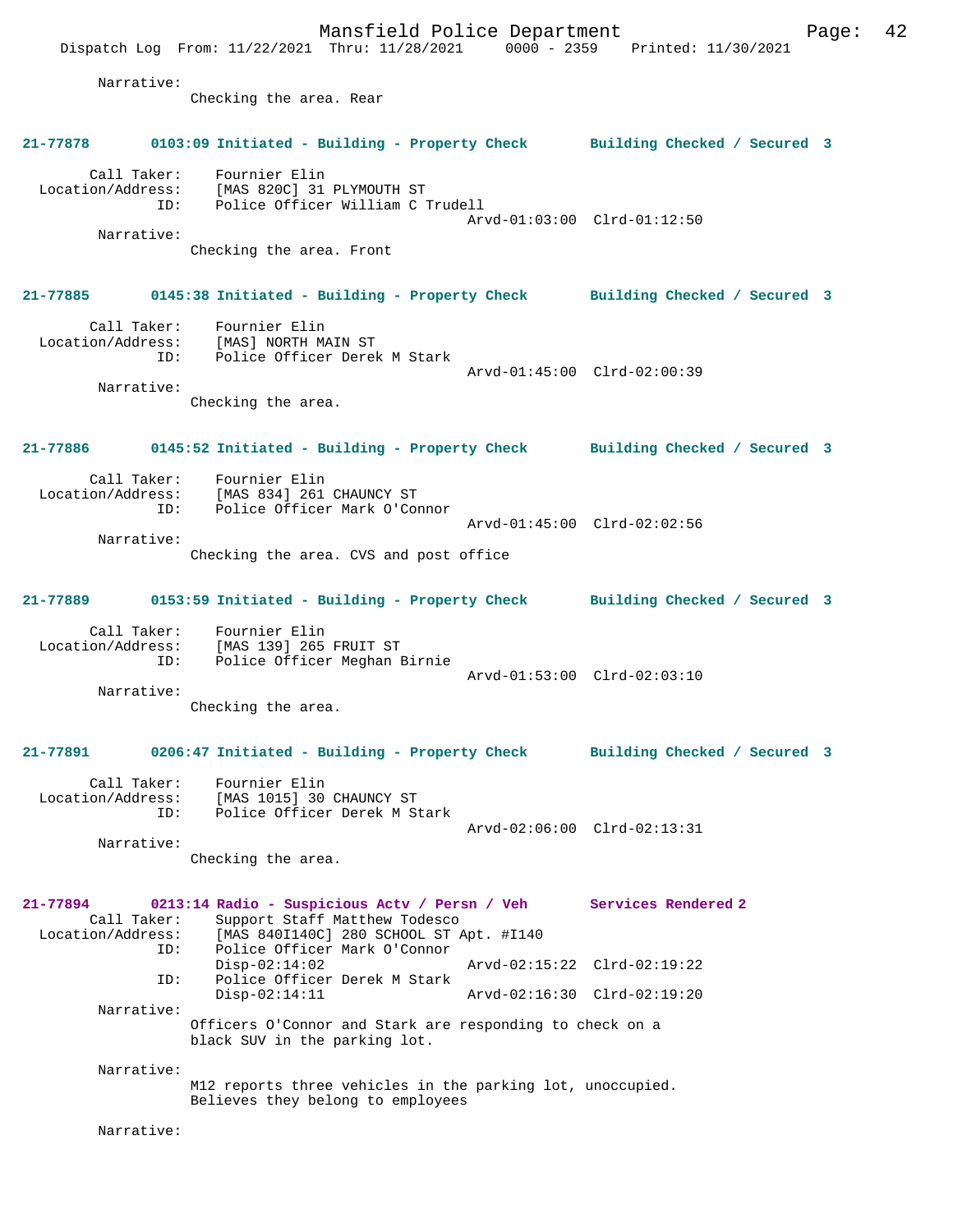Mansfield Police Department Fage: 43 Dispatch Log From: 11/22/2021 Thru: 11/28/2021 0000 - 2359 Printed: 11/30/2021 Attempting to make contact Narrative: M12 reports vehicles belong to staff arriving for shift. **21-77899 0226:17 Initiated - Building - Property Check Building Checked / Secured 3** Call Taker: Fournier Elin Location/Address: [MAS 170] 255 HOPE ST ID: Police Officer Meghan Birnie Arvd-02:26:00 Clrd-02:34:25 Narrative: Checking the area. Park and library **21-77901 0256:27 Initiated - Building - Property Check Building Checked / Secured 3** Call Taker: Fournier Elin Location/Address: [MAS 1002] 250 EAST ST ID: Police Officer Meghan Birnie Arvd-02:56:00 Clrd-03:09:58 Narrative: Checking the area. **21-77902 0304:38 Initiated - Building - Property Check Building Checked / Secured 3** Call Taker: Fournier Elin Location/Address: [MAS 820C] 31 PLYMOUTH ST ID: Sergeant Robert S Pierce Arvd-03:04:00 Clrd-03:10:15 Narrative: Checking the area. Rear **21-77903 0310:34 Initiated - Building - Property Check Building Checked / Secured 3** Call Taker: Fournier Elin Location/Address: [MAS 820C] 31 PLYMOUTH ST Police Officer William C Trudell Arvd-03:10:00 Clrd-03:27:33 Narrative: Checking the area. Front **21-77904 0320:27 Initiated - Building - Property Check Building Checked / Secured 3** Call Taker: Fournier Elin Location/Address: [MAS 840] 280 SCHOOL ST ID: Police Officer Mark O'Connor Arvd-03:20:00 Clrd-03:20:48 Narrative: Checking the area. **21-77906 0327:01 Initiated - Building - Property Check Building Checked / Secured 3** Call Taker: Fournier Elin Location/Address: [MAS 335] 35 COUNTY ST Police Officer Derek M Stark Arvd-03:27:00 Clrd-03:32:19 Narrative: Checking the area. **21-77907 0333:59 Initiated - Building - Property Check Building Checked / Secured 3** Call Taker: Fournier Elin Location: [MAS] AREA HOTELS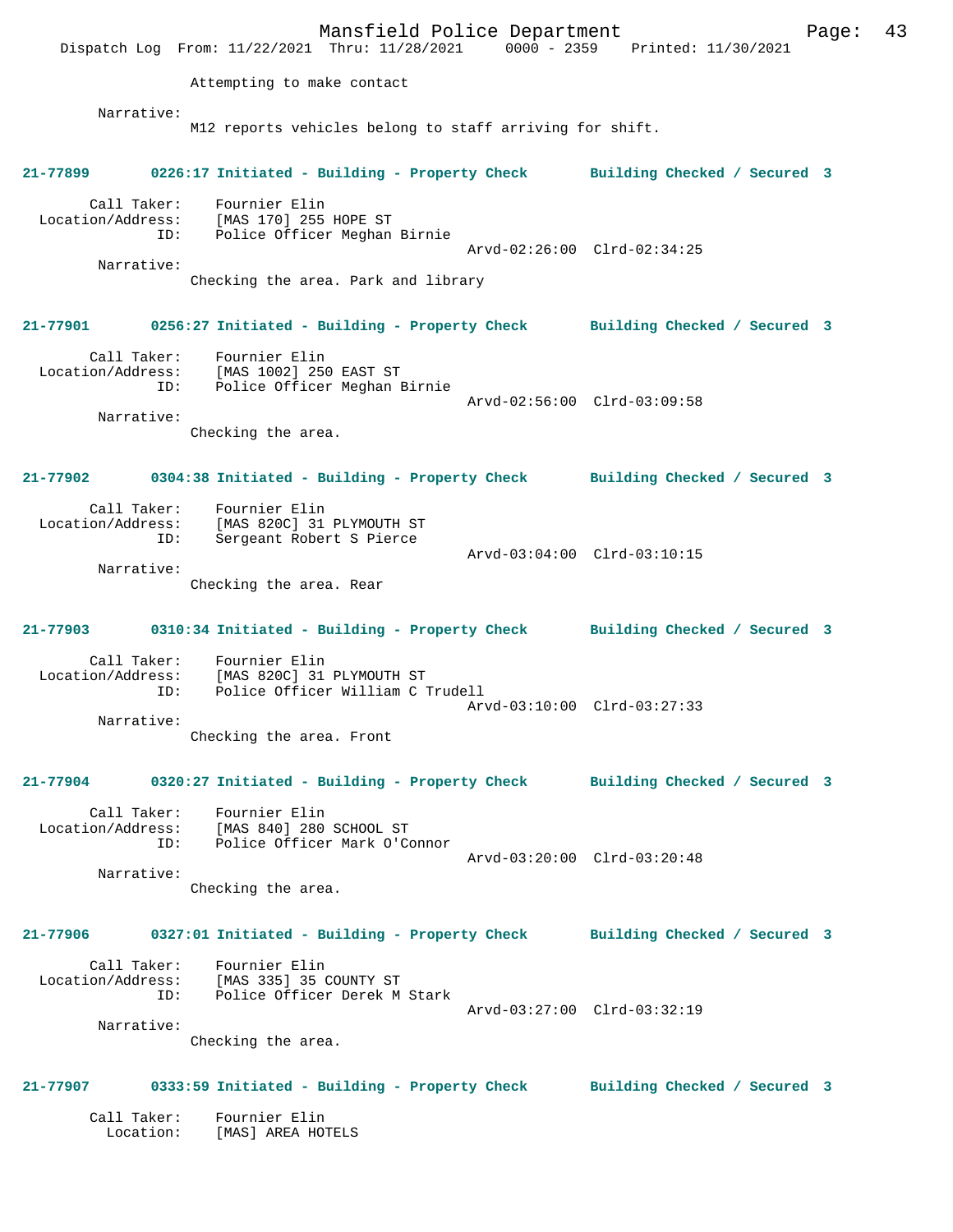Mansfield Police Department Fage: 44 Dispatch Log From: 11/22/2021 Thru: 11/28/2021 0000 - 2359 Printed: 11/30/2021 ID: Police Officer Mark O'Connor Arvd-03:33:00 Clrd-03:59:54 Narrative: Checking the area. In M10 with the scanner Narrative: Mansfield and foxborough area hotels check secure **21-77908 0341:46 Initiated - Building - Property Check Building Checked / Secured 3** Call Taker: Fournier Elin Location/Address: [MAS 281A] 1 CROCKER ST Police Officer Derek M Stark Arvd-03:41:00 Clrd-03:48:44 Narrative: Checking the area. **21-77909 0351:03 Initiated - Building - Property Check Building Checked / Secured 3** Call Taker: William Casey Location/Address: [MAS 834] 261 CHAUNCY ST ID: Police Officer Derek M Stark Arvd-03:51:00 Clrd-04:19:09 Narrative: walk through cvs **21-77910 0357:41 Initiated - Building - Property Check Building Checked / Secured 3** Call Taker: Fournier Elin Location/Address: [MAS] MYSTIC LN Police Officer Meghan Birnie Arvd-03:57:00 Clrd-03:57:59 Narrative: Checking the area. **21-77915 0630:07 Initiated - Building - Property Check Building Checked / Secured 3** Call Taker: William Casey Location/Address: [MAS 820C] 31 PLYMOUTH ST ID: Sergeant Robert S Pierce Arvd-06:30:00 Clrd-06:34:52 Narrative: Checking the area. **21-77931 0925:17 Initiated - Building - Property Check Building Checked / Secured 3** Call Taker: Savannah Karch Location/Address: [MAS 820C] 31 PLYMOUTH ST ID: Police Officer Joshua S Ellender Arvd-09:25:00 Clrd-09:32:17 ID: Detective Christopher P Walsh Disp-09:25:36 Arvd-09:25:42 Clrd-09:32:14 Narrative: Checking the area. **21-77934 0952:25 Initiated - Building - Property Check Building Checked / Secured 3** Call Taker: Savannah Karch Location/Address: [MAS 2] 60 FORBES BLVD ID: Police Officer Gregg S Kennedy Arvd-09:52:00 Clrd-09:59:22 Narrative: Checking the area.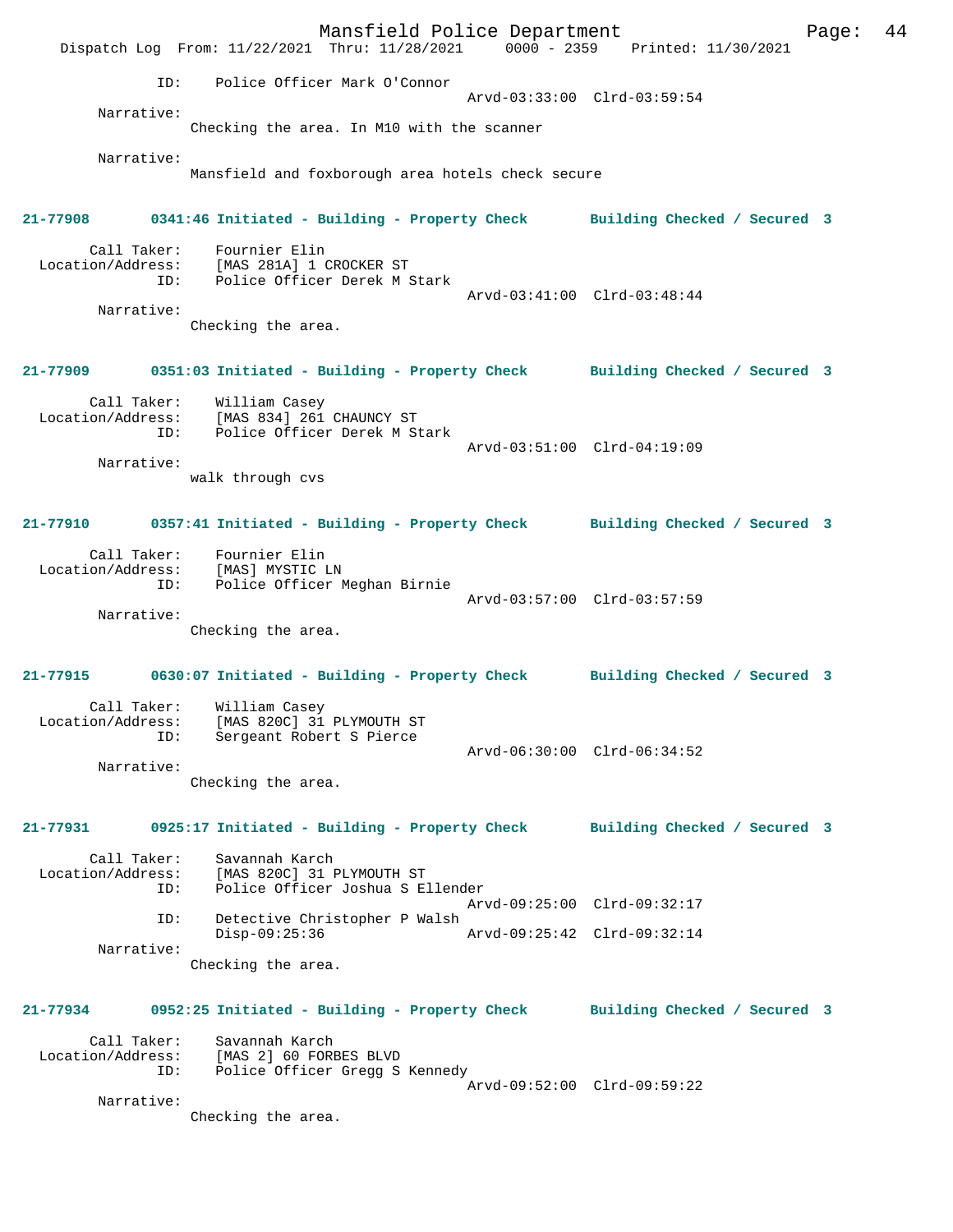Mansfield Police Department Page: 45 Dispatch Log From: 11/22/2021 Thru: 11/28/2021 0000 - 2359 Printed: 11/30/2021 **21-77937 1013 Initiated - Building - Property Check Building Checked / Secured 3** Call Taker: Police Officer Michael T Fitzgerald Location/Address: [MAS 1002] 250 EAST ST ID: Police Officer Michael T Fitzgerald Arvd-10:13:56 Clrd-10:19:17 Narrative: Checking the area. **21-77939 1029:36 911 - 911 Hang-ups & Verifications Confirmed misdial/Accdntl Call 2**  Call Taker: Ryan O'Rourke<br>Location/Address: [MAS 848] 560 ess: [MAS 848] 560 WEST ST<br>ID: Police Officer Gregg S Police Officer Gregg S Kennedy Disp-10:31:19 Clrd-10:32:38 ID: Sergeant Jeffrey G Bombard Disp-10:32:33 Arvd-10:32:35 Clrd-10:43:08 Narrative: Checking on a 911 hang up. Contact made?: Y Cellphone? (y/n): Y Uncertainty radius: 65 meters Narrative: caller stated accidental, he is outside by the vans. Narrative: M1 spoke with the driver, confirmed accidental **21-77940 1029 Initiated - Building - Property Check Building Checked / Secured 3** Call Taker: Police Officer Michael T Fitzgerald Location/Address: [MAS 417] 9 FRANCIS AVE ID: Police Officer Michael T Fitzgerald Arvd-10:31:02 Clrd-10:37:35 Narrative: Checking the area. **21-77943 1059:02 Radio - Lost / Found Property Services Rendered 3**  Call Taker: Savannah Karch Location/Address: [MAS] 333 FRANKLIN ST<br>ID: Police Officer Matthew Police Officer Matthew A Souza<br>Disp-10:59:45 P Disp-10:59:45 Arvd-11:09:09 Clrd-11:10:56 Narrative: M8 returning a credit card that was found on the ground Narrative: Property returned **21-77945 1108:35 Initiated - Building - Property Check Building Checked / Secured 3** Call Taker: Savannah Karch Location/Address: [MAS 820C] 31 PLYMOUTH ST ID: Police Officer Joshua S Ellender Arvd-11:08:00 Clrd-11:18:41 ID: Detective Christopher P Walsh Disp-11:09:02 Arvd-11:09:07 Clrd-11:18:56 Narrative: Checking the area. **21-77951 1151:10 911 - Motor Veh Acc - No Injury Citation / Warning Issued 1**

 Call Taker: Ryan O'Rourke Location/Address: [MAS] 711 EAST ST @ 4 SHADY BROOK LN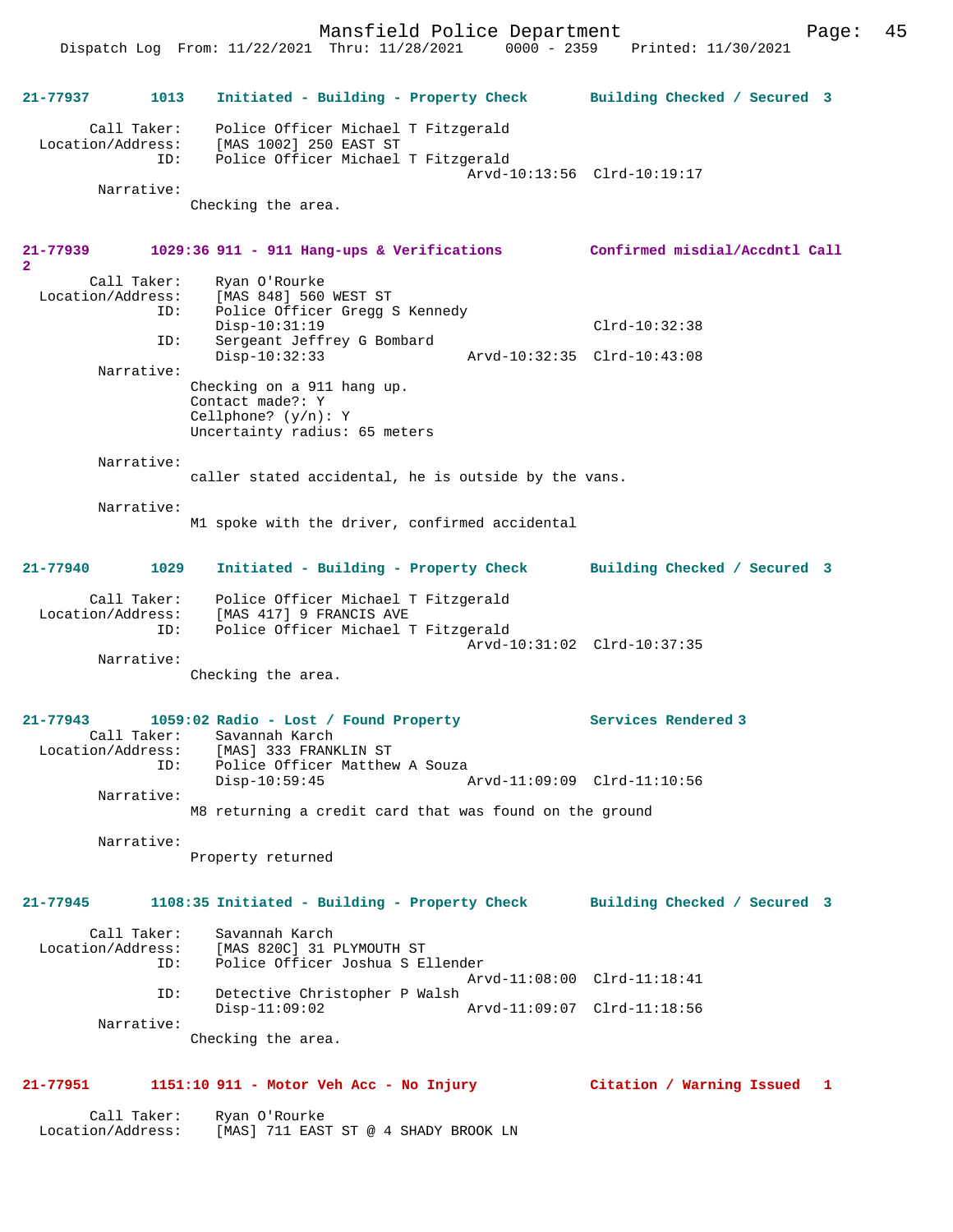Mansfield Police Department Page: 46 Dispatch Log From: 11/22/2021 Thru: 11/28/2021 0000 - 2359 Printed: 11/30/2021 ID: Police Officer Michael T Fitzgerald Disp-11:52:57 Arvd-11:54:48 Clrd-12:28:35<br>ID: Police Officer Matthew A Souza Police Officer Matthew A Souza<br>Disp-11:52:59 A Disp-11:52:59 Arvd-11:56:17 Clrd-12:10:54 Vehicle: BLU 2021 TOYT COROLLA Reg: PC MA 1XRP58 VIN: 5YFEPMAEXMP201080 Vehicle: GRY 2012 NISS PATHFI Reg: PC MA 3340DE VIN: 5N1AR1NB1CC623183 Narrative: caller rpts 2 car mva, no injuries. Refer To Accident: 21MAS-353-AC **21-77964 1314:00 Initiated - Follow up Investigation Spoken To 3**  Call Taker: Savannah Karch<br>ion/Address: [MAS] 34 WEBB PL Location/Address: ID: Police Officer Michael N Fenore Arvd-13:14:00 Clrd-13:27:14 Police Officer Nicole P Newport Narrative: Conducting a follow up in the area to a previously reported incident. **21-77966 1339:14 Initiated - Building - Property Check Building Checked / Secured 3** Call Taker: Josesph Shebertes Location/Address: [MAS 820C] 31 PLYMOUTH ST<br>ID: Police Officer Joshua S E Police Officer Joshua S Ellender Arvd-13:39:00 Clrd-14:03:09 Narrative: Checking the area. **21-77967 1339:35 Initiated - Building - Property Check Building Checked / Secured 3** Call Taker: Josesph Shebertes Location/Address: [MAS 820C] 31 PLYMOUTH ST ESS: ITAN VIVO, UT IT IT IT WALSH Arvd-13:39:00 Clrd-14:03:20 Narrative: Checking the area. **21-77983 1706:22 Initiated - Building - Property Check Building Checked / Secured 3** Call Taker: Savannah Karch Location/Address: [MAS 820C] 31 PLYMOUTH ST ID: Police Officer Derek M Stark Arvd-17:06:00 Clrd-17:20:39 ID: Detective Christopher P Walsh Disp-17:06:48 Arvd-17:06:52 Clrd-17:20:40 Narrative: Checking the area. **21-77989 1821:21 Initiated - Building - Property Check Building Checked / Secured 3** Call Taker: Savannah Karch Location/Address: [MAS 1002] 250 EAST ST ID: Detective Patrick J Pennie Arvd-18:21:00 Clrd-18:34:26 Narrative: Checking the area. **21-77990 1832:35 Phone - Suspicious Actv / Persn / Veh Unfounded/Unverifed 2** Call Taker: Ryan O'Rourke<br>Location/Address: [MAS H4077] 91 ess: [MAS H4077] 91 CHURCH ST<br>ID: Police Officer Andrew JJ Police Officer Andrew J Kelley Disp-18:34:20 Clrd-18:34:40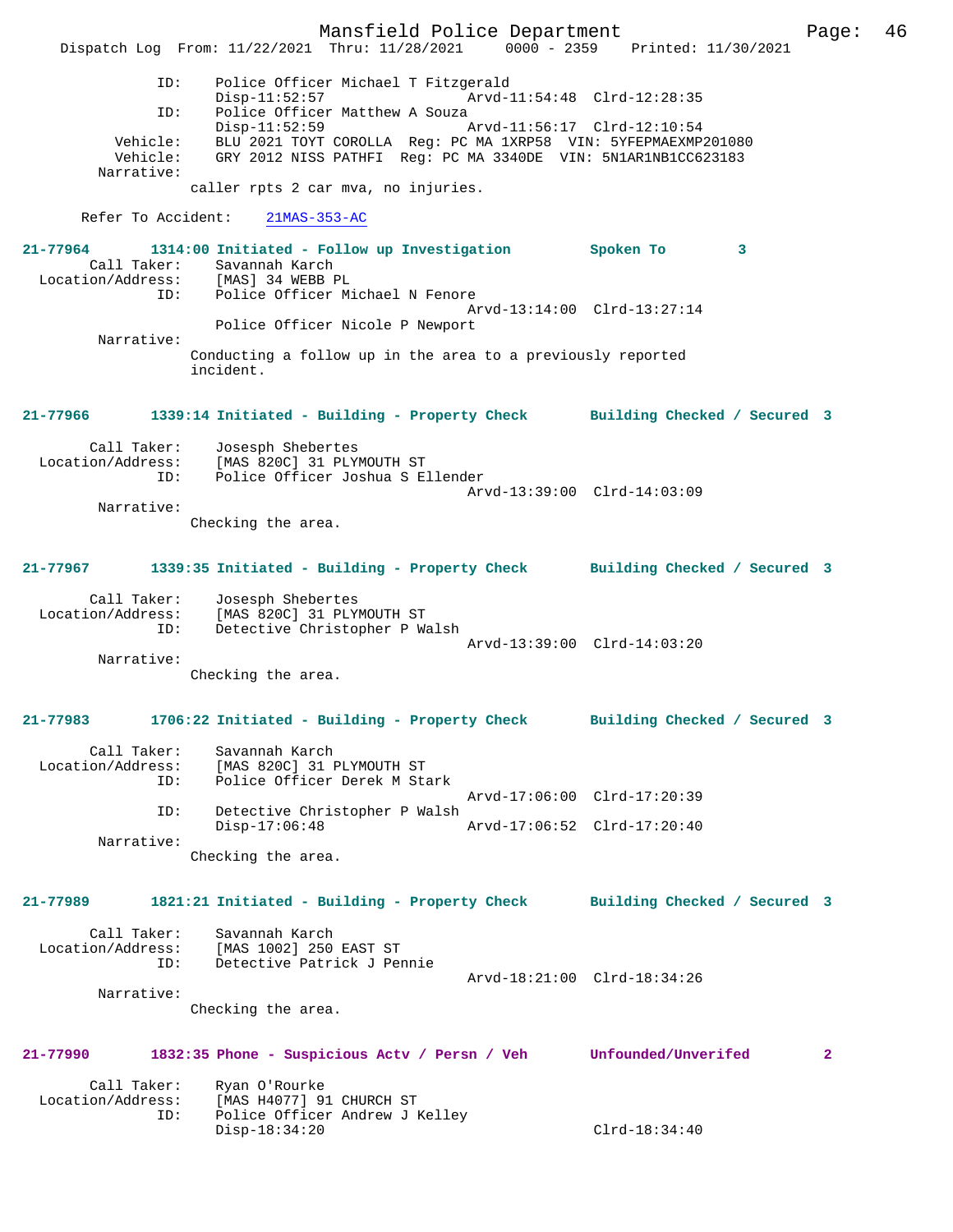|                                         | Mansfield Police Department<br>Dispatch Log From: 11/22/2021 Thru: 11/28/2021                                                                 |                             | 0000 - 2359 Printed: 11/30/2021 | 47<br>Page:  |
|-----------------------------------------|-----------------------------------------------------------------------------------------------------------------------------------------------|-----------------------------|---------------------------------|--------------|
| ID:                                     | Detective Patrick J Pennie<br>$Disp-18:34:37$                                                                                                 |                             | Arvd-18:41:45 Clrd-18:42:11     |              |
| Narrative:                              | caller rpts vehicles speeding up and down street.                                                                                             |                             |                                 |              |
| Narrative:                              | caller believes it could be the same vehicle.                                                                                                 |                             |                                 |              |
| Narrative:                              | No vehicles in the area traveling at a high rate speed                                                                                        |                             |                                 |              |
| 21-77995                                | 1908:19 Initiated - Building - Property Check Building Checked / Secured 3                                                                    |                             |                                 |              |
| Call Taker:<br>ID:                      | TARA LAKO<br>Location/Address: [MAS 1040] 50 RESERVOIR ST Apt. #ST<br>Police Officer Joshua S Ellender                                        |                             | Arvd-19:08:00 Clrd-19:10:56     |              |
| Narrative:                              | Checking the area.                                                                                                                            |                             |                                 |              |
| 21-77996                                | 1910:32 Phone - Animal Complaints<br>Call Taker: William Casey<br>Location/Address: [MAS 262] 60 OAKLAND ST                                   |                             | Services Rendered 3             |              |
| ID:<br>Vehicle:<br>Narrative:           | Police Officer Andrew J Kelley<br>$Disp-19:12:53$<br>GRY 2022 KIA VA CARNIVAL Req: PC MA 2HRK58 VIN: KNDNB4H30N6119273                        | Arvd-19:21:51 Clrd-19:51:47 |                                 |              |
|                                         | Cp thinks a cat got hit by a car. Cat is not moving and is<br>to the right of the business                                                    |                             |                                 |              |
| Narrative:                              | Ofc Kelley reports he is off with the party who struck the<br>cat, the cat is deceased at this time.                                          |                             |                                 |              |
| Narrative:                              | I attempted to call the owner listed on the cat's tag, no<br>answer.                                                                          |                             |                                 |              |
| Narrative:                              | Ofc Kelley reports the cat has a tag with a phone number on<br>it. SEMRECC attempted to contact the number, no answer                         |                             |                                 |              |
| 21-78007                                | 2055:15 911 - Assist Fire Department                                                                                                          |                             | Referred to Other Agency        | $\mathbf{2}$ |
| Call Taker:<br>Location/Address:<br>ID: | TARA LAKO<br>[MAS H6386] 109 WALNUT ST<br>Police Officer Joshua S Ellender<br>$Disp-20:56:09$                                                 |                             | Arvd-20:58:04 Clrd-21:14:36     |              |
| ID:<br>ID:                              | Detective Patrick J Pennie<br>$Disp-20:56:11$<br>Sergeant Jeffrey G Bombard                                                                   |                             | Arvd-20:58:06 Clrd-21:14:53     |              |
| ID:                                     | $Disp-21:05:51$<br>Police Officer Andrew J Kelley                                                                                             |                             | Arvd-21:08:40 Clrd-21:14:38     |              |
| ID:                                     | $Disp-21:06:18$<br>Police Officer Matthew A Souza                                                                                             |                             | $Clrd-21:10:20$                 |              |
| Narrative:                              | $Disp-21:06:23$                                                                                                                               |                             | $Clrd-21:10:24$                 |              |
|                                         | Assisting the FD with a fire related incident. Nature: RP<br>calling from Stop & Shop reports seeing flames and smoke<br>coming from the area |                             |                                 |              |
| Narrative:                              | Ofc Ellender on scene reporting a fire pit in the back yard<br>of 109 Walnut St, not a structure fire                                         |                             |                                 |              |
| Narrative:                              | Ofc Ellender reports he will be standing by for MFD                                                                                           |                             |                                 |              |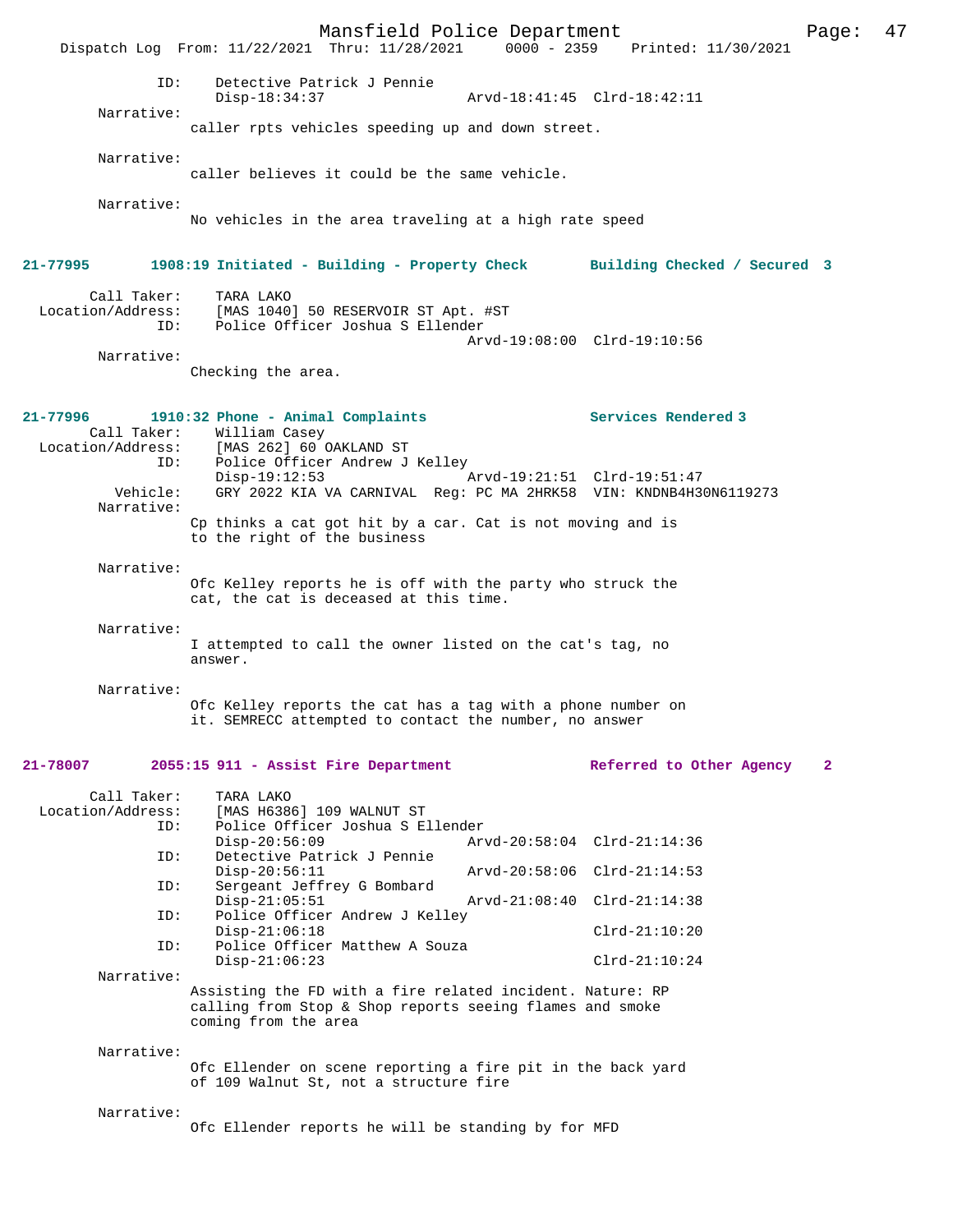| Narrative:<br>Ofc Ellender reports all units clear, will check back later<br>to confirm the fire is out.<br>21-78009<br>2103:57 Initiated - Building - Property Check Building Checked / Secured 3<br>Call Taker:<br>TARA LAKO<br>Location/Address:<br>[MAS 820C] 31 PLYMOUTH ST<br>Police Officer Derek M Stark<br>ID:<br>Arvd-21:03:00 Clrd-21:18:39<br>Detective Christopher P Walsh<br>ID:<br>$Disp-21:04:30$<br>Arvd-21:04:33 Clrd-21:10:28<br>Narrative:<br>Ofc Stark checking the front, Det Walsh checking the rear<br>21-78011<br>2122:52 Initiated - Building - Property Check<br>Building Checked / Secured 3<br>Call Taker:<br>TARA LAKO<br>Location/Address:<br>[MAS 322] 31 HAMPSHIRE ST<br>Police Office<br>Police Officer Joshua S Ellender<br>ID:<br>Arvd-21:22:00 Clrd-21:32:15<br>Vehicle:<br>BLK 2009 HOND ACCORD Req: PC MA 21FV75 VIN: 1HGCP26819A030571<br>Narrative:<br>Checking the area.<br>Narrative:<br>Ofc Ellender checking on a vehicle near the Chrysler<br>building by the dumpster<br>Narrative:<br>Ofc Ellender reports they were talking and will be moving<br>along<br>21-78012<br>2124:29 Initiated - Building - Property Check<br>Building Checked / Secured 3<br>Call Taker:<br>TARA LAKO<br>Location/Address:<br>[MAS 281A] 1 CROCKER ST<br>Police Officer Andrew J Kelley<br>ID:<br>Arvd-21:24:00 Clrd-21:30:51<br>Narrative:<br>Checking the MBTA lots<br>Services Rendered 3<br>21-78015<br>2141:28 Radio - Assist Other Agency<br>Call Taker:<br>TARA LAKO<br>[MAS] 288 NORTH MAIN ST Apt. #4<br>Location/Address:<br>ID:<br>Detective Patrick J Pennie<br>$Disp-21:42:56$<br>Arvd-21:48:28 Clrd-22:09:11<br>Police Officer Andrew J Kelley<br>ID:<br>$Disp-21:43:00$<br>Arvd-21:48:27 Clrd-22:09:09<br>Narrative:<br>Ofc Kelley reports will be attempting to make notification<br>for Boston PD<br>Narrative:<br>Sgt Bombard requesting MFD to the scene to gain access to a<br>common area in the building<br>Narrative:<br>Ofc Kelley reports the entrance to the building is on Old | Narrative: | Ofc Ellender reports Capt Tebeau at MFD has allowed the fire<br>to burn down with the understanding nothing additional can<br>be added to the fire. Resident states he understands and<br>will not add anything to the fire. |  |
|---------------------------------------------------------------------------------------------------------------------------------------------------------------------------------------------------------------------------------------------------------------------------------------------------------------------------------------------------------------------------------------------------------------------------------------------------------------------------------------------------------------------------------------------------------------------------------------------------------------------------------------------------------------------------------------------------------------------------------------------------------------------------------------------------------------------------------------------------------------------------------------------------------------------------------------------------------------------------------------------------------------------------------------------------------------------------------------------------------------------------------------------------------------------------------------------------------------------------------------------------------------------------------------------------------------------------------------------------------------------------------------------------------------------------------------------------------------------------------------------------------------------------------------------------------------------------------------------------------------------------------------------------------------------------------------------------------------------------------------------------------------------------------------------------------------------------------------------------------------------------------------------------------------------------------------------------------------------------------------------------------------------------------------|------------|------------------------------------------------------------------------------------------------------------------------------------------------------------------------------------------------------------------------------|--|
|                                                                                                                                                                                                                                                                                                                                                                                                                                                                                                                                                                                                                                                                                                                                                                                                                                                                                                                                                                                                                                                                                                                                                                                                                                                                                                                                                                                                                                                                                                                                                                                                                                                                                                                                                                                                                                                                                                                                                                                                                                       |            |                                                                                                                                                                                                                              |  |
|                                                                                                                                                                                                                                                                                                                                                                                                                                                                                                                                                                                                                                                                                                                                                                                                                                                                                                                                                                                                                                                                                                                                                                                                                                                                                                                                                                                                                                                                                                                                                                                                                                                                                                                                                                                                                                                                                                                                                                                                                                       |            |                                                                                                                                                                                                                              |  |
|                                                                                                                                                                                                                                                                                                                                                                                                                                                                                                                                                                                                                                                                                                                                                                                                                                                                                                                                                                                                                                                                                                                                                                                                                                                                                                                                                                                                                                                                                                                                                                                                                                                                                                                                                                                                                                                                                                                                                                                                                                       |            |                                                                                                                                                                                                                              |  |
|                                                                                                                                                                                                                                                                                                                                                                                                                                                                                                                                                                                                                                                                                                                                                                                                                                                                                                                                                                                                                                                                                                                                                                                                                                                                                                                                                                                                                                                                                                                                                                                                                                                                                                                                                                                                                                                                                                                                                                                                                                       |            |                                                                                                                                                                                                                              |  |
|                                                                                                                                                                                                                                                                                                                                                                                                                                                                                                                                                                                                                                                                                                                                                                                                                                                                                                                                                                                                                                                                                                                                                                                                                                                                                                                                                                                                                                                                                                                                                                                                                                                                                                                                                                                                                                                                                                                                                                                                                                       |            |                                                                                                                                                                                                                              |  |
|                                                                                                                                                                                                                                                                                                                                                                                                                                                                                                                                                                                                                                                                                                                                                                                                                                                                                                                                                                                                                                                                                                                                                                                                                                                                                                                                                                                                                                                                                                                                                                                                                                                                                                                                                                                                                                                                                                                                                                                                                                       |            |                                                                                                                                                                                                                              |  |
|                                                                                                                                                                                                                                                                                                                                                                                                                                                                                                                                                                                                                                                                                                                                                                                                                                                                                                                                                                                                                                                                                                                                                                                                                                                                                                                                                                                                                                                                                                                                                                                                                                                                                                                                                                                                                                                                                                                                                                                                                                       |            |                                                                                                                                                                                                                              |  |
|                                                                                                                                                                                                                                                                                                                                                                                                                                                                                                                                                                                                                                                                                                                                                                                                                                                                                                                                                                                                                                                                                                                                                                                                                                                                                                                                                                                                                                                                                                                                                                                                                                                                                                                                                                                                                                                                                                                                                                                                                                       |            |                                                                                                                                                                                                                              |  |
|                                                                                                                                                                                                                                                                                                                                                                                                                                                                                                                                                                                                                                                                                                                                                                                                                                                                                                                                                                                                                                                                                                                                                                                                                                                                                                                                                                                                                                                                                                                                                                                                                                                                                                                                                                                                                                                                                                                                                                                                                                       |            |                                                                                                                                                                                                                              |  |
|                                                                                                                                                                                                                                                                                                                                                                                                                                                                                                                                                                                                                                                                                                                                                                                                                                                                                                                                                                                                                                                                                                                                                                                                                                                                                                                                                                                                                                                                                                                                                                                                                                                                                                                                                                                                                                                                                                                                                                                                                                       |            |                                                                                                                                                                                                                              |  |
|                                                                                                                                                                                                                                                                                                                                                                                                                                                                                                                                                                                                                                                                                                                                                                                                                                                                                                                                                                                                                                                                                                                                                                                                                                                                                                                                                                                                                                                                                                                                                                                                                                                                                                                                                                                                                                                                                                                                                                                                                                       |            |                                                                                                                                                                                                                              |  |
|                                                                                                                                                                                                                                                                                                                                                                                                                                                                                                                                                                                                                                                                                                                                                                                                                                                                                                                                                                                                                                                                                                                                                                                                                                                                                                                                                                                                                                                                                                                                                                                                                                                                                                                                                                                                                                                                                                                                                                                                                                       |            |                                                                                                                                                                                                                              |  |
|                                                                                                                                                                                                                                                                                                                                                                                                                                                                                                                                                                                                                                                                                                                                                                                                                                                                                                                                                                                                                                                                                                                                                                                                                                                                                                                                                                                                                                                                                                                                                                                                                                                                                                                                                                                                                                                                                                                                                                                                                                       |            |                                                                                                                                                                                                                              |  |
|                                                                                                                                                                                                                                                                                                                                                                                                                                                                                                                                                                                                                                                                                                                                                                                                                                                                                                                                                                                                                                                                                                                                                                                                                                                                                                                                                                                                                                                                                                                                                                                                                                                                                                                                                                                                                                                                                                                                                                                                                                       |            |                                                                                                                                                                                                                              |  |
|                                                                                                                                                                                                                                                                                                                                                                                                                                                                                                                                                                                                                                                                                                                                                                                                                                                                                                                                                                                                                                                                                                                                                                                                                                                                                                                                                                                                                                                                                                                                                                                                                                                                                                                                                                                                                                                                                                                                                                                                                                       |            |                                                                                                                                                                                                                              |  |
|                                                                                                                                                                                                                                                                                                                                                                                                                                                                                                                                                                                                                                                                                                                                                                                                                                                                                                                                                                                                                                                                                                                                                                                                                                                                                                                                                                                                                                                                                                                                                                                                                                                                                                                                                                                                                                                                                                                                                                                                                                       |            |                                                                                                                                                                                                                              |  |
|                                                                                                                                                                                                                                                                                                                                                                                                                                                                                                                                                                                                                                                                                                                                                                                                                                                                                                                                                                                                                                                                                                                                                                                                                                                                                                                                                                                                                                                                                                                                                                                                                                                                                                                                                                                                                                                                                                                                                                                                                                       |            |                                                                                                                                                                                                                              |  |
|                                                                                                                                                                                                                                                                                                                                                                                                                                                                                                                                                                                                                                                                                                                                                                                                                                                                                                                                                                                                                                                                                                                                                                                                                                                                                                                                                                                                                                                                                                                                                                                                                                                                                                                                                                                                                                                                                                                                                                                                                                       |            |                                                                                                                                                                                                                              |  |
|                                                                                                                                                                                                                                                                                                                                                                                                                                                                                                                                                                                                                                                                                                                                                                                                                                                                                                                                                                                                                                                                                                                                                                                                                                                                                                                                                                                                                                                                                                                                                                                                                                                                                                                                                                                                                                                                                                                                                                                                                                       |            |                                                                                                                                                                                                                              |  |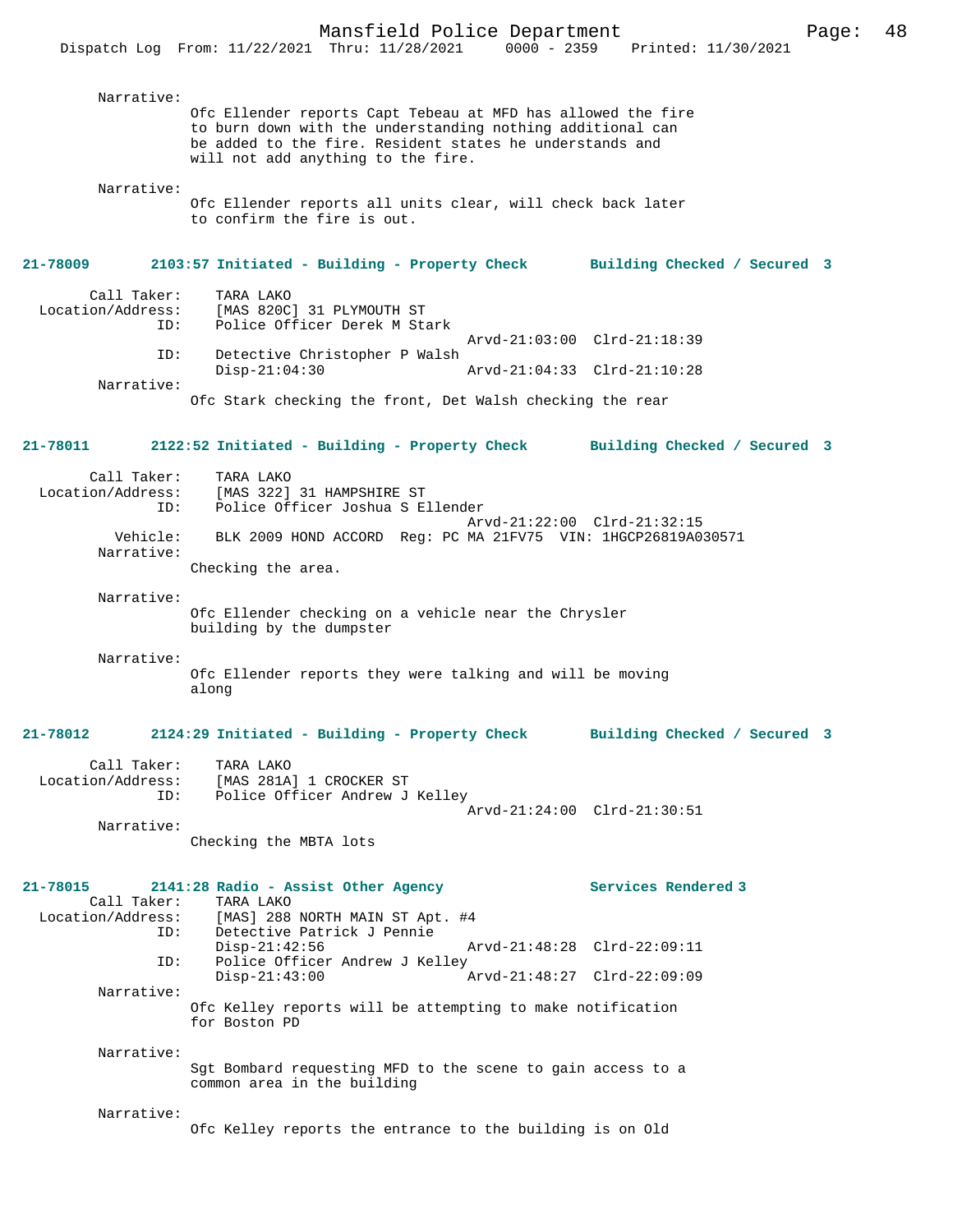Mansfield Police Department Fage: 49 Dispatch Log From: 11/22/2021 Thru: 11/28/2021 0000 - 2359 Printed: 11/30/2021 Colony, MFD advised Narrative: Ofc Kelley reports the individual they were looking for no longer resides at this address. Resident that officers spoke with states he has lived there for about 2 years now. **21-78018 2226:02 Initiated - Building - Property Check Building Checked / Secured 3** Call Taker: TARA LAKO Location/Address: [MAS 170] 255 HOPE ST ID: Police Officer Andrew J Kelley Arvd-22:26:00 Clrd-22:26:00 Narrative: Checking the area. **21-78019 2226:23 Initiated - Building - Property Check Building Checked / Secured 3** Call Taker: TARA LAKO Location/Address: [MAS 982] 111 HOPE ST ID: Police Officer Andrew J Kelley Arvd-22:26:00 Clrd-22:28:11 Narrative: Checking the area. **21-78020 2240:06 Initiated - Building - Property Check Building Checked / Secured 3** Call Taker: TARA LAKO Location/Address: [MAS 411] 60 FORBES BLVD ID: Police Officer Joshua S Ellender Arvd-22:40:00 Clrd-22:46:01 Narrative: Checking the area. **21-78024 2256:14 Initiated - Building - Property Check Building Checked / Secured 3** Call Taker: TARA LAKO<br>Location/Address: [MAS 1015 [MAS 1015] 30 CHAUNCY ST ESS. ITHE IVIS IS RESORTED: Police Officer Andrew J Kelley Arvd-22:56:00 Clrd-23:12:29 Narrative: Checking the area. **21-78030 2303:35 Initiated - Building - Property Check Building Checked / Secured 3** Call Taker: TARA LAKO Location/Address: [MAS 820C] 31 PLYMOUTH ST ID: Police Officer Derek M Stark Arvd-23:03:00 Clrd-23:04:16 Narrative: Ofc Stark is checking the rear

### **For Date: 11/28/2021 - Sunday**

| 21-78040          |     | 0005:31 911 - Suspicious Acty / Persn / Veh | Unfounded/Unverifed         |  |
|-------------------|-----|---------------------------------------------|-----------------------------|--|
| Call Taker:       |     | Nicole Boyer                                |                             |  |
| Location/Address: |     | [MAS 49] 249 NORTH MAIN ST                  |                             |  |
|                   | ID: | Police Officer Derek M Stark                |                             |  |
|                   |     | Disp-00:07:39                               | Arvd-00:14:47 Clrd-00:17:13 |  |
|                   | ID: | Sergeant John R Armstrong                   |                             |  |
|                   |     | $Disp-00:07:42$                             | Arvd-00:14:49 Clrd-00:17:14 |  |
| Narrative:        |     |                                             |                             |  |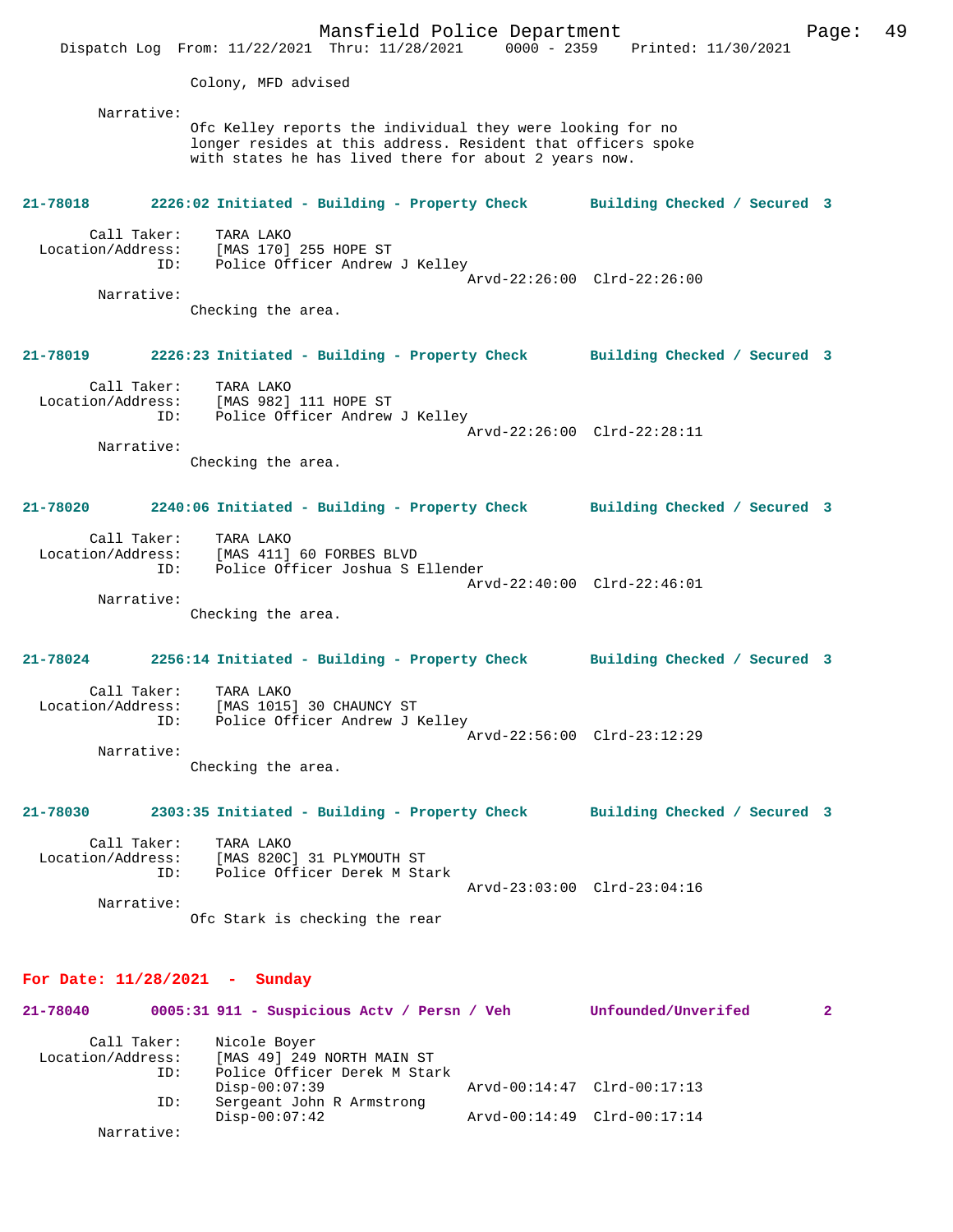Mansfield Police Department Page: 50 Dispatch Log From: 11/22/2021 Thru: 11/28/2021 Owners car has been running for about 30 minutes and no one by the car. Narrative: CP is now stating that a car is parked by where she lives and she thinks something is going on and is concerned for the owners well being. Narrative: Sgt Armstrong reports no vehicles in the area or anything running **21-78048 0040:22 Initiated - Building - Property Check Building Checked / Secured 3** Call Taker: Nicole Boyer<br>Vicinity of: [MAS 417] 9 [MAS 417] 9 FRANCIS AVE ID: Police Officer Derek M Stark Arvd-00:40:00 Clrd-00:49:47 Narrative: Checking the area. **21-78067 0059:07 Initiated - Building - Property Check Building Checked / Secured 3** Call Taker: TARA LAKO<br>Location/Address: [MAS 219] [MAS 219] 12 GILES PL ID: Police Officer Mark O'Connor Arvd-00:59:00 Clrd-00:59:31 Narrative: Checking the area. **21-78068 0059:37 Initiated - Building - Property Check Building Checked / Secured 3** Call Taker: TARA LAKO Location/Address: [MAS 834] 261 CHAUNCY ST ID: Police Officer Mark O'Connor Arvd-00:59:00 Clrd-01:08:37 Narrative: Checking the area. **21-78072 0107 Initiated - Building - Property Check Building Checked / Secured 3** Call Taker: Police Officer Michael T Fitzgerald<br>Location/Address: [MAS 820C] 31 PLYMOUTH ST ess: [MAS 820C] 31 PLYMOUTH ST<br>ID: Police Officer Michael T F Police Officer Michael T Fitzgerald Arvd-01:09:28 Clrd-01:13:45 Narrative: Officer Fitzgerald checking the front of the building, and Detective Pennie checking the rear. **21-78073 0109:45 Initiated - Building - Property Check Building Checked / Secured 3** Call Taker: TARA LAKO Location/Address: [MAS 1015] 30 CHAUNCY ST Police Officer Christopher D Sorge Arvd-01:09:00 Clrd-01:14:21 Narrative: Checking the area. **21-78076 0118:40 Initiated - Building - Property Check Building Checked / Secured 3** Call Taker: TARA LAKO<br>ion/Address: [MAS] MYSTIC LN Location/Address: ID: Police Officer Derek M Stark Arvd-01:18:00 Clrd-01:27:05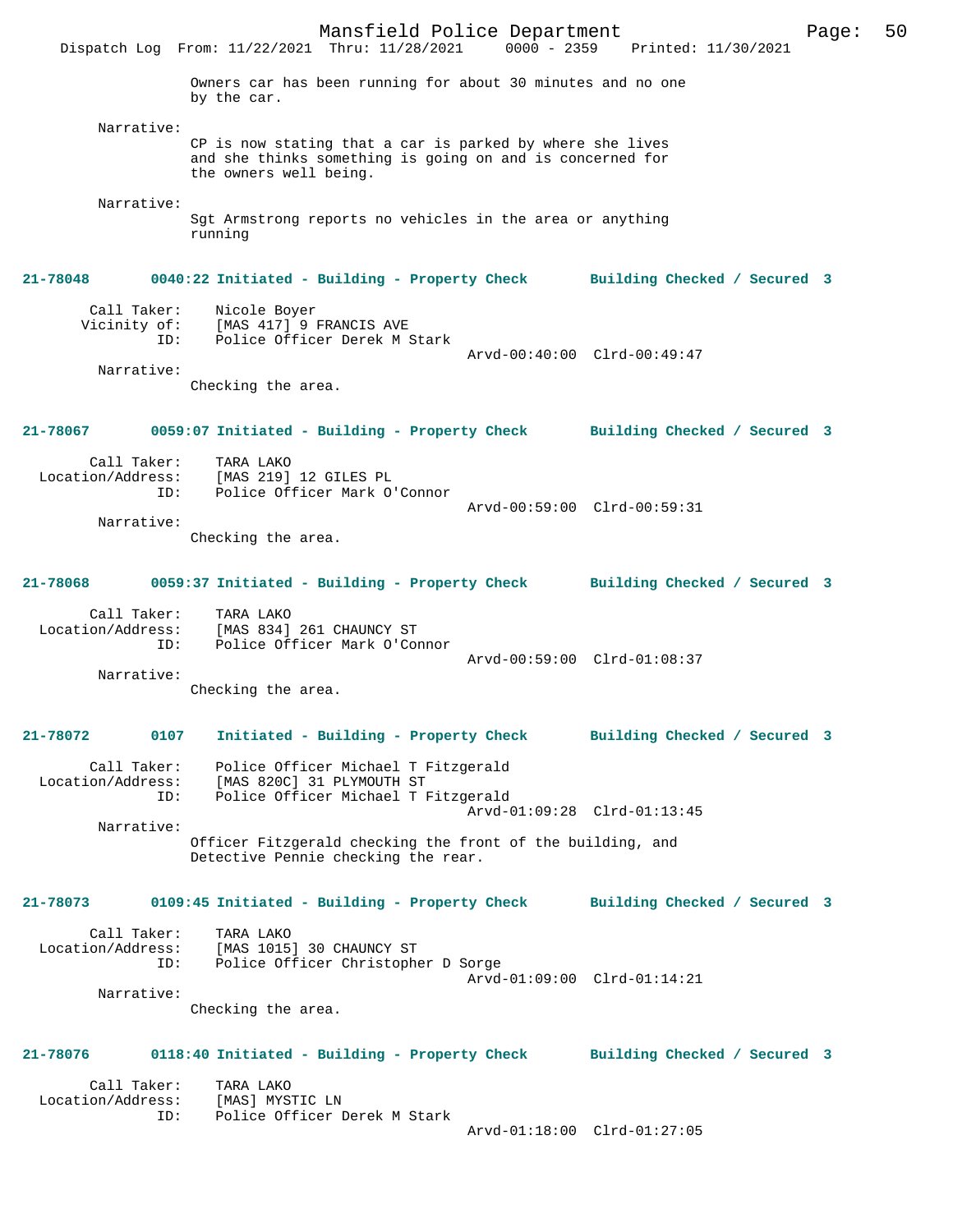Mansfield Police Department Page: 51 Dispatch Log From: 11/22/2021 Thru: 11/28/2021 0000 - 2359 Printed: 11/30/2021 Narrative: Checking the area. **21-78078 0122:11 Initiated - Building - Property Check Building Checked / Secured 3** Call Taker: TARA LAKO Location/Address: [MAS 322] 31 HAMPSHIRE ST ID: Police Officer Christopher D Sorge Arvd-01:22:00 Clrd-01:25:56 Narrative: Checking the area. **21-78080 0126:47 Initiated - Building - Property Check Building Checked / Secured 3** Call Taker: TARA LAKO Location/Address: [MAS 930] OAK ST ID: Police Officer Mark O'Connor Arvd-01:26:00 Clrd-01:27:12 Narrative: Checking the area. **21-78083 0132:17 Initiated - Suspicious Actv / Persn / Veh Spoken To 2**  Call Taker: TARA LAKO Location/Address: [MAS 927] 50 PLYMOUTH ST<br>TD: Police Officer Mark O'Com Police Officer Mark O'Connor Arvd-01:32:00 Clrd-01:34:30 Vehicle: BLK 2011 CHEV CRUZE Reg: PC MA 3ARA49 VIN: 1G1PG5S98B7215096 Narrative: Checking on a vehicle at the fields Narrative: Ofc O'Connor reports speaking with the RO who is there with a friend talking and will be moving along **21-78085 0136:39 Initiated - Building - Property Check Building Checked / Secured 3** Call Taker: TARA LAKO Location/Address: [MAS] PLANTATION RD ID: Police Officer Derek M Stark Arvd-01:36:00 Clrd-01:48:59 Narrative: Checking the area. **21-78096 0205:36 Initiated - Building - Property Check Building Checked / Secured 3** Call Taker: TARA LAKO Location/Address: [MAS 907E] 390 WEST ST ID: Police Officer Mark O'Connor Arvd-02:05:00 Clrd-02:10:53 Narrative: Checking the area. **21-78097 0208:21 911 - Noise Complaint Unfounded/Unverifed 2** Call Taker: Nicole Boyer<br>Location/Address: [MAS 432] 12 ess: [MAS 432] 12 BONNEY LN Apt. #35<br>ID: Police Officer Derek M Stark Police Officer Derek M Stark Disp-02:09:15 Arvd-02:13:39 Clrd-02:18:11 ID: Police Officer Christopher D Sorge Disp-02:09:19 Arvd-02:12:18 Clrd-02:18:09 Narrative: Past hour CP can hear a party. Slamming loud things on the floor, stomping, screaming, loud music.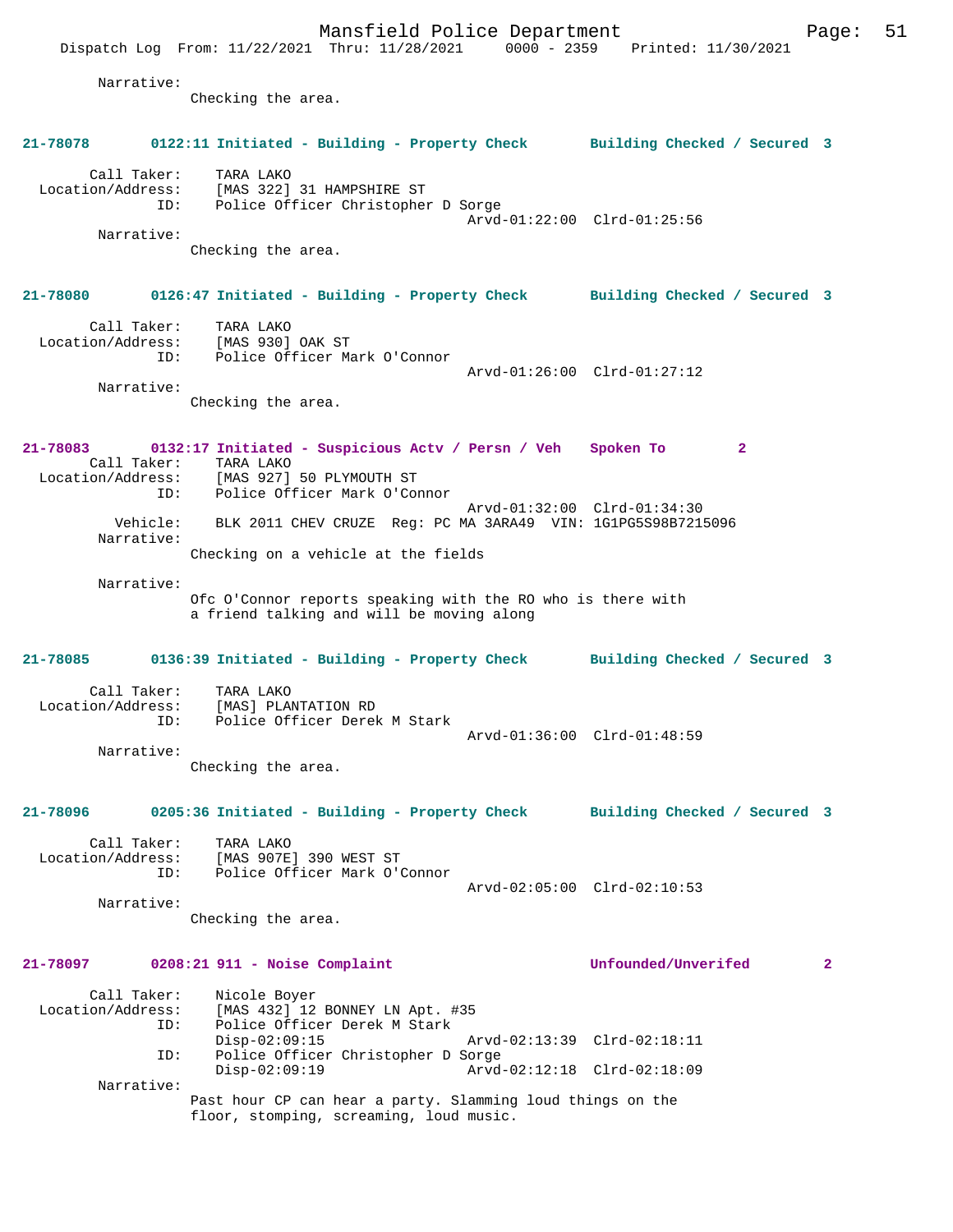Mansfield Police Department Fage: 52 Dispatch Log From: 11/22/2021 Thru: 11/28/2021 0000 - 2359 Printed: 11/30/2021 Narrative: The whole family was awaken by the noise. Narrative: Ring number 31 to be let in. Narrative: Ofc Sorge reports no answer at the door, no noise coming from the apartment at this time. **21-78102 0220:31 Initiated - Building - Property Check Building Checked / Secured 3** Call Taker: TARA LAKO Location/Address: [MAS] 4 ERICK RD @ 15 BONNEY LN ID: Police Officer Derek M Stark Arvd-02:20:00 Clrd-02:23:59 Narrative: Checking the area. **21-78103 0222:28 Initiated - Motor Vehicle Stop Citation / Warning Issued 3** Call Taker: TARA LAKO<br>Vicinity of: [MAS 451B of: [MAS 451B] 500 EAST ST<br>ID: Police Officer Christop Police Officer Christopher D Sorge Arvd-02:22:00 Clrd-02:33:28<br>ID: Police Officer Derek M Stark Police Officer Derek M Stark Disp-02:24:09 Arvd-02:24:14 Clrd-02:33:29<br>Vehicle: BLK 2008 ACCORD Req: BI 1CS280 VIN: 1HGCP26398A142358 BLK 2008 ACCORD Reg: RI 1CS280 VIN: 1HGCP26398A142358 Narrative: Citation issued for speed, offense occurred at Pratt at Bicentennial **21-78106 0228:36 Initiated - Building - Property Check Building Checked / Secured 3** Call Taker: TARA LAKO Location/Address: [MAS 1040] 50 RESERVOIR ST Apt. #ST Police Officer Mark O'Connor Arvd-02:28:00 Clrd-02:33:35 Narrative: Checking the area. **21-78109 0238:01 Initiated - Motor Vehicle Stop Citation / Warning Issued 3** Call Taker: TARA LAKO Location/Address: [MAS] 710 EAST ST @ 48 STEARNS AVE ID: Police Officer Christopher D Sorge Arvd-02:38:00 Clrd-02:44:53 ID: Police Officer Derek M Stark Disp-02:44:47 Arvd-02:44:49 Clrd-02:44:51<br>Vehicle: GRY 2013 TOYT UT VENZA Reg: PC MA 6AK615 VIN: 4T3BK3BB4D Vehicle: GRY 2013 TOYT UT VENZA Reg: PC MA 6AK615 VIN: 4T3BK3BB4DU089477 Narrative: Citation issued for violation of move over law during previous traffic stop and speed at East/Franklin **21-78112 0250 Initiated - Building - Property Check Building Checked / Secured 3** Call Taker: Police Officer Michael T Fitzgerald Location/Address: [MAS 820C] 31 PLYMOUTH ST ID: Police Officer Michael T Fitzgerald Arvd-02:51:44 Clrd-02:54:19 Narrative: Officer Fitzgerald checking the front of the building, and Detective Pennie checking the rear.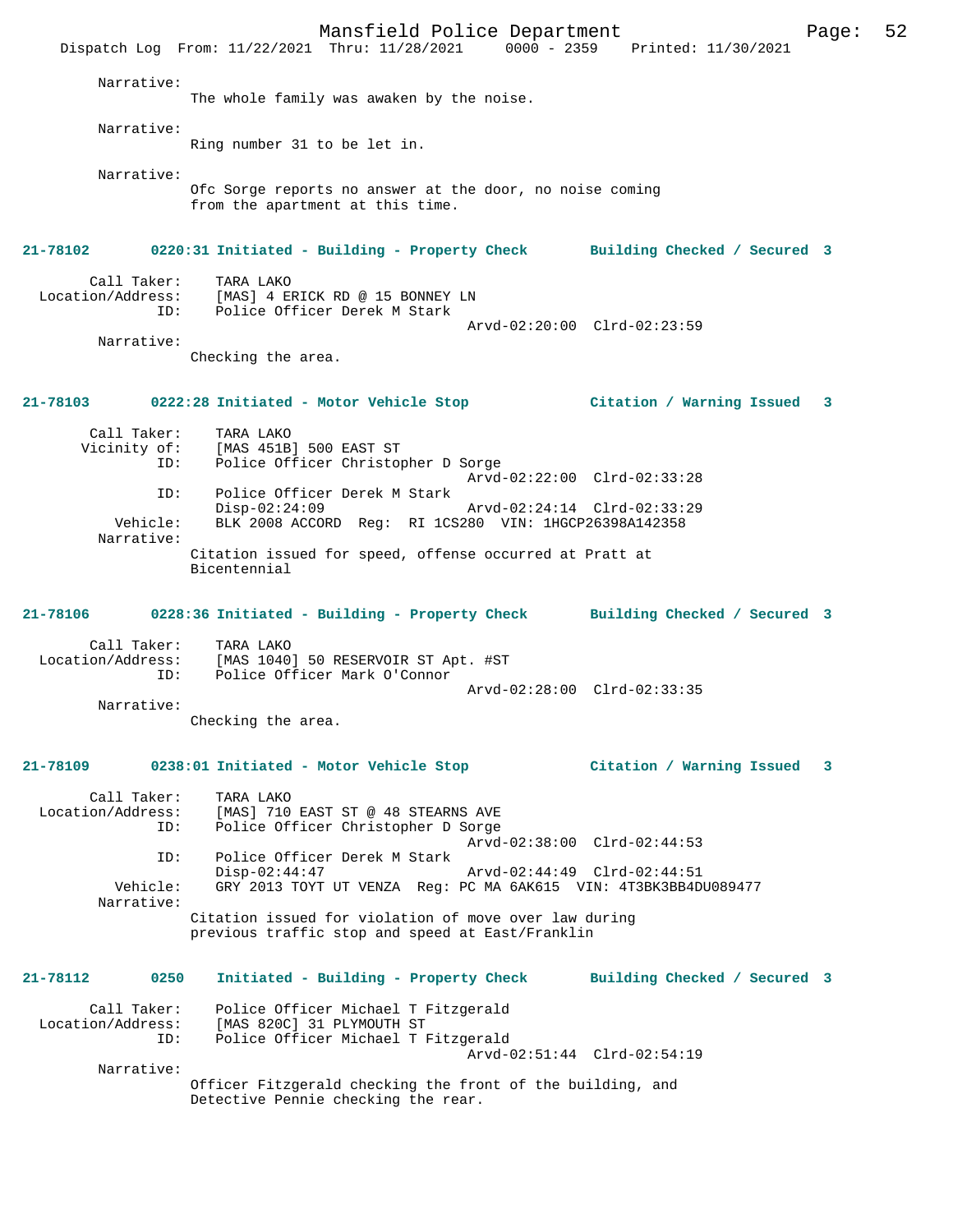Mansfield Police Department Page: 53 Dispatch Log From: 11/22/2021 Thru: 11/28/2021 0000 - 2359 Printed: 11/30/2021 **21-78114 0253:43 Initiated - Motor Vehicle Stop Citation / Warning Issued 3** Call Taker: TARA LAKO Vicinity of: [MAS] 440 PRATT ST ID: Police Officer Mark O'Connor Arvd-02:53:00 Clrd-03:03:56 ID: Police Officer Christopher D Sorge Disp-02:54:52 Arvd-02:54:54 Clrd-03:03:57<br>Vehicle: BLK 2021 HOND ACCORD Reg: PC MA 3AHP39 VIN: 1HGCV1F19MA0 BLK 2021 HOND ACCORD Reg: PC MA 3AHP39 VIN: 1HGCV1F19MA031558 Narrative: Citation issued for speed **21-78116 0312:36 Initiated - Building - Property Check Building Checked / Secured 3** Call Taker: TARA LAKO Location/Address: [MAS 411] 60 FORBES BLVD ID: Police Officer Christopher D Sorge Arvd-03:12:00 Clrd-03:22:15 Narrative: Checking the area. **21-78117 0314:00 Initiated - Building - Property Check Building Checked / Secured 3** Call Taker: TARA LAKO Location/Address: [MAS 1002] 250 EAST ST Police Officer Derek M Stark Arvd-03:14:00 Clrd-03:16:46 Narrative: Checking the area. **21-78119 0315:39 Initiated - Motor Vehicle Stop Citation / Warning Issued 3** Call Taker: TARA LAKO Location/Address: [MAS 1061] 214 RUMFORD AVE ID: Police Officer Mark O'Connor Arvd-03:15:00 Clrd-03:21:47 ID: Police Officer Derek M Stark Disp-03:17:05 Arvd-03:19:32 Clrd-03:21:46 Vehicle: BLU 2021 BMW 530 Reg: PC MA 4DEH29 VIN: WBA13BJ07MCF71396 Narrative: Citation issued for speed **21-78123 0329:38 Initiated - Motor Vehicle Stop Citation / Warning Issued 3** Call Taker: TARA LAKO Location/Address: [MAS 451B] 500 EAST ST ID: Police Officer Mark O'Connor Arvd-03:29:00 Clrd-03:35:38 ID: Police Officer Derek M Stark Disp-03:31:24 Arvd-03:31:56 Clrd-03:35:40<br>Vehicle: BLK 2013 TOYT CAMRY Reg: PC MA 3LFW71 VIN: 4T1BF1FKXDU20 BLK 2013 TOYT CAMRY Reg: PC MA 3LFW71 VIN: 4T1BF1FKXDU206605 Narrative: Citation issued for speed to Middle Eastern male **21-78126 0352:22 Initiated - Suspicious Actv / Persn / Veh Services Rendered 2**  Call Taker: TARA LAKO Location/Address: [MAS 265E] 265 FRUIT ST ID: Police Officer Derek M Stark Arvd-03:52:00 Clrd-03:53:39 Vehicle: SIL 2021 ACCORD Reg: RI TJ724 VIN: 1HGCV1F39MA087873 Narrative: Checking on a vehicle at the entrance Narrative: Party was making a phone call, he is now on his way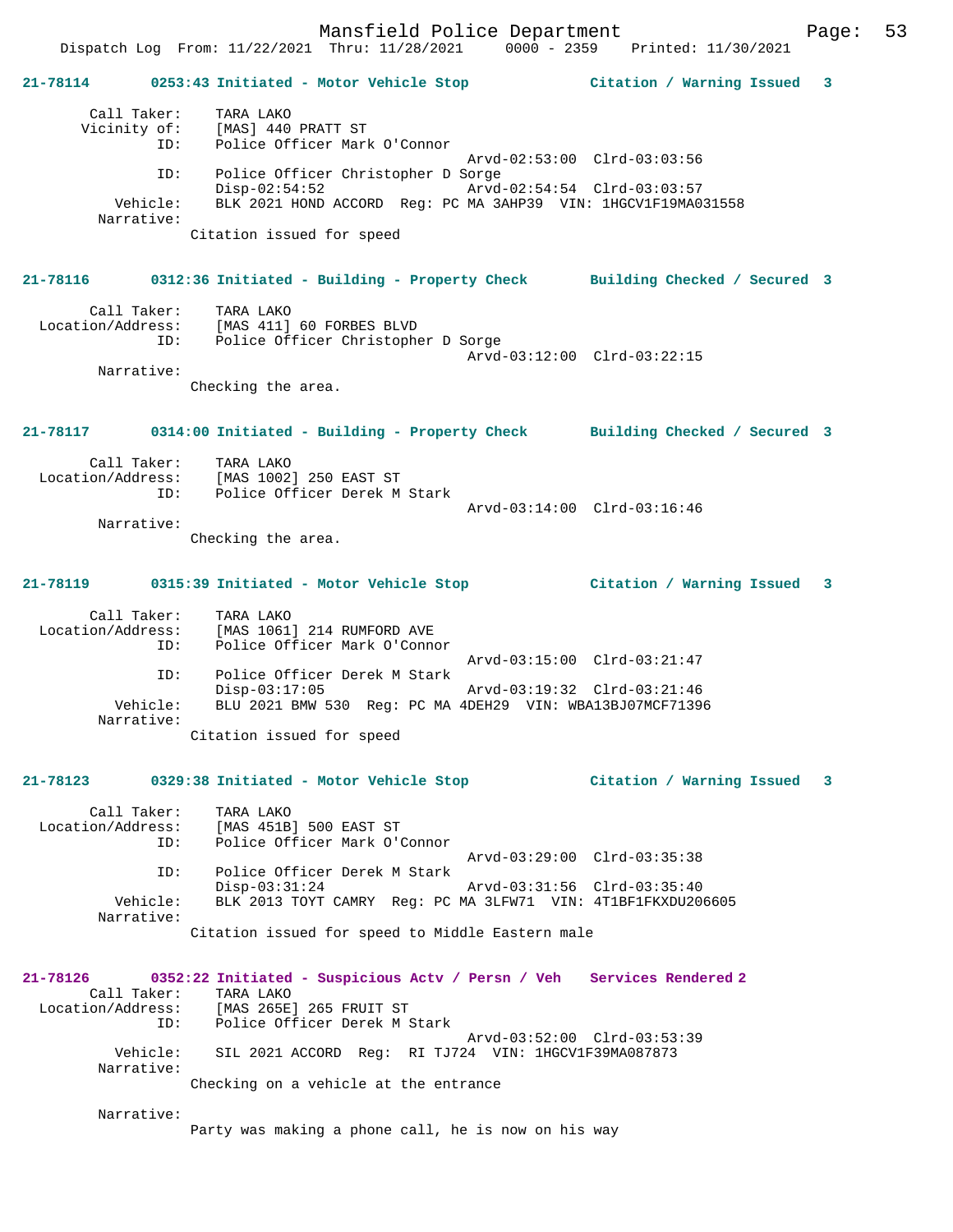# **21-78127 0355 Initiated - Building - Property Check Building Checked / Secured 3** Call Taker: Police Officer Derek M Stark<br>Location/Address: [MAS 139] 265 FRUIT ST ess: [MAS 139] 265 FRUIT ST<br>ID: Police Officer Derek M Police Officer Derek M Stark Arvd-03:55:23 Clrd-04:00:58 Narrative: Checking the area. **21-78131 0614 Initiated - Building - Property Check Building Checked / Secured 3** Call Taker: Police Officer Michael T Fitzgerald<br>Location/Address: [MAS 820C] 31 PLYMOUTH ST [MAS 820C] 31 PLYMOUTH ST ID: Police Officer Michael T Fitzgerald Arvd-06:15:47 Clrd-06:18:37 Narrative: Officer Fitzgerald checking the front of the building, and Detective Pennie checking the rear. **21-78140 0712:12 Phone - Assist Fire Department Referred to Other Agency 2** Call Taker: Josesph Shebertes<br>Location/Address: [MAS H3842] 31 JA [MAS H3842] 31 JAKES WAY ID: Police Officer Derek M Stark Disp-07:13:14 Arvd-07:16:14 Clrd-07:36:06 Narrative: Assisting the FD with a fire related incident. Nature: blown transformed in the area. Narrative: Pole at the intersection of Branch/Jakes Way. MELD has been notified. **21-78141 0740 Initiated - Building - Property Check Building Checked / Secured 3** Call Taker: Police Officer Michael T Fitzgerald<br>Location/Address: [MAS 820C] 31 PLYMOUTH ST [MAS 820C] 31 PLYMOUTH ST ID: Police Officer Michael T Fitzgerald Arvd-07:41:28 Clrd-07:42:32 Narrative: Officer Fitzgerald checking the front of the building, and Detective Pennie checking the rear. **21-78149 0841:01 Phone - 911 Hang-ups & Verifications Confirmed misdial/Accdntl Call 2**  Call Taker: Dispatcher Jacques Ryan<br>Location/Address: [MAS 418F] 31 FRANCIS AN ess: [MAS 418F] 31 FRANCIS AVE Apt. #3105<br>ID: Police Officer Gregg S Kennedy Police Officer Gregg S Kennedy<br>Disp-08:45:07 Arvd-08:50:50 Clrd-08:52:23 Narrative: Checking on a 911 hang up. Caller states it was accidental, caller stating by for the officer. Contact made?:yes Cellphone? (y/n):yes Uncertainty radius: **21-78153 0903:53 Initiated - Building - Property Check Building Checked / Secured 3** Call Taker: Josesph Shebertes<br>Location/Address: [MAS 1002] 250 EA: [MAS 1002] 250 EAST ST ID: Police Officer Gregg S Kennedy Arvd-09:03:00 Clrd-09:35:52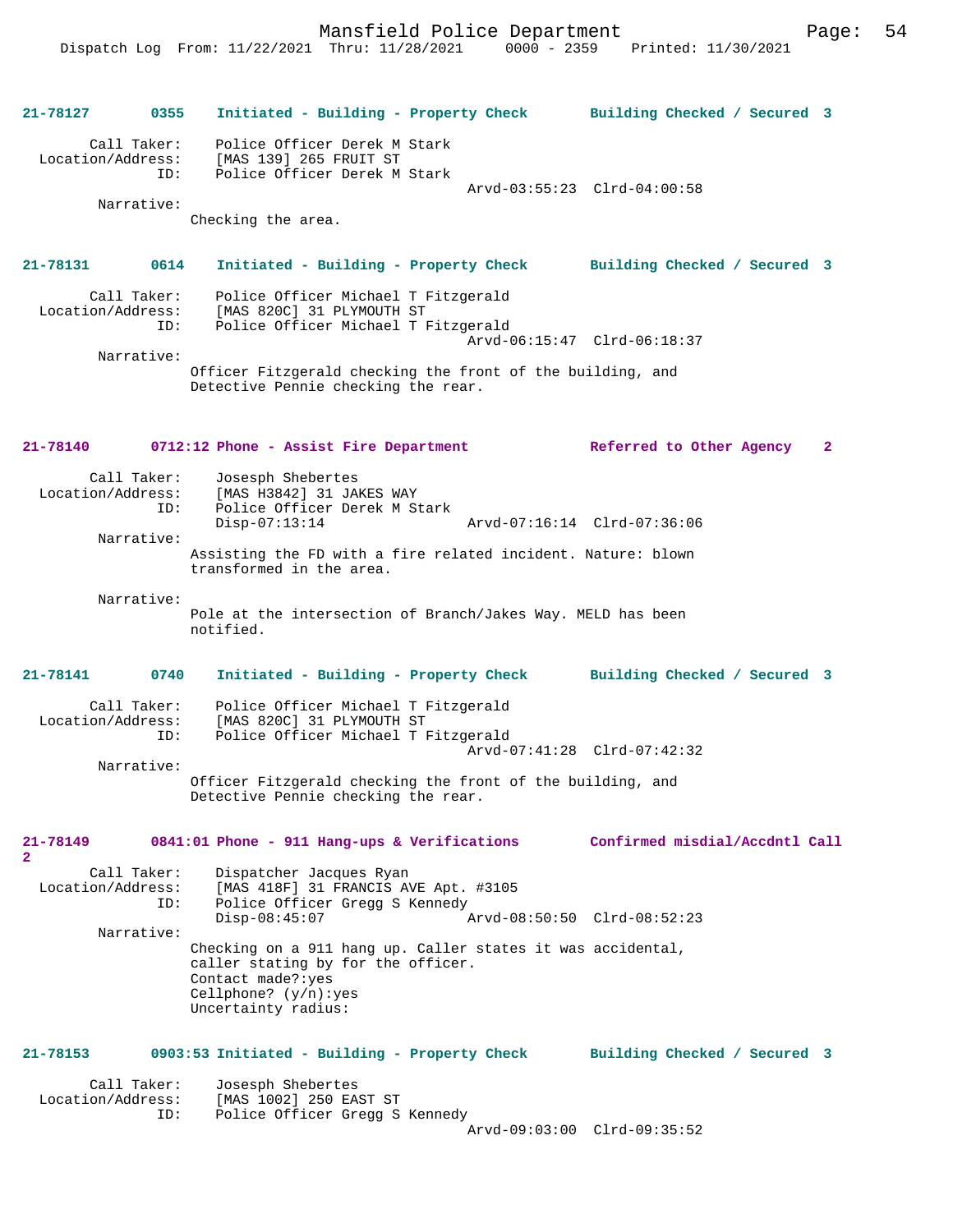Dispatch Log From: 11/22/2021 Thru: 11/28/2021 0000 - 2359 Printed: 11/30/2021 Narrative: Checking the area.. **21-78158 0921:07 Initiated - Building - Property Check Building Checked / Secured 3** Call Taker: Josesph Shebertes<br>Location/Address: [MAS 820C] 31 PLY [MAS 820C] 31 PLYMOUTH ST ID: Sergeant John R Armstrong Arvd-09:21:00 Clrd-09:26:00 ID: Police Officer Joshua S Ellender Disp-09:22:25 Arvd-09:22:28 Clrd-09:26:09 Narrative: Checking the area. **21-78166 0959:36 Initiated - Motor Vehicle Stop Citation / Warning Issued 3** Call Taker: Josesph Shebertes Vicinity of: [MAS 985B] 5 NORTH MAIN ST<br>ID: Police Officer Christopher Police Officer Christopher D Sorge Arvd-09:59:00 Clrd-10:02:47 Vehicle: WHI 2019 BMW UT X1 Reg: PC MA 1FZW57 VIN: WBXHT3C52K3H36495 Narrative: MVST Narrative: citation to the RO. **21-78167 1006:55 Initiated - Motor Vehicle Stop Citation / Warning Issued 3** Call Taker: Josesph Shebertes Location/Address: [MAS] 200 NORTH MAIN ST ID: Police Officer Christopher D Sorge Arvd-10:06:00 Clrd-10:10:16 Vehicle: GRY 2003 NISS XTERRA Reg: PC MA 35L610 VIN: 5N1ED28Y53C651137 Narrative: MVST Narrative: citation issued to the RO for speed. **21-78169 1018:07 Initiated - Building - Property Check Building Checked / Secured 3** Call Taker: Josesph Shebertes Location/Address: [MAS 335] 35 COUNTY ST ID: Sergeant Brian P Thibault Arvd-10:18:00 Clrd-10:20:45 Narrative: Checking the area. **21-78180 1117:45 Initiated - Building - Property Check Building Checked / Secured 3** Call Taker: Josesph Shebertes Location/Address: [MAS 820C] 31 PLYMOUTH ST ID: Police Officer Joshua S Ellender Arvd-11:17:00 Clrd-11:25:56 Narrative: Checking the area. **21-78184 1139:53 Initiated - Building - Property Check Building Checked / Secured 3** Call Taker: Josesph Shebertes<br>Location/Address: [MAS 170] 255 HOP ess: [MAS 170] 255 HOPE ST<br>ID: Police Officer Christo Police Officer Christopher D Sorge Arvd-11:39:00 Clrd-11:51:09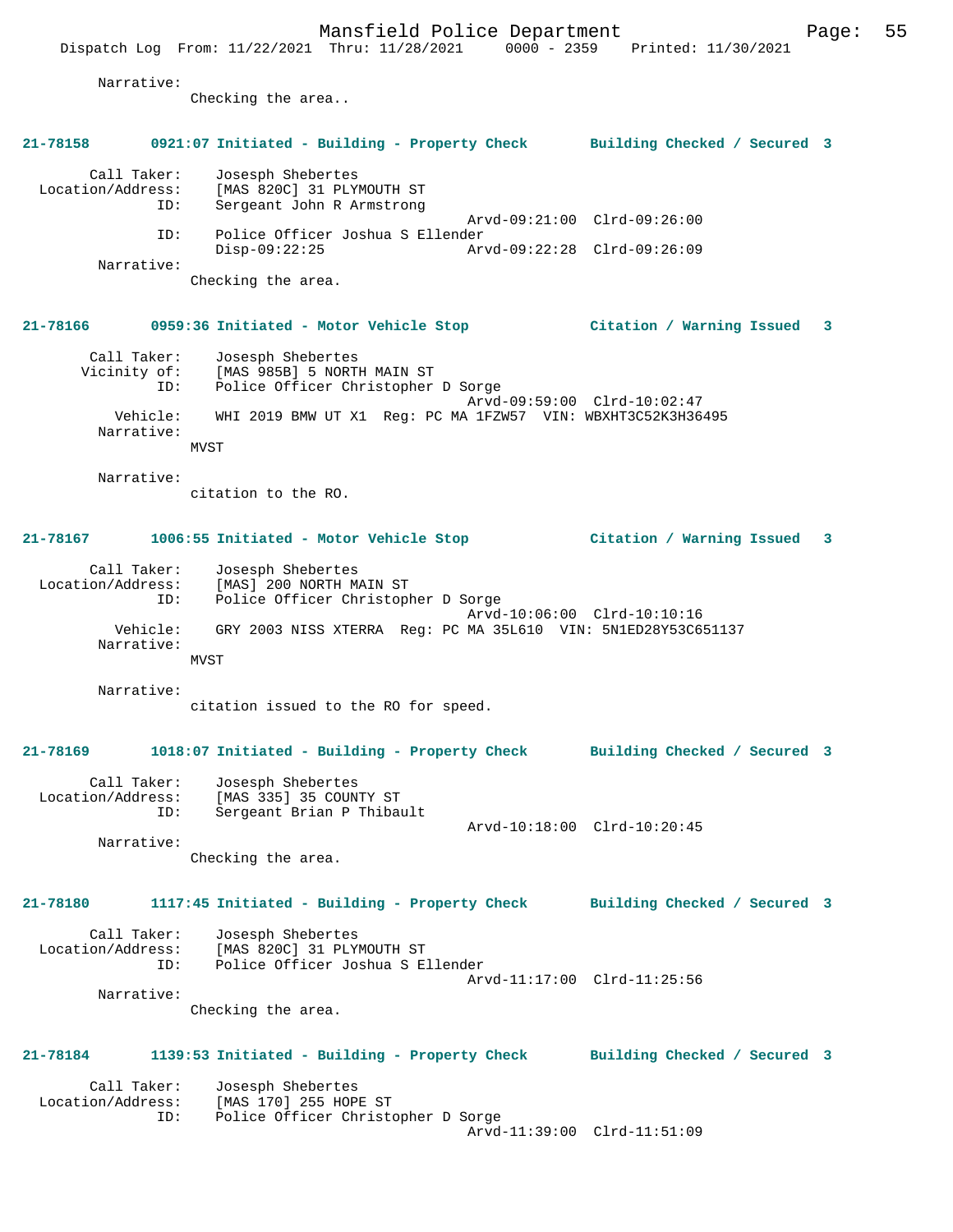|                                   |                        | Dispatch Log From: 11/22/2021 Thru: 11/28/2021                                                                                              | $0000 - 2359$ | Printed: 11/30/2021                                        |
|-----------------------------------|------------------------|---------------------------------------------------------------------------------------------------------------------------------------------|---------------|------------------------------------------------------------|
|                                   | Narrative:             | Checking the park and library                                                                                                               |               |                                                            |
| 21-78191                          |                        | 1208:02 911 - 911 Hang-ups & Verifications Confirmed misdial/Accdntl Call                                                                   |               |                                                            |
| 2<br>Location/Address:            | Call Taker:<br>ID:     | Ryan O'Rourke<br>[MAS 418F] 31 FRANCIS AVE Apt. #05<br>Police Officer Gregg S Kennedy<br>$Disp-12:10:47$                                    |               | Arvd-12:17:36 Clrd-12:19:30                                |
|                                   | Narrative:             | Checking on a 911 hang up.<br>Contact made?: Y<br>Cellphone? $(y/n): Y$                                                                     |               |                                                            |
|                                   |                        | Uncertainty radius:<br>caller stated no emergency.                                                                                          |               |                                                            |
|                                   | Narrative:             | confirmed accidental by child.                                                                                                              |               |                                                            |
| 21-78200                          |                        | 1301:08 Initiated - Building - Property Check                                                                                               |               | Building Checked / Secured 3                               |
| Location/Address:                 | Call Taker:<br>ID:     | Josesph Shebertes<br>[MAS 840] 280 SCHOOL ST<br>Police Officer Matthew A Souza                                                              |               |                                                            |
|                                   | Narrative:             | Checking the area.                                                                                                                          |               | Arvd-13:01:00 Clrd-13:16:34                                |
| 21-78203                          |                        | 1311:13 Initiated - Building - Property Check Building Checked / Secured 3                                                                  |               |                                                            |
| Location/Address:                 | Call Taker:<br>ID:     | Josesph Shebertes<br>[MAS 820C] 31 PLYMOUTH ST<br>Police Officer Joshua S Ellender                                                          |               |                                                            |
|                                   | ID:                    | Sergeant John R Armstrong<br>$Disp-13:15:55$                                                                                                |               | Arvd-13:11:00 Clrd-13:16:02<br>Arvd-13:16:00 Clrd-13:16:02 |
|                                   | Narrative:             | Checking the area.                                                                                                                          |               |                                                            |
| 21-78217<br>$\overline{a}$        |                        | 1432:39 Phone - 911 Hang-ups & Verifications                                                                                                |               | Confirmed misdial/Accdntl Call                             |
| Location/Address:                 | Call Taker:<br>ID:     | Stephen Martell<br>[MAS 4] 31 HAMPSHIRE ST Apt. #104<br>Police Officer Matthew A Souza                                                      |               |                                                            |
|                                   | Narrative:             | $Disp-14:34:58$<br>Checking on a 911 hang up.                                                                                               |               | Arvd-14:36:12 Clrd-14:41:16                                |
|                                   |                        | Contact made?: NO<br>Cellphone? $(y/n)$ : NO<br>Uncertainty radius: LANDLINE                                                                |               |                                                            |
|                                   |                        | Call came from room 104. No idication from the front desk<br>idf there was an emergency.                                                    |               |                                                            |
| $21 - 78218$<br>Location/Address: | Call Taker:<br>ID:     | 1434:39 Phone - Disabled Motor Vehicle<br>Jennifer Napolitano<br>[MAS] 100 RTE 140 NB @ 170 SCHOOL ST<br>Police Officer Christopher D Sorge |               | Services Rendered 3                                        |
|                                   | Vehicle:<br>Narrative: | $Disp-14:35:57$<br>WHI 2005 FORD VA ECOVAN Req: PC MA 3PGT11 VIN: 1FTNS24WX5HB32637<br>Reported DMV in the area.                            |               | Arvd-14:40:13 Clrd-14:47:38                                |
|                                   | Narrative:             |                                                                                                                                             |               |                                                            |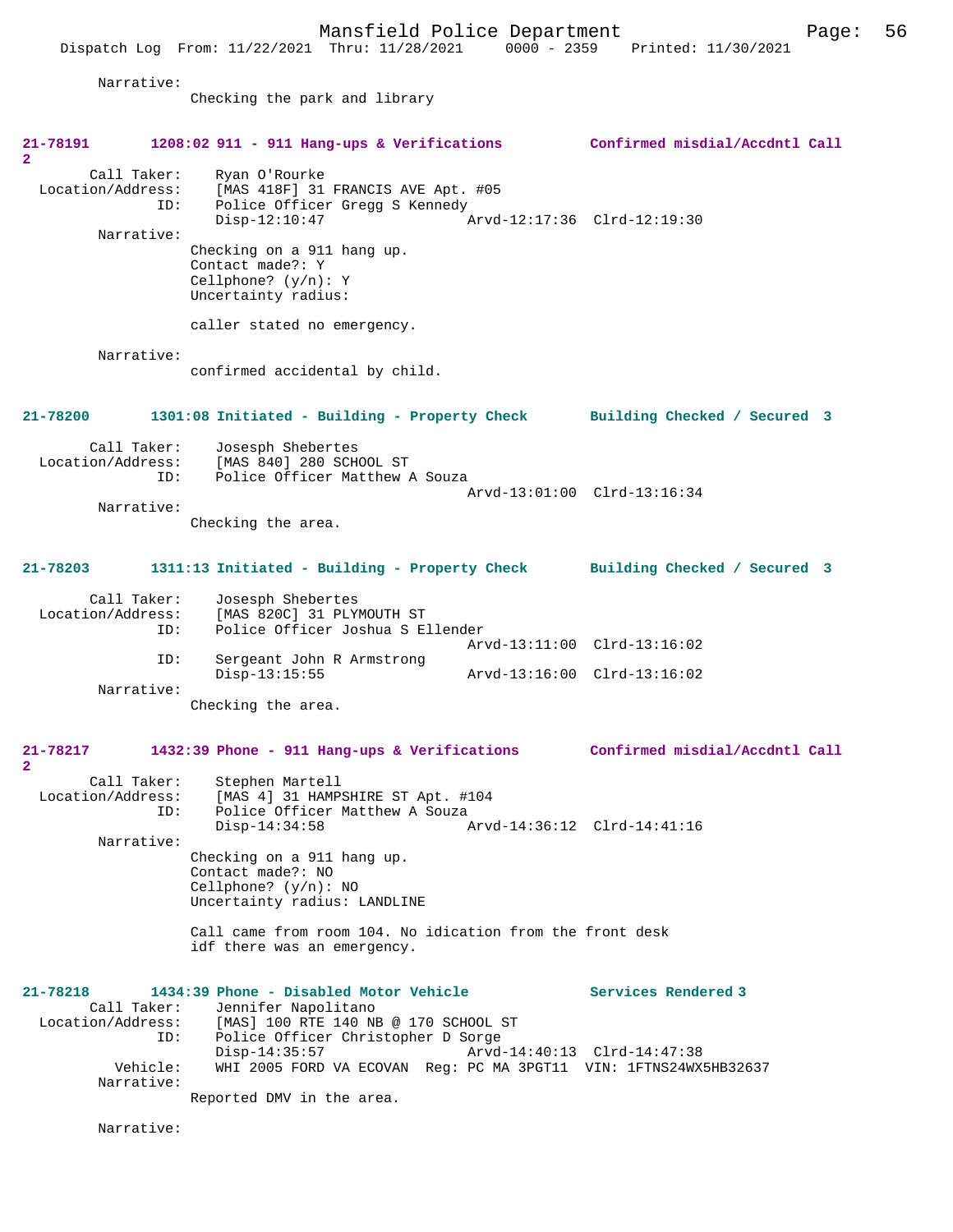White van with a shredded tire was stuck in the middle of

the intersection

#### Narrative:

Vehicle has now pulled into the Firestone parking lot

Narrative:

van was unoccupied upon arrival, spoke to Firestone who reports a female dropped off the van and was picked up by a male party.

| 21-78220          |             | 1448:37 Other - Well Being Check |                             | Spoken To |  |
|-------------------|-------------|----------------------------------|-----------------------------|-----------|--|
|                   | Call Taker: | CARLY MORIARTY                   |                             |           |  |
| Location/Address: |             | [MAS H4801]                      |                             |           |  |
|                   | ID:         | Police Officer Matthew A Souza   |                             |           |  |
|                   |             | $Disp-14:49:03$                  | Arvd-14:50:01 Clrd-15:00:20 |           |  |

| 21-78221<br>Call Taker: | 1449:33 Initiated - Community Policing<br>Josesph Shebertes<br>Location/Address: [MAS] 31 WEST ST @ 31 RUMFORD AVE                                  |                             | Services Rendered 3         |  |
|-------------------------|-----------------------------------------------------------------------------------------------------------------------------------------------------|-----------------------------|-----------------------------|--|
|                         | Police Officer Michael N Fenore<br>ID:                                                                                                              | Arvd-14:49:00 Clrd-15:52:21 |                             |  |
| Narrative:              |                                                                                                                                                     |                             |                             |  |
|                         | will be out for the parade.                                                                                                                         |                             |                             |  |
| $21 - 78232$            | 1538:03 Initiated - Building - Property Check Building Checked / Secured 3                                                                          |                             |                             |  |
| Call Taker:             | Josesph Shebertes<br>Location/Address: [MAS 820C] 31 PLYMOUTH ST<br>ID:<br>Police Officer Joshua S Ellender                                         |                             |                             |  |
|                         |                                                                                                                                                     | Arvd-15:38:00 Clrd-16:06:02 |                             |  |
| Narrative:              | Checking the area.                                                                                                                                  |                             |                             |  |
| $21 - 78235$            | 1550:34 Phone - Lost / Found Property<br>Call Taker: Josesph Shebertes<br>Location/Address: [MAS] NORTH MAIN ST<br>Sergeant Brian P Thibault<br>ID: |                             | Services Rendered 3         |  |
|                         |                                                                                                                                                     |                             |                             |  |
|                         | $Disp-15:51:10$                                                                                                                                     | Arvd-15:51:12 Clrd-15:51:49 |                             |  |
| Narrative:              | M1 found a wallet on the ground and will attempt to locate<br>the owner.                                                                            |                             |                             |  |
| Narrative:              | party has been located.                                                                                                                             |                             |                             |  |
| $21 - 78243$            | 1630:38 Initiated - Motor Vehicle Stop                                                                                                              |                             | Citation / Warning Issued 3 |  |
| Call Taker:<br>ID:      | Josesph Shebertes<br>Vicinity of: [MAS 943] 9 PRATT ST<br>Police Officer Joshua S Ellender                                                          | Arvd-16:30:00 Clrd-16:34:26 |                             |  |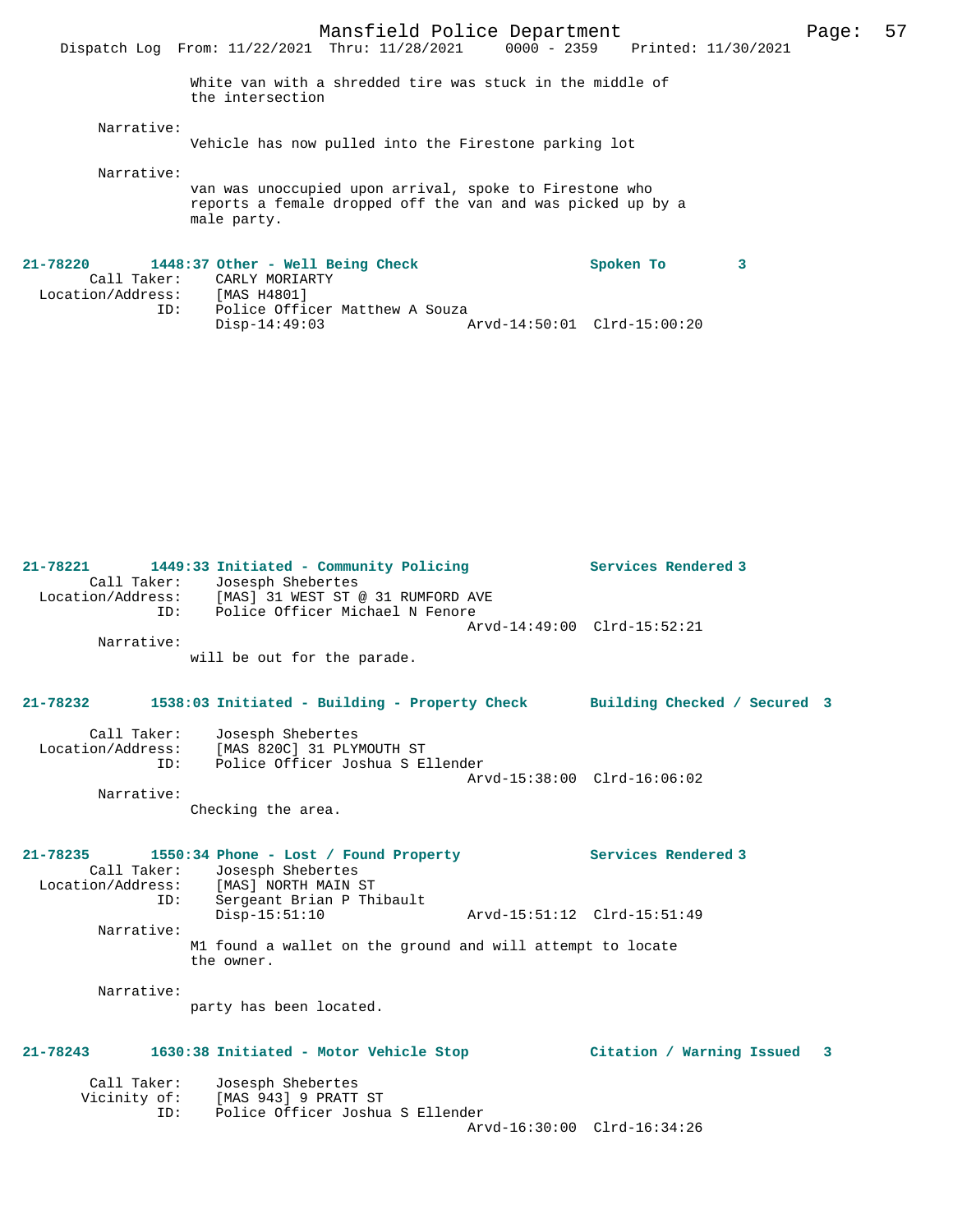Mansfield Police Department Page: 58 Dispatch Log From: 11/22/2021 Thru: 11/28/2021 0000 - 2359 Printed: 11/30/2021 Vehicle: GRY 2017 MAZD 6 Reg: PC MA 3VEM31 VIN: JM1GL1U58H1143060 Narrative: **MVST**  Narrative: citation issued to the RO for speed. **21-78256 1819:09 Initiated - Motor Vehicle Stop Citation / Warning Issued 3** Call Taker: Josesph Shebertes Location/Address: [MAS 812B] 243 CHAUNCY ST ID: Police Officer Joshua S Ellender Arvd-18:19:00 Clrd-18:22:39 Vehicle: Reg: MA 2KEC73 Vehicle: GRY 2015 TOYT UT SEQUOI Reg: PC MA 2KCE63 VIN: 5TDBY5G17FS117917 Narrative: MVST Narrative: Citation issued to the RO. **21-78257 1828:40 Phone - Assist Fire Department Referred to Other Agency 2** Call Taker: Josesph Shebertes<br>Location/Address: [MAS H4222] 21 AT ess: [MAS H4222] 21 ATWOOD ST<br>ID: Police Officer Joshua S H Police Officer Joshua S Ellender Disp-18:29:34 Clrd-18:29:54 ID: Police Officer David J Pepicelli Disp-18:29:49 Arvd-18:30:36 Clrd-18:46:01 Narrative: Assisting the FD with a fire related incident. Nature: odor of gas Narrative: Gas detected, gas company will be responding. **21-78261 1848:21 Initiated - Motor Vehicle Stop Citation / Warning Issued 3** Call Taker: Nicole Boyer Location/Address: [MAS] NORFOLK ST ID: Police Officer Joshua S Ellender Arvd-18:48:00 Clrd-18:51:06 Vehicle: WHI 2019 CHEV SILVER Reg: PAS MA SL819 VIN: 1GC1KSEG6KF125004 Narrative: MVST Narrative: citation given to ro for red light violation **21-78264 1852:00 Initiated - Building - Property Check Building Checked / Secured 3** Call Taker: Nicole Boyer Vicinity of: [MAS 4] 31 HAMPSHIRE ST ID: Police Officer Danielle C Titus Arvd-18:52:00 Clrd-18:55:53 Narrative: Checking the area. **21-78265 1858:03 Initiated - Building - Property Check Building Checked / Secured 3** Call Taker: Nicole Boyer<br>Vicinity of: [MAS 139] 26! of: [MAS 139] 265 FRUIT ST<br>ID: Police Officer Andrew Police Officer Andrew J Kelley Arvd-18:58:00 Clrd-18:59:42 Narrative: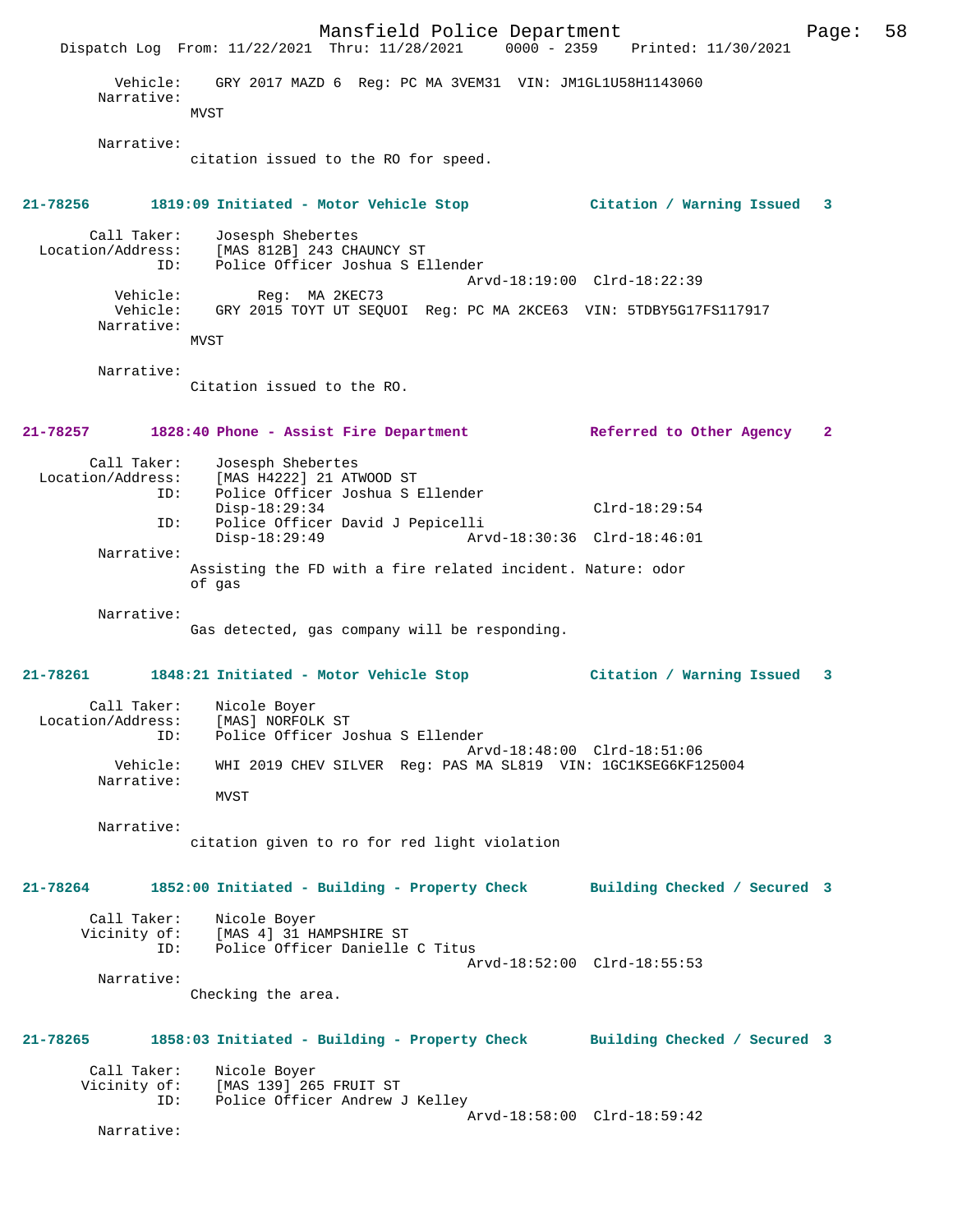Mansfield Police Department Page: 59 Dispatch Log From: 11/22/2021 Thru: 11/28/2021 0000 - 2359 Printed: 11/30/2021 Checking the area. **21-78272 2019:07 Initiated - Building - Property Check Building Checked / Secured 3** Call Taker: Nicole Boyer Vicinity of: [MAS 1002] 250 EAST ST ID: Police Officer Andrew J Kelley Arvd-20:19:00 Clrd-20:20:39 Narrative: Checking the area. **21-78277 2032:19 Initiated - Building - Property Check Building Checked / Secured 3** Call Taker: Nicole Boyer Vicinity of: [MAS 2] 60 FORBES BLVD ID: Police Officer Danielle C Titus Arvd-20:32:00 Clrd-20:36:18 Narrative: Checking the area. **21-78281 2115:03 Initiated - Building - Property Check Building Checked / Secured 3** Call Taker: Nicole Boyer<br>Vicinity of: [MAS 894] 90 of: [MAS 894] 905 SOUTH MAIN ST Apt. #C<br>ID: Police Officer Danielle C Titus Police Officer Danielle C Titus Arvd-21:15:00 Clrd-21:18:08 Narrative: Checking the area. **21-78282 2118:24 Initiated - Building - Property Check Building Checked / Secured 3** Call Taker: Nicole Boyer Vicinity of: [MAS 1040] 50 RESERVOIR ST Apt. #ST ID: Police Officer Danielle C Titus Arvd-21:18:00 Clrd-21:20:44 Narrative: Checking the area. **21-78287 2147:47 Initiated - Building - Property Check Building Checked / Secured 3** Call Taker: Nicole Boyer Vicinity of: [MAS 992] 660 EAST ST<br>ID: Police Officer Andrew Police Officer Andrew J Kelley Arvd-21:47:00 Clrd-22:00:09 Narrative: Checking the area. **21-78289 2200:44 Radio - Noise Complaint Investigated - No Report 2** Call Taker: Nicole Boyer Location/Address: [MAS] 132 FRUIT ST @ TRACY CIR ID: Police Officer Andrew J Kelley<br>Disp-22:02:29 Disp-22:02:29 Arvd-22:02:33 Clrd-22:02:46 Narrative: Animal yelping in the area Narrative: M10 was in the area, and it sounded like a fox **21-78291 2228:27 911 - 911 Hang-ups & Verifications Confirmed misdial/Accdntl Call 2**  Call Taker: TARA LAKO Location/Address: [MAS H2089] 29 OAKLAND ST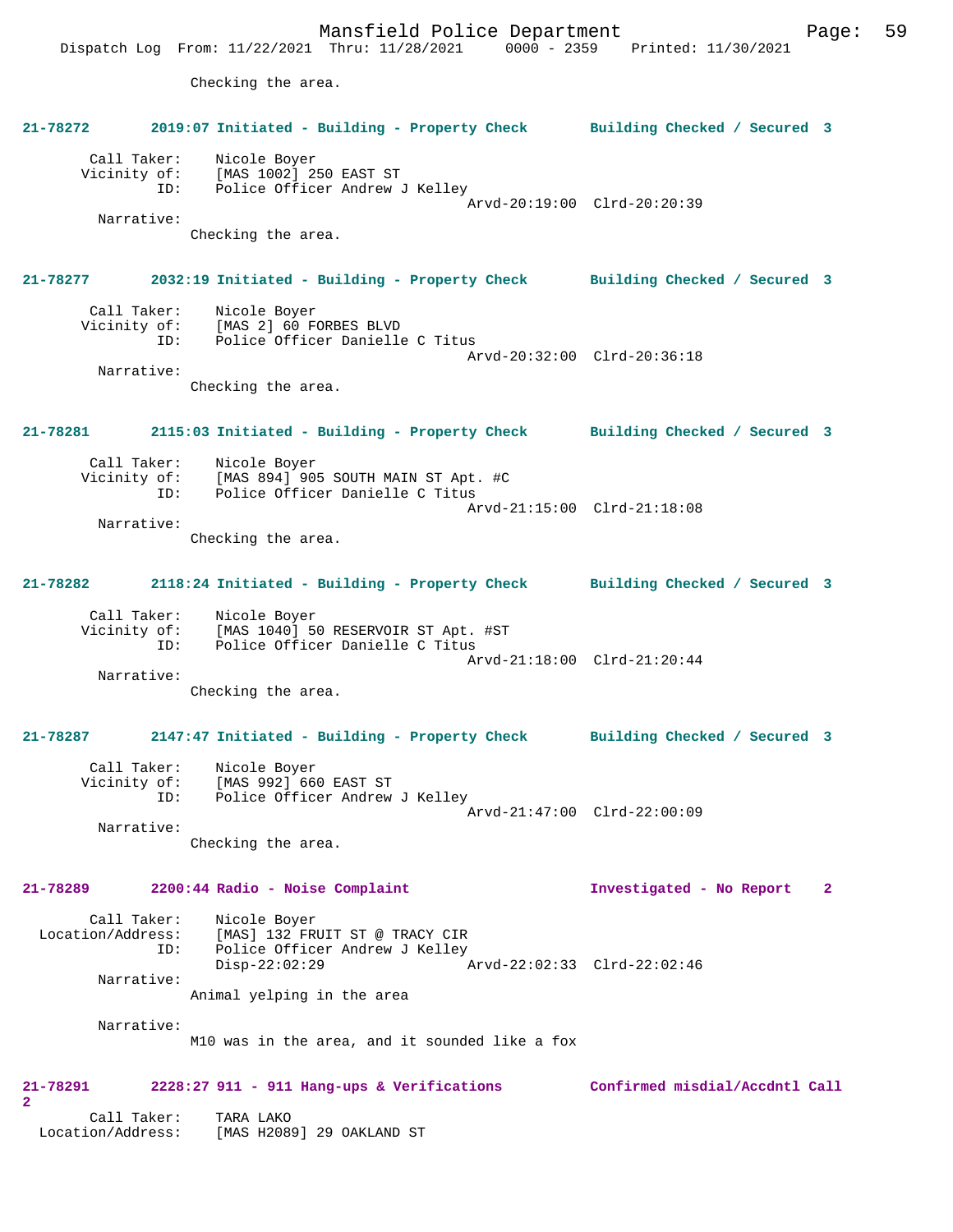Dispatch Log From: 11/22/2021 Thru: 11/28/2021 0000 - 2359 Printed: 11/30/2021

 ID: Police Officer Joshua S Ellender Disp-22:30:42 Arvd-22:32:19 Clrd-22:34:37 Narrative: Checking on a 911 hang up. Contact made?: yes, screen is frozen

> Cellphone? (y/n): yes Uncertainty radius: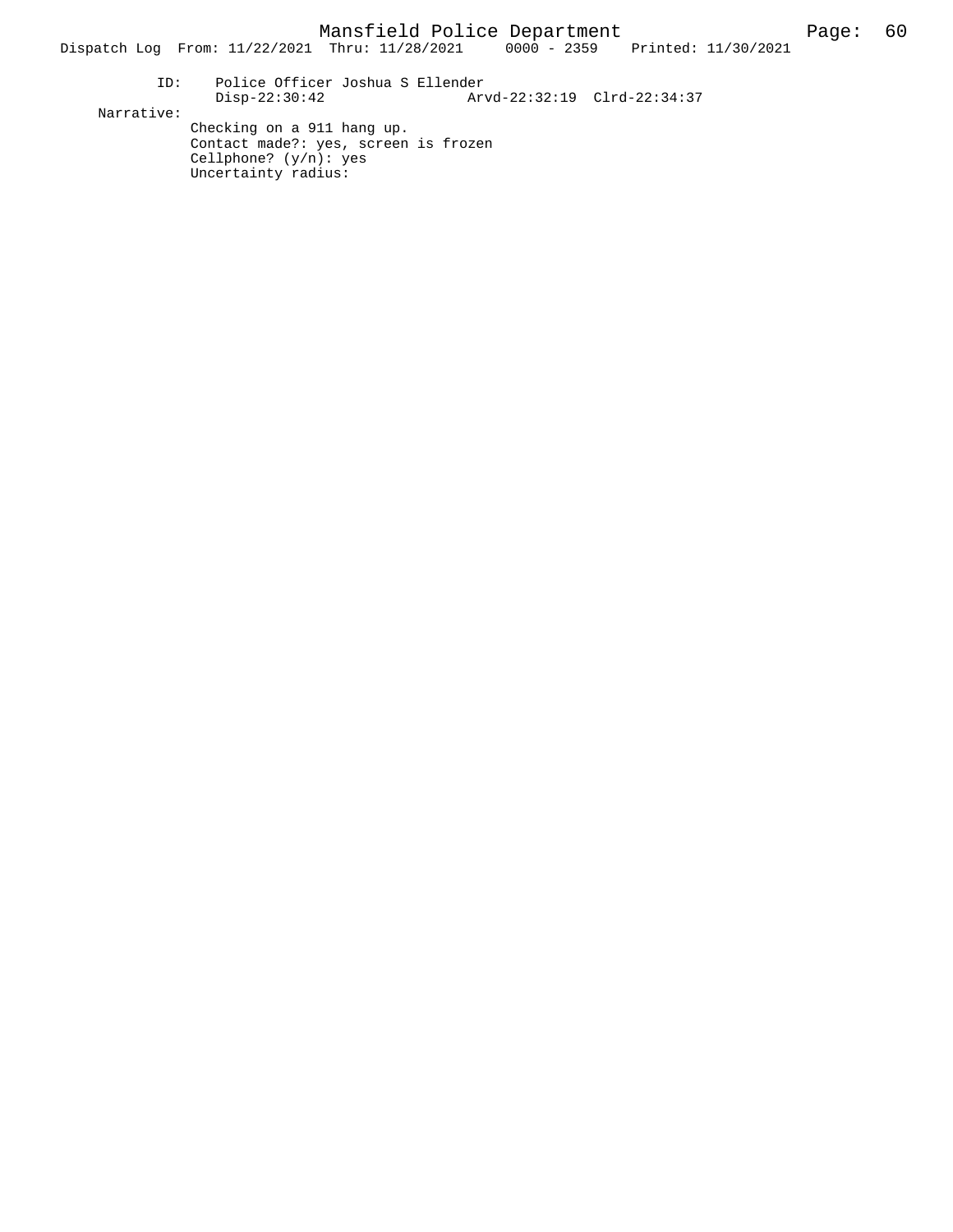# **For Date: 11/29/2021 - Monday**

| Call Number | Time     | Call Reason                                                                                                           |                             | Action                       | Priority |  |
|-------------|----------|-----------------------------------------------------------------------------------------------------------------------|-----------------------------|------------------------------|----------|--|
|             |          | 21-78313 0057:01 Initiated - Building - Property Check                                                                |                             | Building Checked / Secured 3 |          |  |
|             |          | Call Taker: Nicole Boyer<br>Vicinity of: [MAS 1015] 30 CHAUNCY ST<br>ID: Police Officer Christopher D Sorge           |                             |                              |          |  |
| Narrative:  |          |                                                                                                                       |                             | Arvd-00:57:00 Clrd-01:02:46  |          |  |
|             |          | Checking the area.                                                                                                    |                             |                              |          |  |
|             |          | 21-78315 0103:46 Initiated - Motor Vehicle Stop 6 (itation / Warning Issued 3                                         |                             |                              |          |  |
| Call Taker: |          | TARA LAKO<br>Vicinity of: [MAS 451B] 500 EAST ST<br>ID: Police Officer Christop<br>Police Officer Christopher D Sorge |                             |                              |          |  |
|             | ID:      | Police Officer Bryan Hurley                                                                                           | Arvd-01:03:00 Clrd-01:11:08 |                              |          |  |
| Narrative:  | Vehicle: | $Disp-01:04:21$<br>BLK 2019 NISS ALTIMA Reg: PC MA 4JHY29 VIN: 1N4BL4EW1KC139792                                      | Arvd-01:04:24 Clrd-01:11:08 |                              |          |  |
|             |          | Motorvehicle stop for speed.                                                                                          |                             |                              |          |  |
| Narrative:  |          | Citation given to the RO.                                                                                             |                             |                              |          |  |
|             |          | 21-78327 0120:00 Initiated - Motor Vehicle Stop                 Citation / Warning Issued   3                         |                             |                              |          |  |
|             |          | Call Taker: Nicole Boyer<br>Vicinity of: [MAS 834] 261 CHAUNCY ST<br>ID: Police Officer Christopher D Sorge           |                             | Arvd-01:20:00 Clrd-01:24:21  |          |  |
| Narrative:  | Vehicle: | GRN 2013 VENZA Req: RI 1FB839 VIN: 4T3BA3BB8DU042813<br>Out with an MVST                                              |                             |                              |          |  |
| Narrative:  |          |                                                                                                                       |                             |                              |          |  |
|             |          | Citation given to RO.                                                                                                 |                             |                              |          |  |
|             |          | $21-78330$ 0124:48 Initiated - Road Hazards                                                                           |                             | Services Rendered 3          |          |  |
|             |          | Call Taker: Nicole Boyer<br>Location: [MAS] 140 NB AT 495 NORTH<br>ID: Police Officer Derek M Stark                   |                             |                              |          |  |
| Narrative:  |          |                                                                                                                       |                             | Arvd-01:24:00 Clrd-01:28:24  |          |  |
|             |          | Removing debris in the street                                                                                         |                             |                              |          |  |
| Narrative:  |          | Contact massDOT.                                                                                                      |                             |                              |          |  |
| 21-78333    |          | 0127:40 Initiated - Building - Property Check Building Checked / Secured 3                                            |                             |                              |          |  |
| Call Taker: | ID:      | Nicole Boyer<br>Location: [MAS] AREA HOTELS<br>Police Officer Christopher D Sorge                                     |                             |                              |          |  |
| Narrative:  |          |                                                                                                                       |                             | Arvd-01:27:00 Clrd-01:42:53  |          |  |
|             |          | Checking the area.                                                                                                    |                             |                              |          |  |
| Narrative:  |          | Area check in Foxboro.                                                                                                |                             |                              |          |  |
| Narrative:  |          |                                                                                                                       |                             |                              |          |  |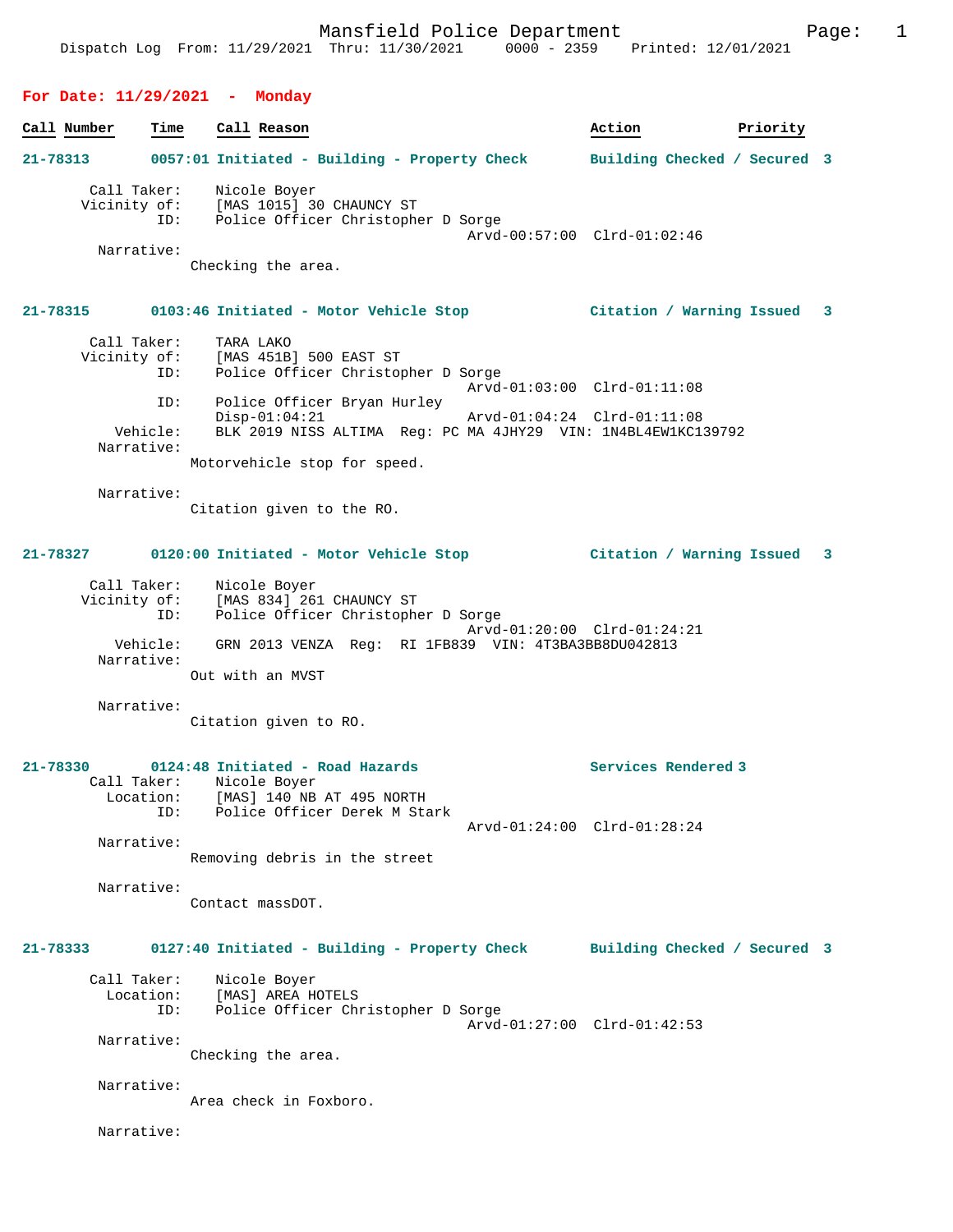Mansfield Police Department Fage: 2 Dispatch Log From: 11/29/2021 Thru: 11/30/2021 0000 - 2359 Printed: 12/01/2021 Checking the Red Roof Inn Narrative: Holiday Inn **21-78337 0138:33 Initiated - Building - Property Check Services Rendered 3**  Call Taker: Nicole Boyer Vicinity of: [MAS] OTIS ST ID: Police Officer Derek M Stark Arvd-01:38:00 Clrd-01:48:24 Narrative: Checking the area. **21-78339 0143:00 Initiated - Suspicious Actv / Persn / Veh Investigated - No Report 2** Call Taker: Nicole Boyer<br>Vicinity of: [MAS 907] 39 of: [MAS 907] 390 WEST ST Apt. #A<br>ID: Police Officer Christopher D 9 Police Officer Christopher D Sorge Arvd-01:43:00 Clrd-01:50:43 ID: Police Officer Derek M Stark Arvd-01:48:40 Clrd-01:50:43<br>Vehicle: 2012 VN ECONOLINE E150 Req: JCT4629 VIN: 1FTNE1EW4CI 2012 VN ECONOLINE E150 Req: JCT4629 VIN: 1FTNE1EW4CDA78157 Narrative: Checking on a vehicle Narrative: Male party was sleeping for a job in the area. Checks OK. **21-78345 0155:30 Initiated - Building - Property Check Building Checked / Secured 3** Call Taker: Nicole Boyer<br>Vicinity of: [MAS 1040] 5 of: [MAS 1040] 50 RESERVOIR ST Apt. #ST<br>ID: Police Officer Christopher D Sorge Police Officer Christopher D Sorge Arvd-01:55:00 Clrd-01:56:00 Narrative: Checking the area. **21-78347 0203:40 Initiated - Building - Property Check Building Checked / Secured 3** Call Taker: Nicole Boyer Vicinity of: [MAS] MYSTIC LN<br>TD: Police Officer 1 Police Officer Bryan Hurley Arvd-02:03:00 Clrd-02:06:11 Narrative: Checking the area. **21-78349 0207:17 Initiated - Building - Property Check Building Checked / Secured 3** Call Taker: Nicole Boyer<br>Vicinity of: [MAS] PLYMOU [MAS] PLYMOUTH ST ID: Police Officer Derek M Stark Arvd-02:07:00 Clrd-02:14:42 Narrative: Checking the area. **21-78354 0232:15 Initiated - Building - Property Check Building Checked / Secured 3** Call Taker: Nicole Boyer<br>Vicinity of: [MAS] 4 ERICI of: [MAS] 4 ERICK RD @ 15 BONNEY LN<br>ID: Police Officer Bryan Hurley Police Officer Bryan Hurley Arvd-02:32:00 Clrd-02:36:58 Narrative: Checking the area.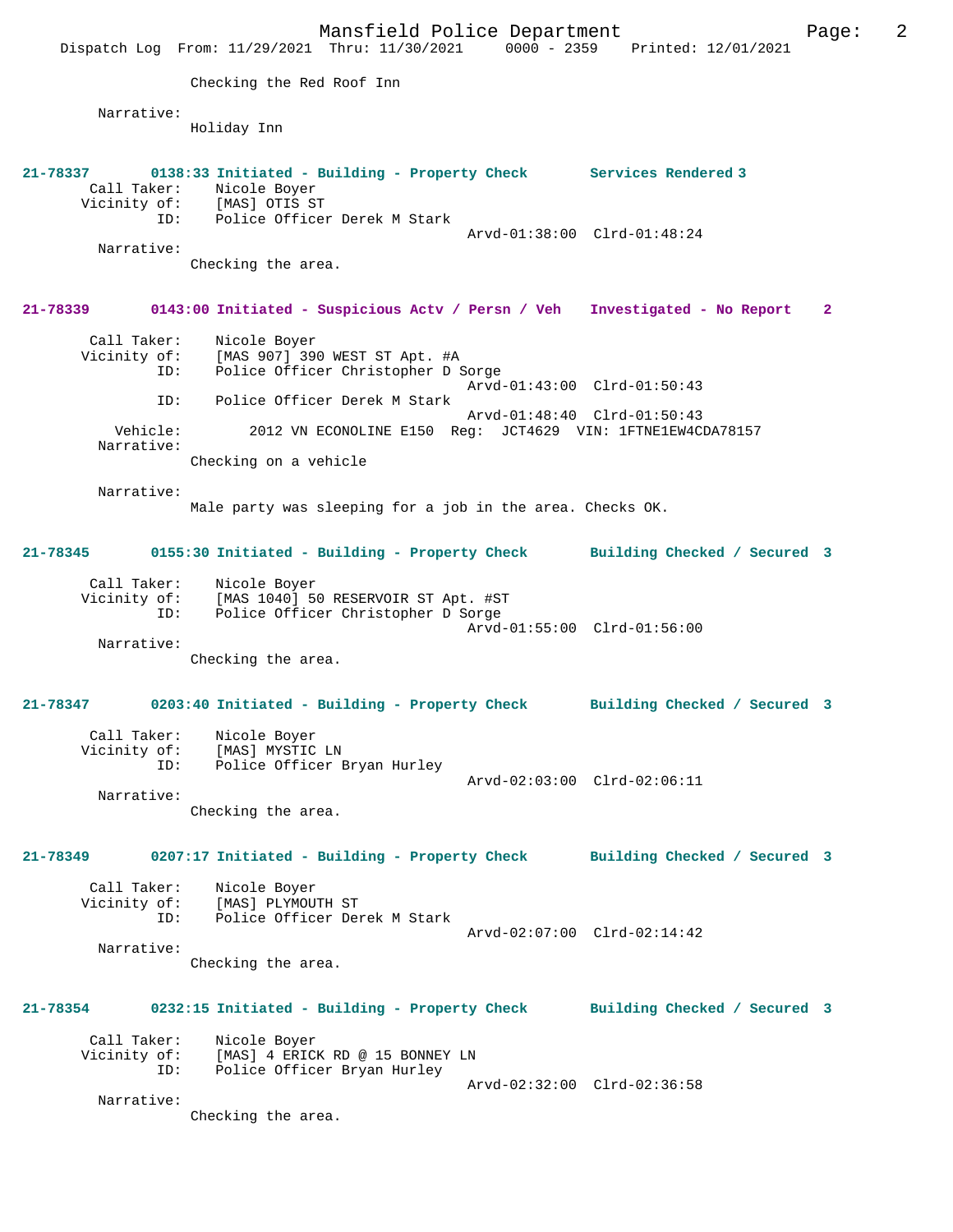**21-78355 0238:14 Initiated - Building - Property Check Building Checked / Secured 3** Call Taker: Nicole Boyer Vicinity of: [MAS] WILLIAMS ST ID: Police Officer Derek M Stark Arvd-02:38:00 Clrd-02:58:15 Narrative: Checking the area. **21-78357 0250:21 Initiated - Building - Property Check Building Checked / Secured 3** Call Taker: Nicole Boyer<br>Vicinity of: [MAS 417] 9 B of: [MAS 417] 9 FRANCIS AVE<br>ID: [Police Officer Bryan Hum Police Officer Bryan Hurley Arvd-02:50:00 Clrd-02:58:54 Narrative: Checking the area. **21-78359 0305:10 Initiated - Building - Property Check Building Checked / Secured 3** Call Taker: Nicole Boyer<br>Vicinity of: [MAS 907E] 3 of: [MAS 907E] 390 WEST ST<br>ID: Police Officer Derek M Police Officer Derek M Stark Arvd-03:05:00 Clrd-03:17:40 Narrative: Checking the area. **21-78362 0342:43 Initiated - Building - Property Check Building Checked / Secured 3** Call Taker: Nicole Boyer<br>Vicinity of: [MAS 840] 280 of: [MAS 840]<sup>[280 SCHOOL ST</sup><br>ID: Police Officer Derek M; Police Officer Derek M Stark Arvd-03:42:00 Clrd-03:53:43<br>Vehicle: WHI 2011 MIIR Reg: RI GV380 VIN: JN8AZ1MW0RW159877 WHI 2011 MUR Reg: RI GV380 VIN: JN8AZ1MW0BW159877 Narrative: Checking the area. Narrative: RI GV380 by Best Buy, occupied x1 Narrative: Waiting in the parking lot before opening in 30 minutes. **21-78367 0514:56 Phone - 911 Hang-ups & Verifications Confirmed misdial/Accdntl Call 2**  Call Taker: William Casey<br>Location/Address: [MAS 191A] 71 ess: [MAS 191A] 71 MAPLE ST<br>ID: Police Officer Bryan H Police Officer Bryan Hurley<br>Disp-05:16:38 Disp-05:16:38 Arvd-05:23:13 Clrd-05:23:57 Narrative: Checking on a 911 hang up. Contact made?:Yes Cellphone? (y/n):yes Uncertainty radius:front parking lot next to fleet Narrative: Pocket dial **21-78389 0800 Initiated - Speed Trailer/Signs Deployed Services Rendered 3**  Call Taker: Animal Control Steven Simonds<br>ion/Address: [MAS] MILL ST Location/Address:<br>ID: Animal Control Steven Simonds Arvd-08:01:13 Clrd-08:14:09

Narrative: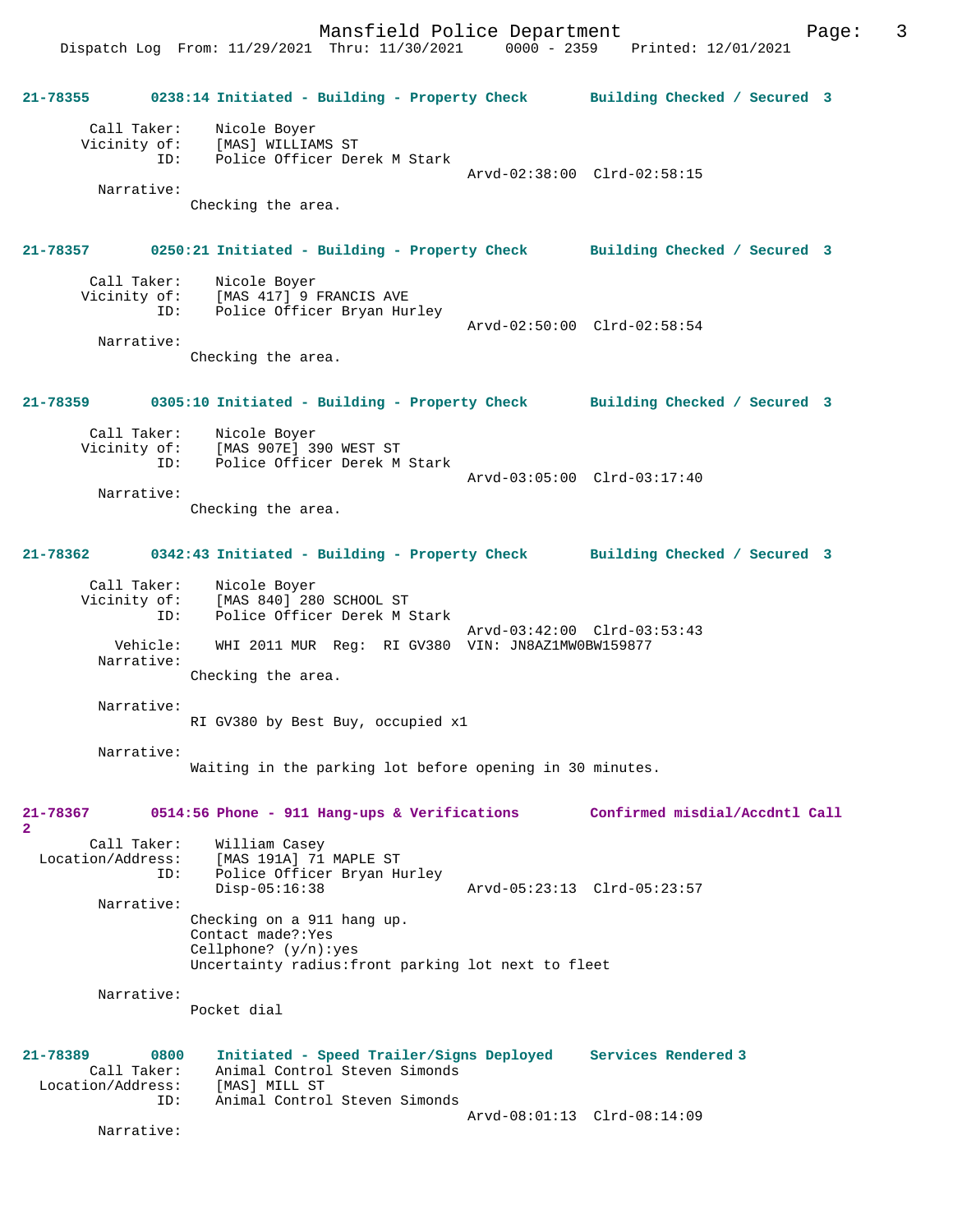Dispatch Log From: 11/29/2021 Thru: 11/30/2021 0000 - 2359 Printed: 12/01/2021

changing batteries on speed signs

|                                                               | $21-78397$ 0842:45 Phone - Animal Complaints                                                                                                                           |                             | Referred to Other Agency   | 3 |
|---------------------------------------------------------------|------------------------------------------------------------------------------------------------------------------------------------------------------------------------|-----------------------------|----------------------------|---|
| Call Taker:<br>Narrative:                                     | Dispatcher Jacques Ryan<br>Location/Address: [MAS] 170 SCHOOL ST @ 100 RTE 140 NB                                                                                      |                             |                            |   |
|                                                               | Caller states that there is a dead deer just off of 140 in<br>front of the firestone                                                                                   |                             |                            |   |
| Narrative:                                                    | HWY dept contacted and is responding                                                                                                                                   |                             |                            |   |
| ID:                                                           | 21-78399 0915:32 Phone - Assist Fire Department<br>Call Taker: Jarred Kohler<br>Location/Address: [MAS] 101 NORTH MAIN ST Apt. #A104<br>Police Officer Andrew J Kelley | Arvd-09:20:43 Clrd-09:28:59 | <b>Services Rendered 2</b> |   |
| Narrative:                                                    | $Disp-09:16:38$                                                                                                                                                        |                             |                            |   |
|                                                               | Assisting the FD with a fire related incident. Nature:<br>strange odor                                                                                                 |                             |                            |   |
| $21 - 78405$<br>Call Taker:<br>Location/Address: [MAS]<br>ID: | 0937:29 Initiated - Juvenile Offenses / Investigtn Services Rendered 2<br>Jarred Kohler<br>Detective Derek M McCune                                                    |                             |                            |   |
|                                                               |                                                                                                                                                                        | Arvd-09:37:00 Clrd-09:50:42 |                            |   |
| ID:                                                           | Detective Kenneth E Wright<br>$Disp-09:38:08$                                                                                                                          | Arvd-09:38:10 Clrd-09:50:43 |                            |   |

|              | 21-78409 0958:32 Initiated - Motor Vehicle Stop                                                            | Citation / Warning Issued 3 |  |
|--------------|------------------------------------------------------------------------------------------------------------|-----------------------------|--|
| ID:          | Call Taker: Jarred Kohler<br>Location/Address: [MAS] 144 EAST ST @ 59 EDDY ST<br>Sergeant John R Armstrong | Arvd-09:58:00 Clrd-10:09:48 |  |
| Narrative:   | Vehicle: WHI 2019 JEEP COMPAS Reg: PC MA 1ADH16 VIN: 3C4NJDCB4KT812463<br>out with myst                    |                             |  |
| Narrative:   | party attempting to renew roadside                                                                         |                             |  |
| Narrative:   | party renewed online, citation issued.                                                                     |                             |  |
| $21 - 78414$ | 1012:01 Initiated - Building - Property Check Building Checked / Secured 3                                 |                             |  |
| ID:          | Call Taker: Jarred Kohler<br>Location/Address: [MAS 840] 280 SCHOOL ST<br>Police Officer Matthew A Souza   | Arvd-10:12:00 Clrd-10:28:57 |  |
| Narrative:   | Checking the area.                                                                                         |                             |  |
|              |                                                                                                            |                             |  |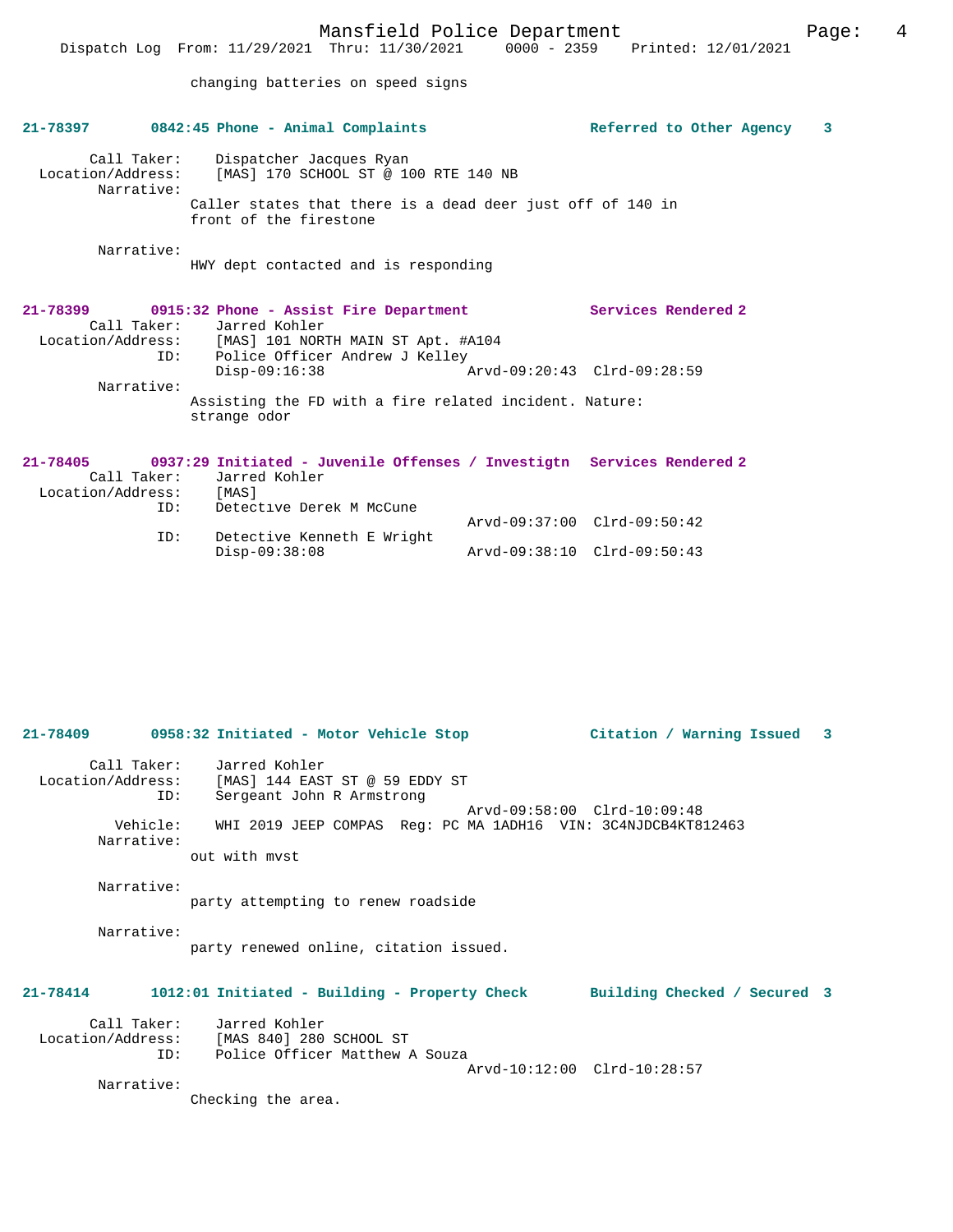|                                                |                 | Dispatch Log From: 11/29/2021 Thru: 11/30/2021<br>$0000 - 2359$                                                                                                                             | Printed: 12/01/2021                                      |
|------------------------------------------------|-----------------|---------------------------------------------------------------------------------------------------------------------------------------------------------------------------------------------|----------------------------------------------------------|
| 21-78421<br>$\overline{a}$                     |                 | 1037:07 911 - 911 Hang-ups & Verifications Confirmed misdial/Accdntl Call                                                                                                                   |                                                          |
| Call Taker:<br>Location/Address:<br>Narrative: | ID:             | Ryan O'Rourke<br>[MAS H1783] 1110 EAST ST<br>Sergeant John R Armstrong<br>$Disp-10:38:53$<br>Checking on a 911 hang up.<br>Contact made?: Y<br>Cellphone? $(y/n): Y$<br>Uncertainty radius: | Arvd-10:41:17 Clrd-10:44:04                              |
| Narrative:                                     |                 | Spoke with caller, stated 4 yo playing with phone.                                                                                                                                          |                                                          |
| Narrative:                                     |                 | M11 confirmed accidental by a child                                                                                                                                                         |                                                          |
| $21 - 78430$<br>Call Taker:                    | 1104<br>ID:     | Initiated - Parking Violations<br>Animal Control Steven Simonds<br>Location/Address: [MAS] 242 NORTH MAIN ST @ 16 OLD COLONY WAY<br>Animal Control Steven Simonds                           | Services Rendered 3                                      |
| Narrative:                                     |                 | checking area for parking violations                                                                                                                                                        | Arvd-11:04:43 Clrd-11:52:37                              |
| Narrative:                                     |                 | tagged MA 6XM857 on west cottage for overtime parking                                                                                                                                       |                                                          |
| Narrative:                                     |                 | tagged MA 546NY4 on main for restrictive parking                                                                                                                                            |                                                          |
| 21-78435                                       |                 | 1217:11 Initiated - Motor Vehicle Stop                                                                                                                                                      | Citation / Warning Issued<br>$\mathbf{3}$                |
| Call Taker:<br>Location/Address:<br>Narrative: | ID:<br>Vehicle: | Jarred Kohler<br>[MAS] 100 CHAUNCY ST @ 20 WINTHROP AVE<br>Police Officer David W Kinahan<br>BLU 2016 JEEP CHEROK Req: PC MA 127PG1 VIN: 1C4PJMDB0GW321056<br>out with myst                 | Arvd-12:17:00 Clrd-12:21:54                              |
| Narrative:                                     |                 | citation to theOP for hands free                                                                                                                                                            |                                                          |
| 21-78440                                       |                 | 1238:45 Initiated - Motor Vehicle Stop                                                                                                                                                      | Citation / Warning Issued<br>3                           |
| Call Taker:<br>Location/Address:<br>Narrative: | ID:<br>Vehicle: | Jarred Kohler<br>[MAS] 389 NORTH MAIN ST @ 10 PRATT ST<br>Police Officer David W Kinahan<br>GRY 2006 NISS ALTIMA Reg: PC MA 9HT279 VIN: 1N4AL11D16C239122                                   | Arvd-12:38:00 Clrd-12:41:23                              |
| Narrative:                                     |                 | out with myst<br>citation issued to the RO for hands free vio                                                                                                                               |                                                          |
| 21-78457<br>Call Taker:                        | ID:             | 1411:02 Initiated - Suspicious Actv / Persn / Veh<br>Jarred Kohler<br>Location/Address: [MAS] 30 CHAUNCY ST<br>Police Officer Michael N Fenore                                              | Spoken To<br>$\mathbf{2}$<br>Arvd-14:11:00 Clrd-14:17:48 |
|                                                | Vehicle:        | Police Officer Nicole P Newport<br>ONG 2003 INFI UT FX35 Reg: PC MA 9TZ719 VIN: JNRAS08W83X202023                                                                                           |                                                          |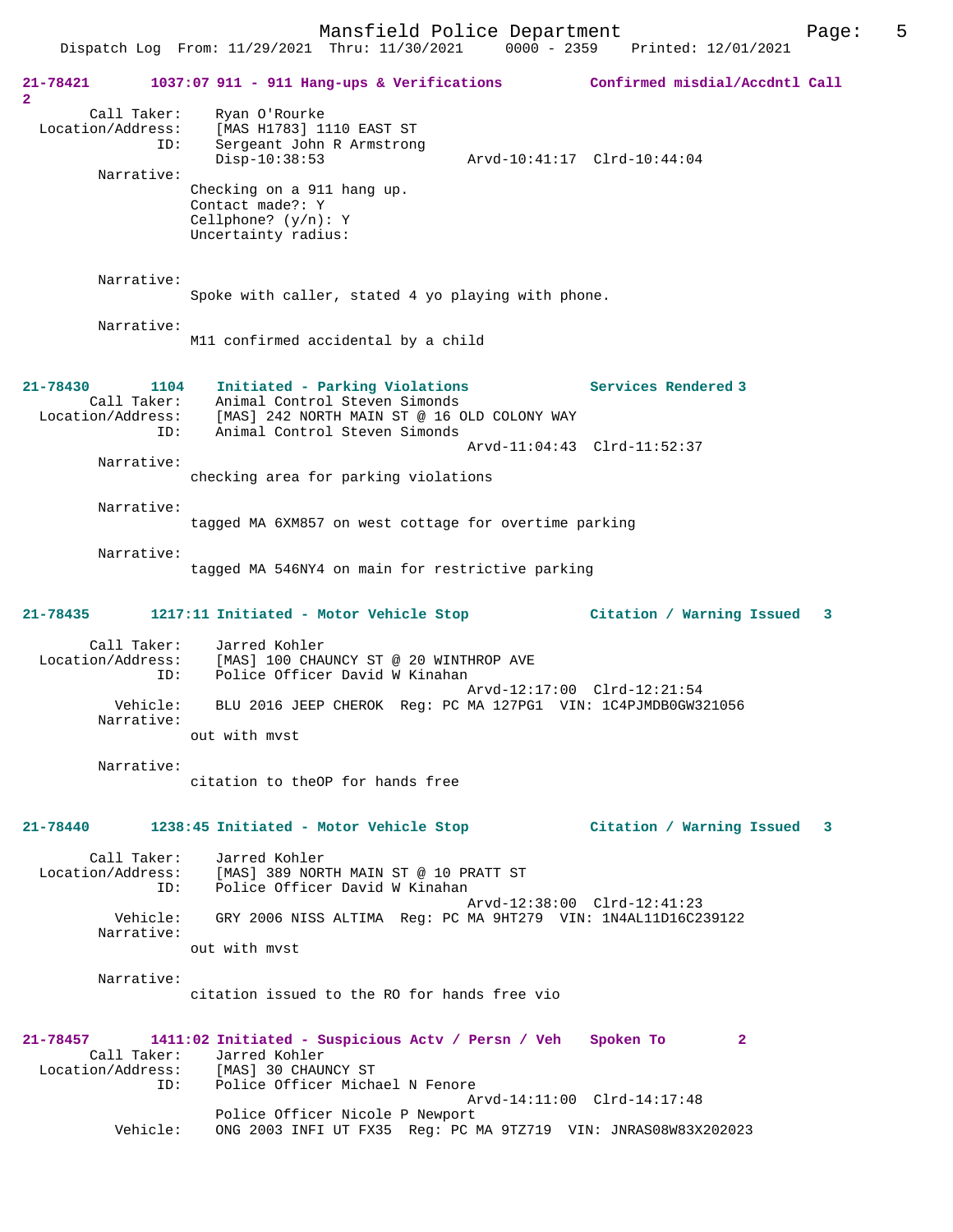Mansfield Police Department Page: 6 Dispatch Log From: 11/29/2021 Thru: 11/30/2021 Narrative: checking on a vehicle reported to have homeless living in the parking lot. Narrative: party spoken and will be moving along. **21-78458 1413:29 Initiated - Motor Vehicle Stop Citation / Warning Issued 3** Call Taker: Jarred Kohler<br>Location/Address: [MAS] 393 FRA Location/Address: [MAS] 393 FRANKLIN ST @ 3 BRIAN LN ID: Sergeant Brian P Thibault Arvd-14:13:00 Clrd-14:24:48<br>Vehicle: BLK 2020 CHEV TRAVERSE Reg: PC MA 3CH295 VIN: 1GNERFKW9L BLK 2020 CHEV TRAVERSE Reg: PC MA 3CH295 VIN: 1GNERFKW9LJ168421 Narrative: out with mvst Narrative: Citation to the RO for unregistered. **21-78461 1422:16 Phone - Well Being Check Spoken To 3**  Call Taker: Ryan O'Rourke Location/Address: [MAS 255] 377 CHAUNCY ST ID: Police Officer Andrew J Kelley Disp-14:25:50 <br>Disp-14:25:50 Arvd-14:28:57 Clrd-14:30:56 <br>Dice Officer Matthew A Souza Police Officer Matthew A Souza Disp-14:25:54 Arvd-14:27:44 Clrd-14:30:54 Vehicle: RED 2013 SONIC Reg: RI 1CU770 VIN: 1G1JC6SH3D4207992 Narrative: caller rpts vehicle with operator sleeping in front seat with children in back, red hatchback. vehicle is facing the guard rail. caller states vehicle has been there for a while. Narrative: party waiting to go to work at 3 **21-78463 1434:21 Phone - Animal Complaints Services Rendered 3**  Call Taker: Jarred Kohler<br>ion/Address: [MAS] RTE 140 NB Location/Address:<br>TD: Sergeant Brian P Thibault<br>Disp-14:34:46 Disp-14:34:46 Arvd-14:41:55 Clrd-14:43:50<br>ID: Police Officer Matthew A Souza Police Officer Matthew A Souza Disp-14:34:49 Arvd-14:41:57 Clrd-14:43:51 ID: Animal Control Steven Simonds Disp-14:34:54 Arvd-14:43:53 Clrd-14:43:54<br>Vehicle: GRY 2017 JEEP WRANGL Req: PC MA 4HZ320 VIN: 1C4AJWAG1HL5 Vehicle: GRY 2017 JEEP WRANGL Reg: PC MA 4HZ320 VIN: 1C4AJWAG1HL504373 Narrative: party off with two loose dogs Narrative: dogs reunited with owners. **21-78464 1437:47 Phone - 911 Hang-ups & Verifications Confirmed misdial/Accdntl Call 2**  Call Taker: Dispatcher Jacques Ryan<br>Location/Address: [MAS 197] 111 PLYMOUTH ; ess: [MAS 197] 111 PLYMOUTH ST<br>ID: Police Officer Andrew J K Police Officer Andrew J Kelley Disp-14:43:48 Arvd-14:49:07 Clrd-14:54:36 Narrative: Checking on a 911 hang up. Go to the second exit and head to willcall. Contact made?:yes Cellphone? (y/n):yes Uncertainty radius:65 meters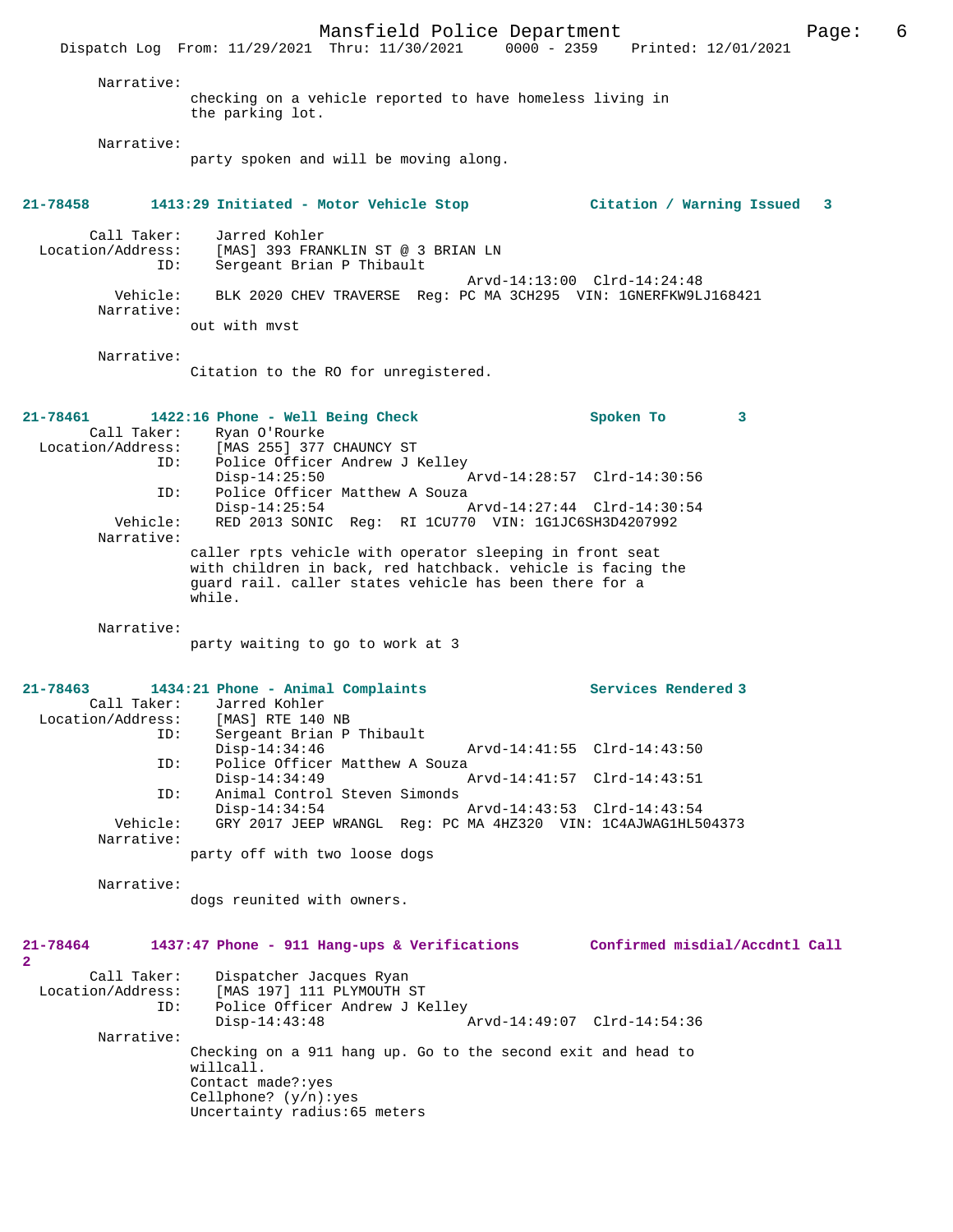confirmed accidental

# **21-78472 1526:28 Walk-In - Vandalism Investigated - Report Taken 3**

| Call Taker:       | Civilian William Galarneau                                   |  |
|-------------------|--------------------------------------------------------------|--|
| Location/Address: | [MAS H5903]                                                  |  |
| ID:               | Police Officer Andrew J Kelley                               |  |
|                   | Arvd-15:32:21 Clrd-15:52:55<br>Disp-15:32:18                 |  |
| Vehicle:          | GRY 2017 CHEV CRUZE Req: PC MA 2HRP78 VIN: 1G1BE5SM9H7209014 |  |

| $21 - 78474$                     | 1613:36 911 - Disturbance / Gathering                                              | Spoken To<br>1              |  |
|----------------------------------|------------------------------------------------------------------------------------|-----------------------------|--|
| Call Taker:                      | Ryan O'Rourke                                                                      |                             |  |
|                                  | Location/Address: [MAS H4712] 243 NORTH MAIN ST Apt. #1F R                         |                             |  |
| ID:                              | Police Officer David J Pepicelli<br>$Disp-16:14:25$                                | Arvd-16:23:47 Clrd-16:30:39 |  |
| ID:                              | Police Officer Jay J Sparrow<br>$Disp-16:14:47$<br>Police Officer SEAN M TAYLOR    | Arvd-16:24:17 Clrd-16:30:38 |  |
| ID:                              | $Disp-16:17:17$                                                                    | $Clrd-16:17:22$             |  |
| Narrative:                       |                                                                                    |                             |  |
|                                  | caller rpts delivery truck blocking driveway, social worker<br>is trying to leave. |                             |  |
| Narrative:                       |                                                                                    |                             |  |
|                                  | vehicles able to move, parties advised.                                            |                             |  |
| Narrative:                       |                                                                                    |                             |  |
|                                  | Ofc. Pepicelli followed up with the landlord. Advised of him<br>of the situation.  |                             |  |
| 21-78490                         | 1727:26 Initiated - Building - Property Check Services Rendered 3                  |                             |  |
| Call Taker:                      | Jarred Kohler                                                                      |                             |  |
|                                  | Location/Address: [MAS] GILBERT ST                                                 |                             |  |
| TD:                              | Police Officer Danielle C Titus                                                    | Arvd-17:27:00 Clrd-17:32:59 |  |
| Narrative:                       |                                                                                    |                             |  |
|                                  | Gates still open, M12 checking                                                     |                             |  |
| Narrative:                       |                                                                                    |                             |  |
|                                  | M12 states they see a light dept truck but no workers,<br>Clear.                   |                             |  |
|                                  |                                                                                    |                             |  |
| 21-78503                         | 1822:23 Phone - Erratic Oper MV / Road Rage                                        | Spoken To<br>3              |  |
| Call Taker:<br>Location/Address: | Dispatcher Jacques Ryan<br>[MAS] FRUIT ST                                          |                             |  |
| ID:                              | Police Officer David J Pepicelli                                                   |                             |  |
|                                  | $Disp-18:27:04$                                                                    | Arvd-18:33:07 Clrd-18:39:27 |  |
| Vehicle:                         | RED 2011 HOND ACCORD Reg: PC MA 574ZF8 VIN: 1HGCP2F30BA151652                      |                             |  |
| Narrative:                       | Maroon honda accord, going in the opposite lane                                    |                             |  |
|                                  |                                                                                    |                             |  |

Narrative: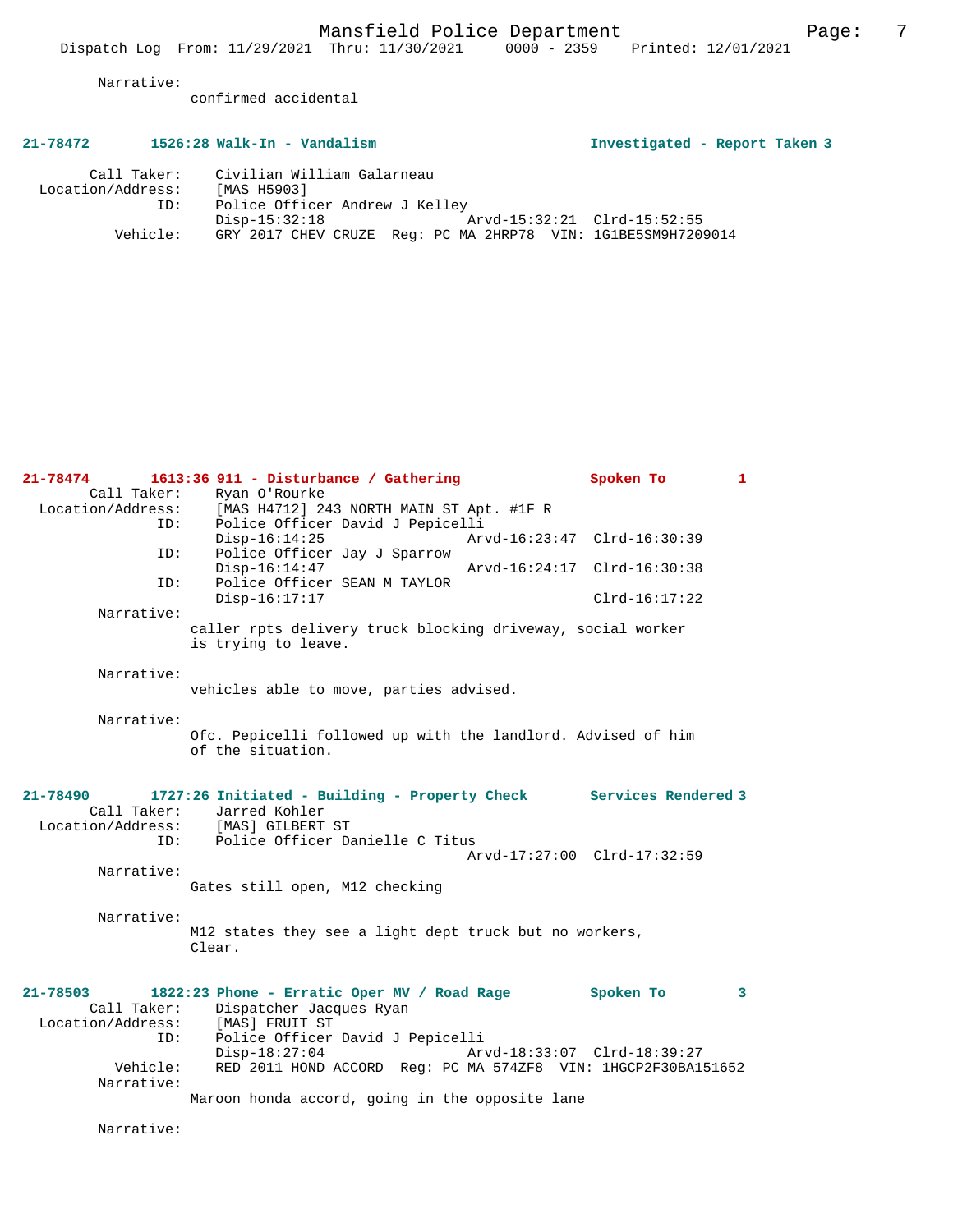Mansfield Police Department Form Page: 8 Dispatch Log From: 11/29/2021 Thru: 11/30/2021 0000 - 2359 Printed: 12/01/2021 swerving on the road Narrative: Pulled into the a house across from the townline sign Narrative: was advised of the complaint. **21-78514 2025:12 Initiated - Building - Property Check Services Rendered 3**  Call Taker: JEFFREY KEEFE Vicinity of: [MAS 4] 31 HAMPSHIRE ST ID: Police Officer Danielle C Titus Arvd-20:25:00 Clrd-20:35:38 Narrative: Checking the area. **21-78516 2048:41 Initiated - Building - Property Check Services Rendered 3**  Call Taker: JEFFREY KEEFE Vicinity of: [MAS 895] 175 FRUIT ST ID: Police Officer Jay J Sparrow Arvd-20:48:00 Clrd-20:56:30 Narrative: Checking the area. **21-78518 2112:46 Initiated - Building - Property Check Services Rendered 3**  Call Taker: JEFFREY KEEFE Vicinity of: [MAS 2] 60 FORBES BLVD ID: Police Officer Danielle C Titus Arvd-21:12:00 Clrd-21:16:25 Narrative: Checking the area. **21-78523 2157:33 Initiated - Building - Property Check Services Rendered 3**  Call Taker: JEFFREY KEEFE<br>Vicinity of: [MAS 840] 280 Vicinity of: [MAS 840] 280 SCHOOL ST ID: Police Officer Danielle C Titus Arvd-21:57:00 Clrd-22:11:35 Narrative: Checking the area.

### **For Date: 11/30/2021 - Tuesday**

**21-78543 0042:24 Initiated - Building - Property Check Services Rendered 3**  Call Taker: JEFFREY KEEFE Vicinity of: [MAS 834] 261 CHAUNCY ST ID: Police Officer Christopher D Sorge Arvd-00:42:00 Clrd-00:51:51 Narrative: Checking the area.

**21-78552 0059:36 Initiated - Building - Property Check Services Rendered 3**  Call Taker: William Casey Location/Address: [MAS 1015] 30 CHAUNCY ST ID: Police Officer Christopher D Sorge Arvd-00:59:00 Clrd-01:04:39 Narrative:

Checking the area.

#### **21-78556 0106:37 Initiated - Motor Vehicle Stop Citation / Warning Issued 3**

Call Taker: JEFFREY KEEFE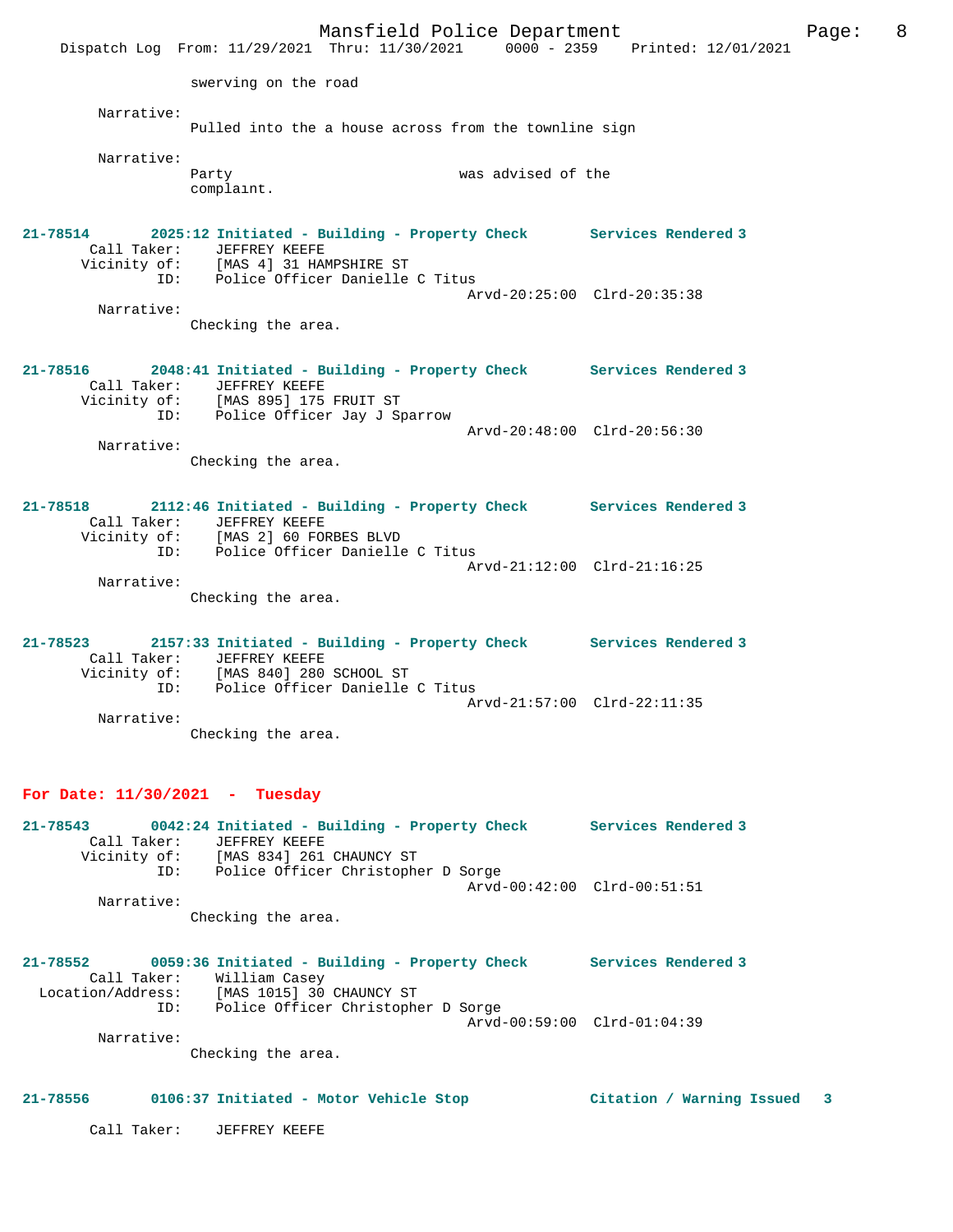Mansfield Police Department Fage: 9 Dispatch Log From: 11/29/2021 Thru: 11/30/2021 0000 - 2359 Printed: 12/01/2021 Vicinity of: [MAS] THOMAS ST ID: Police Officer Bryan Hurley Arvd-01:06:00 Clrd-01:16:02 ID: Police Officer Christopher D Sorge Disp-01:10:44 Arvd-01:10:46 Clrd-01:16:02 Vehicle: BLU 2021 BMW 530 Reg: PC MA 4DEH29 VIN: WBA13BJ07MCF71396 Narrative: Out with MVST. Narrative: Citation issued for speed in front of 30 Chauncy. **21-78569 0126:37 Initiated - Building - Property Check Services Rendered 3**  Call Taker: JEFFREY KEEFE Vicinity of: [MAS 417] 9 FRANCIS AVE ID: Police Officer Bryan Hurley Arvd-01:26:00 Clrd-01:35:32 Narrative: Checking the area. **21-78575 0139:07 Initiated - Escort / Transport Services Rendered 3**  Call Taker: JEFFREY KEEFE Vicinity of: [MAS 122] 99 COPELAND DR ID: Police Officer Christopher D Sorge Arvd-01:39:00 Clrd-01:42:15 Narrative: Transport back home. **21-78582 0156:38 Initiated - Building - Property Check Building Checked / Secured 3** Call Taker: JEFFREY KEEFE Vicinity of: [MAS] MYSTIC LN ID: Police Officer Bryan Hurley Arvd-01:56:00 Clrd-01:57:35 Narrative: Checking the area. **21-78583 0157:53 Initiated - Building - Property Check Services Rendered 3**  Call Taker: JEFFREY KEEFE Vicinity of: [MAS] COPELAND DR ID: Police Officer Christopher D Sorge Arvd-01:57:00 Clrd-01:58:14 Narrative: Checking the area. **21-78629 0812 Initiated - Parking Violations Services Rendered 3**  Call Taker: Animal Control Steven Simonds Location/Address: [MAS] 43 NORTH MAIN ST @ 13 PARK ST ID: Animal Control Steven Simonds Arvd-08:12:16 Clrd-08:21:16 Narrative: checking area for parking violations **21-78635 0836 Initiated - Speed Trailer/Signs Deployed Services Rendered 3**  Call Taker: Animal Control Steven Simonds Location/Address: [MAS] WALNUT ST ID: Animal Control Steven Simonds Arvd-08:36:23 Clrd-08:52:31 Narrative: changing batteries on speed sign **21-78638 0857:38 Phone - 911 Hang-ups & Verifications Confirmed misdial/Accdntl Call 2**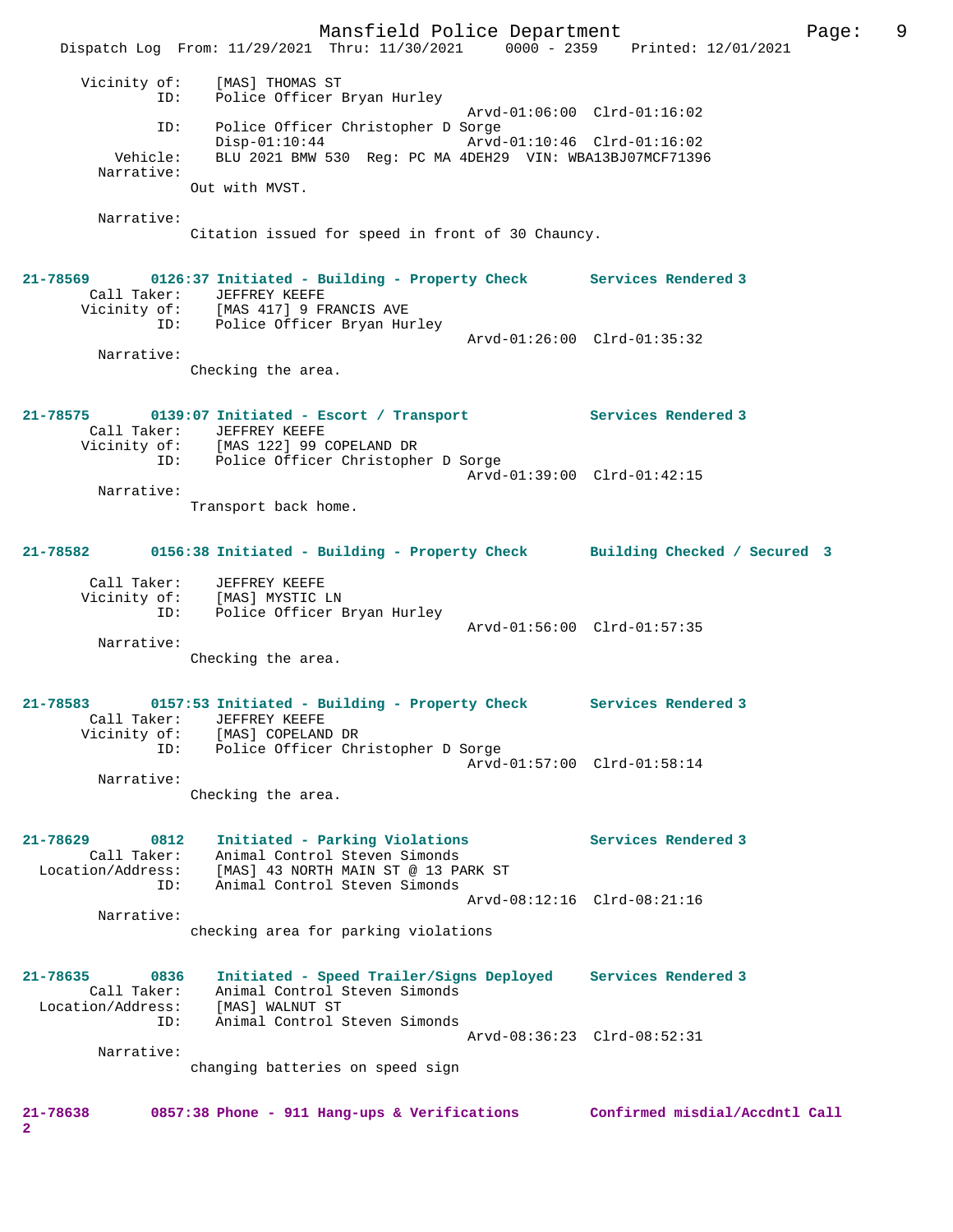|                   | Mansfield Police Department                                                             |                             |                                 | Page: | 10 |
|-------------------|-----------------------------------------------------------------------------------------|-----------------------------|---------------------------------|-------|----|
|                   | Dispatch Log From: 11/29/2021 Thru: 11/30/2021                                          |                             | 0000 - 2359 Printed: 12/01/2021 |       |    |
|                   |                                                                                         |                             |                                 |       |    |
| Call Taker:       | Dispatcher Alyson Vico                                                                  |                             |                                 |       |    |
| Location/Address: | [MAS 9A] 55 CABOT BLVD                                                                  |                             |                                 |       |    |
| ID:               | Police Officer Beau J Palanza                                                           |                             |                                 |       |    |
|                   | $Disp-08:59:59$                                                                         | Arvd-09:10:22 Clrd-09:17:39 |                                 |       |    |
| Narrative:        |                                                                                         |                             |                                 |       |    |
|                   | Checking on a 911 hang up.                                                              |                             |                                 |       |    |
|                   | Contact made?: yes, will make himself known                                             |                             |                                 |       |    |
|                   | Cellphone? $(y/n)$ : land line                                                          |                             |                                 |       |    |
|                   | Uncertainty radius: land line                                                           |                             |                                 |       |    |
| Narrative:        |                                                                                         |                             |                                 |       |    |
|                   | M5 confirmed accidental.                                                                |                             |                                 |       |    |
|                   |                                                                                         |                             |                                 |       |    |
|                   |                                                                                         |                             |                                 |       |    |
| 21-78641          | $0910:12$ Phone - 911 Hang-ups & Verifications                                          |                             | Confirmed misdial/Accdntl Call  |       |    |
| $\overline{2}$    |                                                                                         |                             |                                 |       |    |
| Call Taker:       | Dispatcher Jacques Ryan                                                                 |                             |                                 |       |    |
| Location/Address: | [MAS H6228] 33 SOUTH WALNUT ST                                                          |                             |                                 |       |    |
| ID:               | Police Officer Michael T Fitzgerald                                                     |                             |                                 |       |    |
|                   | $Disp-09:15:57$                                                                         |                             | $Clrd-09:17:55$                 |       |    |
| ID:               | Police Officer Beau J Palanza<br>$Disp-09:17:53$                                        | Arvd-09:20:53 Clrd-09:24:27 |                                 |       |    |
| Narrative:        |                                                                                         |                             |                                 |       |    |
|                   | Checking on a 911 hang up. No answer on callbacks (x2)                                  |                             |                                 |       |    |
|                   | Contact made?: yes                                                                      |                             |                                 |       |    |
|                   | Cellphone? $(y/n):yes$                                                                  |                             |                                 |       |    |
|                   | Uncertainty radius: 7 meters                                                            |                             |                                 |       |    |
|                   |                                                                                         |                             |                                 |       |    |
| Narrative:        |                                                                                         |                             |                                 |       |    |
|                   | M5 confirmed accidental                                                                 |                             |                                 |       |    |
|                   |                                                                                         |                             |                                 |       |    |
| $21 - 78644$      | 0920:58 Phone - Well Being Check                                                        |                             | Services Rendered 3             |       |    |
| Call Taker:       | Dispatcher Alyson Vico                                                                  |                             |                                 |       |    |
| Location/Address: | [MAS H3073]                                                                             |                             |                                 |       |    |
| ID:               | Police Officer Michael T Fitzgerald                                                     |                             |                                 |       |    |
|                   | $Disp-09:23:53$                                                                         |                             | Arvd-09:30:52 Clrd-09:50:20     |       |    |
| ID:               | Sergeant Robert S Pierce                                                                |                             |                                 |       |    |
|                   | $Disp-09:23:59$                                                                         | Arvd-09:30:53 Clrd-09:50:19 |                                 |       |    |
| ID:               | Police Officer Beau J Palanza                                                           |                             |                                 |       |    |
|                   | $Disp-09:24:40$                                                                         |                             | Arvd-09:29:55 Clrd-09:50:17     |       |    |
| Vehicle:          | WHI 2017 JEEP UT WRANGL Reg: PC MA 2WSW81 VIN: 1C4BJWDG4HL500561                        |                             |                                 |       |    |
| Narrative:        |                                                                                         |                             |                                 |       |    |
|                   | Caller requesting a WBC on her friend, she sent Q5 statemnet<br>to the caller via text. |                             |                                 |       |    |
|                   |                                                                                         |                             |                                 |       |    |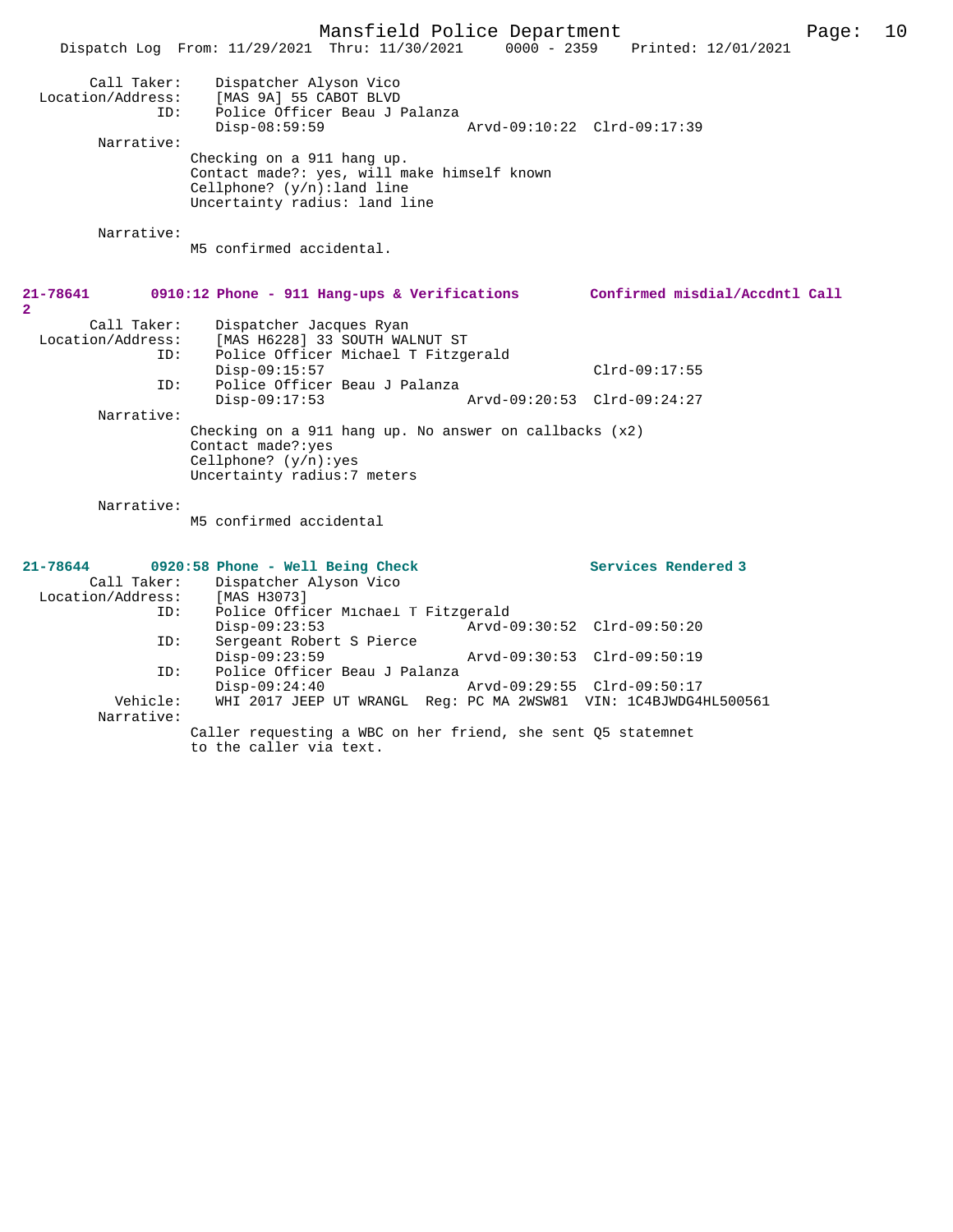**21-78645 0924:01 Initiated - Assist Other Agency Services Rendered 3**  Call Taker: Jarred Kohler<br>Location/Address: [MAS 982] 111 Location/Address: [MAS 982] 111 HOPE ST ID: Police Officer Matthew A Souza Arvd-09:24:00 Clrd-09:54:30 Narrative: out to assist with a vehicle that was running. Narrative: vehicle secured, and keys given to SRO **21-78654 1022:44 Phone - Assist Fire Department Services Rendered 2**  Call Taker: Jarred Kohler Location/Address: [MAS H5140] 35 COURT ST<br>ID: Police Officer Michael 1 Police Officer Michael T Fitzgerald<br>Disp-10:23:46 Arvd-1 Disp-10:23:46 Arvd-10:30:56 Clrd-10:36:43 Narrative: Assisting the FD with a fire related incident. Nature: Fire alarm, no smoke or fire. **21-78656 1033:36 Phone - Suspicious Actv / Persn / Veh Spoken To 2**  Call Taker: Dispatcher Jacques Ryan Location/Address: [MAS 281A] 1 CROCKER ST ID: Police Officer Michael T Fitzgerald Disp-10:36:51 Arvd-10:39:22 Clrd-10:48:43<br>Vehicle: WHI 2017 GMC SIERRA Reg: PC MA 7042AD VIN: 1GTN1LEH2HZ14! WHI 2017 GMC SIERRA Reg: PC MA 7042AD VIN: 1GTN1LEH2HZ141470 Narrative: CP states he is waiting for a train thats headed to boston and someone asked him if he wanted a ride for 65\$. Narrative: CP grey hat, black coat, blue sweater Narrative: party is a lyft driver and was waiting for another passanger, both parties advised. **21-78661 1047 Initiated - Parking Violations Services Rendered 3**  Call Taker: Animal Control Steven Simonds Location/Address: [MAS] 242 NORTH MAIN ST @ 16 OLD COLONY WAY ID: Animal Control Steven Simonds

Arvd-10:48:00 Clrd-11:31:51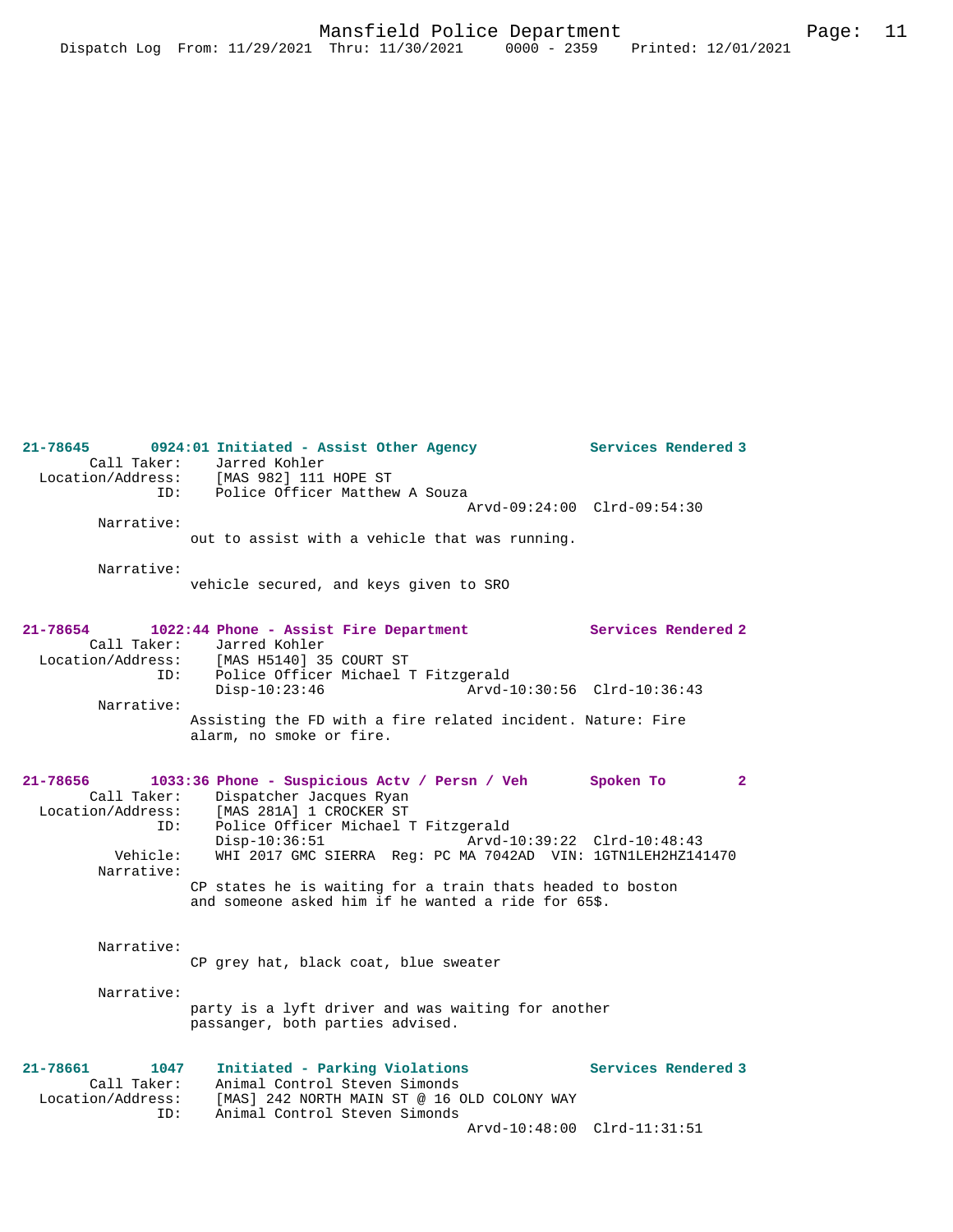Mansfield Police Department Page: 12 Dispatch Log From: 11/29/2021 Thru: 11/30/2021 0000 - 2359 Printed: 12/01/2021 Narrative: checking area for parking violations Narrative: tagged MA 8FZ926 on main for restrictive parking **21-78668 1118:22 Walk-In - Fraud or Identity Theft Investigated - Report Taken 1** Call Taker: Support Staff Matthew Todesco Location/Address: [MAS H1903] 367 WILLOW ST ID: Police Officer Michael T Fitzgerald Disp-11:19:32 Arvd-11:31:27 Clrd-11:43:25 Narrative: RP into report ID Theft, Ofc Fitzgerald into speak with the RP. Narrative: See OF for further Refer To Incident: 21MAS-1284-OF **21-78671 1131:07 Initiated - Building - Property Check Building Checked / Secured 3** Call Taker: Jarred Kohler Location/Address: [MAS 2] 60 FORBES BLVD ID: Police Officer Beau J Palanza Arvd-11:31:00 Clrd-11:36:35 Narrative: Checking the area. **21-78674 1143:50 Phone - Motor Veh Acc - No Injury Investigated - Report Taken 1** Call Taker: Dispatcher Jacques Ryan Location/Address: [MAS 804A] 170 SCHOOL ST ID: Police Officer David W Kinahan Disp-11:45:44 Arvd-11:48:24 Clrd-12:09:33 Vehicle: GRY 2020 HOND UT CR-V Reg: PC MA 5DX748 VIN: 2HKRW2H93LH623477 Vehicle: BLU 2009 JEEP UT PATRIO Reg: PC MA 85KF56 VIN: 1J4FF28B39D219982 Narrative: 2 car mva no injuries Narrative: MV's are in the parking lot of the pre school Narrative: See AC for further Refer To Accident: 21MAS-354-AC **21-78675 1154:12 Initiated - Building - Property Check Building Checked / Secured 3** Call Taker: Jarred Kohler Location/Address: [MAS 4] 31 HAMPSHIRE ST ID: Police Officer Beau J Palanza Arvd-11:54:00 Clrd-12:01:35 Narrative: Checking the area. **21-78685 1259:21 Phone - Disturbance / Gathering Peace Restored 1**  Call Taker: Dispatcher Jacques Ryan<br>Location/Address: [MAS 417E] 11 FRANCIS AV Location/Address: [MAS 417E] 11 FRANCIS AVE Apt. #1108 ID: Police Officer Matthew A Souza Disp-13:00:54 Arvd-13:02:13 Clrd-13:26:01 ID: Sergeant Robert S Pierce Disp-13:01:03 Arvd-13:03:06 Clrd-13:25:58<br>ID: Police Officer Michael T Fitzgerald Police Officer Michael T Fitzgerald<br>Disp-13:01:06 Arvd-1 Disp-13:01:06 Arvd-13:03:51 Clrd-13:22:39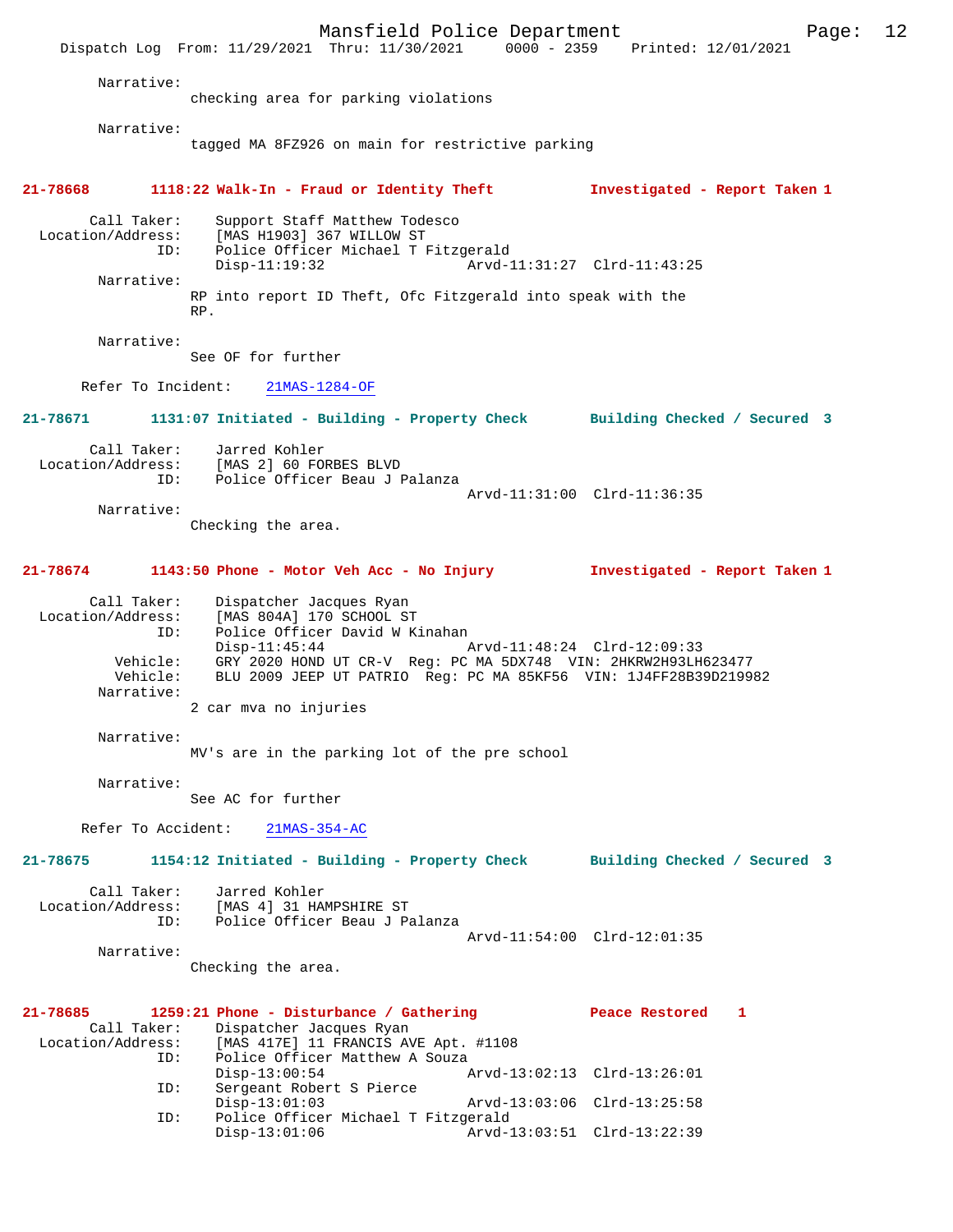Mansfield Police Department Page: 13 Dispatch Log From: 11/29/2021 Thru: 11/30/2021 ID: Police Officer Beau J Palanza Disp-13:02:51 Arvd-13:06:05 Clrd-13:23:09<br>TD: Detective Sat Donald MacLean Detective Sgt Donald MacLean<br>Disp-13:05:50 Disp-13:05:50 Arvd-13:06:03 Clrd-13:16:19<br>TD: Police Officer David W Kinahan Police Officer David W Kinahan<br>Disp-13:05:59 Disp-13:05:59 Arvd-13:06:09 Clrd-13:21:51 ID: Sergeant Brian P Thibault Disp-13:09:36 Arvd-13:09:42 Clrd-13:23:14<br>ID: Lieutenant Thomas R Connor Lieutenant Thomas R Connor<br>Disp-13:12:13 Disp-13:12:13 Arvd-13:12:16 Clrd-13:13:45 Vehicle: BLU 2006 TOYT SCION Reg: PC MA 563RR1 VIN: JTKDE177860096344 Narrative: 4 people fighting Narrative: 4 males trying to enter the apartment Narrative: Caller states they may be under the influence Narrative: Unknown on weapons Narrative: People are arguing in the background Narrative: One of the parties has a gun Narrative: Male party with red sweatshirt and a mask is in possesion of a gun Narrative: All parties inside the apartment now Narrative: Threats of shooting each other Narrative: Caller states his son came back from detox and had people living in his house. Narrative: M1 reporting male party came home to 5 male parties in his home that he did not want there. When asked to leave a verbal agruement ensued, no fire arm on scene. Peace restored. Refer To Incident: 21MAS-1285-OF **21-78696 1430:53 Initiated - Building - Property Check Services Rendered 3**  Call Taker: Jarred Kohler<br>Location/Address: [MAS 840] 280 [MAS 840] 280 SCHOOL ST ID: Police Officer Beau J Palanza Arvd-14:30:00 Clrd-14:44:39 Narrative: Checking the area. **21-78703 1451:49 Phone - 911 Hang-ups & Verifications Confirmed misdial/Accdntl Call** Call Taker: Dispatcher Jacques Ryan Location/Address: [MAS 9] ID: Police Officer Michael T Fitzgerald Disp-14:55:48 Arvd-14:57:41 Clrd-15:04:25

Narrative:

 $\mathbf{2}$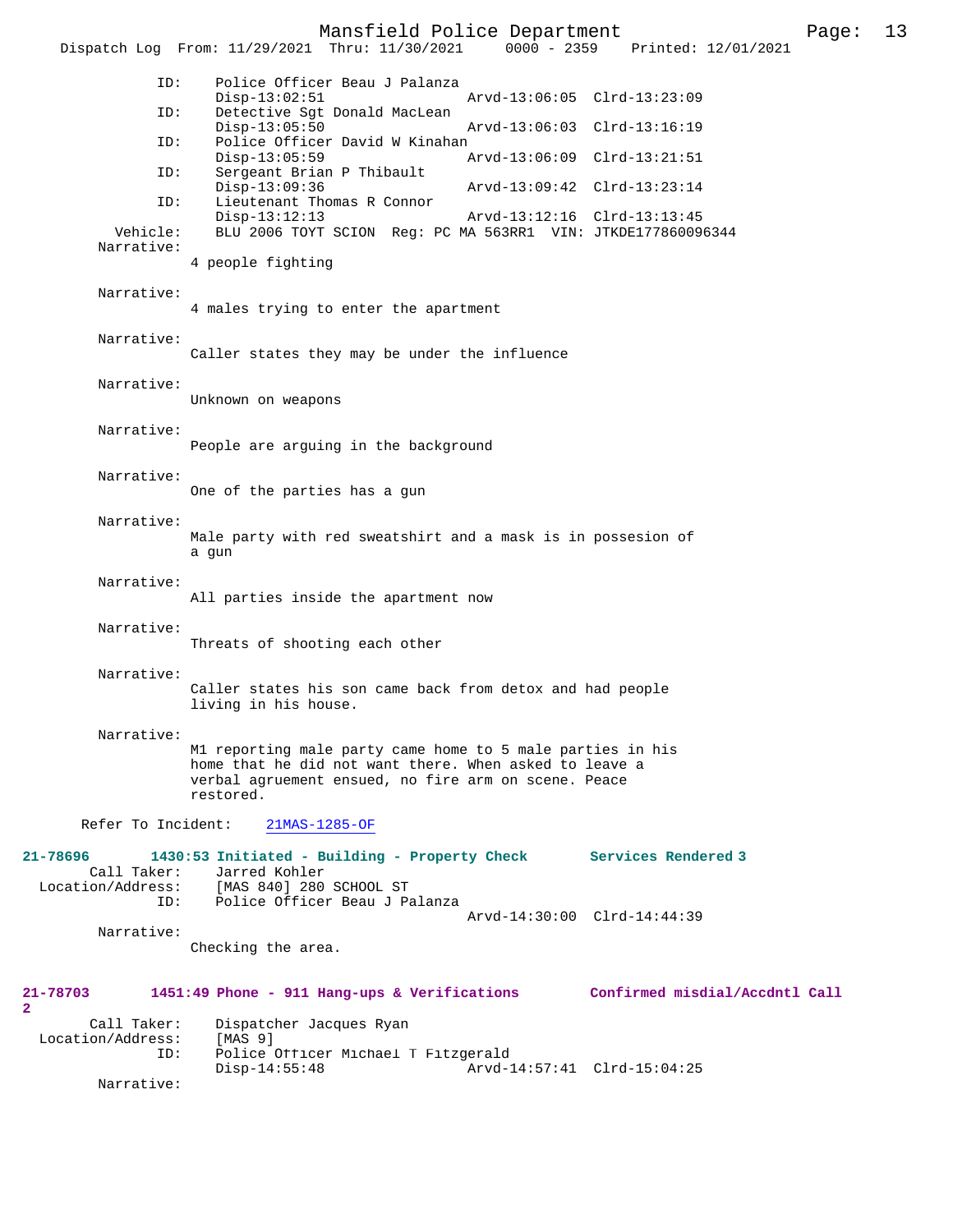Mansfield Police Department Page: 14 Dispatch Log From: 11/29/2021 Thru: 11/30/2021 Cellphone? (y/n):yes Uncertainty radius: Narrative: M15 confirmed accidental. **21-78707 1507:56 Phone - Suspicious Actv / Persn / Veh Building Checked / Secured 2** Call Taker: Dispatcher Alyson Vico<br>Location/Address: [MAS] 114 RUMFORD AVE ess: [MAS] 114 RUMFORD AVE<br>ID: Police Officer Michae Police Officer Michael T Fitzgerald<br>Disp-15:10:23 Arvd-1 Disp-15:10:23 Arvd-15:15:20 Clrd-15:20:32<br>ID: Police Officer Beau J Palanza Police Officer Beau J Palanza Disp-15:10:26 Clrd-15:10:44<br>TD: Sergeant Robert S Pierce Sergeant Robert S Pierce<br>Disp-15:10:42 Disp-15:10:42 Arvd-15:11:19 Clrd-15:20:50 Narrative: Caller reporting a MV parked in her driveway, caller states he also got out of the MV rang the door bell and urinated in their yard. Still on scene now. Narrative: Silver SUV with RI plates. Narrative: Caller is not on scene. Narrative: Leaving now, turned on rumford. Right towards west. Narrative: M1 checked the area with negative results Narrative: M15 checked the building secure, not on the door from a solar company. **21-78709 1510:18 Phone - Traffic / Roadway Complaint Services Rendered 2**  Call Taker: George Burton Location/Address: [MAS] 25 FRANKLIN ST @ 660 EAST ST<br>ID: Police Officer Matthew A Souza Police Officer Matthew A Souza<br>Disp-15:15:16 Disp-15:15:16 Arvd-15:26:26 Clrd-15:26:38 Narrative: CP is reporting traffic light problem causing backups Narrative: M8 watched a few cycles, no issues. **21-78728 1732:30 Initiated - Building - Property Check Building Checked / Secured 3** Call Taker: Jarred Kohler Location/Address: [MAS 840] 280 SCHOOL ST ID: Police Officer Jay J Sparrow Arvd-17:32:00 Clrd-17:45:38 Narrative: Checking the area. **21-78729 1734:30 Phone - 911 Hang-ups & Verifications Confirmed misdial/Accdntl Call 2**  Call Taker: Dispatcher Jacques Ryan Location/Address: [MAS H2515] 374 CENTRAL ST Police Officer Danielle C Titus<br>Disp-17:37:40 A Arvd-17:50:07 Clrd-17:57:23 Narrative: Checking on a 911 hang up.caller stated he meant to dail 711 Contact made?:yes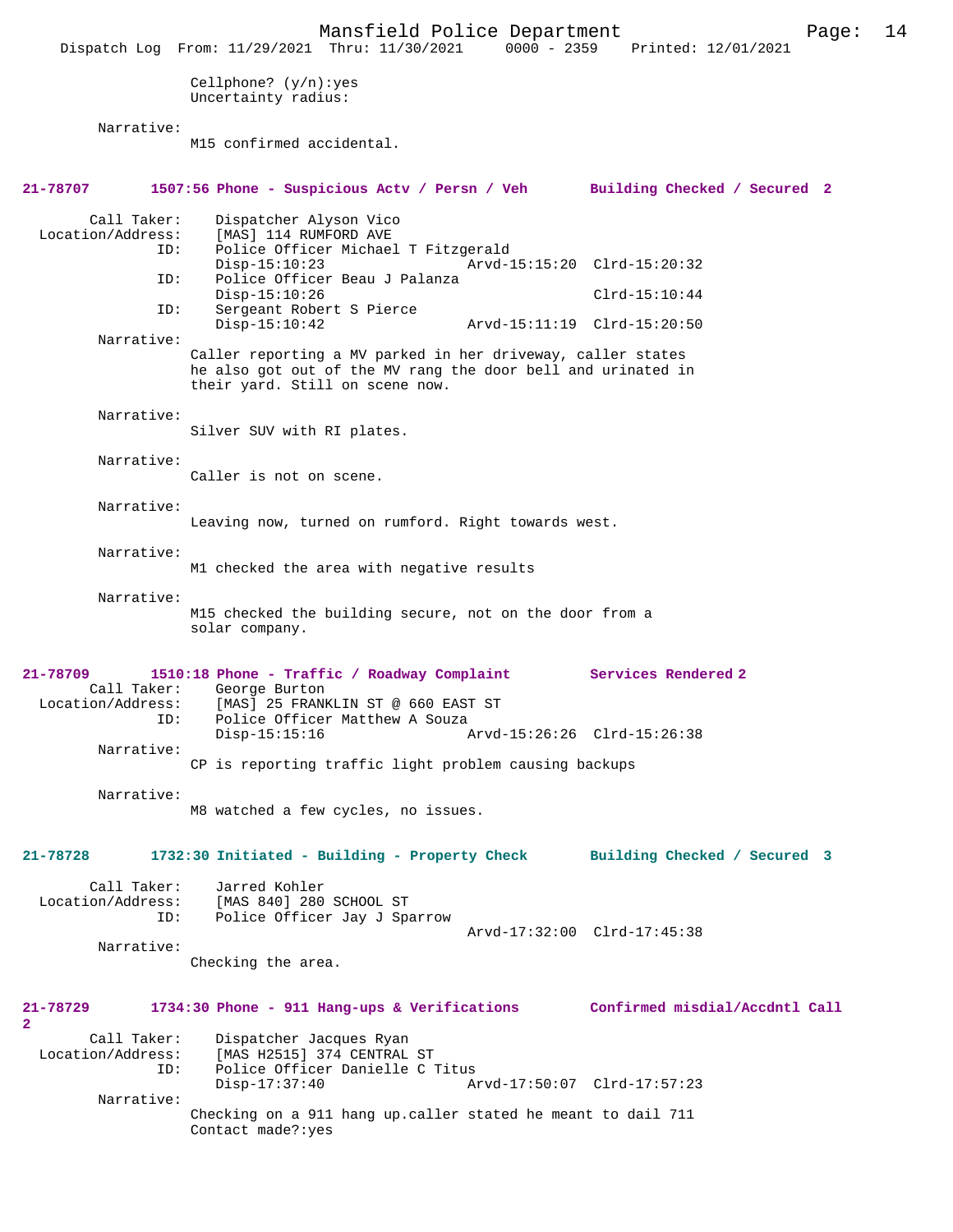Mansfield Police Department Page: 15 Dispatch Log From: 11/29/2021 Thru: 11/30/2021 0000 - 2359 Printed: 12/01/2021 Cellphone? (y/n):no Uncertainty radius: Narrative: M12 confirmed accidental **21-78735 1814:44 Initiated - Disabled Motor Vehicle Services Rendered 3**  Call Taker: Jarred Kohler<br>Location/Address: [MAS] 1 SCHOO! [MAS] 1 SCHOOL ST @ 167 WEST ST ID: Police Officer Danielle C Titus Arvd-18:14:00 Clrd-18:41:40 ID: Police Officer Jay J Sparrow Disp-18:20:50 Clrd-18:27:56<br>Vehicle: GRY 2009 DODG RAM250 Reg: PC MA 1WBG57 VIN: 3D7KS28T09G5 GRY 2009 DODG RAM250 Reg: PC MA 1WBG57 VIN: 3D7KS28T09G507217 Narrative: Reported DMV in the area. Narrative: male party broke down due to no gas, attempting to refill now. Narrative: M12 following vehicle to RO's residence to make sure they get home safely. Narrative: no issues, M12 clear **21-78746 1931:20 Initiated - Motor Vehicle Stop Citation / Warning Issued 3** Call Taker: Stephen Martell Location/Address: [MAS] 126 NORTH MAIN ST @ 10 VILLA ST ID: Police Officer David J Pepicelli Arvd-19:31:00 Clrd-19:41:31 Vehicle: BLK 2021 SUBA OUTBACK Reg: PC MA 3WMY91 VIN: 4S4BTACC4M3175895 Narrative: Out with MVST Narrative: issued for speeding, stop initiated at N main and Court **21-78753 1945:26 Initiated - Building - Property Check Building Checked / Secured 3** Call Taker: Stephen Martell<br>Location/Address: [MAS 139] 265 F Location: [MAS 139] 265 FRUIT ST<br>ID: Police Officer David Police Officer David J Pepicelli Arvd-19:45:00 Clrd-19:48:16 Narrative: Checking the area. Narrative: checked secure. **21-78755 1948:32 Initiated - Building - Property Check Building Checked / Secured 3** Call Taker: Stephen Martell Location/Address: [MAS 895] 175 FRUIT ST<br>ID: Police Officer David J ID: Police Officer David J Pepicelli Arvd-19:48:00 Clrd-20:08:45 Narrative: Checking the area. **21-78759 2009:21 Initiated - Building - Property Check Building Checked / Secured 3** Call Taker: Stephen Martell